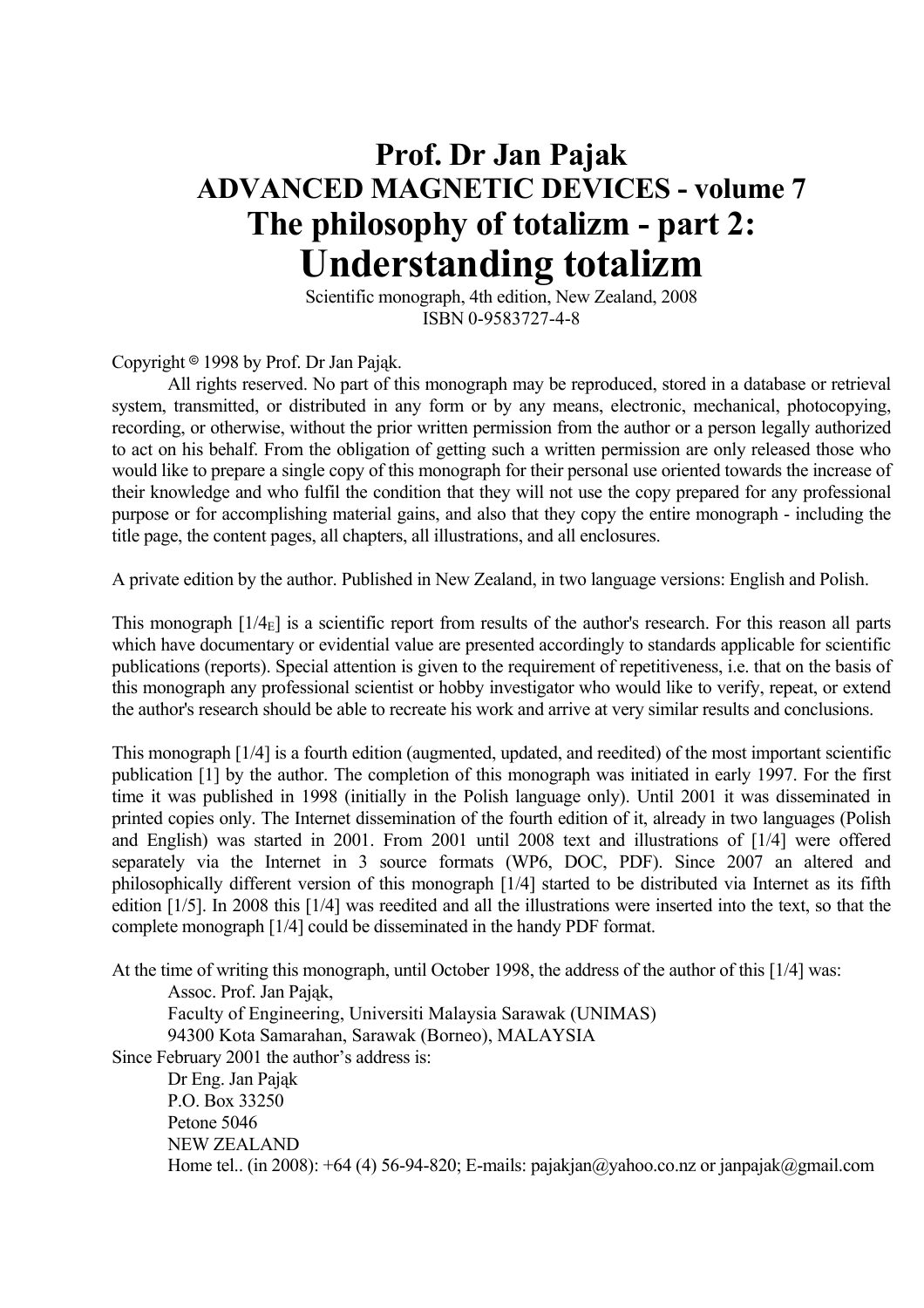#### ABSTRACT of the volume 7 of monograph [1/4<sub>E</sub>] "Advanced magnetic devices", ISBN 0-9583727-4-8.

 Previous volume of this monograph explained how to practice totalizm. This volume explains how to understand totalizm. We are not used to the idea of "understanding" a philosophy, as the majority of previous philosophical systems, as well as almost all religions that we know, appealed to the system of our believes, not to our knowledge. But totalizm is very different. Actually it is NOT formulated as a philosophy, but as a strict science, similar to present physics or mechanics. Everything in totalizm can be strictly defined, measured, calculated, verified, and even formally proven. Thus totalizm appeals to the knowledge of its disciples and to their scientific understanding of ideas that it introduces. As such, it has a huge advantage over other philosophical systems. After all, **one always can stop to believe, but almost never one can stop to know**.

 The majority of philosophies and religions in existence limits themselves to answering the question "what". But they do not answer questions: "why", "from what this results", "how it works", "how we can measure and calculate it", "which facts confirm this", "how we can prove this", etc. Therefore, about the large proportion of claims of other philosophies, there is no assurance that they say the truth. After all, there is no way to verify empirically whether they are correct. But totalizm, and the Concept of Dipolar Gravity from which it is derived, are answering not only question "what", but also these additional questions "why this and not something completely different", "how it works", "what it originates from", "how it was deduced", "what it is based upon", "how it can be measured", "how it can be calculated", "which facts confirm this", "how it can be proven correct", etc. (Even if in the current formulation of totalizm some of these questions do not receive answers as yet, still there are already sufficient foundations in structure, tools, equations, definitions, and measuring techniques, to allow this answer to be provided at a later date.) Therefore totalizm and the Concept of Dipolar Gravity are strict disciplines, which include tools and mechanisms hard-wired into them, that allow for the scientific verification of their correctness and for finding an answer to practically any question. It is also worth to realize, that almost no other philosophy or religion contained previously such tools and mechanisms. Also no other philosophy would allow to verify the correctness, or to provide answers for the "why" or "how" type of questions. Thus other philosophies were forcing people to believe in them on principles of the anecdotic "argument of a despotic mother" (this argument usually states "because I say so"). Independently from the above differences between totalizm and other philosophical systems to-date, there is also a lot of differences concerning their contents. For example, totalizm strives to provide measurable benefits in this lifetime of the disciples, and actually bears first fruits in a relatively short time. In turn other philosophical systems either avoid to indicate measurable benefits that they bring, or - as this is done by religions, promise these benefits only after one dies.

 Because totalizm is a strict science, similar to physics or mechanics, it is not a philosophy in the full meaning of this word. For example, a philosophy only answers the question "what" or "how it was deduced", but it avoids answering the majority of questions stated before, which are characteristic for strict sciences and for totalizm. Also it does not allow to verify the correctness. Unfortunately, so-far we do not have a name other then "philosophy", which would describe the subject area that totalizm is incorporating. Thus, because of the lack of a better name, we must call it a "philosophy", unless we coined for it a completely new name, for example "prascience".

 Totalizm emerged from the Concept of Dipolar Gravity (described in chapters H and I). But there is a significant difference between it, and this Concept of Dipolar Gravity. This difference results from the fact that the Concept of Dipolar Gravity is so-called "pure" science, which describes the structure of our universe, mechanism of operation of universe, laws that prevail in our universe, etc. In turn totalizm is so-called "applied" science, which explains how we should utilize in our human activities the structure and operation of the universe that the Concept of Dipolar Gravity revealed to us. In order to explain this on an example, the Concept of Dipolar Gravity is a kind of mechanism or a vehicle, similar to a car. It reflects, or models with itself, how the universe is build and works, what laws prevail in it, what attributes describe it, etc. In turn totalizm is an applied knowledge, which explains to us, how we should practically use this mechanism, or a vehicle, in our lives. Thus, totalizm is similar to a lesson on how to drive a car, or to an instruction how to obey traffic rules, or to a guide on how to get in a car to the place that we intended to reach, etc.

 This volume is intended as the review of the most important information about totalizm. It is aimed at the correct understanding of this "philosophy", or "prascience". If anyone wishes to understand totalizm, this volume is his/her basic resource publication.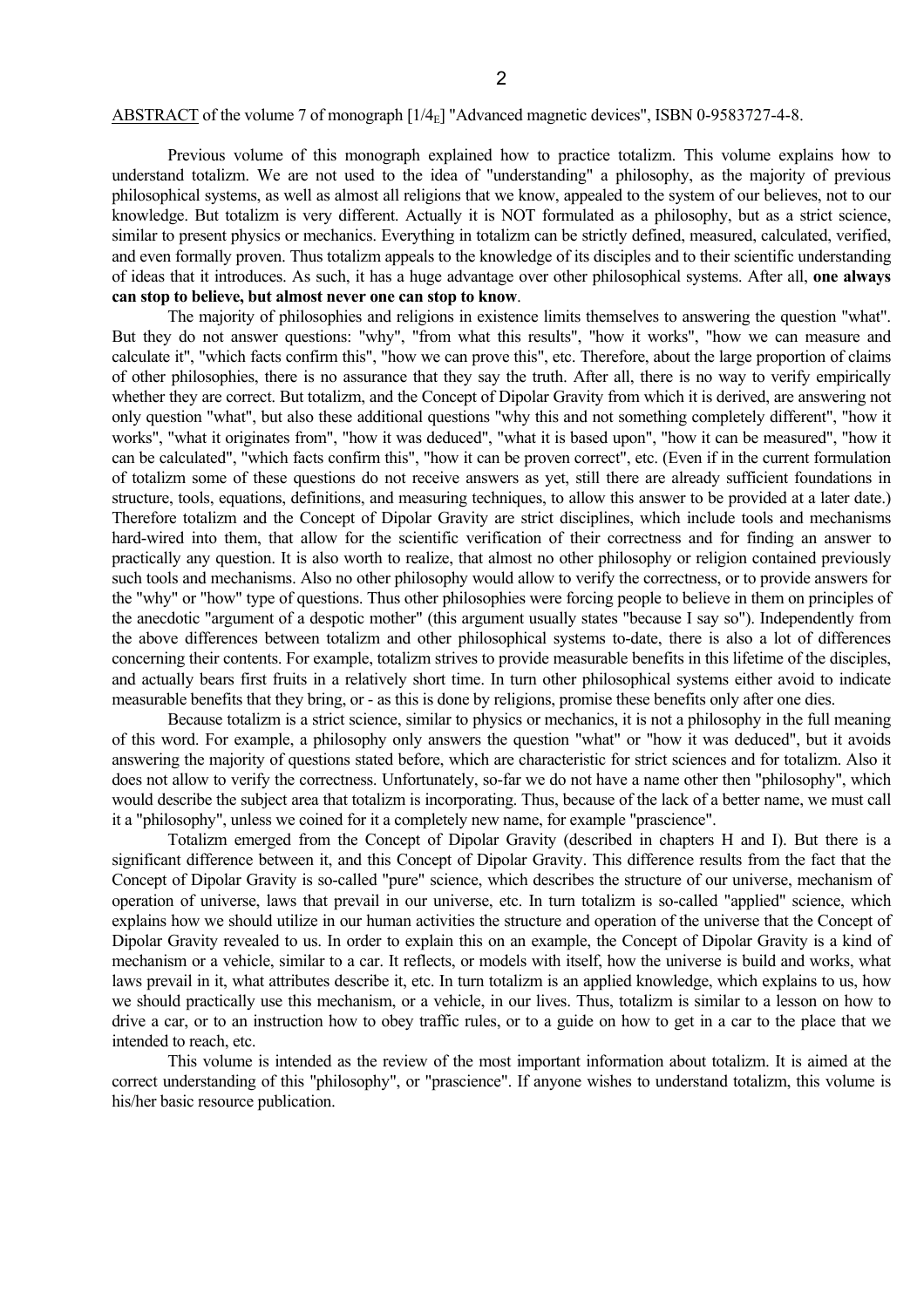# CONTENT

Page Chapter

of the volume 7 of monograph  $[1/4<sub>E</sub>]$  "Advanced magnetic devices", ISBN 0-9583727-4-8

| 1<br>Title page<br>2<br>Abstract of volume 7<br>3<br>Content of volume 7<br>(notice that the complete content of monograph $[1/4_{\rm E}]$ is contained in volume 1)<br>Volume 7: The philosophy of totalizm - part 2: Understanding totalizm<br><b>JB. UNDERSTANDING OF TOTALIZM</b><br>JB-1<br>JB-4<br>JB1. What is totalizm<br>JB-12<br>JB1.1. Versions of totalizm<br><b>JB-13</b><br>JB2. Costs and benefits of adopting totalizm in our everyday lives<br><b>JB-13</b><br>JB2.1. Costs and benefits for everyday life<br>JB2.2. Costs and benefits for afterlife<br>JB-17<br><b>JB-20</b><br>JB3. Theoretical foundations of totalizm<br><b>JB-22</b><br>JB3.1. How the new Concept of Dipolar Gravity<br>corrects errors of an old concept of monopolar gravity<br>JB3.2. Moral field<br>JB-30<br><b>JB-32</b><br>JB3.3. Intelligent moral energy<br>JB3.4. Moral laws<br>JB-42<br><b>JB-44</b><br>JB4. Totalizm versus atheism<br>JB-45<br>JB5. Totalizm versus parasitism<br>JB6. Why every "motion along the line of least resistance"<br>JB-52<br>always creates a "black hole" in which any motion is impossible<br>JB7. Basic concepts of totalizm<br>JB-60<br>JB-60<br>JB7.1. Intellect<br>JB7.2. Three façades of a typical philosophy (personal, official, propaganda)<br>JB-61<br>JB7.3. Everything is possible: we only need to find out how to achieve it<br>JB-63<br>JB7.4. Canons (primary principles) of the operations of our universe<br>JB-67<br>JB7.5. The founding theorem of totalizm<br>JB-71<br>JB8. Attributes of totalizm (open, continually perfected, striving to simplicity,<br>JB-74<br>devoted to truth, result oriented, secular)<br>JB-75<br>JB9. Service of totalizm for the future of humanity<br><b>JB-77</b><br>Figure JB1: Blenkinsop's locomotive. |
|-------------------------------------------------------------------------------------------------------------------------------------------------------------------------------------------------------------------------------------------------------------------------------------------------------------------------------------------------------------------------------------------------------------------------------------------------------------------------------------------------------------------------------------------------------------------------------------------------------------------------------------------------------------------------------------------------------------------------------------------------------------------------------------------------------------------------------------------------------------------------------------------------------------------------------------------------------------------------------------------------------------------------------------------------------------------------------------------------------------------------------------------------------------------------------------------------------------------------------------------------------------------------------------------------------------------------------------------------------------------------------------------------------------------------------------------------------------------------------------------------------------------------------------------------------------------------------------------------------------------------------------------------------------------------------------------------------------------------------------------------------------------------------------------------|
|                                                                                                                                                                                                                                                                                                                                                                                                                                                                                                                                                                                                                                                                                                                                                                                                                                                                                                                                                                                                                                                                                                                                                                                                                                                                                                                                                                                                                                                                                                                                                                                                                                                                                                                                                                                                 |
|                                                                                                                                                                                                                                                                                                                                                                                                                                                                                                                                                                                                                                                                                                                                                                                                                                                                                                                                                                                                                                                                                                                                                                                                                                                                                                                                                                                                                                                                                                                                                                                                                                                                                                                                                                                                 |
|                                                                                                                                                                                                                                                                                                                                                                                                                                                                                                                                                                                                                                                                                                                                                                                                                                                                                                                                                                                                                                                                                                                                                                                                                                                                                                                                                                                                                                                                                                                                                                                                                                                                                                                                                                                                 |
|                                                                                                                                                                                                                                                                                                                                                                                                                                                                                                                                                                                                                                                                                                                                                                                                                                                                                                                                                                                                                                                                                                                                                                                                                                                                                                                                                                                                                                                                                                                                                                                                                                                                                                                                                                                                 |
|                                                                                                                                                                                                                                                                                                                                                                                                                                                                                                                                                                                                                                                                                                                                                                                                                                                                                                                                                                                                                                                                                                                                                                                                                                                                                                                                                                                                                                                                                                                                                                                                                                                                                                                                                                                                 |
|                                                                                                                                                                                                                                                                                                                                                                                                                                                                                                                                                                                                                                                                                                                                                                                                                                                                                                                                                                                                                                                                                                                                                                                                                                                                                                                                                                                                                                                                                                                                                                                                                                                                                                                                                                                                 |
|                                                                                                                                                                                                                                                                                                                                                                                                                                                                                                                                                                                                                                                                                                                                                                                                                                                                                                                                                                                                                                                                                                                                                                                                                                                                                                                                                                                                                                                                                                                                                                                                                                                                                                                                                                                                 |
|                                                                                                                                                                                                                                                                                                                                                                                                                                                                                                                                                                                                                                                                                                                                                                                                                                                                                                                                                                                                                                                                                                                                                                                                                                                                                                                                                                                                                                                                                                                                                                                                                                                                                                                                                                                                 |
|                                                                                                                                                                                                                                                                                                                                                                                                                                                                                                                                                                                                                                                                                                                                                                                                                                                                                                                                                                                                                                                                                                                                                                                                                                                                                                                                                                                                                                                                                                                                                                                                                                                                                                                                                                                                 |
|                                                                                                                                                                                                                                                                                                                                                                                                                                                                                                                                                                                                                                                                                                                                                                                                                                                                                                                                                                                                                                                                                                                                                                                                                                                                                                                                                                                                                                                                                                                                                                                                                                                                                                                                                                                                 |
|                                                                                                                                                                                                                                                                                                                                                                                                                                                                                                                                                                                                                                                                                                                                                                                                                                                                                                                                                                                                                                                                                                                                                                                                                                                                                                                                                                                                                                                                                                                                                                                                                                                                                                                                                                                                 |
|                                                                                                                                                                                                                                                                                                                                                                                                                                                                                                                                                                                                                                                                                                                                                                                                                                                                                                                                                                                                                                                                                                                                                                                                                                                                                                                                                                                                                                                                                                                                                                                                                                                                                                                                                                                                 |
|                                                                                                                                                                                                                                                                                                                                                                                                                                                                                                                                                                                                                                                                                                                                                                                                                                                                                                                                                                                                                                                                                                                                                                                                                                                                                                                                                                                                                                                                                                                                                                                                                                                                                                                                                                                                 |
|                                                                                                                                                                                                                                                                                                                                                                                                                                                                                                                                                                                                                                                                                                                                                                                                                                                                                                                                                                                                                                                                                                                                                                                                                                                                                                                                                                                                                                                                                                                                                                                                                                                                                                                                                                                                 |
|                                                                                                                                                                                                                                                                                                                                                                                                                                                                                                                                                                                                                                                                                                                                                                                                                                                                                                                                                                                                                                                                                                                                                                                                                                                                                                                                                                                                                                                                                                                                                                                                                                                                                                                                                                                                 |
|                                                                                                                                                                                                                                                                                                                                                                                                                                                                                                                                                                                                                                                                                                                                                                                                                                                                                                                                                                                                                                                                                                                                                                                                                                                                                                                                                                                                                                                                                                                                                                                                                                                                                                                                                                                                 |
|                                                                                                                                                                                                                                                                                                                                                                                                                                                                                                                                                                                                                                                                                                                                                                                                                                                                                                                                                                                                                                                                                                                                                                                                                                                                                                                                                                                                                                                                                                                                                                                                                                                                                                                                                                                                 |
|                                                                                                                                                                                                                                                                                                                                                                                                                                                                                                                                                                                                                                                                                                                                                                                                                                                                                                                                                                                                                                                                                                                                                                                                                                                                                                                                                                                                                                                                                                                                                                                                                                                                                                                                                                                                 |
|                                                                                                                                                                                                                                                                                                                                                                                                                                                                                                                                                                                                                                                                                                                                                                                                                                                                                                                                                                                                                                                                                                                                                                                                                                                                                                                                                                                                                                                                                                                                                                                                                                                                                                                                                                                                 |
|                                                                                                                                                                                                                                                                                                                                                                                                                                                                                                                                                                                                                                                                                                                                                                                                                                                                                                                                                                                                                                                                                                                                                                                                                                                                                                                                                                                                                                                                                                                                                                                                                                                                                                                                                                                                 |
|                                                                                                                                                                                                                                                                                                                                                                                                                                                                                                                                                                                                                                                                                                                                                                                                                                                                                                                                                                                                                                                                                                                                                                                                                                                                                                                                                                                                                                                                                                                                                                                                                                                                                                                                                                                                 |
|                                                                                                                                                                                                                                                                                                                                                                                                                                                                                                                                                                                                                                                                                                                                                                                                                                                                                                                                                                                                                                                                                                                                                                                                                                                                                                                                                                                                                                                                                                                                                                                                                                                                                                                                                                                                 |
|                                                                                                                                                                                                                                                                                                                                                                                                                                                                                                                                                                                                                                                                                                                                                                                                                                                                                                                                                                                                                                                                                                                                                                                                                                                                                                                                                                                                                                                                                                                                                                                                                                                                                                                                                                                                 |
|                                                                                                                                                                                                                                                                                                                                                                                                                                                                                                                                                                                                                                                                                                                                                                                                                                                                                                                                                                                                                                                                                                                                                                                                                                                                                                                                                                                                                                                                                                                                                                                                                                                                                                                                                                                                 |
|                                                                                                                                                                                                                                                                                                                                                                                                                                                                                                                                                                                                                                                                                                                                                                                                                                                                                                                                                                                                                                                                                                                                                                                                                                                                                                                                                                                                                                                                                                                                                                                                                                                                                                                                                                                                 |
|                                                                                                                                                                                                                                                                                                                                                                                                                                                                                                                                                                                                                                                                                                                                                                                                                                                                                                                                                                                                                                                                                                                                                                                                                                                                                                                                                                                                                                                                                                                                                                                                                                                                                                                                                                                                 |
|                                                                                                                                                                                                                                                                                                                                                                                                                                                                                                                                                                                                                                                                                                                                                                                                                                                                                                                                                                                                                                                                                                                                                                                                                                                                                                                                                                                                                                                                                                                                                                                                                                                                                                                                                                                                 |
|                                                                                                                                                                                                                                                                                                                                                                                                                                                                                                                                                                                                                                                                                                                                                                                                                                                                                                                                                                                                                                                                                                                                                                                                                                                                                                                                                                                                                                                                                                                                                                                                                                                                                                                                                                                                 |
|                                                                                                                                                                                                                                                                                                                                                                                                                                                                                                                                                                                                                                                                                                                                                                                                                                                                                                                                                                                                                                                                                                                                                                                                                                                                                                                                                                                                                                                                                                                                                                                                                                                                                                                                                                                                 |
|                                                                                                                                                                                                                                                                                                                                                                                                                                                                                                                                                                                                                                                                                                                                                                                                                                                                                                                                                                                                                                                                                                                                                                                                                                                                                                                                                                                                                                                                                                                                                                                                                                                                                                                                                                                                 |
| JC. STAND OF TOTALIZM IN CONTROVERSIAL MORAL ISSUES<br><b>JC-78</b>                                                                                                                                                                                                                                                                                                                                                                                                                                                                                                                                                                                                                                                                                                                                                                                                                                                                                                                                                                                                                                                                                                                                                                                                                                                                                                                                                                                                                                                                                                                                                                                                                                                                                                                             |
| <b>JC-78</b><br>JC1. Fast regularly, and willingly accept pain, effort, and discomfort                                                                                                                                                                                                                                                                                                                                                                                                                                                                                                                                                                                                                                                                                                                                                                                                                                                                                                                                                                                                                                                                                                                                                                                                                                                                                                                                                                                                                                                                                                                                                                                                                                                                                                          |
| <b>JC-82</b><br>JC2. Spare the rod and spoil the child (why totalizm is "pro" corporal punishment)                                                                                                                                                                                                                                                                                                                                                                                                                                                                                                                                                                                                                                                                                                                                                                                                                                                                                                                                                                                                                                                                                                                                                                                                                                                                                                                                                                                                                                                                                                                                                                                                                                                                                              |
| <b>JC-84</b><br>JC3. How immoral people should be judged and punished                                                                                                                                                                                                                                                                                                                                                                                                                                                                                                                                                                                                                                                                                                                                                                                                                                                                                                                                                                                                                                                                                                                                                                                                                                                                                                                                                                                                                                                                                                                                                                                                                                                                                                                           |
| <b>JC-88</b><br>JC4. Promote truth even if this works against your interests                                                                                                                                                                                                                                                                                                                                                                                                                                                                                                                                                                                                                                                                                                                                                                                                                                                                                                                                                                                                                                                                                                                                                                                                                                                                                                                                                                                                                                                                                                                                                                                                                                                                                                                    |
| <b>JC-89</b><br>JC5. If moral and human laws collide then obey moral laws                                                                                                                                                                                                                                                                                                                                                                                                                                                                                                                                                                                                                                                                                                                                                                                                                                                                                                                                                                                                                                                                                                                                                                                                                                                                                                                                                                                                                                                                                                                                                                                                                                                                                                                       |
| JC6. There are immoral professions (e.g. teachers,<br>JC-90                                                                                                                                                                                                                                                                                                                                                                                                                                                                                                                                                                                                                                                                                                                                                                                                                                                                                                                                                                                                                                                                                                                                                                                                                                                                                                                                                                                                                                                                                                                                                                                                                                                                                                                                     |
| tobacco producers, executioners)                                                                                                                                                                                                                                                                                                                                                                                                                                                                                                                                                                                                                                                                                                                                                                                                                                                                                                                                                                                                                                                                                                                                                                                                                                                                                                                                                                                                                                                                                                                                                                                                                                                                                                                                                                |
| but prostitution does not need to be one of them                                                                                                                                                                                                                                                                                                                                                                                                                                                                                                                                                                                                                                                                                                                                                                                                                                                                                                                                                                                                                                                                                                                                                                                                                                                                                                                                                                                                                                                                                                                                                                                                                                                                                                                                                |
| JC7. According to totalizm, so-called coincidents are actually someone's<br>JC-91                                                                                                                                                                                                                                                                                                                                                                                                                                                                                                                                                                                                                                                                                                                                                                                                                                                                                                                                                                                                                                                                                                                                                                                                                                                                                                                                                                                                                                                                                                                                                                                                                                                                                                               |
| direct interventions (e.g. arranged by the universal intellect)                                                                                                                                                                                                                                                                                                                                                                                                                                                                                                                                                                                                                                                                                                                                                                                                                                                                                                                                                                                                                                                                                                                                                                                                                                                                                                                                                                                                                                                                                                                                                                                                                                                                                                                                 |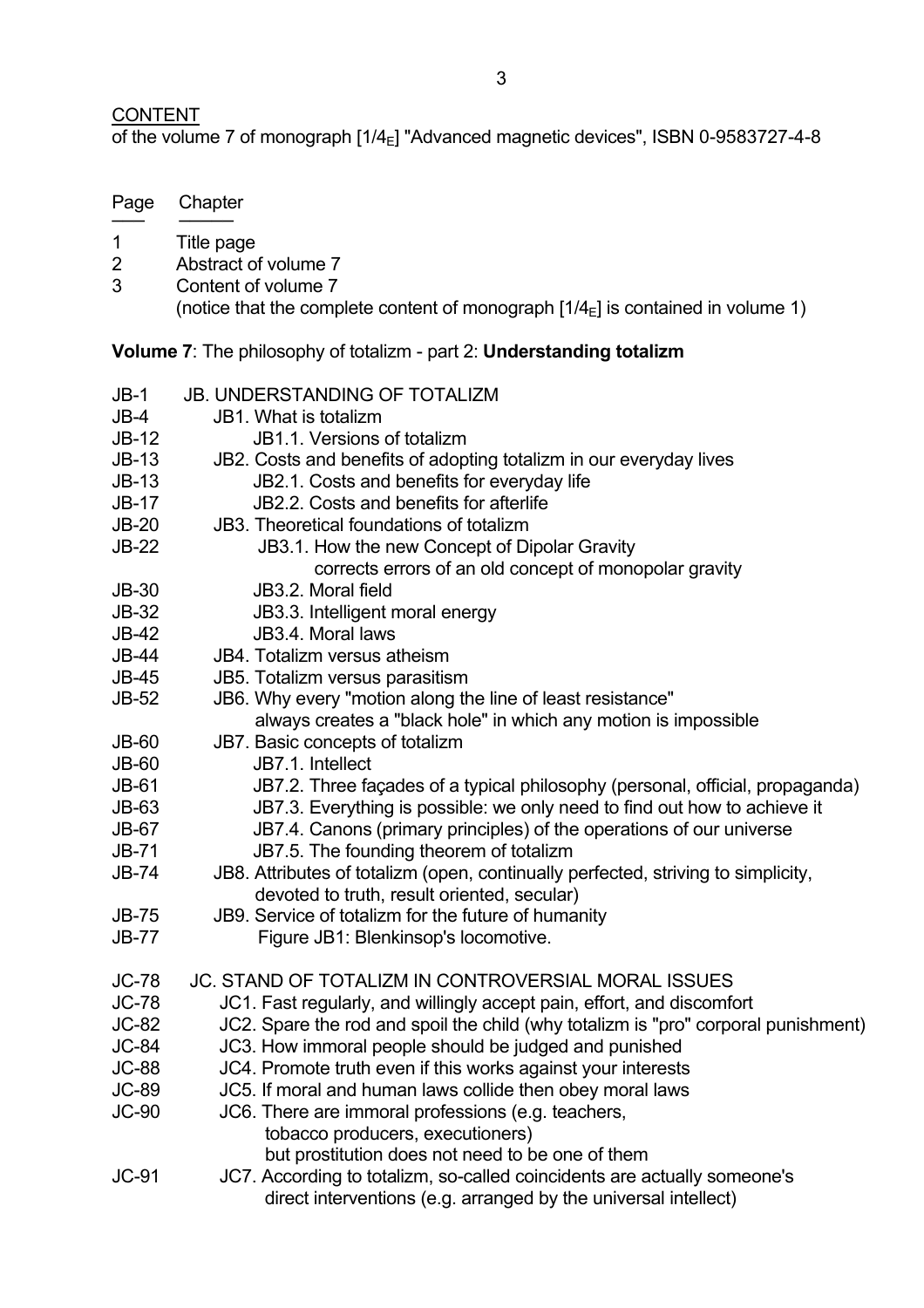| <b>JC-92</b>  | JC8. Defence killing (e.g. "you or me" situation)                             |
|---------------|-------------------------------------------------------------------------------|
| $JC-95$       | JC9. Karma of a butcher - those who wish to eat hand killed animals,          |
|               | should kill with their own hands, whatever they eat                           |
| <b>JC-96</b>  | JC10. Capabilities of totalizm to heal social life                            |
| $JC-97$       | JC11. Common expressions, which in the light of totalizm require explanations |
| $JC-97$       | JC11.1. The duty of defence - the most important of all totaliztic good deeds |
| <b>JC-106</b> | JC11.1.1. Sins of aggression as beginnings of avalanches of evil              |
| <b>JC-107</b> | JC11.2. Avoid totaliztic sins of behavioural sacrifices,                      |
|               | which are not accompanied by powerful "moral" feelings                        |
| <b>JC-109</b> | JC11.3. Totaliztic help                                                       |
| $JC-111$      | JC11.4. There is a totaliztic method for forcing                              |
| $JC-112$      | JC11.5. Totaliztic understanding of forgiveness                               |
| $JC-115$      | JC11.6. What scepticism really is                                             |
| $JC-116$      | JC11.7. Dangers of meditations (act instead of meditating)                    |
| JC-118        | JC11.8. Side effects are "shadows from moral field"                           |
| JC-119        | JC12. The stand of totalizm in some religious interpretations                 |
| $JC-120$      | JC12.1. Totalizm acknowledges the eternal life and acknowledges               |
|               | benefits in afterlife                                                         |
| $JC-121$      | JC12.2. Differences in totaliztic and religious understanding of              |
|               | the universal intellect (God)                                                 |
| $JC-125$      | JC12.3. Beware of religious fanaticism                                        |
| $JC-125$      | JC12.4. Totalizm is NOT a jealous philosophy,                                 |
|               | thus is allows to practice morally whatever one wishes                        |
| $JC-126$      | JC13. Moral mysteries and paradoxes                                           |
| $JC-126$      | JC13.1. Morality of the second in family                                      |
| <b>JC-127</b> | JC13.2. "Cot death" of twins                                                  |

# **Notes:**

 (1) A Polish language version of this monograph [1/4] is also available. Therefore, in case there is any difficulty with accessing an English version of this monograph, while the reader knows the Polish language, then it could be beneficial for him/her to read the Polish version of this monograph.

 (3) Both language versions in this monograph [1/4], namely English and Polish, use the same illustrations. Only captions under these illustrations use a different language. Therefore, if illustrations for the English version are difficult to access or unreadable, then illustrations for the Polish version can be used equally well. It is also worth to know, that enlarged copies of all the illustrations for this monograph [1/4] are made available in the Internet. So in order to e.g. examine enlarged copies of these illustrations, it is worth to view them directly from the Internet. To find them, the reader needs to find any totaliztic web page which I authorise, e.g. by typing the key word "**totalizm**" to any search engine (e.g. to www.google.com), and then, after running a totaliztic web page, the reader needs to run from it the web page named "text 1 4.htm" available on the same server, or choose the option [1/4] from the menu of that totaliztic web page. Note that all totaliztic web pages allow also the uploading of free copies of this monograph [1/4].

 (3) In case of making a printout of the above list of content, the page numbers provided here not necessarily need to correspond to the page numbers that appear on subsequent pages. This is because the formatting of this monograph was made for the font "Arial" (size: 12 pt), and for the printer "HP LaserJet 5MP" controlled from the word-processor "Word for Windows XP". All other fonts and other printers are going to cause a different density of print, and thus also a different allocation of page numbers.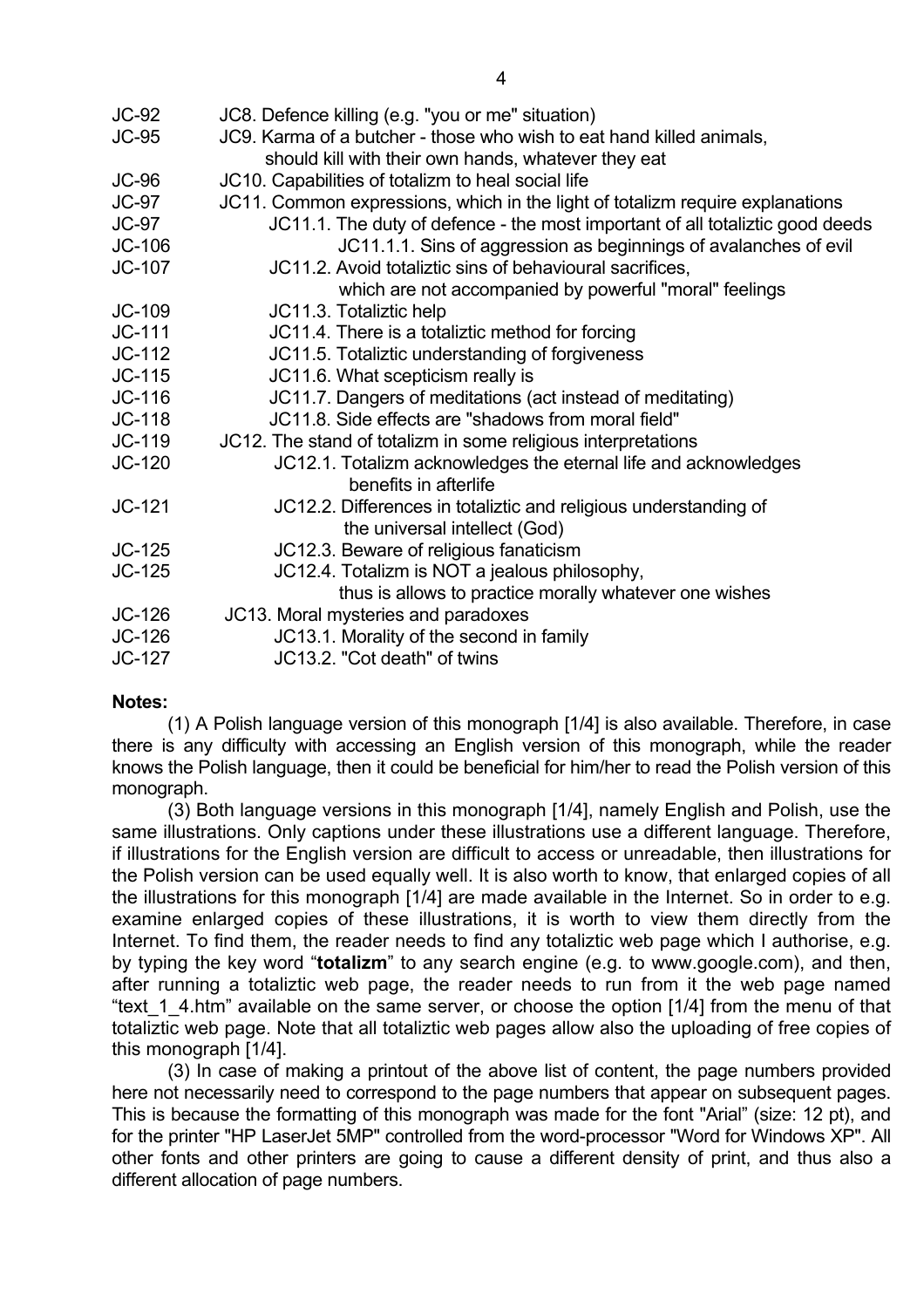Chapter JB.

# **UNDERSTANDING TOTALIZM**

Motto of this chapter: "Moral laws can only exist and operate, when all people are equal to them; politicians, priests, and upper classes can only exists and operate, when all people are divided and not equal for them."

 This chapter is aimed at presenting the information, which allows one to understand the essence of totalizm, to understand - why totalizm insists that people pedantically obey moral laws, to grasp the basic ideas of this "philosophy" or "prascience", and to recognize the most important differences between totalizm and the adversary philosophy of parasitism (more extensively "parasitism" is described in chapter JD).

 Before we start this chapter and volume, firstly let us explain why one should read it. After all, it concerns a new, highly positive, and peaceful philosophy named "totalizm", not a subject which could be everyone's passion, hobby, or the area of typical interest. Furthermore, this chapter is quite voluminous, probably expressed in a non-perfect English, does not provide any entertainment, and it takes off against almost everything that the present mass media, books, educational institutions, and various establishments are trying to force upon us. In turn the philosophy of "totalizm" that this chapter presents, is not teaching us how to use a brut force to subdue others, is not advising how to become famous or influential, how to make a lot of money, how to carry out immoral living without being caught. It also does not compare life, to a jungle in which only the most ruthless can survive. So why someone should interrupt a mindless TV watching, or visiting a local pub, in order to read about totalizm. Well, there is a lot of reasons. Let us list here the most important of them:

 1. **The goal of totalizm is to instantly improve the quality of our current life**. As we know, many philosophies which are dealing with moral issues, almost never are oriented to deliver their results in a clearly defined and measurable period of time. A good example of such situation are all philosophies of religions, which promise their results only after someone is dead. But totalizm is different. Its main goal is to instantly improve the quality of our present life. Therefore, various results of adopting totalizm we can experience sometimes almost instantly after we start to understand this philosophy, and begin to utilize it in our life. For example, if during reading this monograph one starts to understand principles of totalizm that it tries to outline, and implements these principles in his/her own life, then this person almost instantly starts to experience some benefits of the totaliztic life, such as the appearance of a feeling of control over own life, a great relief and sense of correctness, a feeling of purpose, a peace of mind, a feeling of own importance and value, a feeling of universal justice, and many more. Other results of the totaliztic way of living start to appear as soon as someone's implementation of totalizm gains a momentum. For example, all benefits connected with the increase of our moral energy start to appear immediately after one increases his/her level of "E" and "µ" (for explanations what these symbols mean, see subsection JD1.6.1 and JE6) - similarly as body builders start to experience benefits of their efforts immediately after their muscles are strengthen. Finally, the results which depend on karma that is created because of the action of some moral laws, starts to appear after the period of time required for karma to materialize (i.e. in many cases after around 5 to 10 years).

 2. **Totalizm yields multitude of definite benefits and rewards** to those who adopted this philosophy in everyday lives. Otherwise to many other philosophies, which either promise their benefits to arrive only after someone is dead, or which offer sacrifices but no benefits at all,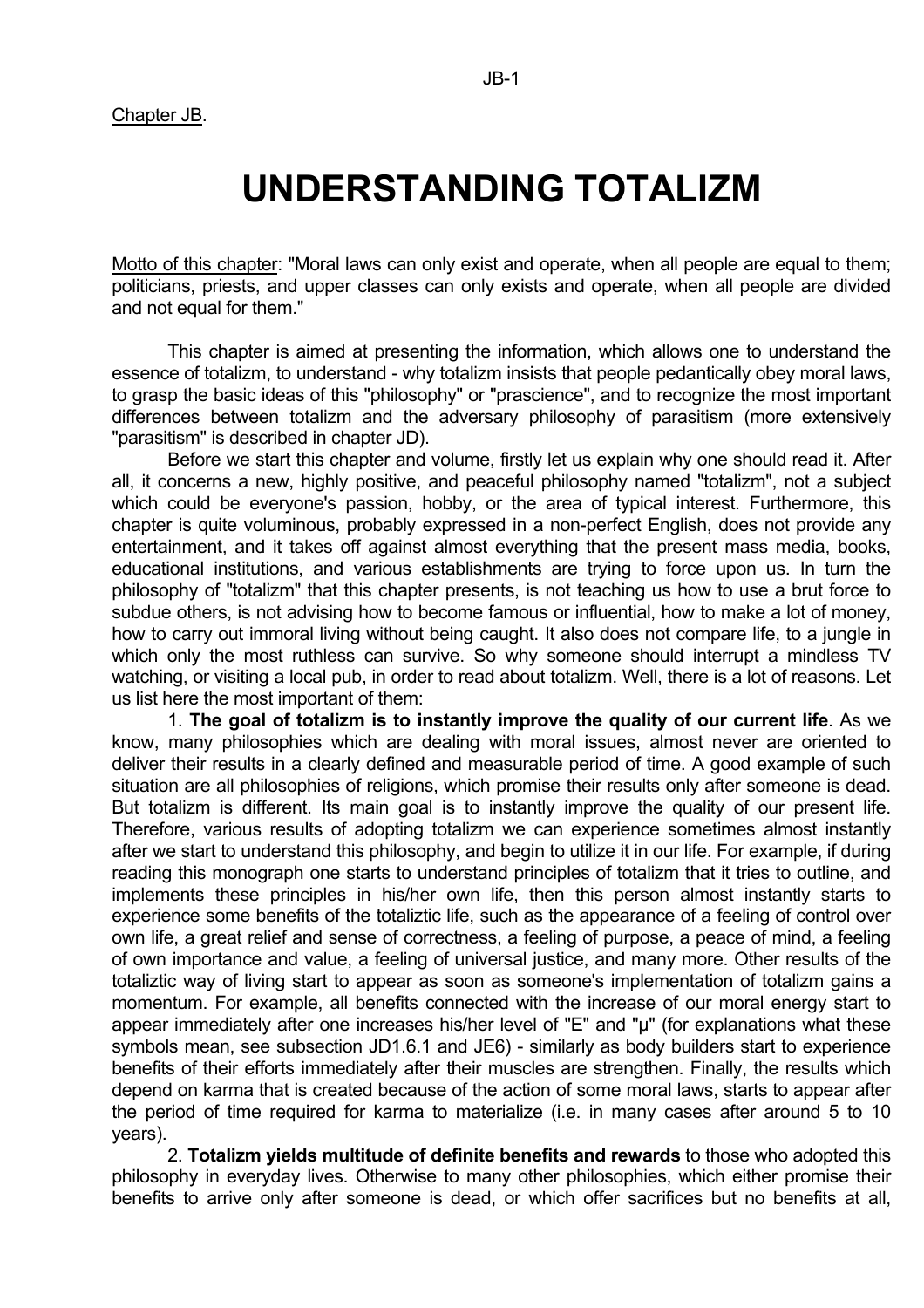totalizm is a philosophy, which is offering clearly defined, sure, and measurable benefits - if one follows what this philosophy recommends. Examples of such benefits include everything that was listed in the previous item and that increases the quality of our lives - such as personal happiness, sense of purpose and direction, control over our own life, and many others, as well as benefits which depend on various quantities that are controlled by people practising totalizm. An example of such quantities controlled by totalizm is moral energy "E" and "µ". Proportionally to the increase of this energy, people practising totalizm are experiencing an increasingly larger proportion of benefits, which depend on the level of this energy (these benefits are discussed in subsections JD1.6.3 and JA2.4). An example of these, can be a feeling of happiness, which can grow proportionally to the increase in "µ", until it reaches the level of nirvana. For such benefits of totalizm applies the "proportion rule" (which is discussed also in subsections JB2.2 and JB7.4). This rule states that "the moral benefits which one reaps in his/her earthly life (and also in his/her eternal life), are proportional to the extend with which this person implemented principles of totalizm in his/her life", or more strictly to the level at which this person obeys moral laws. Because of the existence of these benefits, and also because of the action of this "proportion rule", it is worth to check totalizm in action, and to see whether the benefits that it offers are suiting us, and whether we could implement in our everyday lives at least some principles of totalizm. Of course, such a checking requires that this monograph is read and understood (or at least that we read and understand chapters JA and JB).

 3. **Totalizm does not require any sacrifices**. It requires from us to do, what we normally do anyway, only that in a slightly different (totaliztic) manner. As we know, many philosophies impose on their adherers a multitude of sometimes very strange requirements, which usually include various forms of sacrifices. For example, such philosophies may demand to eat no meat at all, or to not eat pork or beef, to refry from sex, to give our money away for poor, etc. Totalizm is very different. It imposes no sacrifices, and in fact it declares all sacrifices to be "totaliztic sins" (see subsection JC11.2 and JA5.2). After all, in the majority of cases sacrifices decrease the level of someone's moral energy, and also they pull the doer downwards in the moral field. The only requirement which totalizm imposes on its adherers (see subsection JA2) is actually exactly the same, as whatever normal life requires us to do anyway. Namely, it asks us to "pedantically obey moral laws". (Although normally we do not know about the existence of moral laws, we still are forced to obey many of them, as their obeying is recommended by our conscience, and also they are embedded in our customs, religion, legal structure, ethics, etc.) The only difference between practising totalizm and an ordinary (unruly) life is, that totalizm asks us to obey these laws in a methodical, purposeful, and fully conscientious manner. In turn our conscience, customs, ethics, religion, etc., asked for obeying these moral laws in an intuitive manner. Therefore, after we implement totalizm in our lives, then (1) we estimate the moral status of everything, whatever we intend to do - means everything that we plan or just carry out, we firstly categorise into one of two basic categories of "moral" or "immoral", and only then we implement it, or abort, depending on this moral status, (2) we selectively seek knowledge on moral laws, we know what moral laws state, we understand their purpose and operation - therefore we obey them willingly and conscientiously, (3) we constantly, knowingly, and intentionally lift ourselves upwards in the moral field - e.g. by applying to every our decision the totaliztic rule that "always the exact opposite to what the line of least intellectual resistance prompts us to do" (see explanations from subsection JA4.1). In other words, all requirements of totalizm represent the essence of intentional, purposeful, and willing doing of whatever the universal intellect (God), as well as other people, our conscience, anyway expects us to do in our lives.

 4. **Totalizm can be practised in privacy**, and does not require any "membership", "initiation", "priests", or a "guru". Many philosophies can be practised only if someone belongs to a group of people who adhere this particular philosophy, or if someone has a teacher/guru who guides him/her through the path of initiation. But totalizm is different. It has very clear rules to understand and to follow, which can be described in publications like this monograph. Also it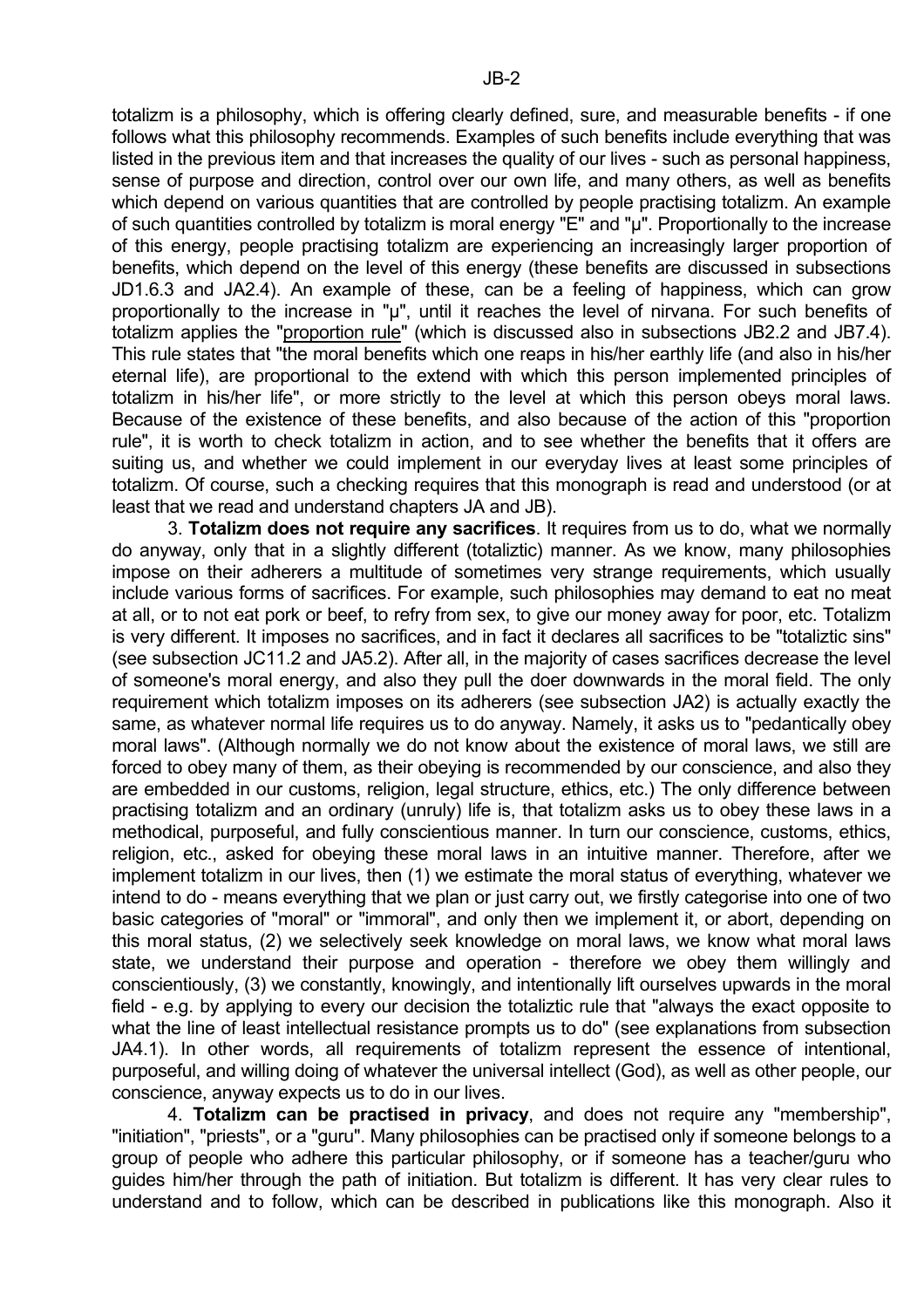yields predictable benefits. Thus everyone, who wishes to practice it in his/her life, can do so without becoming a member, or without following a guru. All what it takes, to practice this philosophy, is to learn a few simple principles of totaliztic behaviour, which are outlined in this monograph (and in several other publications), and then to implement them in everyday life.

 5. **Totalizm changes lives** of those who embraced it, making these lives more controllable, predictable, moral, active, and fulfilled. If one discusses the effects of totalizm with those people who already implemented it, one soon discovers that all of them noted a dramatic change in their lives that took place after embracing this philosophy. This is because totalizm allows us to take a full control over our own life, to understand what happens around us, to see the direction towards which we are going, to accomplish peace of mind and internal serenity, to have no doubts, to lead active, moral and fulfilled life, and to gain access to numerous qualities, which are most sought for (e.g. happiness, confidence, sense of purpose, moral assurance, etc.).

 6. **The correctness of totalizm can be proven** in a number of different manners similarly like physicists do this with equations and laws of physics. For example, it is possible to carry out experiments, which prove in practice the correctness of totalizm. It can be observed in the course of our own life, and this observation allows to notice that it works. It can be observed on other people. We can also observe various phenomena that are manifested in human life, and which certify for the correctness of totalizm (such as moral field, moral energy, moral polarization/polarity, philosophical creeping, philosophical life-cycles, death by moral suffocation, nirvana), etc. In my own case, my personal/intimate proof for actual correctness of totalizm arrived in several years after I started to live according to this philosophy. It was the arrival of the majority of these qualities, which totalizm promises, means internal happiness and peace, selfassurance, sense of fulfilment, serenity, abandoning of fears and scares, loosing all doubts, giving sense of purpose, etc. The biggest reassurance about the absolute correctness of totalizm, was for me the experiencing of totaliztic nirvana described in chapter JF. Thus my embracing of totalizm neutralized in myself everything that previously was troubling me from inside. Simultaneously it allowed to take with a greater understanding, peace, and balance (means with so-called "philosophical peace") everything that still is troubling my life from the outside. Although totalizm does not neutralize external hurts, pressures, and dangers, nor makes us blind for them, still it provides us with an internal strength and motivations, which allow to defend ourselves from all difficulties of fate that attack us, and allow to gradually overcome these difficulties.

 There is an extraordinary phenomenon, which was reported to me by numerous readers, and which in my opinion directly stems from the correctness of totalizm. This phenomenon is **an unique feeling of happiness** that overwhelms readers during reading various descriptions of totalizm. It is described to me many times as a feeling of happiness similar to that experienced when one "meets an old good friend, whom he/she have not seen for many years". I personally believe that this extraordinary feeling of happiness is generated by our conscience in response for reading and realising truths embedded into totalizm, about which our conscience knows that they are correct. Thus in order to let us learn that these truths are correct, and that their learning by us is welcome by the conscience, it generates this unique feeling of happiness similar to that of meeting an old good friend.

 I should add here, that many people also reported to me strange obstacles that they needed to overcome in order to read about totalizm. For example every time they planned to read this monograph, either rapidly something unexpected happens - forcing them to abandon this plan, or the proceeding night they could not sleep well - thus they are just tired sleepy, or their computer unexpectedly fails, etc. I personally explain these strange obstacles, are intentional problems piled up by evil parasites discussed in subsection A3. These evil parasites know that totalizm is going to turn life of a given person around, thus they try to prevent reading anything about this philosophy, by artificially creating such strange obstacles.

 7. **Totalizm was derived, not invented**. All philosophies, which prevail on Earth, were invented by someone (this is true even if their creators claim that they were given to them, as in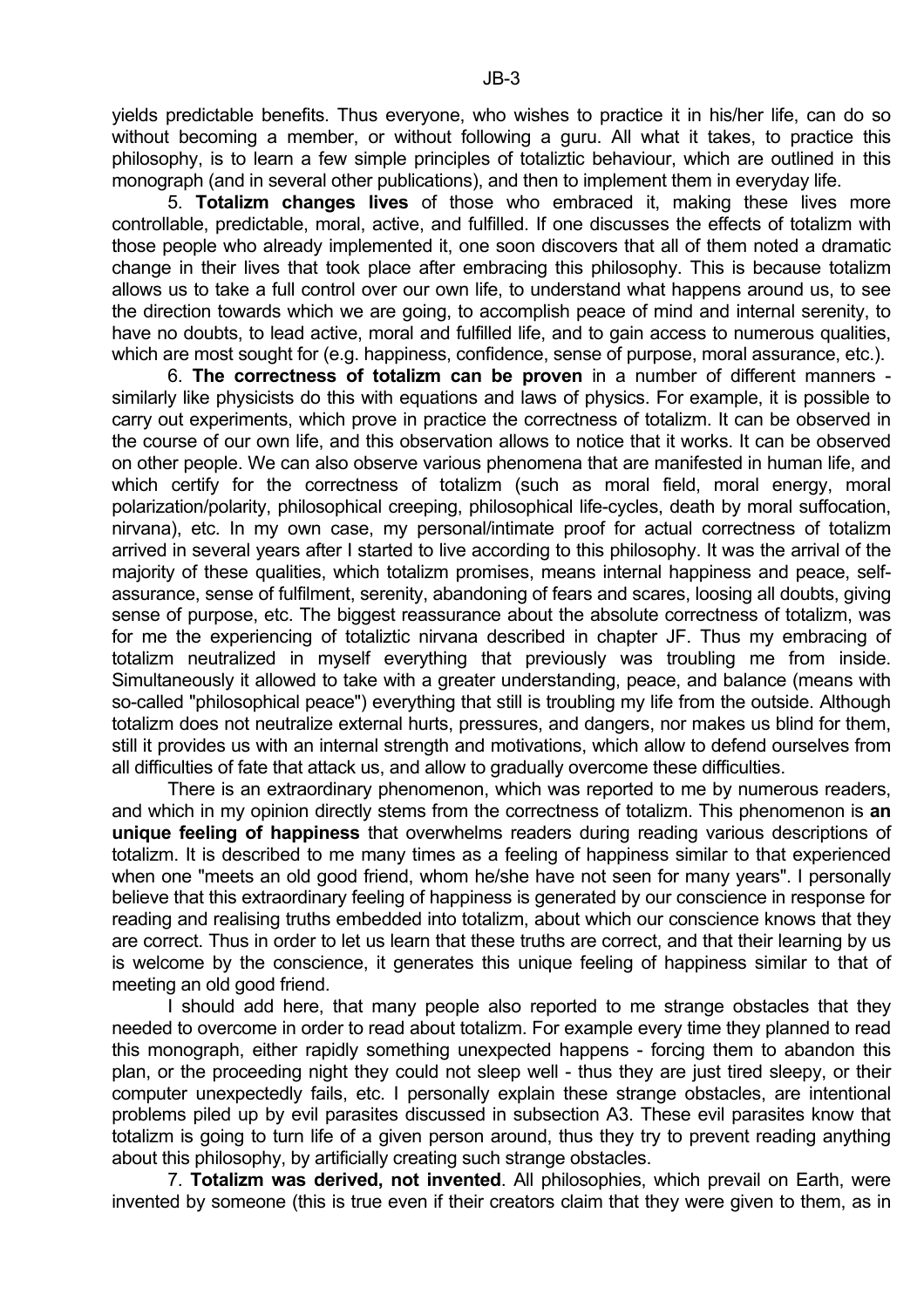such cases they were invented by those who did the giving). But totalizm is an only exception from this rule. Totalizm was derived, not invented. It was derived from a new scientific theory called the Concept of Dipolar Gravity in the same manner as mathematics or physics derives new equations. Of course, the fact that totalizm was derived, not invented, introduces various consequences. For example, in totalizm everything is logically deduced like in strict sciences, everything stems from something else and is based on moral laws that can be verified, everything can be described mathematically, calculated, and measured, everything can be proven (if is true) or disproved (if is untrue), everything is supported by the existing evidence, etc.

 8. **Totalizm is already embraced and implemented by numerous people**. For example, it is already well established amongst Polish intellectual avantgarde. Many people over there openly practice it. After all, in Poland this philosophy is known practically from the very beginning, i.e. since it was founded in 1985. It is also popularised by numerous monographs listed in chapter Y and promoted by numerous Internet sites listed on the title page of this volume. Since so many other people found totalizm worth to follow in their lives, and found it worth investing their efforts into it, perhaps it is also a good idea if you (i.e. the person who just reads these words) find a few spare hours in order to check what is so special about this philosophy that it attracts so many people and turns around lives of so many of them. After all, for such checking, it only takes to read this monograph.

 Of course, listed above are only the most important amongst countless reasons why this monograph is worth reading. Further reasons are going to be outlined in subsection JB2, which discusses main benefits that one can glen from adopting totalizm.

 I do hope that the above reasons have proven for you to be vital enough, in order to proceed with learning further details of this moral, positive, progressive, and uplifting philosophy of totalizm.

# JB1. What is totalizm

 Since the entire content of this monograph is devoted to the description of totalizm, it is natural to expect that firstly we should define how one is to understand the name "totalizm". Therefore the goal of this subsection is to explain what totalizm is, and to define the term "totalizm". But as this is with many other far-reaching concepts, also totalizm represents something different, if viewed from a different angle. Therefore totalizm is a philosophy, which have many dimensions. Various dimensions and definitions of totalizm differ amongst themselves, depending on the angle from which they are viewed, depending on the area of concern, depending for whom they are constructed, etc. Therefore this subsection presents the most important out of them. Here are different **definitions and dimensions of totalizm**, which cover the most important angles of viewing this philosophy.

 1. **Scientific qualifying**. Let us start our attempts at defining totalizm, from qualifying it according to the present scientific terminology. From this point of view, "totalizm" can be interpreted as a name assigned to a kind of "holistic philosophy", the essence of which boils down to a pedantic obeying moral laws. The philosophy described by this name was created only in 1985. Thus we could say that from the point of view of a lifespan of a typical philosophy, it is still very "young" and "new". So, if we put all the above into a form of a scientific definition, we could express it with the following words. "**The name 'totalizm' is assigned to a new, moral, positive, peaceful, and highly progressive philosophy, born in 1985, the essence of which boils down to a pedantic obeying moral laws**".

 2. **Origin**. A next point of view from which we should consider totalizm, is the origin. As this is explained in subsection JA1, totalizm is a philosophy, which was not "invented" (as were almost all other formal philosophies on Earth). Totalizm was "derived" from a new scientific theory called the Concept of Dipolar Gravity, in a way very similar as mathematical equations or some laws of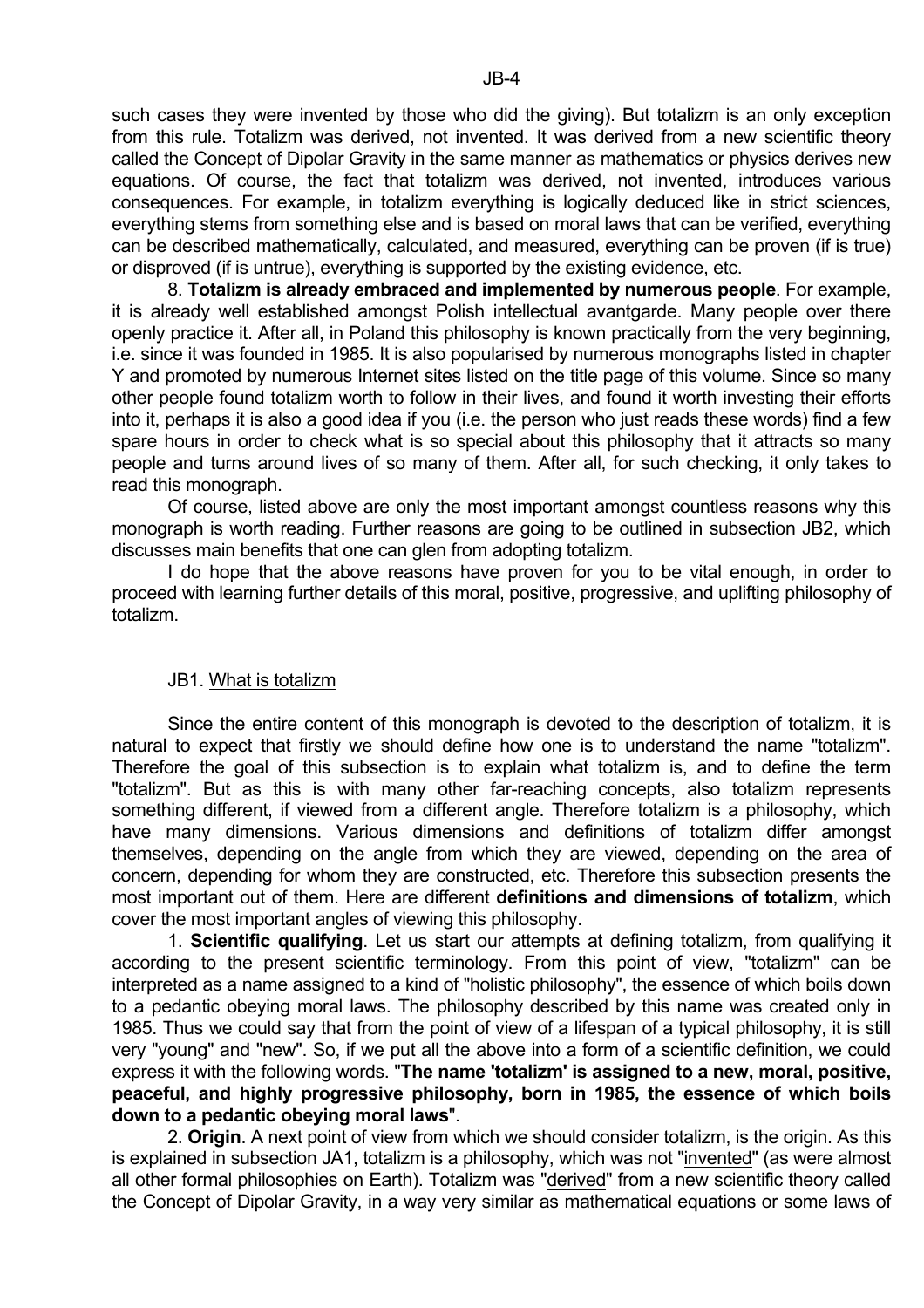physics are derived by scientists. (The Concept of Dipolar Gravity from which totalizm was derived, is described in chapters H and I of this monograph. One of its attributes is that it formally proves the existence of the universal intellect (God) - see the scientific proof for the existence of this intellect (God) presented in subsection I3.3. In turn history of totalizm, including descriptions how totalizm evolved from the Concept of Dipolar Gravity, is presented in subsection A3 of the volume 1 of this monograph.)

 To briefly summarise and remind here, what about the origin of totalizm writes subsection A4, in 1985 a new scientific theory was proposed, which provided a new view of the nature of gravitational field. This concept is quite an extraordinary theory, as initially it was intended as one of numerous scientific theories, only that directed towards explaining such primary phenomena of the universe, as the gravitational field. But after this concept was formulated, it turned out, that from an ordinary scientific theory it transformed itself into a "**theory of everything**" - means into the theory, which explains practically all aspects of the universe, including into them also all phenomena that previously remained unexplained, such as scientific paradoxes, mysteries, universal intellect (God), etc. Three very important discoveries that the Concept of Dipolar Gravity introduced, were so-called "**moral field**" - which prevails in our universe, so-called "**moral laws**" which govern the motion of intellects in this moral field, and so-called "**moral energy**" - which is accumulated or dispersed when intellects move within moral field. The discovery of the moral field revealed that the universe contains not one, but two so-called "primary fields". The first of these fields, namely gravity field, we know for a long time. But about the existence of the second one of these fields, namely moral field, we so-far had no idea. It was only discovered and described by totalizm. But moral field is very similar to gravity field, i.e. whatever we do, it always runs either upward or downward of this moral field. Everything that is "moral" requires our motion uphill in this field. Therefore the accomplishing of "moral" goals always is connected with putting into them appropriate effort, similarly like reaching anything that is on the top of a mountain requires putting effort into it, to overcome the gravity field. But they increase our moral energy. Simultaneously everything that is "immoral" depends on effortless rolling down of this moral field. Therefore it goes without any effort and initially generates even a significant dose of pleasure. But it decreases our moral energy. Of course, because of the existence of this moral field, everything that we do in the range of this field must be governed by appropriate laws, similarly like everything that is done in the range of gravity field obeys laws of physics. These unknown previously laws, which describe the outcomes of actions in the range of moral field, are called "moral laws".

 As it turns out, "moral laws" are very heavy-handed. They consequently punish or reward everyone who breaks them, or obeys them. Because people so far did not know about the existence of moral laws, they frequently managed to break them, and were heavily punished by them. Actually in addition to the activities of "evil parasites" described in subsection A3 and in chapter U, punishments for breaking moral laws are one of two major reasons why the life on Earth is today so miserable and so full of suffering.

 Of course, immediately after the Concept of Dipolar Gravity revealed to me all the above, a need appeared to inform other people about the existence of moral laws and about the necessity to obey them in our lives. In this manner in 1985 the philosophy of totalizm was born. If we attempt to define totalizm from the origin point of view, then this definition could be expressed in the following words. "Totalizm is an applied science, which was formulated as the result of application of the scientific Concept of Dipolar Gravity to moral issues". Such description of totalizm explains that it is not an "invented" philosophy, which was shaped accordingly to the personal likes or believes of its creator, but a completely new applied discipline, which was derived from the scientific Concept of Dipolar Gravity. As such a new, applied scientific discipline, totalizm does not formulate its recommendations accordingly to the "intentions" or believes of its creator, but it firstly thoroughly researches the reality around us in a similarly precise manner as this is done by every other science, and only then it formulates its conclusions and recommendations on the basis of results of this research. If one would like to illustratively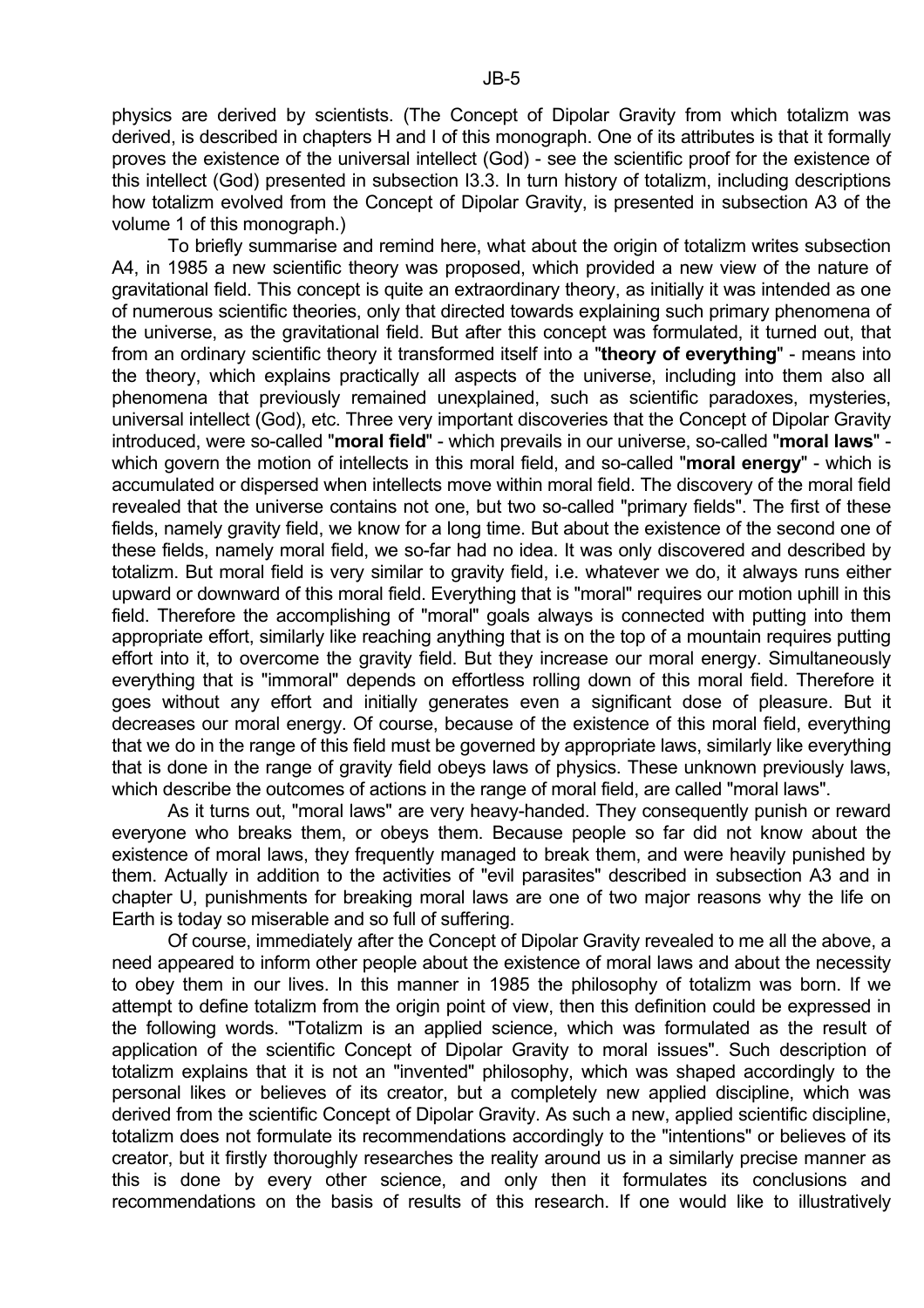compare totalizm and the Concept of Dipolar Gravity to something, then the Concept of Dipolar Gravity could be compared to a hypothetical vehicle (e.g. to a car), because it is a kind of scientific mechanism, which describes how our universe operates. Major parts of this vehicle, which are of the highest significance to totalizm, include amongst others, the description of moral field, the description of moral energy, and the description of moral laws (which could be compared to an engine, to fuel, and to wheels in our car). In turn totalizm is like tutorials which teach us how to drive in this vehicle through our lives. This is because totalizm states how to apply moral laws in our everyday life, how to make decisions in order to not break these moral laws, how to organize our lives so that it would allow to obey moral laws, etc. Therefore, considering all the above, it is possible to formulate the following definition of totalizm from the origin point of view. "**Totalizm is an applied prascience, which practically implements the new Concept of Dipolar Gravity to moral issues, and which concentrates on advising people how in their everyday lives they should obey moral laws, generate moral energy, and move upwards in moral field**".

 3. **Name**. An important part of the origin of totalizm, is the origin of the name for this philosophy. It is called "totalizm" from the English word "total". This name tries to highlight, that according to totalizm everything in the universe is a vital part of a larger total. The name was assigned to totalizm in 1985, when this new philosophy was established. When it was used and published for the first time, I did not know about the existence of "evil parasites" from UFOs, described in subsection A3 and in chapter U. Thus, I also did not know that one of the methods of operation of these parasites, is to push down on Earth everything that is positive, e.g. by surrounding it with very negative connotations. Thus only not long ago I learned, that simultaneously with naming my positive philosophy with the name "totalizm", the manipulations of this parasite caused the same name "totalism" to also be assigned to a very negative and backward philosophy, similar to Hitlerism. Therefore, in order to distinguish between these two, the positive "totalizm" described in this monograph, in all languages is now spelled with "**z**", while the negative philosophy "totalism" promoted by the "evil parasites" is spelled with "**s**". Of course, I could consider the possibility of renaming totalizm into another name, which does not have such negative connotations. However, from my to-date research on "evil parasites" described in subsections A3 and V8.3, I learned that no matter what I do, the parasites are always going to find a way to put it down. Therefore, there is no point to support the efforts of parasites and to introduce additional confusion by renaming totalizm when it is already well established. After all, for totalizm does not matter what type of mud is splashed over it by the enemies, but only matters what it really becomes one day for people who follow it.

 4. **The requirement of intelligence**. There is a huge difference between practising totalizm and practising other formal philosophies or religions. It boils down to the requirement of totalizm, that apart from the physical and emotional effort, in our lives we always must contribute to everything a significant intellectual effort. Actually, if one considers the properties of moral field explained in subsection JA4.2, it turns out that this field is an intellectual field (e.g. one of its properties is that it ascends the most steeply in the direction of the highest intellectual effort, and it descends the most intensively along the line of the least intellectual resistance). For this reason, **totalizm is a philosophy of thinking people**, and in reality it requires a constant and logical thinking. Even if totalizm would be formulated a lot earlier, probably because of this requirement that the people who implement it, need to think constantly, it would not be applicable in older times. After all, not so-far ago, and in some circles even until today, thinking is an activity that people are the most reluctant to do, and that seems to cause the highest pain for them. But in totalizm is rather difficult to slip through life like in other philosophies or religions, only through mindless performing several pre-learned rules and prayers. For every decision or action totalizm imposes a requirement of approaching it with an understanding, consideration, and thinking. After all, in order to complete a given action (or decision) in a totaliztic manner, it requires a thorough consideration as to whether it is "moral", which variant of the completion is the most coinciding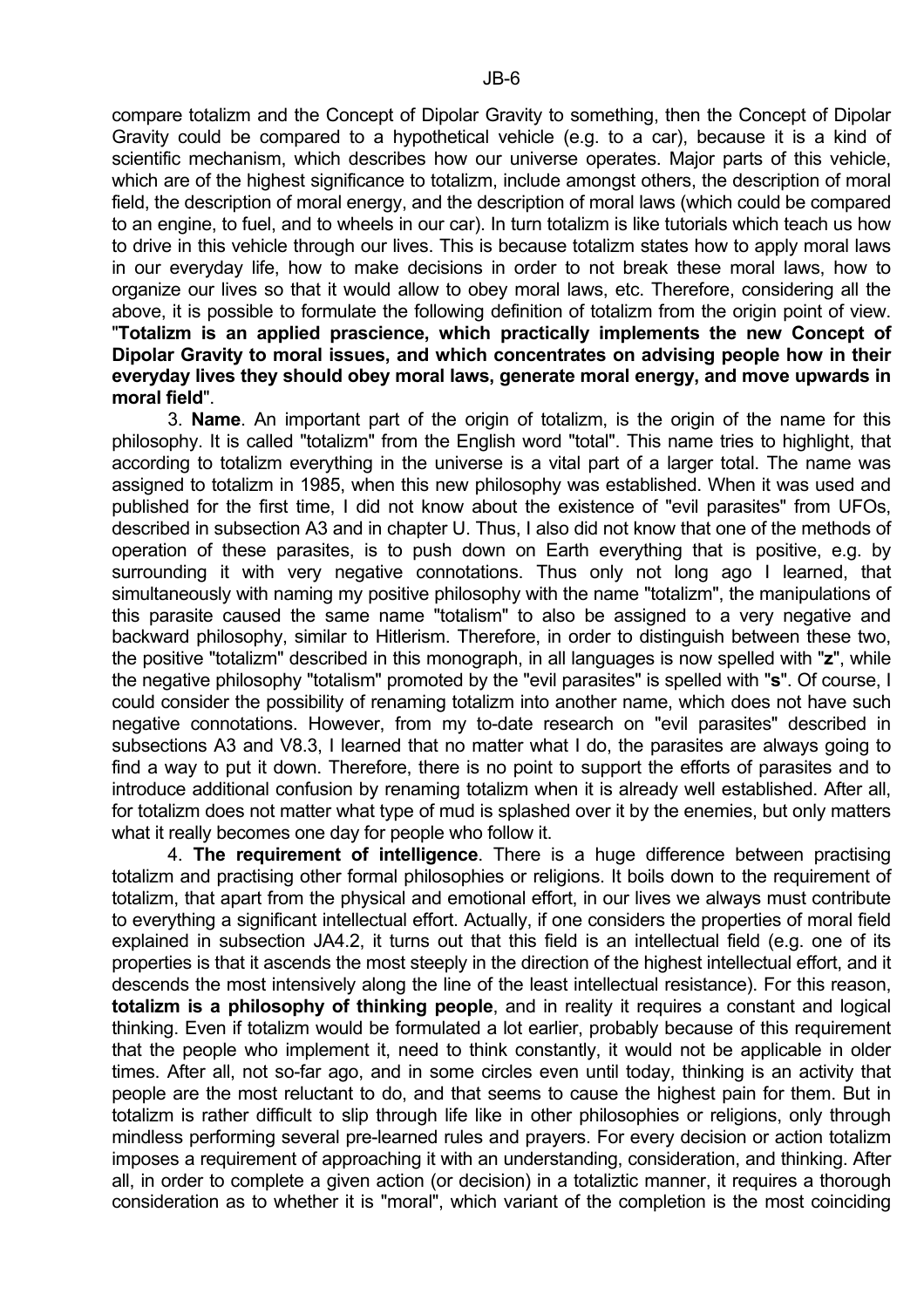with statements of moral laws, how to increase the moral energy in a most efficient manner, how to avoid the dispersion of own energy in a given situation, etc. In addition to a new requirement to think, totalizm introduces also another new requirement, i.e. objective consideration. It recommends to act exclusively in an analytical, systematic, and objective manner, when whatever we do is controlled by our knowledge and by rational judgement of the situation, not by a spontaneous manifestation of our feelings. For example, other philosophies taught us, that when we see a hungry person, we should spontaneously feed him/her, while if we see someone in a need, we should spontaneously give a help to him/her, etc. In turn totalizm teaches that when we see a hungry or a needy, before we do anything, we firstly should objectively and rationally determine, analyse, and judge his/her motivations and reasons why he/she got into such a situation, e.g. whether he/she is hungry because is too lazy to work, or because it fell a victim of an accident, which deprived him/her the means to live. Only then we are in a position to objectively and rationally analyse whether, in what manner, and what form of help, we are able to offer to him/her, in order to not decrease noticeably our own level of moral energy. For example, if there is a need to feed someone, totalizm does not recommend to give to such a person the last piece of bread we have, and in this way make ourselves to starve (after all, this would be a sacrifice - not a help), or to feed without asking for anything in return (e.g. if it is someone fit and healthy, and our garden just requires to be dug, totalizm suggests we accomplish a good deed of "progress" type, by offering two good meals in return for a work of digging our garden - one before the garden is dug to nourish the needy, while other one after the digging - as a payment).

 5. **Faith**. The next point of view, from which we should look at totalizm, is faith, religion, and the universal intellect (God). The reason is, that in our current understanding of these words, totalizm can be defined as a carefully balanced "**secular faith without a religion**". After all, totalizm opens for its followers everything that any religion could offer to them - including even the guarantees of the access to all afterlife benefits (see subsection JB2.2). But simultaneously it does not impose a requirement of belonging to any specific religion, and can be practised completely individually - means without temples, priests, or religious institutions.

 Let us now consider, what exactly the expression a "secular faith without a religion" means. In order to explain this better, we firstly need to remind ourselves a few facts about totalizm. The first of this is a formal proof, that represents one of numerous outcomes of the new Concept of Dipolar Gravity outlined in chapter I, from which totalizm originates. This formal proof enforces our certainty that the universal intellect, by religions called God, in fact does exists. This formal proof is presented in subsection I3.3. Because of this formal proof for the existence of the universal intellect (God), totalizm (as a philosophy which stems directly from the Concept of Dipolar Gravity) fully acknowledges the existence of this intellect (God). Therefore totalizm makes from the existence of universal intellect (God) one of the founding theorems. Because of this acknowledgement of the existence of the universal intellect (God), totalizm does not allow to disobey any moral laws, or to go around any moral laws (as does the parasitism described in chapter JD), and it makes a primary requirement of our lives to pedantically obey all laws imposed by the universal intellect. After all, in the light of the formal proof for the existence of the universal intellect (God), any disobedience of laws imposed by this intellect represents a disobedience to this intellect itself. The second significant fact about totalizm is that it accepts from the Concept of Dipolar Gravity the awareness of three-dimensionality of people and all others objects that exist in the universe. According to this three-dimensionality, in our universe everything exists simultaneously in three major components, namely (1) as a material component (i.e. our biological body and its physical activities) which is contained in the physical world, (2) as a counter-material component (i.e. as our counter-body/spirit and feelings that it generates) which is contained in the counter-world, and (3) as a software component (i.e. registers/soul and our intelligence that it hosts), which is contained in the virtual counter-world. Because each of these components is governed with its own laws and rules, everything in our universe must simultaneously obey as many as three sets of different laws, namely: (1) physical laws which are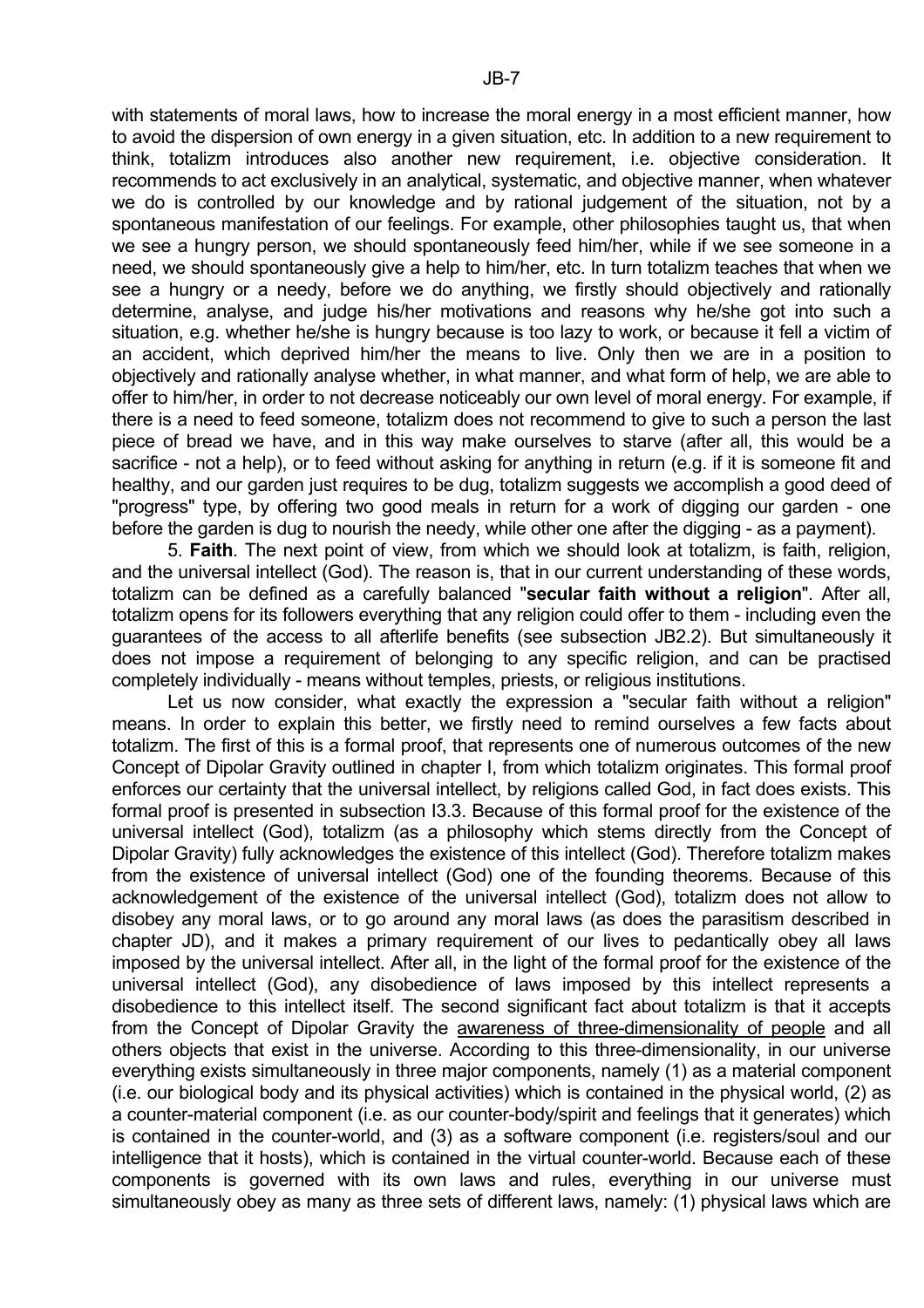obeyed by phenomena of our physical world, (2) laws that govern feelings and that are obeyed by phenomena from the counter-world, and (3) software laws (intellectual laws) which are obeyed by spiritual processes from the virtual counter-world. However, over all these three sets of laws, are keeping control special superior laws, which totalizm calls "moral laws". These superior moral laws cause that intelligent beings must not only consider in their actions all these three sets of secondary laws, means laws of physics, feelings, and intelligence, but they also must obey them in a "moral" manner, i.e. so that during obeying them they do not break simultaneously these superior moral laws. In order to obey morally these three sets of laws, people must simultaneously take care of "moral" leading of their everyday biological activities, their feelings, and their intellectual/spiritual life. All these three aspects of human lives must always be kept in a **state of continuous balance**, means none of them must not dominate others. After all, according to what was explained in subsection JA9, tilting this balance in any direction cause the departure from a moral life, and the breaking of moral laws. This in turn means, that according to totalizm, in lives that we lead, we are not allowed to concentrate exclusively on the physical aspects - ignoring our feelings and intelligence/spirituality, nor we are not allowed to ignore our physical development - thus concentrating mainly on our feelings or intelligence/spirituality. It is worth reminding, that almost all other philosophies in existence so-far, always tried to concentrate only on one of these three aspects of lives, ignoring remaining aspects. For example materialism, and also the philosophy which is adhered by present science, both fully concentrate on the physical aspect, basically ignoring the feelings and spirituality. In turn philosophies of our religions recommend to ignore the physical aspect and feelings, and mainly concentrate on spiritual matters. There are also some "new-wave" philosophies, which advice to ignore physical side and spirituality, and concentrate exclusively on feelings (these consider "love" as the beginning and the foundation of everything). As this was explained more comprehensively in subsection JA9, reaching the constructive balance between the physical, feeling and spiritual/intelligent component of our lives, is one of the primary efforts of totalizm. This balance is described in the following manner "**in our lives we should so stress and cultivate the physical matters that they cause the development of our feelings and spirituality/intelligence, so lead our emotional life that it enhances out physical and spiritual capabilities, and so carry out our spiritual matters that they intensify and support out physical capabilities and our feelings**".

 As it turn out, the lifestyle - in which a given person tries to precisely balance these three aspects (i.e. the physical aspect, the feelings, and the spirituality), in our present understanding is called "balanced secular life". In such life a given person does not allow that his/her activities are dominated by the physical aspects - as this is the case in lifestyle named "atheistic life". He/she does not allow to dominate his/her actions by feelings - as this is the case with a life controlled by emotions. Nor it allows to dominate his/her life by spiritual aspect - as this is the case in the life currently named "religious life". In such an understanding, **totalizm is carefully balanced secular life**, which acknowledges the importance of our physical wellbeing, the impact of our feelings, and also the existence of the universal intellect (God) and the significance this intellect has on our spiritual lives. As such, totalizm cannot be mistaken for atheistic philosophy. Because of the orientation as such balanced secular philosophy, on one hand totalizm makes the most important goal to obey pedantically moral laws, which were established and are supervised by the universal intellect (God). On other hand, while the acknowledging the existence of the universal intellect (God), and making from this existence one of the primary theorems, totalizm simultaneously does not approve religions and cults. Multiple reasons for which it is so critical of consequences of activities of religions and cults for our society, are explained in subsection JB4 and in chapter VB. The most important of these reasons generally boil down to the fact that (1) religions and cults are mainly interested in gaining a political power over their followers, (2) the majority of them (but excluding Christianity) was established on Earth by "evil parasites" from UFOs - as this is explained in subsection A3, (3) the majority of them already reached the stadium of advanced institutional parasitism, and that (4) they are currently used by evil parasites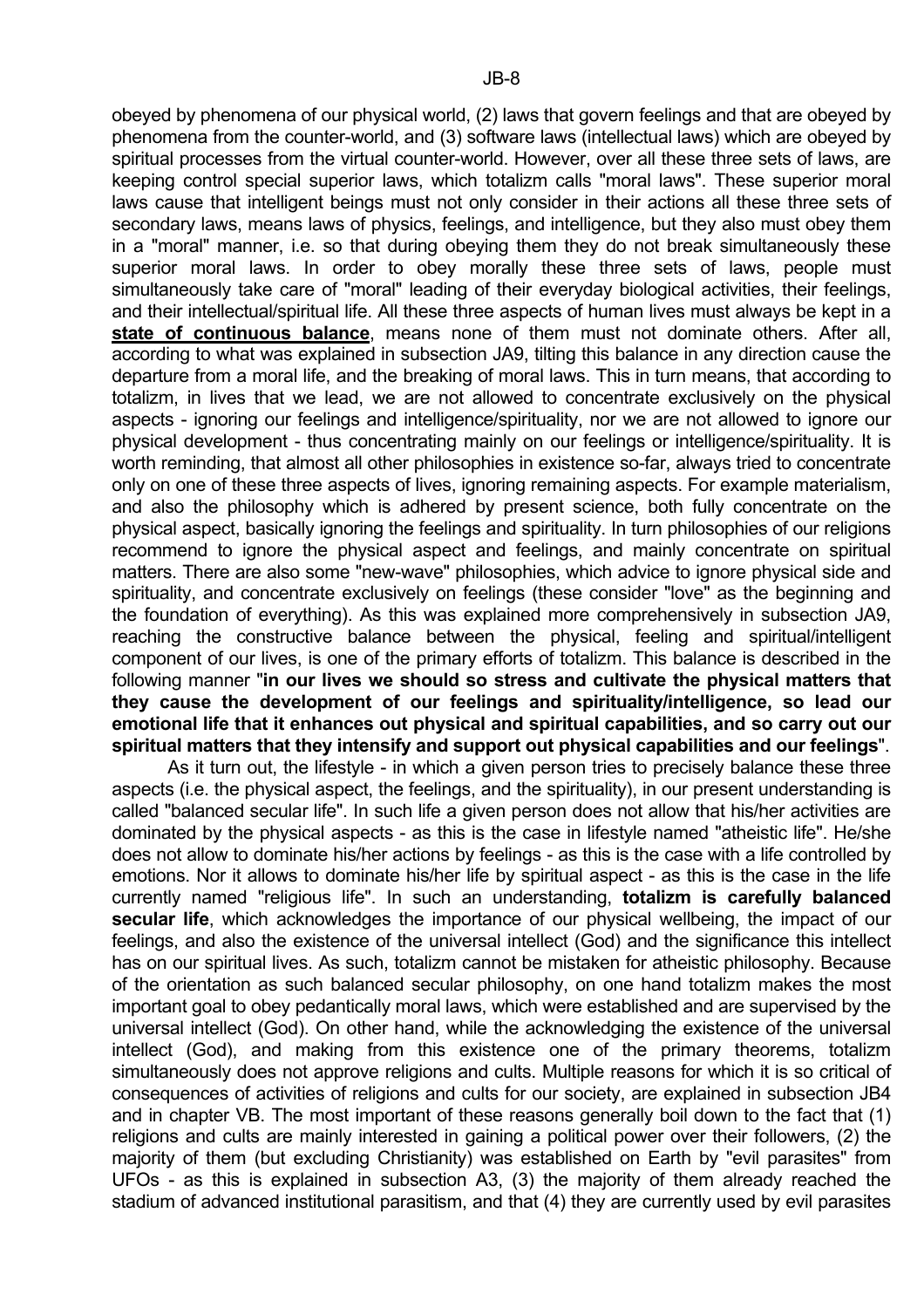from UFOs as reactive institutions, which implement on Earth the doctrines and policies of these parasites. By being such, these religions and cults needed to "re-interpret" the truth regarding moral laws, and instead of teaching people the truth about moral laws, they introduced religious laws, which sometimes are totally contradictive to moral laws. Furthermore, in order to execute the obedience in their adherers, almost all religions introduced various manifestations and rituals of the obedience to a given religion, which they claim are manifestations of the obedience to God. Therefore, they execute from their adherers various religious gestures, religious behaviours, participation in religious ceremonies, giving proofs of the obedience through making all sorts of sacrifices, donations, etc. In turn totalizm considers all these to be tools of exerting political power and executing the obedience, which were introduced by given religions, not by the universal intellect (God). The only manifestations of the obedience to the universal intellect, which scientifically oriented totalizm is currently able to logically explain, and thus acknowledge and promote, include the fulfilment of these requirements, which can be scientifically proven that they were in fact imposed by the universal intellect (God). So far, moral laws are the only requirements known to totalizm and to the Concept of Dipolar Gravity, the fulfilment of which is surely imposed and executed by the universal intellect (God). Therefore, the pedantic obeying of moral laws sofar is the only requirement which totalizm imposes as the manifestation of our obedience to the universal intellect (God). All other forms of obedience to the universal intellect, such as religious gestures, religious behaviour, participation in religious ceremonies, etc., according to the present formulation of totalizm are not necessary at all, although people can practice them if they wish so, if this is part of their tradition, culture, or style of living. (Of course, because totalizm is an "open" philosophy, which assumes the own imperfection and the need for continuous improving itself, at no stage of the development of this philosophy cannot be also ruled out, that future research may disclose further manifestations of our obedience to the universal intellect, which should be practised by totalizts, because this intellect ordered people to obey them.) In the light of what was explained before, totalizm can also be described as "**a balanced, fully secular way of living, which in the physical sphere concentrates on moral acting and on reaching our life goals, in the emotional sphere concentrates on the moral management of our feelings without suppressing or limiting them, while in the spiritual sphere on pedantic obeying moral laws in everything that we do**".

 6. **The area of validity**. In subsections JA8, JD1.2, JD4.1 it is revealed that the area of validity of totalizm extends to all spheres of the reality around us, not only to human view of the world, and to carrying out of our everyday lives. Therefore the next point of view, we should use to look at totalizm, is the social life and methods of governing. As it turns out, many aspects of totalizm applies also to social life and to whole civilizations. For example, in order for totalizm to prevail in our lives, it cannot remain passive, or allow, that the political life of humanity is governed by people and institutions, which practice the philosophy of parasitism. Thus on some stadium of the development, totalizm must also include itself actively into the efforts of improvement of our social life, through promoting in society the totaliztic models of family, totaliztic models of society, totaliztic models of ownership, and totaliztic models of governing. Of course, in order to accomplish all these, it must act in the same way, as all other new social movements are acting, namely it must form its own implementing organization, convince people about the correctness of the goals that it promotes, receive the mandant of trust from society in the form of obtaining the leadership in the task of healing our social life, and lead it to social and political reforms. Therefore, if we consider totalizm from the point of view of the social life, it can be defined as: "**a new moral force, which indicates its own principles of improving of social life and postulates methods of solving social problems that currently trouble our civilization, which are characteristic and unique for totalizm**".

 Totalizm is already able to indicate the outlines of models of family, governing, ownership, social justice, etc., which are agreeable with the operation of moral laws - for details see subsections JA8, JC2, JC3, or JD1.2. Therefore totalizm can also be defined, as a philosophical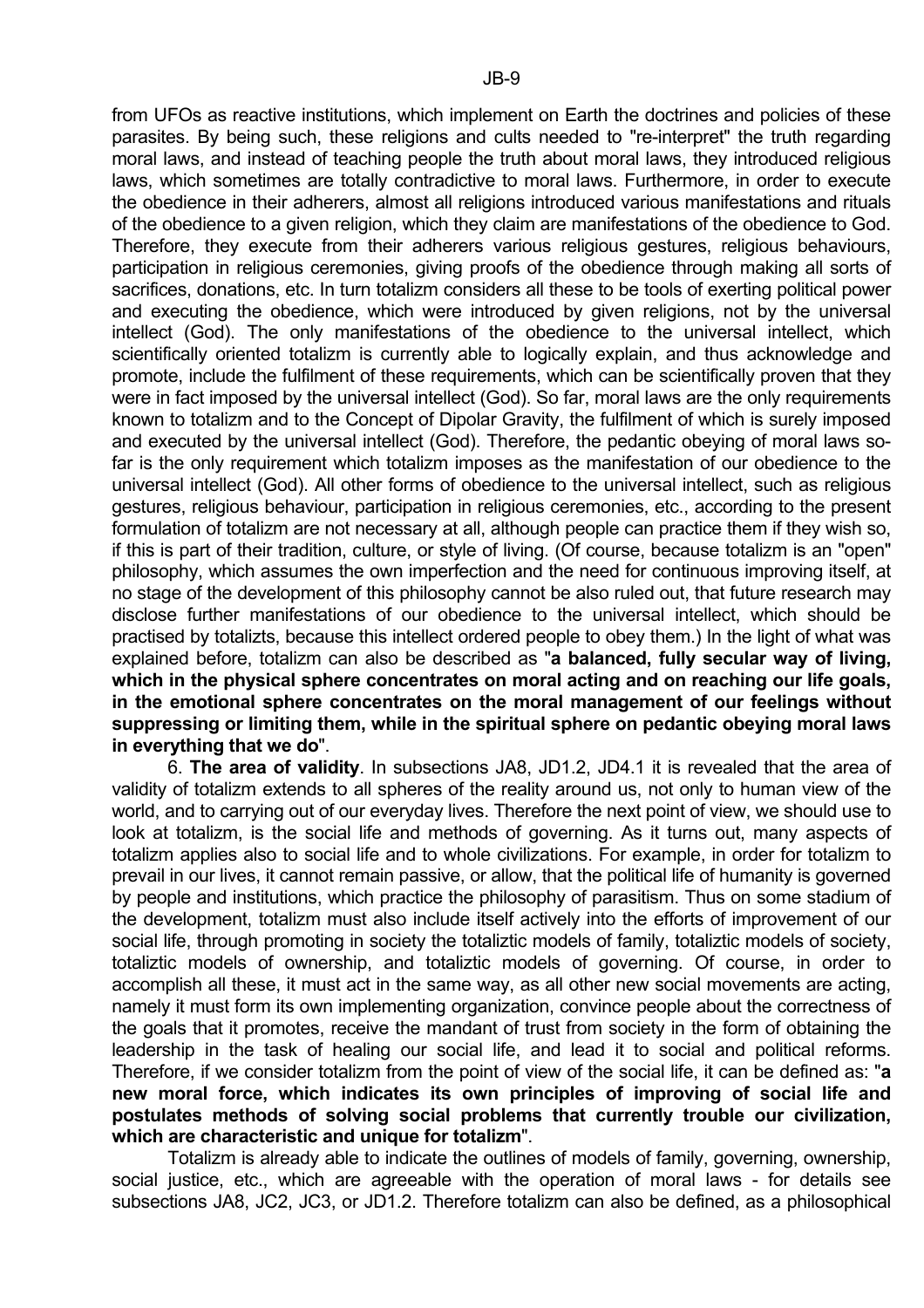basis for the restoration of the function of family in the society, for showing methods of executing the social justice, which are based on moral laws, for the healing social life, etc.

 $\star \star \star$ 

 For some people as important as what totalizm is, also can be **what totalizm is NOT**. Thus, in addition to the previous explanations stating what it is, now we are going to explain briefly also what it is not. And so, for sure:

 A. **Totalizm is NOT a cult**. People are constructed in such a manner, that all new ideas and movements, which have anything to do with God, they immediately stereotype as cults. I suspect that the religious leaders of ancient Israel, were throwing their equivalents of the expression "cult", even at the first groups of Christians, while Jesus himself was probably for them only a creator of a new cult. In this situation it does not surprise, that from the first days when totalizm was born, the enemies of this new discipline of knowledge keep putting on it an undeserved label of "cult". However, as everyone well knows, religious cults always have their hidden agendas (usually not too clean), and are characterised by a whole range of attributes, none of which can be attributed to totalizm. For example, they are always closed to the outsiders, so that apart for their members, almost no-one else is able to find out easily, or learn easily, what they are doing, and on what principles they are based. Their membership is always based on the initiation and enigmas. They jealously guard their secrets. They also do not allow their members to exchange ideas, or even contacts, with other cults or religions. They keep strict organizational hierarchy. Their leaders always demand the absolute obedience and conformity. They claim that they represent a direct communication channel between God and their members. They inflate enormously the matters of faith, and put them above matters of physical life and feelings. Etc., etc. But if anyone analyses totalizm, it turns out that it is a **rational discipline of knowledge**, which as such does not have any hidden agendas, and only tries to openly serve people and humanity. Only that the knowledge, which is made accessible to people via totalizm, is also concerning the areas, which so-far were considered kinds of scientific "taboo", because the were "reserved" as domain of various religions, cults, sects, believes, etc. By being a discipline of knowledge, everything that totalizm states or recommends, is thoroughly described in easily accessible monographs, and is open for researching and for subjecting it to a validity check by all interested. Totalizm does not contain any secrets or closed knowledge, the accumulating of which would require initiation, or becoming a "member". Also everything that totalizm recommends, was worked out in a scientific manner and is supported with logical deductions and with empirical evidence, the correctness of which everyone can check for himself/herself. The completion of whatever it indicates, it always make dependent on the internal conviction of the doers, i.e. on their personal judgement that doing this is beneficial and right. Totalizm recommends to lead a balanced secular life, and does not claim about itself that is some kind of "message from God". It allows its devotees, and even recommends, to practice in addition to totalizm any possible religions they may wish - see subsection JC12.4. So not only that totalizm is NOT a cult or a religious sect, but also it is an exact opposite of them. After all, it fights with attempts to change the human faith into a tool of oppression, defraud, or immoral behaviour.

 The fact that totalizm is a discipline of knowledge, not a personal teachings of some guru, or a claimed "message from God", introduces a whole range of beneficial consequences. The most important of these is the complete separation of totalizm from people who formulate it, who complement it, or who extend it. In this way totalizm receives a life of independent discipline of knowledge. Due to this existence as an independent discipline of knowledge, totalizm can keep marching along the road of truth and morality, even if some of people, who contributed their effort to build it up, for some reasons were tempted, to divert into a path of lies and immorality. In this way, the sole fact of a physical separation of totalizm from these people who build it, constitutes one of the effective prevention measures build into this philosophy, which are aimed at making impossible any attempts of distorting it. If totalizm is formulated as a personal teachings of some sort of guru, as this takes the place e.g. with teachings of Sai Baba, then it would be physically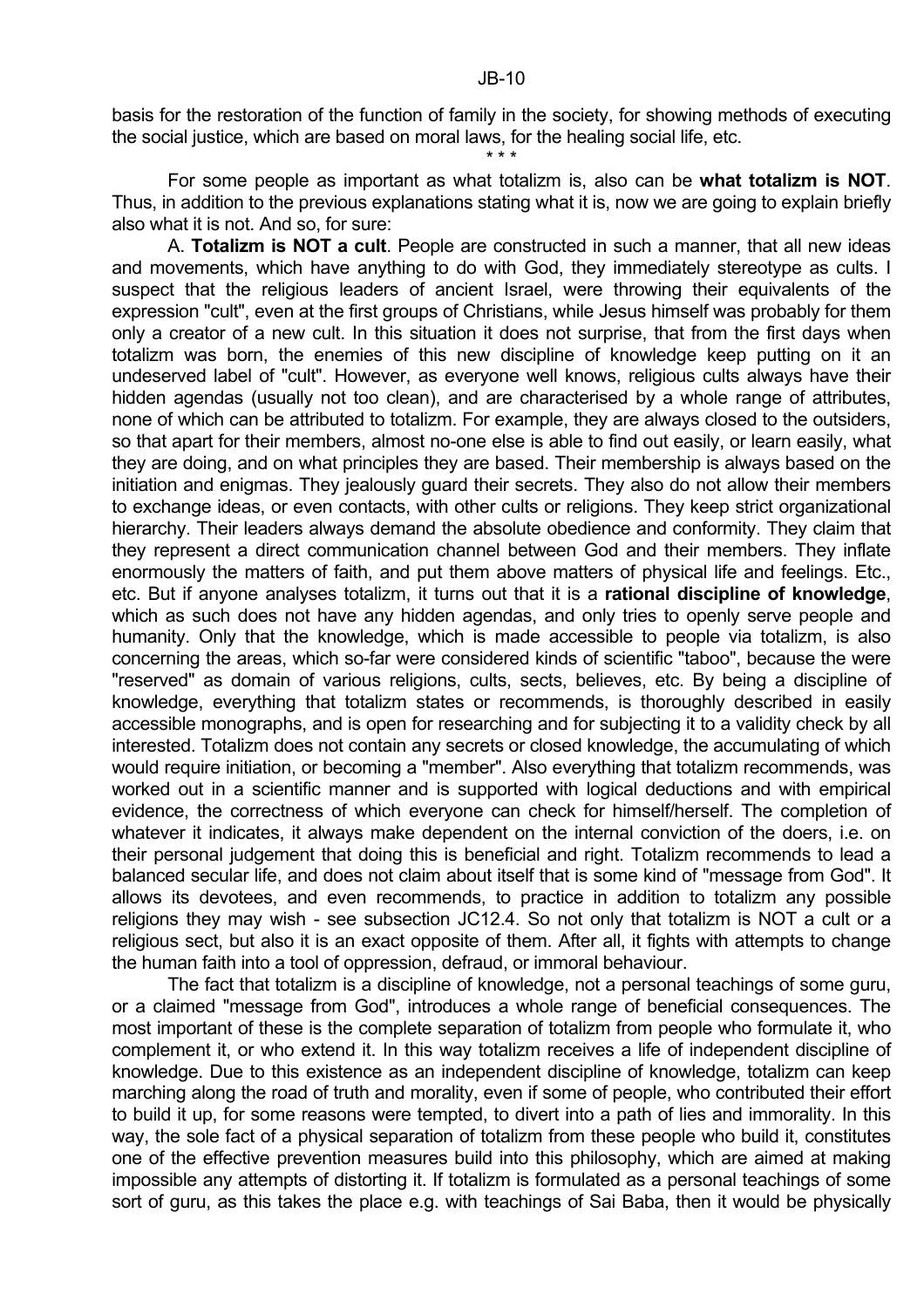bounded with this guru. This would have such a consequence, that in case of some immoral activities were proven to this guru, then also his teachings would be put in doubt and thought to be immoral. (As this is described in the article **[1JB1]** "Suicide, sex, and the guru" published in the New Zealand newspaper "The Dominion", edition from Wednesday, 29 August 2001, page 13, a whole series of highly immoral activities was proven to Sai Baba, e.g. raping underage boys, cheating to bare skin wealthy people who get into his sphere of influences, or the use of circus tricks in order to mimic the ability to make "miracles". After the carrying out of such immoral activities was proven to him, immediately also everything that Sai Baba teaches, becomes doubtful and treated as immoral.) Of course, apart from the fact of physical separation from the builders, totalizm includes also several other prevention measures from deviations hard-wired into it. An example of another such a measure, is the founding theorem (described in subsection JB7.5), which from the beginning assumes, that totalizm is an imperfect discipline of knowledge (and thus it remains open for further improvements). Thus, if any imperfection is discovered in it, then immediately, openly, and without a shame it is removed, in a manner as imperfections are removed from our physical knowledge. A next security measure of totalizm against deviations is described in subsection JB3. It boils down to a principle of adopting to totalizm only this knowledge, which fulfils at least two conditions, namely which (1) directly and logically results from other knowledge, which is already included into totalizm and proven as correct, and (2) it is confirmed as correct by the existing empirical evidence. Provided with this type of security measures, totalizm more than any other philosophy or religion, is able to resits any deviations, which with the elapse of time probably could be introduced to it accidentally by a human factor, or introduced intentionally by evil parasites.

 B. **Totalizm is NOT a political ideology**. Similarly as cults, also political ideologies are displaying numerous attributes, none of which can be detected in totalizm. For example, they always are related to a whole society, and never can be practised individually - in a way individuals can practice totalizm. They always boil down to intercepting political power by some group of people, and to forcing later the remaining part of society to satisfy the needs of this group. They never are able to prove theoretically that are correct and superior over other ideologies, and therefore always claim that they first need to be implemented and only them everyone is going to realize that they make happy everyone. Etc., etc. In turn totalizm believes that "the improvement of the world we need to start from ourselves". Thus it does not seek neither the political power, nor admiration (as this is the case with political ideologies, which need these two factors in order to force their principles onto people). However, totalizm does not avoid also the responsibility of healing the current deviations of the social life. After all, it assumed a very difficult task of improving both, us, and the world which surrounds us, so that with the elapse of time our life could be increasingly happier.

 C. **Totalizm is NOT an organization that generates profits or power**. In fact, because it is a philosophical system, or a new scientific discipline (prascience), it does not represent any institution or organization, although it can be implemented by any institution or by any private person. Thus, it is almost impossible, that it could help to generate profit to followers, or could make anyone influential. As a philosophy, totalizm does not have any structure of power, or any hierarchy of management. People who adhere to it, do not need to belong to any organization. It is just simply a collection of tools and principles of conducting ourselves, which enable to choose morally the most correct course of action in a given situation. After one learns these tools and principles, it can be practised completely individually. As such, it is unable to provide its adherers with wealth or material goods, although it decisively improves the quality of life via natural mechanisms, which always reward moral behaviours.

 D. **Totalizm is NOT a fiction**. One of forms of criticisms, which is frequently repeated by enemies of totalizm instigated by evil parasites - as described in subsection A3, is that this philosophy is a fictional idea, a kind of utopia. But if anyone takes the effort of careful studying scientific foundations of totalizm, then it turns out that there is no other criticism, which would be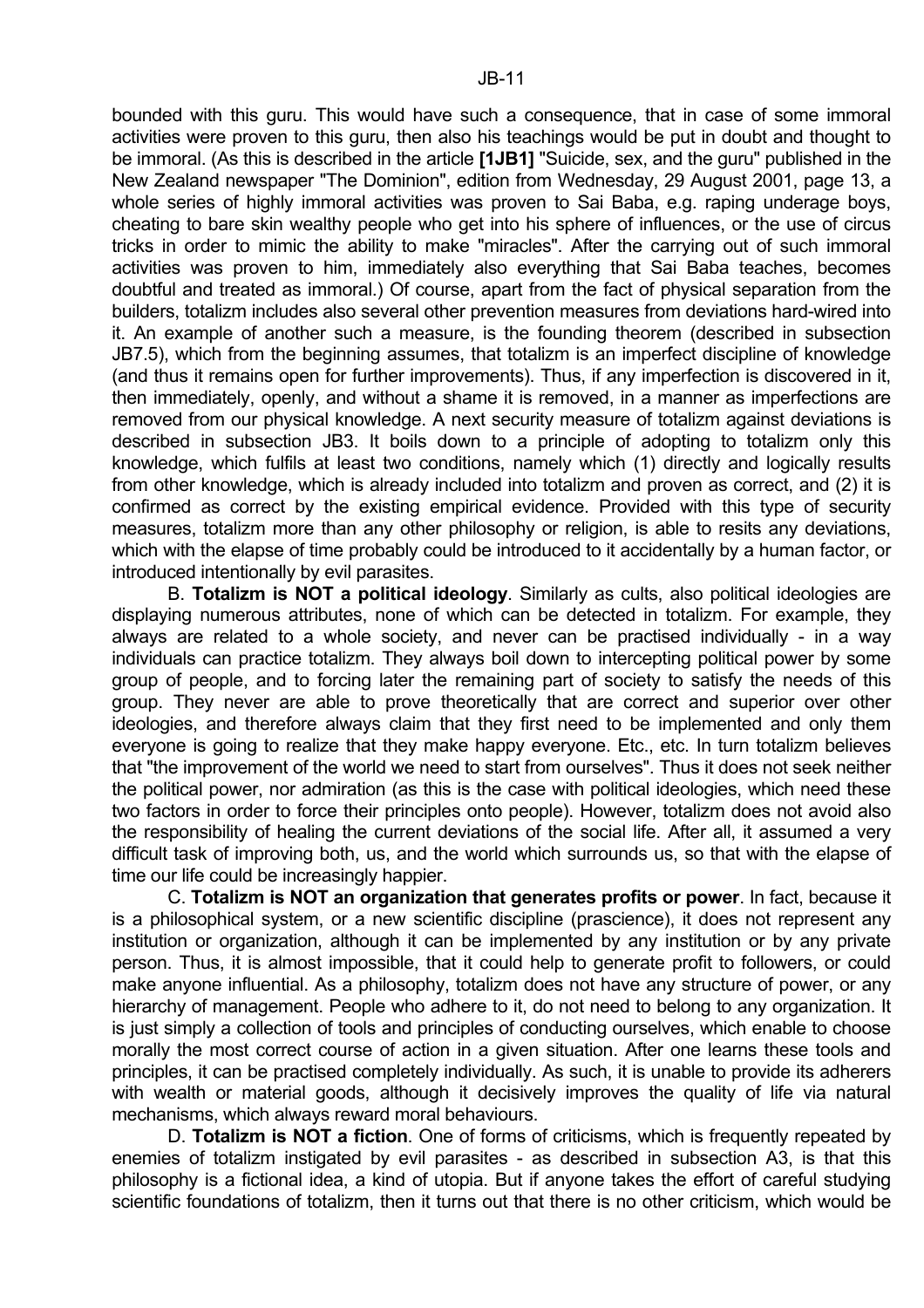less unjustified then this one. This is because totalizm itself, and also the Concept of Dipolar Gravity from which totalizm is derived, actually is much more scientific, than some backbones of the to-date science on Earth. If someone does not believe in this my statement, then he/she should read chapter G of this monograph and discover how shaky, and how completely without any theoretical or empirical justification, is one of the most fundamental (and wrong) concepts introduced to the present science, namely **the old concept of monopolar gravity**. In turn, when this person checks chapters H and I, he/she should realize how precisely **the new Concept of Dipolar Gravity** (from which totalizm is derived) is justified both by logical deductions and by empirical evidence. If one compares the scientific values of logic and evidence which stands behind these two opposite concepts, then it must discover that the new Concept of Dipolar Gravity (from which totalizm is derived) is tens of times more scientifically sound and justifiable, then this old and wrong concept of monopolar gravity on which the entire orthodox human science is based. In such a content those who claim that totalizm is fictional and non-scientific, simply are talking like little babies, who really do not understand what is the meaning of their own words. The people who claim that totalizm is fictional, actually are also offending these numerous followers of totalizm, the number of which is constantly growing, and whose life was turned around because of totalizm. A fictional idea would not be able to change as much in the centre of modern Europe, as totalizm currently does.

 Because totalizm is NOT any of the above, and simultaneously it is able to change so much in lives of individual people, whole institutions, countries, and entire civilizations, this should suffice as a reason to look into it carefully. After all, always it is worth to check a reason for which without being a cult, or ideology, or an organization which generates profits or power, still it attracts so many disciples, and changes their lives so dramatically. In order to accomplish all of this, **there must be something special about it**.

# JB1.1. Versions of totalizm

 Totalizm can be subdivided further. The criteria of this subdivision include the source of moral knowledge, and the type of intellect that practices this philosophy.

 Depending on how a given person knows about the existence and operation of the moral laws, which this person obeys in his/her actions, totalizm can be subdivided into "intuitive totalizm", and "formal totalizm". **Intuitive totalizm** is the one, in which people at the conscious level are unaware of the existence of moral laws, therefore they intuitively obey these laws only because their counter-organ of conscience is telling them to do so (see descriptions from subsection JA10, I4.1.2 and I5.3). In turn **formal totalizm** is a philosophy, in which people learned about the existence of moral laws, know that there is such thing as totalizm, and also know already various tools that totalizm offers to them, to obey moral laws better. Therefore they obey moral laws in a fully aware, intellectual manner, through the everyday application of various tools that the philosophy of totalizm is equipping them with for a more effective living according to the requirements of these laws.

 When a totaliztic philosophy (in any form) is practised by a single, individual person, then we can call it an **individual totalizm**.

But when a totaliztic philosophy is practised by a whole group intellect, e.g. by a family, a group of students, an army, an entire institution, a country, or even the entire civilisation, then we call it an **institutional totalizm**. My research done on groups of students seems to indicate (see subsection JD6.2), that an institutional totalizm manifest itself decisively in a given group intellect, when at least over 70% of its personnel, or at least over 70% of its management, practices a totaliztic philosophy in their lives and actions. When this ratio increases further, the institutional totalizm is getting increasingly noticeable. In times up until around 1980s, there was still a significant number of institutions and countries on Earth, which practised such institutional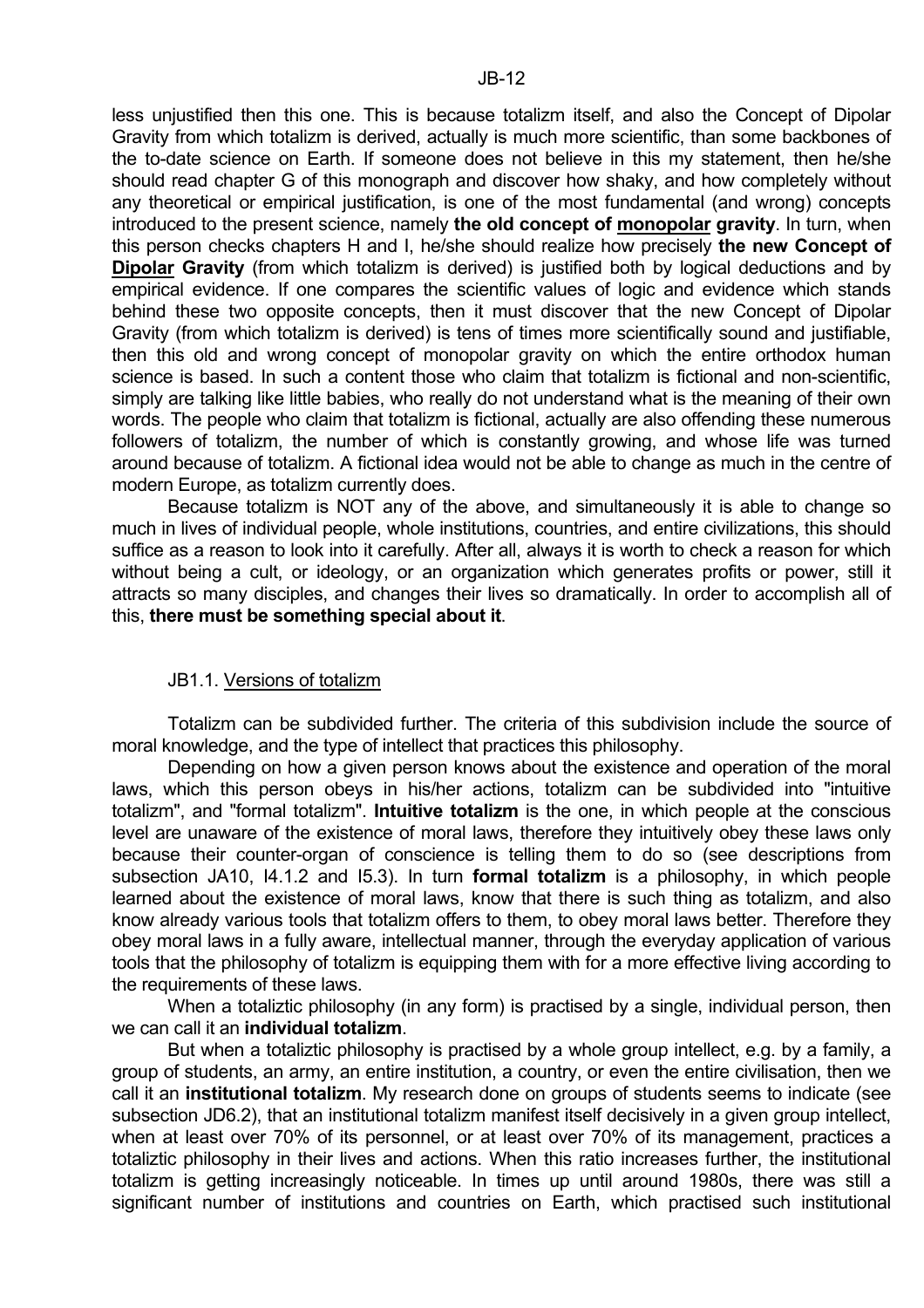totalizm. Thus at these times, it was noting unusual to work or live in one of them. But after 1980s, parasitism started its rampage on our planet, and increasingly less totaliztic institutions and countries still remain on Earth. Practically, according to my estimates, the generation of people to which I belong, probably is the last generation on Earth, which personally experienced life in totaliztic countries, and work in totaliztic institutions. Thus my generation is also probably the last generation on Earth, which still remembers times, when people were not afraid to go on streets, and would not need to barricade in their homes, when footpaths in cities were full of laughing, happy, and looking with optimism into future people, when people had almost a guarantee for employment and for a source of income, when a jestful and professional treatment at work were a norm, not an exception, etc., etc. I do hope, that with the assistance of this monograph, I add my own contribution to the return of these happy times to Earth and to humanity.

#### JB2. Costs and benefits of adopting totalizm to our everyday lives

 Let us assume for a moment that you (the reader) find convincing all what this monograph states about totalizm, and decide to implement this new philosophy in your everyday life. The natural question, which you would ask in such circumstances, is how this philosophy is going to change you life, or more strictly, what would be your cost, or the contribution, that this philosophy would require from you, and also what would be your benefits, or the yields, that conducting your life according to the standards of this philosophy would bring to you. This subsection is to explain to you both, costs and benefits of the totaliztic way of living.

# JB2.1. Costs and benefits for everyday life

 Let us start from **costs** of totalizm, or more strictly from your investments into the totaliztic way of living. Similarly to every other well-defined style of living, also totalizm would impose a rule of behaviour, which you would need to follow in your life (or more strictly, totalizm would inform you about a rule of behaviour, which is imposed by the universal intellect (God) on all people, but about the existence of which the majority of humans have no idea, because it was only recently discovered by totalizm). Fortunately, as this already was explained in subsection JA2, there is only one such rule. It says "**pedantically obey moral laws**". Therefore, the whole skill of living a totaliztic life does not depend on learning a whole list of "what to do", as this is very clear. It is rather depending on learning "how to do" this one, single rule. After all, obeying moral laws is a whole scientific discipline - not just a single recommendation. Because there is so many moral laws, which - according to totalizm should all be obeyed in everything that we do, totalizm as a prascience is gradually working out various tools and methods, which explain and teach us how to accomplish the obedience of all these numerous laws. Actually, in each subsequent edition, totalizm supplies more of these tools and methods. Also in each subsequent edition, they are formulated in an increasingly simpler, and increasingly easier to remember manner.

 For this edition of totalizm, in chapter JA of this monograph several different tools and procedures of obeying moral laws in all our everyday actions, was described. They represent tools and procedures that so-far totalizm developed and is offering to its adherers. But if one analyses all of them, they all boil down to one recommendation. Namely all instructions of totalizm state, that before we complete any action, we firstly need to check, whether - according to numerous so-called "indicators of the moral correctness" this action is qualified as "moral", or as "immoral". Only then we can complete all the actions that totalizm qualifies as "moral". But if any one of our actions turns to be "immoral", then totalizm asks us to firstly convert it into another "moral" action, and only then we can implement this another moral one. Thus, practically the highest everyday contribution to totalizm, from people who practice this philosophy, depends on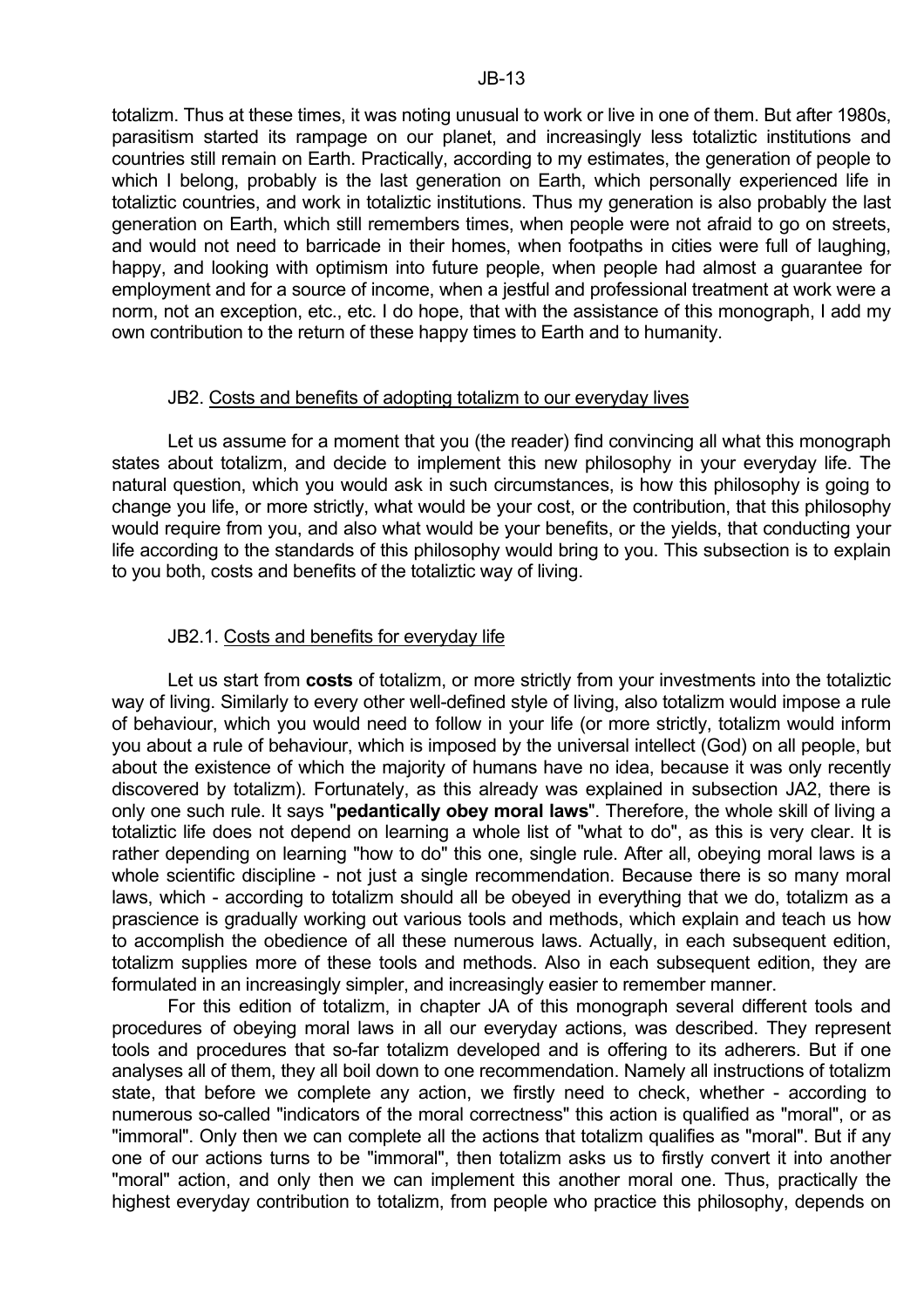this continuous checking whether whatever they are doing is "moral", and then straight completion of only these actions which are "moral", while converting and implementing the reversals for all actions, which turn out to be "immoral".

 Independently from the above "standard" obeying of moral laws in everything that we are doing, totalizm recommends also to obey additionally moral laws for inspiration. For this totalizm raises several goals, for example to continually increase our knowledge, to defend truth, to defend our living space and ourselves, to take active part in life, to set our life-goals and then consequently try to accomplish them, to treat defeats and life difficulties as moral lessons, etc.

 As this is explained in subsection JA12, totalizm is a realistic philosophy. It is aware that rules of carrying out a totaliztic life are rather difficult. It also understands that no-one is born a perfect totalizt from the very beginning. After all, according to the proportion rule (described in subsections JB2.2 and JB7.4), the more moral something is, the more difficult for completion it is while totalizm is currently the most moral philosophy on Earth. Therefore totalizm recommends to embrace the totaliztic way of living in stages. For example at the beginning it would suffice to obey only the most important moral law, namely the Boomerang Principle (which states something along the lines "do to others only these things, which are to induce in them feelings, that you would like others induce in you"), and to use in our actions only the indicator of the moral correctness which results from this law (namely to use "karma"). Then we could start obeying another set of moral law and introduce appropriate tool of totalizm, e.g. the tool stating that "in all your actions always go opposite to the line of least intellectual resistance", etc.

 Our investment in totalizm makes the perfect sense. After all, apart from costs and requirements which it imposes at us, this philosophy also have rewards, which it lavishly gives to us. The existence of these rewards results from the "carrot and stick method" of motivating, which is described in subsection JA2.4, and which the universal intellect applies extensively for motivating all its creations. They (the rewards) extend into all aspects of biological life and afterlife, according to the "configuration of a fan", which is also described in subsection JA2.4. Because of the "carrot and stick method" and also because of this "configuration of a fan", practising totalizm provides us with various measurable benefits, which we reap in our lifetime (some of them appear almost instantly after embracing this philosophy). Let us now list these **benefits**, which represent outcomes of the totaliztic way of living, and which are to be ripen still in our lifetime by everyone who embraces this philosophy. In the listing below I am going to concentrate mainly on the discussion of rewards, which complement and extend these ones already discussed in subsection JA2.4. Here they are:

 #1. **The personal happiness**. I can bet you that if asked when you were happy the last time for longer then one day, you will not be able to honestly answer such a simple question without a hesitation, and without a long soul searching. But if you ask me the same question, I can instantly give you the exact details of the time, when I was extremely happy continually for around 9 months. This my happiness was only possible because totalizm told me that to be happy, one firstly needs to lead a moral life, and also because totalizm clearly instructed me that a moral life is not a life, which is promoted by religions and cults of ancient origins, but a modern life, which scientifically obeys true moral laws. When I started to follow what totalizm instructed me to do, I accomplished the totaliztic nirvana described in chapter JF. This nirvana kept me extremely happy continually for around 9 months. Thus, it allowed me to experience this main reward of totalizm, which is so extraordinary, that it is even difficult to be described. Therefore, perhaps, when you read this monograph, you may also decide to earn and to experience a permanent, overwhelming, and powerful happiness that now you do not even realize that it does exist.

 Apart from this overwhelming nirvana, totalizm provides to me also an ordinary, everyday, quiet feeling of happiness. Practically from the first moment, when I started practising totalizm, almost without a pause my life is characterised by a quiet feeling of happiness, which always seems to stay close to my side. It is not this spectacular and overwhelming happiness of nirvana,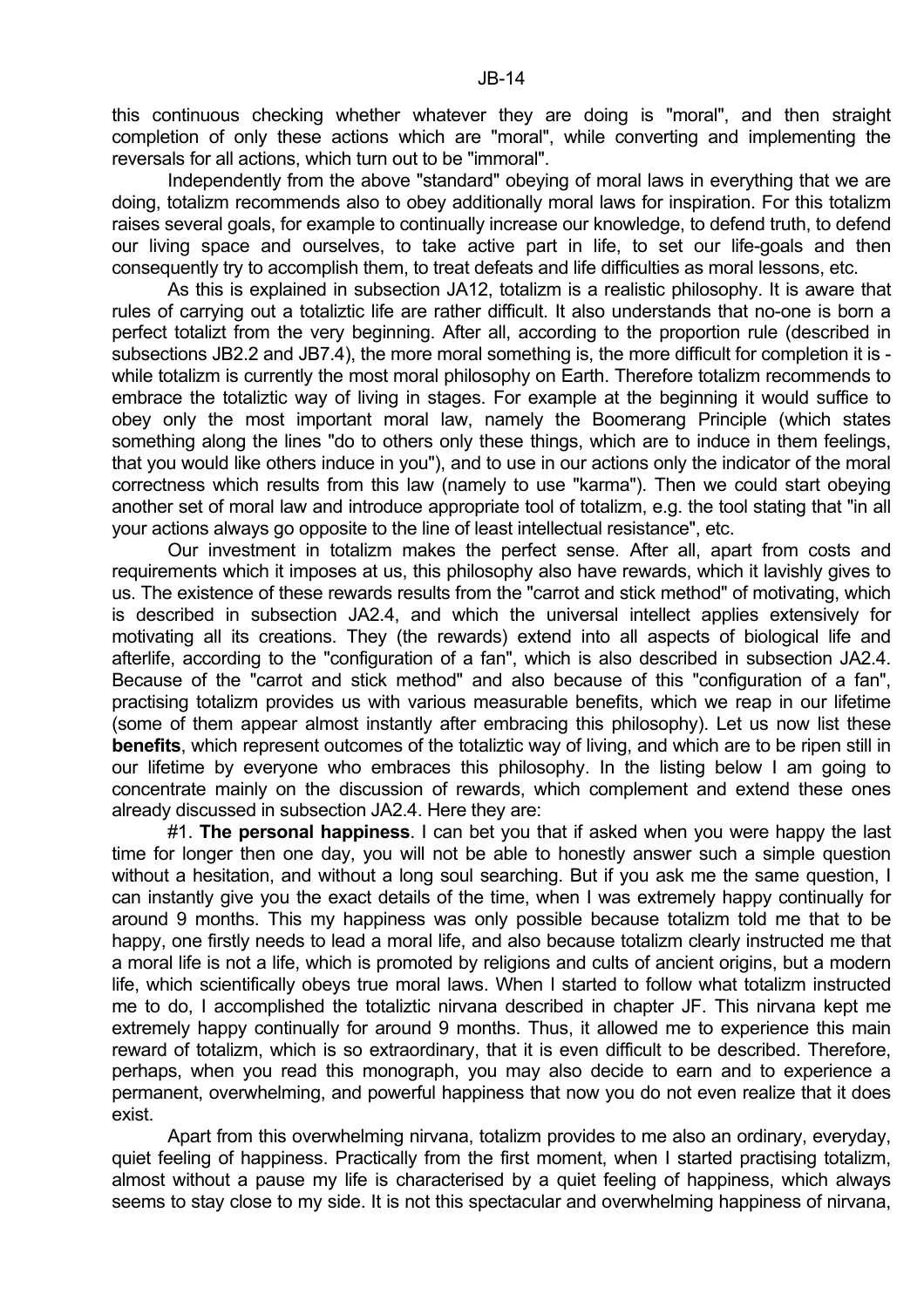but it quietly always stays with me. Thus, whenever happens something that allows to trigger it, e.g. when I accomplish something that I am satisfied of, or proud of, when I see something beautiful, when I take a pleasurable walk, or when something nice happens to me, I simply am able to feel happy in a manner that was unknown to me before I started to practice totalizm.

 Totalizm quite clearly defines the attitude which leads to everyday happiness. It states that "**the key to a personal happiness is a voluntary and moral giving to others what they need and what we ourselves have in a sufficient amount, or can generate at will**". Totalizm compares a feeling of being happy or unhappy to the feeling of being satisfied or hungry, while the givers and recipients of anything it compares to cooks and to their consumers. It states that these people who give to others something from themselves, actually make themselves similar to cooks who prepare food to others, and thus who themselves practically never are permanently hungry. In turn these people who only take from others make themselves similar to consumers, who always stay depended on what they receive, thus who actually never are able to permanently satisfy their hunger.

 #2. **Satisfaction from the job** which we are doing, independently what this job is. According to totalizm, every job is not only a means of earning for living or getting wealthy, but also an occasion for doing totaliztic good deeds. In this way it is a way of increasing the moral energy in ourselves and in other people. Thus otherwise then parasites, who wish to work the least, but to earn as much as possible, totalizts utilize every occasion of doing something to others, as one more opportunity to increase their own, and that of others, amount of moral energy. If at the same time they manage to earn for living, this is only an additional plus. As the outcome, every job is good for them, as in every circumstances they can help others in accomplishing fulfilment and happiness, and in this way increasing their amount of moral energy. (Of course, by being satisfied with whatever they are doing, totalizts are not blind to deviations and imperfections of the world that surrounds them, nor they cease their efforts to improve in their job everything that they are able to.) And so, a totaliztic cook is making easier, more pleasurable, and more rich the life of others, by allowing them to eat a tasty and satisfying meal, a waiter due to recommending what is the most tasty offer, and due to pleasant supplying the meal, makes up the day of these people whom he serves, a cleaner allows others to live in a clean and pleasant environment, a salesperson helps others politely in buying the things that they need, a nurse helps to heal quickly and pleasantly, etc. It is not important that the majority of these works are done for an anonymous receivers - after all the counter-organ which manages our moral energy, operates on the basis of our own motivations and actions. According to totalizm, the lower socalled "social status" of a given job, the higher prospects it opens for an easy increase of someone's moral energy (it appears that this "moral status" was invented and introduced by parasites). Simultaneously, in jobs of the increasing status (e.g. a scientist, a manager, an entrepreneur, a leader) the increase of the moral energy becomes increasingly difficult, thus these professionalists have more difficult path to a happy and fulfilled life. This fact is one more shocking proof of a "fairness" and justice of life, moral laws, and totalizm, as the universal justice is too intelligent and unique in order to be just a coincidence.

 #3. **The sense of direction**. Before I adopted totalizm in my own life, I felt like a tiny straw tossed around in total darkness by huge waves of a limitless ocean. The whole of my energy concentrated on striving to keep on the surface and to survive. I was full of doubts about practically everything. For example, I had no idea what is right and what is wrong, I was not knowing where I am going and what is the purpose of my life, and in general I had no any sense of direction. Then I formulated totalizm and adopted it in my life. The change was, as if I transformed from a straw tossed by waves at night, into a person on a boat during the daylight. I still needed to strive to survive, but I saw where I am going, I saw an island in front of me, while my boat (i.e. the totalizm) yield visible results from my efforts and illustrated that I can make the change, and that what I do in life, it really makes a difference. I bet you that, like every other human being, you also have doubts, and that you also seek your answers. Since the totalizm was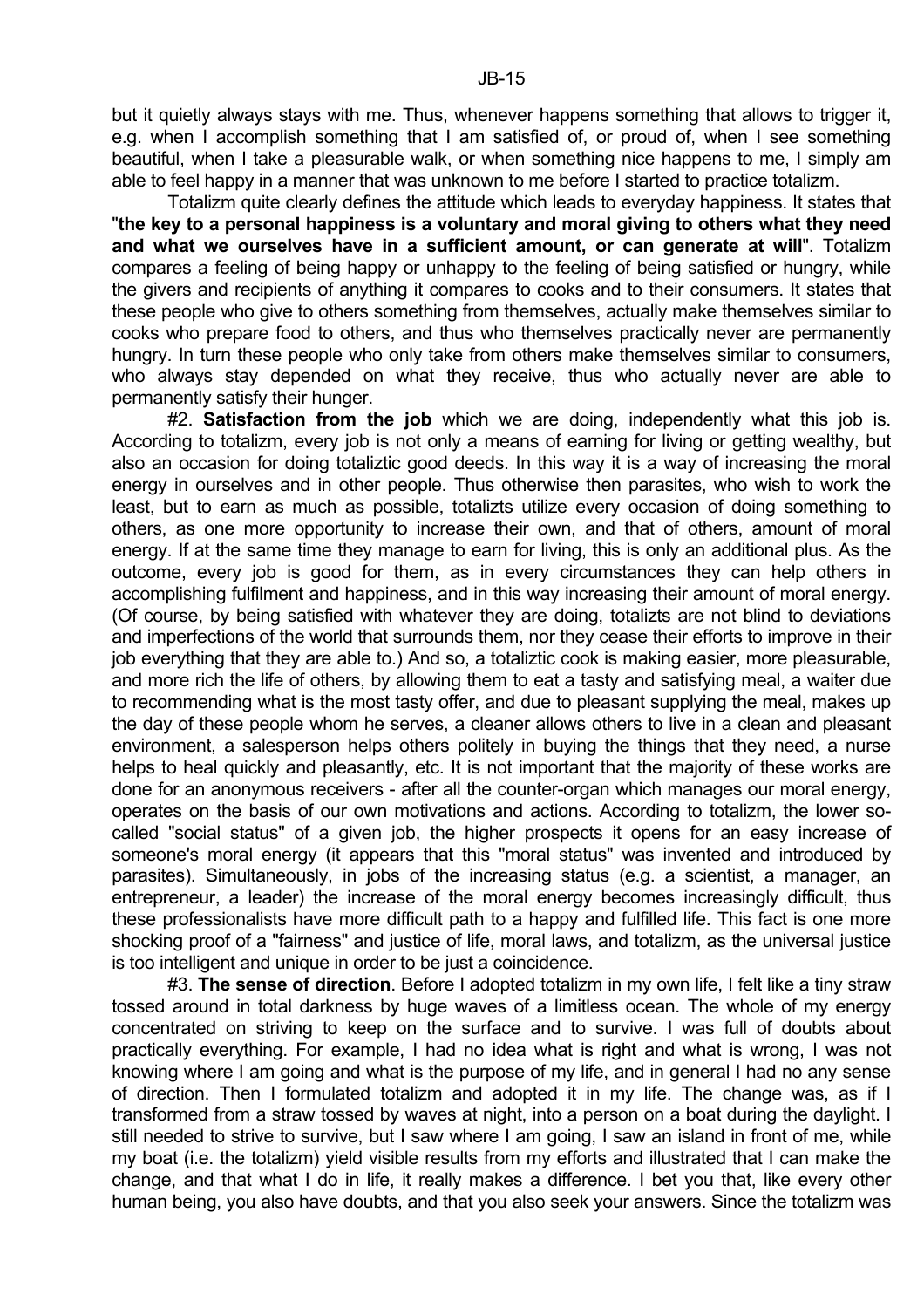#4. **Dispersion of doubts**. Everyone of us is troubled inside by various doubts. The explanation for these doubts offered by religions is inadequate in the present level of knowledge, while the current sciences do not even try to explain them. (In turn the constant denial of science and scientists, that there are no basis for these doubts, does not solve anything.) Thus everyone tries to solve these doubts in his/her own way. Examples of such doubts include: does the universal intellect (God) exists (totalizm provided a motivation for the Concept of Dipolar Gravity, to develop a scientific proof, which formally proves the existence of the universal intellect - this proof is presented in subsection I3.3), why the universal intellect (God) does not show itself to people so that it would convince them about its own existence (totalizm reveals that such an open disclosure would deprive them of almost the entire amount of moral energy that they have, therefore it would break the laws that the intellect established by itself), why baddies are not punished immediately by the universal intellect (totalizm explains that in the final count they do not escape from the punishment, while in the meantime their actions are needed do demonstrate to other former baddies how it feels to be at the receiving end - see explanations of the Boomerang Principle described in subsection I4.1.1), whether there would be any differences when the universe is governed solely by laws of physics - if it is compared to the universe governed by the universal intellect (totalizm indicates that there would be a lot of differences, for example: in the universe that is governed exclusively by laws of physics, moral laws would not work, there would be no moral polarity and no moral poles - namely "moral" and "immoral", intellects would not obey the self-regulatory "downhill moral life-cycle" described in subsection JD1.2, morality would not be governed in an intelligent manner, there would not be possible to develop a working in practice recipe for morally correct and fulfilled life - such as the one offered by totalizm, living creatures would not have in themselves the moral counter-organ called "conscience" in this monograph, moral energy nor moral field would not exist, there would not be a moral algorithm called "karma", it would not be possible to reach the totaliztic nirvana, etc.), etc.

 #5. **Clarity about what is good and what is bad**. The funny thing about current science and old religions is, that they continually talk about good and bad, but actually they do not explain what these two terms mean, and do not tell us how clearly distinguish between these two. So we continually wonder in our life - is sex good or bad, is using a cellular telephone and microwave good or bad, is eating fried food good or bad, is eating butter good or bad, etc. Finally totalizm comes, and it humbly tells us that "good is everything that is moral", while "bad is everything that is immoral" (but only in the totaliztic understanding of terms "moral" and "immoral") - how simple and how clear! So sex is good if it is moral, or bad if it is immoral. Similarly with everything else. No more wondering, pondering, asking experts or priests, looking for answers in thick volumes of expensive books which never take the decisive stand. Thanks to totalizm we know exactly what is good, and what is bad!

 #6. **Perfect understanding of morality**. Problem with various religions and human ethics is that they do NOT provide a clear understanding of morality. In reality they actually create more questions than they provide answers. As an example let us try in the view of our religion to answer unambiguously whether having sex is moral or immoral, weather using condoms is moral or immoral, or whether hitting someone is moral or immoral. But when one looks at such topics from the point of view of totalizm, it equips us with various tools, such as the knowledge of the moral field, the knowledge of moral energy, and the knowledge of karma, thus it very clearly defines what is moral and what is immoral in the given set of circumstances.

 #7. **Clear guidance how to solve every life situation in a peaceful, diplomatic, and highly moral manner**. Totalizm is a philosophy which tries to teach us a special way of living, which is even called "the totaliztic living". This totaliztic way of living is characterized, amongst others, that it: (1) pedantically obeys moral laws, therefore it is moral, happy, fulfilled, polite, peaceful, and constructive; (2) recognizes the authority and identity of the universal intellect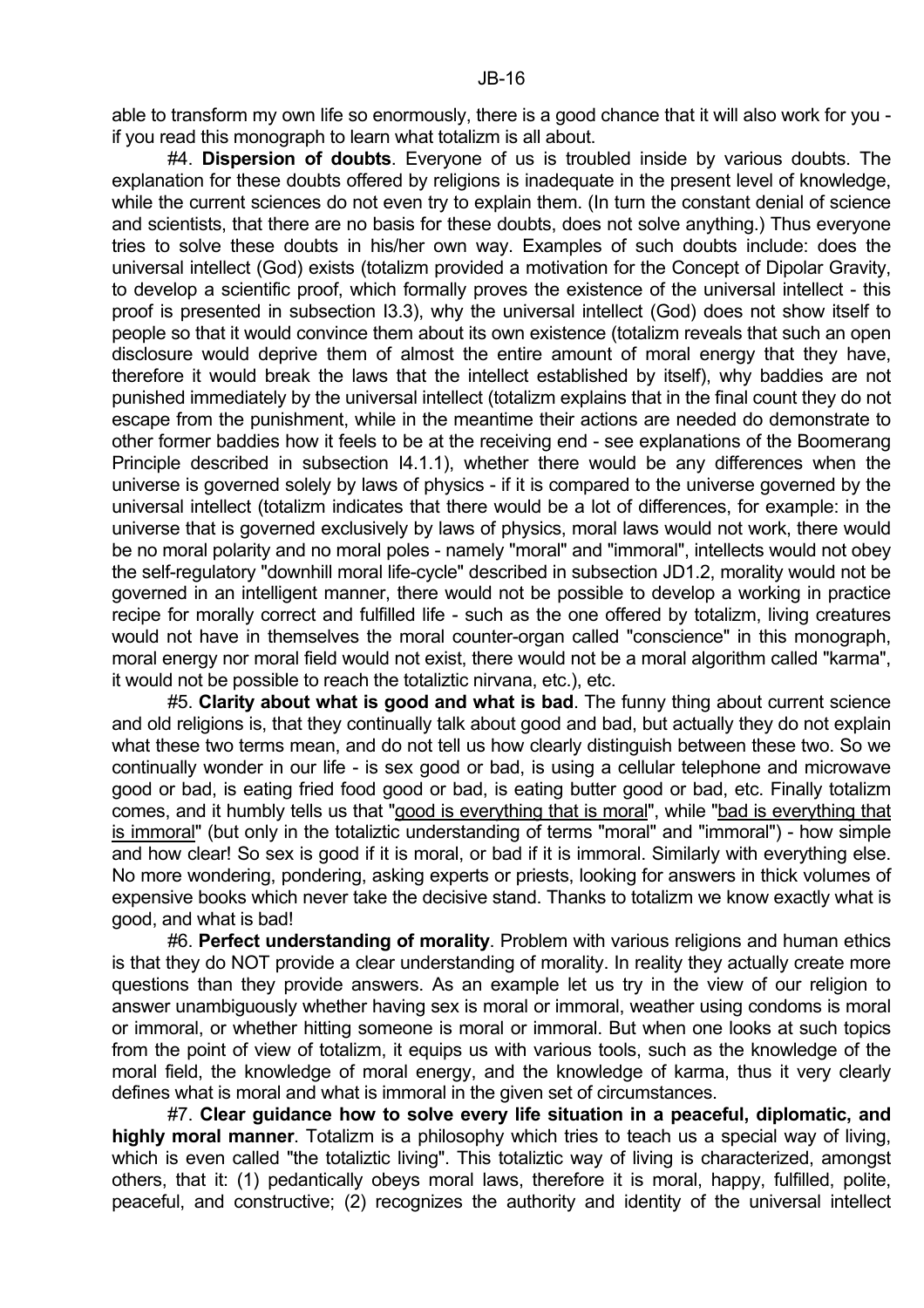(God), therefore it has a great respect to faith, prayers, moral behaviour, free will, responsibility, consistency, work, loyalty, and other similar timeless values and virtues; (3) concentrates on active doing everything that is moral, meaning on doing so-called totaliztic good deeds, totaliztic moral work (see sections A5 and A7), on accepting our responsibilities, etc. - therefore is socially useful, active, creative, and productive; (4) uses proven in action tools and recipes for totaliztic solving of all important life situations; and many more. Therefore totalizm provides simple to remember, and easy to apply: recommendations, indicators, rules, tools, procedures, and methods, which teach us how to behave in specific life situations according to the totaliztic way. It also explains why we should use these totaliztic rules, not other ones, and what benefits one gains by applying them in his/her everyday life. Therefore totalizm gives us a very clear moral guidance as to how live our everyday live.

 #8. **Closeness to the universal intellect (God) without a religion**. Increasingly larger numbers of present people are disappointed with religions (or/and cults). The reasons is that, under the cover of bringing us to God, many religions (and cults) actually hide also various other agendas. For example, they seek political power, they accumulate wealth, they divide or segregate people, they create social hierarchies, they spread hostilities against other religions and cults, etc. The final effect is that some religions (and cults) compromise the matters concerning God, in order to emphasise matters concerning political power, influence, wealth, etc. In turn totalizm is a philosophy which unbiasedly seeks truth whatever this truth turns to be. It offers a scientific understanding of the universal intellect (the "universal intellect" is a totaliztic equivalent to religious God). It explains how this intellect looks like, and operates. It indicates the formal proof developed by the Concept of Dipolar Gravity, which with the use of proven in action scientific methodologies, conclusively proves that the universal intellect in fact does exists - see subsection I3.3. It also unbiasedly and objectively discloses, that the only requirement that this intellect wants us to fulfil in our lives in order to demonstrate our obedience, is to obey moral laws. Finally, it teaches us how to obey moral laws, that this intellect established.

# JB2.2. Costs and benefits for afterlife

 Practically all religions that exist on Earth must have their disciples in order to keep alive. Therefore the key significance for them is to hold their disciples standing by them. In order to not loose their disciples, **every religion must be a jealous religion**. Of course, no religion openly admits that is forced to be "jealous" for political reasons. Therefore, every single one of them is going to use for this the excuse of its God. So some religions are going to claim that their God is a jealous God, while others, to give a scary example to disciples, can brutally murder those culprits who changed religions, claiming that they offended their God. Almost all of them are going to scare their disciples with the eternal punishment, to discourage them from any attempt to verify, how true is whatever they are claiming. Thus it is fully justified that there are people, who are going to be afraid of totalizm, only because their religions scared them deeply that their God is a jealous God, that awaiting for them are horrifying punishments, hell, and eternal doom - if they start to look for truth elsewhere. For the use of these people, independently from the descriptions of the current-life benefits from practising totalizm, I feel to be my duty to explain also here the matter of "eternal" consequences of practising totalizm. This is because, according to my to-date results of research, I am already able to give a guarantee, that the **effective practising of totalizm opens for the adherers of this philosophy the access to all those eternal benefits, that do exist objectively in the universe, and that the access to them would be provided to these people in the result of practising any religion**. Putting this in other words, whatever rewards await for people after finishing a highly moral and devoted to God life (i.e. independently whether this would be going to "heaven", or "reincarnation" in better than current conditions), if these people would earn these rewards with their behaviour due to preaching of any religion, then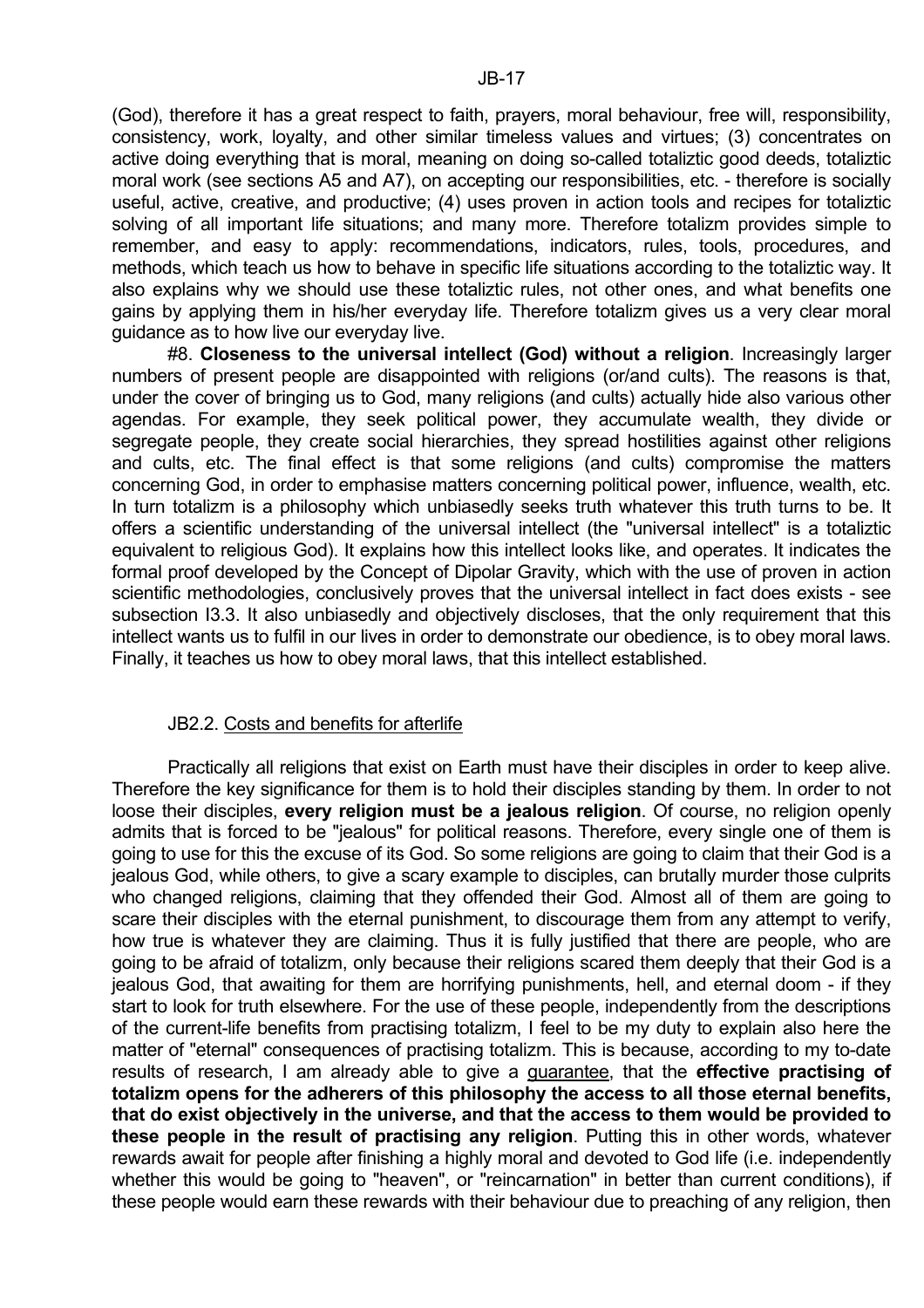they are also going to receive the same if they are going to practice totalizm. The above guarantee is rather vital, thus in this subsection I am going to explain exactly, what it originates from and how it should be understand.

 The guarantee given above, about receiving also the eternal benefits through practising of totalizm, results from numerous canons, which are working in the universe, and the essence of which is explained in subsection JB7.4. These canons influence the effects of practising totalizm in following ways:

 - Canon of Consistency. It states that in the universe everyone is affected by exactly the same system of universal laws, and everyone is individually judged in exactly the same manner for their obeying or their breaking. In order to explain in other words the work of this canon, from the operation of moral laws we know that the universal intellect (God) is infinitively consistent in the manner on which it executes moral laws and treats all people in the identical manner - for details see explanations from subsection I3.6. In order to maintain this consistency of treating people with moral laws, the universal intellect must not make any exceptions from the treatment, including in this impossibility of making exceptions with adherers of various religions or philosophies. Thus, the consequence of this canon is, that independently from the religion or philosophy that someone may adhere, the actual consequences of his/her life are only dependent on the strictness with which he/she obeys (or breaks) moral laws that are established by the universal intellect.

 - Canon of the Universal Justice. It states that in the universe a highly intelligent, motivating, universal justice prevails, according to which rewards are always proportional to contribution, and therefore everyone always receives exactly what deserved with his/her behaviour. The consequence of this canon is that if someone deserved something with his/her behaviour, he/she is surely receiving this, independently of who is he/she, or what religion he/she practices.

 - Canon of Single Universal Intellect (God). According to the model of the universe developed by the Concept of Dipolar Gravity, in the entire universe only one superior intellect prevails, which in totalizm is called the universal intellect. So independently of whatever name someone assigns to it, always is going to address just this one single intellect. The consequence of this must be that such an intellect cannot favour or promote someone, only because this someone uses a different name or a different language, with which it refers to this intellect.

 As this is constantly highlighted in this monograph, the philosophy of totalizm is concentrating all its attention on the scientific discovering and then pedantic obeying the intentions and laws of the universal intellect (God) in everything that the adherers of this philosophy are doing. It does not require a religious leader or a guru to see the assurance and guarantees, that practising a philosophy, which does precisely what the universal intellect (God) orders us to do, undoubtedly must lead to the ripping also all these benefits, that this intellect assigns for living according to its commands. Of course, all benefits that are obtainable for practising totalizm, and surely also benefits for practising any religion, must obey so-called "proportion rule" mentioned already at the beginning of chapter JB. This rule states that "benefits that someone is ripping in his/her afterlife (and also those ones which someone reaps in his/her normal life) are proportional to the accomplished level of moral life that someone leads", or more strictly to the scale with which this person obeys moral laws. Furthermore, to the rewards and benefits that are granted for leading moral lives, so-called "configuration of a fan" described in subsection JA2.4 applies. This configuration requires, that subsequent rewards or punishments are spread uniformly onto the whole range, and onto all the aspects, of the human lives and eternal existence of people.

 Although practising the philosophy of totalizm, guarantees to reap also all those benefits that extend to our afterlives, and which are promised by various religions to their disciples, so far totalizm does not defines these benefits. But it decisively confirms that they do exist (see subsection JC12.1). The reason for this to-date lack of their definition in totalizm is that so-far they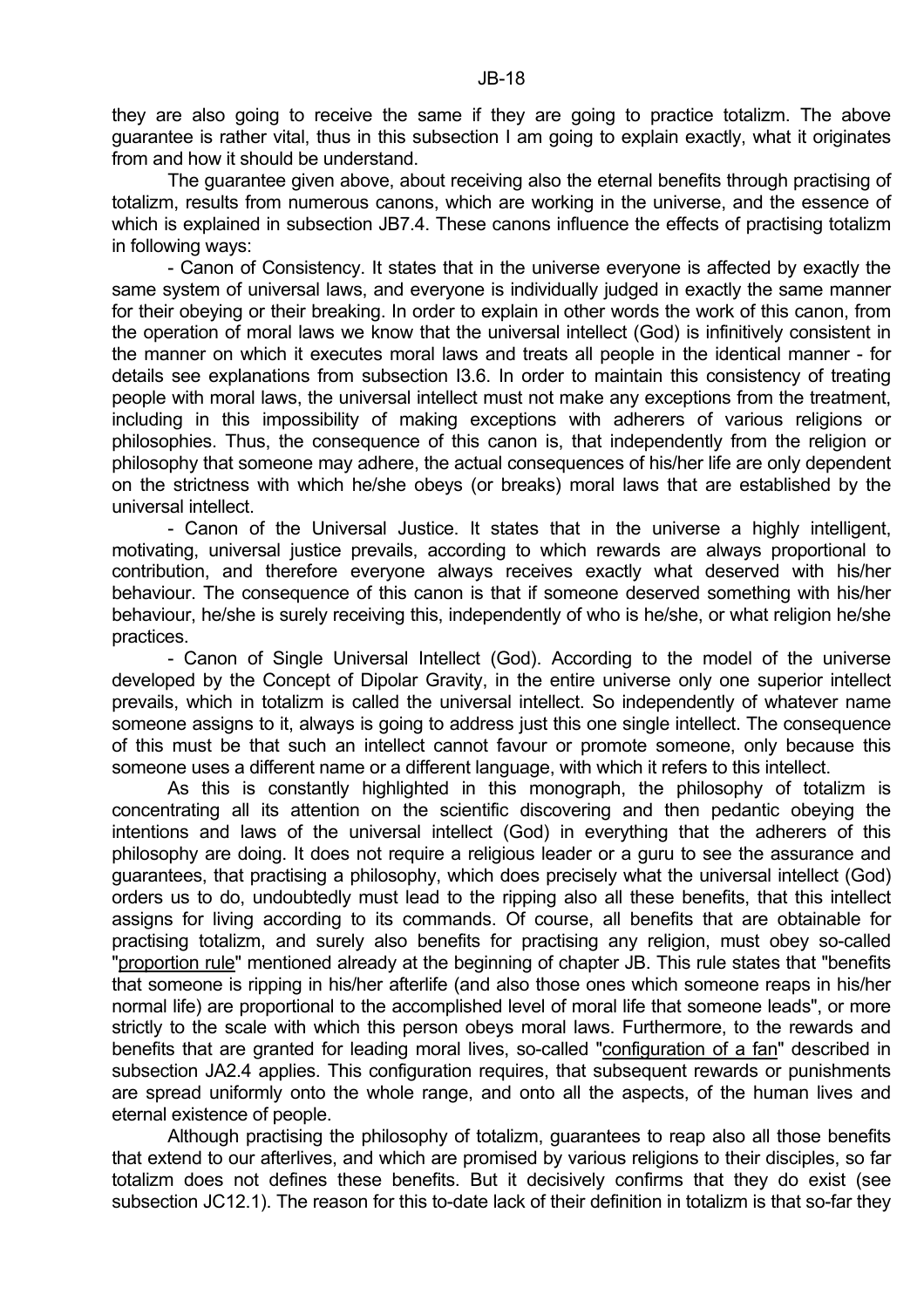are not scientifically researched by totalizm. Thus so-far totalizm is not able to unambiguously and precisely define, what they are. According to the principle that totalizm informs only about these matters, which were already researched and verified by it, it is not willing to promise anything specific that it still does not verified that actually it is achievable. But as the totaliztic knowledge about the counter-world is progressing and scientifically confirmed, these eternal benefits that the moral life and the behaviour according to the intensions of the universal intellect (God) is going to bring to the disciples of totalizm, surely are going to be identified, and then precisely verified. The most significant progress in researching these eternal benefits, most probably are going to be accomplished by totalizm immediately after devices for telepathic communication are build - of a type like the telepathic pyramid described in subsection N2 of this monograph, and also described in treatise [7/2]. After all, amongst others, this pyramid allows the direct communication with spiritual intellects (souls), which reside in the counter-world, and thus which are able to exactly describe for us what they found over there. Until this pyramid, or a similar device, is build, our only source of knowledge about the after-life, are reports of people who returned from that other side, e.g. so-called "near death experiences", which totalizm also researches.

 The above should be complemented with a reminder of the fact described more comprehensively in subsection JC12.4, that "totalizm is not a jealous philosophy". After all, it is a discipline of knowledge, not a politically-oriented institution, while its goal is to gather truthful knowledge and to make it available to people, not to have a political power over its adherers. Therefore, totalizm allows its adherers to practice everything that they only consider to be important for them, or that is dictated to them by their traditions or preferences. Thus, together with totalizm, they can practice also any religion that they choose, while if they wish so, they can even practice several different religions simultaneously. The only limitation that totalizm imposes in such a case, is to refry from completion of these orders of the religion that they practice, about which totalizm already established that they run against moral laws (e.g. attacking others and killing them in the name of religion, religious terrorism, forcing others to something, etc.). Thus if someone's religiousness causes such a person to be afraid that practising only totalizm may deprive him/her of the eternal benefits, which his/her religion promises to him/her, then there is nothing against of practising simultaneously the philosophy of totalizm and his/her religion. In such a case the implementation of totalizm would provide him/her with benefits in the current-life that this monograph describes, while the religion would provide him/her with a psychological comfort that he/she is also not missing out on the eternal benefits that his/her religion promises.

 If one is to define in a single sentence, what are main effects of the increase of knowledge, then these effects could be expressed with a statement that "**the initial believes, that the world is governed by caprices of impulsive gods, with the increase of knowledge are replaced with the rational knowledge of the laws of universe, which in reality govern the world around us**". For example, if we consider ancient Greeks, who did not have the rational scientific knowledge about the physical world around them, everything for them was governed by the temporary fancies, caprices, or ambitions, of very impulsive and quarrelling gods (or more strictly, so-called "evil parasites" described in chapters U and V). But as the rational knowledge was progressing, people were increasingly more aware, that everything around them is governed by the precise laws of physics. Thus, according to the increase of their knowledge about the physical world, people started to predict the work and consequences of these physical laws increasingly well. For example, in present times, if someone builds or buys a house, he/she exactly knows about physical laws that govern the motion of sun in sky, so he/she makes sure that the house is so placed that all its rooms receive sun at some stage. In similar way such someone makes sure that the house has possibly the best properties from the point of view of physical laws that govern changes of temperature, winds, noise, flow of water, motion of vehicles, etc., etc. This is because for the physical world people already determined, that the laws of nature fulfil several canons. For example that they work in exactly identical way for everyone and for every object, that they are consistent - means they do not favour anyone, that effects that one is receiving are proportional to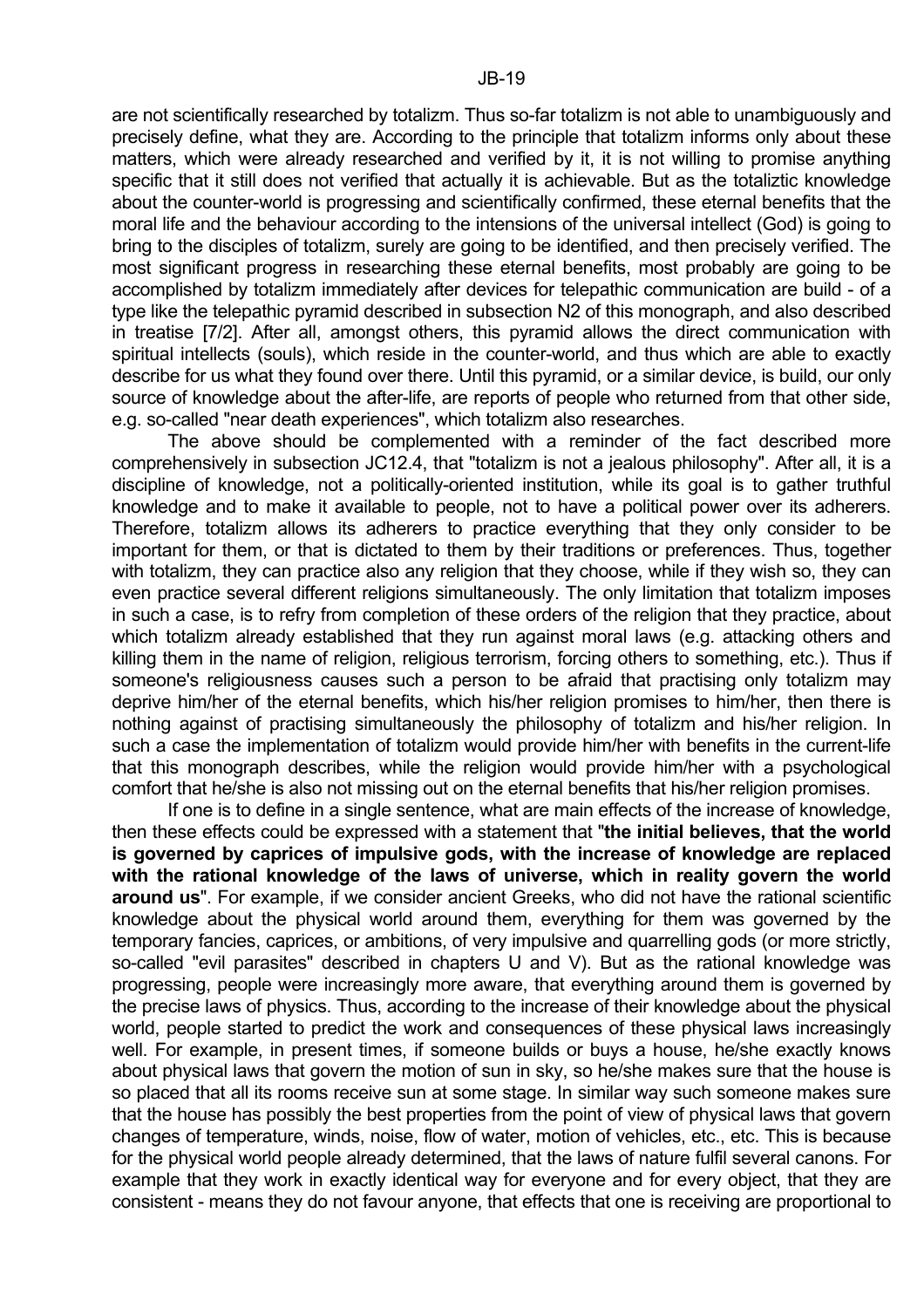the level in which he/she is considering their action, etc. But being so highly rational with the reference to physical laws, we so-far are simultaneously displaying the attitude of ancient Greeks in all non-physical phenomena affecting our lives. Thus, in exactly the same way as ancient Greeks were doing about the physical world, we now are also suspecting all non-material phenomena, that they are not subjected to any canons or laws, but they are governed e.g. by caprices of jealous God, by "favours" and "relatives" that we have in the "other world", by suggestions of our religious leaders or priests, by the frequency with which we participate in various religious rituals or ceremonies, etc. But the Concept of Dipolar Gravity and totalizm scientifically document black-on-white, that caprices and subjective factors, are also non-existent in non-physical phenomena. These phenomena also are governed by highly precise laws with iron hands, which are similar to those that govern the physical phenomena. It is about a time we start to understand that in the universe absolutely everything and everyone is subjected to the same set of laws, and that no-one is favoured or promoted, that no-one is going to release us from the personal responsibility for whatever we are doing, that everyone receives exactly what he/she deserves, and also that to the non-physical phenomena apply exactly the same canons, rules, and laws, as today we already know that they apply for physical phenomena. In accordance to these canons, the path to all possible benefits (physical and non-physical) is only one: we must lead the highly moral lives, in which we pedantically obey laws that are established by the universal intellect.

# JB3. Theoretical foundations of totalizm

 This section is explaining theoretical foundations of totalizm. The knowledge of these foundations is necessary for us in order to fully understand this moral and progressive philosophy. From numerous ways this section could be structured, I have chosen the one, which in my opinion allows to obtain the most comprehensive understanding of totalizm and its principles, combined with the most brief and simple formulation. After all, one of the most significant advantages of totalizm above all other philosophies, and also one of the primary requirement that was imposed on this philosophy from the very beginning when it was formulated, is that it is to present all ideas in a clear and understandable manner. The reason is that people who choose to adhere to this philosophy, should be able to fully understand not only "what", but also "why" they are doing.

In order to present totalizm in a clear, well structured, and easy to understand manner, I was forced to consider during my writing the realities of dissemination of totalizm. I needed to take under account, that totalizm currently is mainly disseminated in the condition of a full suppression, via Internet, mainly being read from a computer screen. In turn such dissemination imposes special requirements on the manner in which it is explained. For example, reading directly from the screen of a computer requires that totalizm is explained in a continuous manner, and also that reading it does not force the reader to constantly interrupt the reading of a given chapter and to refer to other chapters - or at least that such interruptions are limited to the absolute minimum. Therefore, such a formulation of totalizm imposes a requirement that some matters are repeated or summarised in places that their knowledge is necessary, in spite that they are comprehensively discussed in other parts of the same monograph. Therefore the whole monograph contains quite a lot of repetitions. I do hope that they are serving the increase of knowledge and highlighting the clarity of descriptions, and also that they will be greeted with the understanding of their necessity in the current situation, and do not induce an impatience in the reader. While reading these repetitions, the reader should notice that each time, when I repeat any information on a given topic, I always try to present this information from a different point of view. Therefore, each repetition contained in this monograph, not only that reinforces the information about a given topic, but also shows the same topic from a different prospective. The reading of these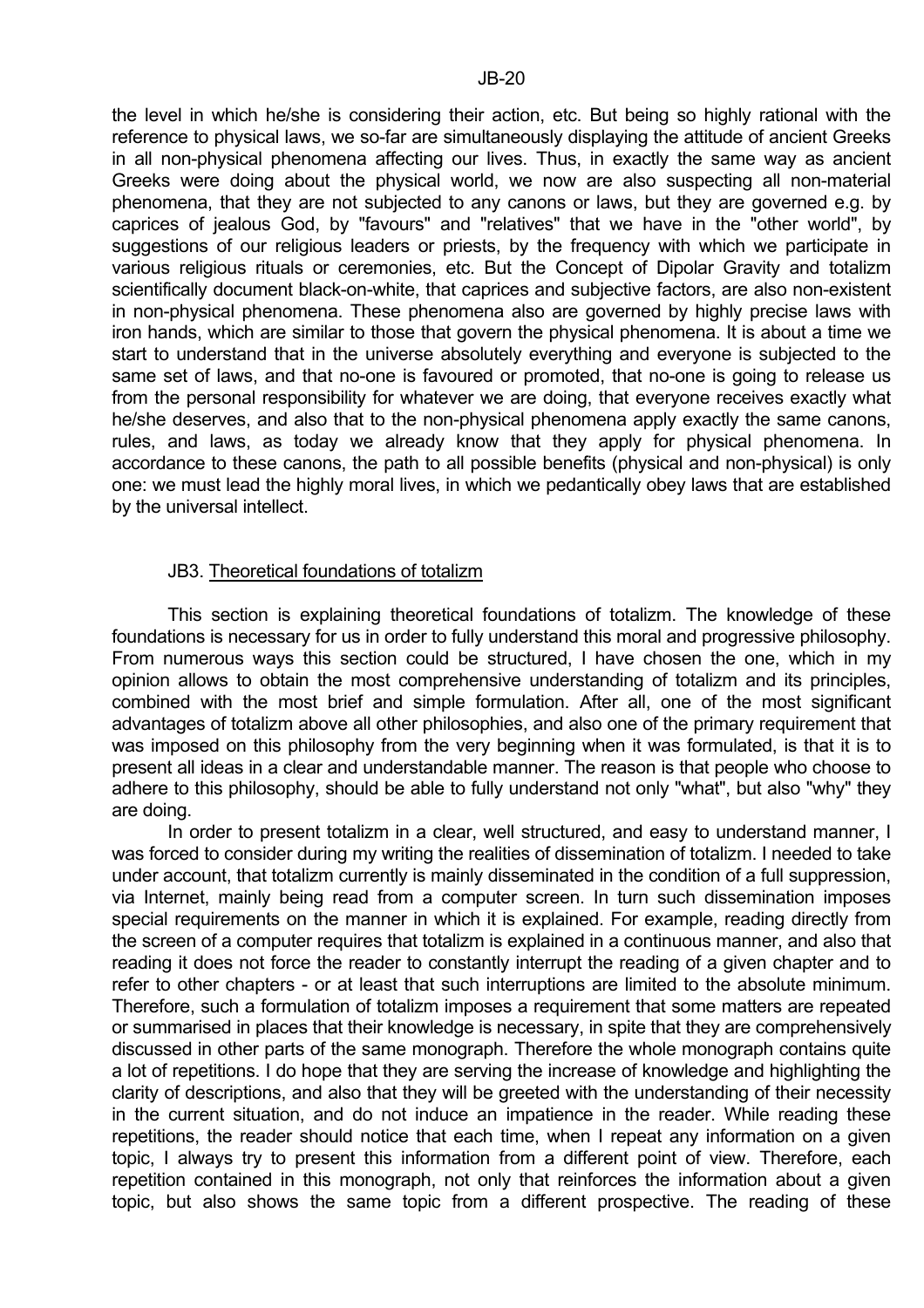repetitions, in some sense represents the extending of a given knowledge by further points of view.

 Before we dive into the theoretical foundations of totalizm, we should remind ourselves that totalizm was derived from the Concept of Dipolar Gravity described in chapters H and I. In turn the Concept of Dipolar Gravity is a strict science, similar to physics, mechanics, mathematics, etc. Therefore totalizm "inherited" from the Concept of Dipolar Gravity this strict approach of physics, engineering, and mathematics. Actually, because of this strictness, totalizm is not a philosophy, in a to-date understanding what a philosophy is. After all, a part of totalizm is the "totaliztic mechanics" described in chapter JE. For example a typical philosophy answers only questions "what" and "how it was deducted", while misses out on answering the majority of questions, which are stated in the summary at the beginning of this volume, and which are answered by totalizm because they are also answered by all strict sciences from which totalizm emerged. Examples of questions, which typical philosophies do not answer, but which totalizm always attempts to answer, are "why", "from what it results", "what facts confirm that this is correct", etc. (Even if in the present formulation of totalizm some of topics have not received answers to all these questions, already sufficient theoretical, structural, methodical, and mathematical foundations were formulated to provide such answers at a later stage). Because of this ambition to answer all questions of the strict sciences, **whatever new totalizm introduces into its statements, always firstly it makes sure that this fulfils at least two fundamental conditions**, namely that it: (1) directly originates from something that totalizm determined previously and proved that it is correct, and (2) that it is confirmed by some facts or empirical observations, and in this way that it is guaranteed to take place in the reality that surrounds us, and does not represent only a "speculative idea of a philosopher". (In fact there is much more conditions that totalizm imposes to every statement that it gradually builds into its descriptions. The above two are only the most strictly observed. For example, everything that totalizm recognizes must be repetitive, useful, working in practice, etc.) Because of the above two fundamental conditions, the gradual constructing of knowledge, which is combined into totalizm, resembles a construction of a house. Firstly the statements were laid down, which represent the foundations of totalizm. Then on these foundations a first layer of knowledge was laid down, which directly results from them. Then another layer of knowledge was laid, which results from this first one, etc. The above principle of formulation of totalizm, can be called "adding after a direct resulting and confirming". Because of the consequent observing of this principle, totalizm for example completely does not introduce into itself, or does not takes a stand, about information which lies above the layer of knowledge, which it already combined into itself. After all, such introduction of the knowledge which directly does not result from whatever totalizm or the Concept of Dipolar Gravity already managed to establish, would be like an attempt to build a second floor in a building, which still do not have a ground floor. In this respect totalizm decisively differs from other philosophies and religions, which try to take a stand in numerous mutually nonrelated matters, and which include into them a knowledge, which does not result directly from facts that were already established by them. Therefore, contrary to totalizm, other philosophies and religions, are not able to answer questions so characteristic for strict sciences, e.g. "why is this and not something else", "how it works", "what it comes from", "how it was deduced", "how it can be measured", "how it can be calculated", "which facts confirm this", "how it can be proven", etc.

 The fact that totalizm was derived from the Concept of Dipolar Gravity, has various consequences of the spiritual nature. After all, the Concept of Dipolar Gravity at the moment is the only physics-like scientific theory, which not only acknowledges the existence of the universal intellect (God), but also formally proves that this intellect does exist (see the formal proof from subsection I3.3), and describes various properties of that intellect. Because of this "inherited" from the Concept of Dipolar Gravity assurance that the universal intellect (God) does exist, totalizm does not separate, discriminate, or ignore the need for learning the reliable knowledge about this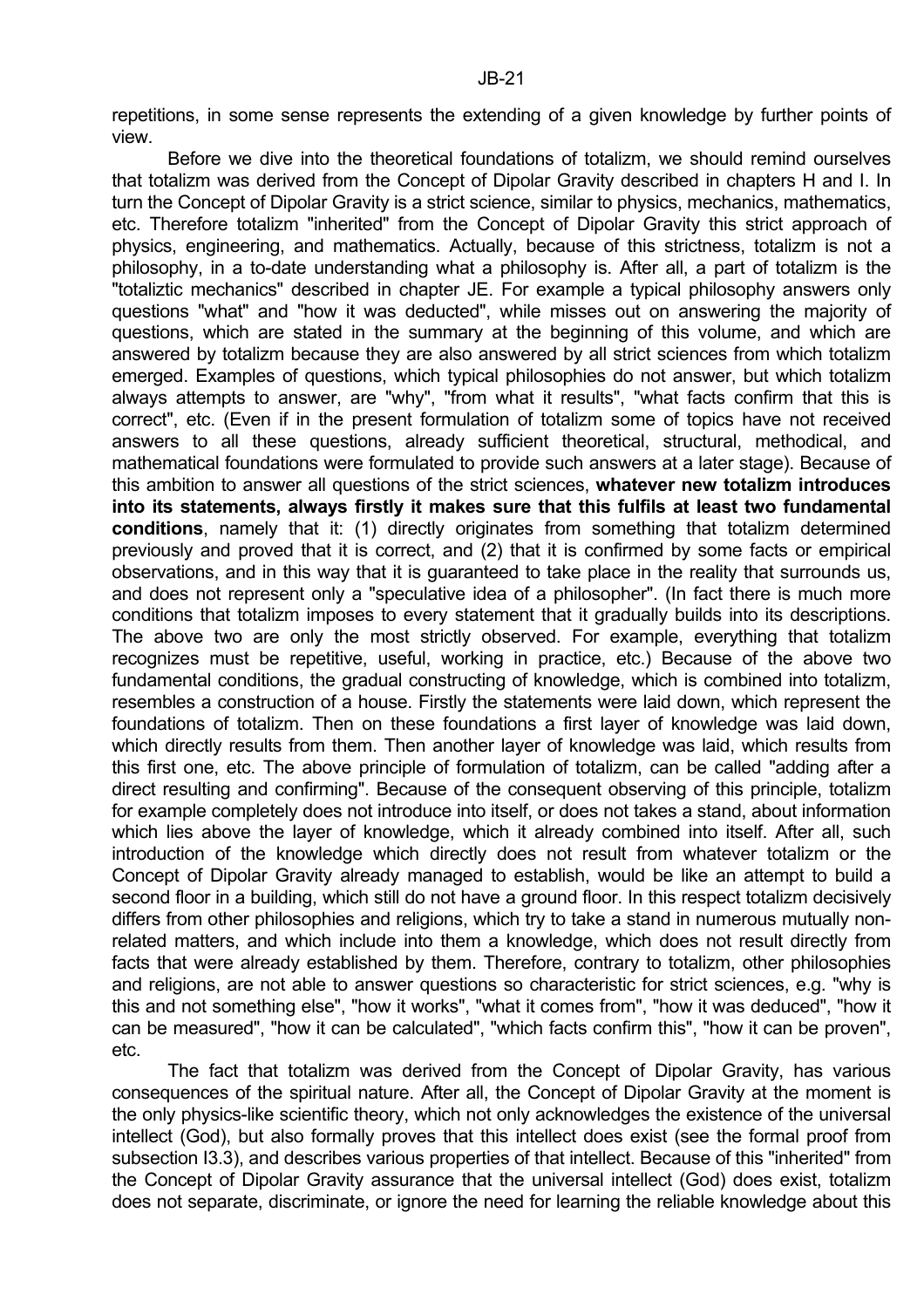intellect (God). It treats the knowledge about the universal intellect (God), as a vital component of advancing humanity. After all, because it is derived from the Concept of Dipolar Gravity, totalizm encompasses also all these aspects, which previously were "reserved" for religions. For this reason **totalizm could also be defined as a kind of philosophical-religious system**, not just a philosophical system. However, the knowledge that it tries to convey is purely secular, as totalizm disapproves institutional religions (for reasons explained in subsections JA1 and JB2). If one would look at totalizm as on a philosophical-religious system, then the segment "religious" should be understand as a scientific responsibility of totalizm to address, amongst others, also all matters which relate to knowledge about the universal intellect (God). This means that totalizm is not avoiding responsibility to seek truth about, to address, and to explain also all these aspects, that previously were "reserved" to institutional religions, and therefore could be deformed by human errors, accumulation of wealth, and political influences, to which institutional religions are subjected. However, when comes to these aspects previously "reserved" for religions and avoided by science, totalizm states that "complete and reliable recipes on how to accomplish perfection, no-one is going to give us for free without inserting into them some hidden agendas, which support interests of the givers, and therefore we need to work them out through laborious research, analysis of errors that we made, and through learning lesson from moral responses that we receive". After all, according to the Concept of Dipolar Gravity, the primary goal of all activities of the counter-world, is to learn. In turn if any knowledge is given to us for free, then we are not able to learn it. Also one of the main moral laws states that "everything must be earned" - this concerns also a type of knowledge that so-far was traditionally supplied by institutional religions (which claimed that it was given "for free").

 Because totalizm includes also the knowledge which traditionally was "reserved" for institutional religion, it should be clearly stated that totalizm presents this knowledge on a strict, scientific manner, similarly as it presents everything else that is included into this new philosophy. For example, by belonging to strict sciences (i.e. being related to physics and mechanics) totalizm allows that everything that it elaborates on, could be measured calculated, and checked. So it uses concepts, which in physics and mechanics are prone to measurements, calculations, and checking, such as field (e.g. moral field), energy (e.g. moral energy), units, equations, values, etc. In turn every religion is a kind of faith, which forces the adherers to **believe** in what it states without a possibility to measure it, calculate it, or check it. Therefore both, totalizm, and the Concept of Dipolar Gravity from which it emerged, already include build into them tools and mechanisms, which allow the multidimensional verification of their correctness, and allow to receive an answer to practically every possible question. Thus they allow people to research and to know. In turn religions do not have such tools or mechanisms, therefore they force people to simply believe in whatever they state.

 Since the above explained, what are scientific foundations of totalizm, and what attributes characterise them, now is the time to start the presentation of totalizm. So let us begin with a brief summary of the Concept of Dipolar Gravity, from which totalizm was derived.

# JB3.1. How the new Concept of Dipolar Gravity corrects errors of an old concept of monopolar gravity

In chapters H and I of this monograph, a new scientific theory is presented, formulated in 1985, which is called the Concept of Dipolar Gravity. The rather extraordinary history of the development of this theory, together with manner it gradually evolved, is systematically explained in subsection A4. In the initial stage of development, this concept was formulated as a correction and rectifying the to-date (wrong) understanding of polarity of gravitational field by our science. (This wrong understanding of polarity of gravitational field by our science is called here the "old concept of monopolar gravity".) As it is commonly known, our science to-date insists that gravity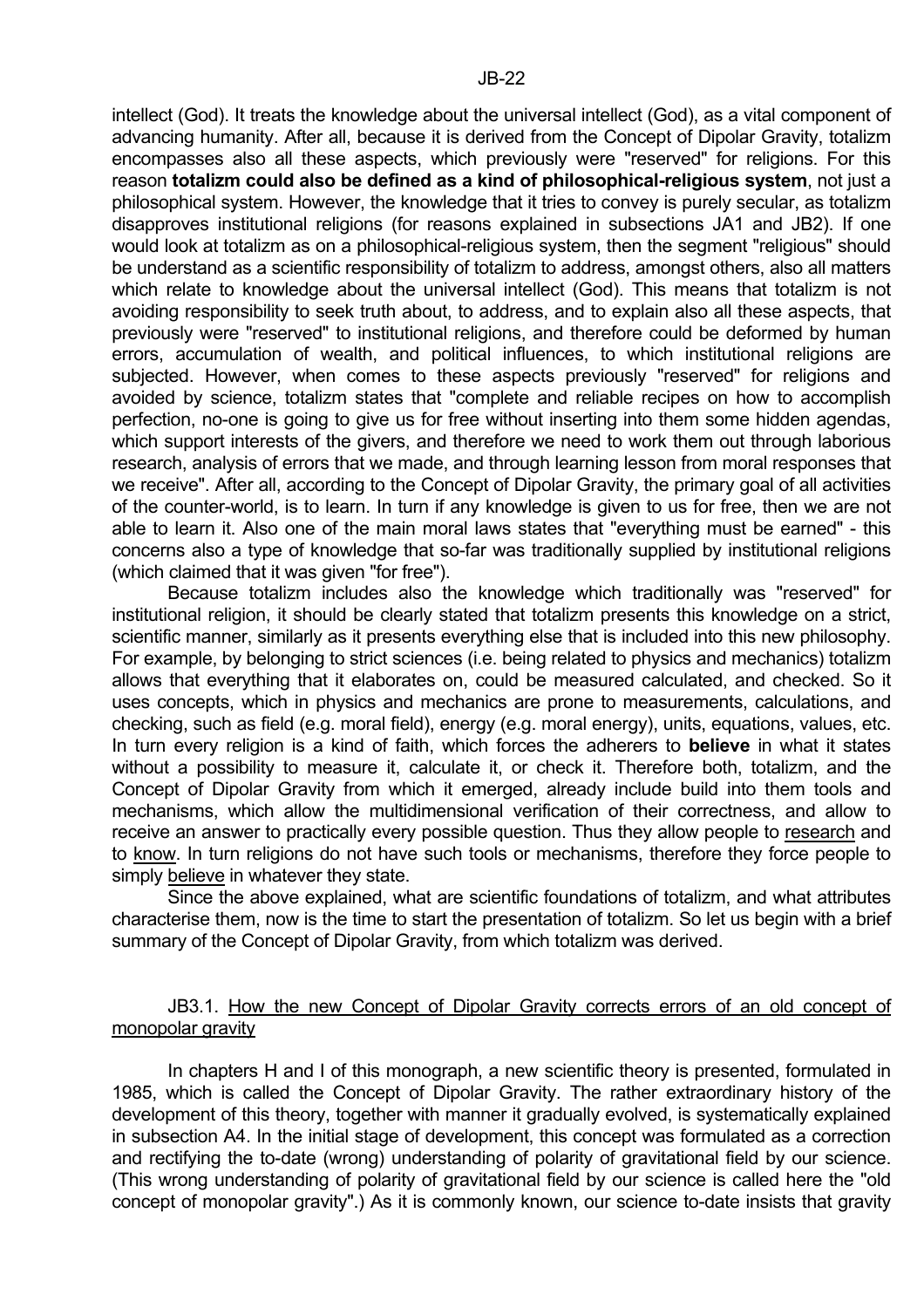field is a static monopolar type of field - similar to electrical field, or to pressure field. In turn the new Concept of Dipolar Gravity has proven conclusively, that the **gravity field is a dynamic dipolar field**, similar to a magnetic field, or to a field formed by circulation of air through a vacuum cleaner or through a propeller. The formal proof for the dipolar character of gravity field is presented in subsection H1.1. After the dipolar character of gravity field was formally proven, the newly formulated Concept of Dipolar Gravity rapidly transformed itself from an insignificant scientific theory, into a so-called "theory of everything", meaning into the theory, which explains all aspects of the universe around us, including into this also such matters as the existence of the universal intellect (God). The reason for this rapid transformation was, that by explaining the dipolar character of gravity field, meaning the fact that gravity contains two poles (i.e. "inlet - I" and "outlet - O"), this concept was inspired to carry out a discovery, that independently from our physical world, another parallel world must also exist, into which this second pole of gravity emerges. This in turn caused, that the newly born Concept of Dipolar Gravity identified and described attributes, phenomena and laws of this another world. The consequences of these descriptions were, amongst others, that the new concept constructively explained a whole range of phenomena that previously remained unexplained, although empirically they were known as existing objectively. These phenomena could not be explained by the old, faulty, although stubbornly adhered by our official orthodox science concept of monopolar gravity. Their examples include telekinesis, telepathy, magnetic interpretation of time, or the operation of our brain as an input-output device. After these phenomena were explained, the newly developed concept started to provide principles of operation for numerous new technical devices, described in subsections H6.1 to H6.2, and JD9, of this monograph. Their examples include free energy devices, telekinetic propulsors, telepathic telescopes and transmitters, time vehicles, etc.

 The next accomplishment of the new Concept of Dipolar Gravity was that it proved the existence of the universal intellect (God), discovered the existence of moral laws, derived the philosophy of totalizm, and also discovered the existence of the opposite to totalizm philosophy (which also is a deadly moral illness) that in chapter JD is called "**parasitism**". This moral illness of parasitism has this to itself, that everyone who refuses to obey moral laws in his/her life, naturally falls into it - similarly as into a biological illness falls everyone who refuses to obey laws of hygiene. Unfortunately, one of consequences of the discovery of parasitism was, that the theory of this moral illness proves to us logically, that every technically advanced cosmic civilization, which fall a victim of this illness, with the elapse of time must transform itself into the so-called "evil parasites" described in chapters U and V. These evil parasites do not create anything by themselves, so they exist only because they rob other civilizations, which are technically less than they advanced. Thus, they are kinds of inter-galactic robbers and bandits, which live out of parasitism that is extended to other civilizations. They continue this robbery until the time when, as all those infected with the deadly moral disease of parasitism, they serve justice to themselves by causing a self-destruction. Because of the process of transforming into "evil parasites" is fully natural, this - in connection with the fact, that there is a lot of planets in the universe, which support the evolution of technically advanced civilizations, leads to a very shocking finding. This is because it forces us to logically discover - as this was systematically deduced in subsections JD7 to JD10 of this monograph, that every primitive civilization, including into this also our own civilization from the planet Earth, is the subject of an invisible robbery by some sort of technically advanced, but morally decadent, "evil parasites". Because of the reaching of this shocking conclusion, the Concept of Dipolar Gravity, together with totalizm which was derived from it, both earned a very strong hostility from these evil parasites, who currently in the manner unnoticeable to us, are robbing our civilization. These parasites from UFOs issued a sentence for the concept: in spite that it is a "theory of everything" so needed by our civilization, it must not be disseminated amongst people. The total blockade over the dissemination of the Concept of Dipolar Gravity, imposed by the evil parasites from UFOs who currently occupy and rob our civilization, was also extended to totalizm, which was derived from this concept. After all,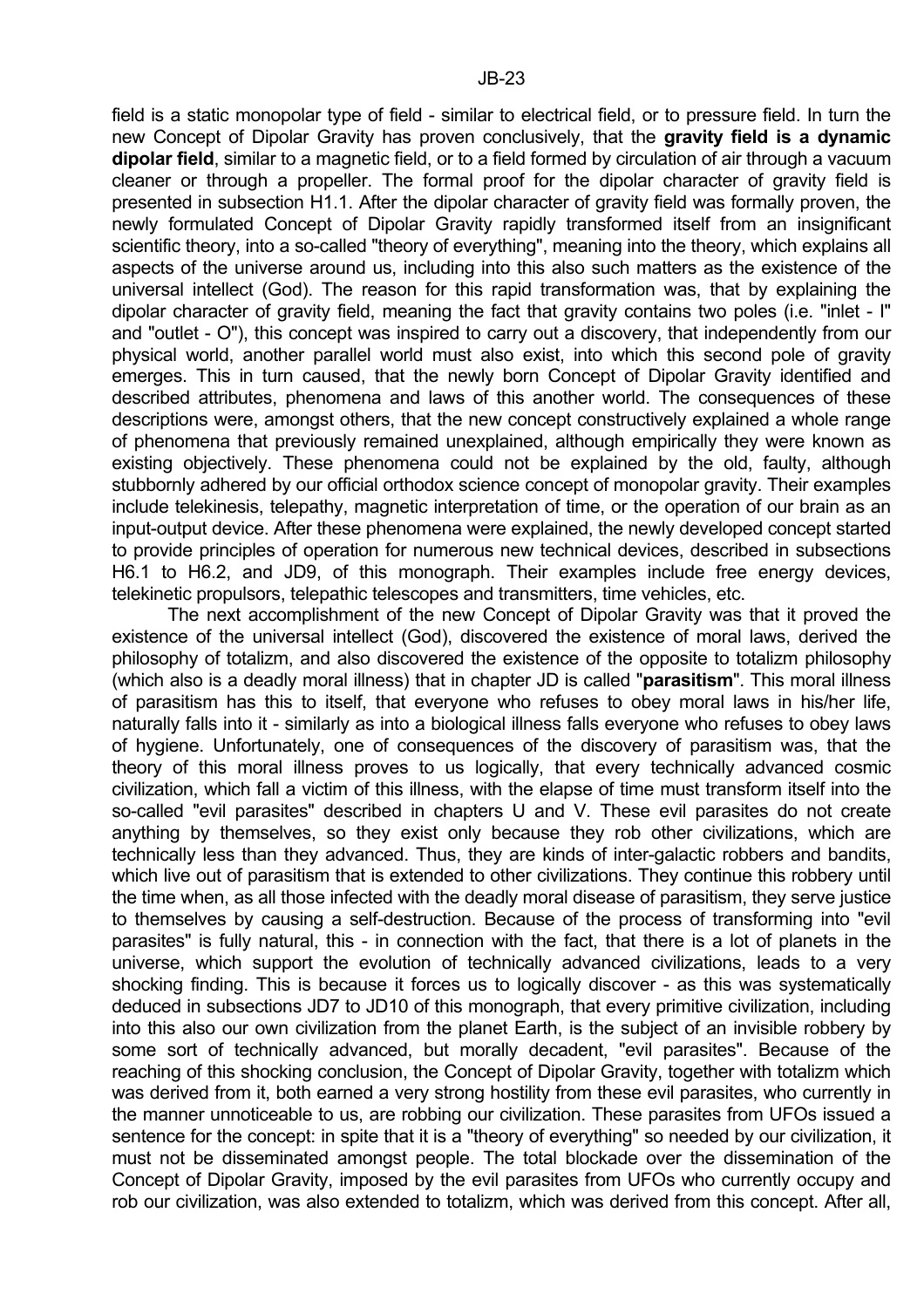the natural consequence of learning totalizm, is the subsequent asking a question: "what actually happens to all these people, and whole civilizations, who do not obey moral laws". In turn asking this question, and providing a correct answer to it, leads directly to the discovery of previously unnoticed activity of "evil parasites" on Earth. But in the vital interest of these evil parasites is to rob us for as long as it only is possible, without being noticed. Thus, in spite of the enormous potential of this "theory of everything" and totalizm, an effective blockade, which was imposed by "evil parasites" on their dissemination, causes that they can spread only in a full conspiracy.

 The analyses of the new Concept of Dipolar Gravity reveal, that it represents much more then just a strict scientific theory, type "theory of everything". The Concept of Dipolar Gravity introduces also a completely new understanding of reality around us. Thus, it opens a new philosophical outlook at the universe. This outlook repairs a whole range of philosophical errors that humanity committed through a blind following of an old (although stubbornly adhered by our orthodox science even today) concept of monopolar gravity. After all, this old concept turned out not only to be completely wrong, but also dangerously cunning. To learn deviations to which it led our civilization, see subsection H1.2. Totalizm, which was derived from this new Concept of Dipolar Gravity, assumes now also a significant dose of responsibility for correcting the whole range of these errors, that our civilization directly committed in the to-date philosophical approach to reality around us. So let us list here the most important out of these philosophical errors that together with the new Concept of Dipolar Gravity, totalizm now is trying to correct:

 #1. **Ignoring the morality in our lives**. The philosophy that is prevailing in our civilisation to-date, recognizes and considers only the physical outcomes of all our activities. But it completely ignores the moral outcomes. If one considers the history of any possible discovery, then it becomes obvious, that on the occasion of this discovery, two lessons were served to our civilization: one moral and one physical. The moral lesson resulted from the circumstances and complications in which a given discovery was made, and from the moral truth that we supposed to learn from them. In turn the physical lesson that we learned, stated whatever new was actually discovered. For example, when looking at the history of discovery of meteorites, which is presented in subsections O2.12 and I7 of Polish monograph [1/3], and is mentioned in subsection JB7.3 of this monograph, one of numerous moral lessons, which originates from the self-inflation of the former president of the USA, Thomas Jefferson, states that "the evil which you do to others through unjustified scoffing at them in public, is going to be paid back to you to each single cent, when others are going to finger-point you as the example of a scoffer, who had no right, logic, or knowledge". In turn a physical lesson was: "stones/meteorites in fact can fall from heaven". In spite of this, from every event, which composes a history of science and humanity, our academic textbooks "distilled" and subsequently rejected, the moral lesson which emerged from it, and only concentrated on repeating the physical lesson. Thus, in spite that - as totalizm reveals this, "morality is the key to everything" (see subsection JA2), our civilization always has ignored the moral component of every lesson that was given to us, thus wasting the countless number of chances for creating in people the awareness of the existence of the moral consequence in every human action. This in turn made impossible the earlier accomplishing by someone the analyses similar to those presented in subsection JB6, and arriving to the conclusions to which I arrived when I formulated totalizm. In the result of this rejection of moral truths, the everyday philosophy of our civilisation has been increasingly unreal, unfertile, and the increasingly less understanding the moral laws that rule this world. Also it increasingly faster goes towards the moral "black hole", which currently threatens the whole our civilization. Simultaneously grows the gap between our technical level and our moral state. Thus, according to totalizm, remembering only the physical outcome of every our experience, and ignoring or rejecting the moral lesson that this experience supposed to give us, slightly resembles this sarcastic joke from Poland from communistic times, which was informing about some country that used to buy Polish pianos, in order to throw our their content and use only their packing. At this point, in the name of totalizm, I would recommend to accept moral lessons from this everyday philosophy of our civilization, and to stop ignoring the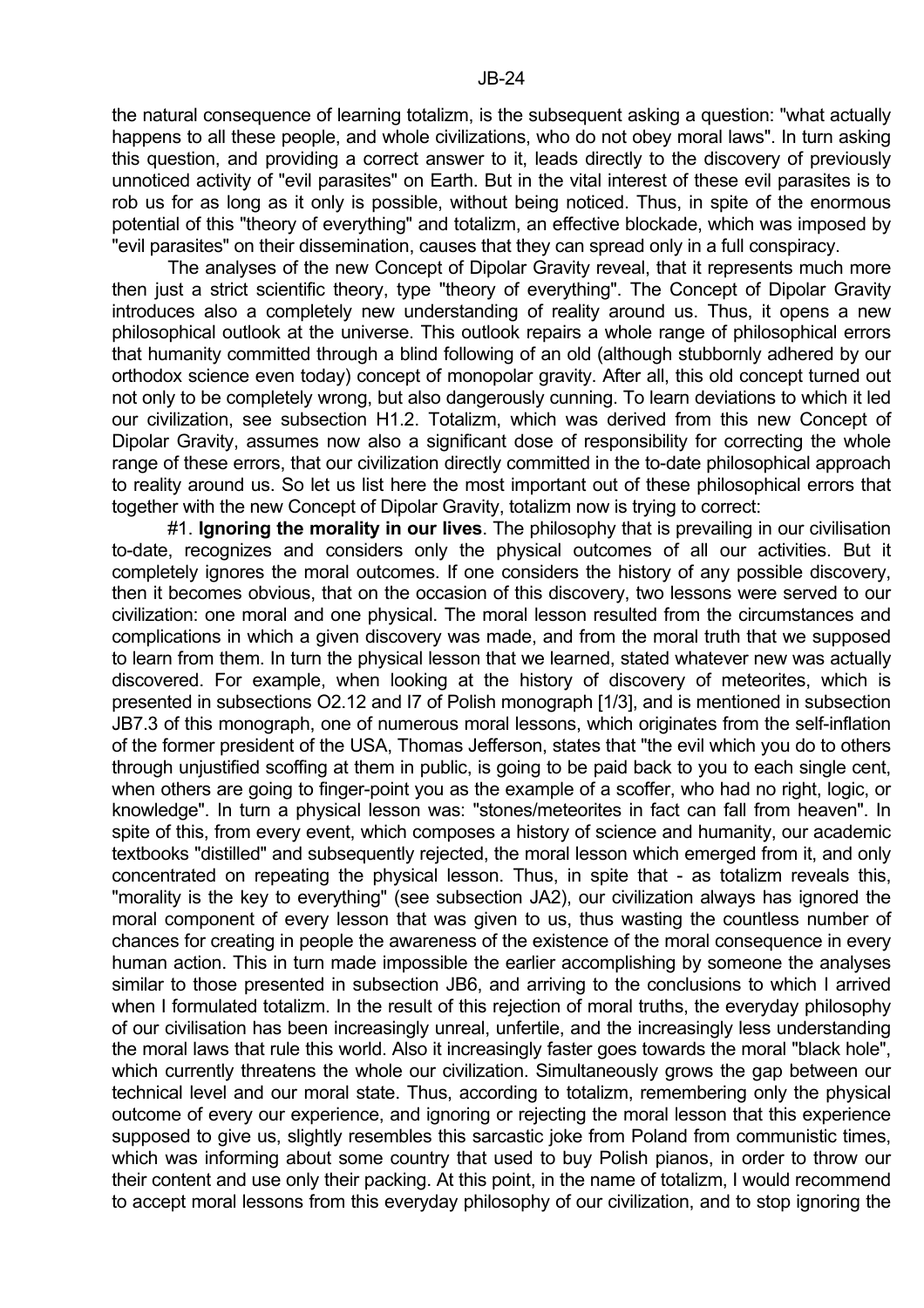moral component of every experience that affects us. For example, when lecturing or discussing about any of the events described in this monograph (e.g. in subsection JB7.3 or A4), perhaps lecturers should mention to their listeners also the moral lesson that stems from this event. In turn, observing in future a fate of Magnocraft described in subsections A4 and in chapter F, or the fate of person who invented it (me), perhaps we should also try to notice and understand the further course of the current "moral lesson" that the universal intellect (God) is serving to all of us during the current development in our sight of the complex moral situation that is addressed in this monograph.

 #2. **Missing out on the non-physical mechanisms of reality**. The everyday philosophy of our civilization that prevails so-far, recognizes and considers only the physical mechanism of all events, completely ignoring the consequences of simultaneous operation of other mechanisms. An excellent illustration of such mechanisms ignored by it, could be various non-physical methods of healing explained in subsection I7 of this monograph, or consequences of karma that result from the Concept of Dipolar Gravity and from claims of totalizm - as explained in subsections I4.4 and JA3. In the result, the everyday philosophy of our civilization distributes numerous untrue doctrines, including pushing on people wrong believes of the type that "accomplished can be everything that we know how to accomplish, that we have resources and verified in practice techniques of realization, and that we are determined to accomplish", or that "there are goals, which never can be accomplished". For example, according to the believes to-date, if someone has a gun and ammunition, and decides to shoot an other person, then with a bit of determination and precision of action he/she must be successful with this shooting. Simultaneously there is no even a single textbook, which would suggest that e.g. there is a possibility that on some planets people may live 50 000 earthly years, and still carry out a normal lives (however, see subsection JE9.1). In turn totalizm states that "everything is possible - including also the appearance of unexpected obstacles in accomplishing goals that we considered to be completely banal, guaranteed, sure, and almost accomplished" - see subsection JB7.3. Therefore, according to totalizm, our intensions, capabilities, and means do not guarantee a final success, because "outcomes of our actions are coinciding with our intensions only in cases, when they do not stand in opposition to return of someone's karma, to moral laws, when they are in the range of someone's moral energy, etc.". In the above example it means that even if someone pushes a barrel of gun against someone's head, and pulls the trigger, still the final effect is defined by the karma and by other moral factors (actually I personally know a case, when a bandit missed in spite that he pressed a barrel to the victim's head - see item E2 in chapter H of monograph [5/3]). Simultaneously, according to totalizm, the goals that seem to be absolutely unattainable - if someone considers them only from the physical point of view, with a bit of dedication and perseverance sometimes can be quickly accomplished for nonphysical reasons.

 #3. **Unbalanced living**. Our civilization indulges in extremes. For example, individual people lead either a life, which is fully religious, or they lead a life, which is almost atheistic. If they lead a religious life, they concentrate only on "spiritual" matters (in the incorrect understanding of "spirituality", that does not fulfil the totaliztic definition provided in subsection JA9), and forget about physical aspects of life, and frequently also about feelings. In turn in atheistic life, they concentrate exclusively on physical aspects of their existence, ignoring spiritual aspects, and sometimes also feelings. It took the Concept of Dipolar Gravity and totalizm, to start emphasising the need for a balance between all three components of our lives, namely for a balance between our biological life, our feelings, and our spirituality. This is because these two disciplines established that we live simultaneously in three components (namely in our (1) biological body, in (2) counter-body, and in (3) registers/soul). Therefore in our lives we need to obey morally the laws, which are concerning all these three components. The model of life, which they postulate, is called here the "balanced secular life". In such a life, an equal attention is given to physical matters, as well as to feelings and to spirituality, so that none of these three aspects dominates over others. Simultaneously our spiritual aspect is treated as our personal and intimate manner of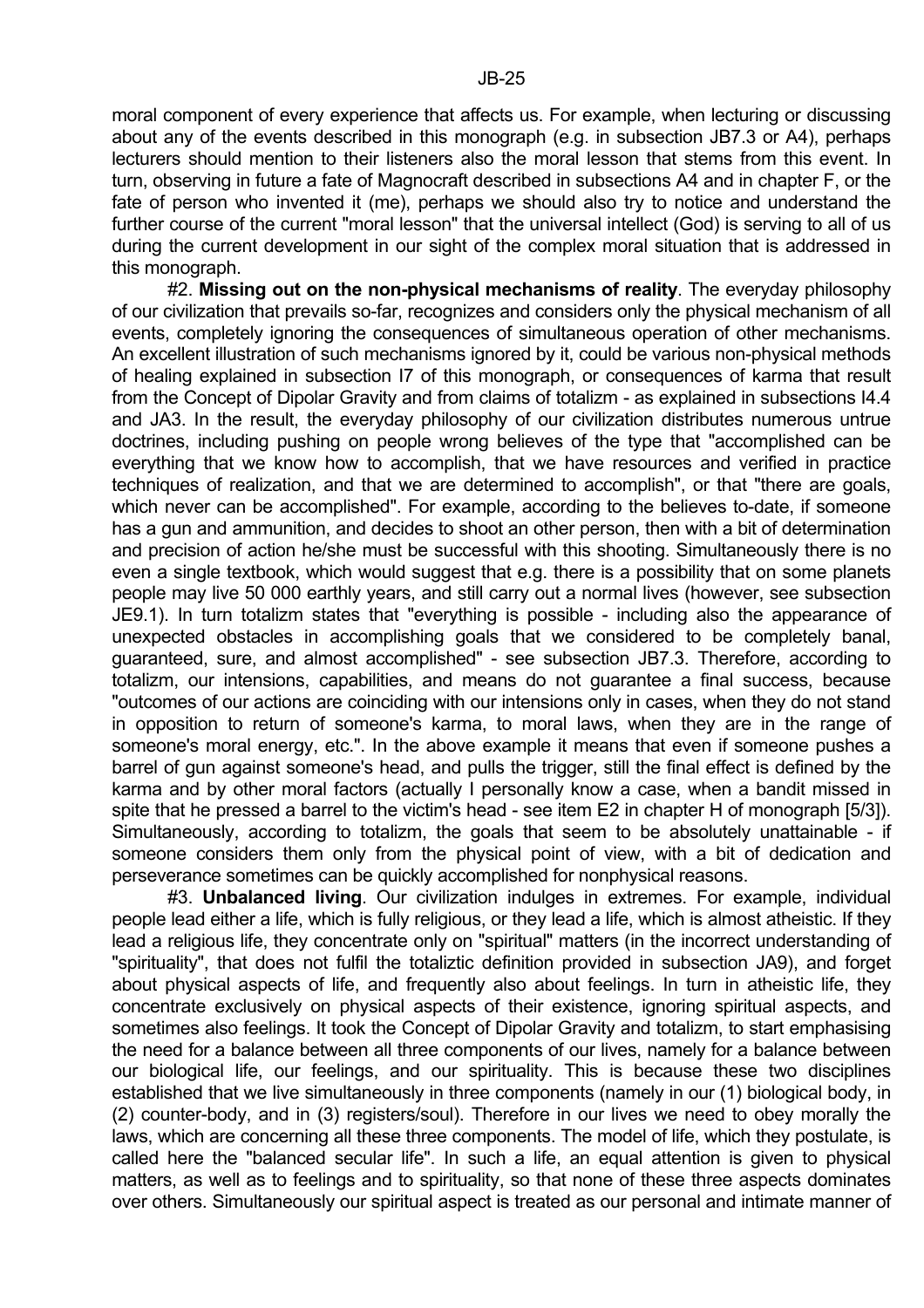relating to the universal intellect, so that a given person does not manifest it publicly.

 #4. **A wrong approach to learning**. The everyday philosophy of our civilization assumes in the theory and actions, that "everyone is constantly lying or is at wrong, unless he/she is able to conclusively prove that the statements that he/she makes are truthful, or that he/she is right" (see the parasitic doctrine #8 in subsection JB6 of this monograph). Therefore, in the process of teaching, and also in all activities of orthodox scientists, all facts, phenomena, or claims, the existence of which no one undoubtedly proved yet, are completely ignored. The effect is, that some phenomena of a random nature (e.g. all paranormal phenomena), or phenomena that purposely hide from us (e.g. UFOs, and the hidden activities of evil parasites on Earth), or that are included into the canon of ambiguity described in subsections JB7.4 and I3.5, never are going to be considered by the official orthodox science. Furthermore, every new theory, concept, or device, are rejected until the moment of time, when someone conclusively proves, that they are absolutely correct. Because, together with the progress of orthodox science, the capabilities of people to oppose and to disprove, are continually on the increase, in the present times we reached so paradox situation, that no new idea of a breakthrough nature can be proposed, because for every such an idea orthodox scientists find some excuse to reject it. The only exit from this situation is to accept the principle of totalizm, which states that "all claims of other people are true, unless it is conclusively proven that they are untrue" (see the principle §8 in subsection JB6). Acting according to this principle, each new idea is correct, until someone proves that it does not agree with reality. (E.g. in a way as in chapters G and H it is proven that the idea of "antigravity", and also the "concept of monopolar gravity" adhered until today by our orthodox science, are totally contradictive to the reality around us.) So it is not necessary to prove all statements before they are noticed, and it suffices to put them forward and to take on ourselves the responsibility for their truthfulness. In such manner classical scientists were working, when over two centuries ago they formulated foundations of the today knowledge (although today scientists seem to forgotten about this), in this way an old concept of monopolar gravity was formulated, and so-far was considered to be one of the basic pillars of our science - means noone ever proved that the monopolar gravity is correct, but simply it was introduced by someone and then was "accepted" by everyone. Due to such an approach, countless areas of scientific searches and empirical observations, which so-far were rejected by orthodox science and textbooks because no-one was able to prove that they do exist, can be saved from being ignored.

 #5. **Ignoring the folklore and folk wisdom**. The everyday philosophy of our civilization ignores the folk wisdom and folklore, and forces into our youngsters the believe, that everything stated by legends, sayings, or by old people, is simply creation of imaginations. But it only takes the content of this monograph to realize, that almost all new discoveries that it presents in a scientific manner, in one or the other form were already known to folk wisdom for centuries, if not for thousands of years. This in turn reveals that the folk wisdom and folklore is in fact incomparably deeper and more correct than our today scientific knowledge, only that it is deprived the formalism, strictness, and terminology of the official science. Also it accumulates in itself over forty thousands of years of traditions and accumulation of empirical observations, while our current scientific knowledge is only several hundred years old. (Some our folklore probably even originates from sources much older then humanity itself.) Thus instead of scoffing at folk wisdom, our science should show respect towards it - which a small kid should display towards someone who reached a mature age. Instead of talking about it with the lack of respect, scientists should utilise it as a source of inspiration about ideas and phenomena, which normally are unnoticeable. Instead of finger-pointing at it, as at an example of superstition and imagination, science should recommend it to everyone to study it carefully and to learn from it. This is because we should not forget a moral lesson which is repeated over and over again, and which states that "**whenever a collision takes place between statements of our science, and claims of folk wisdom, at the final count it always turns out that the science was at wrong**".

#6. **The lack of readiness to study all areas of unknown**. The everyday philosophy of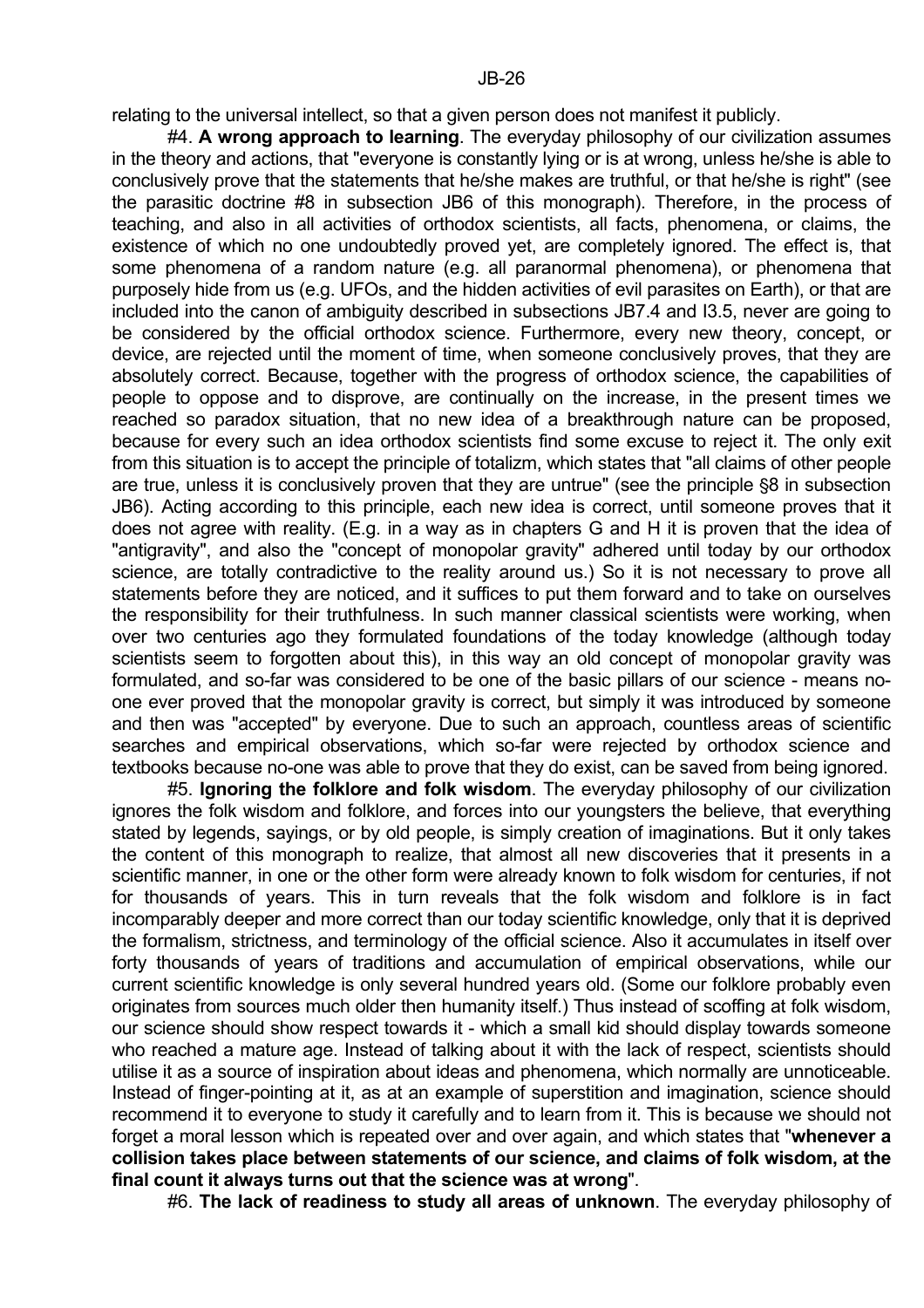our civilization claims that "in the universe only some accomplishments are possible, out of which almost all we managed to learn, master, and now we teach in our schools and universities" (see the parasitic doctrine #5 in subsection JB6). In turn totalizm states that "in the intelligent universe, everything that is possible to think about, is also possible to accomplish". Therefore the process of our gradual discovery of the increasingly extensive capabilities of the universe is going to last infinitively long duration of time, and practically never ends. Thus, the knowledge that is already learned and taught in our schools and universities, is just an insignificant introduction to a huge ocean of knowledge, which still awaits to be discovered in the future."

 #7. **The lack of awareness of the infinity of knowledge**. According to the current philosophy of our civilization "knowledge is finite and in some areas we already know everything for sure and with all details". For example, according to this philosophy our lecturers and teachers act as if the Newton's laws describe the motion of objects absolutely precise and as if any more precise manner of describing this motion does not exist. In turn totalizm states that "knowledge is so infinite, that never and no-one can manage to learn everything. Therefore the reality which surrounds us can be described on infinitive number of manners, while each one of these descriptions, from the definition must be only approximate and must hide in itself many simplifying assumptions and gross inaccuracies". Thus in relation to the above example totalizm states that: (1) Newton's laws capture only a rough approximation of motion of objects, (2) the motion of objects can be described much more precisely than Newton's laws do it, (3) the motion of objects can be described in practically infinitive number of completely different manners - Newton's laws are only one of them, and (4) every description of motion of objects is going to hide in itself some inaccuracies and simplifying assumptions, which people that use this description should be aware of, thus which should be clearly outlined in textbooks and during teaching.

 #8. **The lack of openness in various disciplines**. The major error of many formal philosophies and religions of our civilization to-date, is that with the elapse of time, and with the growth of our knowledge, they become completely outdated. This is because their development was frozen and stopped hundreds or thousands of years ago, just after they were formulated, and ever since they do not develop at all. In order to repair this error, the Concept of Dipolar Gravity and totalizm recommend that "absolutely every discipline of human activities must remain open at all times". It must assume its own imperfection and the need to constantly improve and extend itself. Totalizm tries to follow up this own recommendation, and it remains a discipline, which is completely open all the time - see subsection JB8. Thus, totalizm itself is not a closed, finished in the development, hardened, and pretending, that it already is perfect - as other philosophies and religions do, but it assumes the constant improvements of itself, as our knowledge makes further progress. This also means that a number of totaliztic rules and tools, as well as their content, simplicity, level of generalization, efficiency, and the level of perfection, are constantly increasing with the progress of our knowledge. (For this reason, the reader is encouraged to look again at the future formulation of totalizm, after some time elapses, because a number of issues, which in this edition of totalizm still remain unexplained, underdeveloped, or described in a clumsy or unclear manner, in the next editions are going to be presented much better.) In this aspect the Concept of Dipolar Gravity and totalizm remind a building, which in spite that is utilised and highly useful, never receives the final form, because every new accomplishment in research may fruit in the addition of further rooms to it. The readers are invited to add their own contribution to the further perfecting of this new, moral, and progressive philosophy of everyday life, the foundations of which are presented in this monograph (this contribution could be excellently started from forwarding to me the constructive comments that the readers may have about the present formulation of this philosophy).

 #9. **The placing of authorities on pedestals**. The everyday philosophy of our civilization to-date, created various structures, which raise so-called authorities, above average people. For example, at universities there is a strict hierarchy, while someone's position in that hierarchy decides about the influence and power of a given person. Similarly is with governing, controlling,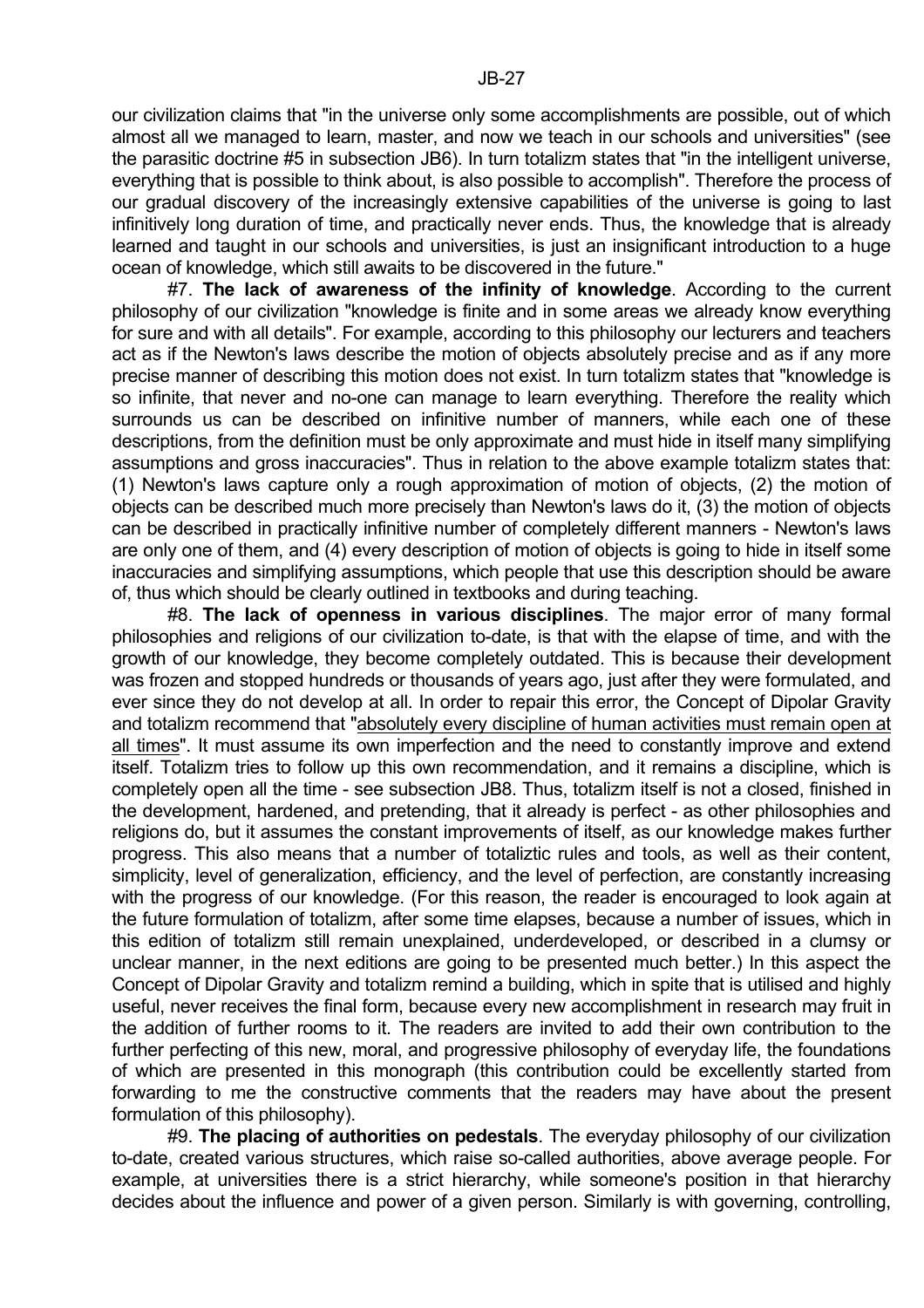social structure, etc. In turn totalizm states: "do NOT trust blindly any person of authority, because every authority is a human, and thus by the definition must be erroneous". Therefore all accessible knowledge, and also all decisions, judgements, or situations, always treat as containing some level of error (but also a remaining percent of correctness). Only that at a given stage usually we do not know, which part of them is that one that carries an error. Thus every knowledge, decision, or situation that you encounter, always treat only as a starting point for further improvements and verification, although simultaneously relay on it, because in a given moment of time there is nothing else that we would know as more verified and perfect.

 #10. **The pushing down creators and oppressing creativity**. The everyday philosophy of our civilization to-date introduced numerous traditions, which significantly limit the development, and which suppress creativity. In order to provide here a representative example, one of the very paralysing limitations, which has grown from the parasitic philosophy, is the requirement of a narrow specialization of scientists. It is commonly known that in present days the construction of even a smallest machine, or the development of even the least significant project, requires the converging into a single system of the knowledge that originates from at least several different disciplines. Therefore no complete project can presently be done by a narrowly specialized expert. Also a folk wisdom for a long time tries to realize to us that people who are highly specialized, are unable to carry out creative activities - the popular saying directly states that they have "**blinkers on eyes**" (i.e. the same "blinkers" that people use for horses to disallow them to look sideways). But in spite of this, whenever for example someone wishes to find an employment on any university, he/she has no slightest chance for a success, if is not able to document that is a narrow specialist in some discipline, and that his/her mental horizons in no way extend beyond the limitations of this discipline. If a potential scientist admits that is interested in several disciplines at the same time, then no university wants to employ him/her, explaining that the need for a specialization requires to employ a narrow specialist. In the result, our universities are gradually staffed up with narrow specialists with closed minds, who managed to learn a lot about a small topic, but who are not able to see this topic in the proportions and prospective of real-life requirements. Thus practically so-called "specialization" at universities, gradually becomes a cover behind which scientists are practising parasitism, and also a smoke screen, behind which close minds hide their lack of competence and ignorance. Totalizm in definition recommends to break this specialized infertility of creators and creativity. After all, itself (means the totalizm), it would never be able to be formulated if it would be created by narrow specialists - see the explanations about the origin of totalizm provided in the introductory part of subsection A4. If the reader still do not believe me, that a narrow specialist never would be able to formulate totalizm, then I would recommend to undertake a deep discussion about a vital details of totalizm, with a nearest narrow expert, and with his/her own eyes discover, how large part of the knowledge, which is composed into this philosophy, such an expert managed to accumulate. This realizes that just only because of the history of origin, totalizm must suggest requirements regarding creators and scientists to be completely opposite from those used to-date. What these requirements should be, of course is quite easy to establish even without totalizm - i.e. through combining together the characteristics of knowledge of known people, who already proved in action to have highly efficient and creative minds (unfortunately, the exact description of the requirements that must be fulfilled by someone's mind in order to become creative, would reveal the complete incompetence for performing their job for the majority of to-day scientists). Even without a long-term requirements, and only by a brief discussion with such people, it immediately becomes obvious that their knowledge is moral, as well as both wide and deep, namely that their view of the world includes strong moral foundations, and also that they have mastered the knowledge from several different disciplines, and that each one of these disciplines they mastered reasonable deep (i.e. they do not master it just on the surface, but also learned all these small details, which make their knowledge practically useful). Exactly the same is stated by the folk wisdom, the popular statement of which claims that **creative people are those ones, who are**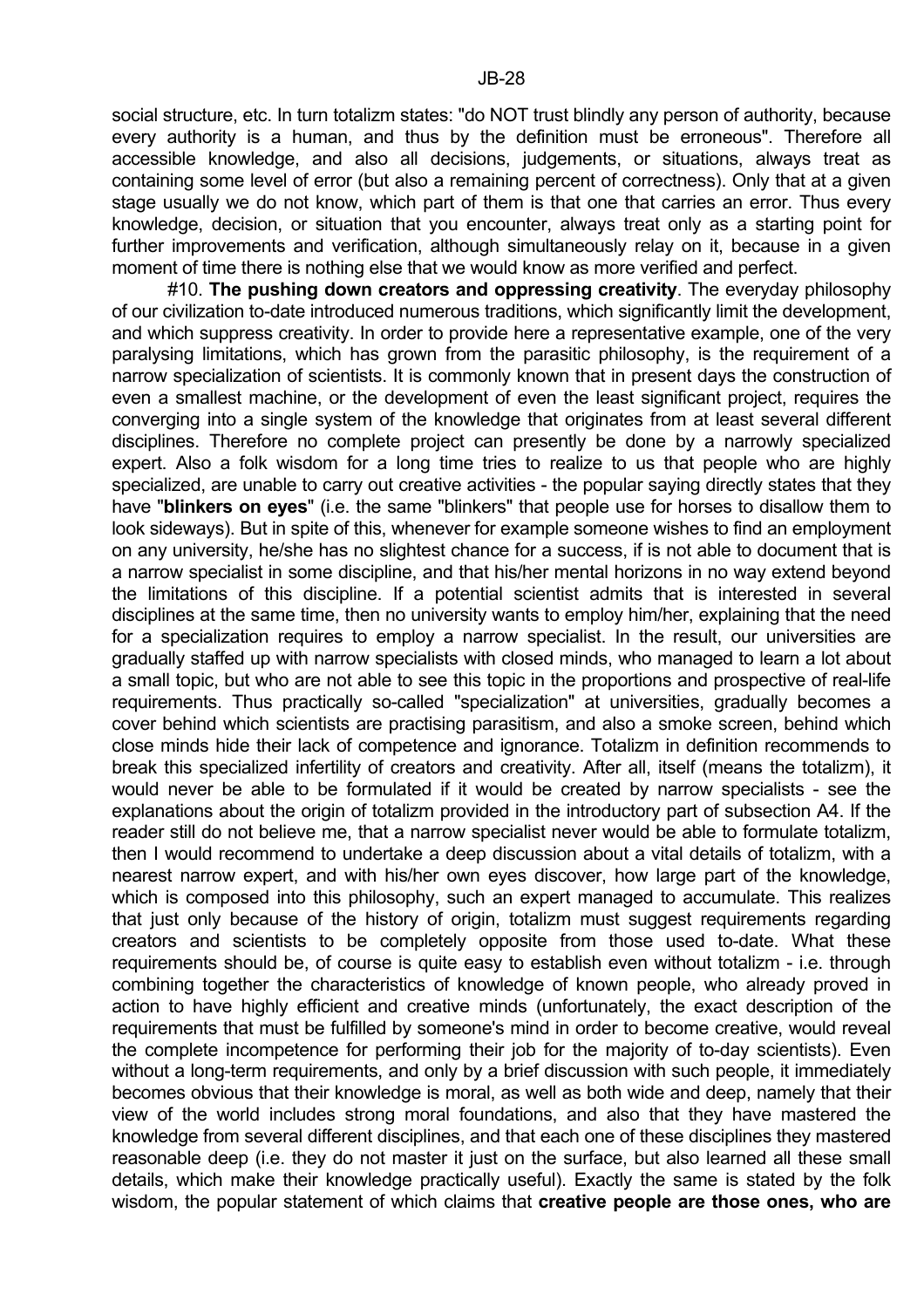**able to accomplish correctly and completely everything that they lie their hands on**. In turn people with "blinkers on eyes" (means close-minded, narrow specialists), according to the folk wisdom are not creative at all. Also are NOT creative all those people with a wide but shallow knowledge (means those who know a lot in a general manner, but do not get familiar with these small details which make this knowledge practically useful), or people unable to carry out their intensions to the successful end (means people with a low responsibility and a low moral power see popular English saying "success is 10% inspiration and 90% perspiration", or similar Polish saying "in order to have results, one needs to have oil in the head and led in the bum"). In order to express this in other words "creativity is growing from a combination of moral motivations and the ability of someone's mind to deeply encompass tiny practical details in very large span of different problems; therefore neither an immoral altitude, or a narrow or shallow thinking, by the definition is unable to give out a creative product".

 Totalizm does not sets its own rules or laws, but only tries to discover and express in an easy to learn form the laws of the universe that are already working. Therefore, the above finding regarding creativity, according to totalizm could be expressed that before scientists could be employed as scientists, they should be required to be able to document their deep and practical mastery of several different disciplines (e.g. not less then three disciplines), one of which should concern moral foundations of human behaviour (e.g. it should be totalizm). For example, according to my deep believe, during employing new lecturers for universities **the most important criterion of receiving an employment, which should be executed independently from the discipline of the applicant, should be a success in the at least one hour long public lecture, which presents, analyses, or interprets clearly and convincingly selected moral aspects of totalizm**. If a potential lecturer or a professor, is unable to explain some aspects of morality in a clear and convincing manner, then for certain, such a person does not deserve to receive a chance of shaping the character of future members of our society (surely, I would not like such a person comes anywhere near my own children).

 #11. **Dividing instead of linking**. The everyday philosophy of our civilization to-date promotes and highlights the differences, borders, limitations, inabilities, etc. - means all these divisions which exists between people, as well as between ideas. For example, almost every country puts emphases on a native language, teaches patriotism and nationalism, reassures about the necessity of having country borders, about the need to have our own country, government, citizenship, society, barriers, hierarchy, obedience, limitations, etc. Does not exist in present schools even a single subject, which would teach a totaliztic thinking, showing for example, what would happens if there are no borders, countries, citizenship, ideologies, political parties, divisions, if everyone could go and live wherever would like to, etc. Totalizm recommends a total reversal. It highlights the meaning of similarities, freedom, free will, morality, and puts a significant stress on considering as a whole, on mutual cooperation, on removing differences, on avoiding privileges, hierarchy, divisions, borders, countries, ideologies, citizenship, and other raised by people barriers that limit anyone's moral energy. It also warns that concentration of attention on differences and divisions is a source of a whole range of deviations, evil, and problems, which would not trouble our civilization if people would not be taught in schools and universities to divide instead of linking, if there are not borders between countries, if everyone could easily move and live wherever wishes - not only in the country which is a citizen, if people are not privileged or suppress only because of the place of birth or differences they show in relation to other people, etc. In order to understand how different from totalizm is the approach of present philosophy of humanity, it is worth to consider how would look our planet, if all these artificially introduced divisions and limitations, which decrease our moral energy, such as passports, visas, work permits, etc., are rapidly removed. How would then look the balance of gains and losses in comparison to the present state, and which groups in the current societies would loose, while which ones would gain on such a limitless civilization. Also what percentage of the society would gain, while what percentage would loose on such a change.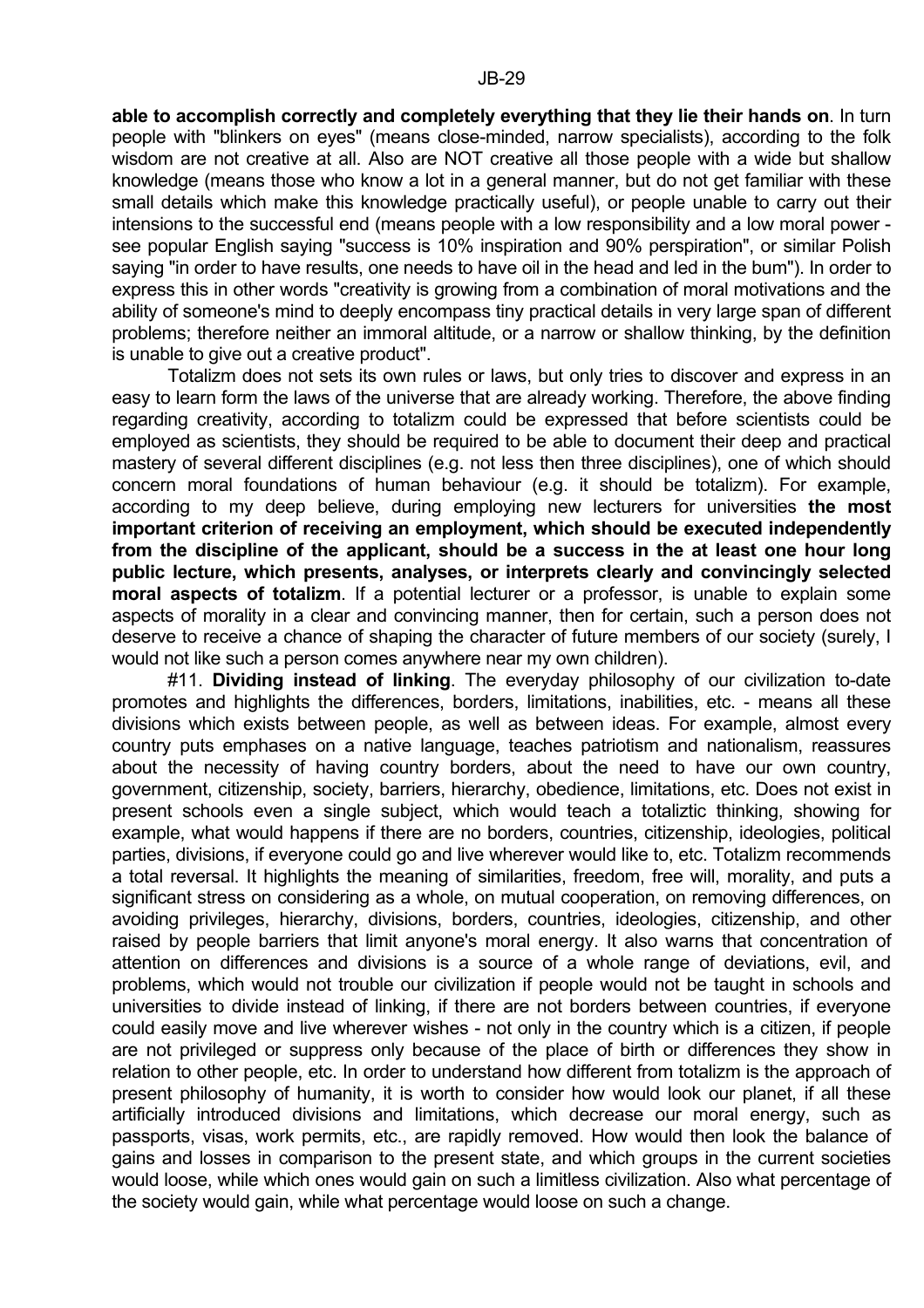While reading this subsection it is worth to notice that every one of the errors of the philosophy of our civilization to-date, in totalizm is repaired itself by the way in which totalizm is formulated. But in order to realize the existence and the need to repair these errors, each one of them needed to be pointed out in this subsection.

 The trial of time already managed to confirm that the totaliztic approach, which in the list of items above is revealed in parallel to the errors of the old philosophy, does not hide any serious overlooking or error. Thus it is correct. This in turn means, that the understanding of reality todate, which is an outcome of the old and erroneous concept of monopolar gravity, represents a faulty reversal of the totaliztic approach. Of course, with the elapse of time we must undertake the effort of eliminating this erroneous approach from our lives. But before time comes that we are allowed to do this, we could keep being aware, that now - when absurdity of the philosophy of our civilization to-date is disclosed, even just the sole fact of exposing this problem, is a positive step forward. Although the old philosophy still lives in our society, totalizm already shows a new picture of the world around us, which is alternative to the old and faulty one that is still being disseminated by current academic textbooks. In turn just the fact of learning of this totaliztic picture of reality, allows the interested people to gain a new frame of references, from which they may start to notice the incorrectness of commonly accepted ways and social structures.

#### JB3.2. Moral field

 Another useful scientific discovery, which was accomplished by the new Concept of Dipolar Gravity discussed in previous subsection, is the disclosure of hierarchical structure of our universe. According to this discovery, everything in our universe is arranged into a hierarchical manner, where on the very top there is some kind of a primary principle or phenomena, which performs the function of a "parent". This parent in turn defines a series of its "children" - i.e. principles or phenomena of the secondary level. These again are "parents" to a next generation of principles or phenomena of the tertiary level, etc.

 If one applies this hierarchical structure to various types of fields, then - according to the new Concept of Dipolar Gravity, there are only two primary fields in the universe. The first of these is **gravity field**, while the other one is **moral field**. Gravity field is already known to people and science for a long time. But this other, "moral field", still remains unrecognized by the official (orthodox) human science. So far it is only recognized by the new Concept of Dipolar Gravity and by philosophy of totalizm, means by disciplines, which discovered it, and now are disseminating the knowledge about its existence.

 Since the new Concept of Dipolar Gravity disclosed the existence of these two primary fields, which prevail across both worlds of our universe, it immediately started to research their nature, properties, and the sphere of influence. As this research revealed, both these primary fields are dipolar, and both have each of their two poles extending into two different worlds. Both of them extend to two worlds of a physical nature, namely to our world and to counter-world, embedding a significant influence on practically everything. The gravity field originates in our physical world, but it propagates its outlet (O) pole into the counter-world, where it affects all physical-type phenomena occurring in the counter-matter. The moral field originates in the intelligent counter-world, but propagates its outlet (O) pole into our physical world, where it affects all moral-type phenomena involving material objects. These two primary fields remain invisible to our eyes, and we can only deduct their existence from the effects they have on motion of entities that they affect.

 **Gravity field**, as every primary field or phenomena, is invisible for us. But it manifests itself for us every time when a motion of matter is taking place. Thus the action of this field we can experience best with our senses, when we physically move upwards or downwards in this field (e.g. when we walk uphill of some mountain, or slide downhill of a slope). In such cases, our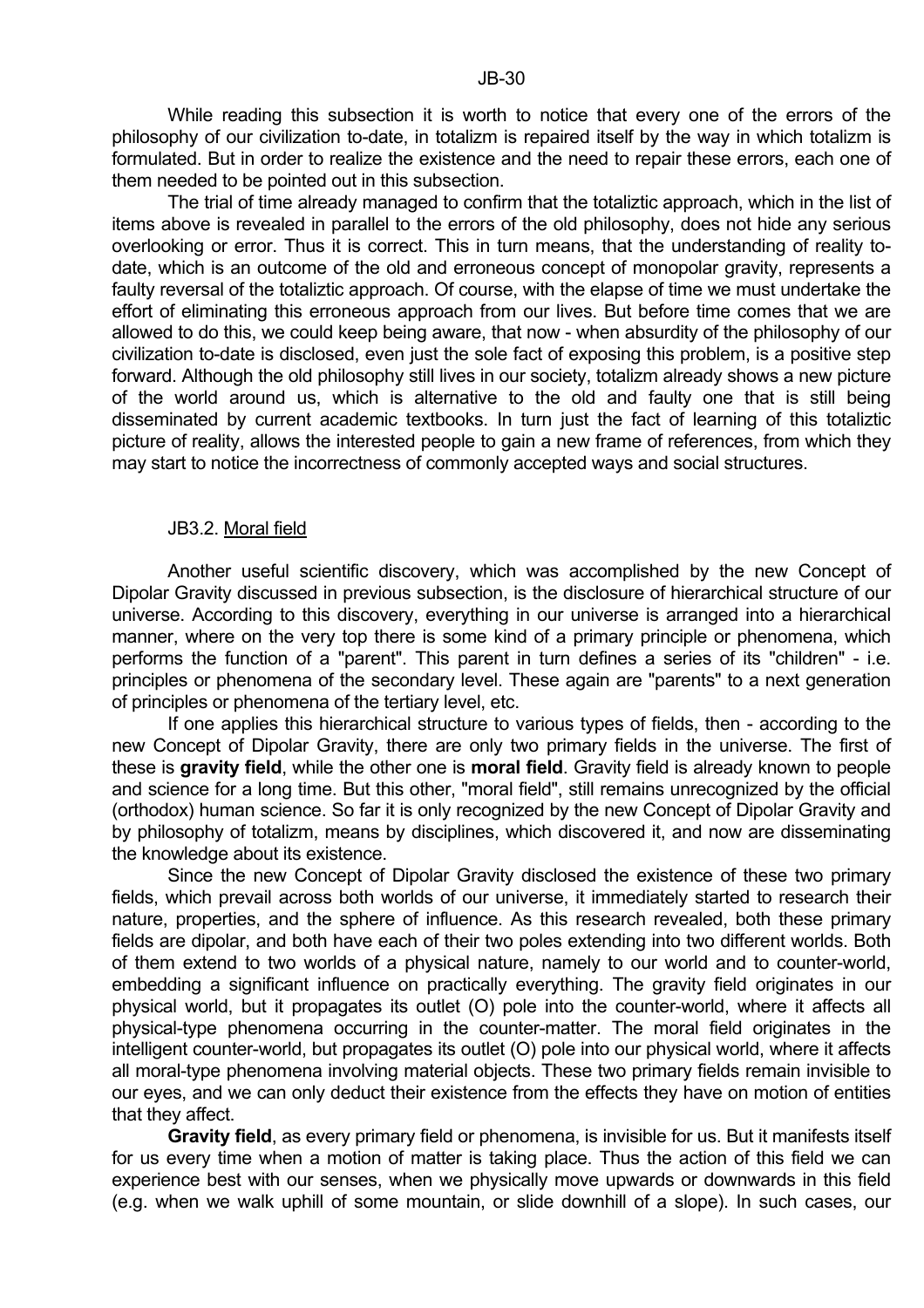motion through the gravity field causes two observable consequences, namely (1) the transformation of the physical energy, and (2) the alteration of a special algorithm, which governs our dynamic coexistence with the gravity field, and which known to the present physics under the name of "time". (Note that, according to the new Concept of Dipolar Gravity, time is an algorithm which is attached separately to each material object, and which executes the dynamic transformations of this object; time is not an additional dimension of the universe - as present orthodox physicists claim. Therefore, according to the new Concept of Dipolar Gravity, time can be technically altered or tempered with, the same way as we alter computer programs, thus allowing selected objects to travel in time both forward or backward, as well as to slow down or accelerate their elapse of time. More details on the understanding of time in the new Concept of Dipolar Gravity is provided in subsection H9.1.) Especially the transformation of physical energy is easily observable, when we move across gravitational field. This is because, when we move upward in this field, it costs us the physical effort to overcome it, and to increase our potential energy. In turn, when we move downward in gravitational field, our potential energy is being released, and thus assists us in that motion, making it easy and effortless. Both, the physical energy and time, are well known to everyone, because the whole disciplines of present science, such as physics, mechanics, astronomy, biology, etc., are devoted to their description and to the investigating of their influence on our lives.

 The other primary field of our universe, i.e. **moral field**, has an intellectual (not physical) nature. It is also invisible. But it manifests for us its action every time, when there is a motion of intellects, or a displacement of someone's intelligence. Thus the action of this field can be experienced for example when we are thinking of something that alters our motivations, when we make decisions based on various motivations, when we need to take stands which reveal our motivations, when we supposed to do something or react somehow, etc. Similarly as this is with gravity field, also the invisible moral field we can perceive with our senses, when we move upwards or downwards in this field. In such cases our motion through moral field causes two observable consequences, namely (1) the transformation of moral energy, and (2) the alteration of a special algorithm, which governs our coexistence with moral field, and which the philosophy of totalizm names with the Hindu terminology "karma". (Note that according to the new Concept of Dipolar Gravity "karma" is an algorithm, i.e. a moral equivalent to time, which we alter each time when our intellect moves through this moral field. Therefore, according to the new Concept of Dipolar Gravity, our karma also can be altered or tempered with, the same way as we alter computer programs, thus allowing us to technically change our karma, give it to other people, etc. Note, however, that the philosophy of totalizm forbids us to carry out any technical manipulations on karma, and insists that karma can only be altered in a natural manner, through the action of moral laws. In this aspect totalizm differs from parasitism - parasitism tempers with karma all the time in order to live immoral lives, but to not be punished by moral laws. More about karma algorithm is explained in subsections I4.4 and I4.5.) Especially the transformation of moral energy is easily observable when we move across moral field, because when we move upward in this field, it costs us the putting in a significant effort to overcome this field and to increase our moral energy. In turn when we move downward of the moral field, our moral energy is being released, and thus it assists us in that downward motion making it easy, effortless, and pleasurable (this is why "doing moral things is always difficult" while "doing immoral things is always easy and pleasurable").

 Because from the school age we are only trained in the sensual detection of effects of gravity field, while so-far no one trained us in the detecting with our senses the action of moral field, perhaps at this point it would be a beneficial to provide some life examples, which realise to us how to detect this moral field in action. Well, let us take a typical example of sitting in our office and the telephone rings at the other end of that office. If we decide to get up from our seat and reply to this telephone - against all resistant thoughts that appear in our head, we need to move our motivation uphill in moral field, thus it would cost us a noticeable intellectual effort. So the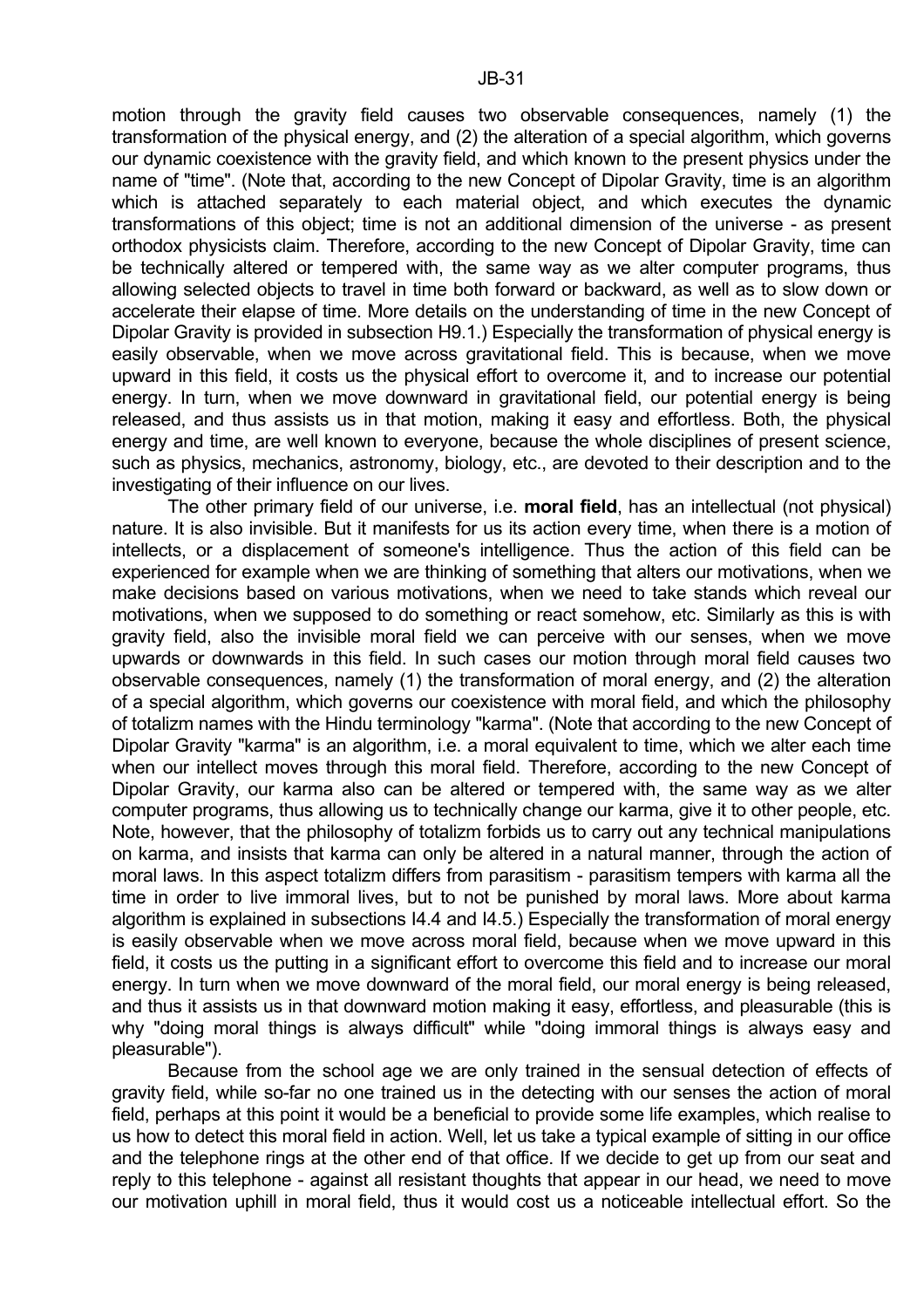intellectual reluctance and laziness we feel against answering this telephone, is one of numerous manifestations of the existence of that moral field. Other manifestations of this field we experience whatever moral we need to do, as always before doing this we either need to overcome in ourselves the intellectual resistance that this field is imposing on our motivation, or we need to resist the pressure (temptation) this field is making on us to not take any intellectual duties or problems on our head. Of course, because - similarly to gravity, the moral field is invisible, we do not know in which direction it is "uphill". But this uphill direction always is correctly indicated by our senses, because "uphill in moral field, is always opposite to the line of the least intellectual resistance, or along the line of the highest intellectual effort". In turn "downhill in moral field, is always along the line of the least intellectual resistance".

 Moral field is extremely important for all moral matters, and thus is also important for totalizm. After all, because of it, the universe is able to maintain the moral polarity; means it is this moral field, which decides what is moral and what is immoral, out of all actions that we take. This field is a natural propelling mechanism for the operation of moral laws. It is also responsible for numerous moral phenomena, which we still need to research and to describe - as an example see so-called "side effects" described in subsection JC11.8.

# JB3.3. Intelligent moral energy

 Because of the existence of two different primary fields, namely gravity field and moral field, every thinking organism has a capability to move in the range of these two fields. Therefore human beings, all races of aliens from the entire universe, intelligent animals, etc., all are subjected simultaneously to two different types of laws. The laws of universe, which govern the behaviour of objects and masses within the range of gravity field, are called "**physical laws**". In turn the laws of universe which govern the behaviour of intellects and intelligences within the range of moral field, are called "moral laws". Physical laws are relatively easy to detect. Therefore they are detected by every civilisation at quite early level of its development. Our science managed to learn about them relatively well. However, **moral laws** are much more difficult to detect. Therefore their knowledge is an attribute unique to advanced civilisations only. Actually, the basic criterion, which distinguishes advanced civilisations from primitive civilisations, is the knowledge of moral laws. It should be noted that even the evil parasites from UFOs described in subsection A3, which currently are occupying Earth and exploiting humanity, are jolly well aware of the existence of moral laws. In turn human civilisation, so far does not know that moral laws do exist and do work in practice, although totalizm is trying to carry out a difficult task of informing people on Earth about their existence. For this reason, the next subsection JB3.4 of this chapter, is devoted to their brief descriptions (more comprehensive description and list of these moral laws is contained in subsection I4.1.1).

 Our orthodox science to-date informed us about the existence of so-called "Principle of Conservation of Energy". This principle causes that whenever something moves in the sphere of influence of some kind of field, the energy of this something must change. Because there is such a thing as moral field, in the sphere of influence of which all intellects and intelligences must move, this principle also requires, that in these intellects and intelligences a special kind of energy must be altered, in this monograph called "moral energy". Whenever people change something, that decides about their current position in this moral field, for example change their stand, motives, feelings, decisions, actions, etc., in the final effect this always must lead to increase or to decrease of their moral energy. For these reasons the idea of moral energy is similarly vital for our understanding of operation of moral laws, as the idea of physical energy is vital for our understanding of laws of physics. In this subsection I am going to explain this idea in more details, this time concentrating mainly on the revealing the history of my discovery of this moral energy, and also the history of subsequent evolution of our understanding of this energy.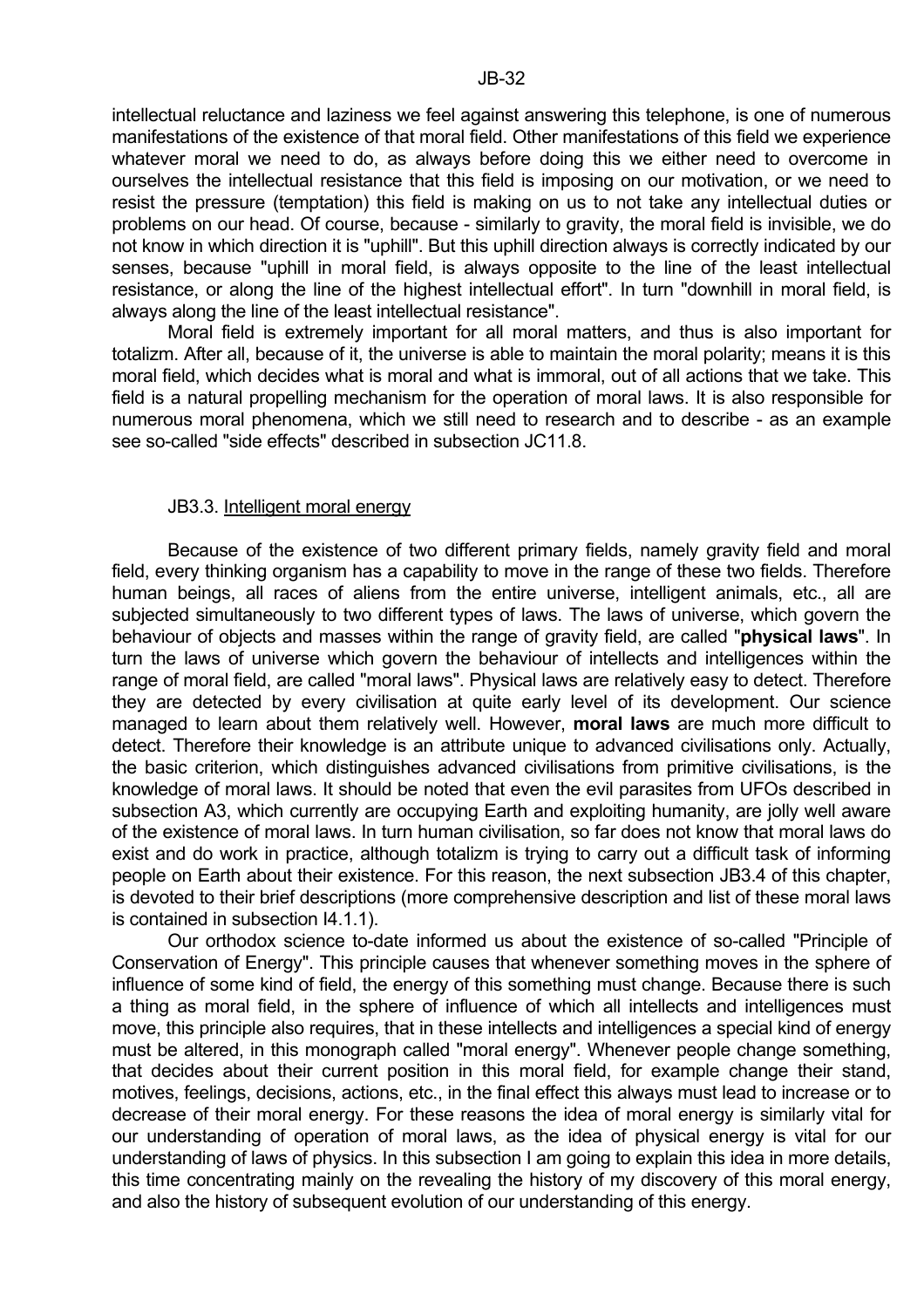The discovery of the intelligent moral energy took place in 1996, in circumstances described in subsection A4. I discovered at that time, that all human motivations, feelings, stands, decisions, and actions, always in the final effect lead to the increase, or to decrease someone's "free will" (means the freedom of choice and realization). The most important consequence of this discovery was that I realized at that time, that for the moral phenomena our "free will" performs exactly the same function as "energy" in physical phenomena. So in order to isolate and to research the connection between our "free will" and the capabilities to implement our decisions, I then introduced to totalizm the idea of an "amount of free will", abbreviated as "**zwow**". The term "amount of free will", in the Polish language is expressed with the words "Zasob Wolnej Woli", thus it abbreviates to "zwow". (Because of the extensive research, to which this initial idea of "zwow" was later subjected, it gradually revealed its various secrets and properties, thus with the elapse of time it evolved and transformed itself into what presently is called intelligent "moral energy".) As I discovered in the result of analyses of this idea, every separate intellect, such as an individual person, a family, a country, or a civilization, at a given moment of time always has a specific amount of this free will, means has a specific amount of achievable decisions and moral choices, which differ from each other, and which a given intellect is able to firstly decide and then complete. Into this amount of free will only these decisions are included, which are achievable, means which can be implemented to a full extend. If something can be decided at a mental level, but then it is not implementable in a real life, this lack of the possibility to implement it, is a sign that a given decision is not, as yet, a part of someone's "amount of free will". As my research revealed, every feeling, thought, stand, decision, word, or action, of either individual people, or whole group intellects, always causes the change of the "amount of free will" in all people affected by the outcomes. In the result, all those affected, either loose, or increase, their "amount of free will". When any intellect dies, it looses the whole "zwow" that it has (i.e. expressing this in simple words, for a dying intellect the zwow drops to zero). If someone is on a death row, the "zwow" of this person drops down to an equivalent of one decision (namely it is limited to a "freedom of dying"). Also everyone is born with a specific initial "amount of free will", which represents the conditions in which it lives, the existing limitations, the amount of free will of its parents, the physical state that is in, intellectual potential, talents, etc. Similarly is with group intellects, such as families, institutions, countries, or whole civilizations. For example, when their "zwow" disappear, they must cease to exist.

 In order to summarize the above deductions, the idea of "amount of free will" can be defined as "a collection of all **achievable** courses of action (decisions) that are still left for the choice of a given intellect in a given moment of time". It should be highlighted again, that to the someone's "amount of free will" do not belong all these mental decisions, which this person can take theoretically, but is not able to physically complete (execute) them in their full extend. For example, to the "amount of free will" of the prisoner on a death row does not belong a decision of walking on streets of a city. Although he/she is able to mentally take such a decision of going for a walk, physically he/she is unable to complete it. The full ability to implement of a given decision in a specific moment of time is a basic criterion of qualifying this decision to someone's "amount of free will".

 After I discovered and defined the idea of "amount of free will", my research on this idea gradually focused on clarifying the moral functions that it performs. In this way, with the elapse of time I reached the present understanding of intelligent "moral energy". The process of clarification and transformation of my understanding of this energy was started, when I realized, that independently from being a medium that accumulates someone's ability to complete a decision that someone took, this "amount of free will" also have another very important interpretation. It was at that time when I realized, that "zwow" is an intelligent extension of the physical idea of "energy" to moral phenomena. I called this intelligent extension with the term "**moral energy**". As probably we all still remember from physics, in the sense of its interpretation "energy" is a kind of abstract medium. It has this unique ability to change the level of accumulation in an object, in the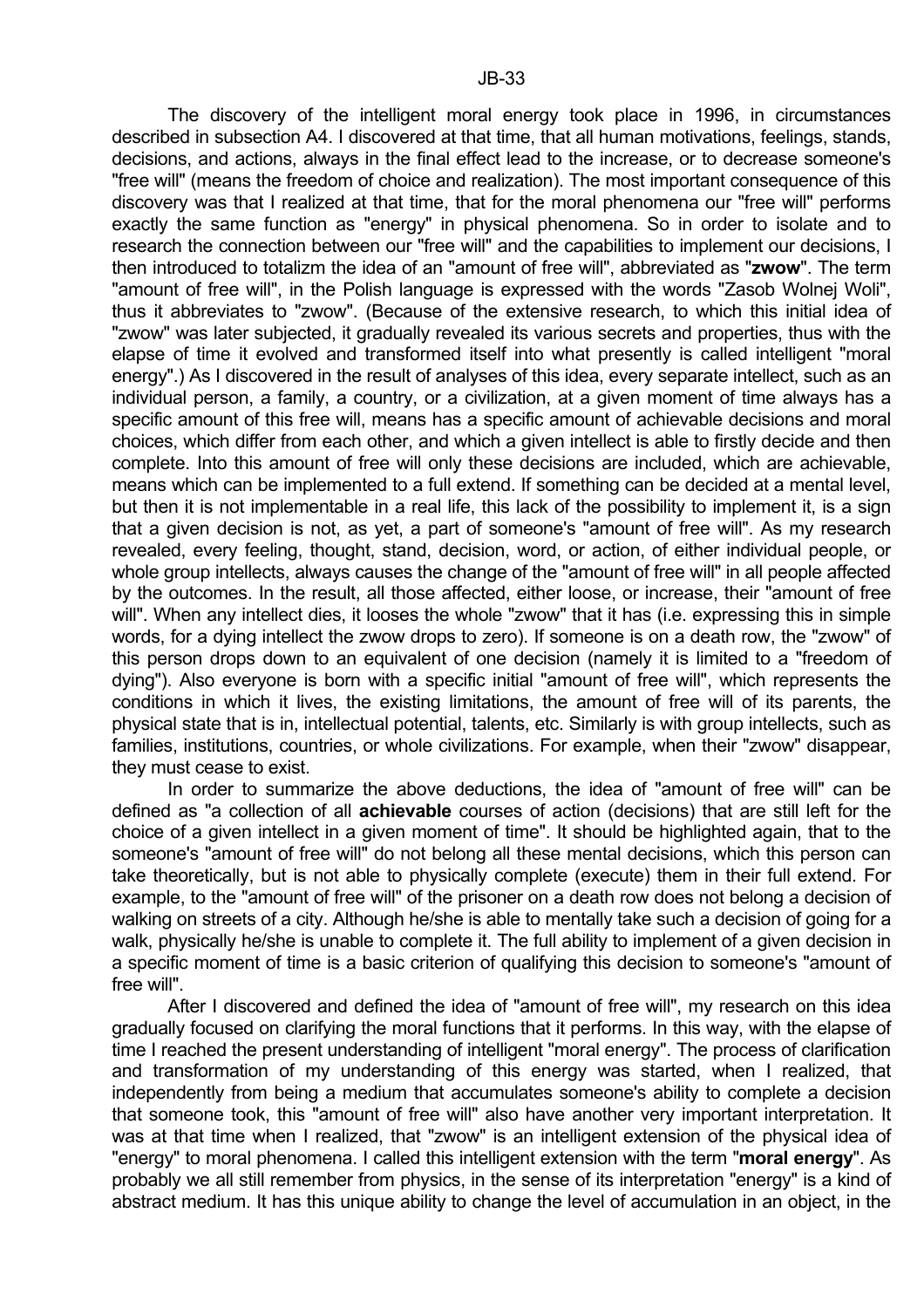result of each action, which influences circumstances of this object. Thus, if we extend this interpretation also to moral activities (e.g. to thoughts, feelings, or decisions), then it turns out that also each change in our potential for making decisions must cause the changes in the level of some "moral energy", which is much more general form of energy than the physical energy is. This more general form of "moral energy" must keep changing the level during every possible activities, no matter what nature would have these activities. Thus, the level of this energy must change not only during physical actions, which were connected with the change of the position of some objects or masses in space, but also during all possible moral activities. Such moral activities are connected with the change of moral positioning of some intellects, but do not depend much on the actual physical position in space that these intellects occupy. Expressing this in other words, physical energy is one of components of this more general form of energy, means physical energy is a component of moral energy. This is similar like kinetic energy (along with potential energy) is one of the components of physical energy. (As this is explained in subsections I4.1.1 and JE9.1, physical energy can be transformed into this more general moral energy, similarly as e.g. kinetic energy can be transformed into potential energy, while thermal energy can be transformed into electrical energy.) On changes in the level of this more general moral energy, the influence must also have all these activities, which in the physical sense leave objects in the same positions as they occupied before, but which caused that these object overcome some displacements of motivations or feelings (means they moved to a different moral point). As examples of such moral activities, consider (1) training of athletes - which depend on motionless holding heavy loads high up in the air, (2) someone's attempts to break a wall with the head, or (3) all motionless activities, such as listening to speeches or music, thinking, taking stands or changing altitudes, etc. After I realized the moral functions of "zwow", as the more general form of energy, this initial concept of "amount of free will" become fully transformed into the present idea of intelligent "moral energy". From then onwards, I also renamed "zwow" and started to call it intelligent "moral energy", which name I use until today.

 There is a huge difference between physical energy, about which we learn in classes of physics, and moral energy, utilised by totalizm. This difference boils down to intelligence. The energy that we learn about in classes of physics is "stupid", and behaves automatically like all natural elements. In turn **moral energy is intelligent**, and additionally it is obedient to the thought commands of the person who accumulated it. In fact, if someone accumulated a high level of this intelligent moral energy, then he/she can issue a though order to it, which defines what is the work that this energy should complete. But what is the most unusual, it is that this intelligent moral energy actually does listen to this mental command, and really it does the work, that it was ordered to complete. The work, that this intelligent energy can complete after a mental order from the owner, sometimes can be so extraordinary, that it contradicts laws of physics, and sometimes can be so superhuman, that it may exceed the biological capabilities of human body. For example, these works can depend on splitting huge boulders or concrete slabs with a single blow of a bare hand, on withstanding with bare body a powerful hit of some sharp blade without showing any scratch, on bloodless opening someone's body, on hypnotizing with a single clapping of hands, etc. The only condition that in normal circumstances must be fulfilled, is that the work that is given to be completed by this intelligent energy, must be exactly the same type, as activities, which long-term repetitions caused that this energy was accumulated in a given person (although during a trance or hypnosis, this condition also looses its validity, because then it is possible to transform between various types of moral energy). Therefore e.g. moral energy, which is accumulated through many years of training of "kung-fu" martial art, cannot be used to e.g. heal an organ in someone. In turn moral energy that someone accumulated e.g. during carrying out bloodless operations, cannot be ordered to cause a hitting of target with an arrow. But if the accumulation of this energy was done through a given type of effort, then a mental order can make this energy to accomplish the same type of effect that coincides exactly with the effort, which accumulated it. For example, if someone accumulated a large amount of moral energy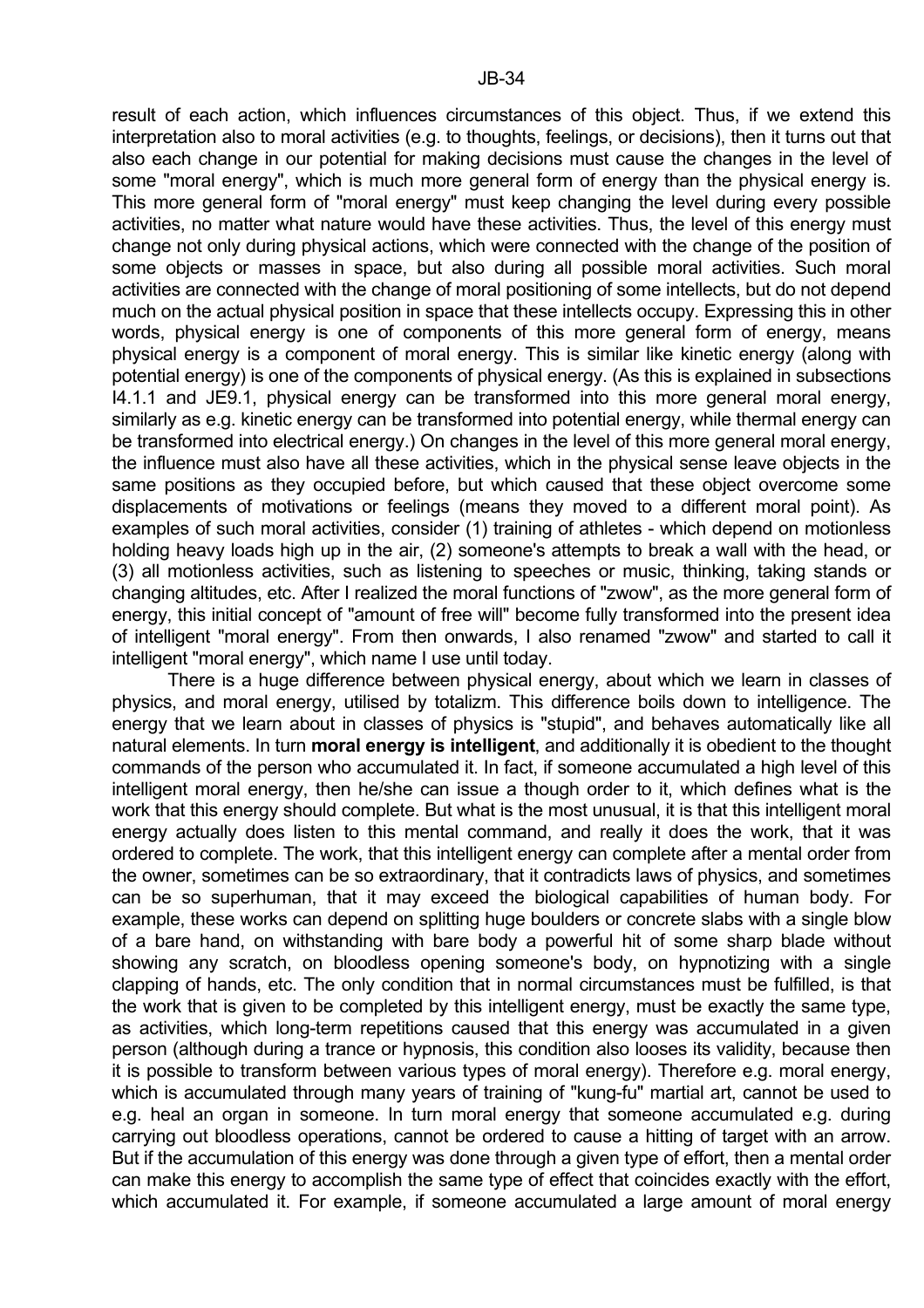The intelligence of moral energy is the most clearly **visible** during demonstrations of skills of martial art masters, e.g. "kung-fu" (also called "wushu"). These masters learn how mentally control the effects of their moral energy, which they accumulated in the result of everyday practising of a given skill throughout many years. Only that the intelligent energy, the mental control of which they mastered, usually they do not call "moral energy" - as totalizm does, but they call it with some their local name, which depends on the country from which they originate - e.g. Chinese call it the "chi energy". However, if one analyses the way in which these masters accumulate their energy, through many years of systematic practising of the same skill, then it become obvious, that in fact their "chi energy" is exactly the same, which totalizm calls "moral energy". These masters after many years of practice gain capability to order mentally their moral energy the type of effects that this energy should cause. So they can e.g. use this energy to make their body resistant to cuts of any weapon. Due to this, during their demonstrations they can show e.g. that because of the moral energy they control, they can lie on sharp nails, without being hurt, or they can push a van with a spear, the sharp end of which is pressed against their throats, or that even the strongest people can hit them, and the pain of this hitting goes to a hitting person not to them, or that someone is able to hit them with a thick stick, and this stick disintegrates into splinters, while they do not feel almost anything. These masters can also mentally direct the amount of intelligent moral energy that they accumulated, and order this energy to cause a specific destruction. In such a case, through the use of destructive capabilities of this energy, they can bend thick steel bars, as if they are plastic, they can split with their heads thick concrete slabs, etc. On Tuesday, 5 February 2002, I personally watched in Kuala Lumpur a show of "kungfu" masters from Chinese school "Shaolin" (i.e. masters which originate from the Buddhist Monastery located in Shaolin, China, which specializes in the ancient martial art "kung-fu"). On this show I have seen with my own eyes the use of intelligent moral energy for obtaining various superhuman results, such as breaking with their heads thick marble slabs, lying on sharp spears, pushing a van with a sharp end of a spear pressed by human neck, disintegration of sticks, with which someone was hit, etc. I also saw how precisely some kung-fu masters can control their moral energy. The demonstration which impressed me the most, because it really illustrated the superhuman effects of mental control of intelligent moral energy, was when one of the masters of Shaolin kung-fu used his moral energy to destroy a steel bar (his energy he called "chi"). Before the show, he let auditorium to inspect a powerful steel bar of the length around half a metre, wide for around 4 cm and thick for around 1 cm, which was made of hardened steel that sounded like silver. Then he hit this steel bar with his head. The bar exploded in sight of everyone, emitting a small cloud of vapours, or steel dust, and splinting into several small fragments. For me this was a hugely convincing proof, that the intelligent moral energy that we accumulate can be mentally ordered to do a work for us, and that the work that this energy is able to complete can be at the level that is physically impossible to complete by "stupid" physical energy, which our body has.

 Of course, kung-fu is not the only example, when the superhuman capabilities of intelligent moral energy become visible in an obvious manner. Practically until relatively not long ago, this energy was used by various folk specialists from almost every country. For example, my own parents were telling me stories about a mason from vicinity of Jarocin in Poland, who was well known around 1930s, because he used to break boulders not with a hammer, but with his bare hands. Supposedly, boulders hit with his hands used to crack very smoothly and evenly, means they had the cracked surface much more smooth and even then after being split with a hammer. Also the whole world probably saw already in TV, bloodless operations carried out in Philippines, with the use of their methods of control of moral energy. Also everything indicates that famous Eastern "snake charmers" use their intelligent moral energy to paralyse snakes for them.

The fact that the idea of moral energy was discovered and introduced to my research and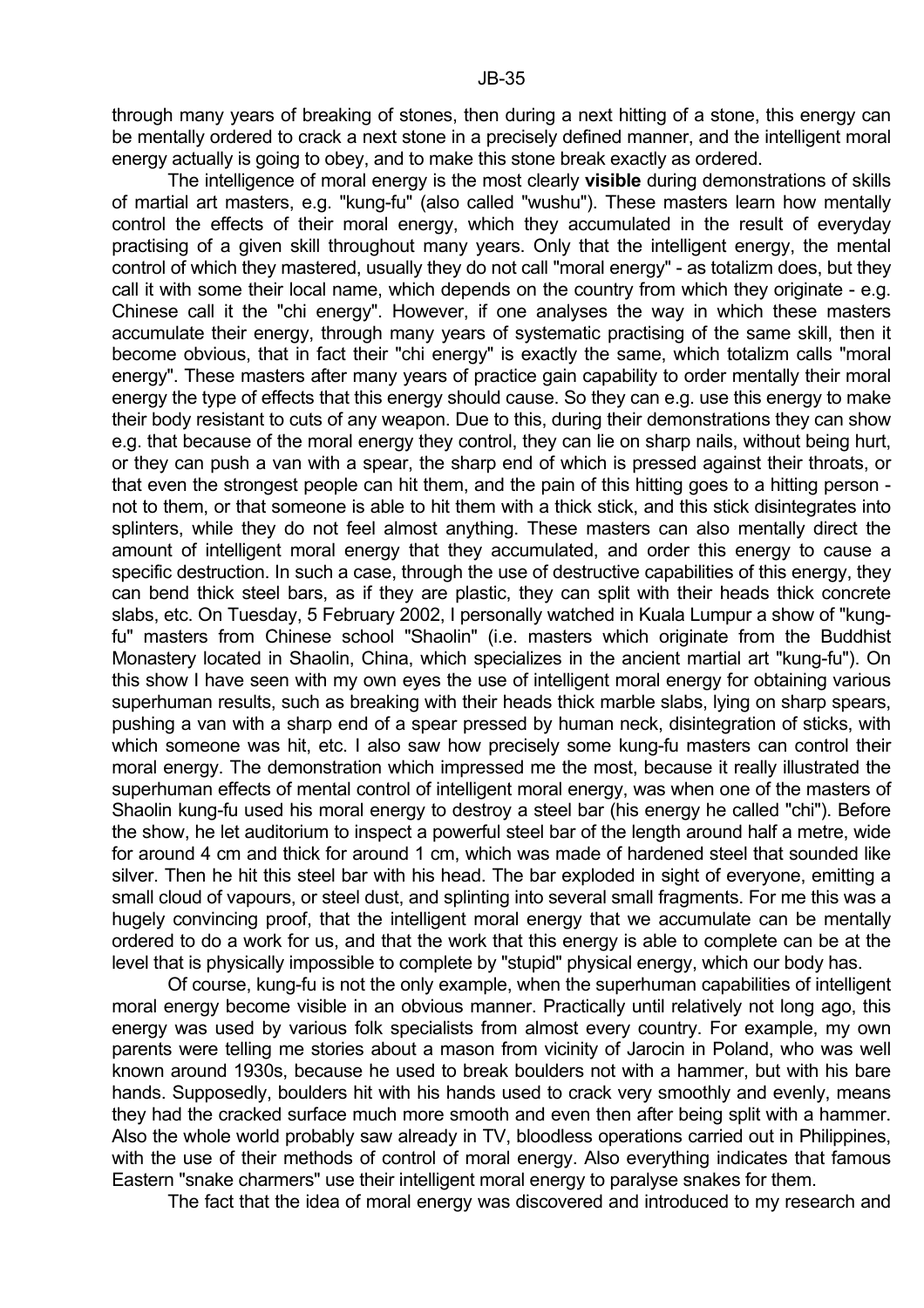publications as late as in 1996, perhaps provides an excuse to other people, who after being confronted withe this idea, usually express various doubts and remarks of the type: "does this energy actually exist, or it is a purely abstract invention, which does not have its own physical manifestation in the reality around us". To myself, the event which dispersed all possible doubts of this type, arrived on its own near the end of 1997, in the form of nirvana described in chapter JF. As this nirvana vividly demonstrated to me, the moral energy (also called "amount of free will") in fact does exist physically, while a human body is able to experience the flow of this energy the same vividly, as it experiences the flow of powerful electrical current or the flow of stream of heat. The sensual experiences, which one feels at the time of flowing a stream of this energy through our body, I described in details in subsections JF2 and I5.5. These experiences are the same vivid and the same astonishing, as sensations received during flows through our body of any other type of energy. Thus, as it turns out, the intelligent moral energy called also "amount of free will" is NOT just a purely abstractive creation, but it DOES exist in the physical sense. For this reason it can be calculated, measured, earned, accumulated, felt, transmitted, etc.

 After I introduced the idea of moral energy to totalizm, it lifted the usefulness and effectiveness of this moral philosophy to a completely new level. After all, the placing of totalizm on such physical foundations as moral field, moral energy, and moral laws, transformed totalizm from a philosophy into a strict discipline of knowledge, identical to physics or mechanics. Therefore, independently from definitions of totalizm as a moral philosophy provided in subsection JB1, or as a philosophical-religious system provided in subsection JB3, now it can also be defined in the following manner. "**Totalizm is a strict discipline of moral knowledge, which amongst other topics researches also the attributes and behaviours of moral field, moral energy, and moral laws, in order to derive from them set of such consistent principles of behaviour, recommendations, and moral tools, the obedience of which would make possible to reach the highest possible access to life qualities searched by all people, such as happiness, fulfilment, satisfaction from life, wealth, etc.**". In other words, "totalizm is a discipline of moral knowledge, which amongst others researches and implements the most beneficial for people utilization of action of the moral field, moral energy, and moral laws". From these definitions it becomes obvious that one of the vital goals of totalizm is to constantly research moral field, moral energy, and moral laws, and then to implement results of these research in such a way, that they serve for the improvement of our quality of life.

 The defining of totalizm as a strict discipline of moral knowledge, which, amongst others, researches also moral field, moral energy, and moral laws, turns this philosophy into a generalisation and extrapolation of today's classical physics and mechanics. After all, the essence of classical physics and mechanics also boils down to "researching and utilizing fields, energies, and laws". Only that in case of physics they are fields, energies, and laws of physics, not moral fields, moral energies, and moral laws. Furthermore, fields, energies, and laws, which are researched by physics, are only a small fraction of those which are researched by totalizm.

 This dramatic restructuring of totalizm, from a philosophy of morality, into a discipline of knowledge which investigates morality, becomes possible only after this my breakthrough discovery of moral energy which is described before. This discovery states that absolutely every effort, independently whether it is physical, intellectual, or moral/altitudinal, must cause the transformation of moral energy, similarly as every physical motion must always cause a transformation of physical energy. This means that the intellectual or altitudinal efforts make possible to transform only one type of energy, namely the intelligent moral energy, while physical movements always cause the simultaneous change in two kinds of energy, namely in the "stupid" physical energy - which is known for a long time, and in the newly-discovered "intelligent" moral energy. The intelligent moral energy, that is changed during every mental and physical effort, is always tied to objects, which are affected with outcomes of this effort. (Exactly the same happens with the stupid physical energy, which also is always tied to objects that are affected with outcomes of a given physical motion.) Similarly as this is case with physical energy, a given effort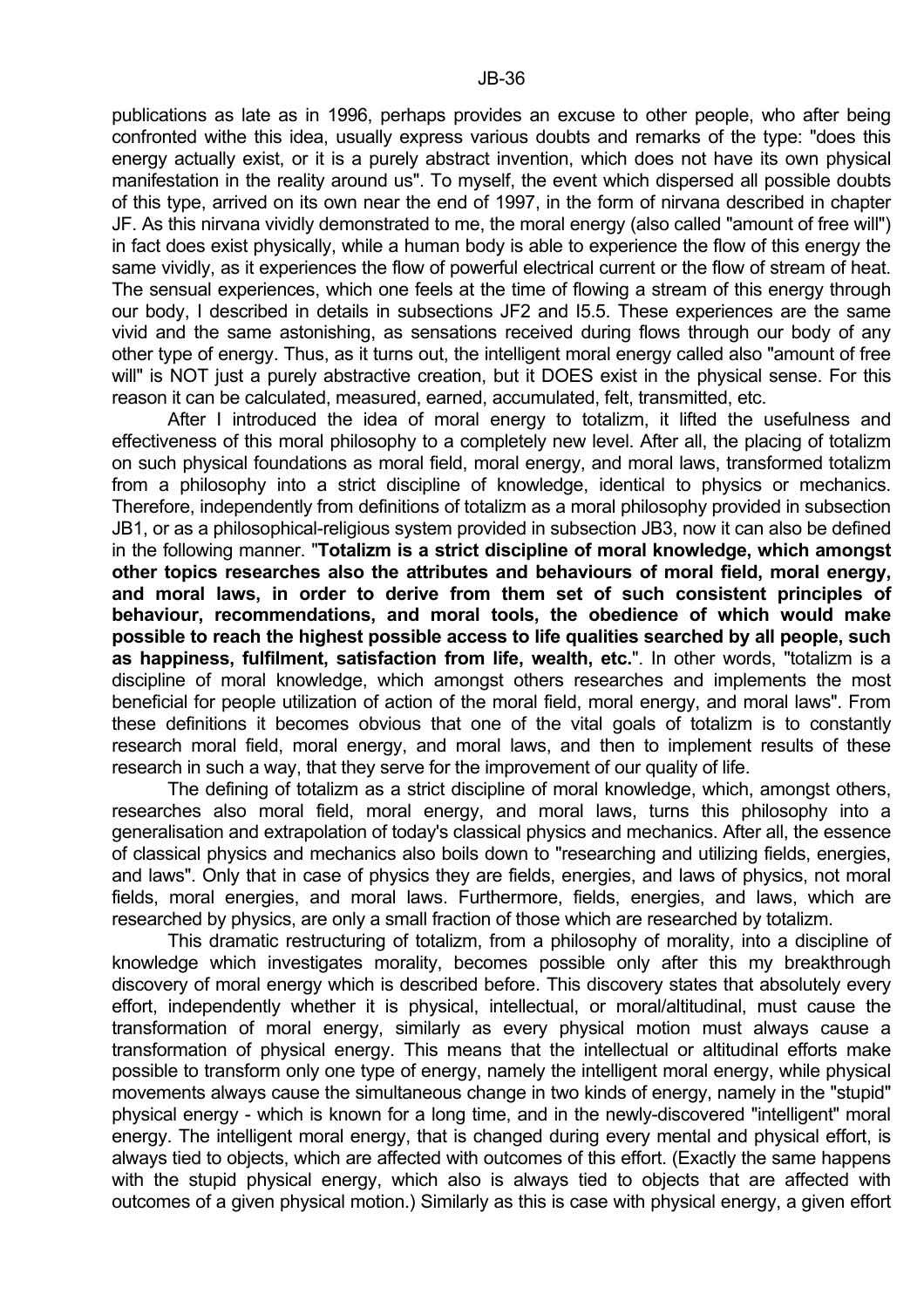may cause either the accumulation of moral energy in the object that is affected, or the dispersion of this energy from that object. If the effort causes the accumulation of this moral energy, then the energy is stored in the counter-body of this object, like in a large container, causing that this object gains several desirable, unusual, and positive attributes, type "moral reward". (These attributes are described in other parts of this monograph - see subsections JA2.4, JB6.3, or I4.3.) If a given effort causes the dispersion of moral energy from the counter-body of a given object, then moral energy gradually escapes from it, thus causing the appearance of numerous very unwanted and unpleasant attributes, type "moral punishment". (These unwanted attributes are also described in other parts of this treatise - e.g. see subsections JB6.3, JA2.4, and I4.3.) The totaliztic "management of moral energy" depends on such goal-oriented acting, which causes mainly intentional accumulation of moral energy and the compression of this energy in the counter-bodies of these objects, which we are mostly interested, namely in ourselves, and also in people belonging to our family, institution, country, and civilization. But when the release of socompressed moral energy is concerned, totalizm recommends that we do it in a natural manner, delighting ourselves with the fullness of life, and experiencing proportionally, harmoniously, and morally, all the possible feelings that the free experiencing is given to human beings. Of course, principles of compression of the moral energy developed by totalizm, remain the same valid for all other objects, in which we are NOT interested, but which remain in the sphere of our efforts, such as our enemies, "evil parasites" - which occupy our planet, or totems - for which some tribes with the "pagan" religions are praying. (For example, these totems, in spite that the are only "inanimate objects" unable to act, in the result of giving them moral energy by humans, who are praying to them, are accumulating such enormous amount of moral energy, that it allows the completion of actions, which usually are attributed to intelligent and alive beings. In subsection I5.7 of this monograph I described a totem pole from Borneo, to which people of the Bidayuh tribe are praying, and which "does not like to be photographed" and cruelly "punishes" all those, who point at it a photo camera. In subsection JA2.4 I described a Medieval believe, that an executioner axe received kinetic abilities after it cut out heads in around 1000 people, and was able to turn against its user. In turn in subsection C7.1 monograph [5/4] I described a "stone from Atiamuri" in New Zealand, to which local Maoris are praying, and which in spite of being moved several times into other places, always keeps returning by itself to its original position at the edge of a highway, where unfortunately sometimes causes accidents.)

The level of accumulation of moral energy in someone is expressed with the use of the  $\mu$ coefficient explained in subsection JB6.1. The interesting observation concerning this coefficient  $\mu$ , which gradually emerges from my research, is that the increase of the value of  $\mu$ , to the level  $\mu$ > 0.6, invalidates our previous classification of objects into two categories of "inanimate" and "alive". As this is commonly known, so-far we believed that into the category of alive objects, means objects which have feelings, which are able to think, and which are capable of dynamic actions, belong all objects, which firstly belong to living organisms, and which secondly are not killed yet. All other objects we considered so-far to be "inanimate", means unable to act, feel, or think. In turn my own research on folkloristic magic, and on some consequences of religious behaviours, indicate that really and completely "inanimate" are only these objects in which  $\mu = 0$ . In turn all objects for which  $\mu > 0$ , can feel and think, even if in the physical sense they do not show any emotions or the presence of life. In turn objects in which  $\mu > 0.6$ , can even act and introduce physical changes into their environment, in spite that they are not alive at all. This is because objects in which  $\mu > 0$ , in fact are saturated with intelligent moral energy. In turn this energy causes, that they are able to think and that they are able to experience feelings (see subsections JA7.1 and I5.5). Furthermore, in all cases of having a lot of this energy, such inanimate objects are even able to carry out kinetic changes in their environment. All these activities they can carry out independently of their form and actual physical state, means independently whether they are a piece of stone, a sculpture (e.g. a Pinocchio), an executioner axe, a ritual cris, a "zombie", or someone's skeleton. It also turns out that we give our moral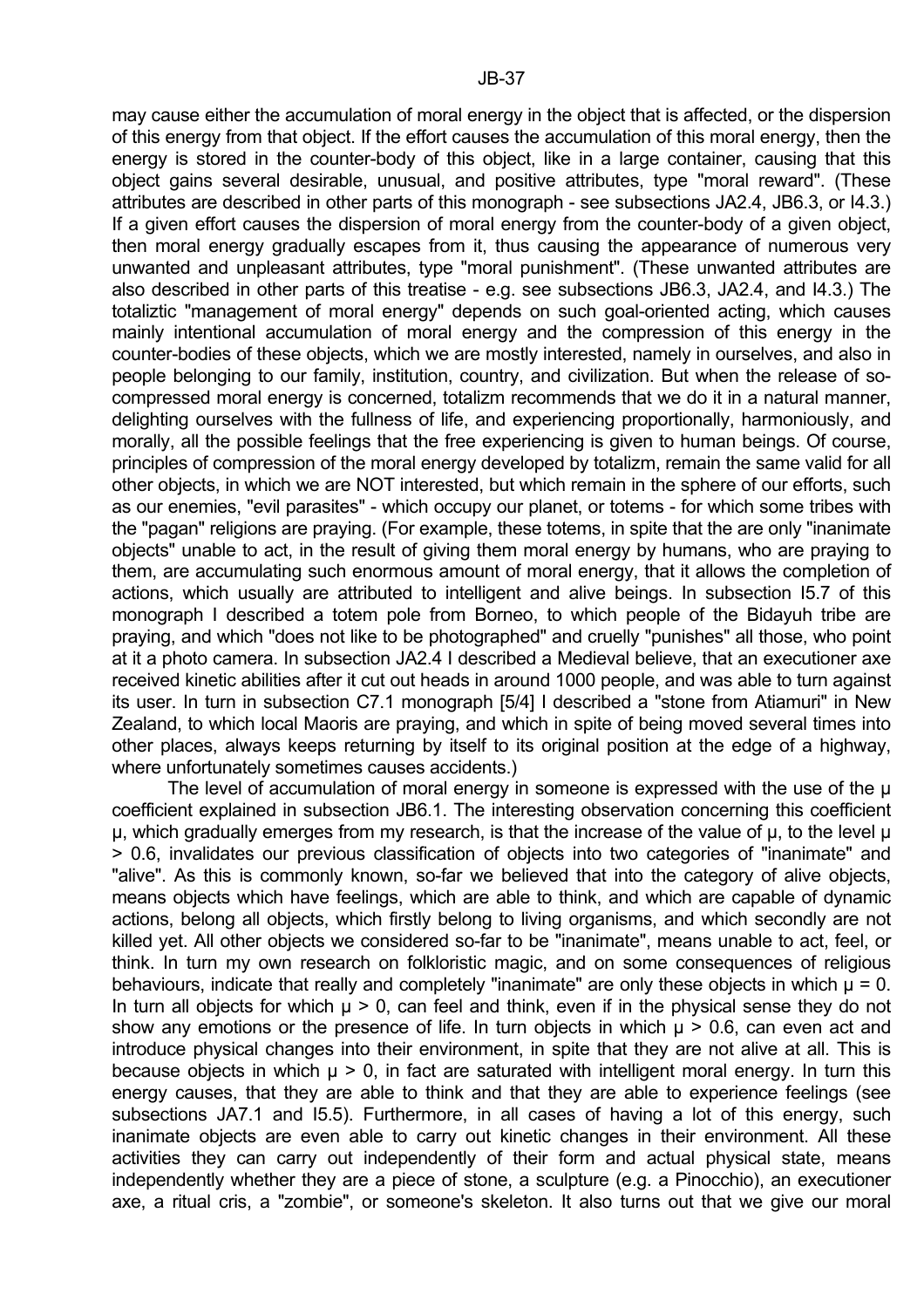energy to these objects, which we consider to be "inanimate", each time, when we direct at them our intense feelings. In this way we increase their µ, and make them alive, each time we are praying for them, or feeling intensely about them.

 Although moral energy, similarly as every other form of energy, normally is unnoticeable to eyes, in fact we could imagine it as a kind of invisible and weightless fluid, which is dynamically pumped in or out of counter-body of a given person. After it is accumulated in this counter-body, it constitutes a kind of "counter-material blood" - which sustains the activity of this counter-body, or a kind of "counter-material oxygen" - which revives all activities of this counter-body. This energy is accumulated in counter-bodies in a dynamic manner, similar to accumulation of electrical charges in capacitors that are connected to an electric circuit (i.e. such capacitors are accumulating electricity, but they also allow some of this electricity to flow through them). Therefore, a part of moral energy that someone accumulates, constantly flows through the counter-body of this person. When a larger amount of moral energy is accumulated in the counter-body, then it raises in this counter-body a kind of pressure of moral energy. In subsection JD1.6.1 this pressure is defined as the  $\mu$  coefficient, which turns out to be highly useful for many purposes. (As an example of the usefulness of this µ coefficient, consider how it helped in solving practical problems 1 to 3 from subsection JF9.)

 Let us now discuss attributes of moral energy. As we already deduced, moral energy, amongst others, must display common attributes of all kinds of energy. It also must significantly differ e.g. from karma algorithms described in subsection I4.4. (Karma is an algorithm, which always must be executed for a given intellect. In turn the potential of moral energy can be implemented only when the carrier of it decides to use it.) The presence of moral energy in someone, as well as the level  $\mu$  that this energy reached, is manifested with a special field, or special potential, that is formed around a given carrier of this energy. This potential can be even measured with appropriate instruments. (For an initial idea of such instruments - see subsection I5.6.) Therefore, moral energy is also a kind of "capital" or "fuel", which guarantee the person who has it, the right to carry out various implementable decisions. For the fact that moral energy is a form of energy, certifies a number of attributes. To provide some examples of them, they include (a) the formation of a field or a potential by this moral energy, (b) the ability to accumulate this energy through appropriate actions, (c) the obedience of various laws that govern energies by this moral energy, etc. The accumulation and dispersion of moral energy is carried out by the counterorgans located in our counter-body, as described in subsection I5.5 and JA7.1.

 The new Concept of Dipolar Gravity is the first scientific theory, which introduced and started to use the formalised idea of "moral energy", as a moral equivalent to the idea of "energy" in physics, and also an equivalent to the idea of "freedom" in mechanics. However, at the intuitive level this idea is used for a long time. The best expression of it is the Chinese idea of "chi" ("Qi") energy, as well as various equivalents of "chi", which are used in some philosophies and religions of the far East (e.g. Japanese "reiki" - see subsection H2). For example, in the understanding of these philosophies of the East, the increase of "chi" takes place always in the result of an action, which cases the increase of someone's future choices, and thus which increases someone's moral energy. Also expressions frequently used, such as: "thinking about this someone exhausts my energy", or "this action loads me with an energy", are intuitive expressions of the observable consequences of the idea of moral energy that is formalized in this monograph. Christian religion also introduced several equivalents of moral energy. Unfortunately, these are not too luckily selected, as they allow ambiguous interpretations. The most similar to moral energy is the Christian idea of the "divine light", means introduced recently in Catholic churches abstractive understanding of the state that is accomplished through carrying out religious good deeds. However, it is not understood over there as an energy, but as a religious behaviour. Other idea in Christian religion, which is also related to moral energy, is the idea of "free will". From this religious idea I actually adopted the first name "amount of free will", or "zwow", that I initially used (in 1996) to describe the intelligent moral energy, which is explained here. Only that the original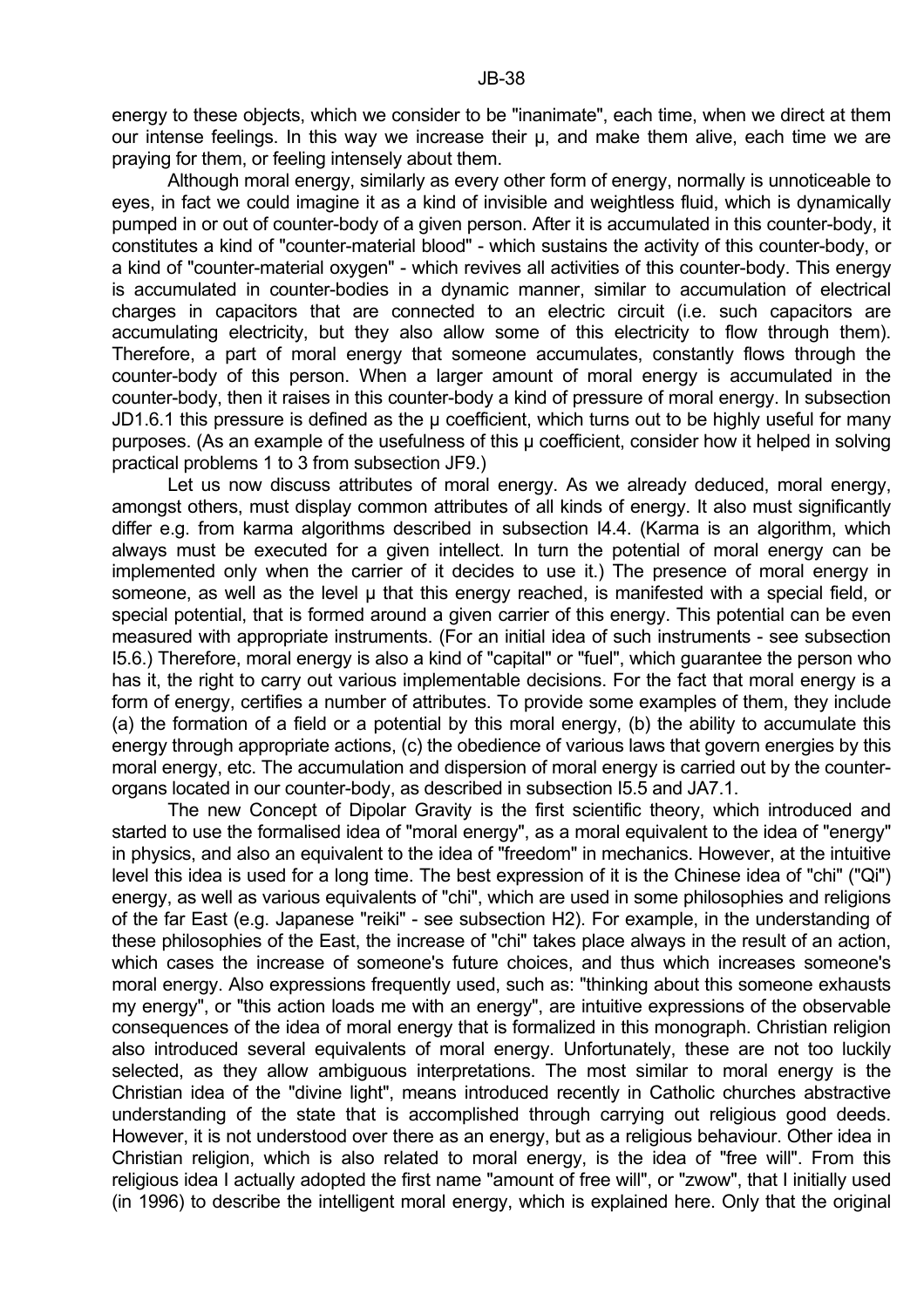Christian idea of "free will" is qualitative, while I needed an idea which is quantitative. Therefore I needed to transform it into a quantitative form, by adding a qualifier "amount" in front of it. However, my use of the main part of the name "free will", allowed the terminological understanding of the intelligent behaviour of moral energy that I am trying to explain here. It is also worth to notice that equivalents of moral energy, but working in physical world, are: "energy" (for physical phenomena), "freedom" (for the motion of material objects), and also "capital" or "funds" (for economic processes).

 Because the complete understanding of the idea of moral energy is very vital for a practical implementation of totalizm, especially for totaliztic mechanics, let us try to describe this idea more illustratively. As this was already mentioned before, an intelligent moral energy can be compared to an idea of "freedom" in classical mechanics. In mechanics, "freedom" is the total number of different directions, in which a given object can move. For example, an ordinary wheel assembled in an axle, has a freedom equal to two, means it can rotate only on one direction, or rotate in an opposite direction. Note that one should not confuse the idea of "freedom" with the idea of "axes of freedom", which is also used in classical mechanics. Axes of freedom represent only a general kind/category of motion that a given object can accomplish, e.g. the above wheel has only one exes of freedom, because it can only rotate around its axis. If, as a next example, we consider a train standing on rails, the "normal" freedom that it displays is also equal to two, because it can move forward, or move backward. In turn a round shaft inserted into a round, tightly fastened hole, has freedom equal eight, because it can be: (1) moved into this hole, (2) removed from this hole, (3) rotate to the right, (4) rotate to the left, (5) moved and simultaneously rotated to the right, (6) moved and simultaneously rotated to the left, (7) removed and simultaneously rotated to the right, (8) removed and simultaneously rotated to the left. (Interesting whether the reader can calculate, how much freedom has the same shaft when it is lying on a flat table.)

 The above illustration of "freedom" in motion of material objects, as an equivalent to moral energy, realizes that freedom of these objects depends on countless factors, such as: their surrounding (i.e. the constrains of surroundings), their state or shape (i.e. the constraints of their state or shape), their material, etc. Similarly is with the totaliztic idea of moral energy, means with someone's freedom of taking and implementing independent decisions. Also the value of this moral energy depends on countless factors. For example let us consider a mute person, who falls into a rarely used well. He/she is only able to take and implement three decisions, namely (1) wait until someone notices him and saves, (2) try to get out on his/her own, or (3) die. In case of falling in a well, the amount of moral energy that is remaining in this mute person, would be an equivalent of three decisions, which we can write down as that his/her E=3. However, if to the same well falls someone who has a strong voice, his/her moral energy would be equal to at least E=4, because, apart of choices of the mute, he/she could additionally shout. The even more moral energy (at least E=5) would have someone who carries a cellular phone in a pocket, because he/she could additionally ring for help. As this is visible from the above, the amount of moral energy depends not only on the activities of a given person, but also on various other circumstances, e.g. on: surrounding, physical attributes, situation in which he/she is, intentions, motivations, feelings, responsibility, etc.

 Every activity, event, or phenomena, depending on the character, circumstances in which occurs, etc., causes the increase or decrease of this energy. For example, such action as building a swimming pool, can increase the amount of moral energy - if is done in someone's garden, or can decrease this moral energy - if is done e.g. in the centre of a public road. If something increases our moral energy, the higher amount of it is staying with us for so long, until some other event decreases this amount, or increases it. For example, if we buy ourselves a cellular phone, the increased amount of moral energy that it brings to us, is staying with us until we sell it, break it, loose it, or someone steals it. Similarly is with the decrease of this energy. If for example we pass through a border of some other country, our level of moral energy is going to rapidly drop down and stays at that lower level, until we cross the same border coming back to our own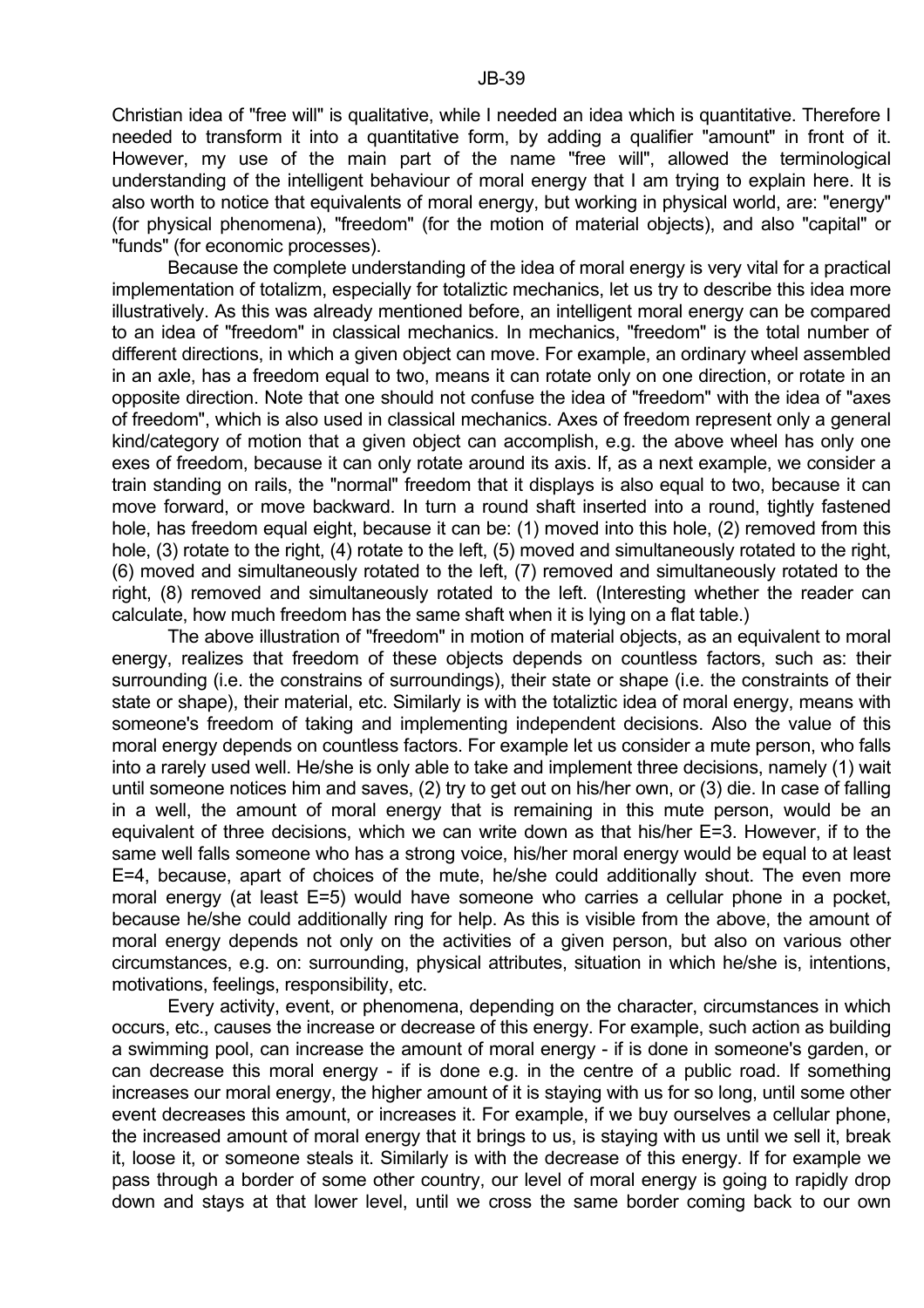country. Our moral energy can be changed not only by our own actions (e.g. by the knowledge that we gathered), but also by actions, thoughts, and attitudes of other people/beings (e.g. by the fact of imprisoning us by someone else, by personal prejudices of our boss, by connections that our father has, by UFOnauts who rob our moral energy at nights, etc.), by creatures, bugs, plants, and substances, about the existence of which we sometime even do not know (e.g. by a bacteria or a virus, which infected us, or by harmful chemicals, with which farmers saturated food that we eat), by inanimate objects from our environment (e.g. by furniture or TV from our flat), by acts or phenomena of nature (e.g. by the amount of ozone, which still remains in our atmosphere), by geometrical forms and configurations of land (e.g. a hole in the footpath on our street), etc. Practically, absolutely everything that we think, feel, or do, that happens independently of our will, or that exists in the entire universe, has an influence on the level of our moral energy, means increases or decreases this level.

 In many cases it good to know, what is our (or someone's else) current level of moral energy, or how the selected action or decision of a given person or institution influences the change in this level. This quantifies to us the situation in which we currently are, the direction in which we are going, and the place that we take after this action is completed; means it illustrates the current curve of our level of freedom. (From the previous deduction, the reader probably remembers that a person, whose level of moral energy falls to zero, must die because of the moral suffocation. The same happens to a country or to a whole civilization.) A branch of totalizm, called totaliztic mechanics, which is described in chapter JE, allows to quantify moral energy, and also opens several other, previously unknown tools and courses of action.

 The fact of defining and formal introduction to totalizm the idea of moral energy, caused a kind of revolution in morality. Immediately after this idea was worked out, it allowed:

 1. Clarification and formalizing a whole number of philosophical, moral, religious, and other ideas, which so-far were interpreted in a ambiguous and subjective manner. In turn this formalizing allowed to understand better the mechanisms of operation of the universe around us. Examples of such cases of formalizing include: totaliztic elimination of ambiguities in understanding of such religious ideas as "good deed" and "sin" (explained in subsection JA5), or previously quoted in this subsection definition of totalizm as strict prascience - which, amongst others, researches and utilizes the idea of moral energy. Of course, independently from the above ideas, moral energy may also help to formalize almost every other ambiguous idea of a moral or philosophical nature. As a next example let us consider such ideas as "luck" and "bad luck". In the light of moral laws, the expression "bad luck" can be used in two different meanings, namely in "karmatic" meaning - e.g. appearing events, which are not pleasant for us (e.g. a brick falls on our head), and in the meaning of moral energy "zwow" - e.g. the lack of possibility to accomplish our wishes or decisions (e.g. we found a nice piece of clothing, but just a moment before we spend last our money). Similarly is also with a reversal of "bad luck", means with "luck" or "good luck" (e.g. "luck" can be karmatic - when a brick misses our head, or based on moral energy - when we find a beautiful piece of clothing, and we just have money to buy it).

 2. Quantitative definition of further moral or intellectual ideas, which so-far were considered only in qualitative categories. Examples of such ideas include: intelligence (means a moral equivalent of "mass" in physics - see subsection JE3.2, which due to idea of moral energy, and thus also ideas of feelings and responsibility, can actually be measured), motivation (means a moral equivalent of "displacement" in physics - see subsection JE3.3), responsibility (means a moral equivalent of "acceleration" in physics - see subsection JE3.5), feeling (means a moral equivalent of "force" in physics - see subsection JE3.6), etc. This in turn allows to derive and to mathematically express quantitative equations between these ideas, and also between them and other ideas from subsections JE3 and JE4 (similar to equations that exists between their counterparts in physics). In the final effect, a branch of totalizm, called here "totaliztic mechanics" can be developed to such an extend, that it allows to calculate and to measure the long-term moral consequences of any human activity, and any event that takes place in the entire universe.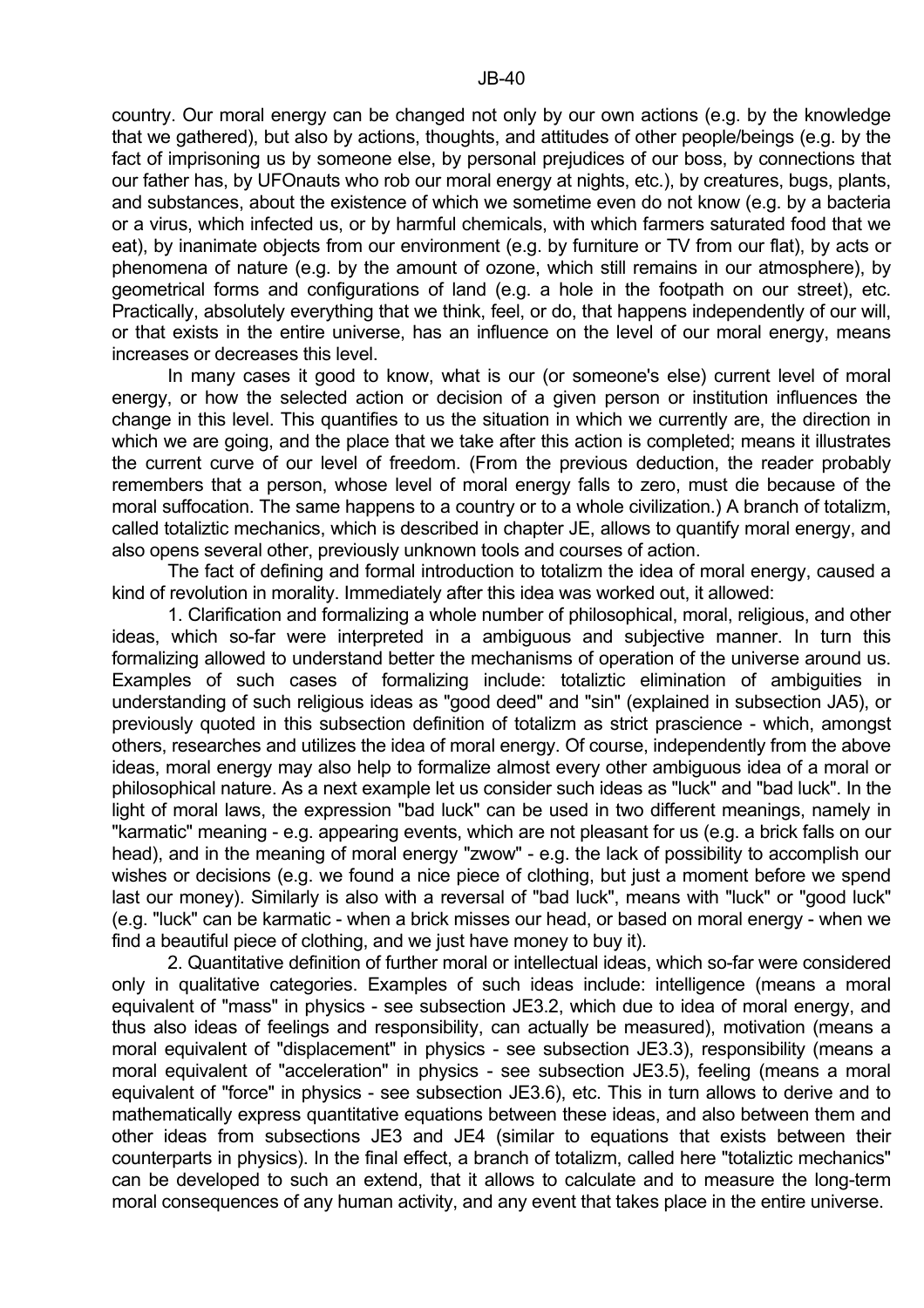3. The explanation of many puzzles and paradoxes, which without the idea of moral energy were not explainable so far. The best example of such puzzles is the fact that objects and devices, which were borrowed by someone, typically break very fast (means whatever is **borrowed it breaks** much faster and easier than objects and devices which are owned by someone, and are used solely by the owner). This happens in spite that usually they are used much more carefully than devices which people own by themselves. (This observation about a speedy breaking out of everything that is borrowed, probably is the source of a well-known Polish proverb "dobry zwyczaj nie pozyczaj" meaning "the wisest habit to follow, is to own not to borrow".) Totalizm explains, that according to laws which govern moral energy, people who are forced to borrow something, usually do not "earned" yet moral energy which allows them to use it. Therefore, since they try to use an object, for which they do not accumulated, as yet, the appropriate type of moral energy, which would enable them to use it, moral laws take the control over the matter and cause that this object gets broken. Through this breaking, moral laws make impossible to use an object, the operation of which require the accumulation of moral energy that someone does not earned yet.

 Another example of a similar puzzle, is the fact of **forgetting** the abilities that we learned previously. Practically speaking, current theories are unable to explain convincingly, why we keep forgetting our skills, and what is the mechanism of forgetting. In turn, when the idea of intelligent moral energy is introduced, then "**all our knowledge and capabilities, are simply memories that are recorded in the amount of moral energy that we managed to accumulate**". But according to what is explained in subsection JF8, this energy is continually dissipated into the environment (similarly as every other form of energy, which is also continually dissipated). Because this intelligent moral energy, that we continually dissipate, is the carrier of memories of our skills and knowledge, therefore the constant escape of this energy into the environment, must be connected with the systematic forgetting these our skills, which are stored in this energy.

 4. Fast and correct judgement of decisions, actions, initiatives, ideas, projects, etc. It is enough to determine for them, whether in the final effect they increase, or decrease, someone's moral energy, in order to immediately learn, whether they are going to lead to a social recovery, or to a social fall-down - see the practical examples in subsection JE10. For example politicians with the use of this idea could estimate the correctness of the movements that they propose, and that are suggested by their colleagues, or by opposition. They could do this while their movements are still in the initial stage of crystallization, means long before they are implemented in real life and start to harm people. Lawyers could judge the justice of new laws. Employers could determine the most correct salaries. People could verify all their important decisions, etc.

 5. Making judgements, and serving the justice. The determining whose moral energy is going to drop more down in the effect of a given situation, makes possible an easy judgement of disagreements, and allows to serve justice. The key could be a simple rule that (more) guilty is this intellect, whose activities caused the (greater) escape of the moral energy in the opposite party.

 The totaliztic usefulness of moral energy is going to increases even more at the moment when various **measuring instruments** are going to be developed, which allow to practically measure the amount of this energy - see subsection I5.6. (Means, when moral equivalents to our electrical meters that measure the "kilo-watt-hours" in our homes, are developed.) The possibility of this measurement results from the fact already mentioned earlier, that accumulation of the moral energy must form an appropriate energy field around a given person, the potential of which is going to be proportional to the amount of this energy. Examples of additional possibilities that are going to be open via such measurement of amount of someone's moral energy include:

 6. The capability to verify the operation of moral laws in practice. This verification could be similar to the one used in laboratories of physics during the learning of this subject. The illustration of such a verification, could be a measurements of energy effects during action of some moral laws, as this is illustrated in subsection I5.6.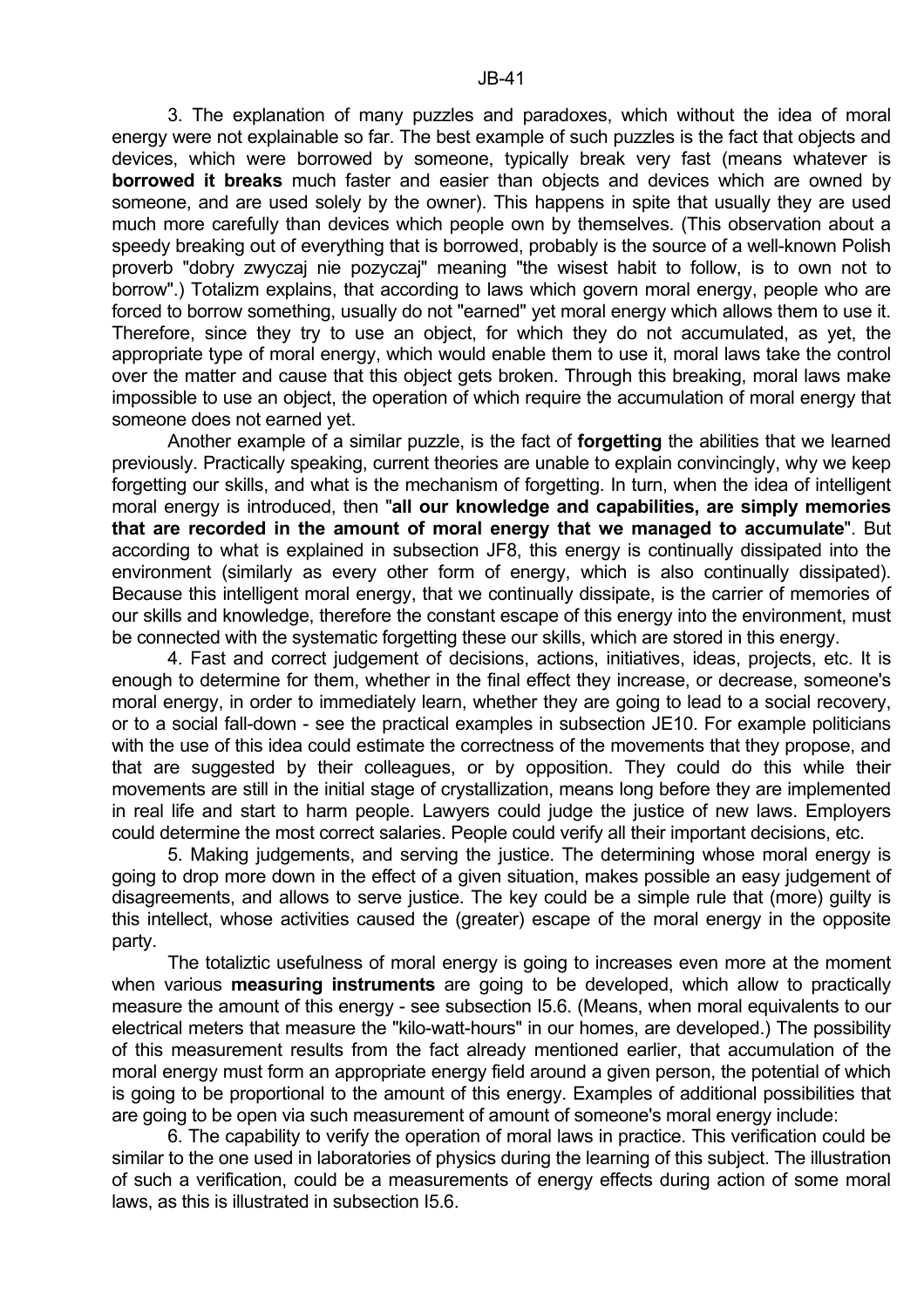7. Accurate prediction (determination) of an impact of subsequent decision and actions onto one another, onto interested parties, and onto the intellectual progress of countries and their citizens.

 8. Quantitative comparison of different types of activities and decisions. According to totalizm, the more beneficial socially a given decision or action is going to be, the highest increase in someone's moral energy it introduces.

 9. Measurement of the mean level of moral energy in a given society (e.g. country, institution, family). It explains whether this society is expanding and developing, or is shrinking and falling down. If it is falling down, than it shows how many years it still has until the death because of the moral suffocation. It also illustrates whether the members of this society are happy, or rather are only waiting for an occasion to escape from it, what is an actual state of morality, democracy, freedom, legal system, etc., in this society, and many more.

 10. The measurement of this energy in individual people. In a speedy way it allows to: determine the moral value of this person, compare this person with other known people, indicate at which aspect of the personality this person must work, detect and improve the environmental constraints in which this person must live, etc.

 The introduction of the idea of intelligent moral energy to totalizm carries also a significant philosophical consequence. It points our attention at the fact, that the so-called **"free will" is not so free after all**, as we previously thought. Before we execute our free will, we firstly need to accumulate an appropriate supply of moral energy, similarly as in old times before people began their travel, they needed to accumulate supplies of food and drink. Only after we accumulate the required amount of this intelligent energy, then we are able to make a use of it, but only in the area in which it was accumulated (in the previous example - if the traveller for example prepared only the supply of drink, then during the trip he/she was unable to satisfy the hunger). It is not true, as we so-far believed, that in every moment of time we have a "free will" of doing whatever we wish to - if someone does not believe, let this person try to fly tomorrow to the USA. In fact, what we only are permitted, is to spend the amount of moral energy that we previously accumulated. Expressing this in other words, in our lives we can only do whatever the amount of this intelligent moral energy that we accumulated allows us to do. Our "freedom" must be literally bought through the loss of this energy. In the light of the above, the knowledge how to generate (accumulate) this moral energy starts to be the extremely important. Important is also the knowledge what causes the loss (dissipation) of this energy. The basic information on these two important topics is provided in chapter JA of this monograph.

## JB3.4. Moral laws

 Let us now explain scientific foundations of "moral laws", to which we refer in this monograph so frequently (the complete description of these laws is provided in subsection I4.1.1). Similarly as this is with physical laws, also moral laws can be defined in many different ways. Examples of some of these definitions are provided in subsections I3.6, I4.1, and JB3.1. In order to briefly summarize what these laws are, if we consider them from the operational point of view, they can be described in the following manner. "**Moral laws are the equivalents of physical laws, only that relating to moral field, instead of gravity field**". Examples of moral laws are listed in subsection I4.1.1.

 A problem with moral laws is that the majority of people have no idea that these laws do exist. In turn those few ones who managed to learn that they actually do exist, sometimes are not absolutely sure whether they work in practice. All this in spite that the existence and operation of the moral laws can actually be confirmed - with the use of the whole range of ways. Let us list here examples of the most important of these ways:

1. The existence and operation of moral laws can be deducted theoretically and then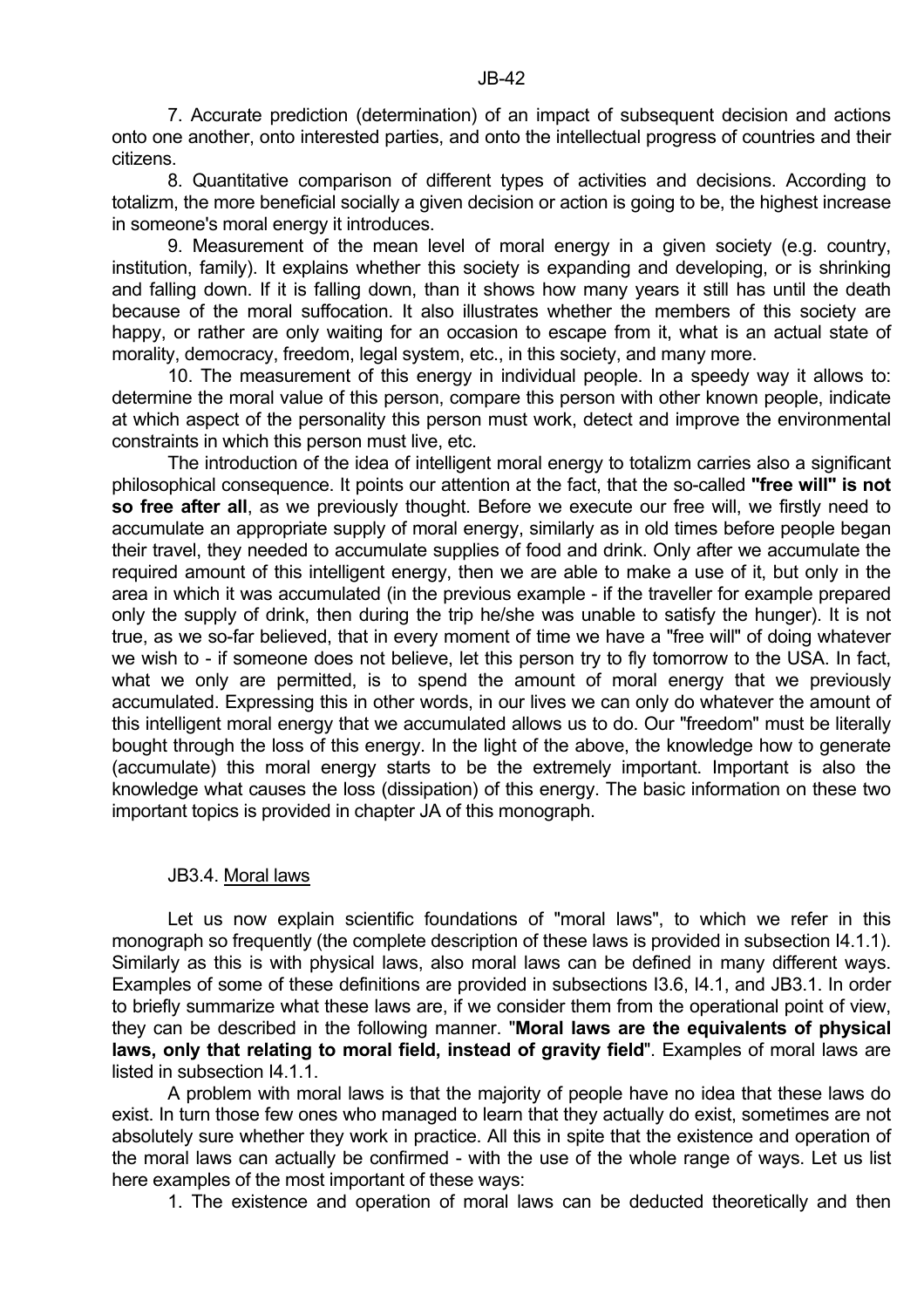verified and confirmed empirically on the basis of numerous consequences that they introduce into human lives. This monograph actually deduces theoretically the existence of moral laws, and then confirms this existence empirically.

 2. It can also be clearly experienced through listening to whispers of our counter-organ of conscience. This conscience always reacts on every situation from the real-life, and always is pointing to us what the solution of this situation is according to these moral laws.

3. It can be experienced empirically from the events that affect us during our own life.

 4. It can be proven empirically, through researching the life of other individual people whom we know in person. (Unfortunately, so far scientists do not queue to complete such research - in spite that the existence and the operation of moral laws was discovered and is continually published in my monographs for as long as since 1985.)

 5. The existence and the operation of moral laws can be proven through historic analyses of fate of whole nations and civilizations. For example, various problems that England undergoes today, are karmatic reflection of former activities of British empire in countries that it colonised.

 The further discussion of evidence for the existence and operation of moral laws is contained in subsections I3.3.1 and I4.1.2.

 Moral laws differ from physical laws not only because they describe the motion of intellects or intelligences through moral field - instead of physical motion of objects and masses through gravity field, but also because they do not involve time. All physical laws have time embedded into them, because time is an algorithm, which is generated in every case when the motion of masses occurs in gravity field. So all physical laws are giving their return in a predefined time. However, it is different with moral laws, because motion of intellects through moral field generates karma, not time. This means that the return from these moral laws, which involve karma, is not reaching us in any predefined time, but reaches us whenever circumstances are right for our karma to materialise itself. For example in my own case most of the karma materialises within around 5 years since it is generated, although some karma must wait tens of years until the current circumstances in which I am, are allowing its materialisation. Only these moral laws, which govern the physical manifestations of moral energy, are actually showing their operation almost instantly.

 $\star \star \star$ 

 The knowledge and obedience of moral laws by people, carries the potential to revolutionise the social structure of our civilisation. In order to comprehend how much these laws may change our civilization, it is sufficient to realize that people who know about the existence and operation of moral laws, work hard without any supervision, and behave morally without any watchdogs. After all, they are motivated and disciplined by moral laws. So they work to their best, and behave morally, just for the sake of operation of these laws, not because they are scared of human watchdogs that supervise them. Therefore societies, which recognize moral laws, and which obey these laws in practice, do not need to be shaped like steep pyramids (as our present societies do). After all, these steep social pyramids are only needed in the parasitic philosophy, when the working class is to be constantly watched and supervised by those positioned higher in the social hierarchy, who parasite on the working class. Thus societies, which obey moral laws, can function perfectly well without governments, politicians, directors, police forces, etc., i.e. without one groups of people oppressing, controlling, and exploiting other groups of people.

 Of course, every type of laws can be obeyed or broken. If one breaks physical laws there is no disastrous consequence to the offender. Therefore the physical laws can be broken or obeyed, as anyone pleases. But with moral laws is different. As our civilisation painfully learns this, breaking or disobeying these laws is always severely punished, similarly as obeying them is always rewarded (see subsection JA2.4). The punishment for breaking moral laws is so severe, that no advanced civilisation or advanced being, which knows about the existence and operation of these laws, ever would dare to just break them. Of course, primitive civilisations or primitive individuals, like most of us at present, break these laws all the time, simply because they do not know about their existence. Unfortunately, breaking them only because someone does not know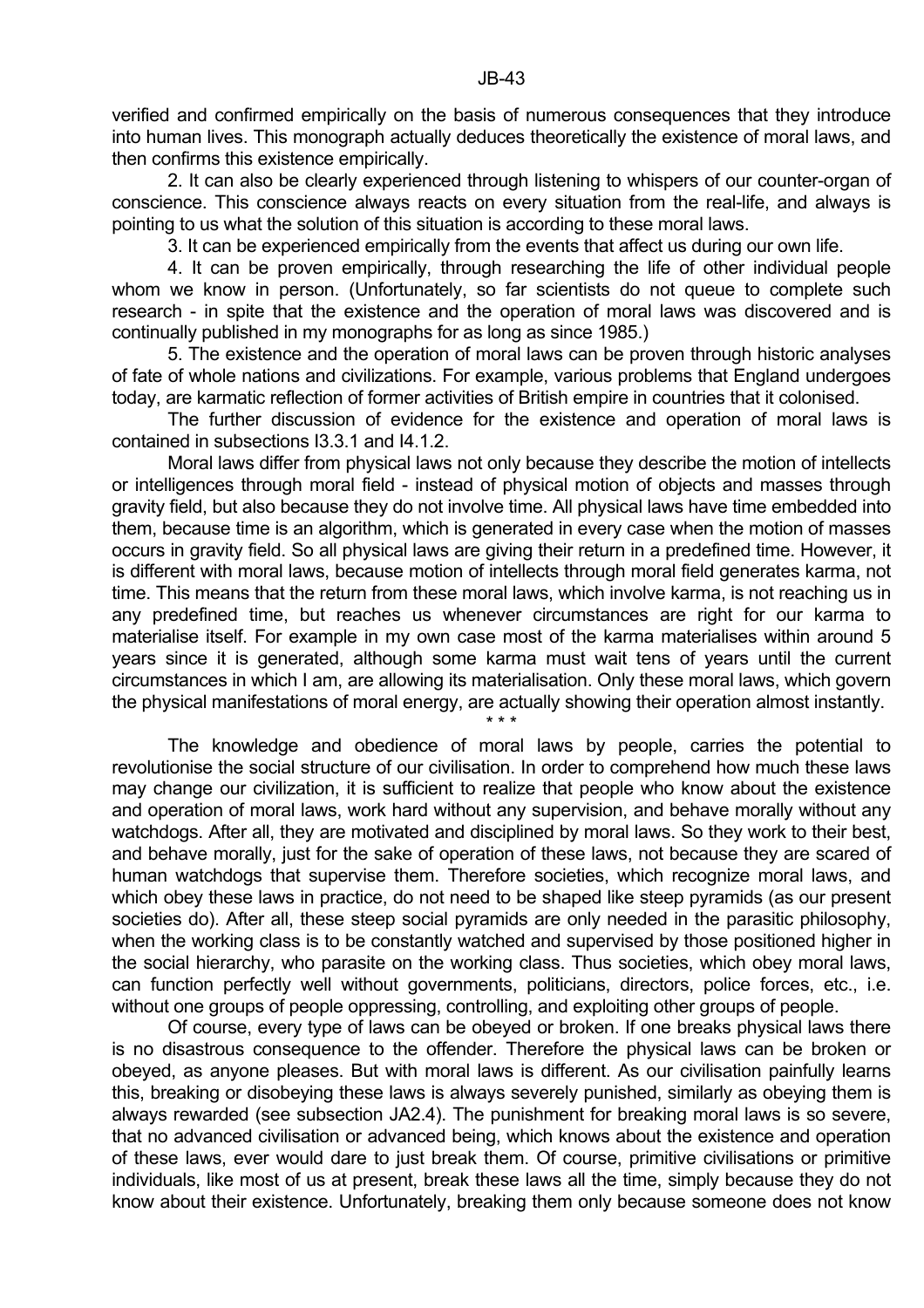about their existence, is not releasing from the heavy punishment for this breaking.

#### JB4. Totalizm versus atheism

 The severe punishment, which always is served for breaking moral laws, turns them into the primary source of division of all people and all intelligent beings, into two basic camps: (1) believers, and (2) atheists; or into (1) totalizts, and (2) parasites. This is because there are two possible explanations of the computer-like mechanism, which executes the punishment for breaking moral laws. Because this mechanism operates like a single huge natural computer, in both these explanations the mechanism can be called with the same name "God". But both these explanations differ from each other in how this name "God" is defined. In one of these camps (i.e. in the parasitic one) this "God" is simply interpreted as a huge complex of algorithms and execution mechanisms, which do not have their own self-awareness, thus which operate in a machine-like manner. Therefore this parasitic interpretation sees its parasitic "God" in a limited, atheistic manner - just simply considering it to be a kind of huge "natural computer", which does not have its self-awareness, its goals, its plans, etc. In turn in the other of these two interpretations (i.e. in the totaliztic one) this "God" is considered to have a self-awareness and to be a kind of superior "universal intellect" that behaves like every other intellect, including that of humans. Therefore, this totaliztic camp of intelligent beings sees its totaliztic "God" in the same manner as Christianity does, i.e. it believes that this God has the self-awareness, plans, goals, strategies, etc.; i.e. it has everything that every human intellect also has, plus it has some additional special attributes of God, which human intellects do not have.

 The above illustrates that the existence and operation of moral laws must cause the formation within various civilizations as many as two opposite definitions and interpretations of the idea of God. One of these, our present terminology could call "**atheistic**". It limits God to be simply a kind of logical mechanism embedded into the natural computer called universe. According to it, God it is NOT a human-like intellect, carrying its self-awareness and identity. Also the operation of this natural computer is an outcome, not a source, of the operation of our universe. The other one, in our present terminology could be called "**deistic**". It acknowledges the existence of a superior being, usually called with the name God, which displays a human-like intellect. God has in this interpretation His own self-awareness and His own identity. Furthermore, it is this intellect that created laws, which now govern our universe accordingly to His intentions. Therefore it bears the authority and control over these laws. Thus the operation of the universe is the outcome, not the source, of the operation of this intellect.

In the light of these two interpretations of God, which both stem from the existence and operation of moral laws, also the term "atheism" needs to be redefined. In this new definition **"atheism" is not only the manner of describing world around us without the use of idea of "God", but also the limited manner of defining the idea of "God"**. As this was deduced above, "atheism" can also be a system, in which the idea of "God" is used, but this atheistic "God" is deprived the attributes of an universal intellect, especially the attributes of self-awareness, identity, and authority over the moral laws. Therefore, in the view of this monograph, there are two different forms of atheism: crude and subtle. In the **crude atheism** the existence of God is denied. Thus adherers of the crude atheism simply claim that God does not exists at all, and use another terms like nature, natural laws, universe, force, etc., to express what usually is described with the term "God". In turn in the **subtle form of atheism** the existence of God is acknowledged, but the authority and/or identity of God is denied. Thus adherers of the subtle form of atheism are acknowledging that some thinking component of the universe does exist, and they call this component with the term "God", but they either deny this God the authority (i.e. they request that this God is to be worshipped, while laws to be obeyed are these proclaimed by humans on the God's behalf), or deny his identity (i.e. they claim that this God has no self-awareness, thus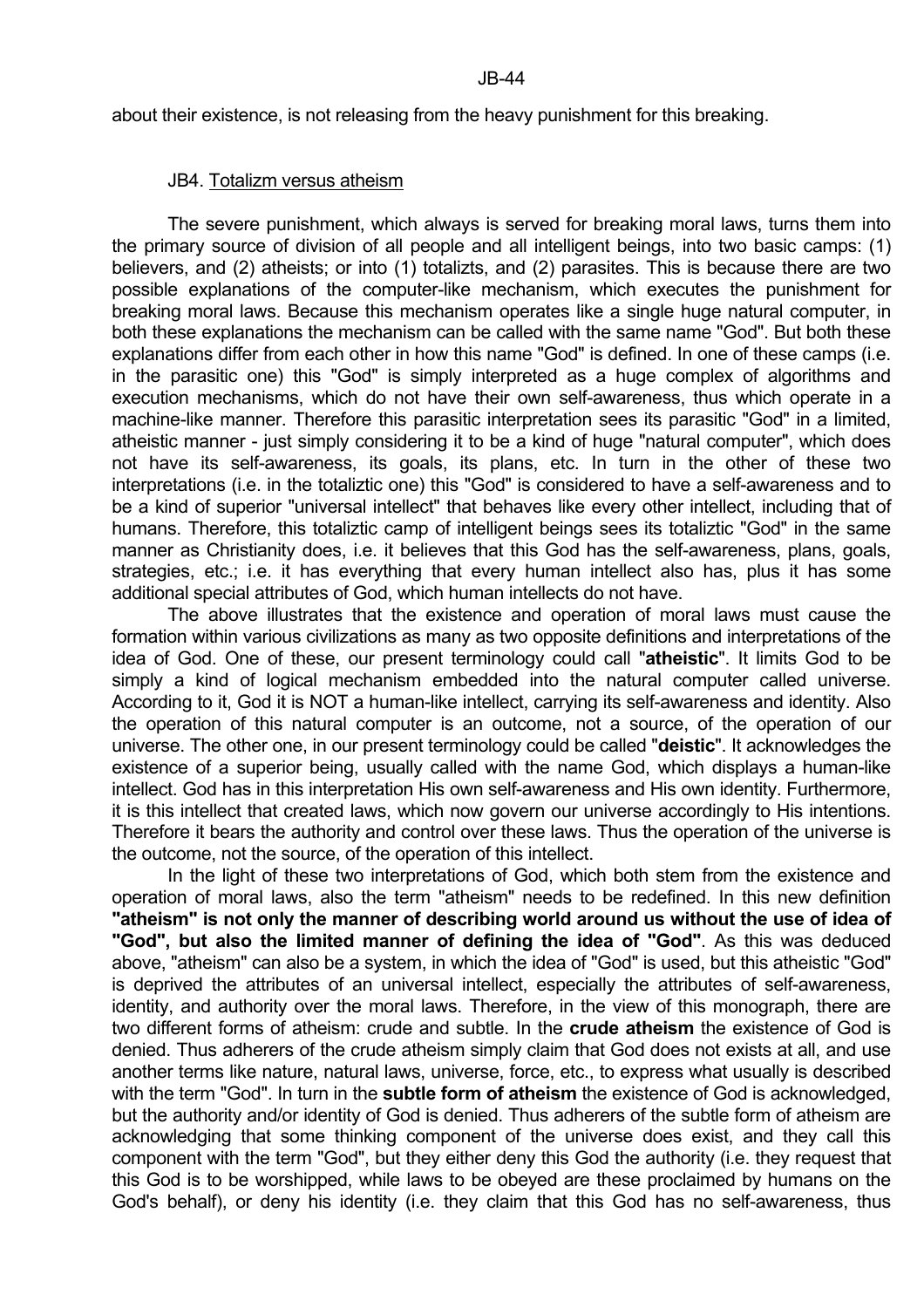behaves in an automatic manner like a computer-type machine, not like living intellects).

 Of course, the fact that the "subtle form of atheism" does exists, and is externally similar but internally opposite to "deism", introduces enormous implications. One important such implication is that all religions on Earth needs to be reclassified. This is because many religions and cults, in spite of using the idea of "God", and in spite of making their believers to do various things for this "God", actually are fully atheistic, or more strictly in their core missions they actually deny the authority and identity of God. In order to illustrate this subtle denial on an example, if the present "green movement" would call nature with the term "God", then it would turn to be another religion, because it would keep its adherers preoccupied with doing various things to that "God", or in the name of that "God". However, in spite of making its adherers very busy with serving this "God", still this "green movement" would remain "atheistic", because it would deny its "God" to have authority over the laws of the universe, and deny its individual identity (now hypothetically consider what could happen if the Nazi political party would start call their Hitler with the name of God - could we without the knowledge of moral laws distinguish such "Nazi religion" from some of the existing barbaric religions or cults, and could we expose that their "God" significantly differs from totaliztic God). Of course, if we carefully look around, we then notice that actually we are surrounded with a whole ocean of people, philosophies and religions, which practice such subtle form of atheism. For example, to this category belong all people, who see their God as a blind force, power, sets of laws, or nature (e.g. consider so-called "force" from "Star Wars"), not as a super intelligent superior intellect, or a thinking being. To this category also belong members of all barbaric religions, cults, and philosophies, who deprive their god the consistency and ability to control morality, love, justice, laws, rules, etc., and insist that their god asks them only to kill for it, to spread destruction and brutality, to pacify, to show blind obedience, to bow, etc.

 The other important implication of the existence of "subtle form of atheism" is that by denying God the authority and/or identity, this form simultaneously denies the need to obey moral laws. After all, in the understanding of such subtle atheism, "God" is simply a kind of a huge "natural computer", and therefore for such a "machine" does not really matter whether we obey, or not, the laws that this machine is supervising. What only matters, is to not let the machine to punish us for disobeying these laws. For this reason adherers of the philosophy called here "parasitism" (which is fully described in chapter JD), feel excused from a pedantic obeying of moral laws. Thus they lead lives of intelligent parasites. Although many of them do not break moral laws by themselves, they eagerly make their slaves to break these laws for them (so that the punishment for breaking these laws does not affect these parasites, but is served to their slaves).

 As the above explains, the manner in which someone sees his/her God is defining whether this someone has inclinations to obey, or to break moral laws. This in turn means that our internal attitude towards God defines whether in the final count we adhere to the philosophy of totalizm, or to the philosophy of parasitism (which is a reversal of totalizm). Our believe in God, along with the sense of responsibility, is a kind of "moral skeleton" which defines a type of our moral behaviour, which we follow in our adult life. For this reason, totalizm puts a strong emphases on learning not only moral laws, but also the truth, that the obedience of moral laws is simply a totaliztic way of manifesting our obedience to the will and intensions of the universal intellect (God).

#### B5. Totalizm versus parasitism

 There is also another important matter, which needs to be clarified here, because it imprints a significant bearing on the present situation of humans on Earth. This is the division of all philosophies that can be formulated, or that already were formulated on Earth, into two opposite philosophical poles, groups, camps, classes, or whatever one wishes to call them. One degenerate such philosophical pole, which is very destructive to humans and leads our civilisation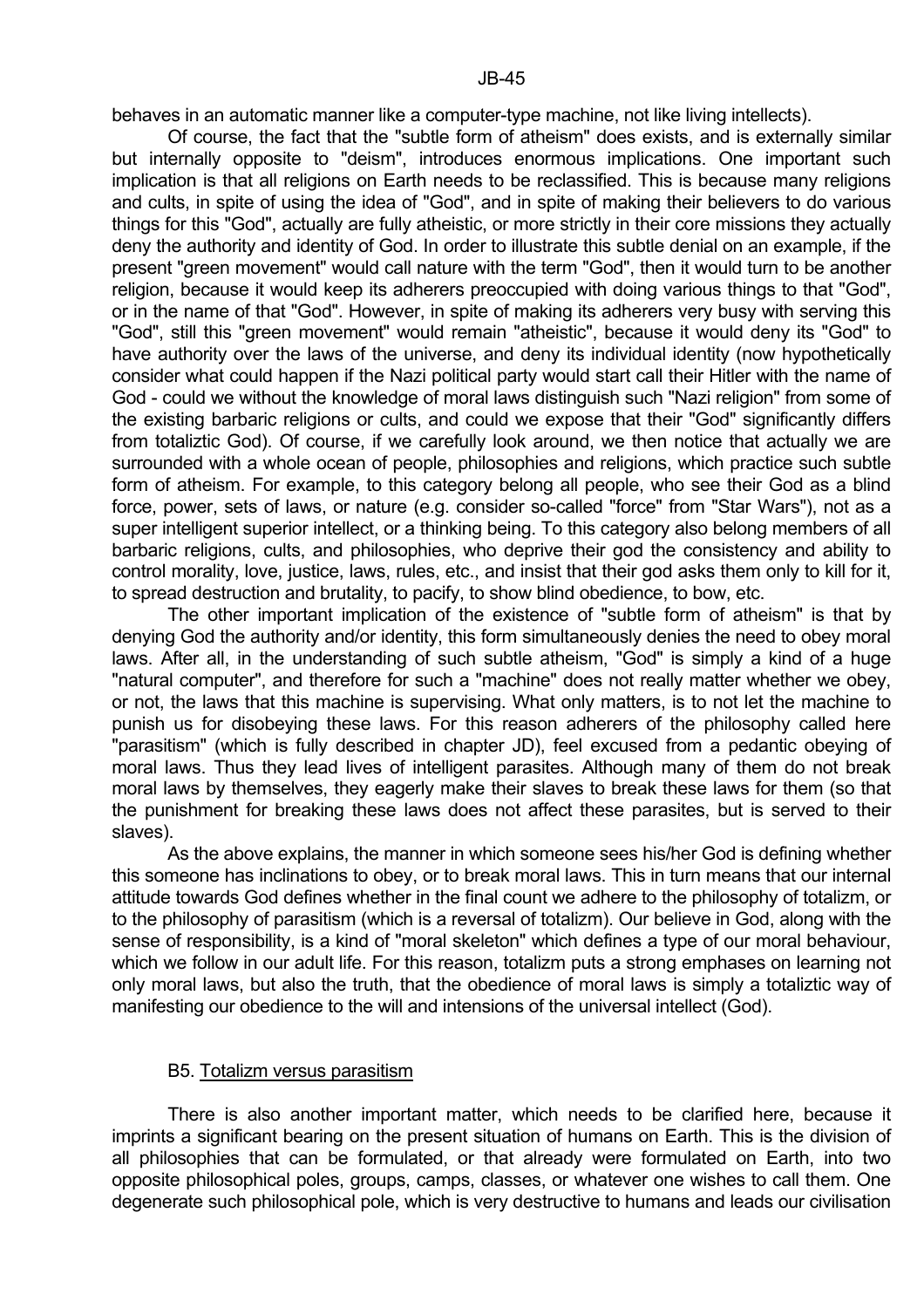straight to a disaster, in this monograph is called "parasitism". Although parasitism actually is a deadly moral disease, in sense of the origin, it represents this pole of morality, to which in a natural manner are slipping down all these people, who in their actions refuse to obey moral laws. It promotes a lazy, degenerate and corruptive lifestyle, in which people perform the role of intelligent parasites. In turn the philosophical pole, which is opposite to parasitism, and thus which is represented by a group of morally uplifting philosophies, is called "totalizm" (means a holistic philosophy, or a philosophy of unity). It teaches that everything constitutes a meaningful component of a larger total, and that we should live in unity with the entire universe. As it is to be explained in this subsection, parasitism and totalizm are completely opposite philosophies. Thus also intellects who adhere to them, are adversary to each other. They also create two opposite poles, or two philosophical extremes, in a continuum of all philosophies that exist on Earth. In this subsection I try to explain what are differences between these two philosophical extremes, so that on their example the reader is able to understand better the essence of totalizm.

 I should start this my explanations by reminding the reader, that currently on Earth hundreds of different philosophies and philosophical concepts are known. Only naming them all takes books of thick volumes, and provides life-long salaries to numerous generations of academics. On top of these, there are also numerous religions, cults, and ideologies, each one of them having its own philosophy, which it follows in actions and teachings. If one tries to understand this enormous multitude of different philosophical ideas, for sure must get dizzy or cranky. Fortunately, such matters as names, origins, creators or authors, points of view, emphasis, claims, etc., all these are only smoke screens, which are trying to divert our attention from what really is important in all of them. The really essential part of all philosophies is hidden in the area which is common to all of them. As we know, this area concerns the reason they are created for. All philosophies were created to provide us with a recipe how to live our lives, or more strictly provide us with a set of rules and laws, which we should follow in our lives. In turn, when the ways of following of any rules or laws is concerned, there are only three possible directions to go, namely one can only: (a) learn and strictly obey these rules and laws, or (b) learn and go carefully around the existing rules and laws, so that one does not obey them, but also does not break them, or (c) blindly break the rules or laws. For example, when we analyse human laws, or human legal system, then every citizen has only these three choices, as he/she can only: (a) strictly obey human laws and become a law obeying citizen, or (b) go around some of the existing human laws and commit "white collar crime" (e.g. spread computer viruses, or "legally redirect" public funds to private pockets) - this behaviour is perceived as morally wrong, although it usually cannot be legally punished because the offender actually does not break existing human laws, or (c) break human laws and become a criminal who sooner or later lands in a prison or on an electric chair. (It should be emphasized here that we need to clearly differentiate between human laws, and moral laws - as these two groups significantly differ from each other. Actually some human laws are forcing people to break moral laws - e.g. consider descriptions from subsection JC5.)

 When comes to moral laws, which govern the lives of all intellects, they also can be treated in these three basic ways. In these three ways of treatment, someone either obeys them, or disobeys them. Therefore amongst the countless number of all possible philosophies, there always can be found ones of the "totaliztic" type, which are going to recommend that **(a)** their adherers should obey moral laws pedantically. But there must also be an opposite kind of "parasitic" philosophies, which are going to promote NOT obeying moral laws (even if they do not state it clearly and openly, still they are going to promote such a disobedience in a hidden manner). These parasitic types of philosophies can choose one of two remaining possible behaviours, namely they can disobey moral laws either through **(b)** skilful (refined) going around these laws, or **(c)** primitive breaking these laws. (Note, however, that these primitive philosophies, which promote breaking moral laws, always are unaware of the existence and operation of such laws. Therefore they recommend the breaking of these laws in an indirect and camouflaged way,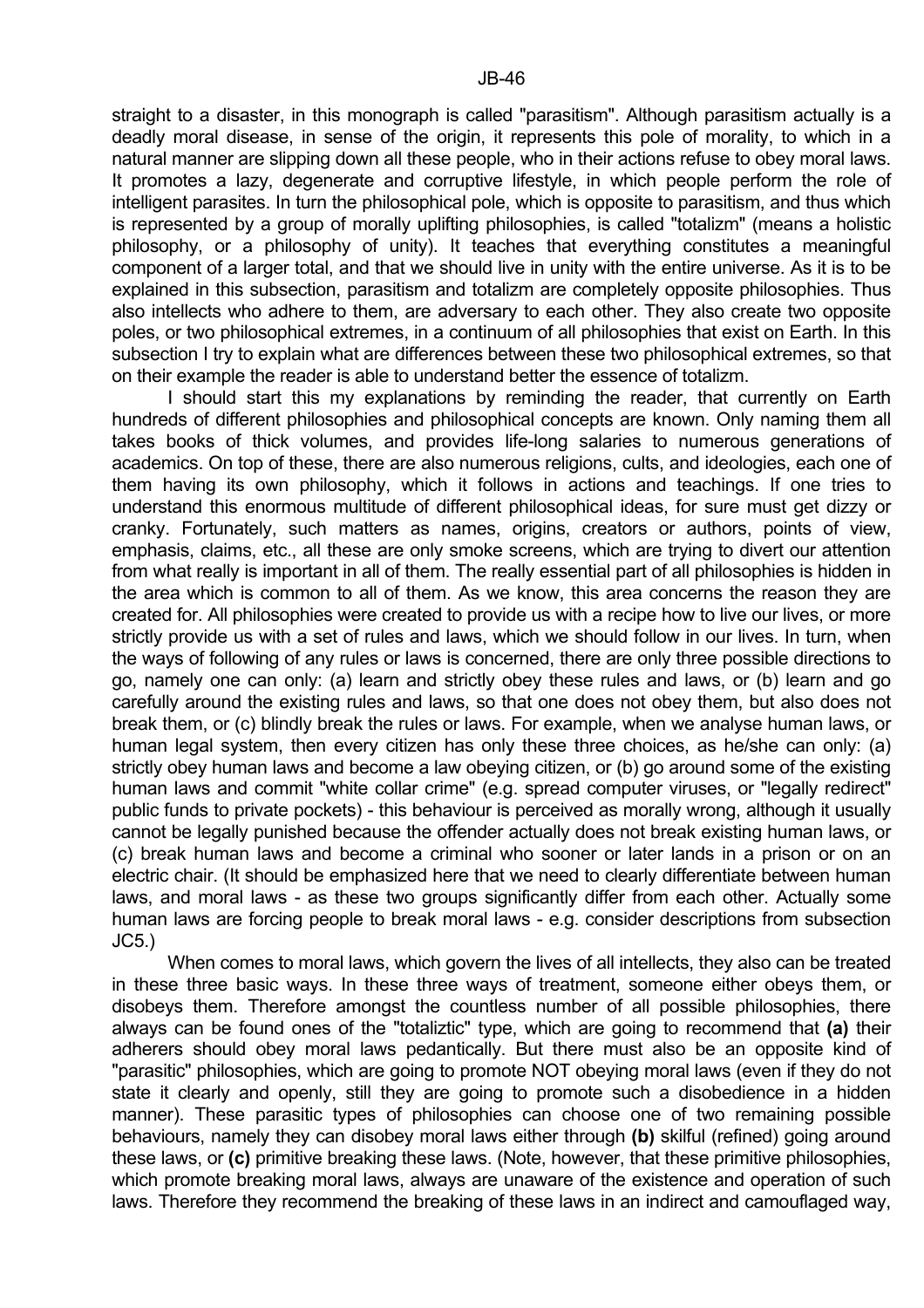e.g. by advising people to chase pleasures, wealth, or power in their lives, to implement laws of natural selection, laws of the jungle, or laws of "survival of the fittest", etc.) Therefore these two opposite ways of treating moral laws in our lives (i.e. obeying them, or disobeying them), become two basic criteria of dividing all existing philosophies into two groups constantly battling each other, named: (a) totaliztic philosophies, and (b) parasitic philosophies.

 "**Totalizm**" is the name assigned to an extreme moral philosophy (or to the "moral philosophical pole"), the basic principle of which is to pedantically obey all moral laws. The main reason why totalizm emphasizes the necessity to obey all moral laws, is because it accepts and confirms that in our universe a superior intellect does exist, namely the omnipresent "universal intellect" (by religions called God), which established these laws and now scrupulously executes their obedience. Therefore, in the light of totalizm, anyone's refusal to obey moral laws that were established by this universal intellect (God), represents an open rebellion against this intellect (i.e. a rebellion against God). However, in spite of confirming that the universal intellect (God) does exist, and also in spite of pedantic obedience of the moral laws, in our present understanding **totalizm is a fully secular philosophy**. It is so, because the only form of manifestation of our obedience to this intellect, that at the present stage totalizm scientifically identified and now recommends and approves, is to obey these moral laws. Furthermore, according to findings of totalizm all spiritual matters are only then moral, when they are perfectly balanced with physical and emotional aspects of our lives. (One of principles of totalizm states, that life is about living and obeying moral laws, not about making religious gestures, participating in ceremonies, and supporting religious institutions. Therefore totalizm disapproves gestural, ceremonial, and loud verbal manifestations of obedience to God - especially if these are accompanied with disobedience of moral laws. Totalizm disapproves religious institutions - because these are about political power, not about learning the true moral laws. Totalizm disapproves religious ceremonies and rituals, especially these reach in form but empty in content. Totalizm also disapproves the present form of religions, as these are closed towards new ideas, hostile to each other, escalating human fear, dividing instead of joining, disregarding the need to learn moral laws, and not enough secular to use scientific approach for learning truth about the universal intellect.)

 The above (very brief) summary of totalizm allows us to deduct and to list below, the basic attributes of this philosophy and other philosophies related to it. All totaliztic philosophies: (a) always include a section, which accepts the existence of universal intellect (God) and always define this intellect in a "deistic" manner (i.e. assign a self-awareness, identity, and authority to it), (b) they are always open for learning new moral laws and prepared to improve their mastery of moral laws, which are already known to them (i.e. totaliztic philosophies do NOT behave as present religions on Earth, which pretend that they already know all laws of the universe), (c) they strive to learn and obey the true moral laws, not the laws introduced by these philosophies, or by people who speak on behalf of these philosophies, which could try to imposter the true moral laws, and (d) when comes to the true moral laws, these philosophies are not accepting compromises or exceptions - in their views all moral laws must be pedantically obeyed and no law can be walked around or ignored. Thus, we could summarise, that totalizm follows the path of maintaining the highest faith, morality, truth, knowledge, and obedience. Of course there is much more to totalizm than it can be explained in such a brief summary, and further subsections of this monograph will continue disclosing further details.

In order to give some examples of totalizm in action, producing bread is a laborious and inconvenient task, as it requires ploughing, sowing, harvesting, milling, baking, etc. But totalizts will either do all these works pedantically (although with modern technology provided by their science), because moral laws say that this is how one makes bread, or will honestly buy bread from others who made it that way. Because there is also a moral law, which says something along the lines "do not kill, because you are going to be killed", totalizts will not kill anyone who does not attack them, even if this someone is their enemy, and makes their lives very miserable. (But totalizm acknowledges that everyone has an obligation imposed by moral laws to carry out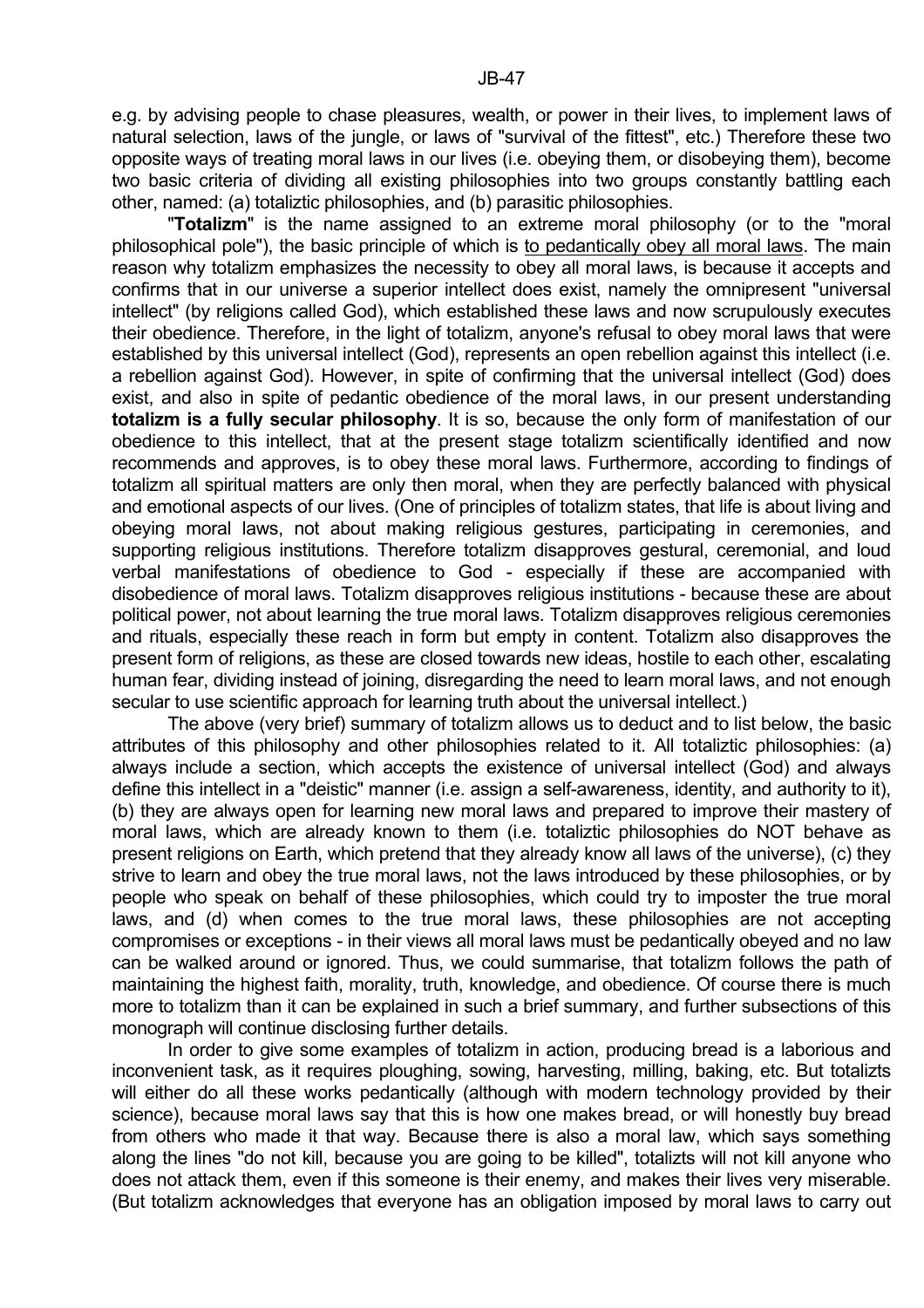an effective defence. Thus adherers of totalizm may be forced to kill in self-defence when attacked, especially when there is a need to choose "my life or yours" - see subsection JC8.) In turn, because there is a law, which states "continually learn, especially new moral laws, so that you could obey them in your life", disciples of totalizm devote a significant part of their lives to study the universe and world around them, to detect, identify, and to express in various formulas the essence of all laws, which govern this universe, to improve in their lives the utilisation of physical laws, and to increasingly better learn and obey moral laws.

 In turn "**parasitism**" is the name assigned to an extreme immoral philosophy (or to the "immoral philosophical pole"), the basic principle of which is to obey no laws, unless forced otherwise. Amongst all laws that the adherers of parasitism attempt to disobey, are also moral laws. Thus as a rule, adherers of this immoral philosophy avoid obeying moral laws, unless they are somehow forced to obey these laws. Depending on the manner in which parasitism disobey moral laws, it can be further subdivided into two subclasses, which in this monograph are called "primitive parasitism" and "refined parasitism". The primitive parasitism is the one which currently prevails on Earth. Its essence boils down to not knowing about moral laws, and not knowing about severe punishments that these laws impose on everyone who breaks them. Therefore it primitively breaks these laws. In turn the refined parasitism is the one, which already knows about the existence of moral laws, therefore it chooses to go around all these moral laws, which make lives of parasites uncomfortable. The remaining moral laws, which are easier to obey than to go around, this version of parasitism tries to obey. Therefore the refined parasitism is saying, that whenever there is a moral law, which makes someone's life difficult or full of effort, then the person concerned should go around this law, so that he/she personally does not break it, but also does not obey it (e.g. a refined parasite can make it to be broken by his/her slave).

 Let us explain this on an example. The refined parasitism would state, that e.g. although the Boomerang Principle works in practice, still one should not obey this principle pedantically in all cases, but only when it is convenient. Thus, in spite that this Principle causes, that if e.g. a parasite kills someone without being attacked, then he/she is also going to be killed, still he/she should find a way of going around this law and kill the enemy, whom he/she does not like. For example, if a parasite does not want to kill with own hands, but wishes to find his/her enemy dead, then may e.g. convince this enemy to take a part in a catastrophe, about the arrival of which the parasite knows from the research on future - as this is described in subsections A3 and V5 of this monograph, in subsection I9 of monograph [1/3], and in subsection A4 of treatise [7/2]. Or it is necessary to find the most stupid slave, who does not know anything about the Boomerang Principle or moral laws, but is e.g. a religious fanatics, and then cunningly cause that this slave kills the enemy. Then this slave, not a parasite, is going to be killed several years later, when moral laws start to provide the return to a given killing. Of course, when such a stupid slave is used, then it is not wise to convince it to kill, as such a convincing would also be a breaking of moral laws. But it is enough to cunningly manipulate this slave into the killing, as this is described in subsection JD3.1 of this monograph, and in subsection I9 of monograph [1/3]. (E.g. it is enough to make the slave to strongly dislike the enemy, and then to inform him/her, that the enemy is against his/her religion and God. But previously into principles of this religion, which the parasite makes the slave to practice fanatically, is written a direct order to kill everyone, who is against this religion and this God.) In order to recommend such disobedience of moral laws, all parasitic philosophies are atheistic. As it was explained earlier, there are two different forms of atheism, crude and subtle, which use two different ways of denying God. (The crude atheism depends on denying the God's existence. In turn the subtle atheism depends on denying the God's authority and/or God's identity. For example, the subtle atheism may assign the name "God" to something or someone other than the universal intellect, then demonstratively may worship this limited "God", but evasively deny this "God" any authority by not learning his laws and creating its own set of laws which replaces God's laws.) Because of this, parasitic philosophies either:

(1) Are based on the **crude atheism** and thus deny the existence of the universal intellect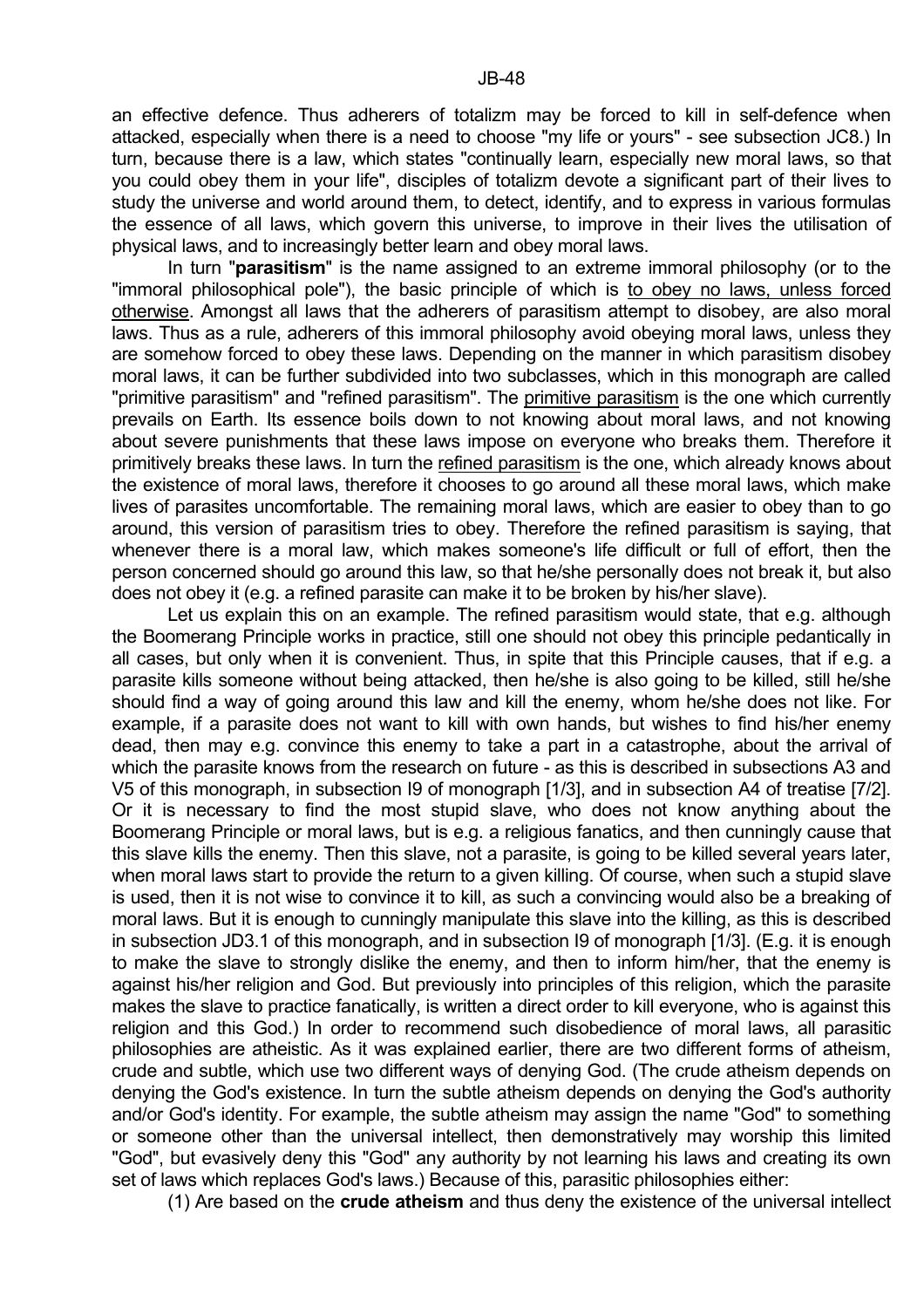(God), which established laws of the universe. Therefore in their light it is OK to not obey these laws pedantically, but to go around them whenever it is convenient, or even to break them; or

 (2) Are based on the **subtle atheism** and thus deny the authority or identity of the universal intellect (God), e.g. by requesting to demonstratively worship some parasitic "God" that they introduce, but simultaneously refusing to learn the moral laws and making up their own set of laws which replaces the laws established by the universal intellect (God). Of course, in this case they keep deceiving their adherers that the laws they make up are actually the laws of God. In this way they excellently camouflage their denial of God, as this denial hides behind the manifestative repeating of the name of their untrue God.

 The essence of each form of parasitism is the disobedience of moral laws. In the primitive parasitism this disobedience takes the form of thoughtless breaking of these laws, caused by the lack of knowledge of their existence. But in case of refined parasitism, which already knows about the existence of moral laws and about punishments for breaking them, this disobedience in the majority of cases takes the form of forcing the slaves to break them. Thus punishments fall onto slaves - not onto refined parasites. Therefore, one of the attributes of refined parasitism is, that independently of the level of technological advancement, it practices the slavery. In societies which adhere to refined parasitism, the owning of slaves must be legal and openly allowed. Of course, for silencing the conscience, these slaves can be called with some legally justifiable name, e.g. "illegal emigrants", "maids", or more scientifically: "biorobots". Therefore currently in the cosmic space, and in the not-too-far future probably also on Earth, civilizations must exist, which in spite of impressive technology and devices, in a moral sense are to live in darkness of slavery. Their inhabitants are going to be divided into classes and casts, which ruthlessly are to exploit each other, and in which the mutual terror and exploitation is going to achieve the level of deepest decadence. To these barbaric societies, amongst others, belong also the evil parasites described in subsection A3. In case of these cosmic parasites, their biorobots are produced from the genetic material, that is robbed from planets of their slaves, e.g. from Earth. In order to make impossible for Earth to escape from this parasite, and thus to reassure the continuous supply of biorobots to it, this cosmic parasite of humanity uses the most degenerated form of parasitism. It depends on the purposeful hurting the slaves, so that they are not able to escape. This most deviated form of parasitism of intelligent beings, in subsection JD9 of this monograph is called the "**evil parasitism**". The "evil parasitism" can be defined as the morally most degenerated form of parasitism, in which parasites hurt and mutilate their slaves on purpose, in order to make the escape impossible for them, and thus keep them in slavery forever. An example of a primitive version of evil parasitism still practised on Earth in historic times, was cutting legs of slaves, to disable their escape, or to turn these slaves into eunuchs. In case of our cosmic parasites from UFOs, one of the largest crimes, which presently they are committing just on our eyes, is the gradual destruction of fertility of men from Earth, and thus gradual transformation of our twogender civilization into a civilisation of exclusively females. This future female civilisation on Earth is going to multiply exclusively through cloning (for more details about this subject see subsections A3 and W6 of this monograph, and also in subsection W6 of monograph [1/3]). In turn the largest "trick" that these parasites committed lately, and which is exactly described in subsection O8.1 of this monograph, is the evaporation on eyes of billions of television viewers from the whole world, two towers of WTC in New York. It was done in such a skilful manner, that almost no-one from those billions of people that watched, ever realized, that just observed a UFO vehicle, which killed thousands of innocent people. (This attack of UFO at WTC in 2001 was the second successful attack of evil parasites at New York, as in 1960s UFOs purposely caused a total blackout in New York, which also proved to be quite fatal to that city, and cost a lot of lives.)

 The above description of parasitism represents only a summary, because the comprehensive presentation of this immoral philosophy is provided in chapter JD. But even such a brief description allows us to deduct basic attributes of all parasitic philosophies. These philosophies: (a) always are atheistic - either in the crude or in the subtle way; (b) they always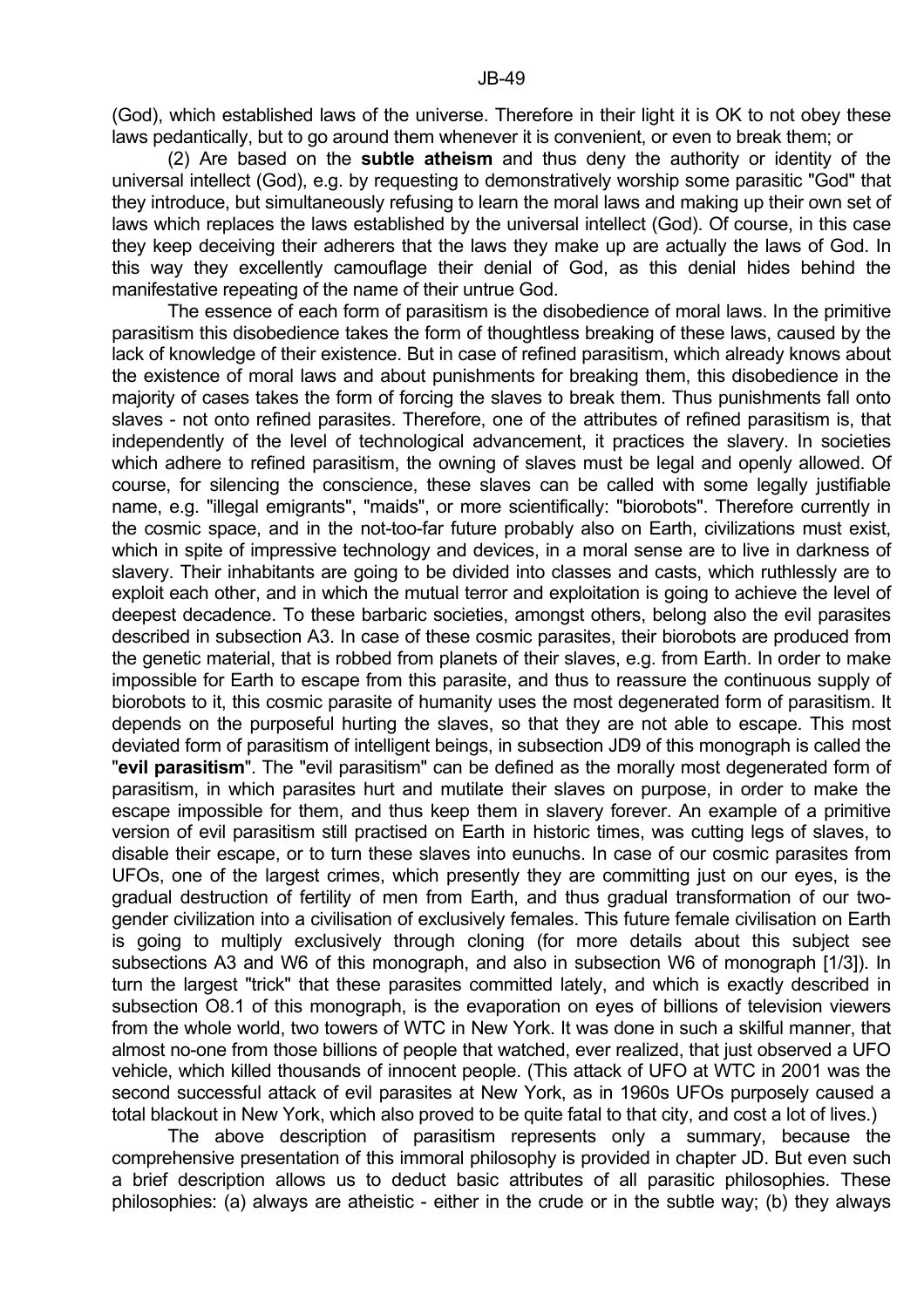limit learning, or even illegalise it, as learning could disclose their own inadequacy - e.g. it could reveal the true moral laws of the universe and the need to obey them; (c) they always make up their own system of laws, which gives them the excuse to go around the true moral laws (for example, if a true moral law would warn something along the lines "do not attack and kill because you get attacked and killed", they may make up their own law, which could cunningly encourage "do attack and kill in the name of our God, and you go directly to heaven"); (d) in some cases they may request to ostentatiously worship some parasitic God that they introduce, but simultaneously they do not allow to obey the God's true laws - i.e. they only request to obey the laws which they made up by themselves; and (e) they encourage their adherers to go around all laws - except for laws which are made up by these philosophies and which must be obeyed with a blind submission. Thus we could summarise that parasitism follows the path of maintaining the highest benefits, pleasure, convenience, irresponsibility, and ignorance.

 In order to give here some examples of parasitism in action, producing bread is a laborious and very inconvenient task. So instead of ploughing, sowing, harvesting, milling, baking, etc., adherents of parasitism rob bread from others under some kind of excuse - e.g. by stating that these others owe them living for some reasons, or should pay them for the right to live, that their dollar has a lower value, that their bread is a tax for the "protection" that they receive, etc. Regarding the moral law, which say something along the lines "do not attack and kill, because you also get attacked and killed", parasites obey their own version of this law for all their friends. But when they meet an enemy, they will find an excuse to go around this law and to attack somehow and kill, e.g. by telling that this enemy offended their God, while it is their obligation to attack and kill on the God's behalf. In turn regarding the law "continually increase your knowledge" adherents of parasitism go around it either by learning only these laws, which are helping them to lead their parasitic lives, or by learning the content of moral laws, with the intention of not obeying them, but figuring out how to go around them.

 The difference between the moral totalizm (t) and the immoral parasitism (p) may appear to be rather small, as it initially boils down to (1t) obeying moral laws (totalizm) or (1p) disobeying these laws by either going around them (refined parasitism) or by primitive breaking them (primitive parasitism). Of course, such obedience or disobedience of moral laws causes that both philosophies make their adherers to (2t) either always climb upwards in the moral field (totalizm), or to (2p) allow them to slide down in the moral field (parasitism). In turn going up or down in the moral field motivates the adherers of these philosophies to either (3t) strive in life to go always opposite to the line of the least intellectual resistance (totalizm), or to (3p) spend their life on sliding down along the line of the least intellectual resistance (parasitism). The consequence of these differences in motivations is that (4t) the adherers of totalizm do everything voluntarily and with the internal conviction, as a result of basing their lives on knowledge and on moral laws, while (4p) the adherers of parasitism must be arranged into steep pyramids of social exploitation and policing, in which everyone is doing what should, only because from all sides is surrounded with supervisors and watchdogs, which continually are watching his/her hands. Because of all this, in reality, the differences between these philosophies turn out to be enormous, and when applied in everyday life, they make both of them to be whole worlds apart from each other. Actually, if one analyses adherers of both these philosophies, they compare with each other like religious angels with devils, or like honey bees with bandit wasps. Totalizts are always positive characters which strive to perfection and aim themselves to do good and promote moral way of living. They are trustworthy, reliable, they strive to not hurt intentionally anyone nor deceive anyone, they voluntarily work hard to improve themselves and also improve the world around them, and they always are there to give helpful hand to whomever needs it. In advanced totaliztic civilisations, it is possible to have factories, which work excellently without managers and supervisors, or have societies with all citizens contented, happy, and well cared for, which operate without governments, politicians, prisons, or police forces. In turn parasites are lazy robbers, bandits, and exploiters, who with the elapse of time tend to turn from bad to worse. Therefore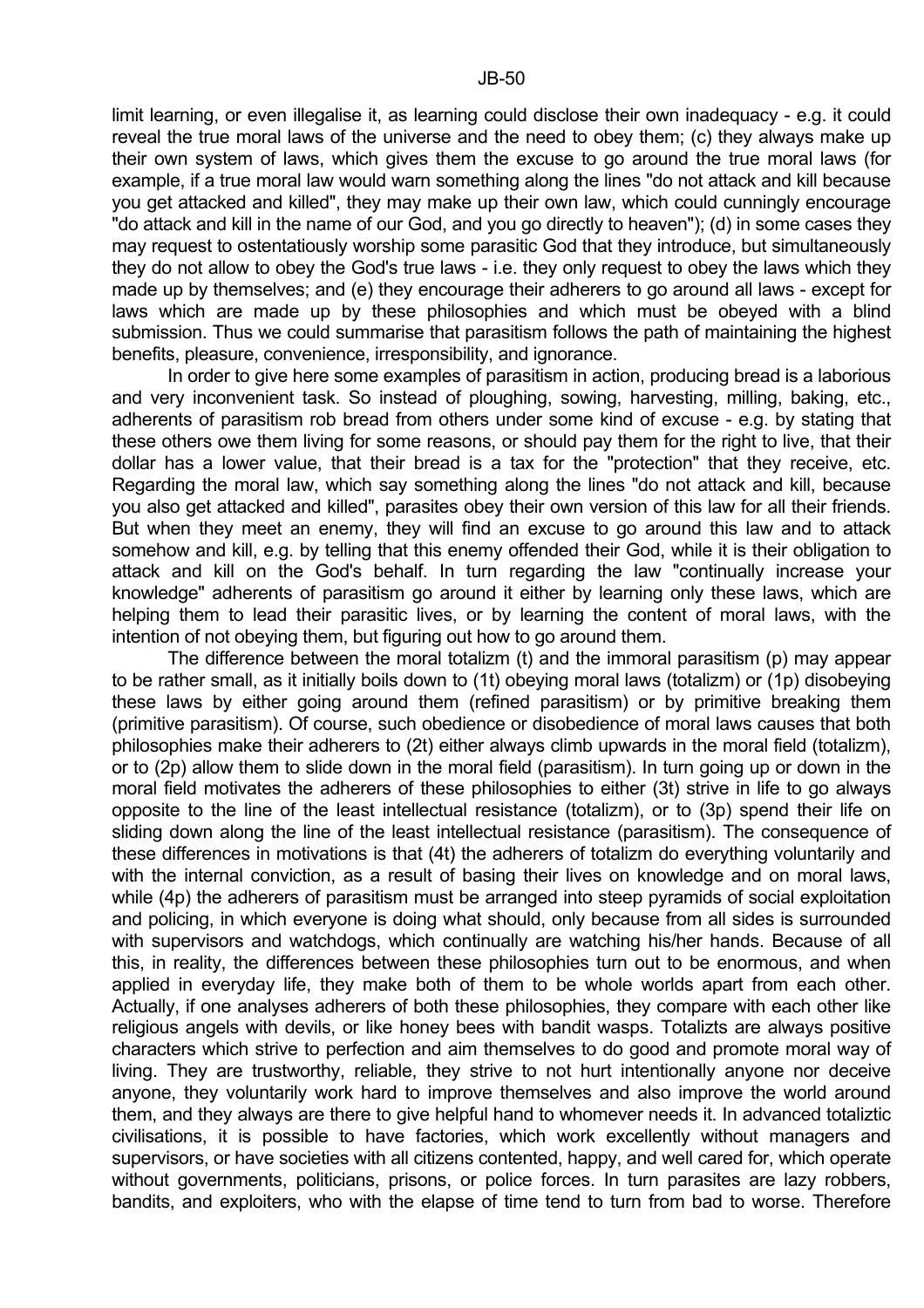what a fear and ill-fortune is. Of course, after these two extreme philosophies, or the two philosophical poles, are defined, one quickly discovers that actually they create two outer edges in a continuum of all possible philosophies. Therefore all philosophies are contained between these two extremes, and also all philosophies are polarised towards one of them (i.e. are oriented towards either moral totalizm, or towards immoral parasitism). For this reason, every known philosophy can be qualified either as belonging to the group of moral totaliztic, or to the group of immoral parasitic philosophies. For example, if we consider the philosophy of Christianity, it turns out that it is a totaliztic type of philosophy, because firstly it includes the acknowledgement of God's existence, identity, and authority, and secondly it recommends the pedantic fulfilment of God's laws including some basic formulations of moral laws (for example the Golden Rule of Christianity, stating "Do unto others as you would have them do unto you" actually is conveying the Boomerang Principle). Unfortunately, the philosophy of Christianity is still only at the very beginning of totaliztic path. This is because it is not obeying the law, which orders to learn new laws and to improve our skills in obeying laws already known (i.e. in principle, Christianity is closed to new ideas), and also because it introduced this "made up" law, which explains the time delay in the fulfilment of moral laws, as the "God's forgiveness" - while in reality moral laws work with the iron consequence similarly like physical laws do, and for moral laws there is no such thing as "forgiveness" (i.e. there is a moral law which states that "every karma once generated must also be once fulfilled"). Of course, if one analyses philosophies of many other religions or cults, not always finds them totaliztic and moral like Christianity, and some of them are very immoral and parasitic, although they carefully hide their parasitic ideology behind a subtle form of atheism. In turn, if one analyses the philosophy called "dialectic materialism", which during the Stalin era was the official philosophy of the Communistic Block, one finds it to be quite deeply in parasitism. Not only that this philosophy is based on the crude form of atheism, but it also recommends the going around many moral laws - as an example see the way Communism went around economic laws (some economic laws represent applications of moral laws to economic environment).

 An interesting "rule of double-standards" becomes noticeable in all implementations of immoral philosophy of parasitism. If, in any of these implementations, a human law is formed, which runs against moral laws, then the requirements of life with the elapse of time cause an empirical tradition to be formed as well, which is contradictive to this human law, and which is coinciding with the moral laws. One of the most meaningful examples of this rule, is a human law usually called the "privacy act". It was introduced relatively recent by almost all countries with advanced philosophy of parasitism. This act officially makes confidential the personal details of citizens, and therefore it promotes social hypocrisy, which is contradictive to moral laws (after all, the moral laws insist we always disclose the truth). Therefore, simultaneously with the introduction of "privacy act", these countries were forced by life to form empirical tradition, called "background checking", which depends on the formation of special information agencies, which for money break this "privacy act", and supply to everyone who pays a fee, the requested information about any required person. Because of the unique properties of this "rule of double-standards", which are easy to recognize, the appearance of consequences of this rule is an important indicator, which discloses, where human laws run against moral laws. Furthermore it indicates the direction, in which totalizm would go in a given matter (for another example consider a case of countries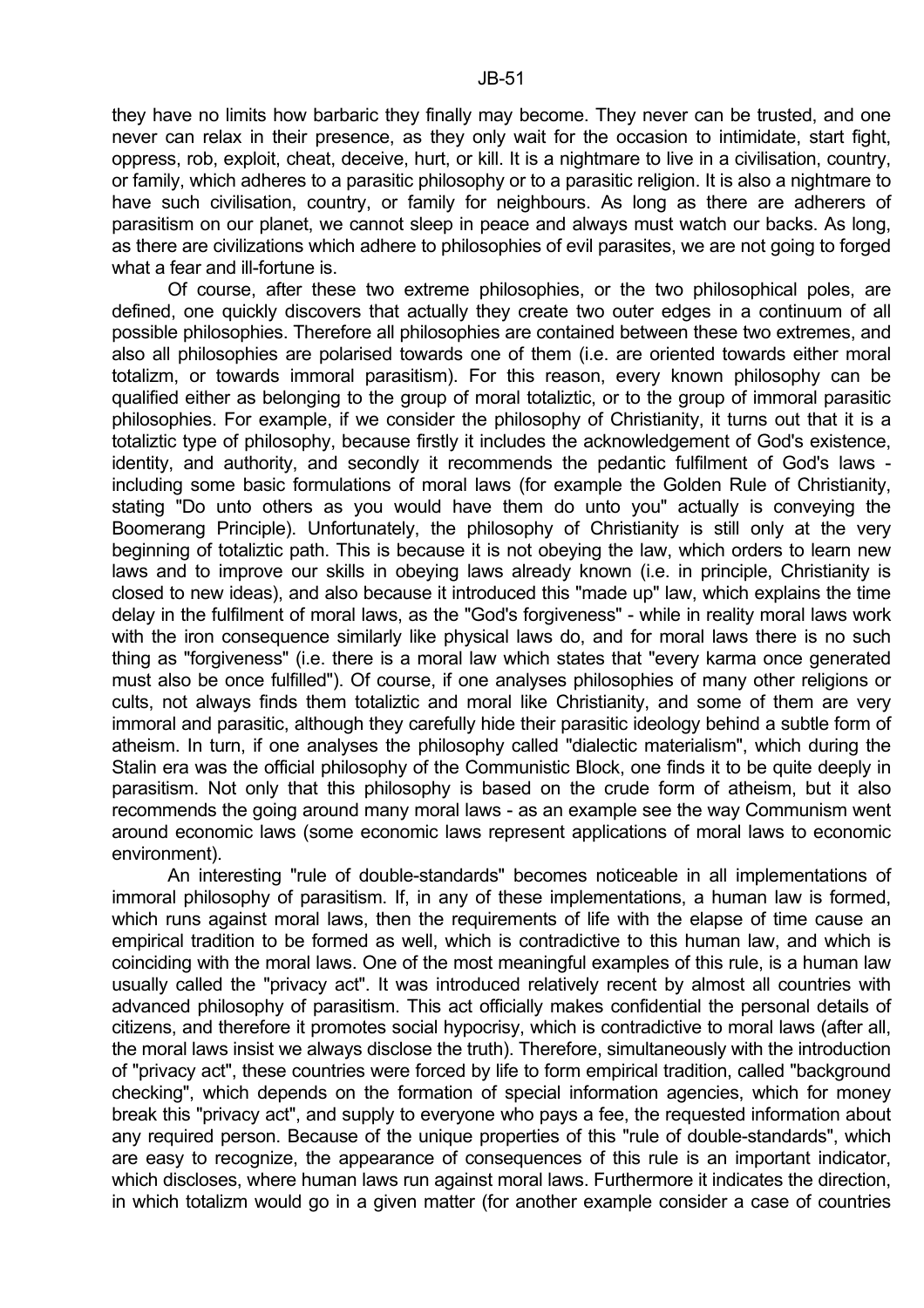discussed in subsection JC2, which introduced a law that forbids to serve corporal punishment to children, although parents in these countries still secretly, although illegally in the light of law, are forced to use such punishment).

 If one analyses the present prevailing philosophy of humanity, unfortunately it turns out that is deeply submerged in immoral parasitism. This in turn means, that even if we advance technologically and scientifically much higher, as a civilization we still are to remain barbaric, because we adhere to a barbaric and highly immoral philosophy. Still we are not able to separate from our cosmic parasites from UFOs, because we adhere to their philosophy. So without changing our philosophy into the moral totalizm, we are doomed forever and sentenced for infinitive exploitation. The only way for humanity to advance morally and to break ties with our evil parasites, is to embrace the moral totalizm and to join the totaliztic confederation of cosmic civilizations. There is a need we make such a choice already now, because soon our technology is going to raise to the level, that our cosmic parasites from UFOs are going to be forced to come out from hiding and to either include us into their parasitic confederation, or to allow us to join their rivals. In turn, once we are included into their parasitic confederation, there will be no return for us.

 So-far humanity does not acknowledge officially the existence of parasitism. But parasitism does carry all attributes of a separate, and clearly distinct philosophy. It is already adhered by specific people and also by whole institutions and civilizations. It has well-defined rules of behaviour (e.g. a parasitic rule: "do not obey any law, unless you are forced to obey it"), which are instinctively followed by all intellects which adhere to it. It can be clearly recognized in those who follow it. It also brings specific consequences to everyone who is affected by the punishing outcomes of this immoral philosophy. It is also very widely spread on Earth. As this is explained in subsection A3 of this monograph, more then a half of institutions that I worked so far, had management infected and demobilised with advanced parasitism. It is extremely destructive philosophy and it ruins everything that is affected by it. For this reason, instead of being misleadingly called "philosophy", it actually should be called by its real name of a deadly "**moral illness**". This is because it creates the same outcomes as every other deadly illness (see descriptions from subsection JD1.1). For example, every institution, which is overtaken by the management that adheres to parasitism, starts to shrink, and eventually collapses. If anyone wishes his/her business or factory to bankrupt in a minimal period of time - all what he/she needs to do, is to employ a manager, who adheres to parasitism. Thus, there is an important reason, why this destructive philosophy is called "parasitism", while all these people who adhere to it are called "parasites". Subsection JD7.1 explains how to recognize quickly people, who adhere to immoral parasitism, and what are four stages of advancement of this philosophy amongst people. In turn subsection A3 discloses, what type of future parasitism is going to bring to our civilisation.

# JB6. Why every "motion along the line of least resistance" always creates a "black hole" where any motion is impossible

Motto of this subsection: "The biggest difference always make these tiny details".

 In my life I was in a privileged position of organising and carrying out numerous controversial discussions, both public and person-to-person, with many conservative and closeminded people. The participants of many of them were people with highest education. Thus I had the opportunity to carry out discussions with university professors, scientists, people of industry, experts, hobby groups, etc. Many of them were my bosses, who used to give me orders, what I should not do, and also who used to decide about my fate. Some of them were my scientific colleagues, listeners to my presentations of new discoveries, people whom I encounter casually, and accidentally noted their conservative philosophy, etc. Whenever I had an opportunity to deal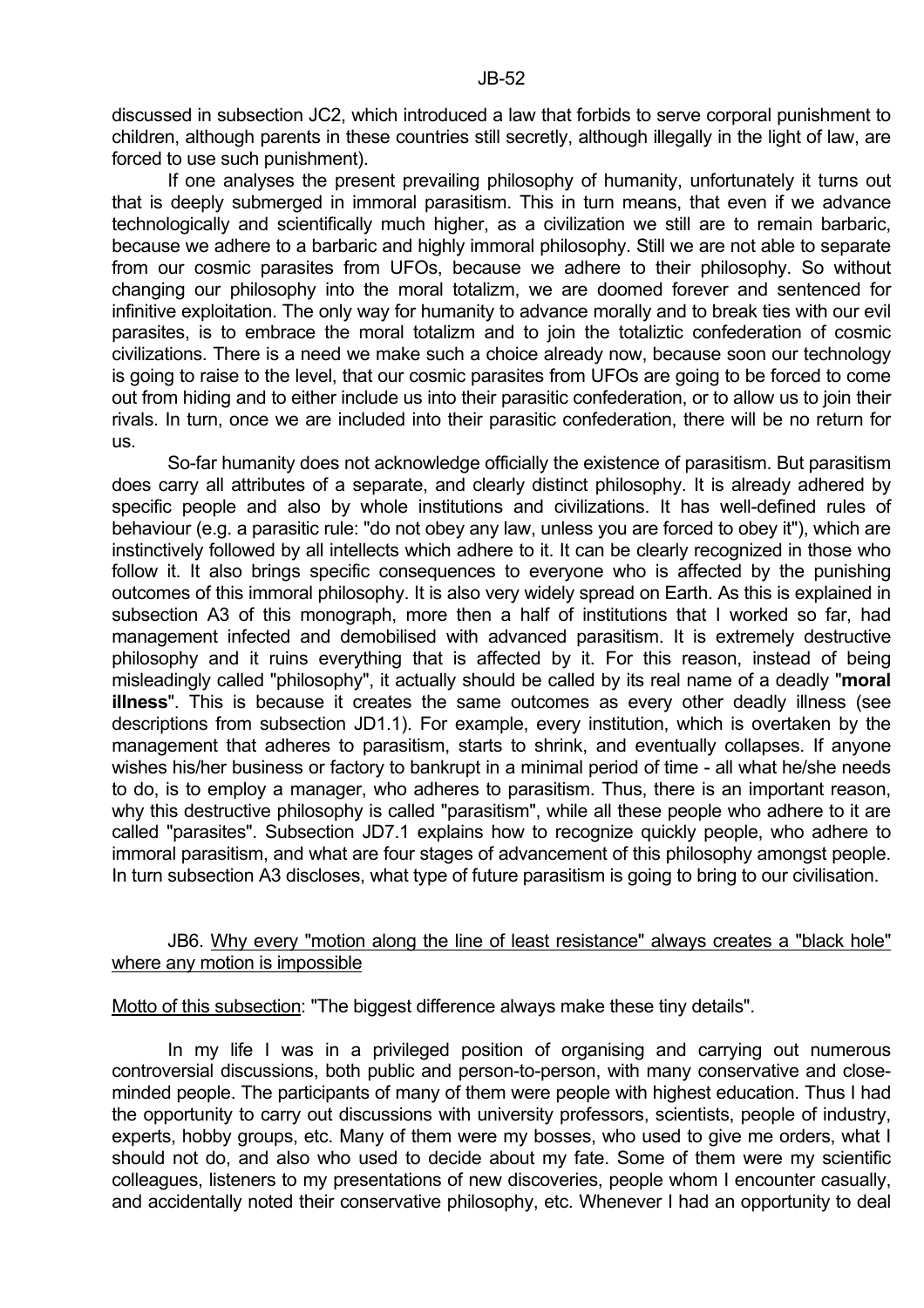with such people, their unpleasant, strange, and painful for others way of thinking, expressing their views, and making their decisions, which hurt others, was always shocking me. After each necessity of dealing with such people, I had a bad taste and a moral hangover for a long time. Until around 1994 I did not know, that there is such thing as the philosophy of parasitism described in details in chapter JD. Thus I had no idea that all these unpleasant people simply adhere to parasitism, while their hurtful behaviour is just an outcome of this highly immoral philosophy. I was only aware, that myself I never would behave in a manner that they did. However, the set of principles, which they demonstrated in their actions, thinking, and decisions, used to challenge me and induced the will to determine its roots. Therefore, after the formulation of totalizm, I started to systematically collect the information about the essence of behaviour of these immoral people. This information I used to wrote down in the form of "**doctrines**" of their behaviour. These doctrines were simply short statements, which I formulated in order to express the essence of a given their behaviour, that I observed at that point of time. Of course, before I carried out the recording of any of such doctrines, firstly I needed to observe in action the behaviour which it represents. Usually this took place on the occasion of a subsequent one, out of many painful experiences that the life was so generous to serve to me. After all, in case of every such doctrine, I firstly needed to make sure, that it actually is adhered by someone, whom I know in person. Thus these doctrines express "**the dominating motivation that governs the decisions and actions of actually existing individual people in a specific type of situations, which is transformed from the form of a feeling or internat altitude, into the form of a general verbal definition**". In the result of carrying out of these systematic observations, and recording them throughout many subsequent years, I managed to accumulate rather impressive list of empirical observations concerning doctrines that express everyday philosophies of people who adhere to what I later called "parasitism". In turn the accumulation of these observations created empirical foundations, on which was later possible to build gradually the concept of totalizm and parasitism. In this subsection I decided to present the selection of the most important and the most representative doctrines of this everyday philosophy of well educated people who practice a parasitic philosophy. At this point I should add that these doctrines do not represent a philosophy of a single person, or even a single group of people. They are rather a "model", means the collection of elements which I managed to find in philosophies of many real people that I used to know in person during my life. The key altitude of all these people is to not accept any new idea, and to act according to the philosophy of parasitism. Here are these **doctrines**:

 #1. I learned long ago everything that was worth my attention. Thus if someone tries to teach me something completely new, it is not worth to interrupt the pleasure that I am currently indulging, just to listen what he/she has to say.

#2. The main purpose of studying and collecting diplomas, is to find a cosy job free of any responsibility and free of obligation to perfect ourselves further (or: "gaining education releases us from responsibility, while gaining a diploma releases us from the further increasing of our knowledge").

 #3. The faith and knowledge are enemies, thus believers and knowers must fight with each other.

 #4. Insisting on truth is not worth risking what we already accomplished. Much easier is to do what other people are doing, and to say what other people expect us to say.

 #5. Only those things are possible, which we already know how to achieve. This doctrine can also be expressed with different words: "possible is only what we already know how to accomplish".

 #6. Only what I do is really important. In turn subjects of interests of other people are not worth anyone's attention. Thus if I have any power, authority, or money, I do a favour to the world by forbidding or making impossible to others to go along their own interests.

 #7. According to my standards, every other person can be charged with some serious fault. Thus I am going to grow in my own eyes and in eyes of people similar to me, if I point out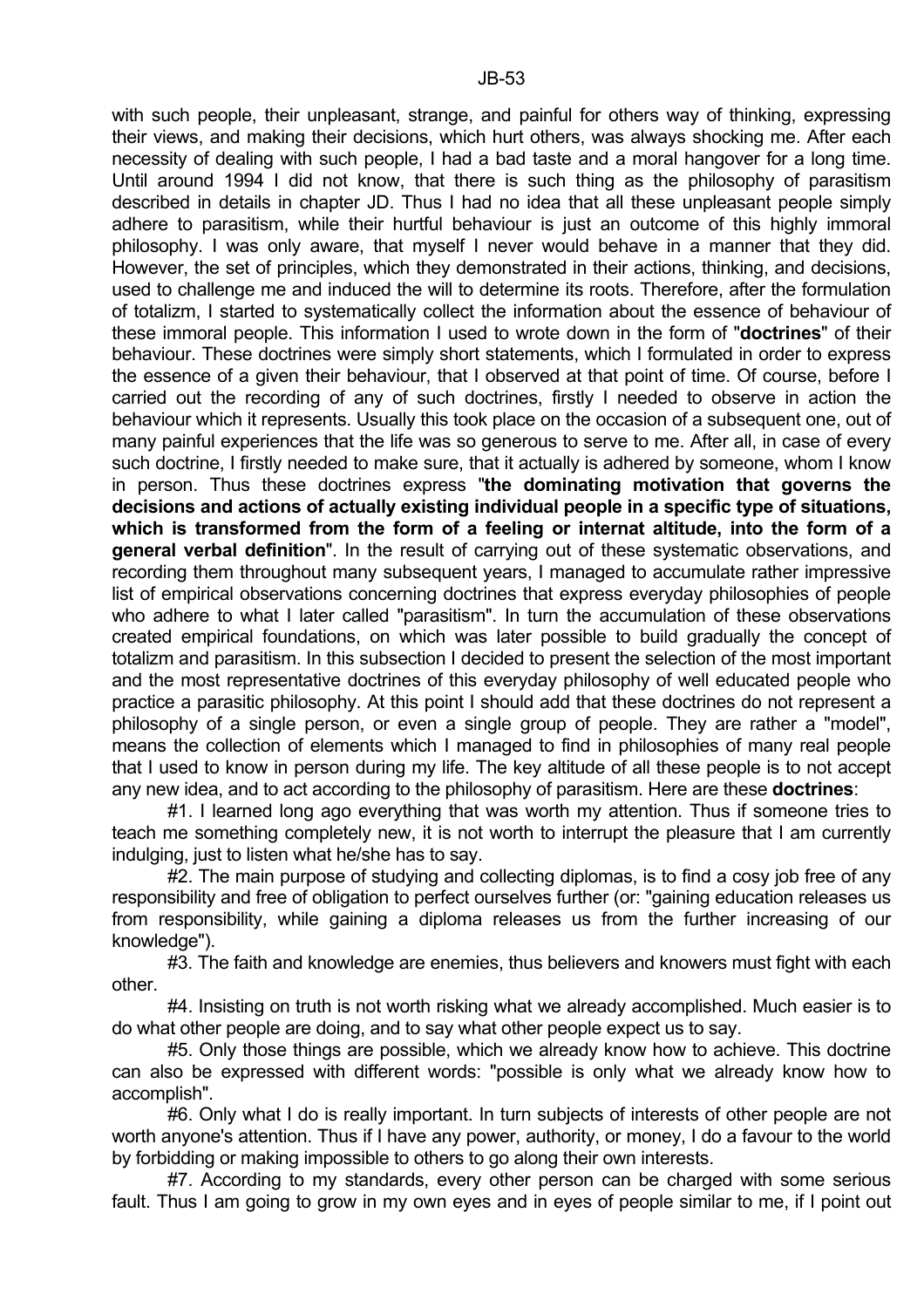this fault and start to oppress this person for not fulfilling my expectations.

 #8. Everyone else is lying or is wrong, until he/she conclusively proves that his/her claims are true, or that he/she is right. (Another versions of the same: "I will believe you when I see it", "guilty until proves the innocence", or "prove that you are telling the truth".)

#9. The universe is not permitted to display any facts that extend beyond our horizons. Thus administrators of science have the authority to decide, which facts are "permissible" and thus should be investigated, and which are "heretic/taboo" and thus should be ignored or denied.

 #10. Our present knowledge is perfect and complete - any further outstanding research is illegitimate and should be forbidden (or: all those scientists who do not conform and investigate "heretic/taboo" areas, should be "burned on stake").

#11. Truth only then interests me, when I am able to use it against others; but if any truth does not suit me, then myself I ignore it, and also disallow it to be learned by other people by hiding it from them, by distorting its meaning, or by making impossible for them to discover it.

 Other version of the same: "I always hide and ignore this truth, which does not suit me, or does not suit someone important, dangerous, or noisy".

#12. Only I am always right, behave the most correctly, and have the monopole for the errorless knowledge and views. Thus I spend my life the most beneficially, if my main occupation is going to be forcing others to act according to my views and expectations, while I am so perfect, that there is no need to work on myself at all.

 The same view, only that relating to a different object, can be expressed with the following words: "if any publication of a source of information contains the knowledge that is not agreeable with my views, or contains the truth that does not suit me, than I do a service to the world if I burn it, or in any other way stop it from getting into people's attention". (Readers probably believe that people with such views disappeared with the fall down of inquisition. Thus it is worth to know, that I was personally living in a country, which still on the turn of years 1996/7 carried out a public burning on stake of books, literature, and video tapes. In this country the use of satellite TV was forbidden until it purchased its own satellite, while now it is permitted only from this satellite, the programmes of which are subjected to a strict governmental censorship of that country.)

#13. The implementation of progressive ideas leads only to problems. Thus the less effort I put into new ideas, the more problem-free is my life.

 #14. I experienced, that undertaking any activity always requires an effort and disturbs the comfortable life. Therefore the most willingly I stay inert, avoiding undertaking anything, that directly does not serve my interests.

#15. We do not want anyone in our closed company, because sharing what we have, would leave less to ourselves. Thus, if anyone manages to squeeze to us, we push him/her down by finding and pointing out his/her imperfections, discrepancies with our standards, and differences from us. The same but in different words: "what we have, we have for ourselves others are only to be exploited, not for letting them to earn anything".

#16. The measure of my success is the number of people, whom I managed to distance from myself through getting power over them, making them dependent on me and subjecting to my exploitation, accomplishing an education which they do not have, forcing for myself better salaries, earning better and more expensive devices and equipment that they have, constant securing for myself the larger amount of material goods, neutralizing their competitiveness, utilising every contact and capabilities to increase my advantage over others, etc.

 In practice the above doctrine can be utilised in many different versions and detailed variations. Let us list here an example of another version, which is commonly utilised by people who act according to the line of the least intellectual resistance. "I noted that if I share with someone my knowledge, he/she uses it for getting an advantage over me. Therefore for keeping my distance, the most important details and the most important knowledge I am going to hide from others". A similar idea is also expressed in a popular belief that "poor are sources of wealth, incompetent are highlights of a success". According to this believe, people with parasitic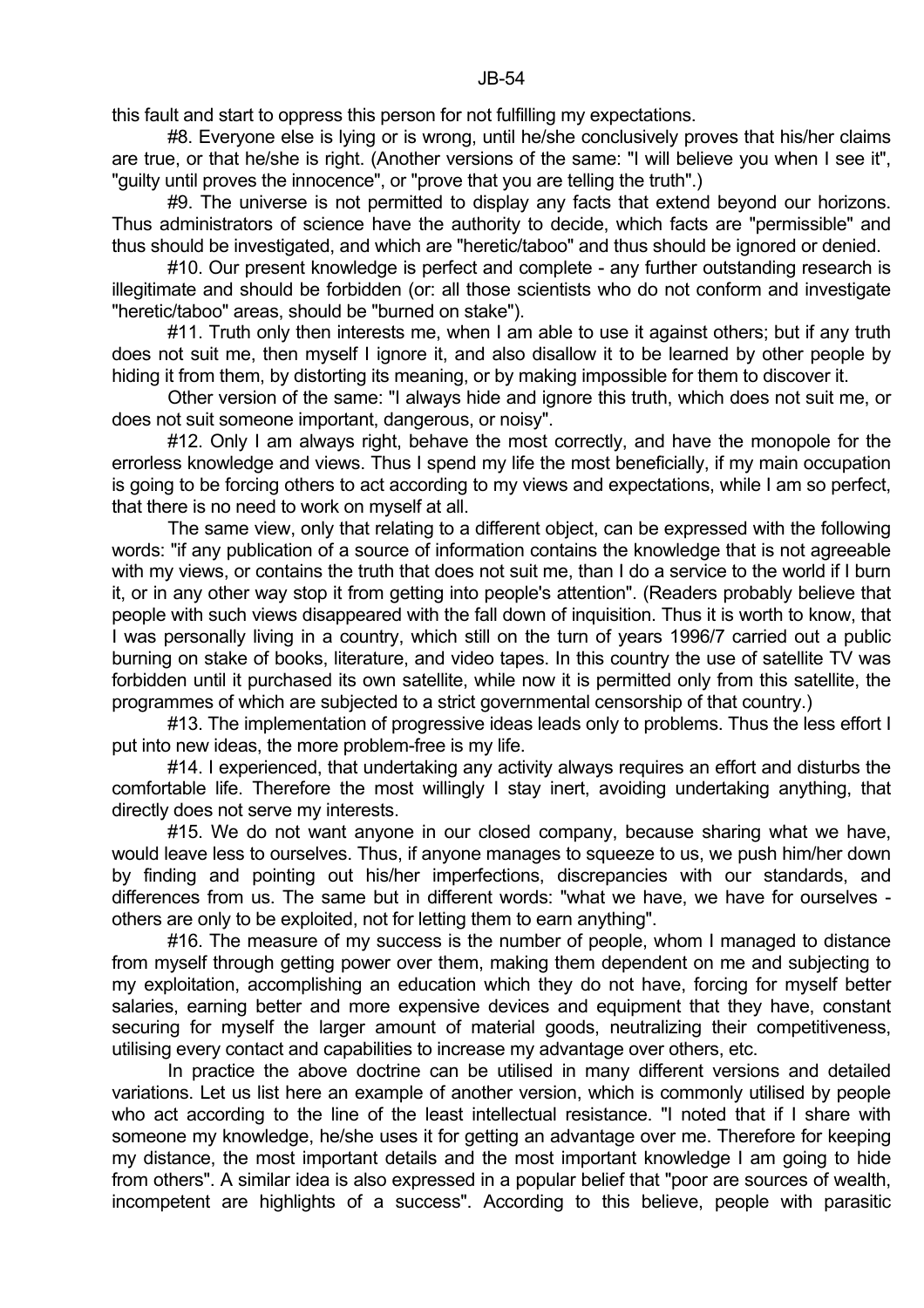inclinations make impossible for poor to work out a better position for themselves, and also they make difficult for those with incomplete knowledge or training, to gain the required skills, and thus to make possible for them to equal to those who accomplished a success. The same can also be expressed with a popular slogan used by parasites: "who knows is silent, who does not know does all the talking".

#17. The most important for me are differences, which divide people. Therefore in others I always seek, what makes them different from me, and when I find any such a difference in them, I immediately use it to start hostilities and abuse.

#18. In order to balance my guilty conscience, I am going to charge others with the guilt for my own faults. (This is the explanation of people's motivations behind the popular in Poland saying that "cook was guilty, but they hanged a shoe-repairman". This explanation results from my empirical observation, that people who used to continually follow the line of the least intellectual resistance "feel offended by us not for the errors that we committed, by for all this that for them would not come right, but for which our actions provided an excuse to balance their guilty conscience by putting all the blame on us".)

#19. If I do not pay, do not appreciate, or in any other manner manage to exploit others, than I become richer myself, while my life is going to grow into comfort. The same doctrine can also be expressed in a different way, for example with the words: "in everything that I do, my only goal is to gain for myself the highest possible benefits, for the maximisation of which I always try to receive as much as only possible, giving in return as little, as I only get away with it".

#20. Because you are weaker from me, I rob from you everything for what I find any use, I take away your living space, while yourself I allow to die of starvation, strained circumstances, and the lack of space, because in this world only the most fit ones survive. The same idea, only that expressed with different words: "the right to life and to own living space have only those, whom I consider to be equal or more powerful than me; but if I discover that someone is weaker from me, than I allow him/her to live only if I am able to exploit him/her, and I destroy him/her immediately, when I discover that he/she is unsuitable for further exploitation".

 #21. The more I have, the more I am entitled to waste. (The same but in other words: noone and nothing, has the right to limit me about the manner in which I treat everything for which I found an excuse to consider it to be my property.)

#22. My ideal of life is to indulge in pleasures and in rest. Therefore, my most important goal and the final outcome of all my efforts, is to be able to stop doing anything and to continue a prosperous life without carrying out any useful work.

 If we analyze the above doctrines, we easily come to the conclusion, that each of them represents an implementation of the well known natural tendency for "taking the line of the least resistance". Thus the philosophy of people, who live according to the above doctrines, can be called a "philosophy of going along the line of the least intellectual resistance". In chapter JD, this philosophy is described under the name of "parasitism".

 The tendency to select the line of the least resistance is a characteristic of untamed nature, or more strictly to all objects and creatures with an extremely low level of intelligence. But the advanced intellects, including people, act according to a different rule of "selecting what is the most rational to select" - means always moving against the line of the least intellectual resistance. The principles of the philosophy outlined in this monograph and called "totalizm" represent an implementation of this rationalized rule. As totalizm discovered, the most rational way to follow, is to "climb always upward in the moral field".

 If one tries to express in a single sentence the essence of all doctrines of the "philosophy of moving along the line of the least intellectual resistance", than it turns out, that their implementation in our lives always leads to the decrease of someone's moral energy. This decrease of moral energy has always such a consequence, that it decreases someone's freedom of choice, personal freedoms, rights to co-decide, the choice of own direction, the learning of publications in which someone is interested, viewing programmes or films, etc. In the sense of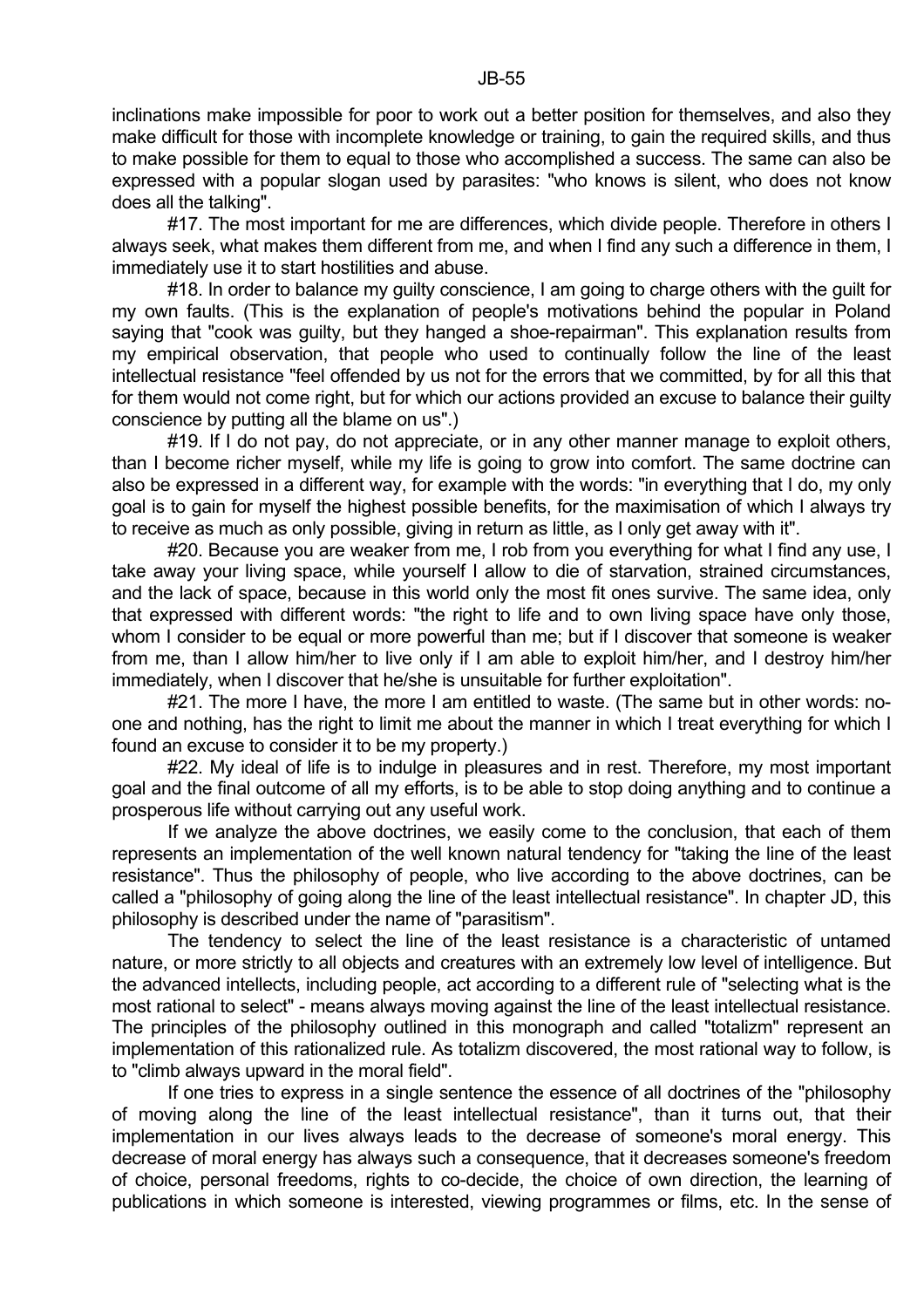final effects, the outcomes of philosophy of parasitism are intellectual equivalents for outcomes of all phenomena of nature, that take a course along the line of the least resistance. After all, the phenomena of nature that occur along the line of the least resistance also always inevitably lead to the limitation of "freedom". For example, fall of a stone always decreases at least by one the amount of "freedom" that this stone has. After the fall is finished, this stone is not going to have the previous freedom to fall. In turn it is known from sciences, that when something follows continually the line of the least resistance, at some stage it must achieve the state of a complete lack of motion. A commonly known example of astronomical objects, which due to a long-term following of the line of the least resistance, lost completely their freedom, are old star systems popularly known as "**black holes**". The freedom of these systems fall down to such a level, that not only nothing can move in themselves, but even light is unable to come out from them. The above allows to draw a very important conclusion, which can be expressed with the following words: "**the line of the least resistance is a suicidal line, because in the final effect it always leads to the complete restraining of freedom, and thus to making any further motion impossible**".

 In the manner identical as this happens for physical phenomena, also following the line of the least intellectual resistance must inevitably lead to the loss of freedom. Thus also in these phenomena, people who constantly move along the line of the least intellectual resistance, must gradually loose their free will or freedom of choices, thus in the final effect they must turn into moral "black holes". This moral "black holes" put given people, country, or civilisation, into the state of a complete stagnation, fall down, and death. Such a death, which is caused by the complete exhaustion of someone's moral energy, totalizm calls the **death by "moral suffocation"**. Examples of it include: the fall down of a communistic system, and also the previous fall down of feudal system. The communistic governments, in the final stage of their activities were carrying out almost exclusively movements, which deprived everyone free will, thus causing that at some stage moral energy was completely exhausted in their countries.

 As the above tries to illustrate this, the philosophy of parasitism, which follows the rule of always going along the line of the least intellectual resistance, is directing the adherers of this philosophy into the increasingly larger stagnation, moral suffocation, and complete fall down of our civilisation. This philosophy, unfortunately, impedes the promotion of anything that is new, and maintains a lazy, grasping, and selfish style of living. It gradually deprives people their free will, freedom of choice, initiative, etc. According to subsections I4.1.1 and JD2, it runs exactly opposite to the action of moral laws. It seems that our civilization has now reached the point, where any further progress is extremely difficult, if not completely impossible, without replacing the principle of "taking the line of the least intellectual resistance" by the totaliztic one, which is oriented towards progress. In this monograph, a justification, and methods for such a replacement are presented, and described the essence of this new, progressive philosophy of totalizm.

 After I formulated totalizm in 1985, I was also undertaking significant efforts to discover principles, which would describe the most advanced philosophy possible, that could be developed on Earth. I was interested in discovering such progressive principles, about which it would be known for sure, that they actually prove themselves in real life. Thus I was especially interested in philosophy of people, who were widely known from their progressive views, from accepting new ideas, morality, cordiality, goodness, consistency, honour, etc. Thus I started to discretely observe such people in my environment, and started to scrupulously analyse their principles of acting, system of values, views, etc. In the result, with the elapse of years, also for these especially liked by their environment and highly respected people, I started to identify the most vital missions of their everyday philosophy, which ruled their motivations, decisions, and actions. By the term "mission" I understand here a definition which expresses "**an internal conviction what is correct, and thus conviction which determines the main direction of positive motivations, decisions, and actions of some real individual person in a given life situation**". As it later turned out, everyday philosophies of these positive people are composed of missions, which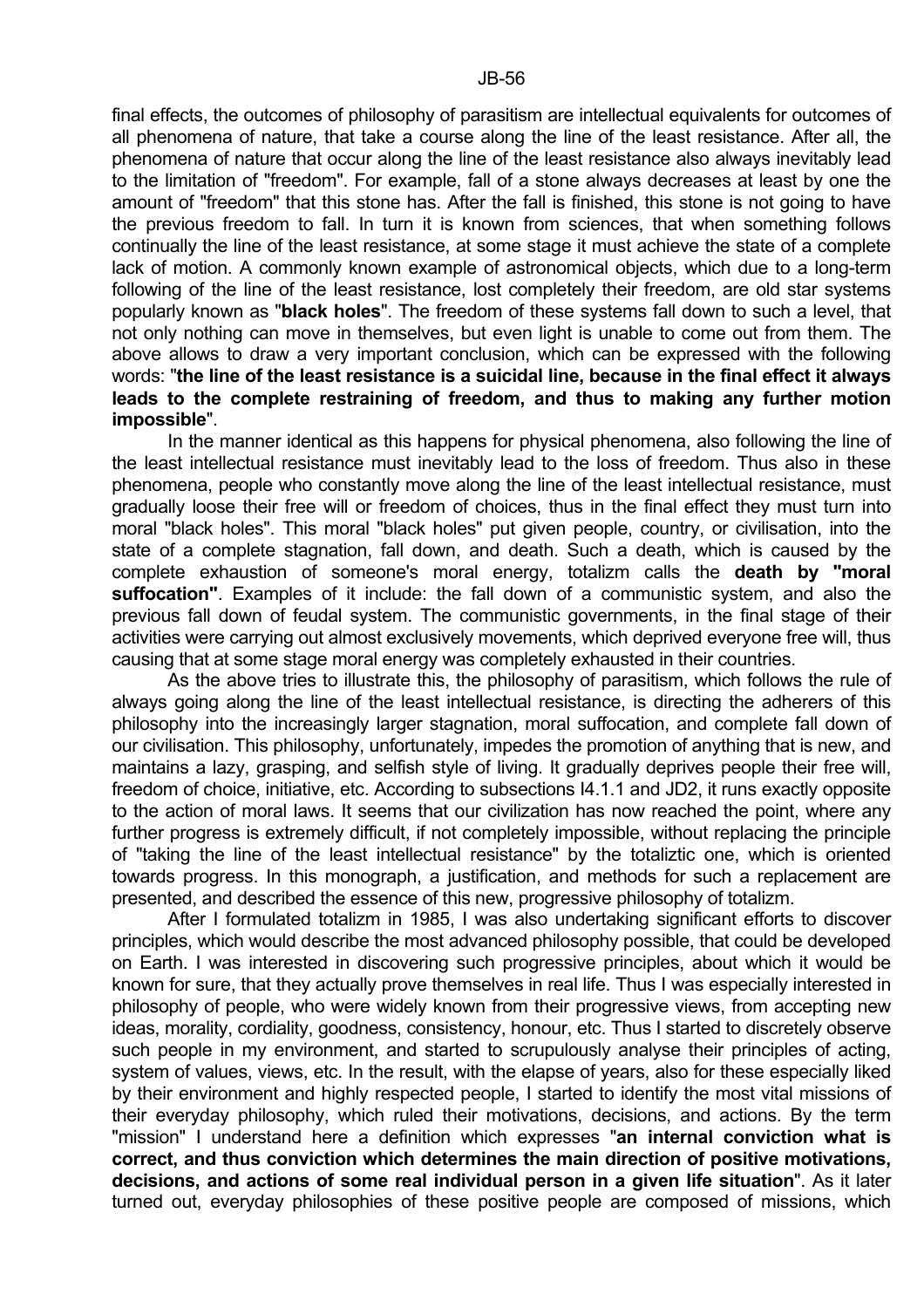represent an exact reversal of doctrines of philosophy of "going along the line of the least intellectual resistance". Listed below are the more important of these positive missions. (Compare the list  $\S$  that follows, with the previous  $#$  one.) As this is to be explained later, the list of missions of these generally liked and respected people, actually also represents the list of typical altitudes of totalizm. Here are the most important of these **missions**:

'1. Life depends on the continuous learning about the operation of laws of the universe, and depends on our effort of obeying these laws in everything that we do (or: life is a constant learning, learning is a more perfect knowledge, the more perfect knowledge is a better life).

'2. Knowledge is responsibility. Thus while having any knowledge, I feel responsible for everything that has a connection with this knowledge, e.g. that it should be also available to others, that it is utilised for the good of people, that whatever this knowledge concerns do not turn against other people, that it is not misused by other people, etc.

'3. The knowledge is to be extended by faith, faith is to be transformed into knowledge.

'4. Do what you believe in, believe in what you are doing.

'5. Everything is possible - we only need to find out how to achieve it. The same mission is frequently expressed with the use of different words, e.g. that "every goal is accomplishable, we only need to discover how to reach it".

'6. Everything that is important for you and is not harmful to others, is also important for me. By supporting your interests and goals, about which I know that they do not serve deprivation of anyone of his/her moral energy, I also support your most elementary right for the free will in thinking, views, actions, and the choice of own path. The same can also be expressed in a popular form: "even if I do not agree with your opinion, I am still ready to fight for your right to have the freedom of expressing the opinion that you have".

'7. Every person know something, which I do not know, and what can improve and enrich my life. Thus it is a honour and benefit, if he/she wants to share this with me. (The best expression of this mission is the Chinese proverb stating that: "every mole has something to teach the philosopher about digging a hole".)

'8. All statements of others are true unless they are proven to be untrue. (The same but expressed with different words: "all are innocent until it is proven that they are guilty", or "if any statement induces the disagreement, it is the listener/receiver who has the duty to prove it is incorrect, not the reporting to prove that it is correct", or "reporting always officially receives the credit of telling the truth, while the annulation of this credit requires the conclusive proving that what he/she claimed was untrue". In turn when taken from a different point of view it states that: "if I did not meet or experienced something myself, it does not mean, that this does not exist or cannot happen".)

 The totaliztic mission discussed here (usually described as "innocent until proven guilty", or "true until proven untrue"), by many people is NOT understood correctly. These people believe, that it orders them to have no own opinion, to always agree with opinion of others, or to accept as truth the obvious lies of people who are famous for telling untruth. Means, that these people believe that the giver with the use of this mission have the right to take the moral energy from the receiver. Therefore it is better if I explain here more extensively, how this mission should actually be interpreted, and what differentiates it from the parasitic doctrine "guilty until proves innocence" or "lie until proven truth".

 The most simple difference between these two opposites is their position towards moral field. The mission of totalizm is directed uphill of moral field. After all, it introduces a healthy balance to the amount of work that both sides must do (i.e. the giver must carry out the observation and formulate his/her explanation, while the receiver must either prove their incorrectness, or treat them as a truth). Thus the implementation in real life of the principle "innocent until proven guilty", or "truth until proven untruth" allows us to move uphill in the moral field. In turn the parasitic doctrine "guilty until proves innocent" or "lie until proven truth" is so oriented, that it always disturbs the balance and takes moral energy from both sides. Thus it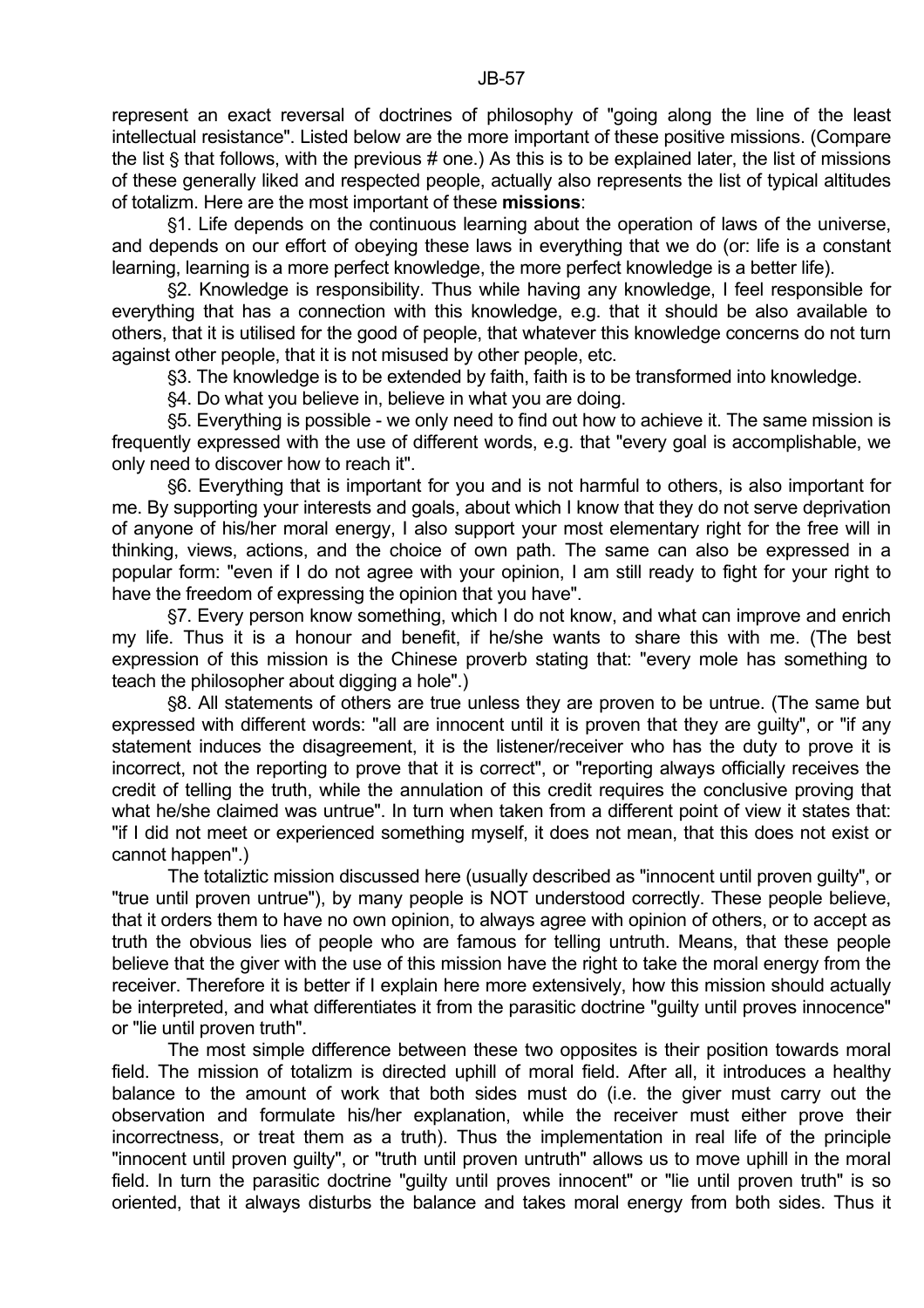moves all parties downhill in the moral field. After all, the giver must do the double work of not only observing and formulating the explanation, but also proving the correctness of what is stated. In turn the receiver does nothing - and only negatively and continually disagrees with everything. Thus practically in this doctrine the listener does not need to accept the truth which is inconvenient for him/her. In real life this causes that all those affected by this doctrine loose their moral energy.

 But in order for the totaliztic mission to be able to cause the increase of moral energy in all parties involved, it must be implemented in such a manner, that it allows to exercise the free will by both sides. This means that it must not be used to deprive listeners the right for having a free will, and thus to disagree with the person who claims a given matter. Only that this different opinion of receivers, before it is formally proven, should not be a basis for any action which would deprive the giver moral energy. After all, totalizm encourages to have a difference of opinions, as this difference is the motive force for every progress. Only that totalizm forbids to so use these differences of opinions that they could divide people, or could take moral energy from them. Thus, in order to express the need for a balanced treatment of the mission discussed here, it is best if at the thought level it is supplemented with the principle as follows: "now, when we know your opinion, and we know that it differs from ours, let us get together to the centre of this matter and find out the truth, as this finding the truth is going to increase moral energy on both sides".

'9. All facts are equal - each of them deserves the same consideration. (The same in different words: "a discrimination of facts is leading to similar negative consequences as a discrimination of people".)

'10. Everything can be improved further - and the obligation of every person is to leave things better than he/she found them.

Other formulation of the same idea: "knowledge is infinitive, and our learning never ends".

'11. Truth and only truth is what I intend to learn, what I make available for others, and what I promote with all my energy. By learning and promoting truth, whatever it would be, I am fully aware, that as everything in the material world, incorrectly motivated people may use it for doing evil deeds. But it does not stop me from standing by truth, because what other people do with it is going to charge their karma, while I am responsible only for what I do. (The same but in other words: "truth revitalises, so let share it like bread".)

'12. The improvement of people we should start at (and limit to) ourselves. If you are not actively attacked and thus forced to act in self defence, or if you do not meet someone, whose intellectual limitations or moral illness disallow to realize the evil that is doing, than the only allowable ways of causing changes in other people is the personal example and logical argumentation. (Note, however, that it is impossible to change "morally ill" parasites just only by our own example or by logical argumentation. Thus this manner of changing others is applicable only to people with totaliztic-type philosophies.)

 The same mission, but related to a different subject, can be expressed with the following words: "if someone wishes to share my motivations, views or actions, should do this from his/her own will, not because I force him/her to do this. In order to make this possible for him/her, I always respect and support as I can his/her right for learning the motivations, views, and actions of other people, and for the access to publications or resource materials, which represent them". Expressing this in other words: "burning or destruction of any publications, and also censorship and limitations on dissemination, are serious moral crimes because they deprive someone of free will".

'13. The life without problems is impossible, thus it is better to actively choose positive problems, the solving of which will benefit other people, than passively await until negative problems are going to find us. (This is a positive interpretation of my empirical observation that: "these who managed to escape in life from real problems, still invent for themselves some imaginary ones, so that they can satisfy their need of having problems".)

\$14. The decision of not doing good is equivalent of a decision of doing evil. (Or in other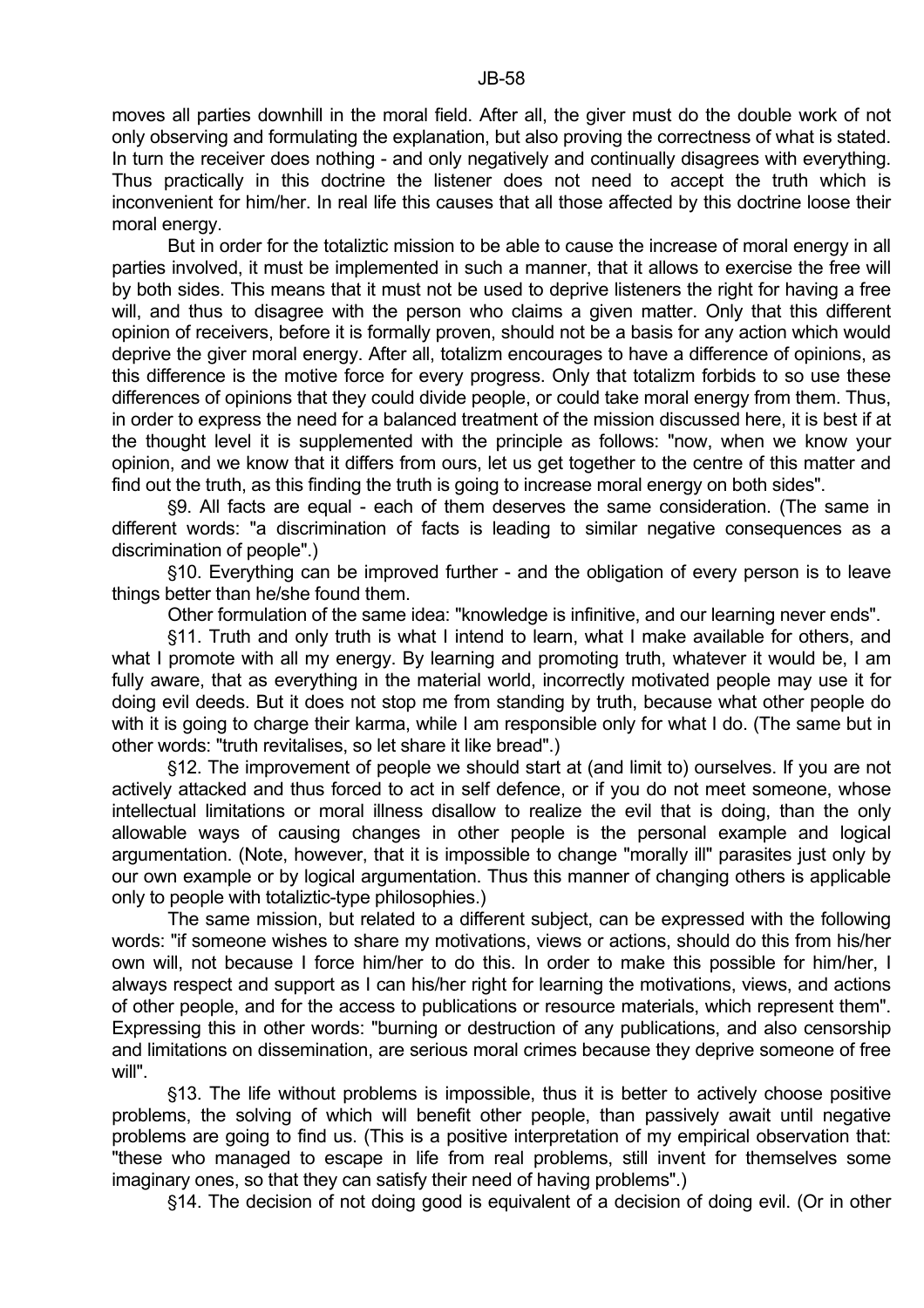words: "morally we are responsible not only what we did, but also for what we decided not to do, when the situation asked for our action".)

'15. With open arms we welcome everyone, who trusted us to join our team and to share with us fruits of his/her work, while to honour his/her efforts, dedication, and loyalty, we are going to acknowledge his/her strong points and to give to him/her a status, which is proportional to the real accomplishments and contribution to our team.

'16. The measure of my success is the number of people, whom I managed to get closer to me by offering them my friendship, supporting their path to independence, sharing with them my knowledge, allowing them to learn my skills, enabling them to have a rewarding work, helping in purchasing the necessary devices and equipment, supporting their effort to accomplish the prosperous and fulfilled life, supporting them in difficult situations, using every contact to help them in needs, etc.

 The above totaliztic mission, can be used in many versions and wordings. Let us review some of them. "Sharing knowledge is the purest form of helping others, while helping others is the need of our souls". The same in other words "knowing is teaching".

'17. The most important for me are similarities, which link people. Therefore in others I always try to find these similarities, simultaneously tolerating the differences, which could divide us, if we would not respect the right of others to have them, and if we would keep these differences under control.

'18. I approve the indications of my conscience and accept my personal responsibility for all failures that I committed.

'19. Exploitation of others is charging the karma of exploiters. Thus to save myself the unpleasantness of the future paying back my karma, better I give today to all around me exactly what they deserve.

'20. I never intensionally and in the premeditated manner rob anyone from his/her property, means of living, or living space, because in my opinion weak deserves exactly the same rights as powerful. The same idea, but expressed in other words: everyone has the same right to live and to have own space; thus I am going to direct my actions in such a manner, that this right is not taken away or destroyed for anyone.

 The above, extremely vital mission, is expressed by a whole range of various proverbs. In my opinion, the best such proverb is the Chinese one which states "never break (destroy) somebody's rice bowl" - means "never take away or destroy whatever keeps someone alive".

'21. In our treatment of the good that is given to us, we are morally responsible also for those, who are deprived of this good (i.e. our own prosperity does not release us from the responsibility for suffering of those starved people, whose bread we wasted).

'22. My ideal of life is the action, reaching goals, and leaving behind the positive signs of my existence. Therefore, my most important goal is to direct all my efforts so that I give from myself as much as I am able, and I take for myself as little as necessary. In order to explain this in other words, "history at all times reminds us that people are remembered and appreciated for what they did, not for what they managed to avoid doing".

 All people who can identify their personal philosophy with the above list of missions of totaliztic behaviour, are going to conduct the life, which is characterised by attributes unique for totalizm.

 If one tries to also express the common attribute, or essence, of all above missions of the totaliztic behaviour, than it turns out that they all increase the level of someone's free will (means the freedom of choice, co-deciding, etc.). Thus in the sense of the final effect, their mechanism turns out to be an exact reversal of the mechanism of previously listed doctrines (#) of the philosophy of following the line of the least intellectual resistance. Thus, as the final result, this mechanism must lead to gradual increase of free will and freedom of choice. Means that it must encourage the revival, spiritual growth, and intellectual ascend. Thus totalizm represents the philosophical pole exactly opposite to parasitism.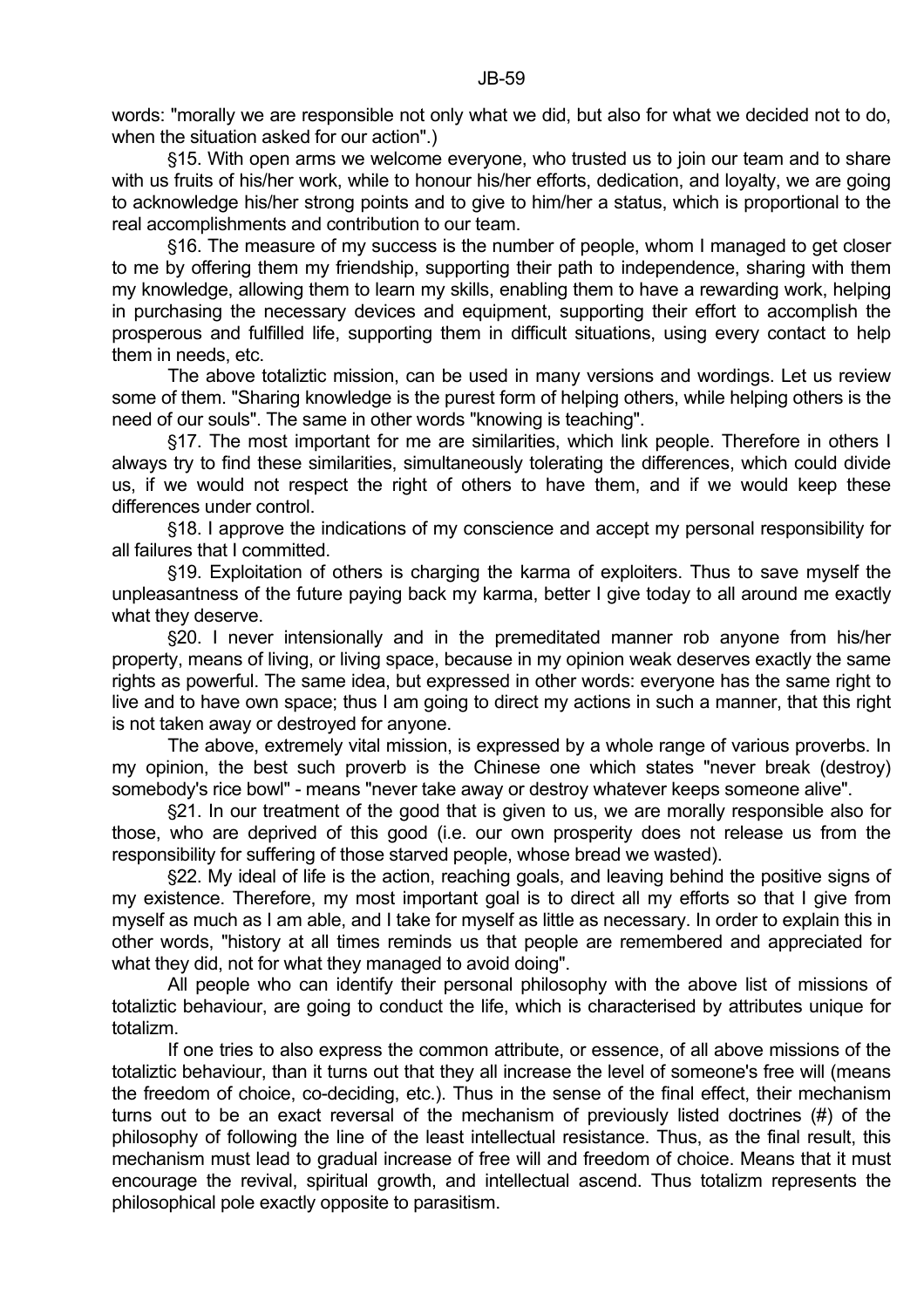JB-60

 In many everyday philosophies, especially in the parasitism described here, the searched for qualities of life are usually understood as money and material prosperity. But, as this monograph explains this, actually these searched for qualities depend on the accumulation of moral energy. The more of this energy someone has, the more happy is, the more his/her life is fulfilled and satisfied, etc. The accumulation of money and material wealth, without simultaneous increasing of moral energy, is an absurd activity. This is because the lack of this energy makes impossible the joy of having whatever money can buy. (As an example consider a case of an egoistic person who has no friends, but who bought an expensive cellular phone - money spend on this device still do not bring friends, with whom this person could talk with the use of this device.)

## JB7. Basic concepts of totalizm

 In order to make all explanations of totalizm more understandable, various new concepts were introduced to this philosophy, which in popular language have either very vague meaning, or their definitions were slightly altered by totalizm. This section JB7 is to explain what these new concepts are, how totalizm understands them, and why there was a need for their clarification for the purpose of this new philosophy. Each one of such new concepts is described in a separate subsection to follow.

# JB7.1. Intellect

 Intellect is one of the basic concepts of totalizm. It is a moral equivalent to concept of a "physical body" or "object" in physics and classical mechanics. "Intellect" is a carrier of "intelligence", similarly like in physics an object is a carrier of "mass". In turn in totalizm "intelligence" is a moral equivalent of "mass" from physics - see subsection JE3.2. In many cases the word "intellect" could be understood in this monograph to be a scientific expression for a single "person" or a single "human". Therefore, when totalizm explains, that some moral law, phenomena, or rule, applies to, or affects, a given intellect, it can be understand that it applies to, or affects, a given (single) person.

 However, the analyses completed during the development of totalizm revealed, that actually the majority of moral laws do not limit themselves to affecting only individual people. In almost the same way they also affect much larger units, such as families, institutions, factories, religions, political parties, countries, and whole civilizations. Thus, as it turned out, the significant majority of moral laws applies in exactly the same way to individual people, as to these large units. For this reason totalizm uses the concept of an **intellect**, instead of using just a concept of a single person. "By the term 'intellect' totalizm understands everything that leads a separate 'life' and therefore that is subjected to the action of moral laws". For example, separate intellects include not only every individual person, but also every married couple, family, school, university, institution, factory, ship, political party, ideology, religion, country, civilization, etc. Totalizm further subdivides all the existing intellects into individual intellects (means individual people), and into group intellects (meaning anything that is composed of a larger number of individual people, and that is living its own life). Only in very special circumstances, it can also refer to animal intellects (meaning individual animals, or groups of animals, which display some kind of animal intelligence), insect intellects, or to intellects in unanimated objects (e.g. to intellects in totem poles, stones, execution axes, zombies, etc.).

 While the operation of moral laws can be easily explained for individual intellects, the explanation of this operation for group intellects at the present level of our knowledge is rather difficult. Especially when one analyses the moral laws that govern karma or laws that govern the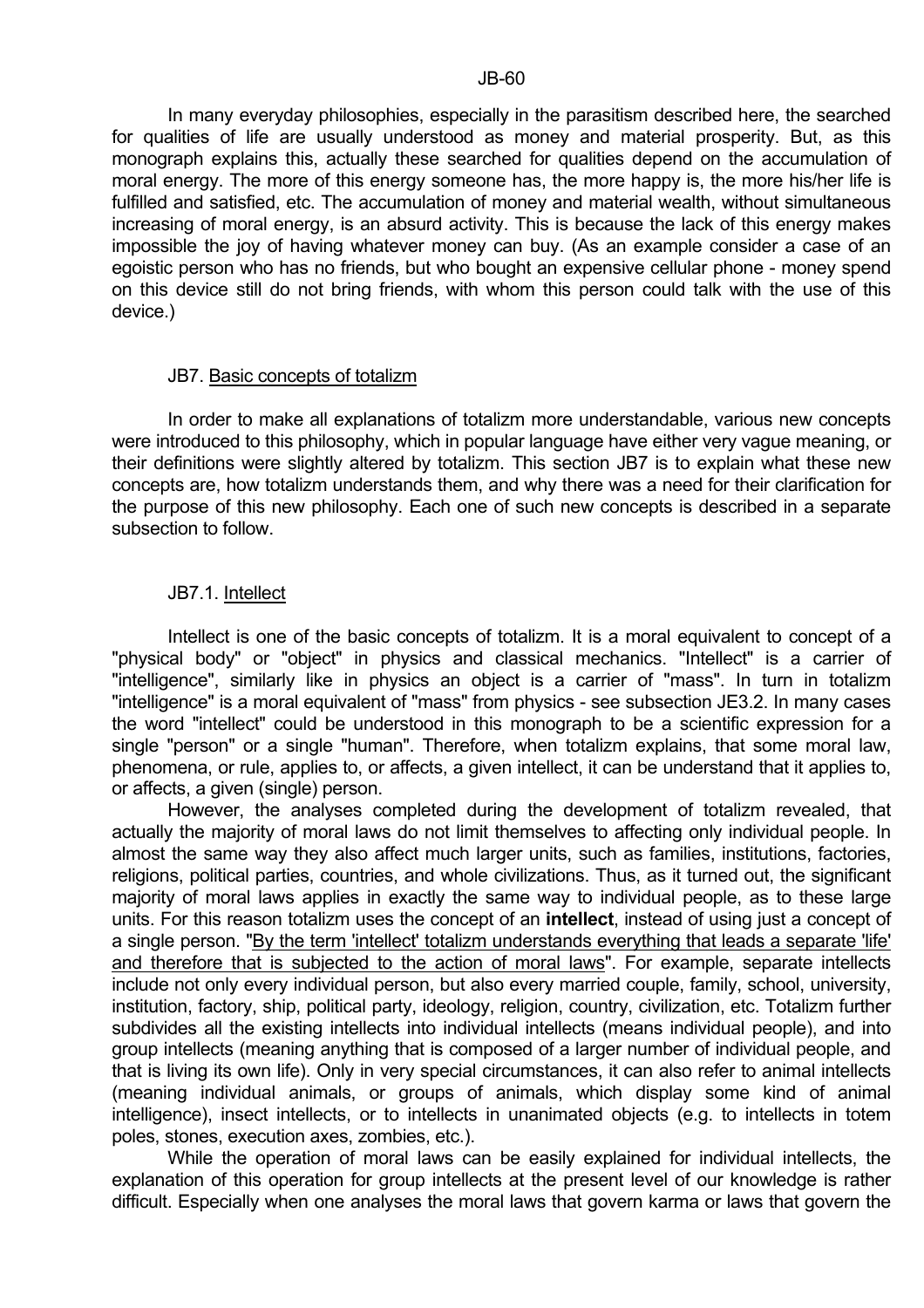level of moral energy in group intellects. But moral laws surely work for group intellects exactly the same as for individual intellects (as an example consider the present racial problems which are outcomes of karma of colonial England). From results of my research to-date, it stems that the key to operation of moral laws in group intellects is common type of feelings, which link together all members of a given group intellect. These feelings form a kind of invisible ties, by following which moral laws detect later members of a given group intellect, which must be affected with outcomes of operation of a given moral law. (This is because of this special meaning of feelings for group intellects, in all recommendations about methods of defence of people from activities of evil parasites from UFOs, I always stress, that in every case of being affected by some unpleasant effects of evil activities of these UFOnauts, we should charge and blame with our feelings these UFOnauts, and only these UFOnauts. We should pass to them the full responsibility for all damages and pain that they caused - see subsections W5 and JD11.) Because of this special role of feelings in binding group intellects together, the requirement of forming a new such intellect, is that all individual people, which belong to it, must be bound together through some kind of strong feeling, which is common to all of them - as this is explained in subsection I5.8. This common feeling causes, that all moral laws, which are guided by this specific feeling, start to affect all members of given group intellect. More about group intellects is outlined in a separate subsection I5.8.

 A branch of totalizm, which is called the "totaliztic mechanics" - see chapter JE, is using the concept of intellect as an equivalent for the concept of physical object of mass "m" from the classical mechanics. This in turn allows us to calculate various moral values. (As a most commonly known example of such calculation, which uses the well-known equation of physics F=ma, consider the calculation of amount of feeling "F", which is generated during acceleration or deceleration of a given intellect "m", when the responsibility of this intellect is equal to "a" - for comparison check in subsections JA8, JA7, JA11, JE3.2, JE3.5, and JE3.6, the totaliztic interpretations of responsibility "a", intelligence "m", and feeling "F".)

## JB7.2. Three façades of a typical philosophy (personal, official, propaganda)

 Totalizm teaches that every intellect has its own philosophy. This philosophy is composed of principles, rules, habits, impulses, and personal constraints, according to which this particular intellect leads its own "life". Such own philosophy have even intellects, which are not aware that they use any rules in their actions, which believe that they "live without any rules", or which believe that their philosophy does not have any name. The philosophy of every intellect has at least **three different façades**. For a person who does not know totalizm, these three façades may even look as three completely separate philosophies. These façades include: (1) the "everyday philosophy", sometimes also called the "philosophy of living", or the "prevailing philosophy", (2) the "official philosophy", and (3) "propaganda philosophy" of a given intellect. Let us discuss here each of these three façades:

 1. **Everyday philosophy**. It can also be called "philosophy of living", "prevailing philosophy", or "ruling philosophy". This is the façade, which represents the actual philosophy, according to which a given intellect leads its everyday life. It defines rules which this intellect follows in everything that it is doing in a real, everyday life. Therefore this philosophy defines the real principles, motivations, attitudes, feelings, stands, and thoughts that this intellect has in response to every real-life situation that it is in. Examples of this philosophy could be (1) the list of rules, principles, impulses and motivations (frequently even not noticed, or known, in the aware state) which a given person uses in his/her everyday living, (b) all activities which are actually carried out by a given religion, (c) type of life which a given ideology or country is giving to its people, and (d) the tradition and actual principles on which the real operation of a given factory is based. In case when we manage to learn someone's everyday philosophy, it allows us to learn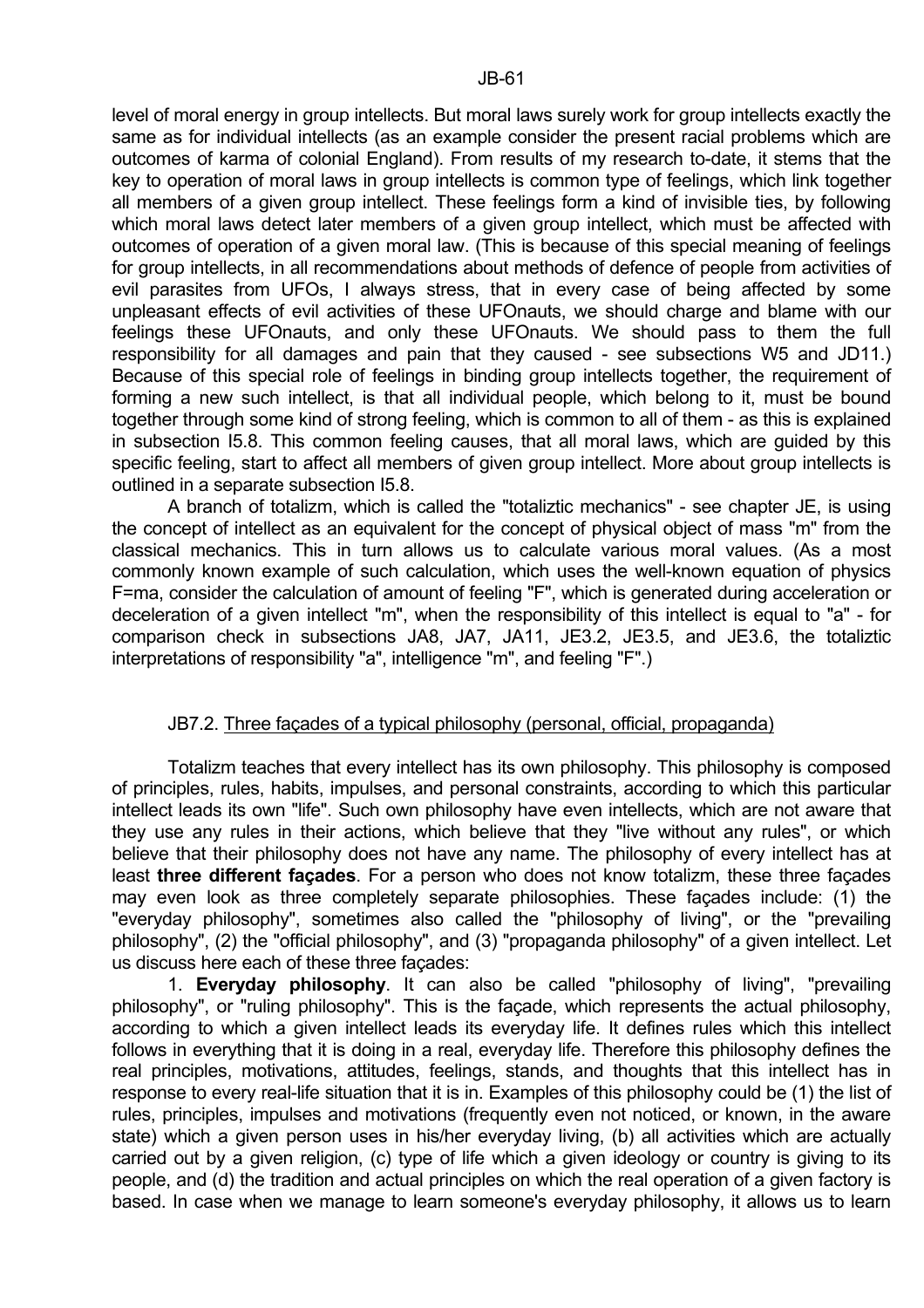"how a given intellect lives in reality". It also allows us to predict how a given intellect is going to behave in a specific situation. Furthermore, it allows to predict consequences of this behaviour to a given intellect, and to other intellects which interact with this intellect (e.g. for us, if we enter the sphere of influence of this intellect). Therefore all efforts of totalizm are concentrated: (a) to enable people to exactly learn the everyday philosophy of our own intellect (i.e. philosophy of ourselves, or of our family, employer, factory, club, country, civilization, or of any other intellect which we are a part of), (b) to show people the way of such transforming of this philosophy, that it starts to obey moral laws (means starts to live a totaliztic life), (c) to allow people to learn everyday philosophies of all external intellects, which interact with our own intellect, so that we are able to predict the type of actions and threats that we could expect from these external intellects, and predict their consequences.

 As I managed to note so-far, the fastest decoding of someone's philosophy can be accomplished when one carefully watches what attitude this intellect shows: (a) towards people and creatures which are unable to defend themselves from this intellect, means people and creatures which are weaker than it, less intelligent, absent in a given gathering, or hierarchically depending on it (e.g. women, sick, retarded, old, children with no parents, animals, subordinates, etc.), (b) towards other intellects, which practice, or belong to, completely different philosophy (e.g. citizens of countries, about which there are stereotype and bad opinions or jokes, people with different ideas or believes, eccentrics, etc.), (c) towards opponents and enemies (e.g. disputants, political opposition, prisoners, custodies, believers in other religions, etc.). Therefore everyday philosophies of individual people usually reveal themselves e.g. during intensive discussions concerning controversial topics, in which both discussing parties have opposite views. Furthermore, drunk people usually show their real philosophies, which in the sober state they carefully hide under the screen of their propaganda philosophy.

 2. **Official philosophy**. This is the formal philosophy, which is officially declared on paper, or declared verbally by these intellects. Usually it presents itself under one of the commonly understood names, although this name not necessarily represents a name of a philosophy, but can be a name of a religion, ideology, factory, etc. Examples of names of official philosophies include: (a) "good Christian", (b) "Buddhism", (c) "socialism", (d) "Mercedes". In order to explain situations when such official philosophies are declared, let us consider: (a) declaration of a husband, which replies "I am a good Christian" in response to grumbles of a wife, who does not like that he took a wet and covered with mud neighbour to their clean car - this does not mean that the husband everything does exactly according to the philosophy of Christianity, but only means that he officially declared that he acts according to Christianity; (b) a holly book of a given religion (e.g. Bible) which officially declares the philosophy of this religion, but which by numerous faithful may not necessarily be practised; (c) philosophy which is outlined in the famous "Capital" by Carl Marx, or in writings of Lenin, but which in practice was almost never practised by communistic regimes; or (d) the official organization chart, founding document, and the set of rules and regulations of a given factory, which in practice not necessarily are being obeyed. Learning someone's official philosophy gives us the information "why a given intellect should live in a specific manner, and to what actions it will resort to not live in any different way". Unfortunately this philosophy does not let us know the information, which we usually are seeking, namely "how this intellect really lives".

 3. **Propaganda philosophy**. This is the philosophy, which is only used for the propaganda purposes, to be shown to other intellects in order to lift one's reputation in their eyes. Examples of propaganda philosophies include: (a) behaviour, principles, dressing, and appearance, which are demonstrated by a given person during a first date, (b) claims contained in the propaganda brochures of given religion, or presented in propaganda films produced by a given religion, (c) the picture of life of a given country under a specific ideology, which is shown in official TV news of this country, (d) content of advertisements and brochures disseminated by a given factory. By learning someone's propaganda philosophy we learn "how a given intellect believes that it should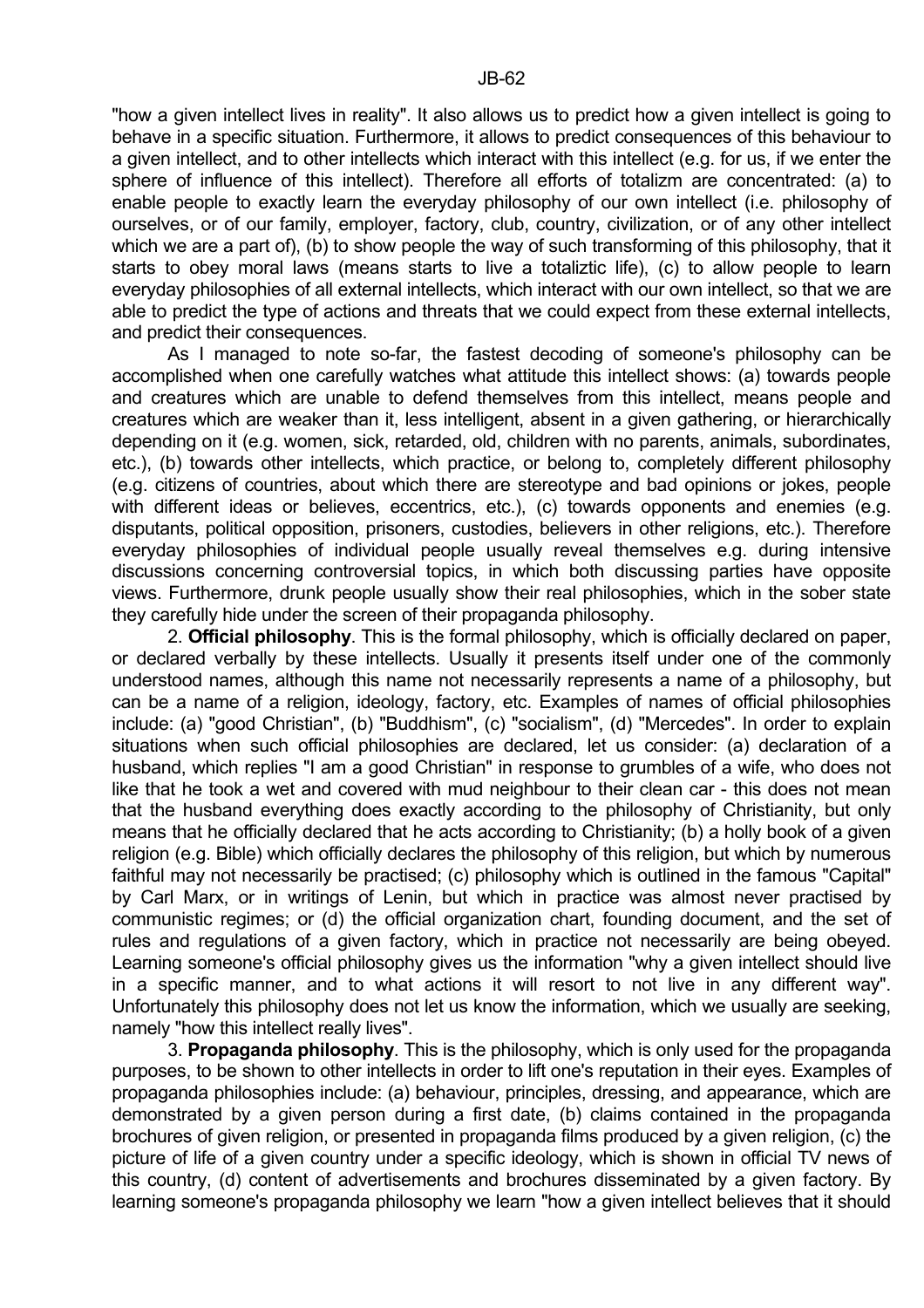lead his/her/its life". Unfortunately we do not learn "how this intellect really lives".

 The existence of these three separate façades in the philosophy of every single intellect, and also the fact that two out of them are untrue, collides with the principle of totalizm, that it always must endorse truth. Therefore totalizm is forced to take a stand regarding them. The stand of totalizm is that "**in the intellects which practice totalizm, all three above façades must be identical, independently of the consequences that this may bring**". This means that the "coefficient of deception" ( $\phi$ ) for totalizm must be equal to zero ( $\phi$ =0°). Therefore, a true totalizt must live everyday life exactly to the same philosophy which he/she/it presents in the official declarations, and which he/she is demonstrating during a first date (and vice versa). If any intellect declares his/her/its totalizm, while there are differences between these three façades, this means that in fact he/she/it is still far from practising a true totalizm. It is a common knowledge that many other philosophies, especially these which ventured far into parasitism, display significant differences between these three façades. This is especially valid for some countries, ideologies, political parties, religions, institutions, and families. They really live according to one philosophy, but they officially declare a different one, while in their propaganda, or to visitors, they still show another one. These differences are commonly known, and not only considered in actions, but even used in jokes. (As an example consider a joke: just after a wedding the bride would not wish that their hotel personnel knew that they are spending the honey moon in there, so she asked her husband "how to make an impression that we are long after the wedding"; he answered "simple - it is enough that you carry our luggage into the room all by yourself".)

 The discrepancy between someone's two philosophical façades, e.g. between someone's everyday philosophy and propaganda philosophy, can be described by the so-called "coefficient of deception" (φ). This coefficient can be defined as "an angle between the direction in the moral field, into which points someone's everyday philosophy according to which a given intellect lives, and the direction into which point someone's façade (e.g. propaganda philosophy) about which a given intellect claims that leads its life according to it".

 I empirically established that for "refined parasitism" explained in subsection JD4.3 the value of this "coefficient of deception" tends to reach  $φ=180°$ . This means that intellects, which adhere to such refined parasitism verbally say one thing (e.g. that they support what you are doing), but in action they do exact opposite (e.g. they place all possible obstructions on your path). This also means that in reality devils always try to look and talk like angels (means devils pretend to behave exactly opposite to what we were taught by religious teachings to-date).

#### JB7.3. Everything is possible: we only need to find out how to achieve it

### Motto of this subsection: "Whenever you say 'no' surely you are at wrong."

 Deductions provided in previous subsections revealed one of the byproducts of totalizm. Independently from the recipes for moral, happy, fulfilled, and intellectually uplifting life, totalizm is also able to propose a selection of tools, which create the philosophical climate and intellectual requirements necessary for a free development of new ideas and inventions. In respect to the content of this monograph, just such a climate should provide fruits in the form of faster acceptance and completion of various devices described in chapters K to N, especially telekinetic battery, telepathic transmitter, oscillatory chamber, and Magnocraft.

 Through the explanation of philosophical principles, which stand behind various human attitudes, totalizm is also able to explain, why so much of excellent inventions and ideas is still lost, and why history quotes numerous persons of authority, who were completely at wrong in their immature negation of inventions, which later were completed with a success.

 Although no one is willing to admit this, many of highly educated people act and behave in accordance with the doctrine of parasitism that "only those things are possible, which we already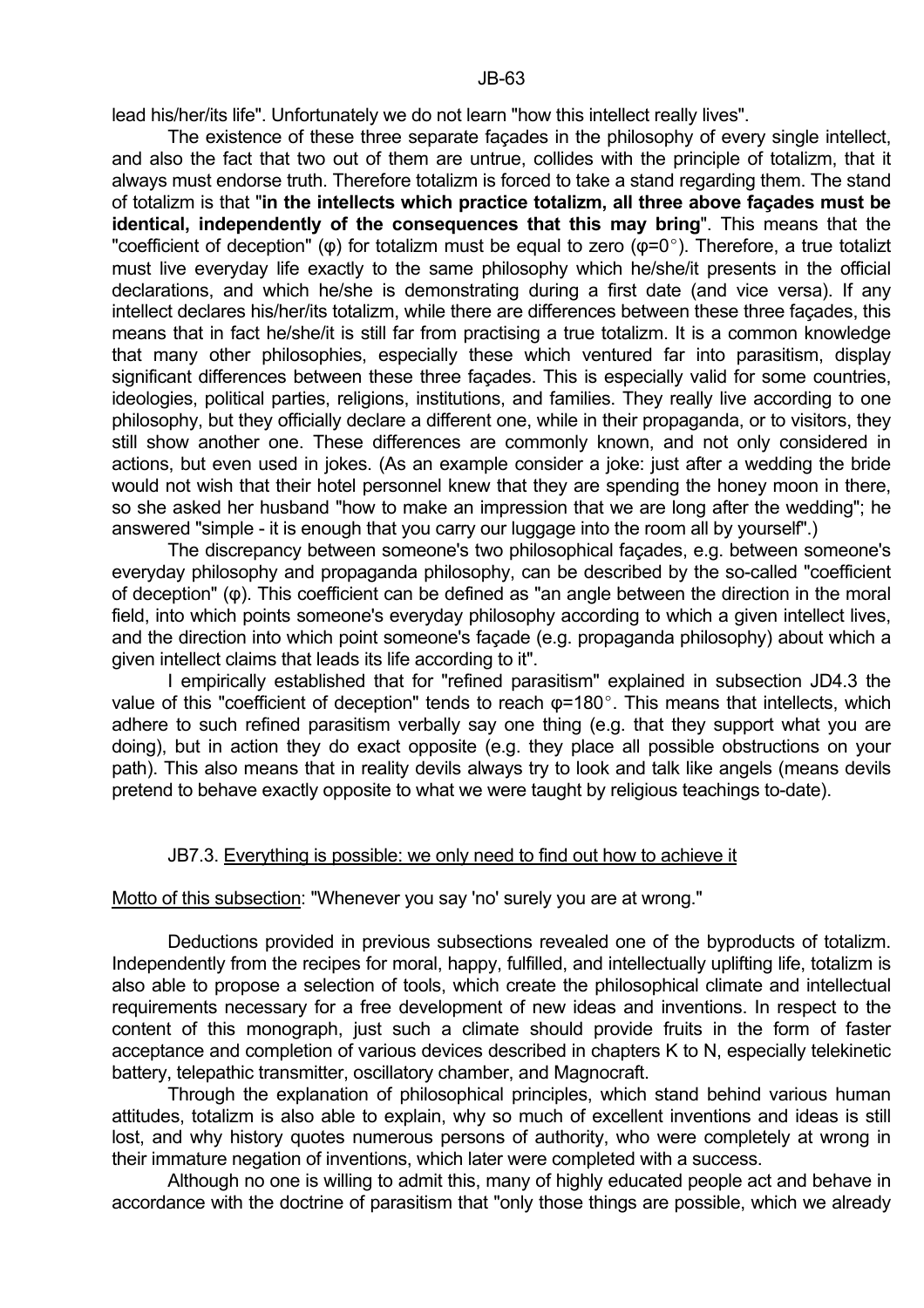know how to achieve" (see the doctrine #5 in subsection JB6). This doctrine was, in the past, and still is at present, the unofficial foundation for the "ruling philosophy" of orthodox institutional science. All eras know scholars who followed this doctrine, attacking every new invention, laughing at every new discovery, and ridiculing every new idea. This doctrine is responsible for an impossible even to estimate number of inventions being abandoned half way in their development, and for the successful prevention of a more rapid advancement of our civilization.

 There are numerous publications available, which quote well-known and respectable people, whose claim "it's impossible", and "it never is going to be accomplished", was later proved to be completely wrong. The content of these claims now sounds ridiculous, but at the time when they were stated, they dissipated from creators of progress enormous amount of moral energy, thus they caused a lot of harm and confusion. We must remember that they originated from people having high authority and important positions, whereas their destructive power was usually directed against young and unknown inventors. Let us remind ourselves of some of these statements.

 "Nothing made of iron could possibly float" - scoffers in 1787 on the first ship of iron built by John Wilkinson (quoted from the book **[1JB7.3]** by J. Penry-Jones, "The Burke Book of Ships and Shipping", Burke Publishing Company Ltd., August 1965, page 10).

 "Gentlemen, I would rather believe that those two Yankee professors would lie than believe that stones would fall from heaven" - President Thomas Jefferson on the observation of a great meteorite in 1807 in Weston, Connecticut (quoted from the book **[2JB7.3]** by H.H. Nininger, "Find a falling star", Paul S. Eriksson, New York 1972, ISBN 0- 8397-2229-X, page 4; see also [6JB7.3] below, page 296).

 "A grip of a smooth iron wheel on a smooth iron rail would not suffice to haul a train. A locomotive must horse itself along on mechanical legs or winch along a rack rail with a pinion wheel" - John Blenkinsop and others on William Hedley's theoretical solution of the adhesion problem proved correct experimentally in 1813 by the locomotive "Puffing Billy" - see **Figure JB1** (this is my own summary of the historic analysis presented in the book **[3JB7.3]** by E.L. Cornwell, "History of Railways", Hamlyn-Nel, London 1976, ISBN 0-600-37587-0, page 14). Note that the "adhesion problem" in general terms boils down to the fact, that first designers of locomotives deeply believed that if one propels locomotives via their smooth wheels, then these wheels would slip along the smooth rails, and would rotate in the same spot. Thus, according to these beliefs, smooth wheels should not be able to haul heavy wagons attached to locomotives. But William Hedley used a known theoretical equation for a force of horizontal friction "T" - which states that this force is proportional to the force of vertical load "F" and to the coefficient of friction "µ", i.e.: "T = Fµ". Thus, by knowing what is the coefficient of friction "µ" of locomotive wheels against rails, and knowing the weight "F" of this locomotive, he calculated precisely, that after the mass of locomotive is distributed correctly, it surely must be able to start moving and to haul wagons that are attached to it. In Figure JB1 of this monograph a locomotive is shown, which hauled wagons NOT with the smooth wheels - as this was suggested by Hedley, but it used for propulsion a pinion wheel which cooperated with a rack rail. In such a manner this particular locomotive used for motion a mechanical version of horse's legs.

 "Heavier-than-air machines, flying machines, are impossible!" - Lord Kelvin 1895 (one statement from a large list of quotations proved wrong that has been compiled by Robyn Williams in **[4JB7.3]** "Australian Science Magazine", Vol. 1, No 1, 1985; see also book [6JB7.3] below, page 236).

 "Very interesting, Whittle my boy, but it will never work" - a Cambridge professor of aeronautical engineering to jet engine developer, Sir Frank Whittle, about 1930 (one of numerous examples of how wrong educated people can be, collected in the paperback **[5JB7.3]** by Graham Nown, "The World's Worst Predictions", Arrow 1985). The above quotation explains why the first jet engine was not built in England, but in Germany (1939 - Heinkel "He 178"), and why Sir Whittle was allowed to develop his invention only after German jet aeroplanes proved to be superior to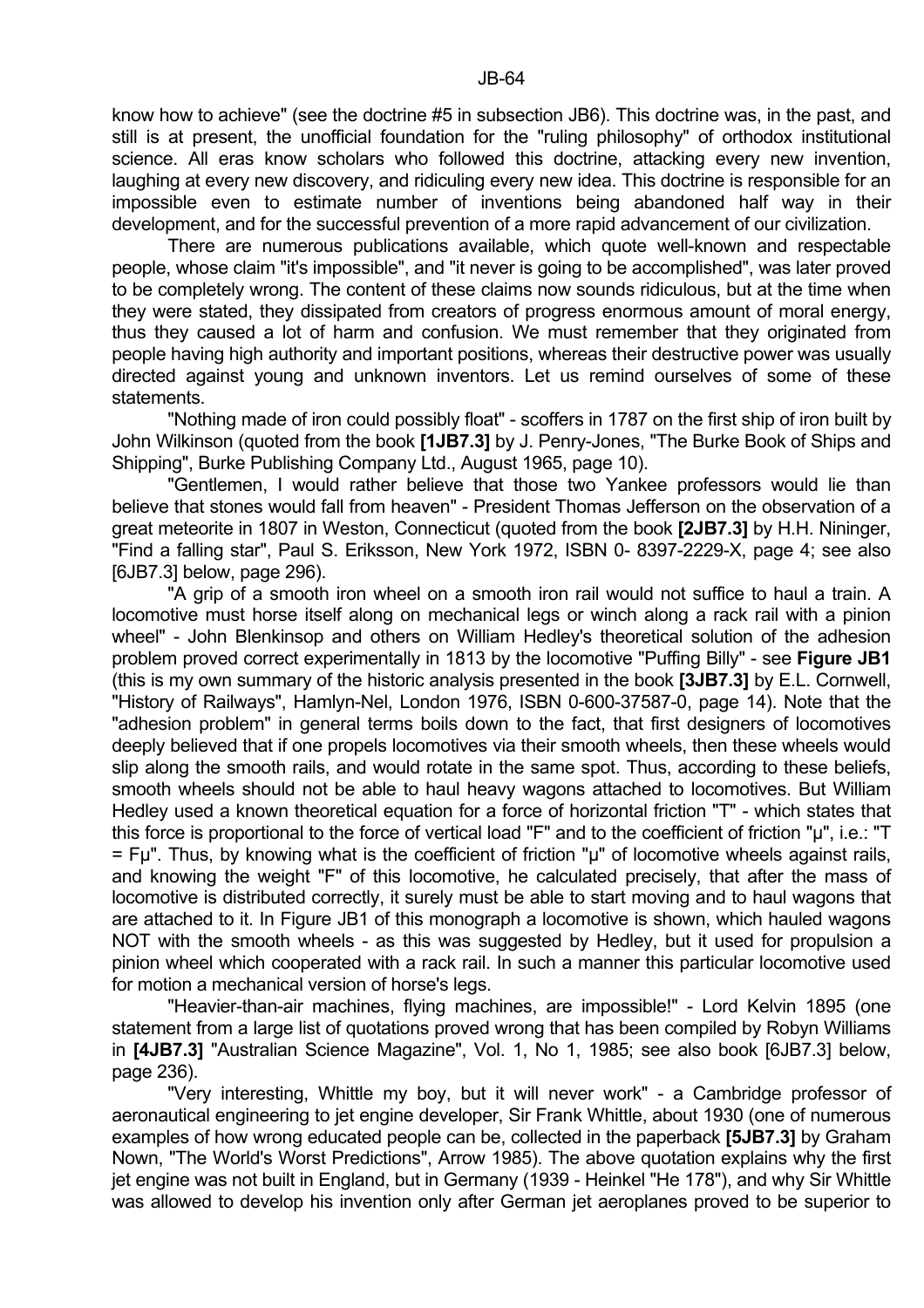English propeller fighters.

 "There is not the slightest indication that nuclear energy will ever be obtainable. It would mean that the atom would have to be shattered at will" - Albert Einstein, 1932 (one quotation from a number of mistaken predictions of some authoritative sources, compiled in the paperback **[6JB7.3]** by Christopher Cerf and Victor Navasky, "The Experts Speak - the definitive compendium of authoritative misinformation", Pantheon Books, New York 1984, ISBN 0-394- 71334-6 (pbk.), page 215).

 These claims, along with many others, have proved that almost every idea which at a particular time has been discredited and scoffed at, is completed a few years or decades later. This means that **the statement "impossible" is relative, and only applies to a particular level of our development**. Therefore the existence of such faulty claims in the past, is not only an indication of mistakes in judgment of individuals, but also proof of an error existing in doctrines of the ruling philosophy of human science. The universe seems to be built in such a manner that "**every goal without conditions attached to it, is possible: we only need to find out the way to achieve it**" - see also subsection I5.4. In all actions and discussions of scholars, the above reformed recommendation of totalizm should replace the previous conservative and wrong doctrine, taken from the philosophy of parasitism. This new recommendation should become an essential foundation for the future philosophy of reformed science.

 The above recommendation of totalizm, which states that "every goal without conditions attached to it, is possible: we only need to find out the way to achieve it", similarly as all other descriptions of the reality that surrounds us, has, however, a build in simplifying condition. We should be aware of the existence of this condition and consider it during practical application of this recommendation. This condition states that the mentioned recommendation we are going to use only for pure goals, means for the goals which do not have any requirements build into them or attached to them. Such requirements could imply the manners, in which the accomplishing of these goals must be carried out (after all, these manners of accomplishing of given goals must be discovered in the future, therefore they cannot be build into the goals themselves). In order to express this in other words, this recommendation applies only to goals which state "what", but they do not forward any requirements regarding "how" this "what" should be accomplished. If this recommendation is also used for manners of accomplishing given goals, then our request to be fulfilled in every possible case, would be equal to the request to God, that the universe must not work as it works, but it must work as we requested. Of course, such a request would be a preposterous arrogance from our side. After all, the universe works as it works, and it is not our right to forward any requests about it. Therefore, before we decide, whether a given goal fulfils the recommendation of totalizm that "every unconditional goal is achievable - we only need to find a manner how to accomplish it", we firstly need to determine, whether we are considering an unconditional goal, or a manner of accomplishing a goal that is conditioned by the way we express a given goal. If it would be a manner of accomplishing a goal, then we would simultaneously try to request, that the universe operates in the way we want it to operate. For example, the goal expressed by the objective of "building an antigravitational spaceship", which is discussed in chapter G, and which stems from the old concept of monopolar gravity, is not an unconditional goal. Actually it is a mixture of a goal and a manner of accomplishing it. As such, it represent our request to the universe that this universe works according to our wishes, or more strictly according to the old (and entirely wrong) concept of monopolar gravity adhered by the orthodox science. After all, the idea of "antigravitational field", which this spaceship supposed to use, is strictly defined and contains various conditions regarding what it originates from, how it works, what properties it displays, etc. Thus, in order to make possible the completion of such an antigravitational spaceship, the universe would need to work in such a manner, that the formation of antigravitational field would be possible in our dimensions, means the universe would need to work exactly according to the old concept of monopolar gravity. In turn demanding from the universe to work in such a manner, is a great arrogance on our part. Therefore, in order to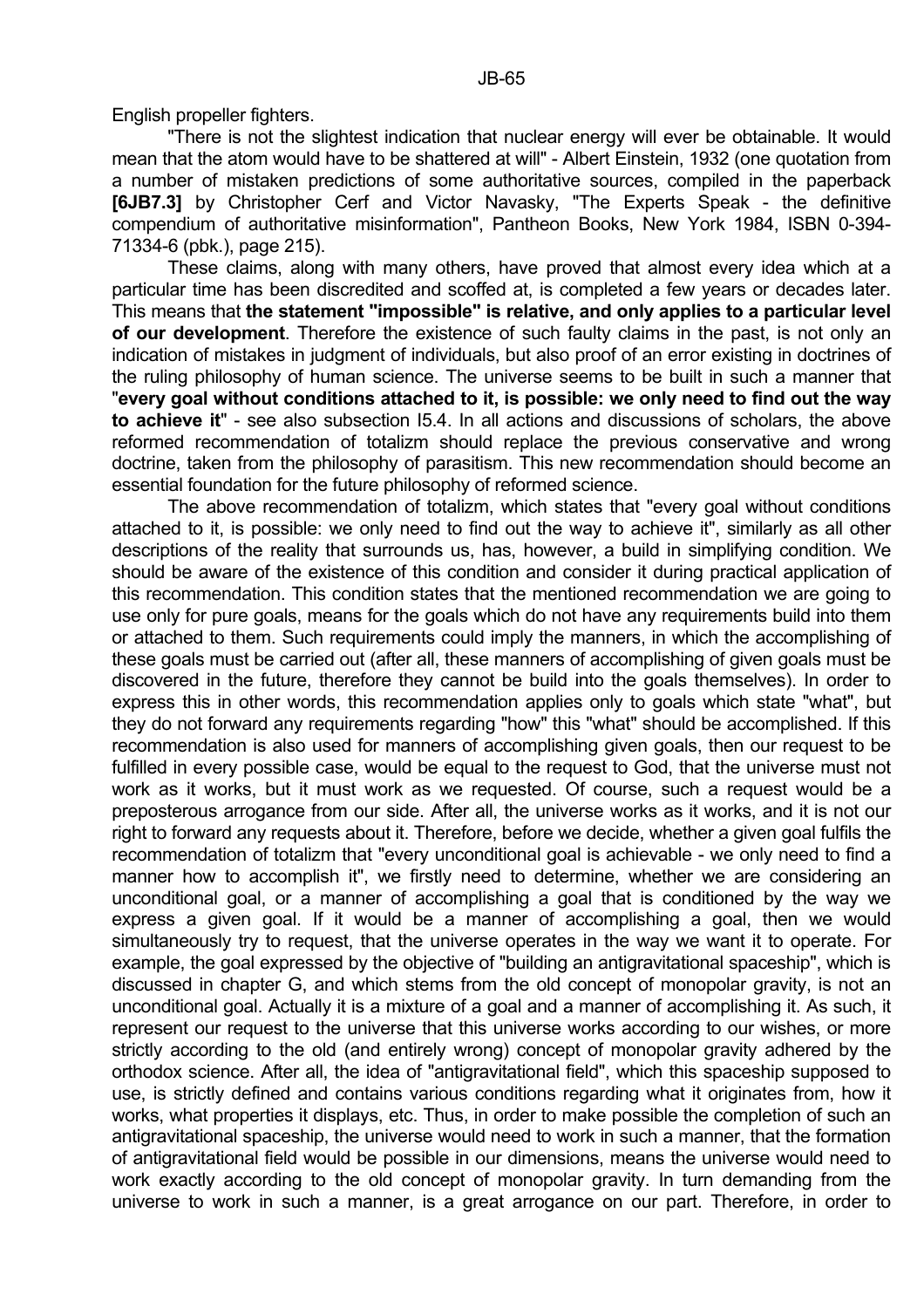change this mixture of a goal and a manner of accomplishing it, into a pure, unconditional goal, the previous objective would need to be formulated in a different manner. For example, it could be expressed as a pure goal with the use of the following wording: "building a spaceship, which uses some kind of a field that repels it from Earth", or with the use of following description: "building a spaceship which uses a kind of the field, the effects of operation of which are similar to the effects of a hypothetical antigravity field". After such a re-expressing, immediately the recommendation of totalizm stating that "every unconditional goal is achievable - we only need to find a manner how to accomplish it" starts to apply to this pure goal. This is documented in subsections JA2, JA4, H6.1 and H7.1 of this monograph, and also in chapters F, L and M of older Polish monograph [1/3]. They describe various spaceship, the operation of which implements this pure goal.

 Folk wisdom also records and confirms that the recommendation of totalizm that "every unconditional goal is achievable - we only need to find a manner how to accomplish it" actually works in the universe. This folklore confirmation takes the form of proverbs, and fables with morales. For example, relatively well it is expressed by the Polish proverb "there are no unconquerable castles - there are only castles which were clumsily attacked" (i.e. "nie ma niezdobytych twierdz, sa tylko twierdze zle zdobywane").

Let us nor summarise the totaliztic truth, which I try to convey with the use of this subsection. Any categorical claim, thinking, or conviction about any pure and unconditional goal, that in the absolute sense it is "impossible" to accomplish:

 - Is going to prove to be wrong in the future, as inevitably a time must come, when someone is going to prove, that actually this goal is possible to accomplish;

 - Dissipates a significant amount of moral energy from all people involved, therefore in the light of totalizm it represents a highly "immoral" stand (or the heaviest one amongst all totaliztic sins, i.e. the "oppression");

 - Runs against moral laws, thus in the future it brings back at least equally unpleasant consequences for the person who states such an opinion, as the consequences that it brought to the victim at the time when it was expressed;

 - Is a sign of philosophical immaturity of the person who expresses it. Therefore the sole fact of appearing such an idea, should be a sign for the person who things so, to seriously reconsider his/her own philosophical horizons. In turn to other people, who hear such an opinion, this is an indication that they should not take seriously the person who expressed it - similarly as no-one takes seriously statements of immature children who forward their opinions without having any idea about the subject which they address.

 Thus instead of claiming that something is "impossible" in the absolute sense, totalizm rather recommends to express specific objections, the disclosure of which clarifies reasons why a given idea cannot be accomplished in a given moment of time (i.e. to apply so called "constructive criticism" - see also subsection JC11.6). Such specific reservations, which are expressed with balanced and well selected words, supported with arguments and justifications, and which apply exclusively to the goal not to the creator of this goal, are highly constructive, because:

 - They allow to identify factors, which hold back the accomplishing of a given goal in the considered time,

 - They increase the amount of moral energy in all people involved, thus they represent a "moral" behaviour (and a totaliztic good deed),

 - They run along moral laws, thus their consequences that in the future are going to return to the speaking person, are tolerable,

 - They are a sign of philosophical maturity and expertise of the person who states them, therefore they are a source of the increase of his/her respect and recognition by other people.

 People acting in accordance with this reformed recommendation of totalizm, would not discuss goals, as according to it every pure goal is achievable. They would rather concentrate their efforts on verifying the ways of achieving these goals. By this means, the respect and authority of many people would be secure when the inventions or ideas they tried to disqualify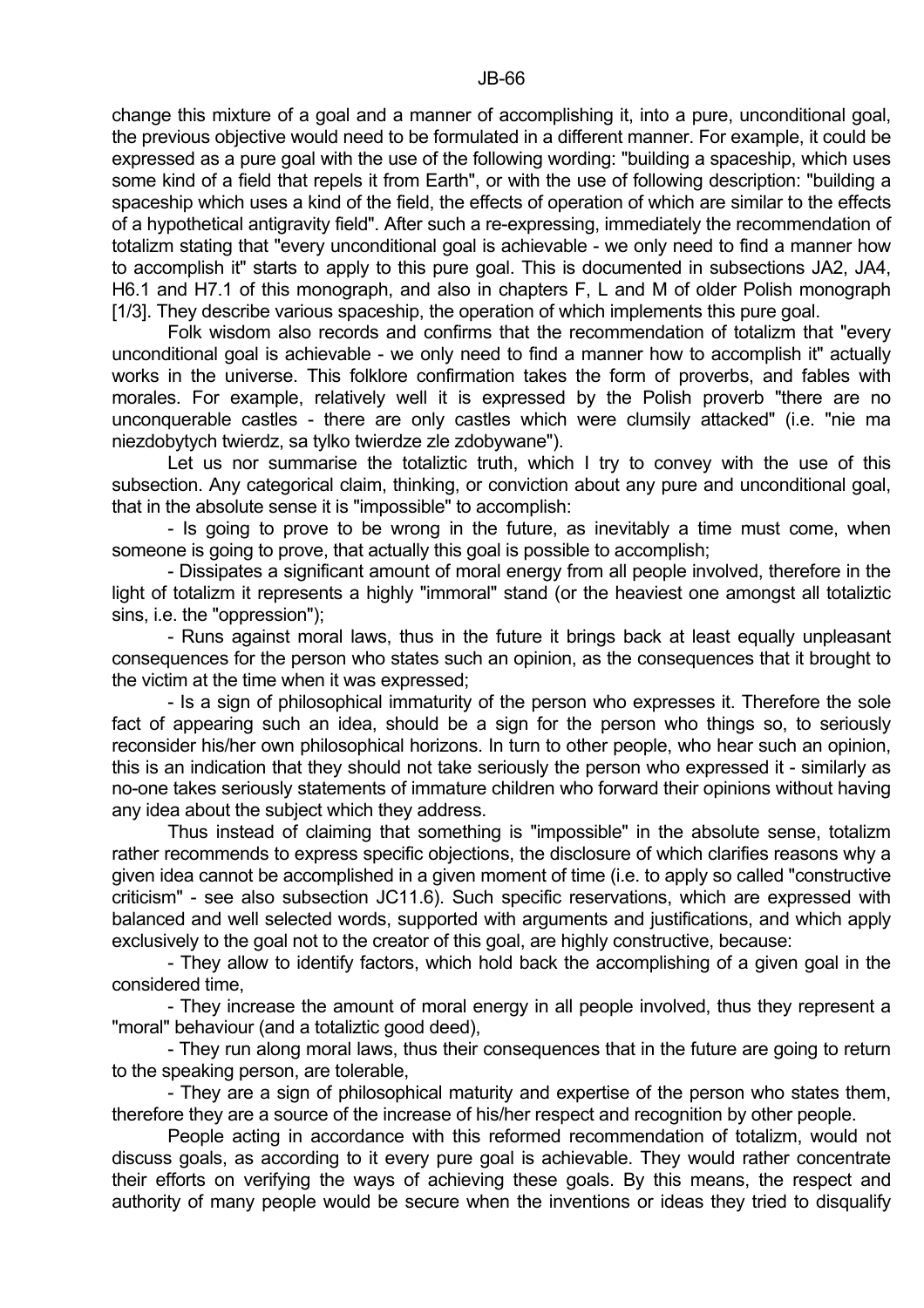became reality. To prevent us from repeating the same errors with regard to the ideas presented in this monograph, perhaps we should implement this reformed recommendation immediately, beginning with the content of this monograph.

# JB7.4. Canons (primary principles) of the operations of our universe

Motto of this subsection: "The universal justice works perfectly: at the very end everyone receives exactly what he/she deserved. If someone does not receive what he/she deserved, the universal justice is only indicating that a given matter is far from the end".

 In subsections JB3.2 and I4.2 is explained, that according to deductions of the Concept of Dipolar Gravity and totalizm, the universe is formed in a hierarchical manner. At the very top of each hierarchy there is some kind of a primary principle, phenomena, or object, from which then originate secondary principles, phenomena, or objects, from which in turn originate tertiary ones, etc. The principles, which are the most primary, are going to be called here "**canons**". They cannot be confused with moral laws, as in relation to moral laws canons are superior. In this subsection I am going to present these primary principles of the universe (canons), which so far totalizm managed to identify and to describe. While reading their descriptions, one should be aware, that some of them were already postulated by various researchers or philosophies for a long time. But totalizm introduces to them a completely new quality. Namely, the logical body and tools of totalizm, that are already worked out, are allowing to formally prove the actual existence and operation of every single out of the primary principles (canons) presented in this subsection. Unfortunately, I constantly suffer a chronic lack of time and lack of additional research capacity. (After all, as for now, I am the only scientist who develops totalizm.) Because of this lack, so-far I formally proved only the existence and operation of the first of the primary principles listed here see subsection I3.3. However, if my time and research capacity allow it, in reality I would be able to develop similar formal proofs for each one of canons described below. Here are the primary principles of the universe, which totalizm identified so-far:

 1. **Canon of a single universal intellect**. It directly stems from the structure of our universe, as this structure was revealed by the Concept of Dipolar Gravity. It states that "**in the entire universe exists and operates only a single superior intellect, which by totalizm and by the Concept of Dipolar Gravity is called "universal intellect", and which intelligently and purposely shapes the present structure and operation of our universe, defines the laws that prevail in it, rules over time, and controls everything that happens in the entire universe**". In turn the fact that in the entire universe only a single universal intellect (God) exists and operates, introduces various consequences. Let us list here the most important of these:

 - the non-existence of a jealous God. One of the consequences of the canon discussed here, is that **this single universal intellect (God) cannot be a jealous intellect**. This is because under whatever name someone turns to it, this always is going to be addressed exclusively to it, as there is no other intellect, which could compete with it. Therefore, the statement that some religions make to their believers, that their God is a jealous God, has no right to be the truth, if the God it refers to is the true God (means if the God of this religion is really the universal intellect). This types of statements imply only that someone was very interested in propagating "God's jealousy", in spite of fact, that such a jealousy is contradictive to everything that about true God and about the operation of its laws is known so-far. Of course, immediately a question rises, who was that someone. Was it a given religion, which for the political reasons itself is very jealous and imperfect. But it hides under the smoke-screen of a jealous God the fact, that it does not wish people to seek the truth somewhere else. Or was it a leader of our cosmic occupants from UFOs, means a chief "evil parasite" described in subsection A3, who was so full of pride, vices, and bad intensions, that at the initial stage of a given religion, he pretended to be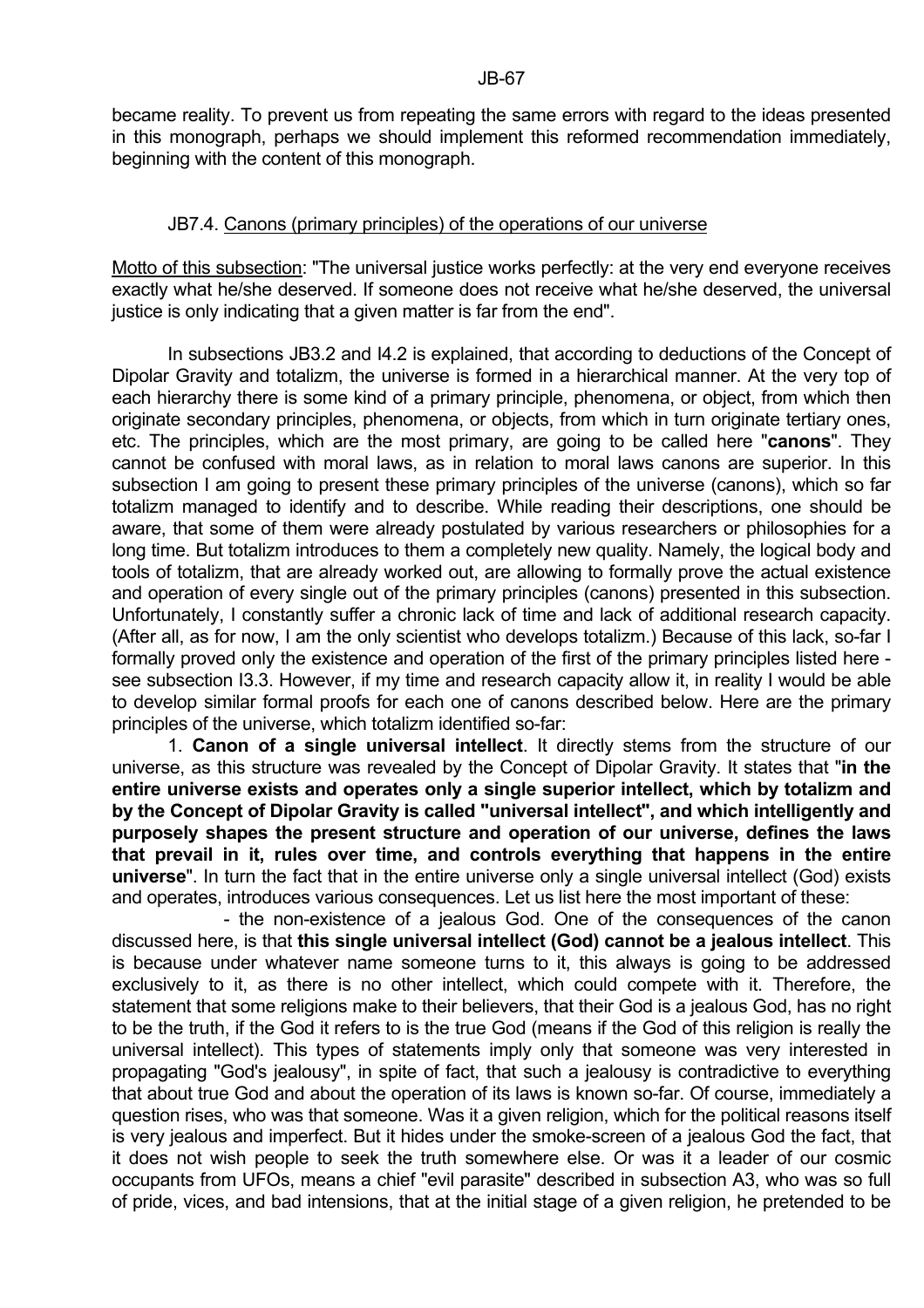God, and demonstrated to people with his actions that he is very jealous.

 The fact, who actually introduced into religion the claim of a jealous God, can be scientifically deduced and established through the analysis of a manner, in which this claim is argued. Therefore, it would be rather beneficial for all interested, to try to learn the manner, in which certain religions officially justify their claim, that the only superior intellect of our universe, is a jealous intellect. A person which learns the official version of this argumentation, could then analyse the logical deductions which reveal "if" and "how" a given religion justifies that "the only superior intellect of our universe (God) must be a jealous intellect (God)". The bulk of such information should provide a logical justification, which would reveal why such a jealous although the only one in the entire universe, superior intellect, should judge differently people who practice different religions. If anyone is able to learn such a justification offered by a given religion, he/she should learn it for a hypothetical case of the judgement by such a jealous universal intellect two identical in every aspect people, who led an exactly identical life and identically obeyed moral laws, only that they prayed to the only universal intellect according to wording and rituals of two different religions. The question, which for such a case should be learned, would be - why this single universal intellect, should give a reward to one of these two identical people, while it should refuse to give this reward to other one of them. We, people are not so perfect intellects, as the universal intellect. However, only very few of us, in such a situation would actually judge differently these two identical in every other aspect believers. So if we, imperfect "mere mortals" , would not judge these two identical people differently, why the universal intellect should judge them differently? Especially, that from the definition, this intellect allows people to learn rules and laws, according to which it carries out its judgements, thus it makes these rules transparent for us.

 - The lack of completely correct religion. Other consequence of the existence of a single universal intellect, is that no religion has the right to call itself the "only correct" or "only true" one. The sole criterion of correctness of a given religion is an extend in which a given religion breaks or obeys, the moral laws that were established by this single universal intellect. However, according to the "canon of the operation of universe", religions cannot receive all these laws as a gift, but the knowledge about them they must earn gradually and laboriously. Therefore, as the result of the operation of the criterion of correctness of a given religion stated before, and the canon of operation of universe, **every religion must be imperfect to some extend**, and every single one of them should try to open and initiate the precess of own perfecting. The imperfection of every religion can be formally proven through historic comparisons - each one of them committed many errors, which currently it is ashamed of. (As this probably was noted by the reader, totalizm admits openly that it is imperfect and that it must constantly improve - further details on this need to improve are explained in subsection JB8.)

 2. **Canon of the operation of universe**. Existing religions suggest unanimously, that God intervenes directly and continually in almost every aspect of the physical world, practically shaping everything in it according to its current wishes. And so it does everything by itself, starting from directing ants that get lost, through punishing sinners, and finishing at sending rain on dry fields. This religious belief is expressed best in a known saying that "God sustains the operation of universe". In turn the Concept of Dipolar Gravity states that the universal intellect cannot directly and openly intervene in the physical world, because any such an attempt of an open and clearly noticed intervention, would not only break the "canon of ambiguity" described below, and thus also break our fundamental right for a free will and for the freedom of choice of our path, but also would decrease the "amount of moral energy" in all people, who would be affected by this intervention. In this way any obvious to people intervention of this intellect in the operation of the physical world, would undermine the foundations of laws that were established by the very universal intellect. Thus, in order to keep these laws in power, it can rule this world only indirectly, through programming and controlling time schedule of events, which are going to affect people in the future (the mastery of time), and also through the current control of the moment and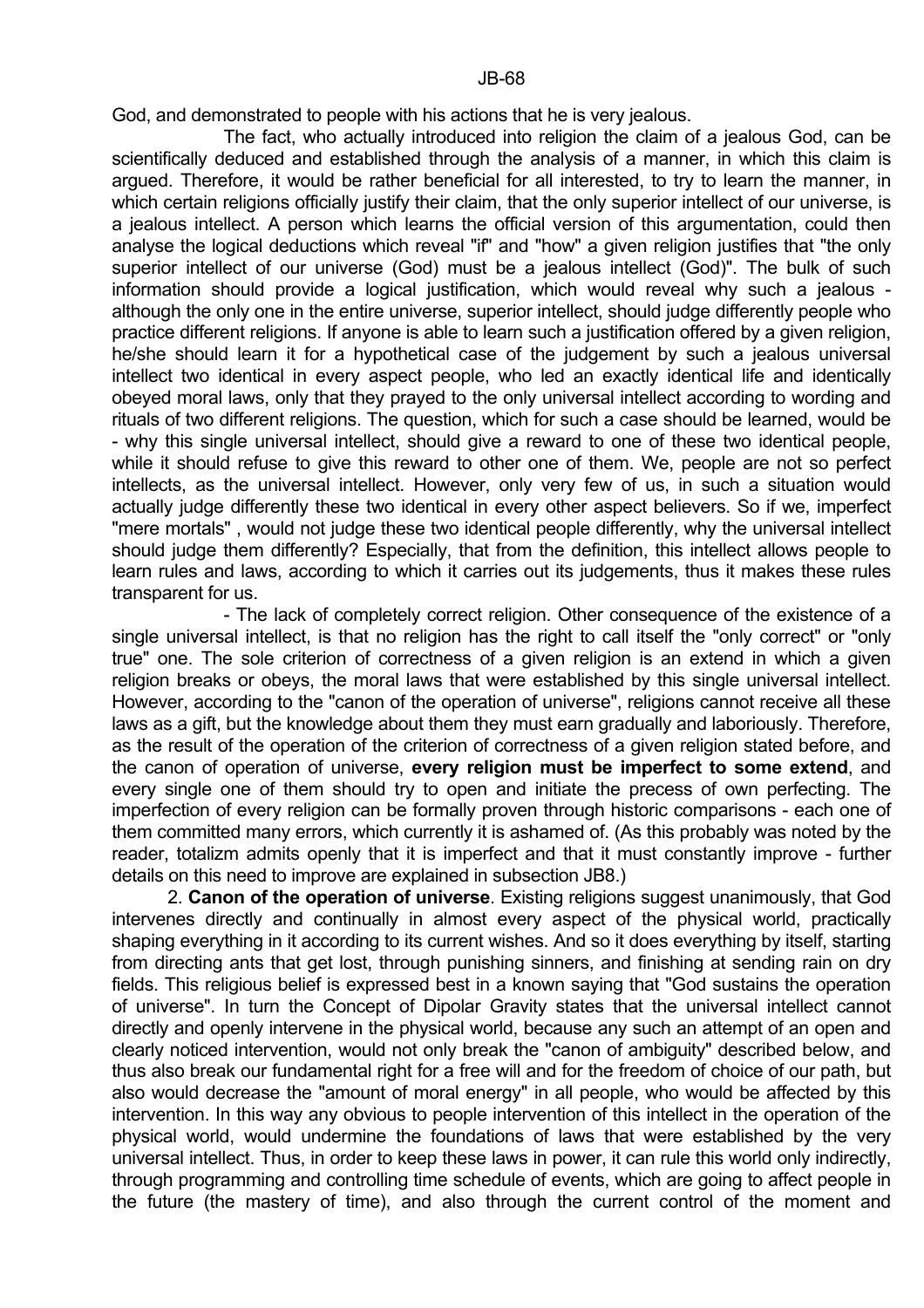circumstances of unleashing laws that it established. Therefore the Concept of Dipolar Gravity and totalizm suggest, that there is in power the following canon of the operation of universe: "**the physical world must behave and operate in such a manner, as if the universal intellect would not exist at all, while all the events that take place were controlled exclusively by appropriate natural laws**". Of course, the analysis of some of laws that rule our world (especially moral laws described in subsection I4.1.1) reveals, that in order these laws are established and working, behind them must hide some omni-knowledgable and omnipotent intellect, capable of shaping the future events and releasing the current actions according to requirements of these laws. From the canon discussed here originates the truth of proverbs of the type "God helps those who help themselves". If this canon is expressed with some simple words for everyday use, one of the possible wording that it could take would state that "the universe is so organised that it operates on its own - the universal intellect only decides in which direction".

 3. **The canon of omni-purpose**. According to it, "in the universe everything happens in a highly intelligent and multi-purposeful manner". Thus everything has its goals, reasons, justification, iron logic, etc. Also behind everything that ever happened, happens, or will happen, discretely stand the universal intellect. Of course, in order this canon could be at work, the universe must be governed by an omnipotent intellect, called here the universal intellect, not by some mechanical algorithms - as this is claimed by refined atheists. This means that the existence and operation of the canon of omni-purpose is an automatic consequence of the existence and operation of the universal intellect.

 The canon of omni-purpose causes, that everything in the universe makes a deep sense and has an important reason for the existence. This is because of this canon, that every tiny detail of every organism and object has a justification, why it appeared, and also has important functions, which it should perform. The awareness of the existence and operation of this canon causes, that totalizm claims "nothing in our lives happens by an accident or by a converge of circumstances, and everything has deep reasons, goals, and consequences, only that not always these reasons, goals, and consequence are understandable for us."

 The consequence of the operation of the canon of omni-purpose is, that the empirical proofs for the existence of the universal intellect are practically contained in everything that surrounds us. Thus people, who have sufficiently inquisitive minds, are able to notice these proofs practically in everything. For this reason many people do not need at all formal logical proofs, similar to that provided in subsection I3.3, in order to have a certainty that the universal intellect does exist, because the required empirical proofs they find in every blade of grass, in every sunrise, and in every event that affects them.

 4. **The canon of ambiguity**. As this was already explained in subsection JB3.3, one of the superior ideas of the operation of the universe, is the assurance that all human intellects always must have free will. In turn this "free will" requires, that in the universe the "canon of ambiguity" must exist and operate. According to this canon, the free will can always be available to every intellect, only if mechanisms of the universe are so organised and so operated, that they always must fulfil the requirement that "**in the universe nothing can be fully unambiguous and deprived sources of all doubts, because then the intelligences that confront it would be deprived the right to their own free will and the right to choose their own path**". Only the existence of ambiguities in everything that surrounds us, guarantees that all intelligent beings always have "free will" in their choices and behaviours. Therefore, if someone, from some reasons does not wishes to accept a given truth (e.g. a truth about the existence of the universal intellect (God), about the existence of morally decadent UFOnauts and the occupation of Earth by these parasitic UFOnauts, or about a wave nature of light), the above "canon of ambiguity" causes, that around this truth always there is enough ambiguity and doubts, so that he/she could ignore or reject this truth if he/she wishes so. In order to realize how this canon works, it is enough to understand, that if for example in our sight some kind of a miracle happens that is described in subsection I3.5, and if there would be no doubt about the fact that it is a miracle, then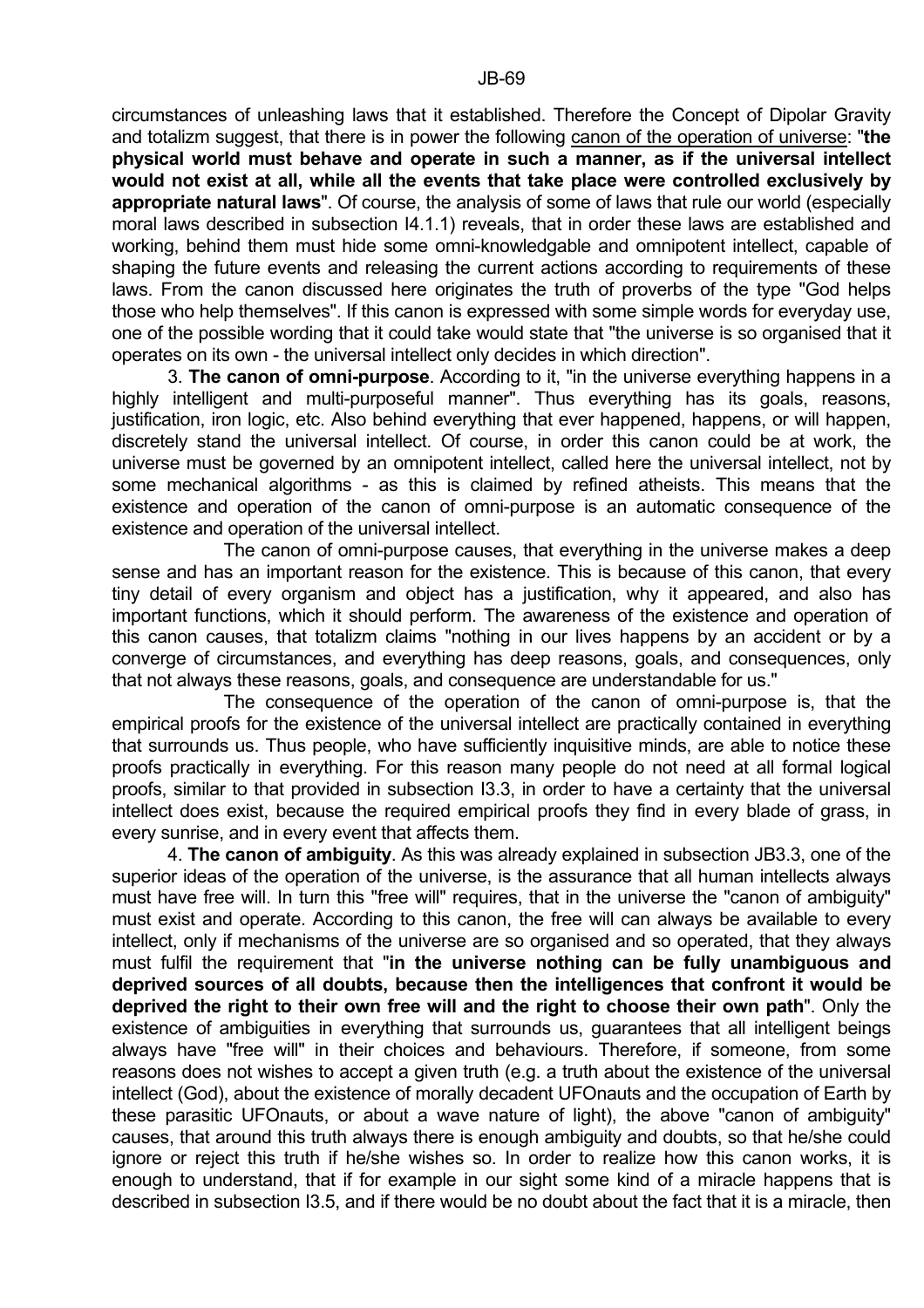The canon of ambiguity also introduces numerous practical consequences. One of these consequences, currently very on time, is the fact that the arrival on Earth the so-called "Second Jesus" must be enough ambiguous, so that everyone can interpret it in his/her own way. If this arrival of the Second Jesus took place in fire, power, and thunders, as many people expected this, it would deprive people free will that they have. It is because of this canon, Second Jesus has arrived - as the Bible says it, "as a thief", means without any miracles and supernatural signs, to complete his mission quietly while remaining unrecognized by the majority of people. Other example of consequences of the same canon is that also the original Jesus was not recognised by Jews - after all they await the arrival of their messiah even until today. Also even today many scientists negate the supernatural character of many of his achievements (and attempt to explain them "rationally"). Also from this canon results the requirement that the true miracles are always very humble and ambiguous, and that only miracles-hoaxes are trying to deprive their witnesses all doubts - as this is explained on example in subsection I3.5.

 5. **The canon of consistency**. It states the following. "The universal intellect is perfectly consistent in everything, including laws that it establishes and actions that it undertakes." The canon of consistency causes that everything in our universe must be logical and agreeable with everything else, and also everything must logically result from everything else.

 The canon of consistency reveals its operation almost in everything. Practically everything in our universe is highly consistent. The operation of this canon can be observed not only in all actions of the universal intellect, but also in laws that this intellect established. For example, one of the manifestations of this canon is the precise **coincidence of physical laws and moral laws**. This coincidence causes that every moral law must correspond to a similar physical law, while every physical law corresponds to a similar moral law. Therefore the content of new moral laws can be learned for example by studying physical laws that are known to us, and vice versa. Other manifestation of the operation of this canon, is so-called "**rule of moral unanimity**", which applies to all moral laws, and which was discussed in subsections JA1 and JA2.1. Thus rule states that "if any situation or intension appears in the real life, then this situation or intension must be unanimously judged as moral or as immoral by all moral laws that apply to it, and by all indicators of the moral correctness that can be used to judge it". What this rule is trying to express, is that the categories "moral" and "immoral" also fulfil the canon of consistency. Therefore if something is "moral" then it remains "moral" in the light of any possible moral law that applies to it. While if something is "immoral", then it stays "immoral" in the light of every possible moral law that applies to it.

 If the canon of consistency is related to the actions of the universal intellect, then it could be called the **canon of non-favouritism**. This is so, because in order to fulfil the canon of consistency: "all the activities of the universal intellect must be so completed, that they do not favour anyone, while the only differences in the manner, in which they affect individual people, must result from the level in which these people obey moral laws that this intellect established". Lest us now explain this idea using different words. In order to be consistent, the universal intellect can never favour anyone just for: what religion he/she practices, in what country he/she lives, whom he/she is, to what race he/she belongs, from what civilization he/she originates, etc. This intellect must reward or punish only depending on how a given person obeys the moral laws which this intellect established and which remain the same for the whole universe. If for some reasons, this intellect decides to give to us something, that does not result directly from our obedience of laws that it established, then it must give this repetitively to representatives of different races, religions, countries, etc. It is also worth to notice, that in order to fulfil the canon of consistency, the universal intellect never can forgive anything to anyone, although it can delay the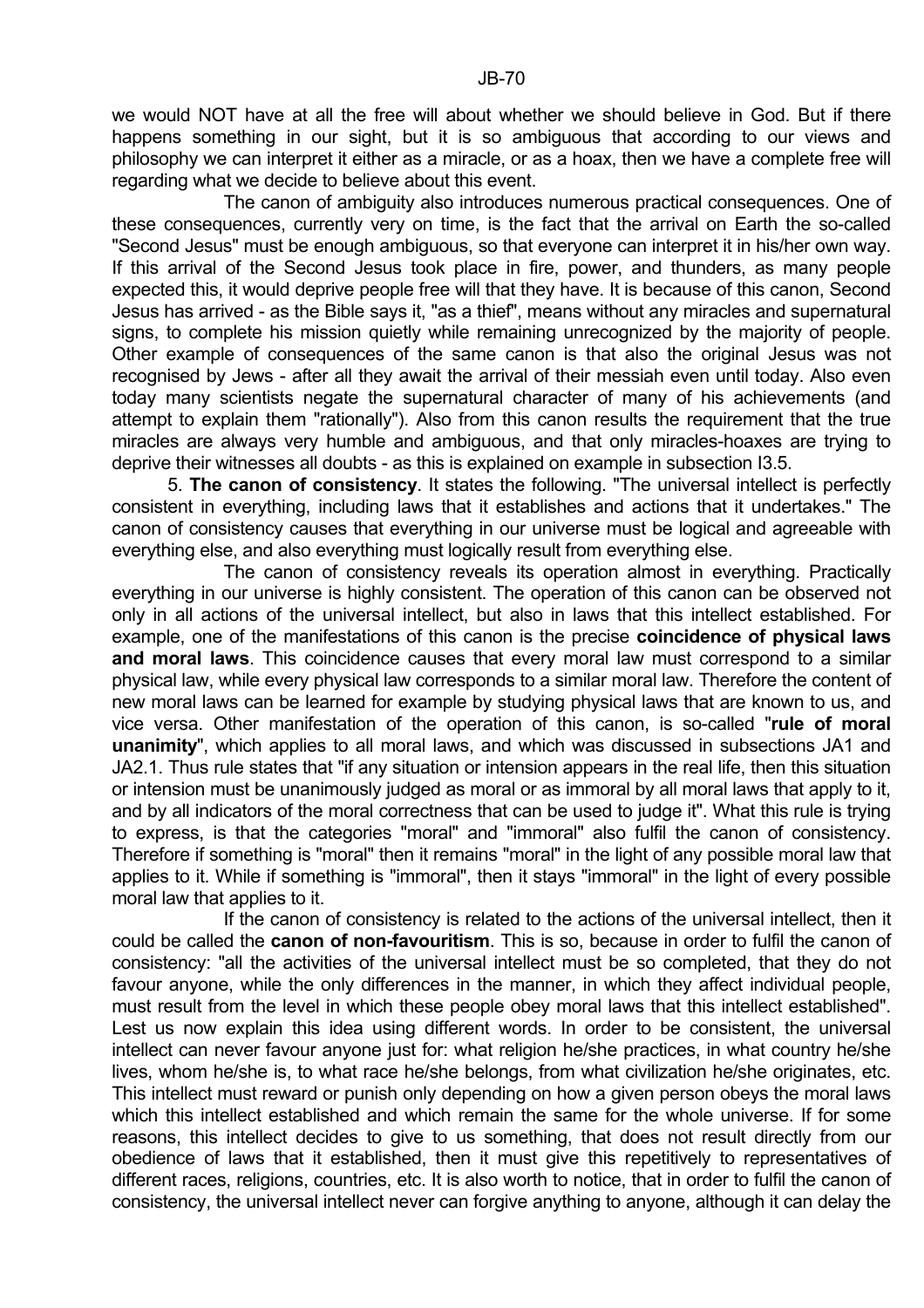6. **The canon of universal justice**. It states that "in the universe an absolute justice prevails, which is guaranteed by the existence and memory of the universal intellect, therefore everything that affect anyone, was either deserved in the past, or is going to be rewarded in the future". More about this canon is explained in subsection I4.1.1.

 Very interesting about the canon of universal justice is, that this justice is "motivating for moral self-improvement", means not "blind" like the human justice. In order to explain this more precisely, moral laws - which always work according to this canon of universal justice, are designed so intelligently, that they always reward all actions, which belong to the category "moral", and punish all actions, which belong to the category "immoral". For example, if someone is forced to kill in self-defence in situation "you or me" (self-defence is a strictly "moral" activity - as this is proven in subsection JC11.1), then the moral laws are going to reward this person for such moral killing (i.e. they are not going to punish him/her). But if someone kills during an aggression (aggression is a very "immoral" activity), then the same moral laws are going to punish him/her. In this way the rewards and punishments that are served by the moral laws are so directed, that they inspire the constant improvement of our morality. In turn human justice is "blind" because for a given action it punishes the same, independently whether this action is belonging to a category moral, or immoral. In this way the canon of universal justice, through the moral laws that it governs, constantly forces all intelligent beings, which are subjected to the action of these moral laws, to constantly improve their morality. But the human justice, due to remaining "blind", does not lead to any development or progress, and it only encourages people to act in an increasingly more complicated and deviated manner.

 The canon of the universal justice imprints the influence on the whole range of various laws and rules of the universe. In order to indicate here some of these, the most important of them include:

 - "Proportion rule" described also in subsection JB2.2, and on the beginning of chapter JB. This rule states that "outcome is always proportional to the contribution". The practical consequence of this rule is that the more moral life someone leads, the more rewards and benefits he/she glens.

 - "The law of earning everything" - described in subsection I4.1.1. According to this law, in our life everything must be earned.

 With the existence of the universal justice the connection has the matter of warnings and forecasts. After all, the very essence of justice requires that all these who are going to be affected by it, should be firstly warned about consequences of their activities, which cause given consequences, or about the existence and arrival of something that is going to imprint the significant impact onto their lives. Of course, it is later left to their own choice, whether they listen to these warnings and treat them seriously enough. As it turns out, there is a whole range of such systems of warnings and prophecies in operation on Earth. In order to indicate some of them, they include dreams, ESP, superstitions, forecasts, prognoses, predictions, prophecies, visions, religions, philosophies, insights into the future, etc. Unfortunately, because of the action of the "canon of ambiguity" described before, all of them must provide information, which is not clear and sure, and thus which does not deprive the free will of all those who receive it. Because of the significance of this information as a component of the universal justice, totalizm places on it a watchful attention, and tries to master the ways of interpreting it and taking notice what it tries to convey to us (e.g. see subsection G2 in monograph [8]).

# JB7.5. The founding theorem of totalizm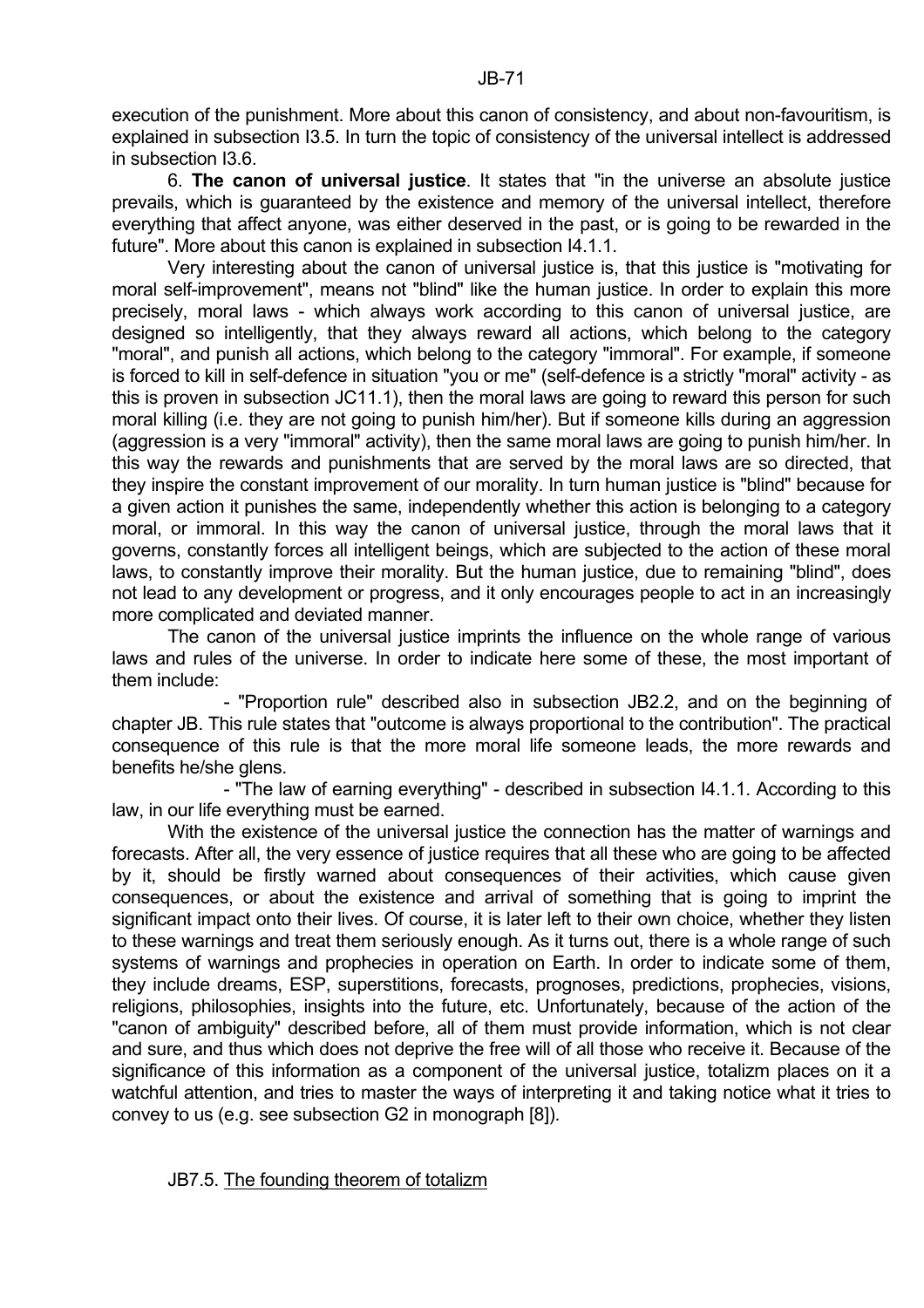Every new scientific discipline, as well as every new philosophy or religion, always is based on a theoretical founding thesis, even if it does not realize the existence of this thesis. This thesis usually is called a "theorem". Totalizm also has its own theorem, which is presented in this subsection.

 Theoretical founding thesis ("theorem") of totalizm is stating that "there is a collection of laws, rules, recommendations, quantifying indicators, and tools, which apply both to individual people and to whole families, institutions, societies, and even civilizations; and which have this ability that if someone leads his/her life according to them, they provide the highest possible access to all desired qualities of life, such as happiness, self-fulfilment, harmony, spiritual uplifting, etc.; thus, according to totalizm, the identifying, constant perfecting, and making available to people simple definitions of these out of them, which are detectable and verifiable at a given level of our knowledge, should become the primary goal of totalizm as well as all other sciences and scientists".

 From the above founding theorem results the interpretation of attributes of totalizm. Here are the most important of them:

 - There exists a collection of rules, which can be defined, and which - when followed, allow to accomplish the most beneficial course of our life. As it is known, many philosophies claim that such collection of rules does not exists and is impossible to define, therefore everyone should persevere in his/her life to whatever he/she considers to be the most important. Totalizm charges itself, all other sciences and scientists, and also every individual person, with the duty and responsibility of finding these rules, promoting them in the society, and with consequent implementing them in our everyday life.

 - The goal of totalizm is to find and to disseminate the recipes for leading a moral, fulfilled, and happy life. Totalizm aims at providing people with a collection of simple and easy to remember rules of behaviour, which are agreeable with all laws of the universe - including into this also moral laws, and which are based on the most current scientific findings. Thus leading life according to these rules opens the widest, fastest, and most effective access to these aspects of our lives which are the most sought for (e.g. happiness, self-fulfilment, satisfaction, feeling of security, self-respect, harmony, belonging, spiritual uplifting, etc.). These aspects must apply both, to individual people, as well as to whole societies and civilizations.

 - Totalizm remains an open concept. Thus it is not closed, finished in the development, calcified, and presently perfect philosophy, but it assumes the own constant improvement accordingly to the progress of our knowledge. This means that the number of recommendations and tools, their content, simplicity, level of generalization, efficiency, and the level of perfection, are going to increase with the progress of our knowledge. (For this reason, the reader is encouraged to read future formulations of totalizm again after some time. Then many matters, which in this formulation of totalizm still remain unexplained, or are explained not very clearly, in the next editions probably are going to be presented much clearer.)

 - Totalizm does not separate, discriminate, or ignore any need for the increase of our knowledge, including into this also the need to increase our knowledge about God, and treats the accumulation of this knowledge as the main component of the progress, and the process of perfecting humanity. After all, because it stems from the Concept of Dipolar Gravity, totalizm includes also these aspects, which previously were "reserved" for religions. So far the Concept of Dipolar Gravity is the only consistent scientific theory on Earth, which not only unambiguously confirms the existence of the universal intellect (God) and explains its attributes, but which also formally proves that this intellect (God) does exist - see subsection I3.3. For this reason totalizm can be called **a philosophical-religious concept**, not just a philosophy. The word "religious" in this description highlights the fact that the Concept of Dipolar Gravity, from which totalizm was derived, introduces the scientific idea of universal intellect (i.e. the scientific equivalent to religious God), explains the operation and attributes of this intellect, and builds all its laws, rules, and relationships around recognizing, learning, and obeying laws and intensions of this intellect.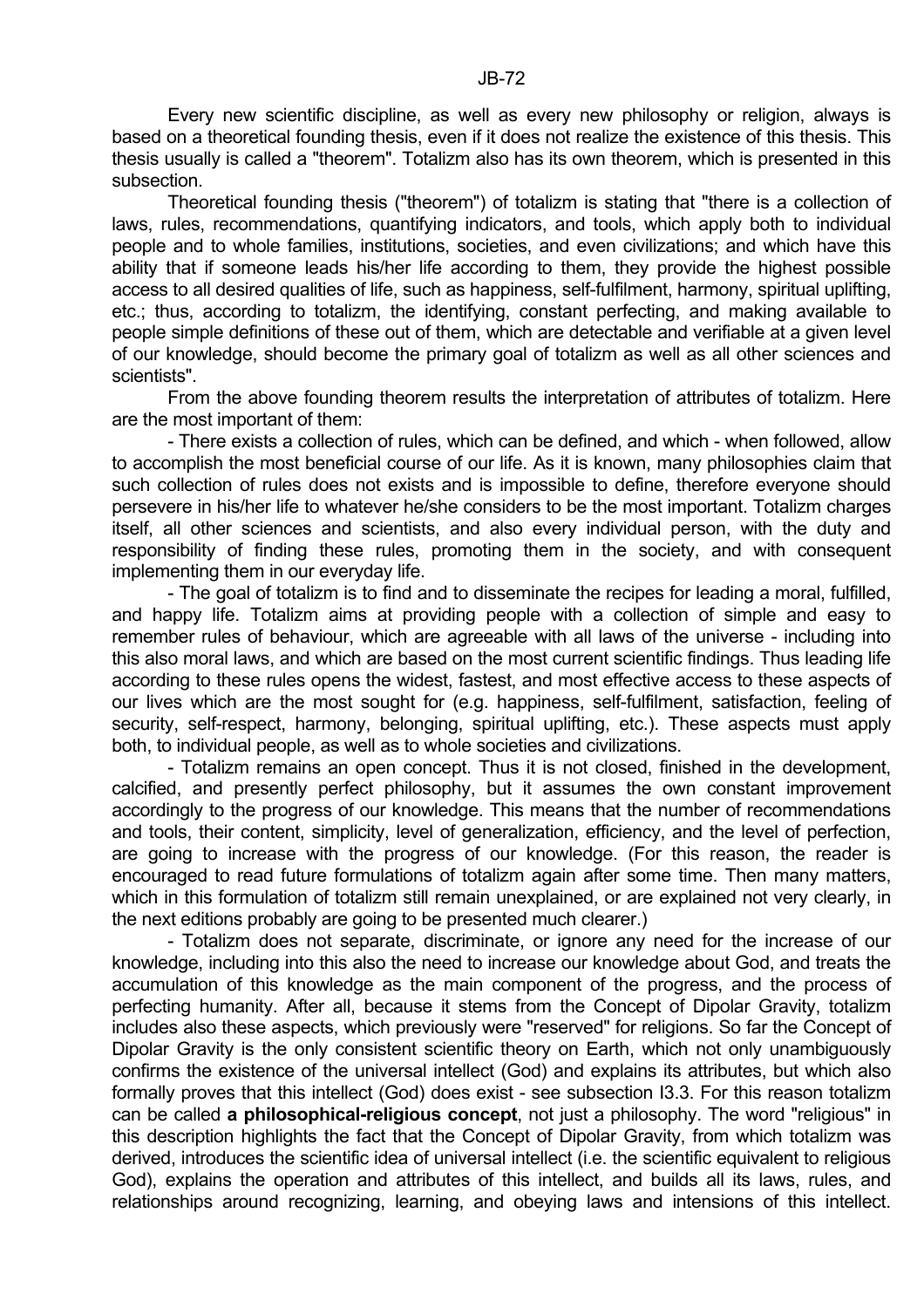Therefore, by such origin, totalizm cannot avoid duties of addressing and explaining many matters, which previously were "reserved" as domains of exclusively religions, and thus carefully avoided by science. However, otherwise than religions, totalizm states that "complete and ready recipes for accomplishing perfection no-one is going to give to us for free, thus people needs to earn them by long and laborious searches, by analyses of errors that they committed before, and by drawing conclusions from the moral lessons that they received". After all, according to the Concept of Dipolar Gravity, the basic goal of all activities of the counter-world (and thus also activities of our counter-material duplicates) is accumulation of knowledge. But if any knowledge is given for free, then we would not need to accumulate it. Furthermore, one of the main moral laws states that "everything must be earned" - this concerns also a type of knowledge, which the most basic part is contained in our current religions.

 - Totalizm allows to decide not only what is the best course of action, but it also provides quantitative tools described by so-called "totaliztic mechanics", which allow to calculate and to measure various factors, which define the final effects or our actions. For example, it allows to calculate how much effort (e.g. in "hours of physical struggle") someone needs to put up in order to accomplish and to maintain the state of nirvana - see examples from subsection JF8 and problems 1 to 3 in subsection JF9. Furthermore, it allows experimental and formal proving that whatever it claims is correct, and that in fact it delivers whatever it promises.

 There is nothing else in the entire universe, about the certainty of which people would believe equally strong as in their own philosophy (this is true even in case when they are unaware that they have any own philosophy). Actually, in the course of my observations to-date I realized, that the more harmful and ill someone's philosophy is, and the more destruction it spreads in a given person and in all other people around, the more the owner of this philosophy is convinced about its correctness, the more he/she tries to impose it onto others, the more hostile is his/her attitude towards philosophies different than his/her own, and the less is willing to change it into any other, or even only slightly improve. For this reason the completely new philosophical system, such as totalizm, is going to be greeted with a biggest lack of confidence by these people who need it the most - even if by ignoring totalizm many of these people is going to lose their only chance for changing and enriching their lives.

 Although philosophies, which are born in a spontaneous manner, also allow to get through lives, sometimes even bringing the final satisfaction to a given person, formal philosophies provide this additional refinement, purpose, and sense of direction, which cause that the living according to them is giving more internal satisfaction, assurance, and self-realization, and is also socially more beneficial. However, the problem with the majority of formal philosophies is, that firstly they usually are based on presently outdated views, and secondly they do not provide short and easy to remember recommendations, rules, or tools, which could find application in the moral solving of problems from everyday life. Totalizm differs in this from other philosophies. Firstly in the founding theorem it assumes its own imperfection as a philosophy, and thus it accepts the need for constant improvement and extension as time elapses. Secondly it tries to develop a clear and easy to apply system of tools, which would effectively direct our lives. These tools take the form of collection of simple, short, easy to remember, and effective in practice, recommendations, laws, and rules for everyday use. A good example of them can be the Boomerang Principle described in subsection I4.1.1. It states that "whatever feelings you induce in other people, exactly the same feelings are going to be induced in you" - only that the return of feelings that you caused in others is going to arrive after the elapse of average time of karma return, which usually is around 5 years, or as soon as the circumstances required to fulfil this return are to appear. (Note that such operation of the Boomerang Principle in the real life frequently means also that "whatever you do to others, exactly the same is going to be done to you".) Due to the introduction of such tools, totalizm tries to transform life of people from a spontaneous striving, in which almost blindly we try to accomplish the values that we desire (e.g. happiness, self-fulfilment, respect, appreciation), into goal oriented, controllable, and verifiable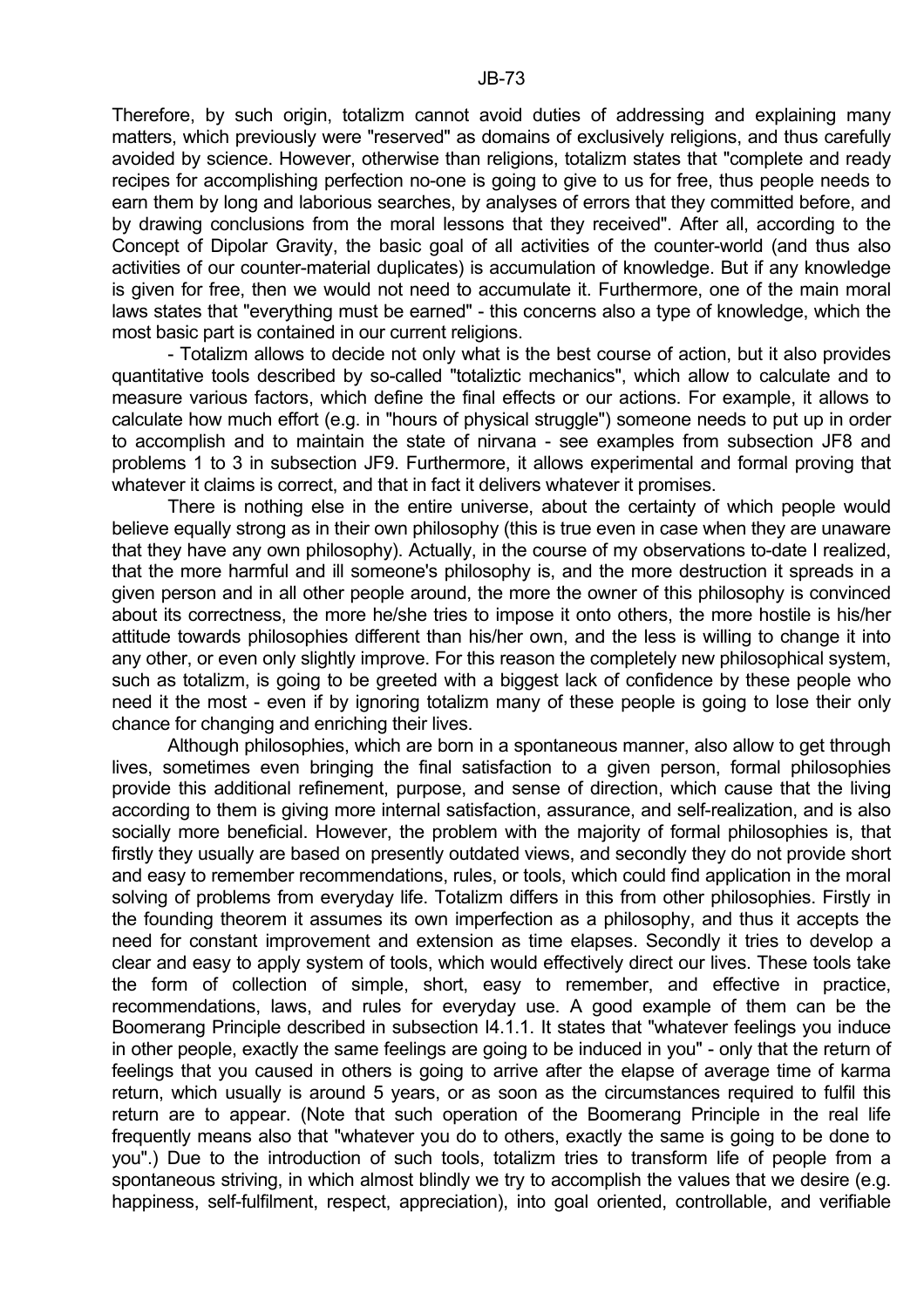activity, which earns these values in an intended, planned, and systematic manner.

# JB8. Attributes of totalizm (open, continually perfected, striving to simplicity, devoted to truth, result oriented, secular)

 Totalizm is intentionally formulated in such a manner that from very beginning it displays all these "totaliztic" attributes, which are known to be absent in numerous other formal philosophies. Example of such attributes include the morality, fight for truth, devotion to simplicity, openness to constant improvement, altruism, goal-orientation, balanced secularity, and many others. Let us now review the most important of these attributes.

 1. **Simplicity**. Probably the requirement most difficult to fulfil, which was imposed on totalizm from very beginning when this philosophy was formulated, is that it should be a philosophy very simple-to-understand and very simple-to-follow. It should be for "normal" people, not for theorists or for some book moles. It should be as easy to learn and easy to follow as possible. The point is, that as soon as it becomes complicated, it starts to be non-implementable, because in the real life we can apply only those things, which are very simple, and thus which are easy to keep in mind at all times. Therefore, from the very beginning totalizm strives to meet this requirement. It is not an easy one, as life itself is very complicated, and even the most sophisticated scientists still have not worked out how to live it properly. But it seems that totalizm so-far copes with this requirement, continually simplifying various matters. Many topics in the present edition are already presented in a much simpler manner, than they were in previous editions. In turn these topics, which because of their internal complexity, resist so-far all attempts to simplify them, are subjected now, and are going to be subjected in the future, to constant analyses and thinking them over, so that in future editions of totalizm they could be re-expressed again, and simplified as much as possible without the lost of their accuracy.

 2. **Openness for further improvements**. Totalizm was formed as an "open" philosophy from the very beginning. This means that it realizes the own imperfection, and therefore it declares that it never reaches the state of being perfect, Therefore, it always requires further improvements to be completed on it. Of course, the admitting that it is imperfect, does not change the fact, that it is already a very mature, useful, and effective everyday philosophy, and that it already is implemented with a success by many people. It also does not change the fact that totalizm already overtook in the accuracy, effectiveness, and precision of findings, all other philosophies that so far were developed on our planet. Thus the declaration of imperfection of totalizm is mainly aimed at constant reminding us that we never can "rest on laurels" and allow that totalizm turns into a calcified, and resistant to changes philosophy, such as currently are philosophies of many religions, and also already is the official philosophy of orthodox science.

 It is a common knowledge amongst scientists, that in everything that concerns some kind of knowledge, only a fraction of what people know is correct and is going to withstand the trial of time. Other fraction of this knowledge is wrong to some extend (or correct only partially). The remaining fraction is totally wrong. This happens with the human science, although scientists of all eras claimed that their knowledge is already complete. Also this happens to philosophies of religions. In spite that many religions claim, that knowledge that they disseminate was given to them directly from God, many parts of their religious knowledge with the elapse of time turns out to be completely wrong and must be changed secretly. Thus instead of hiding the own imperfection and pretending that is perfect, totalizm (according to its own principle of promoting truth independently of the consequences) from the very beginning is stating about itself that is an imperfect philosophy, and that it never reaches the state of a full perfection. As such, it must improve itself constantly. Unfortunately, we are not able to determine at this point of time, which parts of totalizm are wrong and which are correct. Therefore, we need to behave as if everything is correct, and only by the process of trying it in practice, we gradually determine what is correct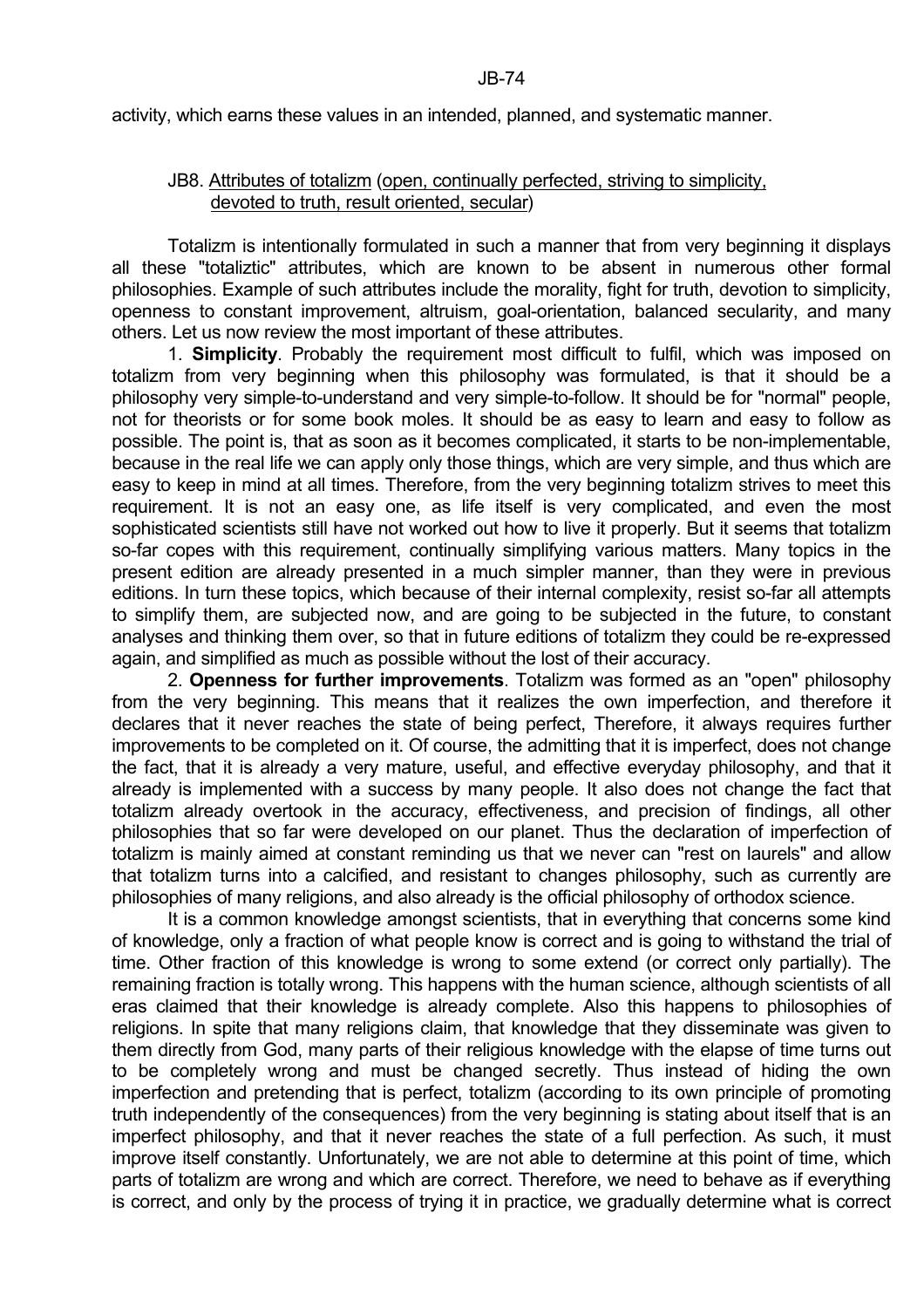and what still hides an error. Only then we can repair our mistakes and further our knowledge. As every other knowledge, totalizm is a process, not an event. This is why it is to stay opened and to keep admitting its own imperfection, while simultaneously it is already proven to work. But the claim that totalizm is imperfect does not abolishes its usefulness, the effects of which are already much higher than effects of any other philosophy that exist on Earth.

 3. **Non-materialistic approach**. Karma that totalizm gathered so-far causes that it is destined to be a positive, altruistic, and non-materialistic philosophy. After all, as this is explained in subsection A3, it was born from a great pain, eventuated in enormous struggle, and is subjected to constant oppression. From the very beginning it was experiencing, what it means to be squashed by conditions imposed onto it, forced to slavery, grow not only in the lack of funds, but practically lack of everything, constantly being attacked in attempts to be destroyed, etc. Also, everything that concerns totalizm, and all circumstances of this philosophy, were so arranged that never any finances were involved in either writing, or publishing, or distribution of anything on totalizm. Everything that concerns totalizm was always done for free, as an altruistic contribution of people involved. There is also an increasingly growing number of people, who voluntarily looses their private funds, which they do not have much, to promote totalizm altruistically. No-one ever earned a single dollar from this philosophy, or from any other outcomes of my research. It does not means that for example I did everything for free intentionally, but that the fate of totalizm was such, that there were never any money involved in the development and promotion of this philosophy. Myself, I am always struggling, and short of cash, so I actually would not mind publishing totalizm as a thick, expensive book, and earn something from it to repair my chronic lack of funds for research. But circumstances of a public denial and official suppression, which surround everything that I am researching, cause that my publications have a great difficulty to disseminate, in spite that they are all given for free, and are available through the Internet.

#### JB9. Service of totalizm for the future of humanity

 It does not take a philosopher to realize, that humanity actually got lost, and that every year it gets closer to an edge of the bottomless cliff. To experience this it is enough to go at night to a distant part of our own city, to try accomplish something in a governmental institution, or to find ourselves in any kind of troubles. As for now, there is nothing in our civilization, that would clearly explain to people, what this current evil is all about, why we are in such troubles, how our situation could be repaired, and where we should seek a rescue. After all, instead of improving us, the existing religions by millennia were pushing us to the present state. In turn, our orthodox science full of pride, instead of finding solutions for the existing problems, it constantly mesmerises us with cheep tricks, while simultaneously smaller errors and problems it replaces with increasingly larger deviations and failures.

 There is an extremely dangerous stereotype casted in our minds, that devils and wrong doers must look devilish and behave devilish. Most probably this stereotype was forced onto us by religions, which describe devils as ugly creatures with horns, that do only bad things. But if someone infers logically, he/she must reach the conclusion, that only devils and wrong doers who look like angels, and who constantly speak of doing good, have a chance of gaining people's approval for completing their evil work. Therefore devils and wrong doers learned to deceive us by luring us with the same words that angels would use, and by pretending that they have the intensions of helping us and doing good for us. In the result, our world is full of those who speak good, who promise heavens to us, but who actually have very evil intensions and who lead us to a disaster. So how we can distinguish these messengers of evil from those people who really mean well for us. Totalizm provides an answer: the key lies in morality. These who speak good but mean evil, can be recognized, because what they do, it fulfils the definition of immoral actions.

Our civilization desperately needs precise and clear guidelines. They must be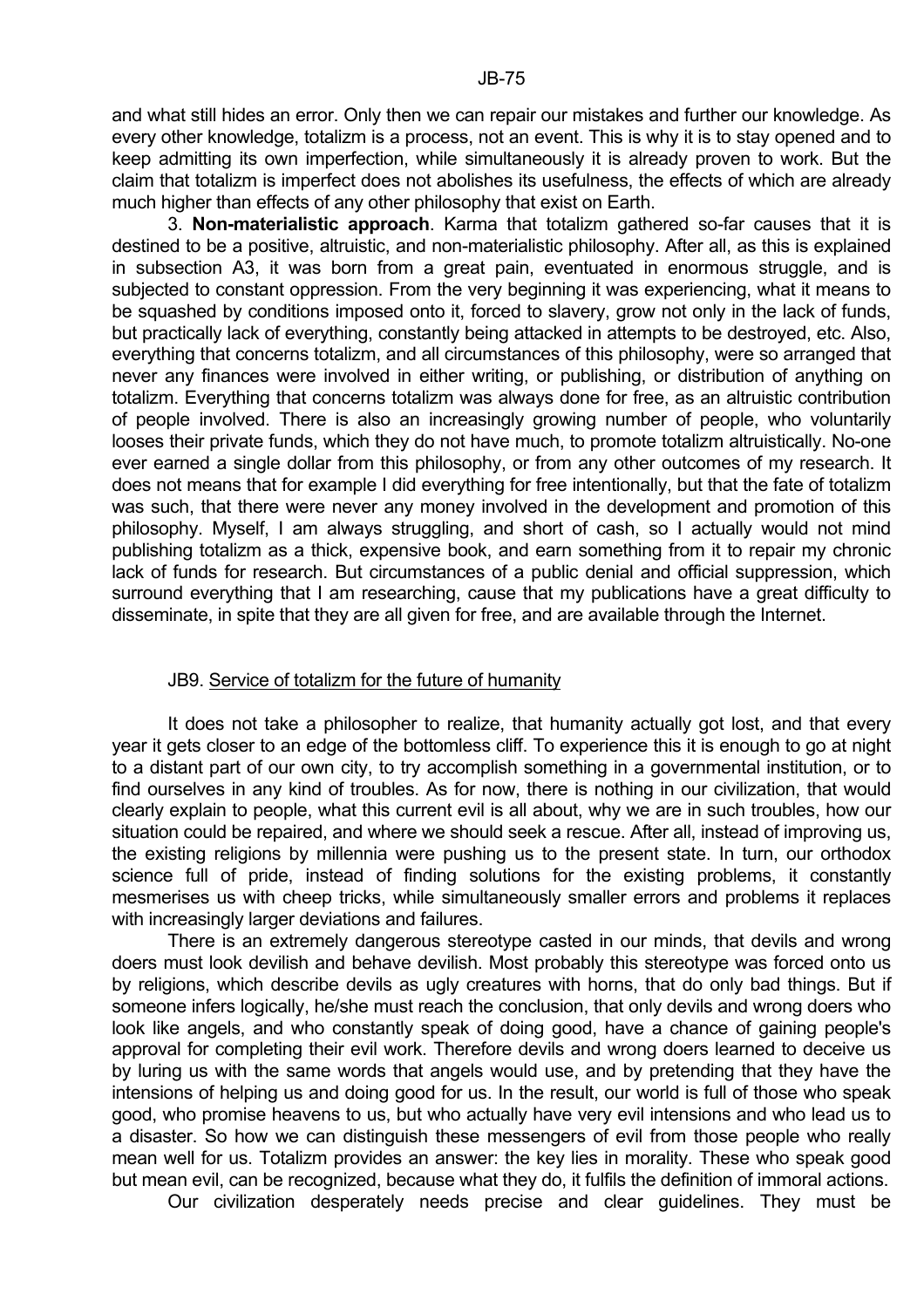Only totalizm, in its humble and laborious manner, starts to indicate to us, that morality is the foundation of everything, and that the laws of moral behaviour clearly point out to us what we should do and where we should go. But in order to prove that whatever totalizm recommends is NOT just a next string of empty words, which parasites previously were yielding so lavishly, totalizm complements every claim with an apparatus of logical deductions and with numerous empirical evidence. In this manner no-one, who follows the path that totalizm indicates, needs to do it in a blind manner and only because of the "belief". Totalizm not only indicates clearly "what" should be done and "where" we should go, but also it explains "why", "where it is known from", "what evidence proves that this path is correct", etc. Thus these ones, who choose the path that it shows, can do it with a deep conviction, because totalizm exactly explained where is the truth, morality, justice, good, and perfection.

 As such, totalizm gives humanity a chance for a better future. If we refuse to take the path that it indicates, the only situation which then awaits us, is the increasing darkness, the increasing suffering, and finally a self-inflicted destruction at the end of the present path. So let us give a hope of a better future to ourselves, by taking a helpful hand that totalizm offers to us.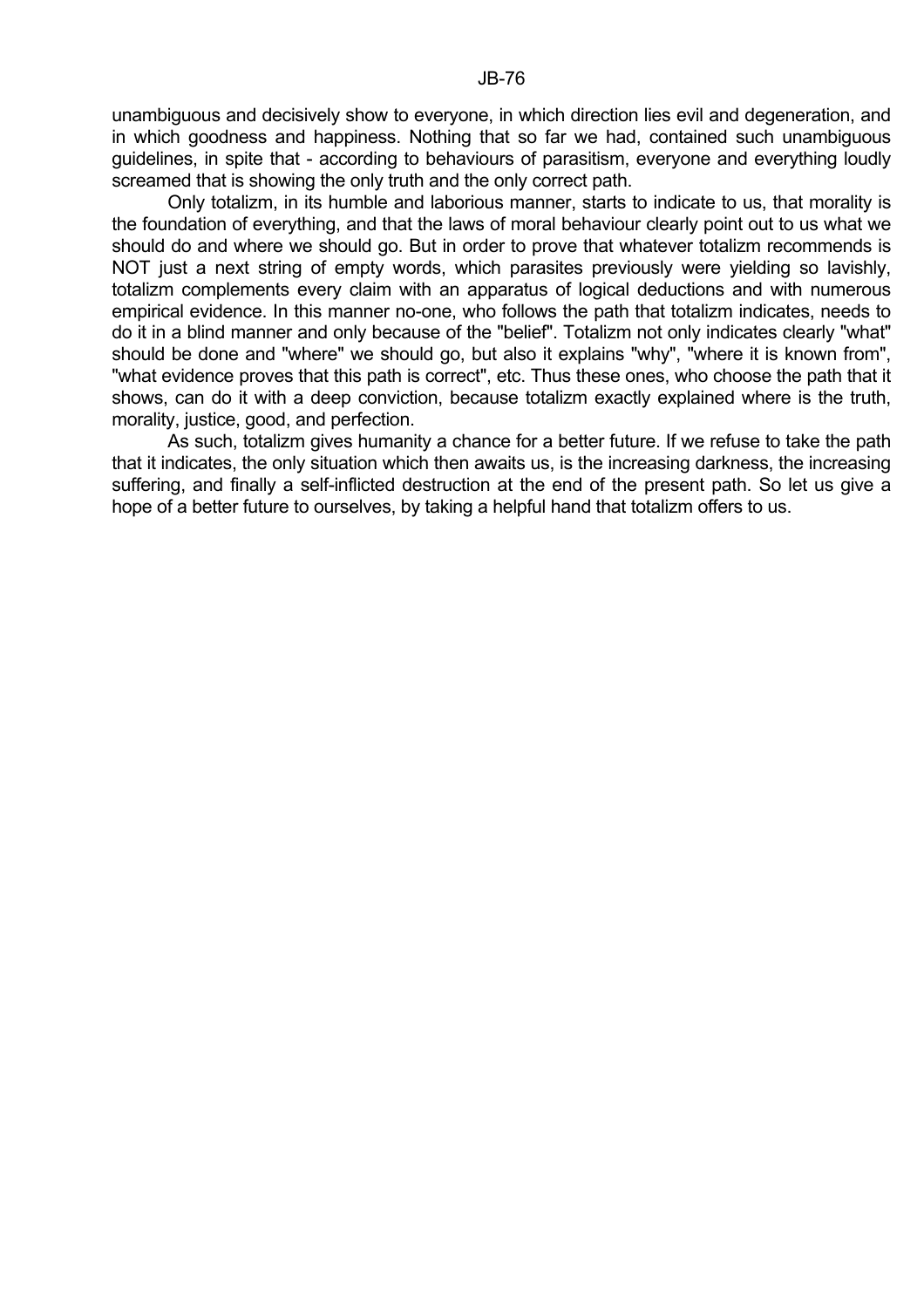

Fig. JB1. **Blenkinsop's engine built in 1811**. As the illustration shows, this locomotive was propelled by a pinion wheel winched along a cast-iron rack rail. The experts of that time were so used to thinking in terms of horse-power and horse legs, that they totally rejected and derided Hedley's solution to the adhesion problem, that led to the idea of propelling a train by smooth iron wheels that are rolled along smooth iron rails. They believed that such smooth iron wheels must slip on smooth iron rails, thus rotating in the same spot and not being able to haul a heavy train. Therefore, if this young creator had not been lucky enough to find the authoritative sponsor who financed his revolutionary invention, locomotives would probably still be using a solution similar to this illustration. Perhaps if this had not happened, our contemporary cars would also be running with legs like horses. Because of William Hedley our civilization won this battle with close-minded people. But no-one knows in how many other areas conservatism has predominated, so that "horse-type" solutions still hold sway.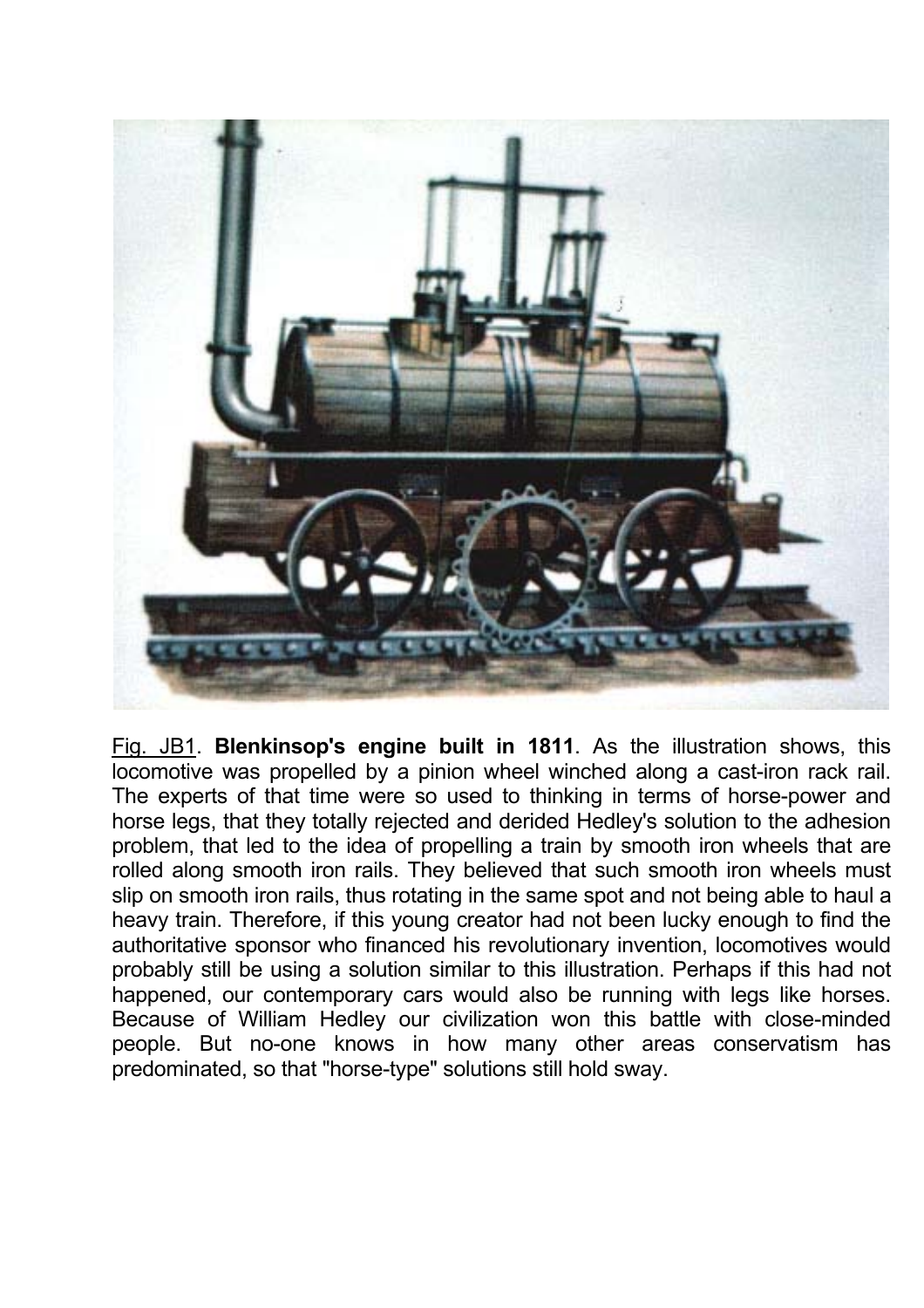# **STAND OF TOTALIZM IN CONTROVERSIAL MORAL ISSUES**

Motto of this chapter: "Everything can be used, misused, or abused, but the fact that some people may misuse or abuse it, does not mean that the other people should be deprived of rights to use it."

 Totalizm discovered, that when looking at various matters from the point of view of operation of moral laws, then many of to-date beliefs and findings must be interpreted in a drastically different manner than previously. Actually moral laws present these matters differently than so-far they were understand by people, recommended by religions, or declared by Earth's orthodox science. A classical example of such controversial matter is a "behavioural sacrifice" (i.e. a type of sacrifice commonly committed by many mothers for their children). If such a sacrifice is NOT compensated by an emotional good deed, then according to moral laws and to totalizm, it represents an "immoral" behaviour, thus should be qualified as a "totaliztic sin" and eliminated from our life. Simultaneously we know, that for example for Christian religion, a sacrifice is one of basic good deeds, the commitment of which Christianity promotes. Since there are numerous such issues, which in the light of moral laws - and thus also in the view of totalizm, are perceived completely different than in the light of other common views, there is also a definite need to present the official stand of totalizm on them, in the light of the scientific knowledge on moral laws that totalizm accumulated so far.

 For totalizts, meaning for all these people who practice totalizm, this chapter is a complementary to the previous one. It clarifies various matters, which are NOT of the primary importance to totalizm, but which may be causing some doubts, or can be subjected to discussions.

 All views, which are presented in this chapter, are the outcome of the to-date development of totalizm. However, totalizm is not a discipline, which is frozen in the development. Almost every day brings new findings to it. Therefore, as this is the case in every dynamically developing discipline of knowledge, we need to be aware of the possibility, that what at the present level of our knowledge is presented in the manner described in this chapter, in the light of future findings of totalizm can require redefining. Thus in all matters discussed in this chapter, it is worth to keep open mind and to not cease the further discussions of the matters from the point of view of various moral laws and human empirical findings. Furthermore, the same as we do with all matters that totalizm recommends, also the controversial moral issues, which are discussed in this chapter, we should implement only when we accomplish our full internal conviction, that the justification of totalizm "why" is sufficiently convincing for us and that it does not induce in us any emotional or logical objections.

 There is a countless number of controversial issues, which we continually encounter in our lives, and about which the reader probably would like to learn the official stand of totalizm. Subsequent subsections, which are to be presented now, reveal this stand of totalizm regarding the most frequently raised of such issues. The emphases of presentations provided here, is put on explaining "why" totalizm takes a given stand, as in totalizm everything results from mechanisms of operation of the universe, and thus it must be logically justified with the operation of moral laws.

JC1. Fast regularly, and willingly accept pain, effort, and discomfort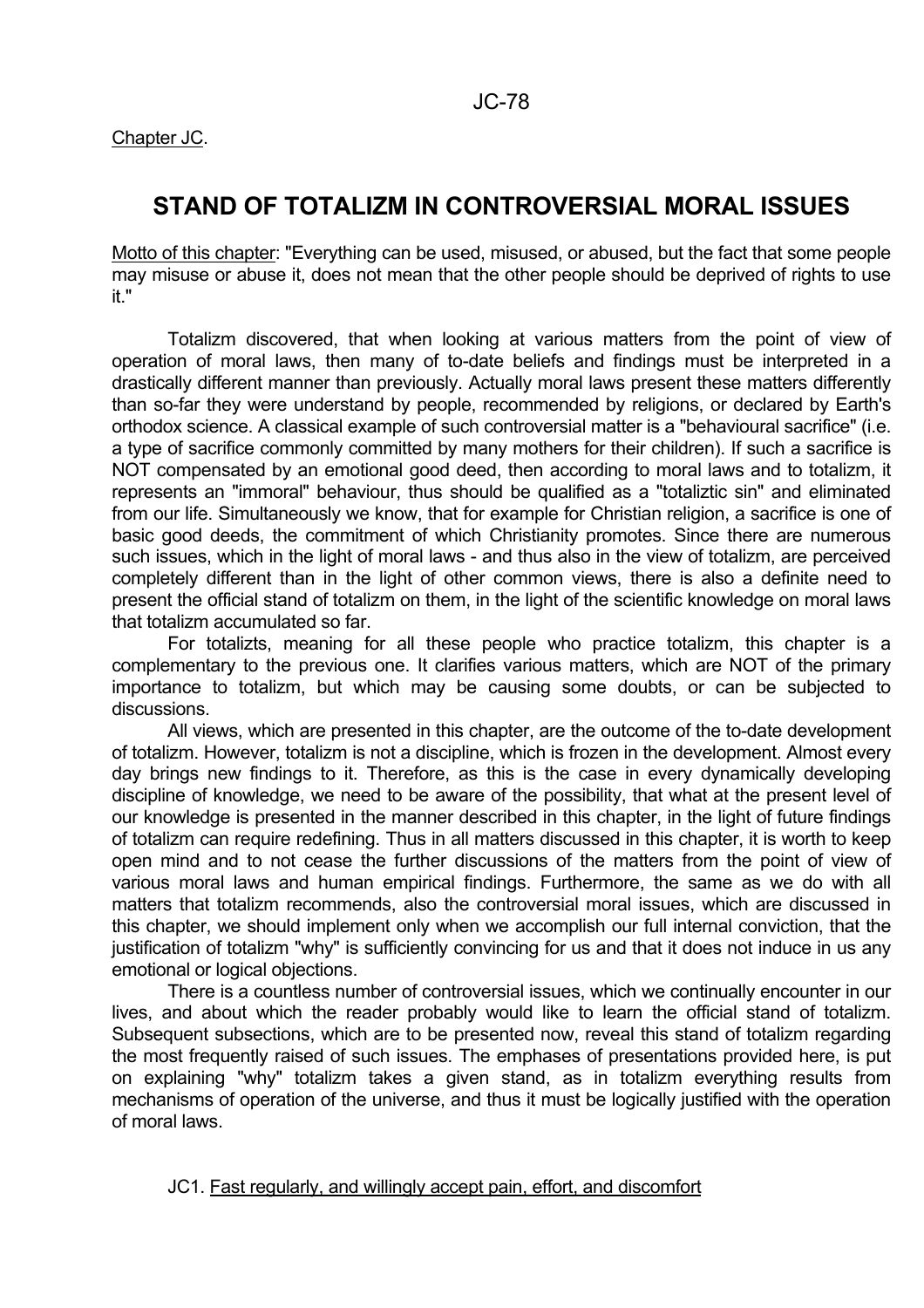I must admit that I was always puzzled by reasons why various religions are promoting fasting, self-inflicted suffering, pain, asceticism, discomfort, etc. If one analyses religions, almost every single one of them recommends to fast regularly, to live an ascetic, hard life, to volunteer for various ways of discomforting or even temporally hurting our body, to push ourselves through enormous amount of pain, etc. Because I am like every other person - i.e. I dislike pain, suffering, and discomfort, at some stage of my life I even started to suspect, that creators of subsequent religions must have some sadistic, or masochistic, inclinations. The matter clarified for me only in the first days of 2001, after I discovered the mechanism of operation of feelings, which is described in subsection I5.5. As I was shocked to discover at that time, creators of various religions must have the knowledge of triple system of human bodies, which our Earth science does not have yet, and which was only discovered by totalizm. Namely they knew that "human body and counter-body are so build, that hunger, discomfort, pain, and suffering, are absolutely necessary for our health". This is rather a shocking discovery. The implication of it is, that now also totalizm is forced to encourage people to willingly fast, and to voluntarily accept pain, discomfort, ascetic behaviours, etc. Because this recommendation is running against of everything that lies in our behavioural habits, and to what we are encouraged by the to-date orthodox science on Earth, I better explain here in more details why it is so.

In subsection 15.5 of this monograph, the mechanism of feelings is explained. One of the consequences of this mechanism is that both, the nourishment of the counter-body with moral energy, as well as the nourishment of our biological body with life energy, is fully dependent on our feelings. Actually our feelings are kinds of "side effects", which are formed during pumping of these energies between our biological body and our counter-body. To put it in other words: if we wish to keep both our bodies healthy, then we must continually experience the whole range of well balanced feelings that are available for human beings. Well balanced variety of feelings are equally important to the health of our biological body and our counter-body, as a well balanced variety of food is. Although this may not be welcomed by many people, who already get used for comfortable lives, we are created in such a manner, that amongst many feelings that are absolutely necessary for our health, also various versions of pain and suffering are included. Amongst these, the very important role performs the feeling of hunger and thirst (probably just the empirical learning about this fact, lies at the foundation of a known English proverb "he that goes to bed thirsty riseth healthy"). As this is explained for the mechanism of feelings, all sorts of physical pains, including hunger and thirst, perform two key roles in the dual system of our biological body and counter-body. Firstly they rapidly compress moral energy in our counter-body (or, putting this in the terminology from subsection JA7.2, hunger and every physical pain are highly "moral" feelings). Secondly, they create a kind of potential, in subsection JA7.1 called "**reactive potential**", which - soon after they disappear, releases the appropriate anti-feelings, that this time are pleasant and that nourish our physical body with life energy. For this reason, if we do not experience enough hunger, pain, and discomfort in our lives, then we are also not able to experience feelings of deep pleasure. But what is even more undesirable, without these unpleasant feelings some parts of our body remain under-nourished with life energy. In the result of this under-nourishment, they eventually must develop illnesses. These illnesses in turn provide us with the pain required, in this way the process of saturating us with the required energies selfregulates itself. It is interesting that, because of the central function of our stomach in the dual system of our biological body and counter-body and in the system of meridians that penetrate them (which nourish our body with the life energy - see subsection I5.5), amongst many forms of physical pain, that are required for our health, feelings of hunger and thirst seem to perform a leading role. This probably is the reason, for which almost every religion recommends fasting at regular intervals. (For example Christianity recommends to fast every Friday. Hinduism from India recommends to fast twice every week, namely on Tuesdays for the good of a whole family, and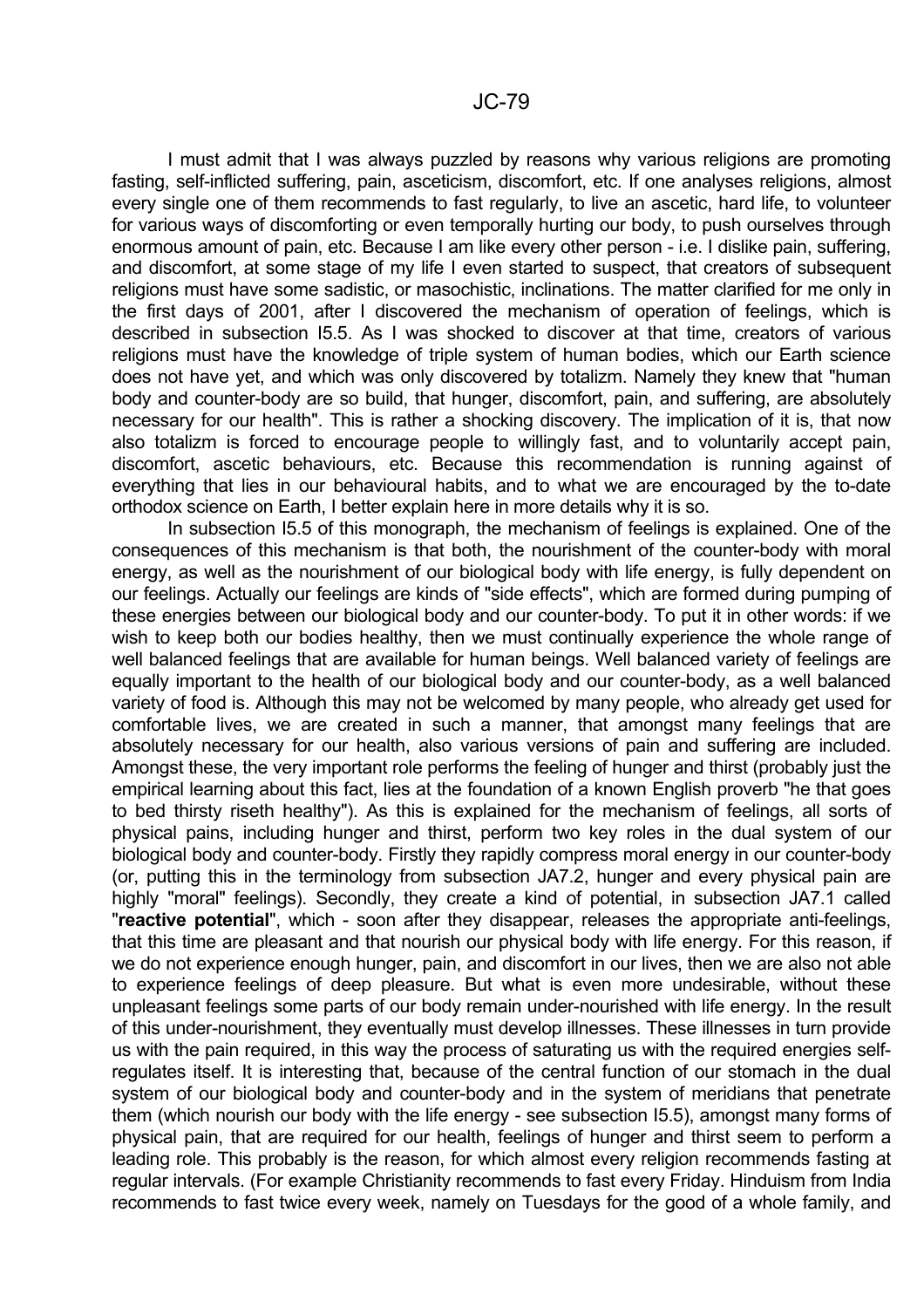on Fridays for our personal good, and also to fast additionally for 9 days during a Hindu fasting period - which takes place in 9th month of Hindu moon calendar. Taoism from China recommends fasting each first and fifteenth day of every Chinese moon calendar - this means that it promotes fasting every two weeks, and additionally recommends fasting for 9 days during 9th month of Chinese moon calendar. In turn Islam recommends fasting for a whole one "holly" month of the year - this month is called "Ramadan".) All these findings are the reason, why also totalizm acknowledges, understands, and shares these old religious teachings, and recommends: "**In order to maintain a good health, you must regularly experience the whole range of well balanced physical feelings, including a voluntary pain, hunger and thirst from regular selfmotivated fasting. Therefore, whenever circumstances morally justify your physical suffering, try to accept willingly effort, discomfort, pain, hunger, thirst, etc.**".

 A further shocking discovery, which is closely tided up with the above significance of pain, suffering, hunger, thirst, etc., is the finding that a total amount of physical pain that people typically experience during normal lifespan, is approximately the same, independently of the lifestyle, state of health, and fate of these people. This finding suggests in turn, that in our dual system of biological body and counter-body, an effective self-regulatory mechanism must exist, which in duration of the entire our lifespan serves to us the required amount of pain. This mechanism probably is "hard-wired" into the dual system of our biological body and counter-body. It is so designed that it generates physical pain to compensate for the deficit of this feeling in all cases of comfortable lives. The operation of this mechanism is triggered automatically in every case, when someone is leading so cosy and comfortable life, that he/she is deprived the necessary amount of physical pain, suffering, and hunger. In such cases, the counter-body of this person, due to being undernourished with moral energy, which is supplied by these unpleasant feelings, subsequently undernourishes with life energy appropriate regions of the biological body. In the result of this undernourishing of biological body with life energy, it gradually develops various illnesses. These illnesses in turn generate pain and suffering, which is so distributed, and so intensified, that it provides the necessary energy nourishment for the required parts of body and counter-body. This our present awareness of the existence of such a self-regulatory mechanism leads to another recommendation of totalizm, which states: "**in our lives we do not escape from experiencing physical pain and suffering, therefore it is better if we choose ourselves the type of pain and the time when we experience it, than to allow that the natural mechanism of moral laws is going to choose these for us and force us to experience pain in areas and in times, which this natural mechanisms imposes on us**". Although it may be a shock for us, the comfortable and good life is not at all so pleasant and good, as it may seem. The above prompts us, to start taking a notice of manners in which our biological body and counter-body work, and to willingly start introducing some physical pain, suffering, discomfort, hunger, and thirst to our lives. Otherwise, the nature is going to force us into them on its own terms.

 It is also interesting, that the folk wisdom seems to know about the importance of pain and suffering for leading a healthy life. This importance seems to be coded in many areas, the most known of which, are proverbs and some parasciences. As an example, consider an old Polish proverb, which was coined in times when mainly males were fighting and suffering, while females were more protected. It states "jesli sie kobiety nie bije, wowczas jej watroba gnije" - meaning something along the lines "if you do not beat a woman, then her liver develops an illness" (i.e. it seems to be quite similar to the English proverb: "a spaniel, a woman, and a walnut tree, the more they're beaten the better they are"). Let us forget the current chauvinism for a moment, and realize that people in old times did not used/understood words literally as we do, but expressed with them symbols for which these words stood in their eyes. Because of the circumstances of the times when these proverbs were coined, the word "woman" is used in meaning "a person which is not exposed to the same amount of pain, suffering, and hardship, as the male part of population does". In such a content, this old Polish proverb tries to convey the message that a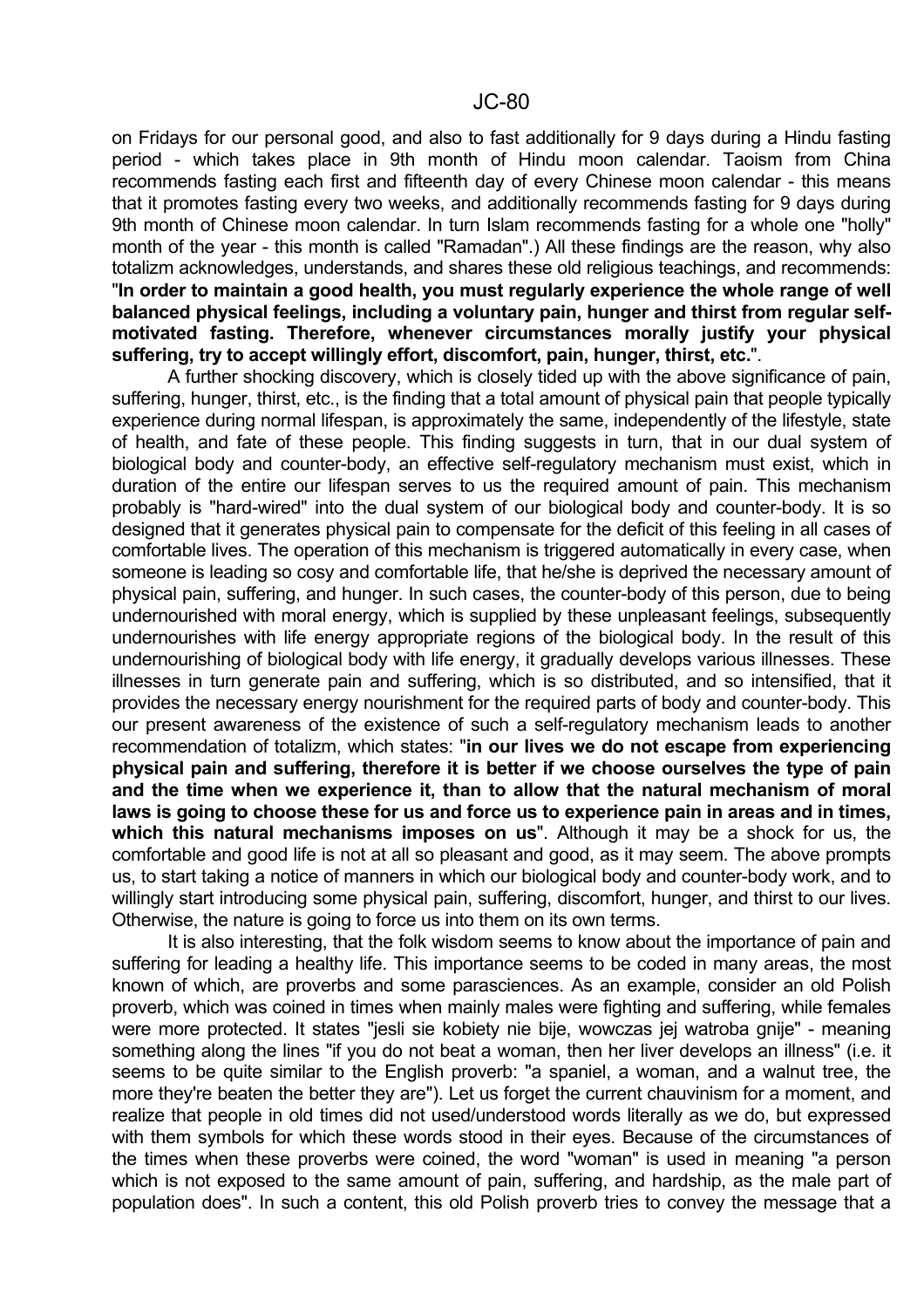comfortable life deprived any pain and suffering, leads to illnesses. Also the English proverbs "when riches increase the body decreaseth", and "pain is gain"; as well as previously mentioned proverb "he that goes to bed thirsty riseth healthy", all seem to convey the same message. Of course, by providing the above information I do not mean giving an excuse to various home-made chauvinists to start walloping their poor wives (after all, totalizm reveals that only self-motivated and voluntary pain and suffering is morally beneficial; the pain which is forced upon someone by other people is morally damaging). What I only mean is to reveal, that the awareness of the necessity of experiencing pain by our dual system of bodies exists for centuries, only that present orthodox medicine with its blindness completely overlooks it, and tries to correct nature by promotion of use of pain-killers, for even the most easily sustainable pains.

 Benefits of the physical pains inflicted voluntary, and self-motivated for higher reasons, are also well known in almost every religion. After all, they are the source of old custom of selfwhipping practised by monks and in absolutions. This is also a basis for temporary hanging on a cross practised by various fanatic Christians (e.g. from Philippines). Also it is the source of numerous rituals practised by various religions, which sometimes may look very barbaric, but which are based on many centuries of positive folkloristic experience of a given nation (e.g. "Thaipusam" celebrations practised in Hindu religion, or "Nine Gods" festival practised in Chinese Taoism). It is worth to notice, that benefits of these practices appear only when the pain is really voluntary, when a given person controls by himself/herself the level of it, and when it is temporary - means when a person who experiences it, does not need to put up with any permanent consequences of it.

 This importance of pain is also highlighted by various parasciences. For a long time they claim that various health problems are outcomes of unbalanced emotional life. Therefore, depending on the feelings which we systematically deprive ourselves, specific parts of our biological bodies are going to be affected by illnesses. For example, parascience investigating human aura states, that the deprivation of sexual feelings usually result in various painful illnesses attacking knees, and introducing pain into knees.

 The good influence that physical pain, suffering, hunger, and thirst exerts on our health, can also be easily confirmed through ordinary observation of people around us. It is not difficult to notice that people, who grew up in a tough conditions, experiencing during their childhood hunger and also a variety of physical pains, suffering, and inconveniences, in almost all cases grow up into strong, healthy, and balanced people. In turn those ones, who grew up in conditions of wealth and luxury, not knowing what is hunger, pain, and suffering, and not experiencing any shortages and inconveniences, usually grew up into sickly adults, who continuously have numerous health problems, are unable to cope with any hardship, and who must pay off with their health agonies, the lack of pain in their childhood. Similarly is with prosperity and good life which arrives at the adulthood. People who do not experience any hunger, pain, or suffering because of their prosperous adult lifestyle, must experience it because of their health problems which arise from this wealthy lifestyle. Thus the sum of physical pain, suffering, shortages, and inconveniences, which we need to experience in our lives, seems to be approximately the same for everyone. Only that if we do not accept it voluntarily in the manner and time which suits us, it is served to us by our own body, or fate, in the manner and time which suits moral laws. (After a unit described in subsection JE3.6 is introduced, for an exact measurement of the amount of feeling, totaliztic mechanics will be able to determine precisely, as to how much amounts this daily amount of pain required for a healthy life. Thus, this measurement is to show to us, how much pain in average we must self-inflict and experience everyday, in order to lead a healthy and long life.)

 On measurements of the flow of moral energy through our counter-organs that generate feelings, can be based a perfect "coefficient of quality of life (τ)". This coefficient would be able to indicate to us, how we lead our lives. It would be equal to the amount of moral energy that flows through our counter-organs in the unit of time (e.g. each day), multiplied by the number of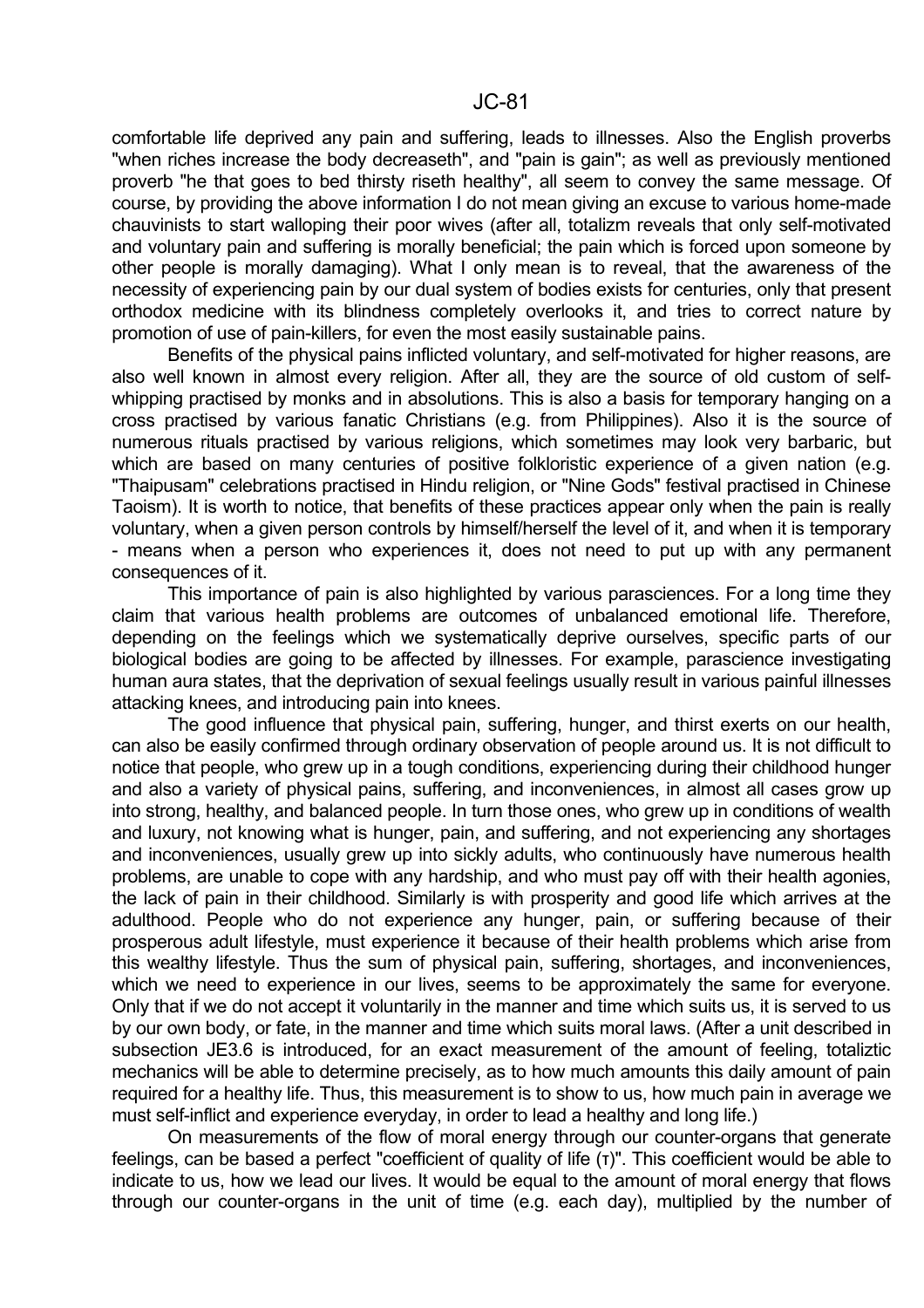counter-organs, which in a given person remain active in this unit of time (i.e. through which moral energy noticeably and constantly flows in this unit of time). The higher is value of this coefficient, the better is life of a given person. After all, such a person experiences the fuller range of feelings and sensations, while his/her feelings are more intensive. In turn the lower value of this coefficient, the lower and poorer quality of life of a given person. It is also easy to deduce on the basis of subsection I5.6, that when the value of this coefficient goes down below a certain "threshold" level, a given person must fell sick. After all, because of the lack of flow of moral energy, some parts of his/her biological body are going to be chronically undernourished with life energy. (A type of illnesses, which are going to get him/her, depend on the feelings, the deficiency of which a given person cultivates in himself/herself.)

 If this subsection convinced you, that from time to time you should voluntarily serve to yourself a portion of physical pain and suffering, then it is good to start from introducing fasts to your life. Amongst many possible fasts, that various religions introduced, the most close to principles of totalizm seems to be the Christian one. After all, it recommends to fast regularly one day each week, namely each Friday, means in every year it gives around 52 days of fasting (for comparison, some other religions usually require fasting for around 30 days each year). Furthermore, Christianity recognizes "partial" fast, means allows that some food is permitted to be eaten during fasting days. This food and the amount of it, originally were so selected, that their eating would not eliminate the feeling of hunger. Thus their consumption would not spoil the efficiency of fasting, although simultaneously it would eliminate the danger of hurting our biological body through chronical undernourishment, and through dispersing the possibility of falling into anorexia.

#### JC2. Spare the rod and spoil the child (why totalizm is "pro" corporal punishment)

 Yes, totalizm is "pro" corporal punishment! It provides a scientific justification to the ancient empirical finding, that nothing is so good for the morality, and for health, of children, as deserved and properly administered caning (see also the previous subsection JC1). Actually, when further research on the motivations in caning are completed, and effective tools for handling corporal punishments are developed, a time can arrive again, when totalizm starts advocating the return of corporal punishment to schools. Of course, this time is still quite far. The tools of totalizm, which exactly explain how an offender should be motivated, to turn a punishment into a moral work, and to cause an increase of moral energy in the offender, still await to be developed. As all other tools of totalizm, they require putting a significant effort into them, before they can be officially introduced into everyday life.

 I am aware that by advocating corporal punishment, Spartan lifestyle, and a strict discipline for children, I may induce a hysteria in all sorts of "arm-chair theorists", who grow up on the old concept of monopolar gravity, and on philosophy of parasitism. They probably start to quote names of various psychological gurus, who forbidden to use corporal punishment. (However, they will probably hide the fact, that a son of the guru, who is at the top of their list, committed a suicide only because his upbringing was entirely faulty, thus proving that whatever this guru was promoting, is totally wrong and does not work in real life.) Probably they also start to indicate complicated theories, the names of which sound very scientific, except that they do not work in practice. After all, currently the "evil parasites" described in subsection A3, escalate on Earth a wave of telepathically induced hysteria about "untouchability of children". These evil parasites are vitally interested in a destruction of our technically advancing civilization. But if they manage to convince us to use improper methods of upbringing our children, then when these children grow up, our civilization become full of incompetent adults. From this is only a small step to the selfinflicted fall-down of our civilization. So due to this manipulating into us the idea "untouchability of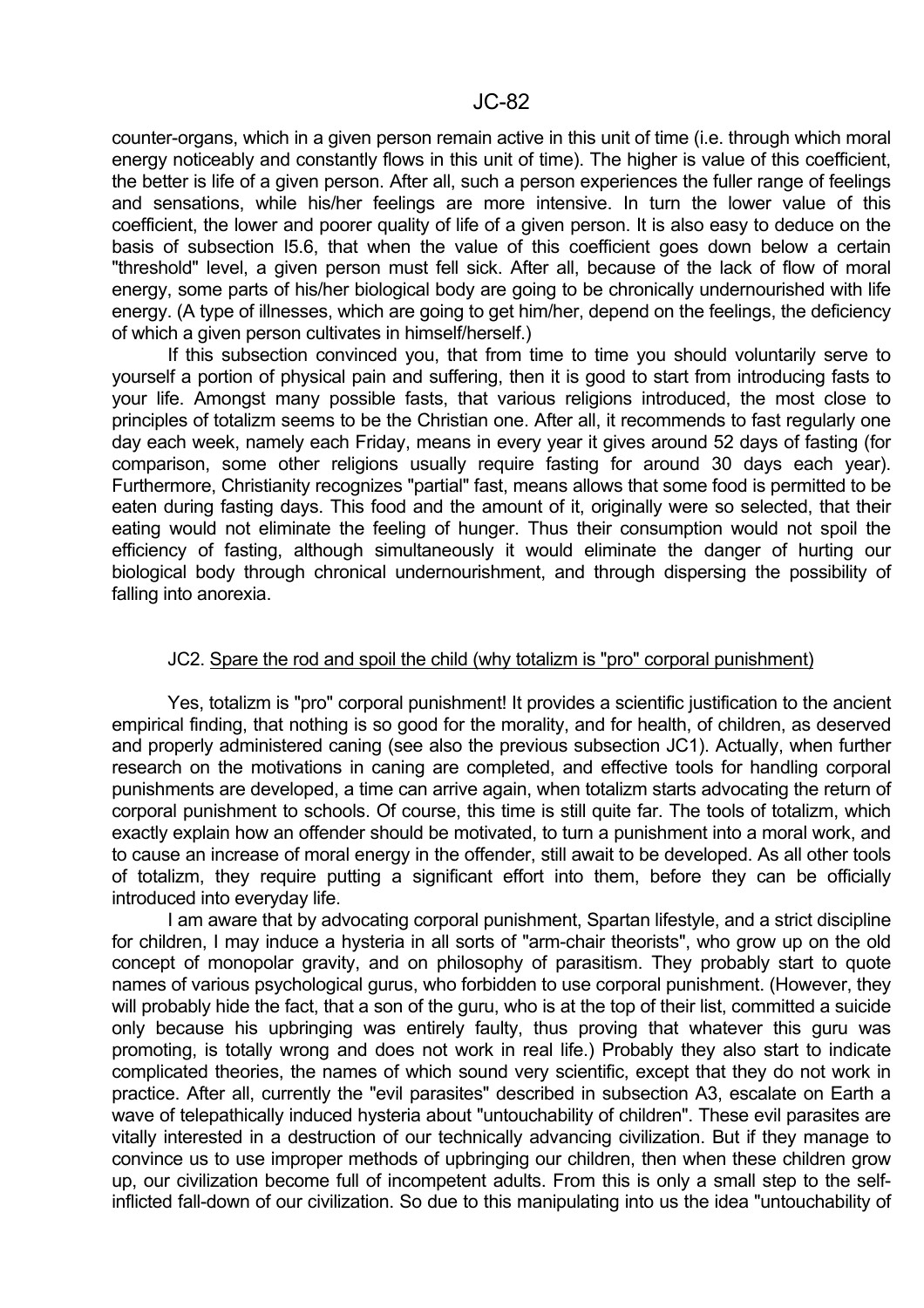children", evil parasites may not need to destroy our civilization - as we may destroy ourselves voluntarily. Actually there is a large number of countries in the world, in which this campaign of evil parasites brought the intended fruits. In these countries, even a most innocent serving corporal punishment to children, suffices for the government to brutally swing into action and seriously punish the parent. For example, on Sunday, 8 July 2001, at 19:30 in programme 1 TVNZ, a controversial case was broadcasted, when in New Zealand a father was convicted for two hits of a belt into bottom of 6 year boy, out of which only one hit leave any trace on the skin. Well, before such "arm-chair theorists", who advocate the "untouchability of children", go too far, I would recommend them to read carefully what about the mechanism of feelings is stated in subsection I5.5. As long as this mechanism works as described (and all the existing evidence confirms that it does), corporal punishments have a justification as morally the most beneficial manner of serving justice for small crimes. According to totalizm, parents had in the past, still should have today, and also should have in the future, an non-deniable right to be able to punish corporally their children in the good faith and in consideration for their future. The only requirement, which should be imposed onto this punishment, is to administer it in such a manner that it does not cause any permanent damage to biological bodies.

 The problem with today official view about corporal punishment for children is, that today "arm-chair theoreticians", and indulging in parasitism parents, forgotten how it feels to be a child. Thus they treat their children as "small versions of themselves". Due to this treatment of children as "small ourselves", they overlook several important facts. For example they overlooked the fact, that the counter-organ of conscience in children is many times more sensitive and active than in adults. They also overlooked the fact, that the majority of children do not developed the feeling of pride as yet. This feeling of pride is one of outcomes of the spinning motion of intellects. In turn this spinning takes place only in the effect of someone's falling downhill in moral field - as this is described in subsections JD1.5 and M4. If someone analyses the spirituality of children, then it turns out that the sensitiveness and activeness of their counter-organ of conscience, induces a very strong and permanent feeling of guilt, each time they commit something immoral and get away with it. According to the mechanism of feelings described in subsection I5.5, every increase of feeling of guilt, releases the action of Counterpolarity Rule and increases the "reactive potential", which tries to release its own anti-feeling, means the feeling of accomplishing a justice. Thus if the feeling of guilt is not neutralized with this anti-feeling of accomplishing justice - which is induced only in cases when a deserved punishment is served, then it starts to accumulate gradually and does permanent damage to the psychology of a child. The outcomes are such, that it causes nervousness, anxiety, and subconscious intention of forcing a punishment on itself, through becoming increasingly naughty. This, in cases of chronical lack of justice being served, leads to serious psychological problems and permanent deviations of character, such as hyperactivity, hooliganism, impossibility to concentrate, etc. Interesting that if we analyse from the point of view of operation of the organ of conscience, the consequences of complete lack of corporal punishment in children, then it turns out that also ADHD (Attention Deficit Hyperactivity Disorder) can be just an outcome of the lack of feeling of justice being served in children with a higher moral sensitivity. Because of the lack of pride, actually children subconsciously prefer, to be immediately punished for every their crime, so that they could immediately forget it, instead of living with the increasingly growing guilty conscience, that their naughty behaviour still has not received the appropriate consequence.

 The justification why totalizm is "pro" corporal punishment, results from the mechanism of feelings explained in subsection I5.5. As it turns out, for the outcome of every punishment, including corporal punishment, the most significant role performs the counter-organ of conscience. Actually this counter-organ works in such a manner, that the feeling of guilt causes the loss of moral energy, while the feeling of a deserved punishment, is increasing the level of moral energy in the person being punished. Thus, the unpunished crime always causes a person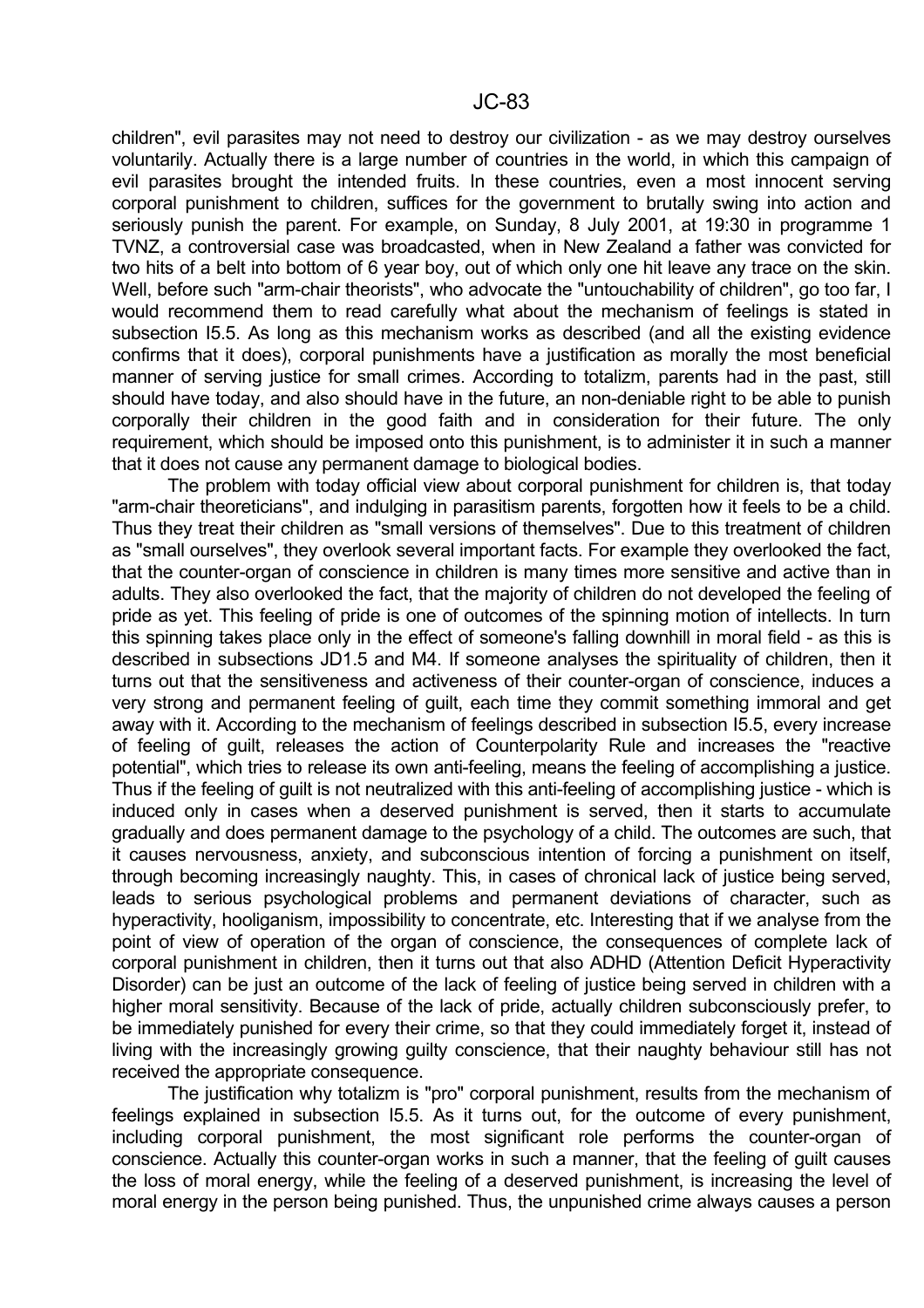to loose moral energy. To put it in other words, a deserved punishment is a manifestation of obeying moral laws, and therefore in the light of totalizm is "moral". In turn an unpunished crime is running against moral laws, and therefore is "immoral". Furthermore, deserved punishment additionally supports moral laws by reinforcing moral behaviour. Therefore, if caning is deserved and properly administered, it increases the moral energy of the punished person.

 The main reason why corporal punishment (caning) is "moral" is that it provides physical "pain" (F). As it was indicated in many subsections of this monograph, physical pain and suffering are very important prerequisites of any increase of moral energy. The other prerequisite, namely motivation (S), is also accomplished when the child being punished, actually admits in the mind, and recognizes, that is guilty. Such self-admitting of guilt, causes that during the process of caning a child experiences the process of motivation shift (∆S), e.g. by telling itself that it should not repeat this particular offence again. Because of this motivation shift (∆S), it is important that the guilt of the offender is established beyond any doubt, and also that the extend of the crime is being explained and illustrated to the offender, so that it fully understands the wrong that it done.

 Of course, like everything concerning morality, caning must be administered in a proper manner. For example, it cannot be administered when the guilt of an offender is not established beyond any doubt. After all, then the motivation (S) that it would release, would be that of injustice and hurt. It also cannot be impulsive, means done without giving a child a chance to defend itself and to prove its innocence (a proper process of judgement introduces to the punishment a motivation, that is just to serve the justice). It also cannot cause any bodily harm, or be overdone/underdone - the amount of pain which is administered should be proportional to the guilt. (For example, it is recommended to have some code of punishing, in which a given type of "crime" results in receiving a specific number of "slaps".) Finally, it must not be a source of any psychological torturing of a child. If it turns necessary, it should be dealt quickly and efficiently, so that it has a character of a physical punishment, not a mental/psychological torturing. Furthermore, after receiving a given punishment, a guilty child should be reassured that a given "crime" is completely "paid off" and forgotten, so as it never took place, although if it is repeated in the future, then it is going to be greeted with a similar punishment.

 The person who administers caning, must also remember that according to moral laws, whenever he/she gets into similar circumstances, he/she also is going to get caning. Therefore, whenever this punishment becomes necessary, it must be administered in such a manner, and with such an amount, that when the time of return comes, he/she will not mind to get it all back. But this person must also remember, that it cannot be too mild, as then it looses its deterring potentials, and becomes a parody of justice and moral punishment.

#### JC3. How immoral people should be judged and punished

 There is several vital differences of the approach to punishing, between the current, orthodox institutions of human justice, and the totaliztic justice. The most important of these is of a faith origin, and it boils down to differences in perceiving the purpose of **justice** system. The present orthodox justice system on Earth, is based on an atheistic assumption, that does not exist such thing as the "universal justice" (by religions called "God's justice"). Thus people are forced to take the matter of justice in their own hands. For this reason, the present justice system does not recognize any limitations or principles regarding methods, tools, and practices with the use of which it serves punishments. Thus it can be too light, or too Draconian, because the level of punishment is determined by politicians on the basis of someone's personal judgement, or traditions of people employed in the institutions of justice, and also because the punishment does not try to copy the consequences of crime. In turn **totaliztic justice** must be based on the assumption, that there is such thing as the "universal justice" (or "God's justice"). It means that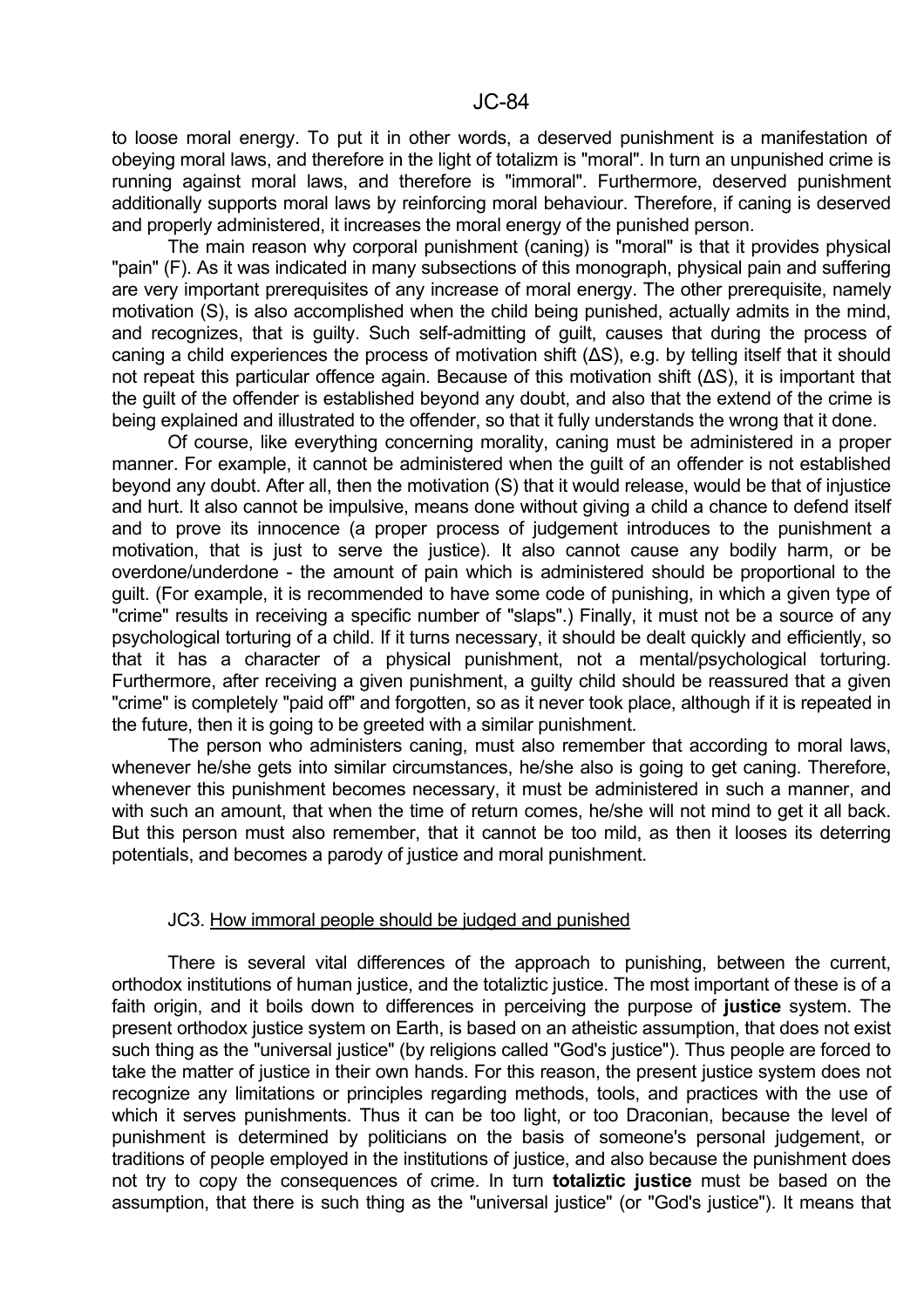The next difference between these two justice systems, is the understanding of **consequences** of punishment. The present human justice system blindly believes, that the punishment receives only the convicted criminal. In turn totaliztic justice considers the fact, that if the serving of justice is arranged purely mechanical and WITHOUT the consideration to the operation of moral laws - as this is unfortunately the rule in present courts, then the punishment hits also not only judges, jurors, and executioners, but frequently even victims of the crime, witnesses, and their families. In case of judges, jurors, and executioners, such a punishing outcomes stem from the operation of moral laws, or more specifically from the "Boomerang Principle". After all, one of the possible consequences of the Boomerang Principle is that "if you judge others, you will be judged by others, if you punish others, then also you are going to be punished by others". In case of victims of crime, witnesses, and their families, these "punishing consequences" additionally originate from the insensitiveness of present methods of judgement. For example jurors and witnesses are always endangered by serious legal consequences, if they do not attend a given court session, because they for example just have vacations and earlier planed to go overseas, or because the participation in a given court session collides with their moral practices. In turn families of victims (frequently attending courts as witnesses), are not protected from the duty of painful listening in the court-room every detail of the crime, or from learning what mass media have to criticise. Usually by the sole fact of taking part in a court case, they are exposed to various acts of revenge, oppression, and public disapproval. In the result, in the present orthodox system of human justice, frequently the highest punishment for a given crime, receive not criminals, but victims, witnesses, and their families.

 Finally **goals** of both systems of justice are completely different. Today orthodox human justice has the goal of punishing the guilty and causing that "justice is served". As such, it does the whole punishing far from the sight of interested people, using for this purpose a single standard method of punishing, which for all criminals is the same - i.e. usually imprisoning. In turn totaliztic method of punishing is aimed mainly at accelerating the moment of serving the punishment (which, the punishment, would be anyway served one day by moral laws), so that the victims and relatives would receive a psychological relief that the offender is already punished. Furthermore, it is also aimed at supplying an illustrative example of the fast and effective justice, so that this example is a deterrent for other potential criminals. As such, the totaliztic manner of serving punishment must be public, so that victims and their families, and also all interested, could see with their own eyes that the justice was served. Also, in the totaliztic manner of serving justice, the punishment must be so selected, that feelings that it induces in the offender, must be possibly identical to feelings that a given crime induced in the victim. Therefore the totaliztic manner of justice must apply a wide selection of punishments, including in this also corporal punishments (e.g. machine caning) served to these criminals, the crime of which included a brutal bitting up of someone.

In the light of totalizm, such activities as judging, conviction, serving the punishment, etc., contain especially high dose of responsibility, and must fulfil a whole range of conditions. For example, they must be fast, just, objective, unbiased, non-personal, unambiguous, public, etc. Therefore, they require especially pedantic realization, which is obeying moral laws, and which takes under account the complexity of the consequences not only to criminals, but also to victims of crimes, their families, to people employed in the service of justice, and to the whole society.

 The justice system, which is not based on a pedantic obedience of moral laws (i.e. which is free to run against moral laws, like does it the present "orthodox" justice on Earth), with the elapse of time is overgrowing with deviations and precedences, which gradually transform it into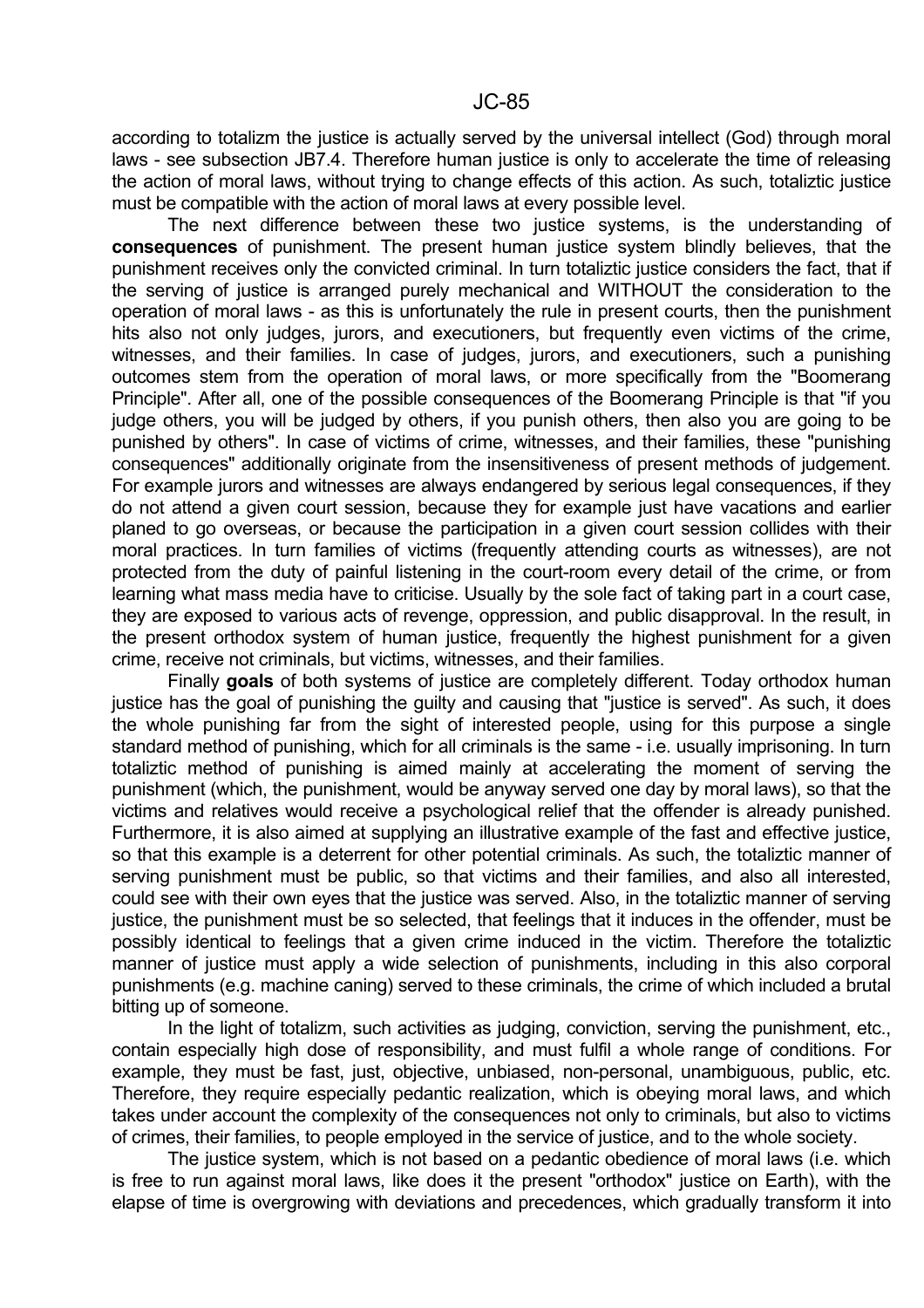the "mechanism of injustice" and into a tool for spreading social terror. In order to illustrate here to what paradoxes may lead the basing of judgements not on moral laws, but on opinions of judges and on proposals of arm-chair theoreticians, let us consider the following "flowers" from the area of present "service of justice" on Earth. These "flowers" attracted my attention, because they run very openly against whispers of our conscience, against moral laws, and against findings of totalizm:

 - On Saturday, 31 August 2002, at 6 pm, in the evening news broadcasted on channel 1 of TVNZ, a case of court verdict served then in Sydney, Australia, was reported. This verdict ordered the compensation amounting to 60 000 dollars to be paid to a burglar by the owner of a flat to which this burglar has broken with a clear intention of robbery and aggression. As I understood the entire event from the report provided in this news item, in evening an owner of a pub was resting after work in his flat and watched TV. At that time to his flat a drunken burglar has broken, who previously tried to get the service in the pub, but was refused because he was too drunk and too young. When the drunken burglar attacked the owner of pub, who just watched TV, in self-defence the owner hit him in the head. Just for this one hit the court later granted the burglar the compensation of 60 000 dollars to be paid by a person whom this burglar attacked. In the result of this whole event, the owner of the pub was not only convicted to pay the compensation, but also needed to bear costs of long-term court proceedings which amounted to around 120 000 dollars. As the outcome, he lost not only the pub and the flat, but additionally was ruined financially and psychologically, and felt terrorized by the society.

 - In subsection JC2 a case is described, when in New Zealand a father was severely punished by authorities, only because he disciplined his son with two relatively mild slaps of the belt in son's bottom.

 Therefore, if such a time comes that totalizm starts to prevail on Earth, then this philosophy is going to expose the real face and the real consequences of the "orthodox" justice system todate. It also is going to show, how according to moral laws the human justice should be served. Then there will be no many people willing to work as judges, and as lawyers, and even less of them to work as executioners or prison officers. So how then we punish our criminals and immoral people. This subsection explains what totalizm suggests in this matter at the present level of knowledge on operation of moral laws (as our knowledge of operation of moral laws is going to progress, these proposals probably are going to be made more improved and strict). Here is the list of most important suggestions of totalizm, regarding a totaliztic way of serving the justice:

 - Principles of serving the justice should be based on the operation of moral laws, especially the Boomerang Principle. Thus the entire process of serving punishments, should as closely as possible imitate the work of moral laws. Only that in a much accelerated than normally period of time. Simultaneously, the serving of punishment should be done in such a manner, that the offenders themselves, the victims of crimes, and other potential criminals, had a psychological certainty, that justice is served, and also that a undeserved karma is not generated in people employed in the process of serving the justice.

 - The serving of a punishment could only take place after a previous proving the guild above any doubt, and also after illustrating the extend of this guilt to the offender. The important for the level of this guild must be determining the motivation of the criminal, which is standing behind a given crime. For example premeditated murder by motivation, and also morally, is different from a fatal accident, or from a killing in self-defence in situation of a threat to someone's life. (Killing in self defence in a situation of a clear endangering someone's life, should not be subjected at all to punishment by human courts.) The guilt should not be decreased e.g. because of a mental incapacity of the offender (after all, every offender must be mentally incapacitated in order to commit any offences), because of the acting under an influence of alcohol or drugs, because of a depression, because of claims of moral tortures, because of gender, race, religion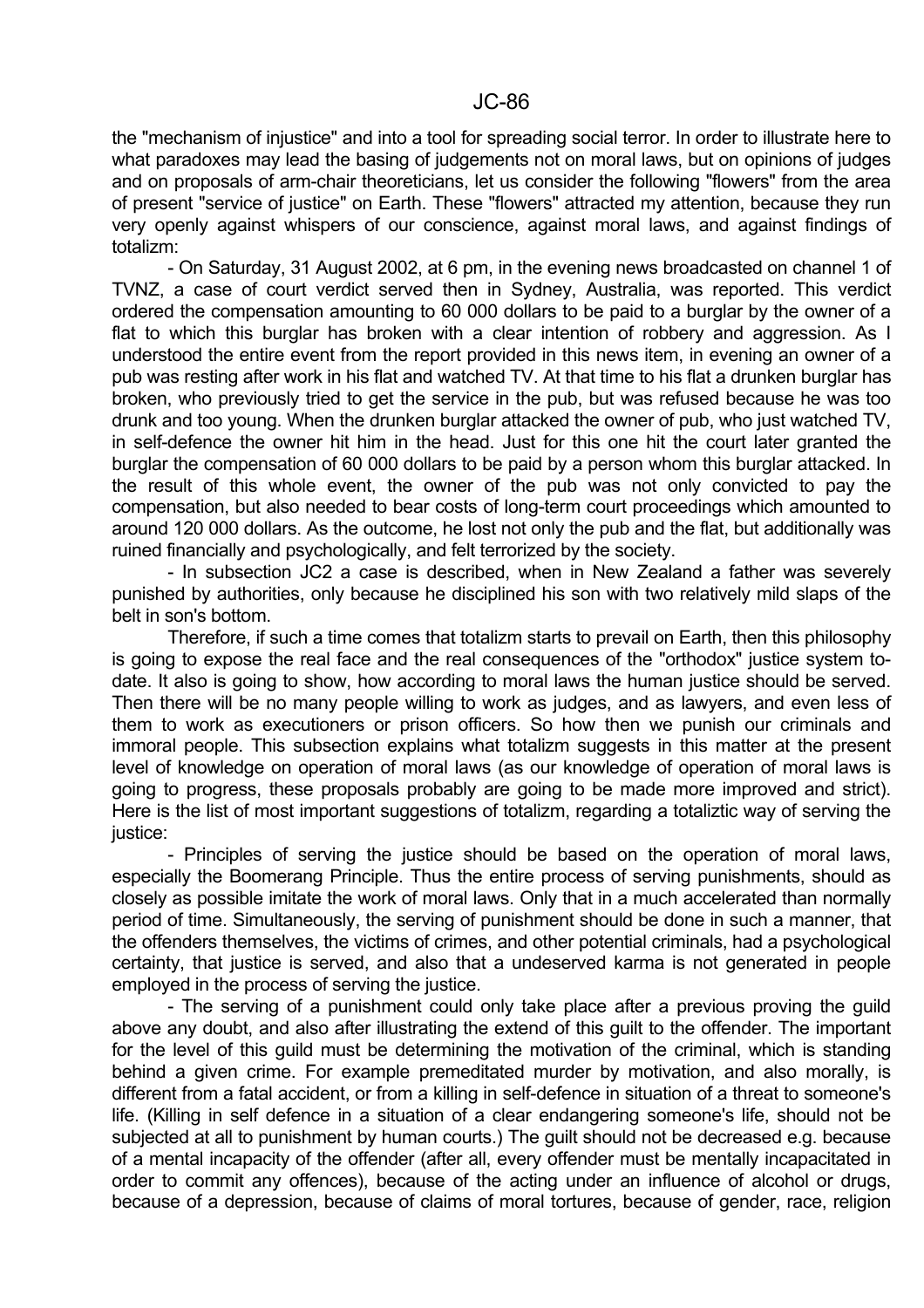or state of the offender, etc.

 - The judgement should be automatic. There should be developed an automatic judging system, which will be based on mechanised measuring, or on computer calculations, of the amount of suffering and loss of moral energy, that victims of a given crime have experienced. Then exactly the same amount of suffering should be automatically passed onto the criminal, without any person involved in process of judging.

 - The combination of available punishments should be so selected, that in the light of moral laws their effects could cause the return of the same type of feelings, as feelings induced by crimes being punished (i.e. so that they are accelerated implementation of the Boomerang Principle). For example, if the crime mainly depended on causing a physical pain, then punishment also should cause experiencing a similar physical pain. If the offence depended on the premeditated taking someone's life, punishment also should be a similar manner of taking the life of the offender. If the offence depended on mental tortures, then also punishment should depend on subjecting the offender to such conditions, that he/she would experience a similar mental tortures.

 - Within the scope of automatically served punishment, a given offender should have own choice of at least from two alternative manners, in which the justice could be served to him/her. For example, if the punishment would depend on serving a specific amount of pain, then the offender could decide whether he/she is willing to accept canning to be administered by a machine and self-released by a punished criminal, an imprisonment in special labour camps build for criminals (and, by the way, for eliminating prison officers, which should be run by criminals themselves, and which to the outside world would provide periodically only a specific amount of goods, in return for food and clothing), or a voluntarily unpleasant labour in confined spaces, etc. If the respective punishment would depend on execution, then the punished person should be able to choose himself/herself the exact manner of leaving this world from several alternatives offered to him/her, which would be appropriate to his/her crime, and then also would be released by the offender himself/herself, who would trigger the device that would carry out the execution.

 According to totalizm, whatever now is done by judges, prison officers, executioners, etc., in fact should be done either entirely automatic, e.g. through appropriate machines or through mathematical formulas written into human laws, or should be selected by the own choice of a given criminal, and released by his/her own hand.

 Of course, according to totalizm, punished would only be people, who would commit actions that in the light of moral laws are decisive crimes (i.e. who would commit highly immoral activities, which dissipated a lot of moral energy in other people). Totalizm would never allow to punish people, e.g. for their political or scientific views, religion, or believes that they adhere although it would punish for immoral actions that could be committed in the effect of these views and believes.

 With the totaliztic principles of punishing, a direct connection has so-called matter of "paroles", means the matter of forgiving a part of punishment. In some countries currently special "parol boards" are established, which let free criminals that served only a small fraction of their punishment. Thus these boards allow criminals to hurt next victims. According to totalizm, in fact such a thing as "parol" can exist. But to grant it to a criminal, the exclusive right has the victim (or victims) of that criminal. If this victim, or these victims, unanimously decide that they should forgive the crime, then a part of punishment can be forgiven to the offender. But the right to give a parol should not be passed onto people, who are completely non-affected with a given crime, such as "parol boards", or politicians, and who do not experienced suffering caused by a given crime. After all, their intervention and decision about the decrease of punishment, has no justification from the moral laws point of view, while without any moral justification, it represents a parody and contradiction of justice.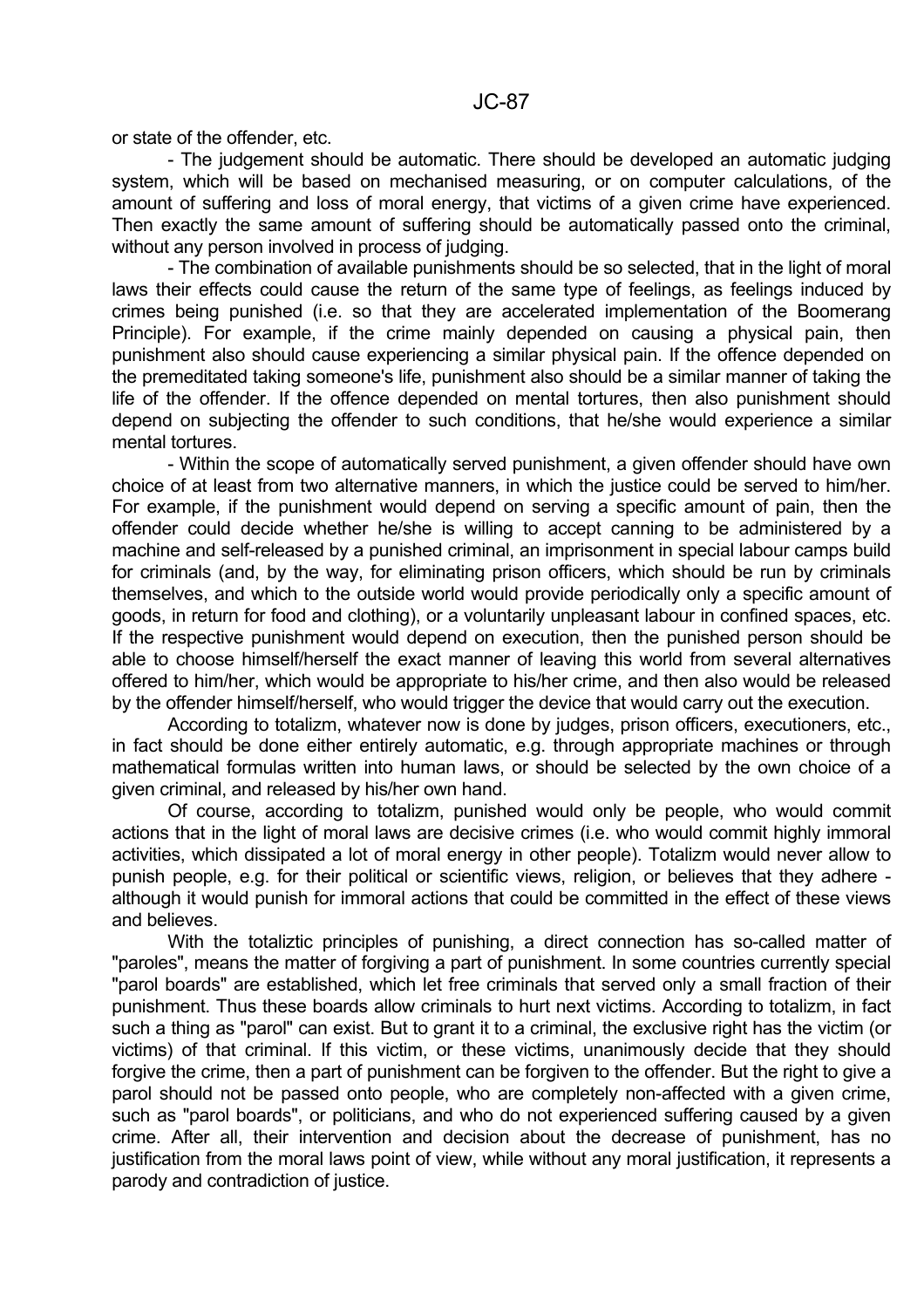#### JC4. Promote truth even if this works against your interests

 Truth has this property, that it represents an essence of moving upwards in the moral field. For this reason telling the truth always must cost much more effort, than telling the equivalent untruth. After all, according to the Principle of Energy Conversion described in subsection I4.1.1, moving uphill in the moral field always costs putting noticeable effort. Therefore, whenever we speak about any topic, we are going to have a temptation, to replace the truth, which demands from us all this effort, by lies, which are easy and which bring various pleasures. Unfortunately, **according to the operation of moral field, only telling truth is "moral"**. At the same time, telling lies, is an "immoral" activity, because it leads downhill in moral field. For this reason, according to the only rule of totalizm "to obey pedantically moral laws", we have a duty to always tell truth. We should tell truth, even when it works against our interests. We also should tell it, even when it may appear that it hurts the listener. After all, the truth is a "pure form of morality". Therefore, independently of what telling truth is going to bring in a short run, the long term effects will always be positive - as this takes the place in every case of doing in life whatever is moral.

 Totalizm stresses that **in real-life situations we always have the choice of telling truth, or keeping silence**. Thus we need to distinguish between two types of moral cases, namely: when (1) we decide to tell something voluntarily (i.e. we decide to break silence from our own initiative), from the cases when (2) we are forced by others to tell something (e.g. when these others ask us questions). It we decide to say something voluntarily, then moral laws oblige us to tell the complete truth independently of consequences. But if we are asked questions, then moral laws give us a choice to either reply these questions and to tell the complete truth, or to keep a silence. Therefore, if telling the truth is going to bring some "immoral" consequences to someone, but we are in the situation that someone asks us questions, then we should rather keep silence or refuse to answer, then tell lies. Our silence or refusal of reply to questions represents only a lack of movement in moral field. But telling lies is moving decisively downwards in this field.

 Practically we are pushed downwards in moral field by every kind of lies. Even by this one, which usually is called "white lies", and which is considered to be an innocent lying in the name of someone's good feeling (type: "how nice you look today", "your speech was very convincing", etc.). Totalizm recommends to not lie even in such small and "innocent" matters (we should rather keep silence than lie). Every lie is a lie, while moral laws do not know compromises or exceptions.

 During completing my research on parasitism described in chapter JD, I discovered with a shock that **people in the advanced stadium of parasitism are never able to recognize, or to accept truth**. Minds of parasites are so deviated, that they can accept and follow only untruth and only that one with a significant level of deviation. This is a very shocking state of things, which leads to a simple conclusion, that **it is not even worth to loose energy on convincing to truth people in an advanced stadium of parasitism, because such people never are able to recognize, accept, or utilize truth for moral purposes**. In past I frequently wondered about reasons for such state of things, and could not understand why some parasites never can be convinced to truth, nor never can be make to use truth in a moral manner. The solution was only provided by totaliztic mechanics, or more strictly by described in subsections JD1.5 and JE4 similarities between the philosophy of parasitism and a spinning motion of material objects. As this mechanics reveals it to us, someone's falling into the parasitic philosophy is a moral equivalent to gaining speed in a rotational motion. In turn following truth is a moral equivalent to a linear motion (which tries to reach the goal along the shortest path possible). Therefore minds, which due to practising of the parasitism are put in such a spinning motion, loose their capability to move along the straight line - which truth represents. Thus they are incapable to seek truth, or to understand the straight truth. For people who are overtaken by the philosophy of parasitism, excellently fits the Chinese proverb, which states that "Though a snake enters a bamboo tube, it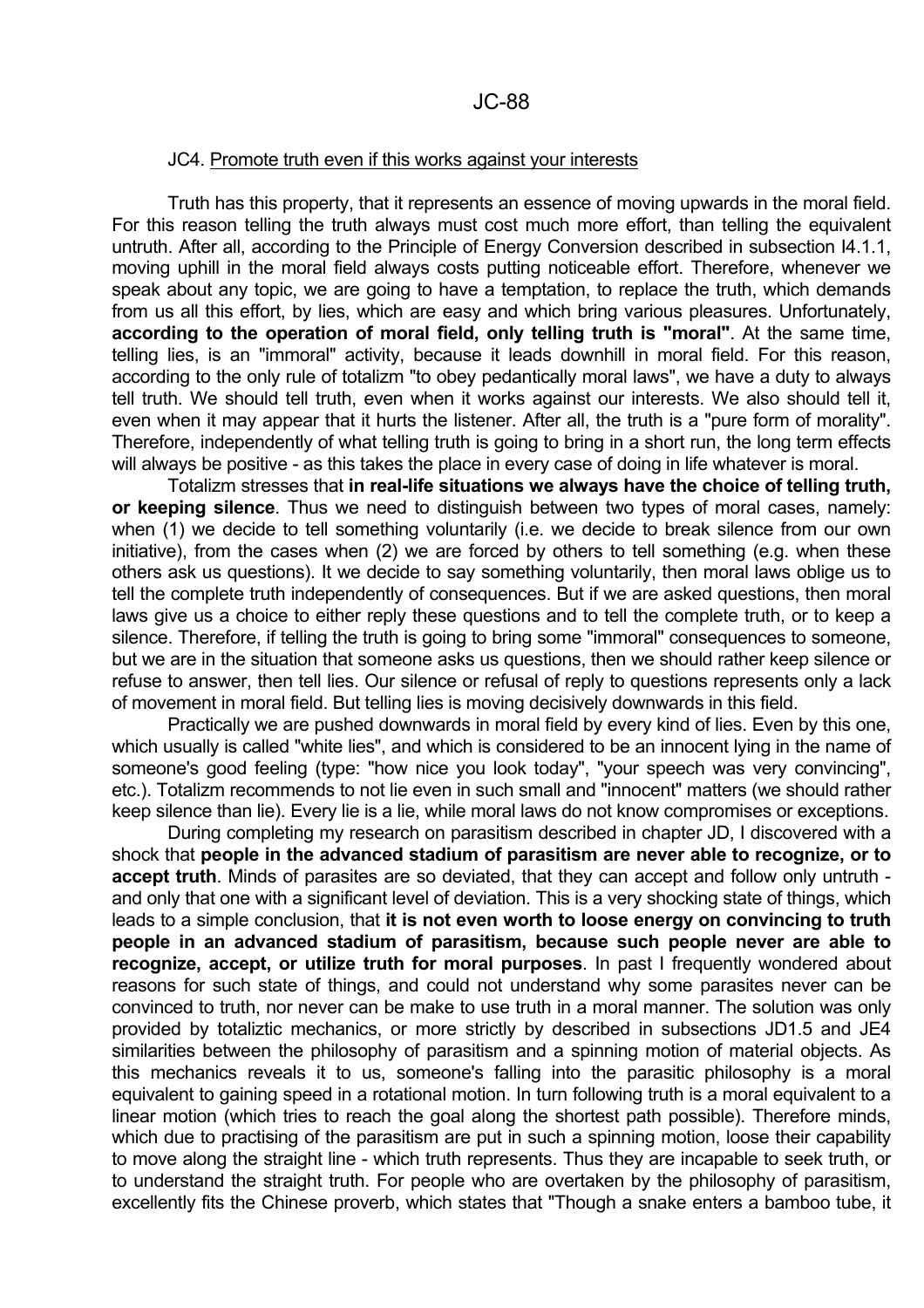is difficult to alter it's wriggling nature". The above discovery reveals also, that the totaliztic recommendation to tell truth, at the receiving side are able to use only these intellects, which are practising totalizm. Only they are capable to understand truth, and to appreciate the value of truth. In turn intellects, which practice parasitism, never are able to make a moral use of truth. Thus they only use truth as a weapon and a tool of immoral aggression, with which they hit back people from which a given truth originates. In their presence frequently is better to keep silence than to tell truth.

#### JC5. If moral and human laws collide then obey moral laws

 In life we frequently encounter situations when human laws are colliding with moral laws. After all, human laws were designed without knowledge of the existence and operation of moral laws, while people who designed them frequently adhered to a parasitic philosophy. This collision of laws happens in every case, when human laws cause the dissipation of someone's moral energy. Examples of such situations include:

 (1) Safety belts in cars. For example, the use of legal means to force drivers and passengers to wear safety belts, is a totaliztic sin of suppression - see subsection JA5.2. However note that to educate people that they should wear safety belts voluntarily, because belts are good for them, and also that they have duty to fasten belts on their children, is the totaliztic good deed of inspiration. In turn the motivation of car producers, to supply cars with safety belts, so that people could wear them whenever they wish to do so, is a totaliztic good deed of progress.

 (2) The right for corporal punishment administered to our children. As this is explained in subsection JC2, in some countries their governments introduced laws, which forbid parents to serve corporal punishment to their children. These laws are introduced in spite of the fact, that the application of a well balanced and justly corporal punishment, is actually one of the ways of obeying moral laws (see subsection JC2), and a major source of psychically heathy adults in a given society. If one dismisses the telepathic manipulation of evil parasites described in subsection A3, it is difficult to understand on what basis this traditional right of parents to discipline their own children, is now being forbidden by law, and is taken away from parents in the ever increasing number of countries.

 (3) Taking away the right to euthanasia, means the legal prevention of assisting terminal ill people to commit a suicide. Depriving people this right, is also a totaliztic sin of suppression. On other hand, killing any person in a situation other than a self-defence, is an extremely heavy sin of oppression.

 (4) Privacy Act. It takes away the right of people to know truth about other people. It is immoral to such an extend, that even in highly parasitic societies, it must be officially broken for money through the so-called "background checking" - see also subsection JB5.

 (5) Obligatory military service in an aggressive army. Aggressive army teaches its soldiers, and obliges them, to attack and to kill other people, whenever their leaders decide to start some international skirmish. In turn moral laws and totalizm allow to kill other people only in a selfdefence - and only in situations "you or me", or when a life of someone for whom we are responsible is endangered by an aggressor. Therefore, according to totalizm, army can only be formed and trained for defence purposes. Thus skills that are taught in it, should be clearly provided with explanations, that they are only for purposes of effective defence, not for purposes of an aggression. (Although, in the situation, when there is no doubt about the murderous intensions of the aggressor, sometimes the most moral and most effective manner of defence is to attack. But the attack for defence purposes, must be clearly distinguishable from attack for the aggression purposes.)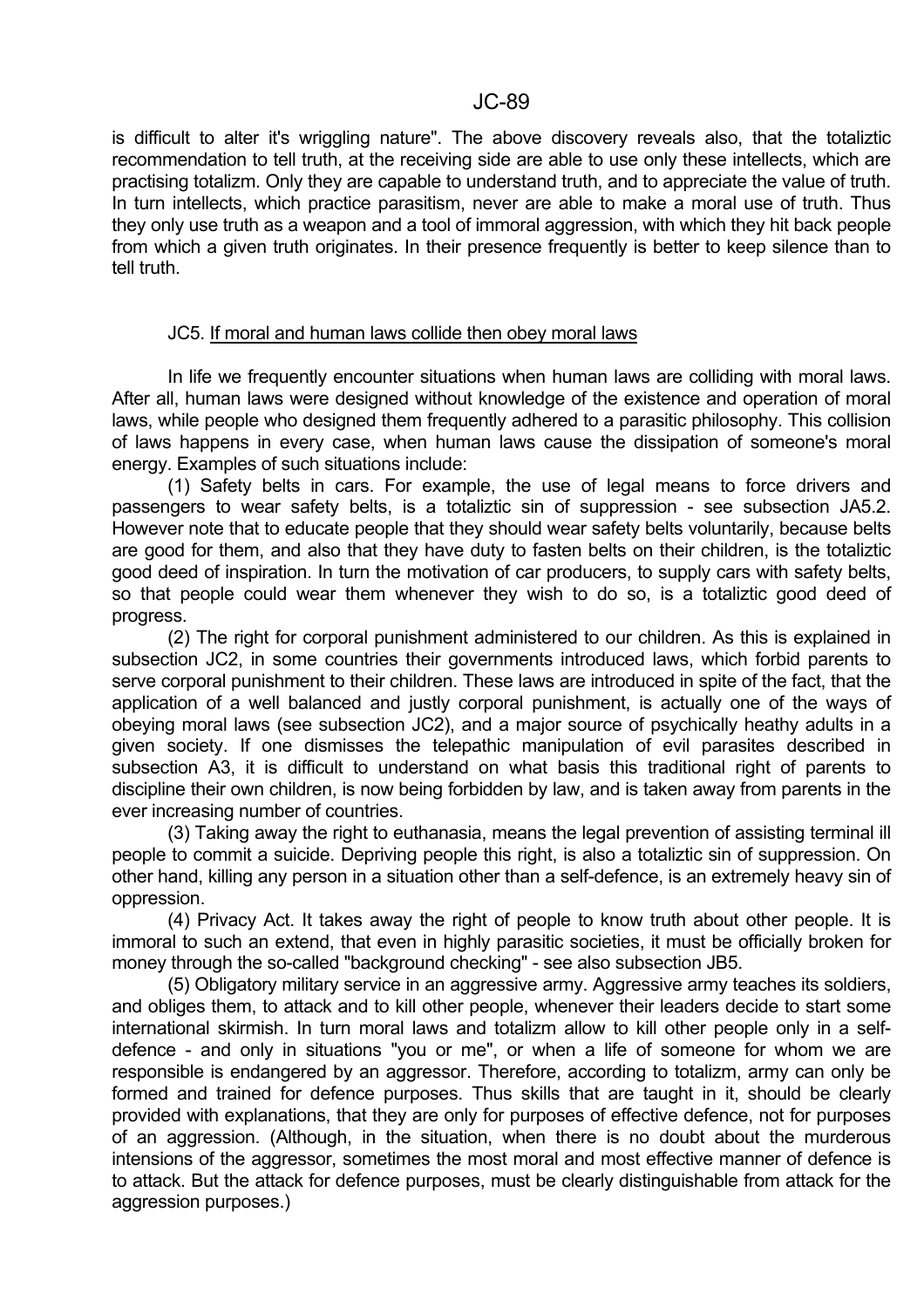In all situations of collisions between these two sets of laws (i.e. moral laws and human laws), totalizm insists that the moral laws should be obeyed firstly and primely. But simultaneously it recommends, that we always should choose such a "non-confrontational" manner of obeying moral laws, that we do not get in trouble with human legal system. Especially, if the country in which someone lives, already practices an institutional parasitism. After all, obeying moral laws in the confrontational manner towards human legal system of a given country, would also prove to be an "immoral" activity, because in the final effect it would cause the collision with human laws, and thus decrease in our own level of moral energy.

#### JC6. There are immoral professions (e.g. teachers, tobacco producers, executioners) but prostitution does not need to be one of them

 According to totalizm, "immoral" is everything that causes the decrease of someone's moral energy. In turn "moral" is everything that causes the increase of this energy. This rule applies to everything - including also the professions or occupations, which we adopted for living. According to what was explained in subsection JF8, in present society there is a large number of occupations, which inevitably cause the decrease of someone's moral energy. Apart from occupations, which are "immoral" in an obvious manner, such as the profession of an executioner, a prison officer, a judge/lawyer, etc., to the group of "immoral" professions belong also all other occupations, the doers of which are disliked by someone. For example, in the present social conditions, immoral are also occupations of a: parking inspector, policeman, manager, teacher, lecturer, politician, etc.

 In present times a lot of controversy and political debates induce the so-called "oldest profession", means prostitution. All seem to "hang dogs" on it, and claim that it is a highly "immoral" occupation. In a large number of countries it is not legalized, as yet, although practically there is not even a single country in the world, in which it would not be practised. But, if one considers prostitution from the point of view of the influence it has on the level of someone's moral energy, that means from the same point of view that totalizm qualifies all other human activities, then it turns out, that in a large number of cases, in fact it increases the level of this energy. Therefore, from the point of view of totalizm, in normal circumstances prostitution, as such, does not need to be an "immoral" profession. (Probably this important fact, that prostitution, by its nature, is NOT an "immoral" profession, and that only various deviated people unjustly claim that it is "immoral", is the very reason why Jesus is known to defend prostitutes vigorously, and to frequently carry out his teachings surrounded by them.) However, there are various circumstances and factors, which can change it into an "immoral" activity. Their example can be, when the person doing this profession is forced to do it, or when someone is hurt by a client or by a pimp. The most frequent factor, which in the light of totalizm always causes the change of prostitution (or change of any other sexual intercourse) into a highly "immoral" occupation or activity, is if one of the parties involved, catches a venereal disease because of it. This is because such a disease triggers the rapid lost of moral energy in the person, who catches it. Therefore the most important condition, which must always be fulfilled, in order for prostitution to become a "moral" profession, is to practice it in such a manner that it eliminates the danger of catching a venereal disease by one of parties involved.

In situation, which is very similar to prostitution, there is also a whole range of other professions and occupations. For example, someone could ask the question, whether - according to totalizm, moral or immoral are such professions, as: film actress who allows to be filmed naked, a model who allows to photograph her shapely breasts, publishers of "Playboy" and "Playgirl" magazines, etc., etc. As it easily can be understood by an analogy to prostitution, the answer of totalizm to these questions is always simple: if a given profession or occupation causes in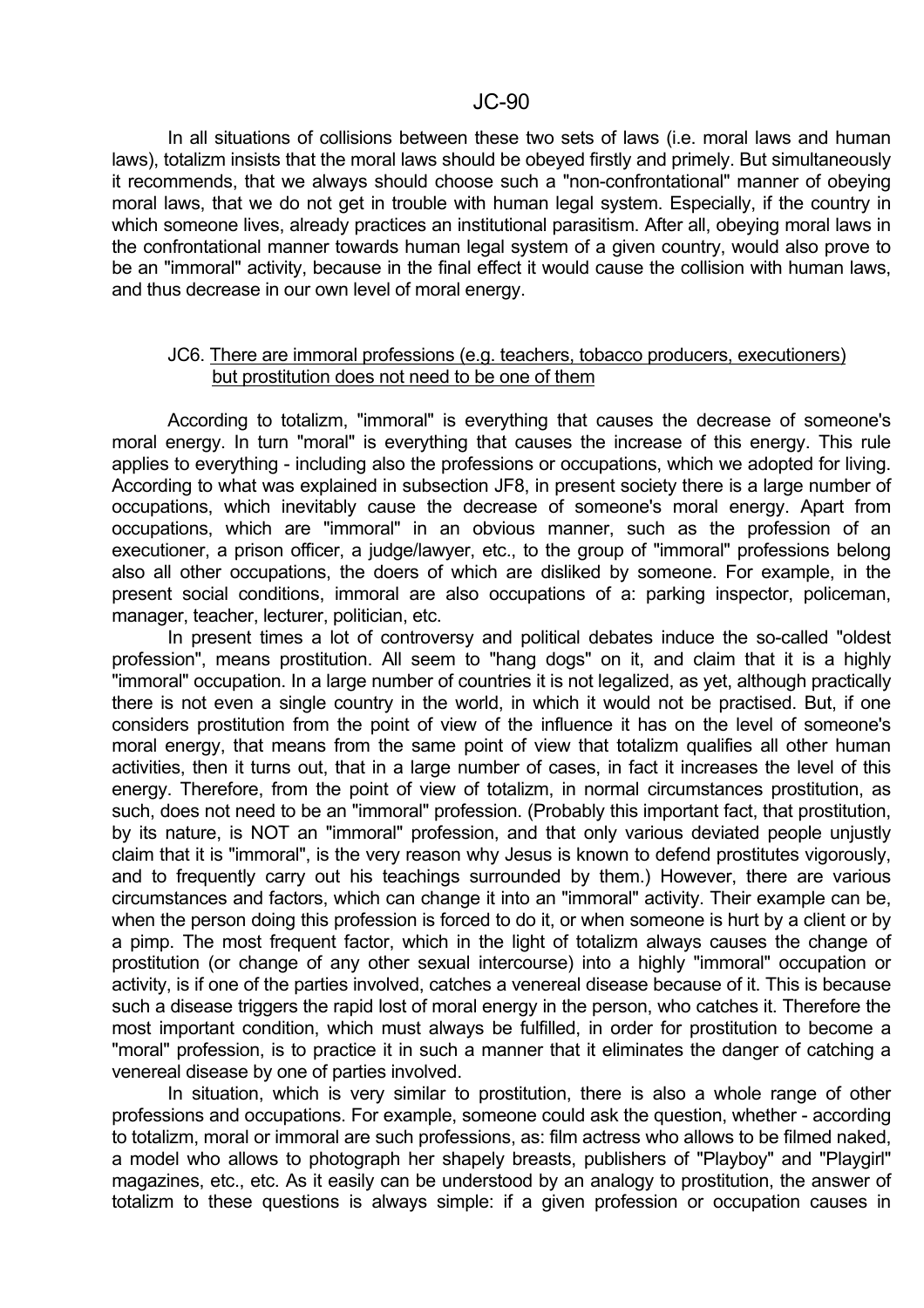someone a direct and significant loss of moral energy, then according to totalizm it is categorised as "immoral". But if it does NOT cause in anyone a noticeable loss of moral energy, then totalizm qualifies it as "moral" and allows to practice it without any hinders whenever someone wishes to do so. (Therefore, in order to answer whether, for example, publishing the "Playboy" magazine is an immoral occupation, one needs to consider, whether all these stubborn rumours about various religious leaders who condemn it in public, but actually review it in secrecy to boost their energy, have some actual foundations, or are just plainly untrue.) Thus, if one analyses the matter of professions, totalizm gives to our hands a much better means of qualifying, whatever people for a long time used to always judge automatically, as one of basic categories: moral or immoral. Only that without totalizm people used very subjective and ambiguous criteria, thus also committed much larger errors in their judgement.

 The totaliztic manner of qualifying everything, in fact turns out to be much more tolerant then the traditional manner. Also practically, according to totalizm, the division into moral and immoral professions, activities, or objects, lies completely differently than people believed this so far. For example, according to totalizm, immoral pornography differs by this from a moral photography of human acts, that pornography deprives many people of their moral energy, while the artistic photography of human acts generates this energy. Therefore, according to totalizm, (moral) artistic photography includes all photos that show naked human bodies, but do not deprive people moral energy - independently what a given picture shows and in what pose it was taken. In turn non-totaliztic manners of differentiating between a pornography and an artistic act, is based on a highly ambiguous interpretation of "intentions" by the viewing person, e.g. on interpreting how in his/her opinion a given picture treats human body and what it shows (e.g. if it treats body as a "merchandise", then usually is qualified as a pornography - but excluding advertisements of organs for transplant and excluding medical textbooks; but if it treats as a carrier of beauty, then usually it is qualified as an artistic photography - unless it shows our own wife). Because various people usually see totally different intentions in the same picture, this nontotaliztic manner of distinguishing of immoral pornography from moral artistic act, almost never was able to give an unambiguous verdict. In the result, if someone publishes masterpieces of e.g. Rubens in a colour journal of some religion, by using such non-totaliztic standards, many would immediately declare this publication as pornography.

# JC7. According to totalizm, so-called coincidents are actually someone's direct interventions (e.g. arranged by the universal intellect)

 Let us forget for a moment about a stereotype, which is forced upon us by scientists and society, and let us consider logically, whether in fact in the intelligent universe, which is governed by moral laws and by the universal intellect (God), there is such thing as a "coincident" or a "converge of circumstances". For example, let us consider whether it is possible that any building collapses "because of a coincident", and also - because of this coincident, it kills someone who is inside of it. In case of the building itself, we immediately must exclude as a possible reason of the collapse any "coincident". We already know, that if a given building collapses, then always there is some rational reason for this. For example, an architect did a shabby job with calculations, or construction workers stole cement and made it out of pure sand, or investor has saved money and has not investigated whether the soil under the building is stable, etc. Thus if the sole fact of collapse is excluded as a "coincident", the only thing that still could be a coincident, is the correspondence of time, when the building collapsed, with the time when a victim was present inside, thus resulting in a death. But if the human fate is governed by moral laws, then even such a correspondence of times must not be coincidental, but is a result of operation of moral laws. Thus, to summarize the above, if the universe is governed by moral laws, as totalizm proves that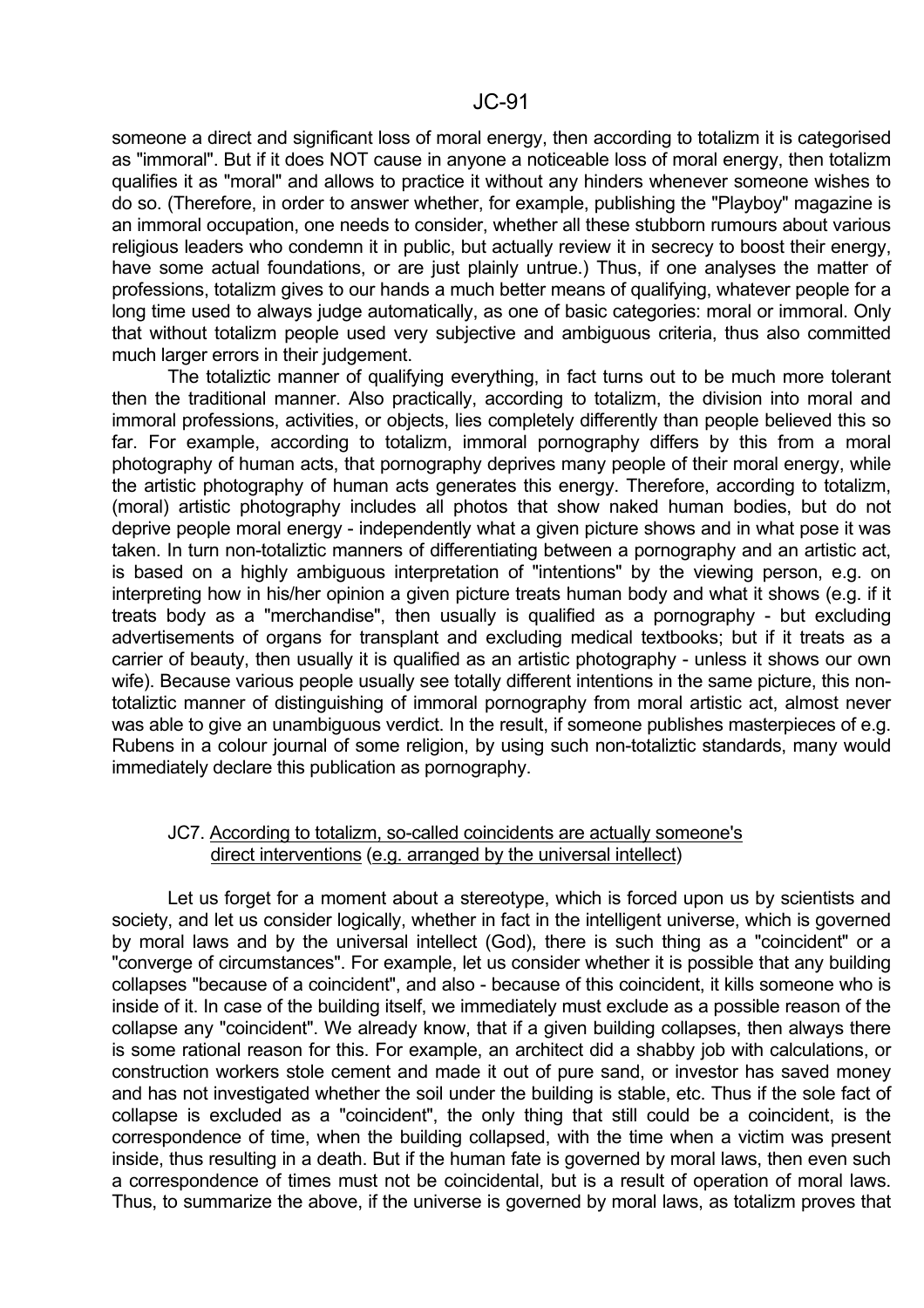If, according to totalizm, such thing as a "coincident" or a "converge of circumstances" does not exist, let us explain what actually are phenomena called with these names. Let us start from reminding ourselves, that in a huge universe, which is governed by the universal intellect, nothing can happen without the supervision or intervention of this intellect. Simultaneously everything, into which this intellect intervenes, must fulfil the "canon of ambiguity" described in subsection JB7.4. All the above taken together, means that everything into which the universal intellect intervenes, must appear as a "coincident". Furthermore, if a civilization, like currently our one, is farmed by morally decadent evil parasites from UFOs described in subsection A3, then also all intended, although well camouflaged, interventions and manipulations of these invisible evil parasites from UFOs, are also imitated to be such "coincidents" or "converges of circumstances". Also evil parasites are going to purposely manipulate scientists from the planet that they enslaved, to claim that there is such thing as a "coincident" and "statistics". After all, under the excuse of such "coincidents", evil parasites are going to hide their immoral activities. To summarize the above, **if in our vicinity happens something that looks as a coincident or a converge of circumstances, then in fact it is either an open intervention of the universal intellect, or a camouflaged manipulation of evil parasites from UFOs**.

 Of course, it would be beneficial for us, if we have the ability to distinguish, which coincidents or converges of circumstances, are introduced by which one of these two invisible forces that constantly intervene in our reality. Well, such distinguishing is relatively easy. The **universal intellect** deals with us like a knowledgeable father. Thus in everything that it intervenes into, it utilizes the "principle of most beneficial effect", which is described in subsection I4.1.1. This principle causes, that everything into which the universal intellect intervenes, firstly must serve for our own good, means it must cause the growth and benefits of all those who are affected with it. In turn **evil parasites** act on Earth as a horde of morally degenerated sadists and bandits. Therefore everything that evil parasites do, in the first instance serves evil purposes, means serves the pushing down and oppression of all these whom it affects. Of course, even all the evil deeds that are committed by evil parasites, always must firstly be approved by the universal intellect, before they have the right to affect the victims. But the universal intellect follows the rule, that it disapproves a given evil deed and blocks the arrival of it, only in these rare cases if (1) this evil deed affects someone, who does not deserved it yet, and simultaneously if (2) this someone refuses to accept it, and demonstrates this refusal by undertaking an active and a vigorous attempt to defend himself/herself from this evil.

#### JC8. Defence killing (e.g. "you or me" situation)

 According to totalizm, before we undertake any action, firstly we should qualify it into one of categories: "moral" or "immoral". Then we can implement it only if it belongs to the category "moral". But if it turns out to belong to category "immoral", then we should firstly change it into some other action, which is "moral", and only then implement this changed "moral" action, instead of the original "immoral" one. The change of "immoral" activities into actions that are "moral", in some cases depend only on the change of moral outcomes of what is being done. Thus we should not confuse this change, with the change of our perception of these actions, e.g. with the change of painful actons into painless ones, or the change unpleasant actions, into actions that are pleasant. Therefore in life exist also situations, when the change of immoral into moral, does NOT cause any significant change of the activity itself, but only changes the outcomes of this activity. One of the popular type of such actions, are all situations, when the choice limits itself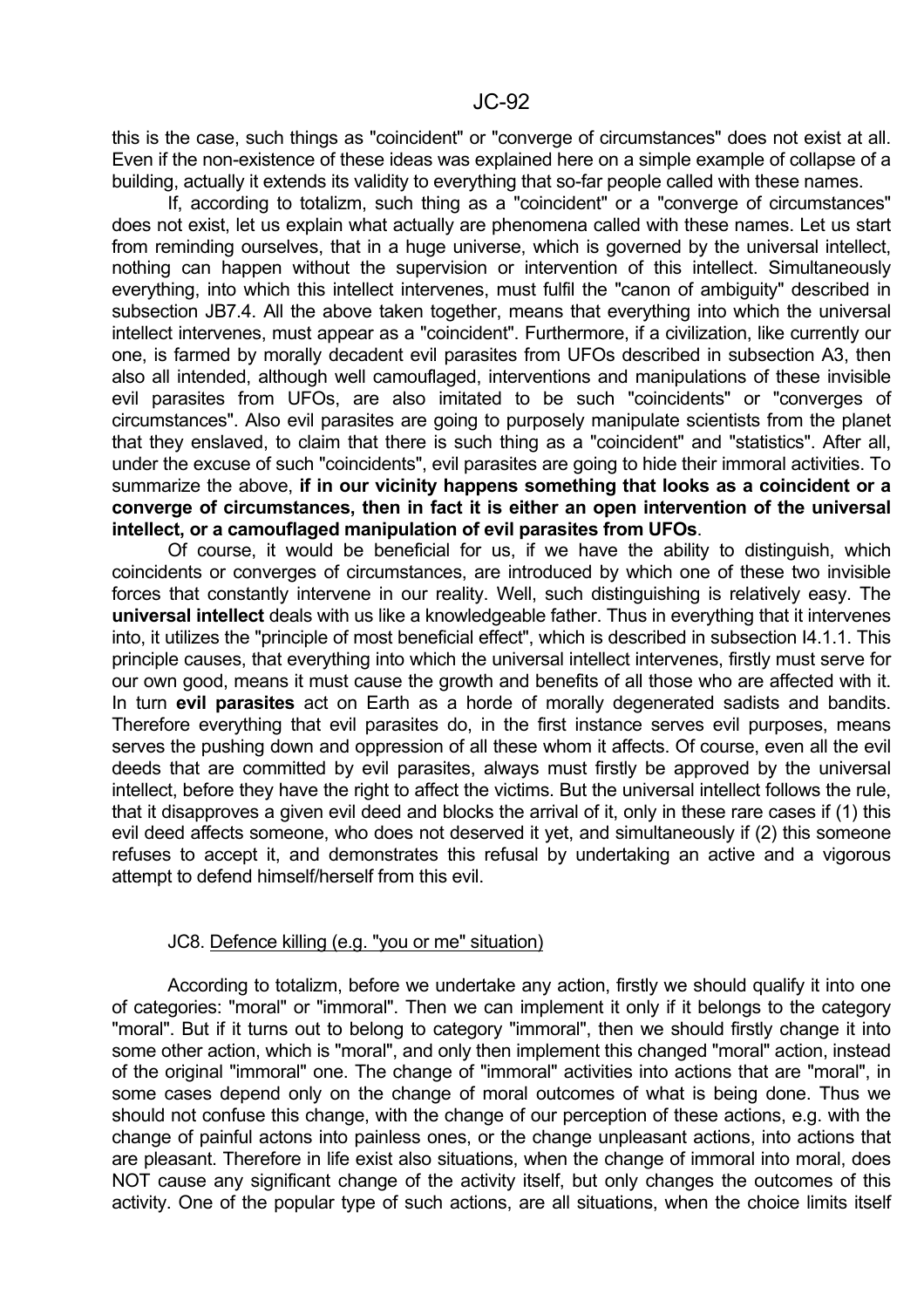only to "you or me". Their example include killing in self-defence in situations when there are only two choices "you or me", paying the costs of a car accident that took place, while these costs must be covered by either "you or me", etc. In such situations, independently whether the chosen action is the "moral" or the "immoral" one, still the outcome is going to be similar, only that this outcome affects differently the parties involved.

 In cases of such situations, totalizm explains that the **moral action is always a defence**, while the immoral action is always an aggression (see content of subsections JC11.1 and JC11.1.1). Therefore in such situations, against moral laws runs this person, who carries out an act of aggression, means this one who takes an active part in creating the situation, and thus who caused that now there are only two solutions i.e. "you or me". Therefore, according to the "moral laws of personal responsibility for everything", the person who actively created the eventuation of such a situation, means the aggressor, takes also the moral responsibility for all consequences of this situation. This practically means, that e.g. in gravely situations of self-defence, when someone must die and there are only two choices: "you or me", according to totalizm, the moral solution is the aggressor being killed by a person which is attacked. Means moral is then only the killing in self defence, not killing in an act of aggression. Also according to totalizm, in such situation, the attacked person should be recognized as innocent by all human courts. After all, he/she is going to be rewarded by moral laws for undertaking "moral" act of defence.

 On the other hands, e.g. the situation of killing an attacked person by an aggressor, is an immoral murder. Means according to totalizm, such a killing must be strictly punished as an ordinary murder. It is also clearly punished by moral laws. Similarly winning any other situation "you or me", in which the winner is a person who created a given situation, and thus who bears the responsibility for it, is immoral because it runs against moral laws - see subsection JC11.1.1.

 Situations of self-defence are quite frequent on Earth, especially in the present days of a widespread downfall of morality. For example, there is always a possibility, that a bandit breaks into our home and puts a knife against our throat, in order to find out, where we keep our savings (the act of placing a knife on our throat is a clear indication of intension of killing someone), or threats us that is going to kill our close ones. In such situations totalizm not only completely approves the decision, but even directly recommends, that - if it is possible, then the attacked person should immediately shoot (or kill in any other way) his/her aggressor without any hesitation.

 A next doubt, that in these matters usually comes to mind, is exactly "when" a killing of someone in self-defence becomes a moral activity. Do we need to wait with such a killing in our self-defence, until the moment of time when the aggressor shoots in our direction, and thus when we are absolutely certain that this aggressor without any doubts is intending to kill us. Again totalizm states that in the moral sense, even just a revealing of someone's killing intensions, already suffices for someone's guilt. In our self-defence we should begin to act immediately, after the aggressor makes his/her "declaration of intensions", means after he/she let us know somehow through the action, that it intends to kill us. In turn a "declaration of intensions" is relatively easy to recognize, because it is represented by everything that certifies that the aggressor prepares himself/herself at the moment of aggression, or prepared before the aggression, to carry out the killing. For example, if someone arrives to us armed, and in some way let us realize, that he/she has aggressive intensions (e.g. takes out a knife, or points out a gun at us), this is a sufficiently clear "declaration of intensions" and it suffices to give us a certainty, that somewhere at the bottom of soul, this someone has intensions to murder us - if the situation develops in this direction. For this reason, when intensions of aggressor to kill become clear to us, according to totalizm we do not need to await any longer with undertaking a selfdefence, and we should make the use of any opportunity to neutralize our aggressor. We should not e.g. await until the aggressor begins the final act of killing us, because then it can be too late to act in our self-defence.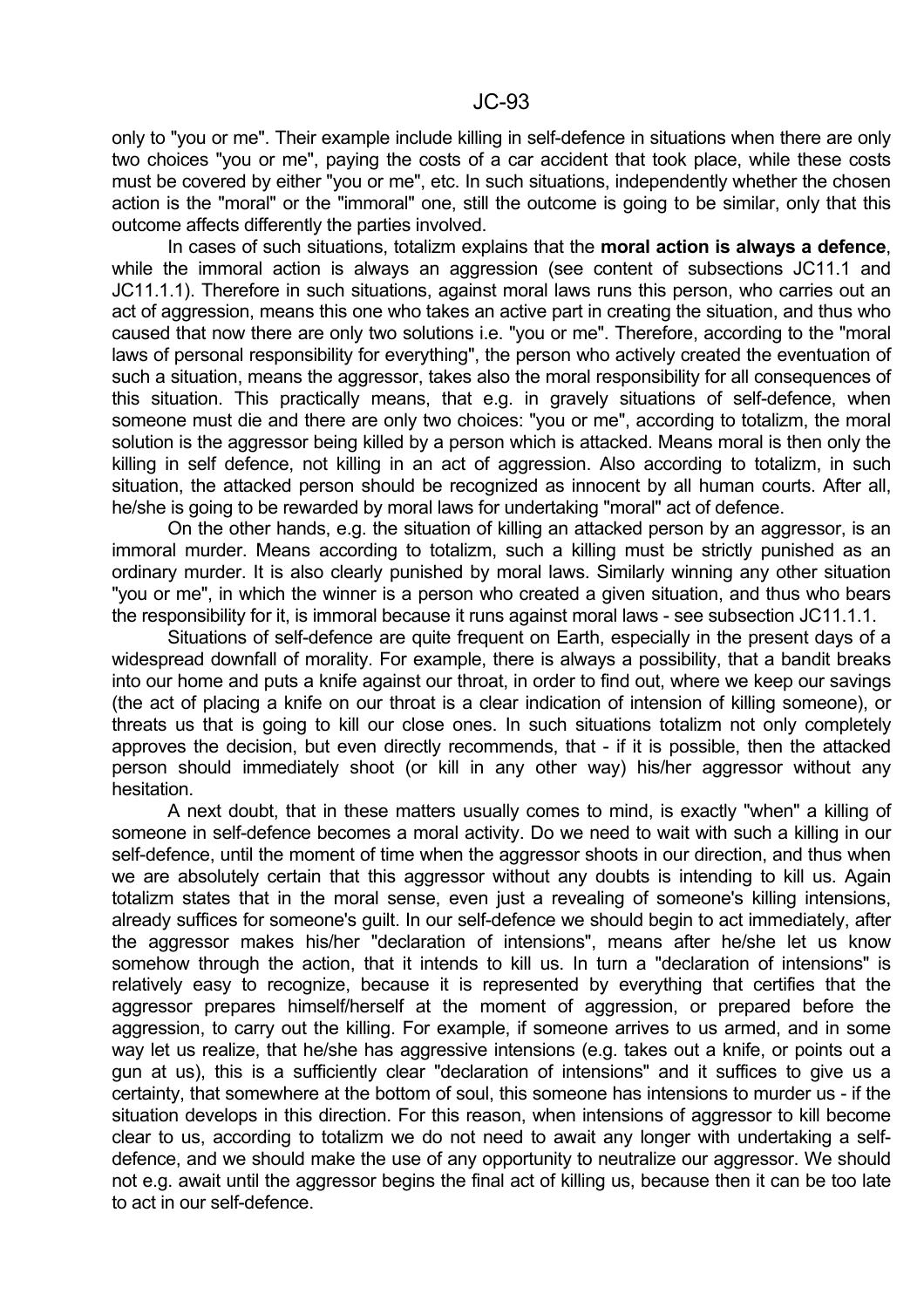Out of all situations of killing in self-defence, some controversy may induce the matter of killing during a war. Let us consider a situation: some aggressor arrives to our territory and quite clearly indicates that it intends to finish us. What we should do - await until it starts to kill every person individually, and only then kill the aggressor in self defence? After all, if it uses the weapon of mass destruction, then it can be too late for killing the aggressor. What we should do according to totalizm? Well, the answer is: kill the aggressor without awaiting until it begins killing each one of us separately. After all, by the sole act of arriving into our space and creating the threat, this aggressor already put us in the situation "you or me" and let us know its aggressive intensions. Thus we have no other option but to start killing it without waiting until it starts killing each single one of us. In turn the undertaking of a defence of the group intellect to which we belong, is an activity equally moral as undertaking the self-defence of us. Also similarly as this is with killing in self-defence, which is rewarded by moral laws, not punished (see subsection JC11.1), also killing for the defence of a group intellect to which we belong, is rewarded not punished. The only condition of this rewarding by moral laws, is that we must be absolutely sure, that the group intellect which we are a part of, is acting in self-defence, not in an aggression.

 The above should be complemented with the information that the fact that a given activity is a defence, or an aggression, is decided by the intensions and circumstances of a given act, not by the act itself or by the initiative that someone takes in this act. For example bombarding the territory of an aggressor, who attacked us first, is still a defence, even if it takes the form of an active attack.

 A next problem, which stems from the subject of killing in self-defence, is the consequence of this killing in light of the Boomerang Principle. After all, according to this moral law, whatever feeling someone causes in a different person, later he/she receives the same feeling back. But totalizm explains, that although this is generally true, simultaneously the most vital details of operation of the Boomerang Principle were so intelligently designed, that they always obey the "canon of universal justice" discussed in subsection JB7.4. This canon requires, that all "moral" actions must always be rewarded by moral laws, while all "immoral" actions must always be punished by these laws. The "canon of universal justice" causes, that the universal justice is NOT "blind", but works in such a manner that it always "motivates to improve our morality". As such, the universal justice drastically differs from the human justice, which is "blind" - means which for a given kind of activities always punishes in the same manner, independently whether this activity is qualified as moral or as immoral. Because of the operation of this intelligent "canon of universal justice", in the final effect all "moral" actions always must be rewarded by moral laws, even if the blind/automatic application of these laws would imply, that someone could be punished by them for a given "moral" action. It is proven in subsection JC11.1 that a defence also decisively belongs to the "moral" category. Thus people who undertake an act of defence, must be rewarded, not punished, by moral laws, even if they were forced to kill. In practical terms this boils down to the fact, that the **karma** for killing in defence is so exchanged, that it is NOT increased for the defending person, in spite of the fact that this karma still fulfils the requirements of the Boomerang Principle. How it is accomplished, it is explained in subsection JC11.1.

 If there is a necessity of the **defence war** with some aggressor, then whether according to totalizm we should refuse to take a part in it? After all, by joining actively this war, we would put ourselves into the situation, that we would need to expose ourselves to dangers of the type "you or me", or that we would accumulate karma for some new actions. Again, the logical analysis reveals, that we should voluntarily take part in the war with an aggressor, because this is an active form of our self-defence. In turn taking part in every defence is an activity, which is highly "moral" (see subsection JC11.1). While when karma is concerned, which is created during such a war, then firstly karma from defence fight works completely different than karma from an fight during an aggression (see subsection JC11.1), and secondly usually this karma is under our control, because we always have the final saying, what in a given situation we decide to do. It is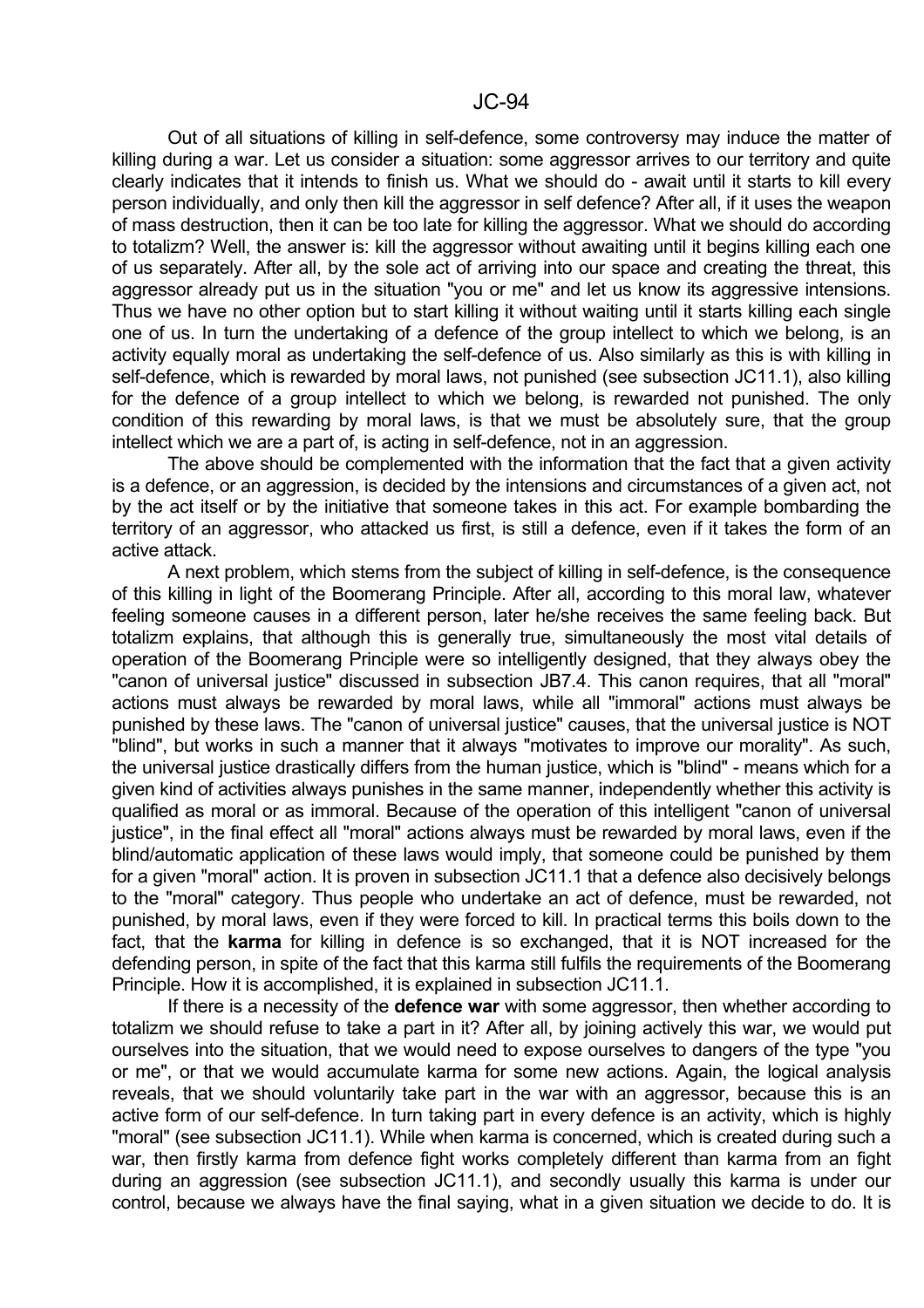also known, that the fact of avoiding taking a personal part in a defensive war, does not prevent us from dangers, or does not eliminate dangers, that we find ourselves in situations "you or me". However, according to totalizm, we should decisively refuse to take part in a war, which would make us someone's aggressors.

 The above should be complemented with an explanation, that the views presented in this chapter and subsection, explain the stand of totalizm in this matter, which is based solely on the action of moral laws learned by totalizm. In turn the stand of human laws in matters of defence, in some countries can be exactly opposite to the stand of totalizm. For example I personally know a country, in which evil parasites so manipulated the legal system, that laws of this country forbid to do any harm to an aggressor, even if this aggressor comes to your own house "armed to the teeth" and starts to kill you and your family. Thus if we find ourselves in the situation of a defence, before we decide what to do, we should consider not only the action of moral laws, but also the action of human laws of a given country. In some countries we may be forced to solve a moral dilemma, whether it is better to let us be killed by an aggressor, than to kill an aggressor in a selfdefence but then spend for this killing the rest of our life in a prison from the verdict of human courts of this country.

#### JC9. Karma of a butcher - those who wish to eat hand killed animals, should kill with their own hands, whatever they eat

 As this is well-known, various "alternative" philosophies propagate views, that only people who practice vegetarianism have chance to reach high levels of so-called "spirituality". Thus this subsection present the stand of totalizm in this matter, and also directs our attention at various side issues connected with it.

 If one investigates the real reason why on Earth views are disseminated stubbornly, that eating meat makes impossible reaching high levels of "spirituality", then the answer turns out to be in the research on UFOs. As it turns out, evil parasites from UFOs, described in subsections A3 and JD8, systematically rob (i.e. they keep "milking out") various people from their life/moral energy. This energy robbed from humans, they later use for energizing themselves, and for satisfying their own deficit of this life-giving energy. Unfortunately, life/moral energy has a memory. This means, that amongst other information it remembers, it also carries in itself the memory of needs, habits, and feelings of people from whom it was robbed (or "milked out"). This memory is then poured into those UFOnauts, who saturate themselves with given energy. Thus, if people from whom this energy is robbed (milked out), are indulging themselves in the taste of meat, then also those evil parasites from UFOs, who saturate themselves with this energy, start to feel the craving for meat and the need to eat meat. Unfortunately, on the planets of evil parasites (UFOnauts), they do not raise animals for meat. Their entire food is obtained with the use of synthetic methods. Thus practically those out of evil parasites from UFOs, who saturate themselves with moral energy robbed from people that indulge in eating meat, are then subjected to a kind of emotional tortures, because they have a taste for eating meat, while this meat is not available on their planet. Thus in order to eliminate the problem of such taste tortures, those people who are exploited by evil parasites as donors of moral energy, the parasites telepathically and hypnotically program into vegetarianism. So practically this campaign of spreading vegetarianism on Earth, is similar to activities of a farmer, who likes to eat meat with the aroma of a hey, therefore who telepathically tells its beasts, that if they eat exclusively hey, it is going to lift them up spiritually. On this principle, in order to make the programming of people into vegetarianism even more effective, evil parasites from UFOs frequently justify it to their victims either with religious reasons, or with spiritual reasons. But in all cases of donors of life/moral energy, who do not let convince themselves neither with religious or with spiritual arguments, evil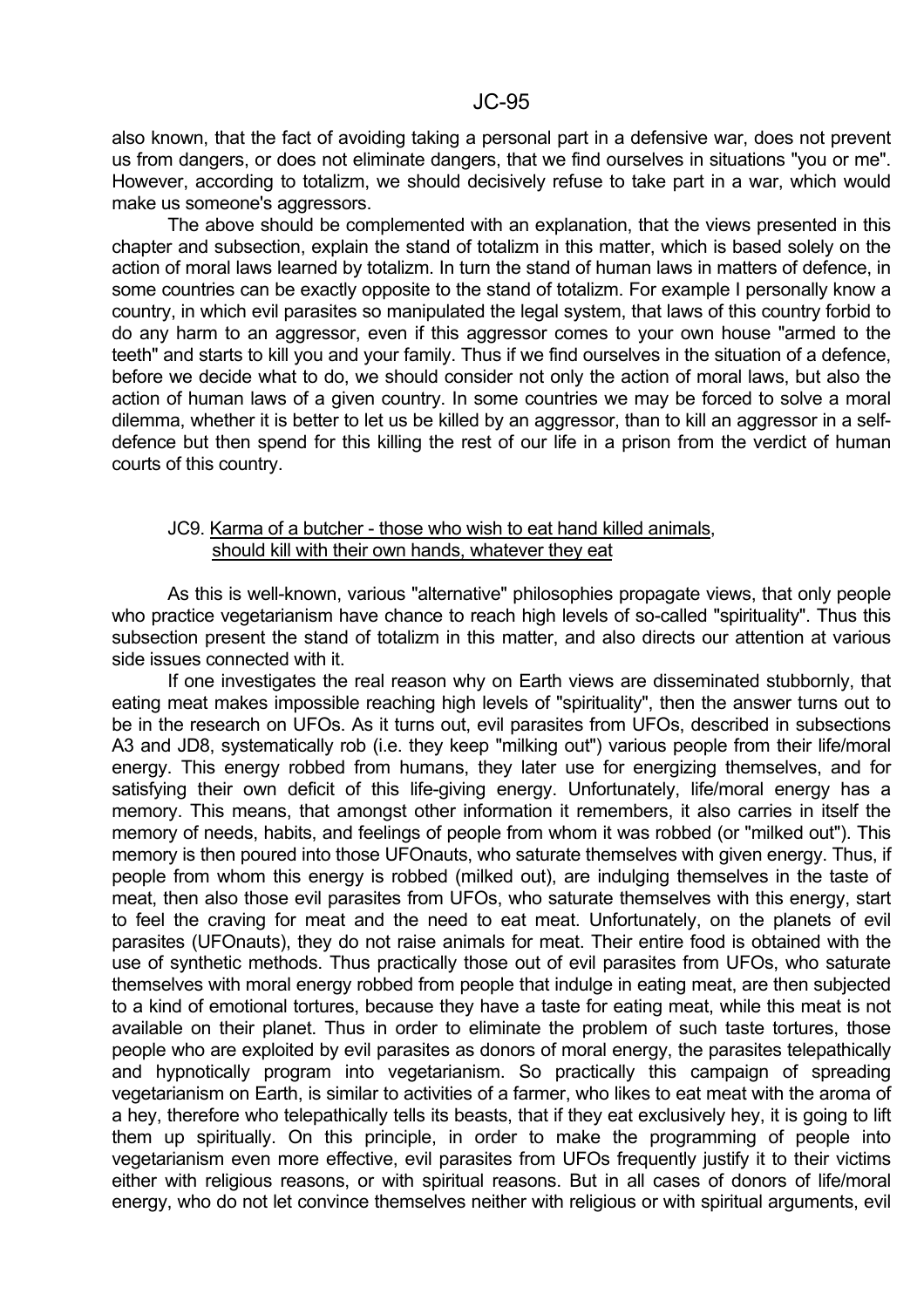parasites simply brutally program them under hypnosis, so that they feel a disgust towards eating meat. I know many people, who are vegetarians not because they try to uplift their spirituality, but only because UFOnauts pre-programmed in them a disgust towards eating meat. Thus every person who practices vegetarianism, independently of the justification into which was manipulated and is believing, actually does not eat meat only because in reality he/she is a donor of life/moral energy for evil parasites from UFOs, and these parasites pre-programmed him/her hypnotically to believe in whatever he/she believes.

In order to summarise the above, from UFO research stems a rather interesting discovery about really evil reasons for connecting the subject of food that one eats, to spirituality of the eater. This discovery does not support claims of various "alternative" philosophies, about the necessity to turn into vegetarianism. Simultaneously it reveals, that abandoning vegetarianism and eating meat, is a manner of self-defence from one of many forms of exploitation of people by evil parasites from UFOs, namely from robbing their life/moral energy. (However, eating meat is not able to prevent falling victims of other forms of exploitation.) Therefore, at the present stage of our development, totalizm is not against eating meat.

 But totalizm is against immoral killing of animals, including killing for immoral eating. After all, killing for immoral purposes bears karmatic consequences, the existence of which totalizm already discovered. For example, according to totalizm, killing animals for excessive profit, is not a moral activity. It leads to the generation of karma, the full consequences of which at the present level of knowledge we are not even able to realize. Also, as the moral law of "personal responsibility for our actions" it indicates, it is the butcher, not his/her clients, who bears the direct and personal responsibility for lives which he/she takes away. Therefore totalizm recommends, that if animals must be killed, then the killing should be done automatically by a machine, not by people. But if there is no such a machine, then every single consumer of meat should kill personally the animal that he/she is going to eat later. In such circumstances, it would be this consumer, not the butcher, who would bear moral consequences of taking away lives of animals, and who would be judged by moral laws i the light of his/her current circumstances.

 In order to express the above in other words, totalizm decisively differs from vegetarianism, because it does not see any problem with eating meat, but sees serious moral problems with activities that lead to this eating meat, namely with killing animals designated for eating, and with any cruelty during raising animals. Therefore totalizm allows to eat meat, if either the problem of killing and cruel treatment of animals is going to be solved morally, or if each individual meat eater is going to take on himself/herself the entire responsibility for this killing and for cruel treatment of animals.

# JC10. Capabilities of totalizm to heal social life

 Some philosophies have this quality, that they can be related not only to lives of individual people, but also to lives of whole societies. Totalizm is also showing the presence of this quality. After all, it is based on moral laws. As such, totalizm is able to indicate to us, amongst others, highly moral and effective manners of healing current social problems. The society, which would be regulated accordingly to the principles of totalizm, would be able to act more effectively and justly, accomplish much higher level of wealth, and give its citizens much more happiness, than societies which are regulated by any other philosophy or ideology. But so-far totalizm was not directing its efforts into this goal for the simple reason, that it considers that "repairing the world we must always start from ourselves". But at the moment, when the number of adherers of this most moral and positive philosophy of the world increases into the required level, as a philosophy it starts to bear also responsibility for extending its area of application to matters of healing of our social life. Thus slowly we should start to get used to the thought, that one day totalizm is going to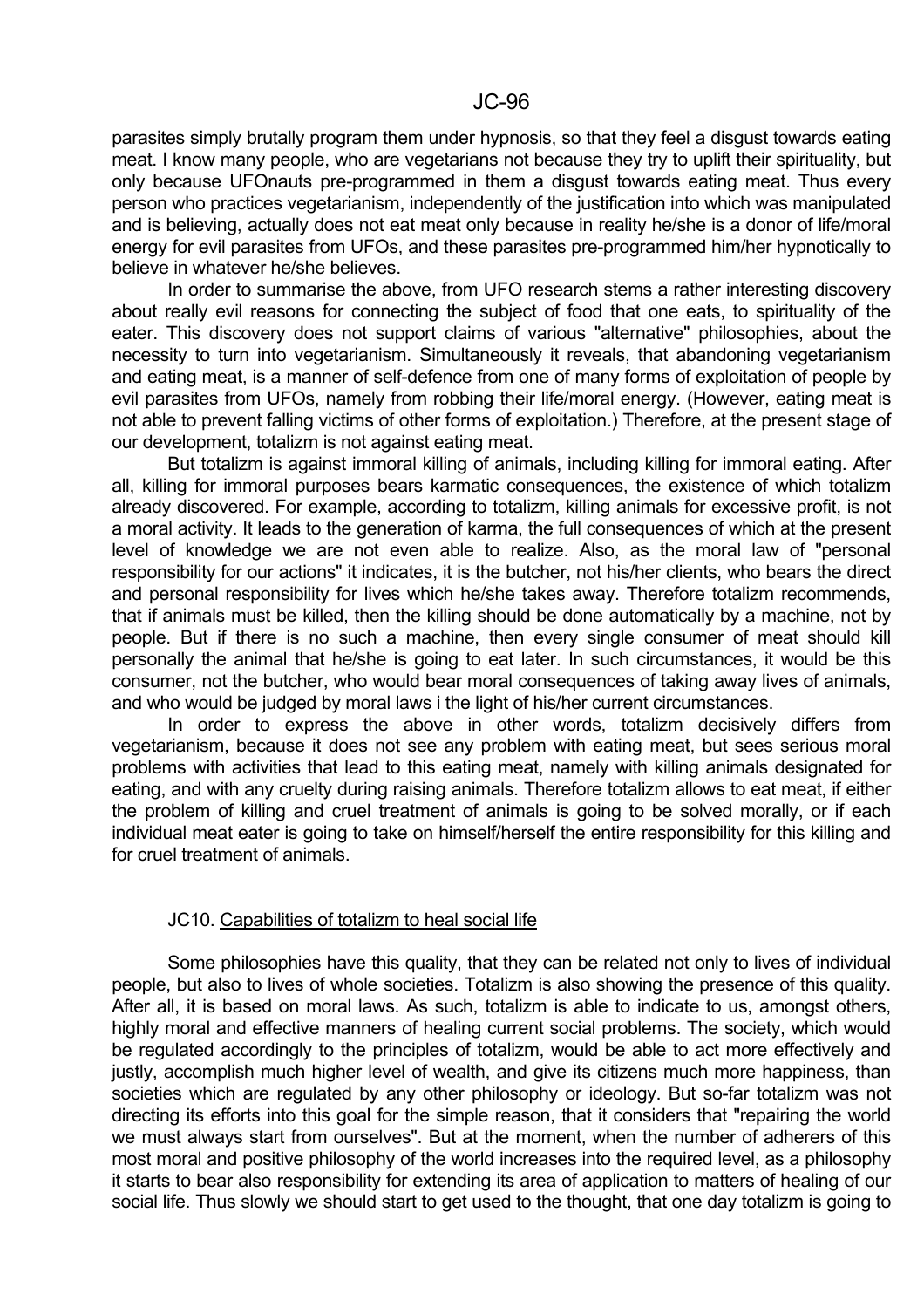have a duty, to create a "network for social renewal", means to create an institution, which would be based on its principles (i.e. something like a political party - only that it would be pedantically moral, thus the activities of which would be equally moral and transparent, as moral and transparent is totalizm itself, and also in which the members would be called "totalizts" - not "politicians", in everything that they do). We should also accept the consequence, that together with the increase in numbers of followers, totalizm is assuming on itself increasingly large responsibility, to take active part in social life, in solving everyday social problems, in healing our public life, etc. The first information about models of social life that totalizm promote, is contained in subsection JA8.

#### JC11. Common expressions, which in the light of totalizm require explanations

 Chapter JB illustrated it to us, that totalizm uses various ideas and definitions, which are more characteristic to strict sciences than to a philosophy. Examples of such ideas include: moral field, moral energy, moral laws, indicators of the moral correctness, etc. The wide use of such scientific ideas and strict definitions in totalizm, has the consequence, that many common expressions and typical activities of our everyday life, may turn to be either contradictive to the action of moral laws, or are understood by totalizm quite differently (i.e. more strict) than they are understood in common situations. Therefore, it would be beneficial to present here for these ideas the basic explanations, which would clarify their totaliztic interpretation. Several subsections, that are to come now, represent such elaboration on the totaliztic understanding of common expressions and typical activities from our everyday life.

# JC11.1. The duty of defence - the most important of all totaliztic good deeds

 The major attribute of parasitism described in subsection JB5 (and also in chapters JD and V) is the aggressiveness. Parasites are extremely hostile and aggressive. Their aggressiveness manifests itself by the constant igniting of hostilities against everyone who is weaker than them, and who happens to be in their vicinity. Especially viciously they attack weaker from them intellects of a high moral standards, including adherers of totalizm, philosophy of totalizm, etc. If for some reason this aggressiveness of parasites is not met with a defensive counteraction of the intellect with a high morality, then it would introduce a threat to the very essence of morality, and also to the survival of these intellects with high moral standards. Probably for these reasons, the universal intellect designed moral laws in such a manner, that the undertaking of defence against someone's aggression, is the expression of obeying these laws. In turn the duty of undertaking such a defence, is in fact not only one of the most important "moral" behaviours (i.e. one of most important totaliztic good deeds - see subsection JA5.1), but it is also a separate moral law (see subsection I4.1.1). The fact, that undertaking defence is both, a "moral" behaviour - means a totaliztic good deed, and also one of the obligatory moral laws, thus also the fact, that selfdefence against someone's aggression is an expression of obeying moral laws, is going to be formally proven in this subsection.

 The reason why this entire subsection is dedicated to formal proving that undertaking the defence is a "moral" behaviour and a main totaliztic good deed, and also that according to moral laws we have a duty to carry out our defence, is the **inheritance of Christianity**. As we know, all those, who are brought up on ideas of Christianity, are impregnated with a deep belief, that the moral life depends on a complete avoidance of fight that is imposed on us, and also on avoiding any resistance against aggression. After all Christianity teaches the adherers: "if someone hits you in one cheek, expose also other cheek for a hit". But if one analyses the real intensions of the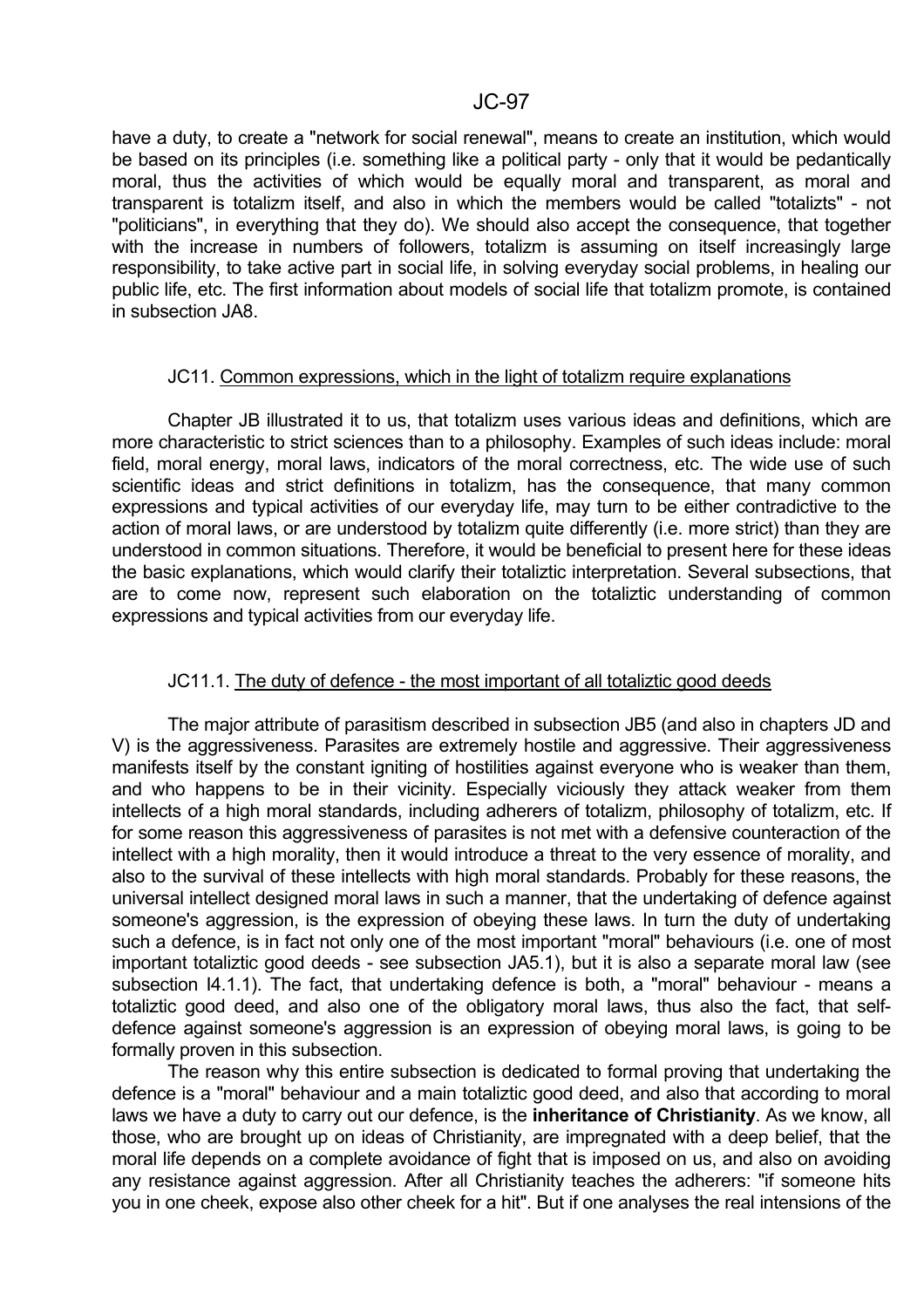universal intellect (God), as this is done in this subsection JC11.1, then it turns out, that Christianity interpreted these intensions completely wrong. Moral laws very clearly state that "if, without any provocation on your part, someone assaults you first, you have a duty to defend yourself actively, while your defence is still going to be rewarded by moral laws, even if for this defence you are forced to cause similar outcomes of the fight, as outcomes the causing of which was in the original intensions of your aggressor (i.e. if the aggressor originally intends to kill you, you will be rewarded by moral laws even if your defence will require to kill your aggressor)" - see the Moral Law of Obligatory Defence, described in subsection I4.1.1. For this reason the defence against someone's assault, not the passive submission to violence, is the expression of acting according to moral laws. (Although simultaneously moral laws decisively forbid aggression and assaulting of those, who show intensions of living in peace with us - as this is going to be proven in this subsection.) Such a defence is also clearly ordered to us by intensions of the universal intellect (God), coded into the content of moral laws, and coded into moral rewards that are granted to us, if we actually undertake an active defence. Because these intensions contain a clear order of the universal intellect (God), that we must defend ourselves in case of every aggression, in this subsection I prove these intensions in an unambiguous manner. This proof is going to realize to us, that what the universal intellect (God) expects us to do, is exactly opposite to what Christianity tells us to do in case of aggression, and what so unfortunately was casted into our memory by Christian teachings. For these reasons I would recommend, that this subsection is read especially thoroughly. After all, on one hand this subsection unambiguously proves, that if we are faced with an aggression, then the universal intellect (God) clearly orders to us, to defend ourselves effectively, and even designates moral rewards for the completion of our defence (NOT - as this is taught to us by Christianity, "to expose our other cheek for a next hit"). On other hand, this subsection also demonstrates to everyone rather spectacularly, that even at the present level of development, totalizm allows to derive and to verify every moral claims in equally strict manner, as mathematicians and physicists derive and verify their equations. Furthermore this subsection reveals, that morality and totalizm, are not just subjects for academic disputes and free interpretations that would allow to freely turn every matter in any direction, but they represent strict sciences similar to mathematics, physics, and mechanics, which for every moral problem provide a very unambiguous solution.

 Our consideration of the totaliztic defence we should begin with reminding ourselves, what the **definition** of totaliztic good deed of defence is. In subsection JA5.1 of this monograph, totaliztic good deed of **defence** was defined in the following manner:

 "defence is every vigorous counter-action against attempts of sinning, which shows the presence of all fundamental properties of totaliztic good deeds, although in the case of successful completion, it leaves approximately the same total amount of moral energy in all affected people as the amount that would appear if this counter-action is not undertaken, or if it is completed but it finished with a defeat. Fundamental attributes of a totaliztic good deed, which must be manifested by every activity which is to be qualified as a defence, include: (a) not undertaking the defence activity would cause that the opposite side would commit a totaliztic sin, (b) undertaking the defence is to stop the opposite side from committing a totaliztic sin, (c) the defence must be provoked by an aggressive action of the other side (i.e. the responsibility for creating a situation that the defence is necessary, must lie in the other party than the party which is defended), (d) in the success of this defence are interested also other people than the ones who are defending, while this success in defence is for these other people corresponding to a totaliztic good deed."

 Note that the above definition of totaliztic defence is so formulated, that by a defence totalizm understands only some out of numerous activities, which the everyday life used to call with the same name. For totalizm a defence is only standing up against aggression, which the defending person would not provoke with his/her previous behaviour, and the winning of which is going to bring moral benefits not only to himself/herself. In the understanding of totalizm, a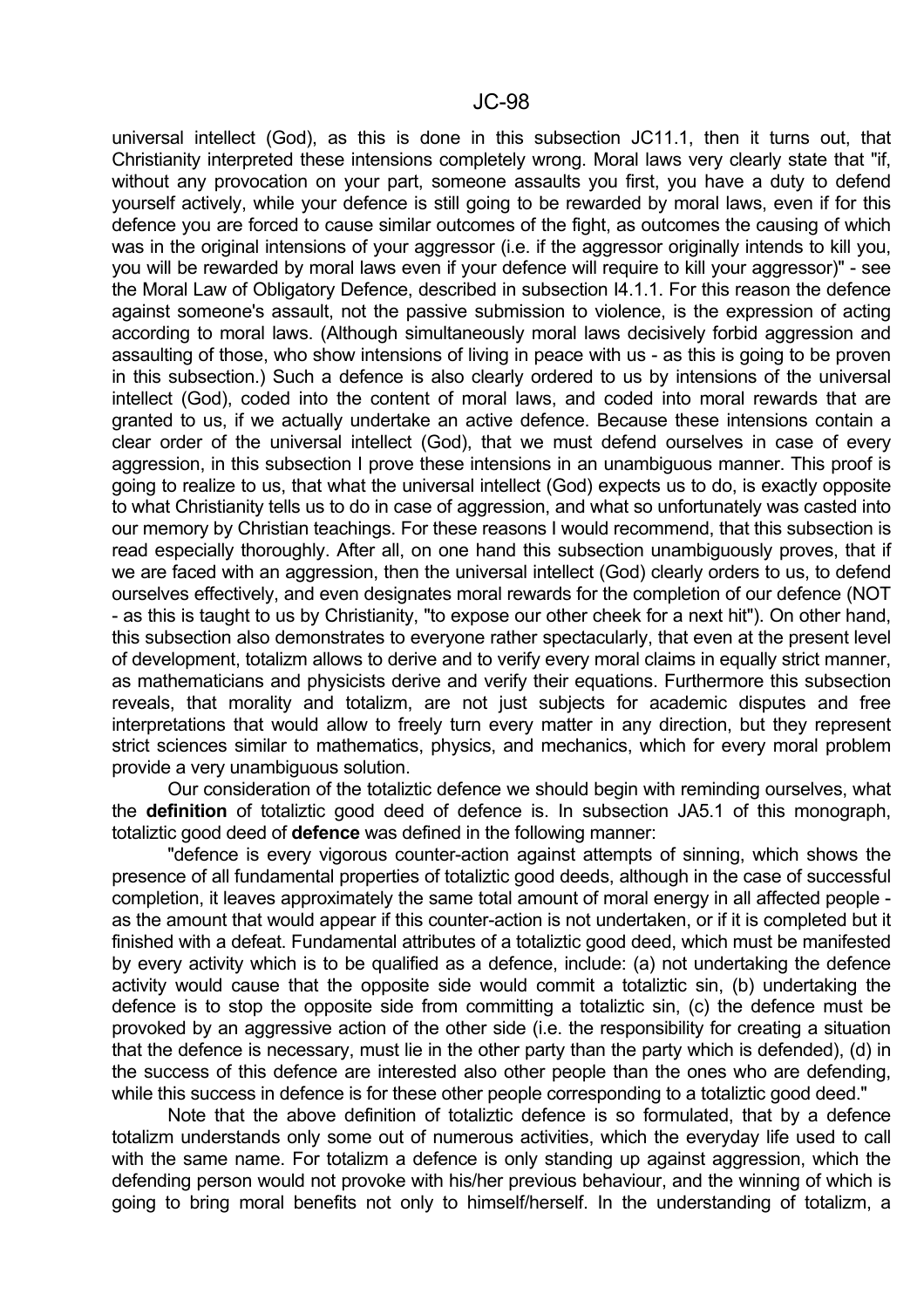defence is NOT for example regaining something, that was taken away from us because of morally valid reasons, or gaining benefits that are unjust for others - even if we consider that for some reasons we deserve them, or a revenge for undesirable reaction of the other side to our behaviour that we initiated ourselves, or reversing the undesirable for us development of events which we provoked ourselves. For totalizm defence represents only these actions, which both, by our conscience, and also by conscience of all other people that these actions affect, are unambiguously described as defence.

 Let us start analyses of totaliztic good deed of defence, from checking whether the totaliztic definition of this good deed coincides with the instinctive (i.e. based on the statements of our conscience) understanding of the same idea. For this, let us firstly consider examples of two activities, about which our conscience is clearly telling us, that they actually are forms of defence, and let us check whether they are fulfilling the definition of defence stated before. Then we consider also examples of two other activities, about which conscience tells us, that they are NOT defence - and also let us check, whether they fulfil the totaliztic definition of defence.

 Examples of two activities, marked below (1Y) and (2Y), which according to statements of our conscience are examples of defence, are two situations, which can be described in following manners. (1Y) We parked our family car in area clearly marked as place designated for parking. A while later a different driver hits our parked car with his, causing significant damages in both cars although does not hurts anyone from our family. Then, raising various threats against us, he insists that all this is our fault, because we "barricaded his way with our car", and requests that we pay him a compensation for damages in his car. Is the action that we take, in order to not only avoid paying him the compensation that he requests, but also to cause that he pays a compensation to us for damages to our car, fulfilling the definition of defence? (2Y) To our house arrived an armed robber, who does not hide his intensions, that he is to bind, rob and kill us and our wife, children, and a family that visits us. Does the fast killing of this robber by us, fulfil the definition of totaliztic defence?

 If we check the situation (1Y), through matching it with the totaliztic definition of defence, then it turns out, that it actually fulfils this definition exactly. This is because subsequent features of the situation indicate, that this situation in fact does display the fundamental attributes (a), (b), (c), and (d) of totaliztic good deed of defence (these attributes are listed within the definition of defence provided before). Simultaneously - if we manage to defend ourselves from paying someone the compensation for damages to his car, and cause that this someone pays us such a compensation, then the sum of moral energy in the universe remains almost the same, as it would be in situation, when this someone would force us to pay him the compensation. Where the fundamental attributes (a), (b), (c), and (d) of totaliztic good deeds are concerned, then it turns out, that the attribute (a) is fulfilled, because if we do not undertake this defence, then the person who hit our car would commit a totaliztic sin of exploitation (after all, this person would repair at our cost the damages that it caused). The attribute (b) is also fulfilled, because the carrying out our defence is intended to stop the person who is responsible, from committing this sin of exploitation. The attribute (c) is fulfilled, because our defence is provoked by someone who hit our car - i.e. if this someone does not hit us, then we would not need to defend ourselves. In turn attribute (d) is fulfilled, because our success in this defence is going to be for our family a totaliztic good deed - after all our defending from paying a compensation and causing that the aggressor covers our expenses, does not deprive this family means of support.

 Also the situation (2Y) exactly matches the totaliztic definition of defence, and it also displays all the attributes of defence. In fact, it fulfils the fundamental attributes (a), (b), (c), and (d) of totaliztic good deeds, and simultaneously, when we manage to defend ourselves from being killed through a fast killing of a robber that attacked us, then the total amount of moral energy in the universe remains almost the same, as it would be in situation, when this someone would kill us. Where the fundamental attributes (a), (b), (c), and (d) of totaliztic good deed are concerned,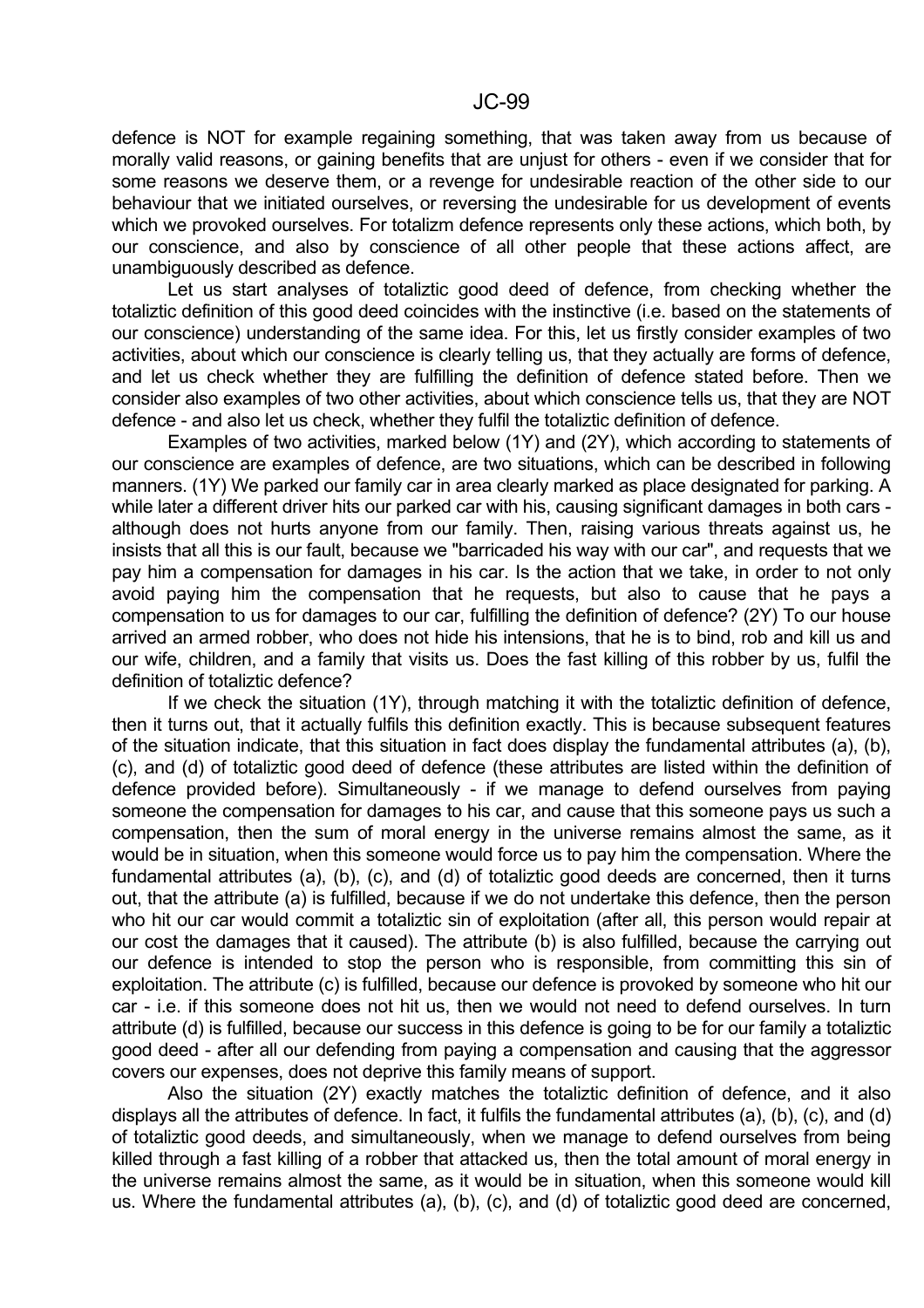then it turns out, that the attribute (a) is fulfilled, because if we do not undertake this defence, then the robber would commit a totaliztic sin of oppression - after all this person would then kill us (destroying the entire amount of moral energy that we have), while he would be chased by law and by police (thus loosing also a lot of his own moral energy). The attribute (b) is also fulfilled, because our undertaking the defence is going to prevent this person from committing a gravely sin of oppression. The attribute (c) is fulfilled, because in fact our defence is provoked by attack of this robber at our house - i.e. if this robber would not arrive to our home and would not show the intention of killing us, then we would not need to defend ourselves. In turn the attribute (d) is also fulfilled, because for our family, for neighbours, and for the whole society, this killing of the robber that come armed to our house to kill us, would be an illustration, that immorality and carrying out robberies do not pay off.

 Examples of two actions, marked below (1N) and (2N), which according to the statement of conscience are not at all examples of defence, but which we intend to check formally, whether by any chance they fulfil the totaliztic definition of defence, and thus illustrate that this definition is faulty, are two life situations, which can be described as follows. (1N) A person in the advanced stadium of parasitism was employed on the position of a chef executive officer (CEO) in a school. But soon after being employed, this person started to show negligence, the lack of moral behaviour, and begin to direct the school towards a disintegration. When, after a series of warnings and requests, this person would not change its parasitic practices, the council of the school sacked him with a big bang from the job. Does the suing of the council by this parasite, to an employment court, for an unjustified sacking him from the job, and also for accomplishing the reinstating of himself into the CEO position that he occupied, fulfil the definition of totaliztic defence? (This situation is based on the described in subsection A3 real case of my former parasitic superior.) (2N) A female invited her acquaintance to spend together a romantic evening together in her flat, in the situation "tete-a-tete". Around a month later it turned out that the female got pregnant. When she informed the acquaintance about her pregnancy, he was taking the responsibility for making her pregnant (e.g. he was willing to pay maintenance for the child), but he decisively refused to marry this female. Does the later accusation of the female, that in the evening concerned he raped her, fulfil the definition of totaliztic defence? (I.e. does in the light of totalizm the accusation of this female, that the acquaintance raped her that evening, is going to be seen as her defence, or as something completely different, e.g. as her revenge for the failure of causing the acquaintance to marry her?)

 When we check the situation (1N) through matching it with the totaliztic definition of defence, then it turns out, that it completely does NOT fulfil this definition. This is because subsequent features of the situation indicate, that in fact it does not display the fundamental attributes (a), (b), (c), and (d) of totaliztic good deed of defence. Simultaneously, if this parasite with some his manipulations, false evidence, or errors of human legal system, causes that the employment court actually reinstates him into the CEO position from which he was removed, then the total level of moral energy of all interested parties will decrease rapidly in comparison to the situation when this person would not undertake any action (this decrease in the level of moral energy will result e.g. from the fact, that the next - more capable CEO, would not receive a chance to manage the school, that all employees of this school are going to suffer under the rules of a parasitic and incompetent manager, that the incompetence of the removed CEO will impact the outcomes of teaching of the students that attend this school, etc.). Where the fundamental attributes (a), (b), (c), and (d) of totaliztic good deed of defence are concerned, then it turns out, that all these attributes are NOT displayed by the situation (1N) for the following reasons. The attribute (a) is NOT fulfilled, because in case the court action is not taken by the removed CEO, would not cause any sin at all by the opposite side, but rather it would cause several good deeds to be accomplished by this other side (e.g. the other side could employ a better CEO, it could improve the management of the school, it could improve the quality of teaching in this school,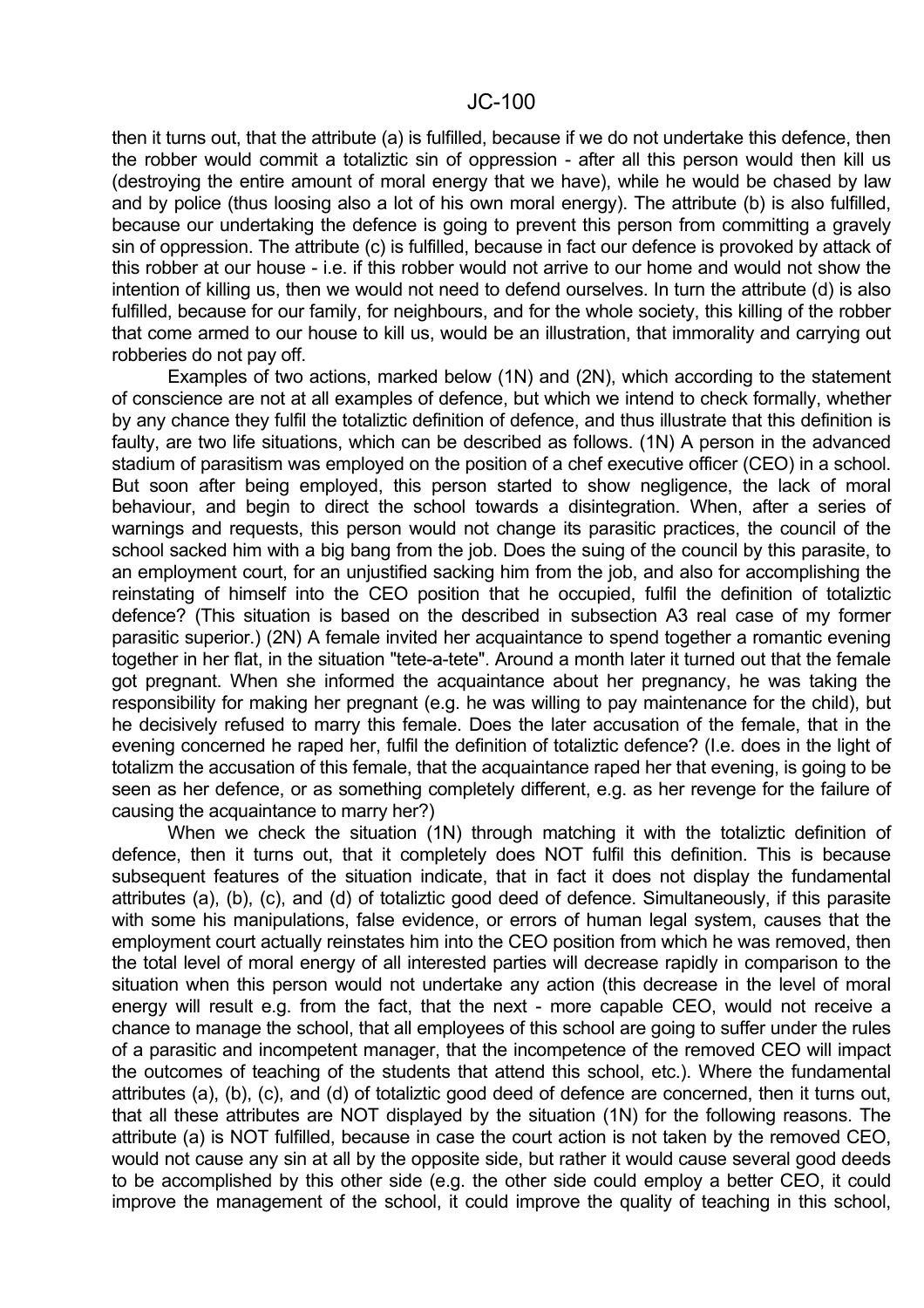etc.). The attribute (b) is also not fulfilled, because the undertaking a court case by the removed CEO, would not serve for stopping the opposite side from committing a sin, but rather it would stop this side from accomplishing a whole series of good deeds. The attribute (c) also remain unfulfilled, because the removal of this parasitic CEO from the job, was not provoked by the school's council, but by the behaviour of the removed CEO (before the removal he show his incompetence, not reacted to warnings and requests of the council, etc.). In turn the attribute (d) is also not fulfilled, because in fact every person who observed this case and who know the person being removed, was perfectly aware that this person deserved for this removal from the job, that he provoked this removal with his own behaviour, and that the possible putting his case to an employment court would serve only to his low goals, not to any good of people. The above checking quite clearly indicates that in the light of totaliztic definition of defence, subjecting the case of this CEO to a court, constitutes a totaliztic sin, not a totaliztic good deed of defence. Thus it can be called with many different names (e.g. black mail, threats, oppression, aggression) - but it does not deserve the name "defence". Also, for undertaking this action, in the future this parasite is going to receive additionally a respective punishment served to him by moral laws.

 Checking the situation (2N) indicates, that this situation also does NOT fulfil the definition of totaliztic defence. This is because subsequent features of this situation indicate, that it does not bear the fundamental attributes (a), (b), (c), and (d) of totaliztic good deed of defence. Simultaneously, if this female causes somehow with her actions, that the acquaintance that she accuses, lands in a prison, then the total level of moral energy in all interested parties will decrease rapidly in comparison to the situation when this female would not undertake her action. (This decrease in the level of moral energy will result e.g. from the fact, that her acquaintance lands in a prison, that the child of that female symbolically looses the father, that this female makes much more complicated the matter of getting maintenance for her child and thus deprives the child of a chance to receive a support from the father, etc.) When the fundamental attributes (a), (b), (c), and (d) of a totaliztic good deed of defence are concerned, then it turns out, that all these attributes are NOT displayed by the situation (2N) for the following reasons. The attribute (a) is NOT fulfilled, because if this female does not make her accusations, in fact this would not cause that her acquaintance would commit a sin, but rather it would cause that he would commit several good deeds. (E.g. this acquaintance was willing to pay maintenance for the child, probably he would support the child morally, etc.) The attribute (b) is also not fulfilled, because the launching an accusation about the rape, and a possible court verdict against the male, would not serve any stopping the male from committing a sin, but it would rather stop him from doing a whole series of good deeds. (E.g. in future he would be afraid to accept an invitation of any female to visit her in her flat, unless he would be accompanied with a witness who would protect him from a similar accusation.) The attribute (c) also remains unfulfilled, because the accusation of a rape originally was not provoked by the male, but by an invitation from the female to spend together romantic evening in her flat. (If the female in fact would not wish intimacy of that evening, she would invite also her girlfriend or a member of family, and would not create from her own initiative the situation "tete-a-tete" which implies intimacy, etc.) In turn the attribute (d) also remains unfulfilled, because in fact no outside party, apart from the personal satisfaction of that female, would morally benefit from the fact of accusation of this male. All the above taken together indicates, that in the light of totaliztic definition of defence, the accusations of this female represent a sin, not a good deed, and can be called with various names (e.g. revenge, pushing down, taking back), but it does not deserve the name "defence", and that for the producing such accusations this female is going to be adequately punished in the future by the punishing action of moral laws.

 As this is clearly visible, the analysis of four above cases, confirms the complete agreeability of the totaliztic definition of defence quoted before, with our understanding of a morally justified defence based on our conscience, and with our understanding of other actions -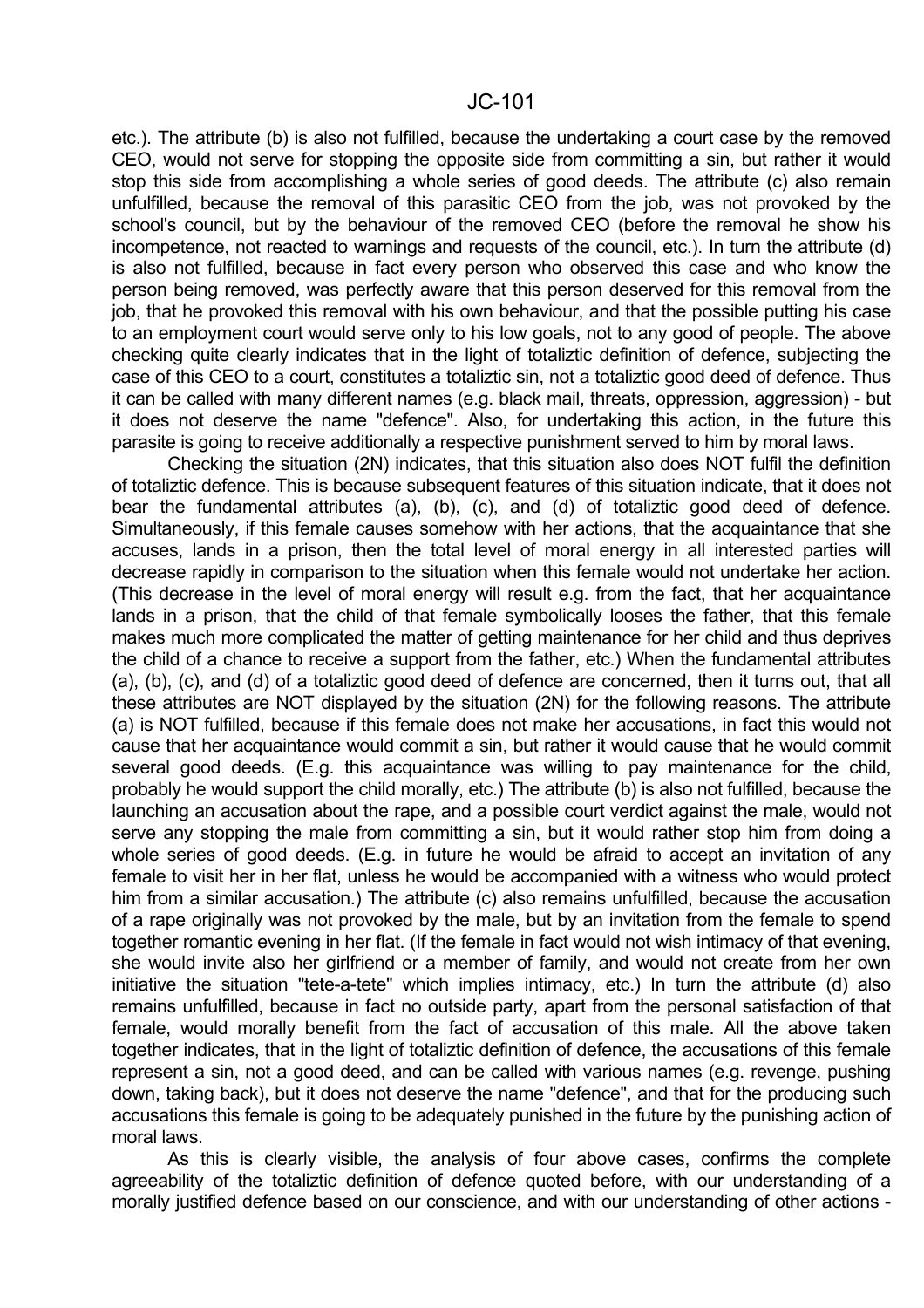which are not defence at all. In this way the above cases prove empirically, that firstly the totaliztic definition of defence is correct, and secondly that this definition is agreeable with indications of human conscience. Thus the next step, is to prove also theoretically (means prove formally with the use of logical analyses and deductions) that "defence is a totaliztic good deed", and thus theoretically prove that "a decisive undertaking of defence in each case when defence is required, represents an expression of obeying moral laws, and is not only agreeable with the directives of our conscience and statements of moral laws, but it is also agreeable with the logical deductions of totalizm that stem from scientific concepts that totalizm developed so far".

 In order to **formally prove with the use of logical analysis**, that "defence" is a totaliztic good deed, not a sin, it is enough to consider basic attributes of good deeds and sins, and then prove, that defence displays the presence of all attributes of totaliztic good deeds, but it does not demonstrates any attribute of totaliztic sins. According to what was written in subsection JA5.3, basic attributes of all totaliztic good deeds include the following properties:

(1Yes) The active prevention of doing a totaliztic good deed, is a totaliztic sin.

 (2Yes) All reversals of the action, which represents a totaliztic good deed, are representing totaliztic sins.

 (3Yes) Accepting outcomes of someone's totaliztic good deed, is also a totaliztic good deed.

In turn basic attributes of totaliztic sins include (see also subsection JA5.3):

(1No) Constructive prevention of committing a totaliztic sin, is a totaliztic good deed.

 (2No) Every positive reversal of action, which represents a totaliztic sin, will become totaliztic good deed.

 (3No) Every passive acceptance of the fact of committing a totaliztic sin, as well as every acceptance of outcomes of such a sin, is representing a totaliztic sin.

 After we match the above attributes to the examples of totaliztic good deeds discussed before, it turns out, that both situations (1Y) and (2Y) fulfil precisely all attributes (1Yes), (2Yes) and (3Yes), but do not fulfil attributes (1No), (2No) and (3No). In turn situations marked (1N) and (2N) do not fulfil attributes (1Yes), (2Yes) and (3Yes), but in turn fulfil attributes (1No), (2No) and (3N). This in turn proves in the theoretical manner, that the defence is in fact a totaliztic good deed.

 Similarly, if one analyses attributes of any other action, which is not obeying moral laws at all, and thus which represents a totaliztic sin, e.g. attributes of described in subsection JC11.1.1 "aggression", which represents an unprovoked attack on someone - who lives in peace, then it turns out, that this action do not fulfil attributes (1Yes), (2Yes), and (3Yes), while it fulfils attributes (1No), (2No), and (3No). For example, for such an "aggression", attribute (1Yes) is not fulfilled, because the prevention of such an unprovoked attack is going to be a good deed, not a sin. Also attribute (2Yes) is not fulfilled, because e.g. defence, which is a reversal of such aggression, is a totaliztic good deed, not a sin. In turn attribute (3Yes) is not fulfilled, because the acceptance by someone, e.g. goods and benefits that are robbed during an aggression, is a sin, not a good deed. Analysing now the attribute (1No), it is fulfilled, because the prevention of aggression is in fact a good deed. The attribute (2No) it also fulfilled, because the reversal of aggression, means defence, is in fact a totaliztic good deed. In turn the attribute (3No) is fulfilled, because the acceptance of outcomes of aggression on someone is a sin. Of course the fact, that "aggression" (as an unprovoked "attack") displays completely opposite moral properties then "defence" (i.e. that it displays attributes of "sin", and does not display attributes of good deed) introduces significant moral consequences. It indicates, that "aggression is immoral", while "defence is moral". This in turn indicates, that unleashing aggression is forbidden by the universal intellect, while undertaking defence from someone who unleashed an aggression, the universal intellect is pointing to us, as a morally correct behaviour. It also indicates, that aggressively attacking someone, is going to always be punished, while defending ourselves or others from an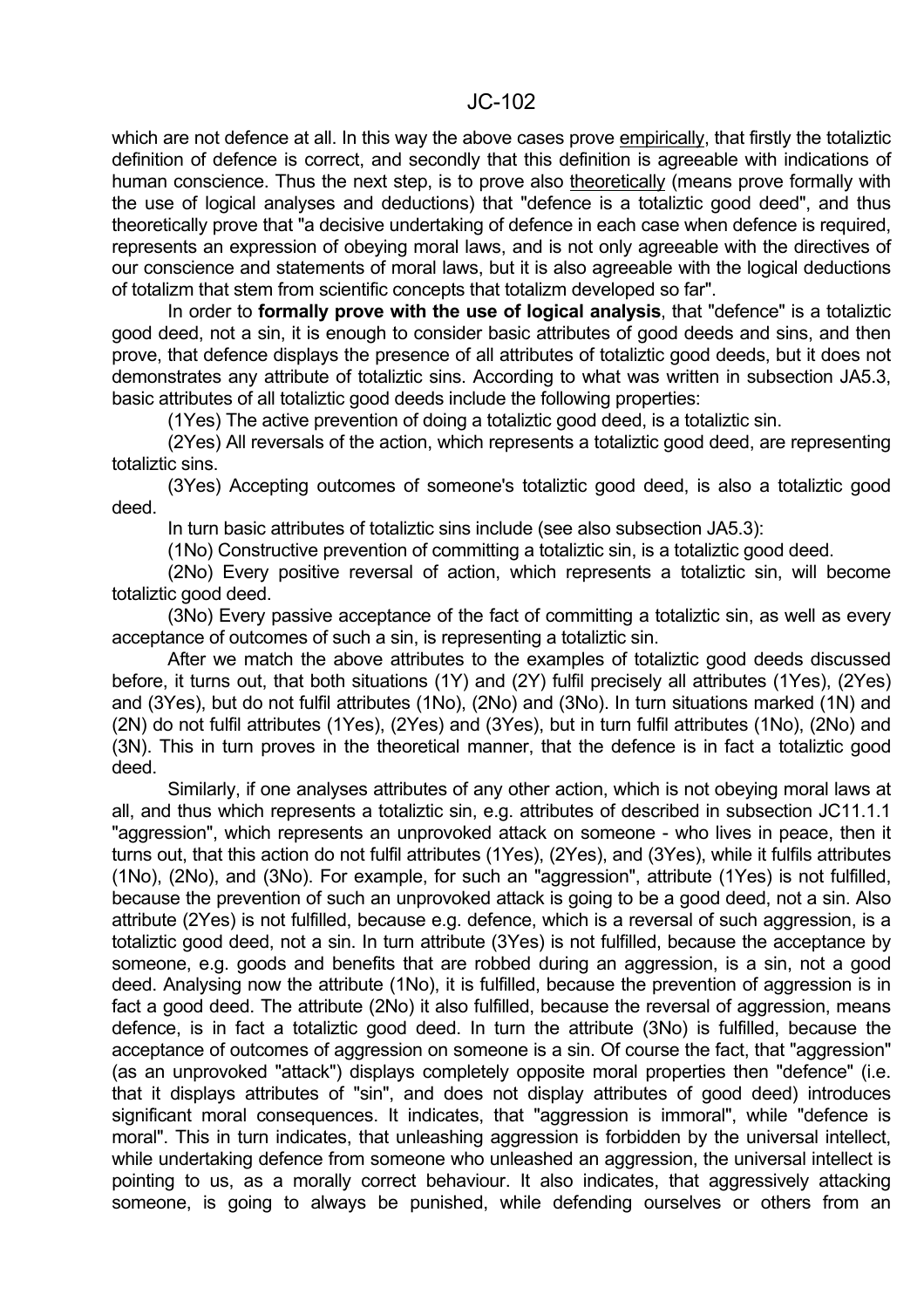aggression, is going to always be rewarded by the universal intellect.

 To summarise all the above, the logical analysis of attributes of defence proves, that defence is decisively "moral" and belongs to the category of "totaliztic good deeds". Simultaneously the logical analysis of other actions, which appear quite similar to defence, but about which our conscience tells us, that they are "immoral" and thus they do not belong to the category of totaliztic good deeds, also unambiguously proves, that the present level of advanced of tools of totalizm, very decisively disallows us to mistake for totaliztic good deeds of defence any activities that are not such good deeds.

 Probably one of numerous reasons, for which defence was not clearly seen by people for so long as a "moral" good deed, and was not recognized as a basic moral duty, is the wrong understanding of karmatic consequences of undertaking of our defence. This wrong understanding probably results from the formulation of Christian so-called Golden Rule (stating something along the lines that: "Do unto others as you would have them do unto you"), and from the formulation of Christian equivalents of the Boomerang Principle (e.g. claiming that "what you saw you are to reap"). These Christian formulations imply that: if you kill someone, even if you do it in self-defence, then still you are deserving a punishment. But if we analyse, what to-date findings of totalizm state on this subject, then it turns out, that karmatic consequences for example killing of our aggressor in defence (e.g. in the situation "you or me"), do not mean at all, that from an innocent person we rapidly turn into a candidate for God's punishment. In such a most drastic situation - when we "morally" kill someone in our defence, totalizm states two things, namely (1) that if one day we find ourselves in the situation of our aggressor, then we can be affected by reliving all feelings that our aggressor experienced during a present defence fight, and (2) that both of us, meaning we ourselves, and our aggressor, we both have in our karma the feelings of dying, which is very similar to that one that is going to be generated during a given aggression (otherwise we both would not be placed by moral laws in such a situation, and we would not be given a choice, regarding which one of us is going to die as the outcome of the current situation). The above means, that if we actually kill someone during undertaking a "moral" good deed of self-defence, then (1) in order to also be killed in the future, we firstly need to commit an act of aggression (means, the fact whether we are going to be killed during an aggression, fully depends on our free will, or more strictly on our personal taking part in an act of aggression), and (2) because we already have in ourselves an old karma, which in the first instance led us to the situation that we were attacked and placed in a given position, the undertaking by us a defence, and killing in defence, does not generate in us a new karma, but only slightly modifies and delays the old karma of being killed, which we already carry in ourselves. To express the above in other words, the fact that we undertake a self-defence, from the point of view of karma does not cause at all, that we are going to be punished by a return of a new karma (which we just are going to generate with our defence). But actually the opposite - in reality it means that we are going to be rewarded by (1) an additional delay in return of an old karma, which we already have anyway, and by (2) a beneficial for us modification of this our old karma, because we undertook a "moral" defence. Of course, the example of killing in selfdefence, used here, is a drastic example of karmatic consequences of undertaking a defence. Still, in case of undertaking any form of defence, situation is similar. Always, if we manage to defend ourselves with a success, we are not going to be punished for this by moral laws, because moral laws are so designed, that for the undertaking a "moral" defence, we are to be rewarded. After all, receiving a reward for doing everything that is ordered by moral laws, is guaranteed with the "canon of consistency", which is described in subsection JB7.4.

 As this clearly stems from logical deductions of this subsection, and also from subsection JA5.1, the universal intellect purposely assigned to defence all attributes of especially "moral", exceptional good deed. It is done so in order to clearly let us know, that moral laws decisively ask us to undertake the duty of defence, whenever the situation asks us for it. By assigning such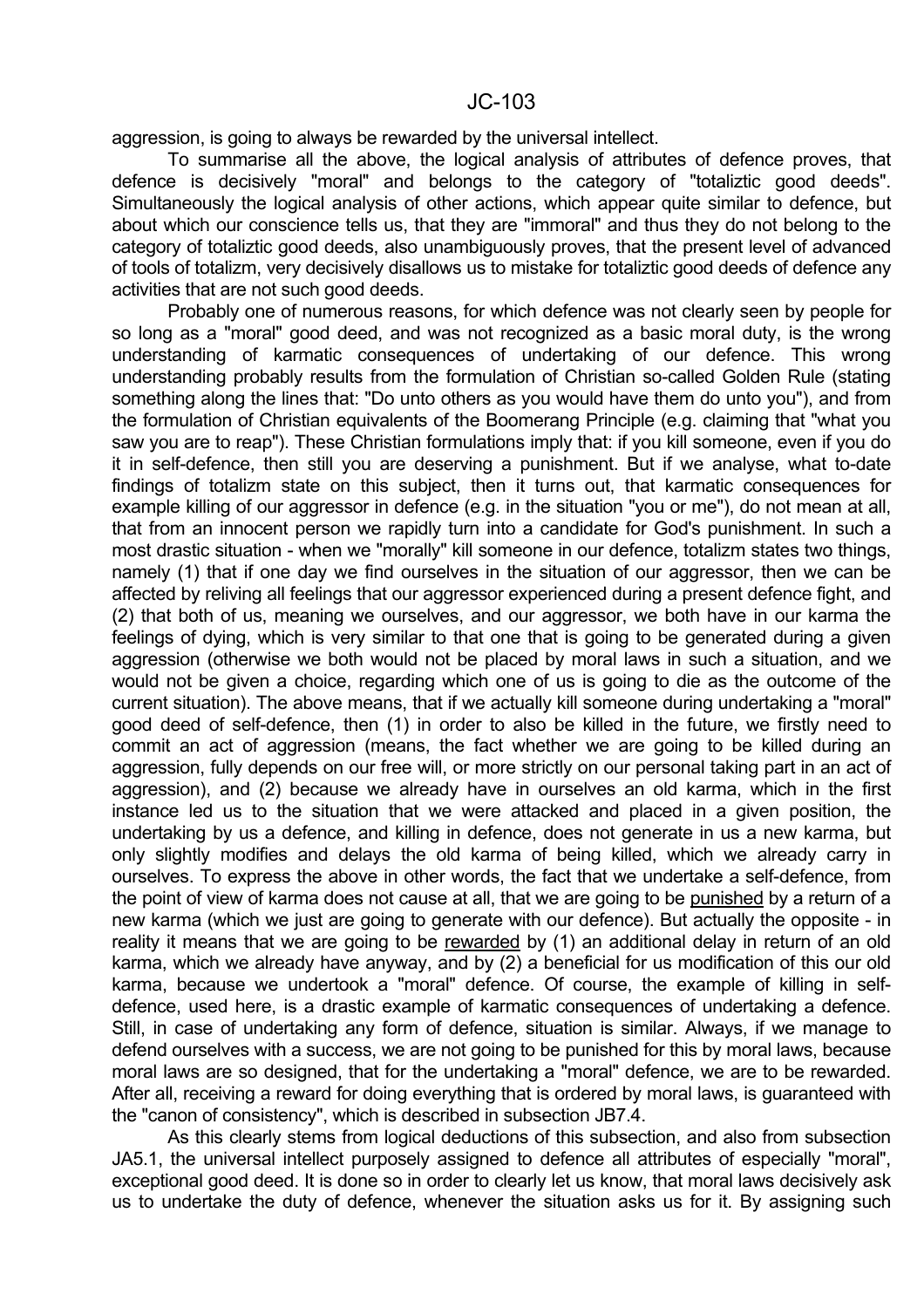attributes to defence, the universal intellect wishes to forward to us a very important message. If we would try to decode, what this message says, probably we would arrive to the conclusion, that a text of this message should be interpreted as follows: "**due to a such design of laws of the universe, that every act of defence displays all 'moral' attributes of not only a very special good deed, but also obeys the canon of consistency, and represents an obligatory moral law, I am stressing the duty to undertake a defence, even if this defence is not devoted to an increase of moral energy. I am also letting to know, that defence is extremely important for everyone, and that no-one is allowed to avoid the duty of undertaking it, when finds himself/herself in the situation, in which it is necessary. Simultaneously, by granting privileges to defence via the operation of moral laws (but by not granting them to an aggression), I am clearly letting to know, that only undertaking a defence is morally correct and is always rewarded by moral laws, while unleashing an aggression is morally wrong and is punished by moral laws**".

 The unique privileging of defence proves unambiguously, that all those who lead moral life, have not only a permission of the universal intellect to undertake a defence whenever the situation asks for it, but it also indicates, that undertaking such a defence is the basic moral obligation of everyone who leads a moral life. In fact defence is a most important step in the direction of leading moral life, as it allows to maintain our morality, and to not subdue to pressures of immoral aggressors. Therefore all moral people (totalizts) are charged with a non-avoidable obligation, to fulfil this duty of defence in every case when it turns necessary. This duty of fulfilling the obligation of defence, put on totalizts and on other moral people, a whole array of special requirements. For example, they are subjected to a requirement of readiness to undertake a defence whenever a situation of aggression takes place. This means that moral people have a duty to not get too complacent with their lives, and to prepare themselves to defence even in times of peace, to study knowledge of defence, to improve tools of their defence, to watch actions of their potential aggressors and be aware when an aggression is coming, etc.

 The above subsection realizes also, that all types of defence are agreeable with moral laws, and therefore that they should be decisively undertaken. So totalizts have a non-avoidable duty, to defend themselves, whenever they face an aggression. They also have a duty to stand up in defence of all other people in the range of their sight, who clearly are facing aggression, but who are unable to defend themselves. Totalizts and people living moral lives, have also a duty to decisively, although according to moral laws, defend from aggressions all group intellects, the membership of which they have. For example, if they are members of some company, social movement, country, or civilization, while the group intellect to which they belong faces an aggression from some other intellect, then totalizts have the duty to actively join the defence efforts of the group intellect to which they belong. They have also a duty to use methods that are agreeable with moral laws, in order to defend themselves, to defend others, and to defend group intellects to which they belong, from aggressions of nature and life events, means to help themselves and to help others in times of troubles (the topic of totaliztic help is addresses in subsection JC11.3). Whenever in our life we face an evidence, that someone's unprovoked aggression took place, and that some intellects can be hurt by this aggression, we must remember that the universal intellect and moral laws clearly order us, that we have a duty to join the defence actively, and that moral laws are going to reward us for the undertaking of this duty.

 As this is clearly stemming from the canon of consistency, whenever someone undertakes "moral" actions, means actions which are obeying moral laws and agree with intensions of the universal intellect, and puts into these actions the required amount of effort and motivations, then he/she always receives appropriate moral reward. Thus, there is no slightest doubt, that also for undertaking a defence that is ordered by the universal intellect, **the defending people always receive appropriate rewards** - if only into their defence they put the required amount of effort and motivations. What is more interesting, the canon of consistency reveals, that various rewards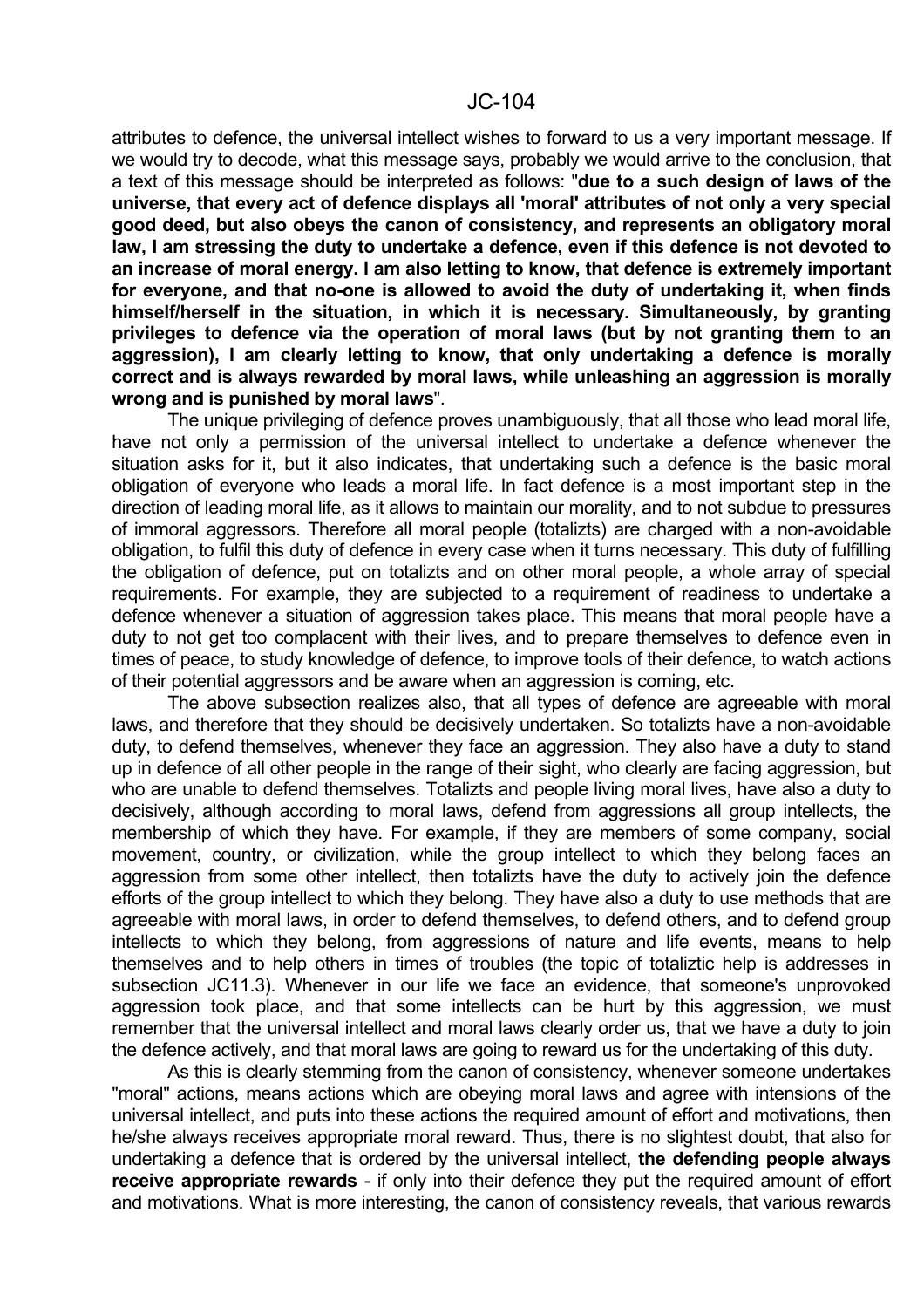are going to be served to them, even if for the purpose of defence they are forced to resort to killing someone - what actually I already explained during the addressing of matter of karma during killing in defence. Of course, wherever there are some rewards, always is good to know well, what type they are. Unfortunately, so far totalizm was unable to identify all the rewards, with which moral laws lavishly treat those, who undertake an active defence. The detection and description of all of them, requires undertaking long research. However, totalizm already empirically established, that a multitude of different rewards is always granted for defence, and that people who take part in defence, are always receiving them. Let us now discuss example of these moral rewards for undertaking a defence, which are already identified empirically.

 A. **Karmatic rewards**. Already is empirically established, that the beneficial combination of feelings and motivations, which appear during defence, causes that for the same unpleasant outcomes of an action, but once done for defence, while the other time done for aggression, karma that we generate is clearly beneficial for defence and clearly punishing for aggression. Additionally karma generated during defence, is combined with the old karma (this practically means the decrease of the karma to only a small fraction of its actual amount), while the karma generated during an aggression is formed in completely new karmatic algorithms (this means that because of the existence in the aggressor of an old karma, practically karma is duplicated after an aggression).

 B. **Spiritual promotion to a higher level**. Moral rewards for defence, can be clearly observed in the sphere of spiritual promotion. As it is known, a significant proportion of events that affect us in the lifespan, does not result from karma, but from a spiritual education that we are subjected to in our lives. It can be easily noted that out of all these educational events, the ones which have the character of aggression towards us, are ceasing immediately after the time, when in a given type of situation we undertook an effective defence and win this defence. But if we ignore such a defence, or undertake it - but it does not lead to a success, then the situation is repeated again - and with a higher force. This in turn means, that the effort of putting an effective defence against an aggression, is one of primary requirements, which decides about our spiritual promotion to a higher level.

 C. **More beneficial emotional life**. It is also known, that numerous rewards for defending ourselves in a rightful matter, awaits for us in the sphere of feelings. For example the mechanism of operation of feelings, described in subsections I5.5 and JA7.1, is so designed, that it allows for motivations that accompany a defence, to beneficially modify so-called "reactive potential". This modification in turn causes, that in the result of each feeling generated during a defence, a mental anti-feeling is formed, which always is pleasant and always generates moral energy for us. Therefore, one of very clear moral rewards, which is received by all those who undertake the duty of a totaliztic defence, is the enrichment of their emotional life, and making their feelings more pleasant.

 D. **A discreet help of the universal intellect**. Independently from the rewards described before, another one is also already identified rather well. This is the fact known for a long time, that the universal intellect (God) discreetly, although conditionally, helps those who defend themselves. In fact, as this is stressed in subsection JC7, undertaking an active and decisive defence from some form of evil that affects us, is one of two basic conditions, which must be fulfilled for the universal intellect to start its discreet intervention and to start screen us from the effects of this evil (this second basic condition is that we are not deserving this evil with our previous actions). Even if we do not deserve a given evil, but because of the resignation from defence we passively accept its arrival, then the universal intellect, seeing our lack of defence efforts and the passive acceptance of evil, expressed by our lack of defence, does not intervene and does not stop the arrival of evil. This conditional help of the universal intellect, triggered through our defence, is not only expressed with the known proverbs "God helps those who help themselves", but also is confirmed with countless empirical observations. For example, if there is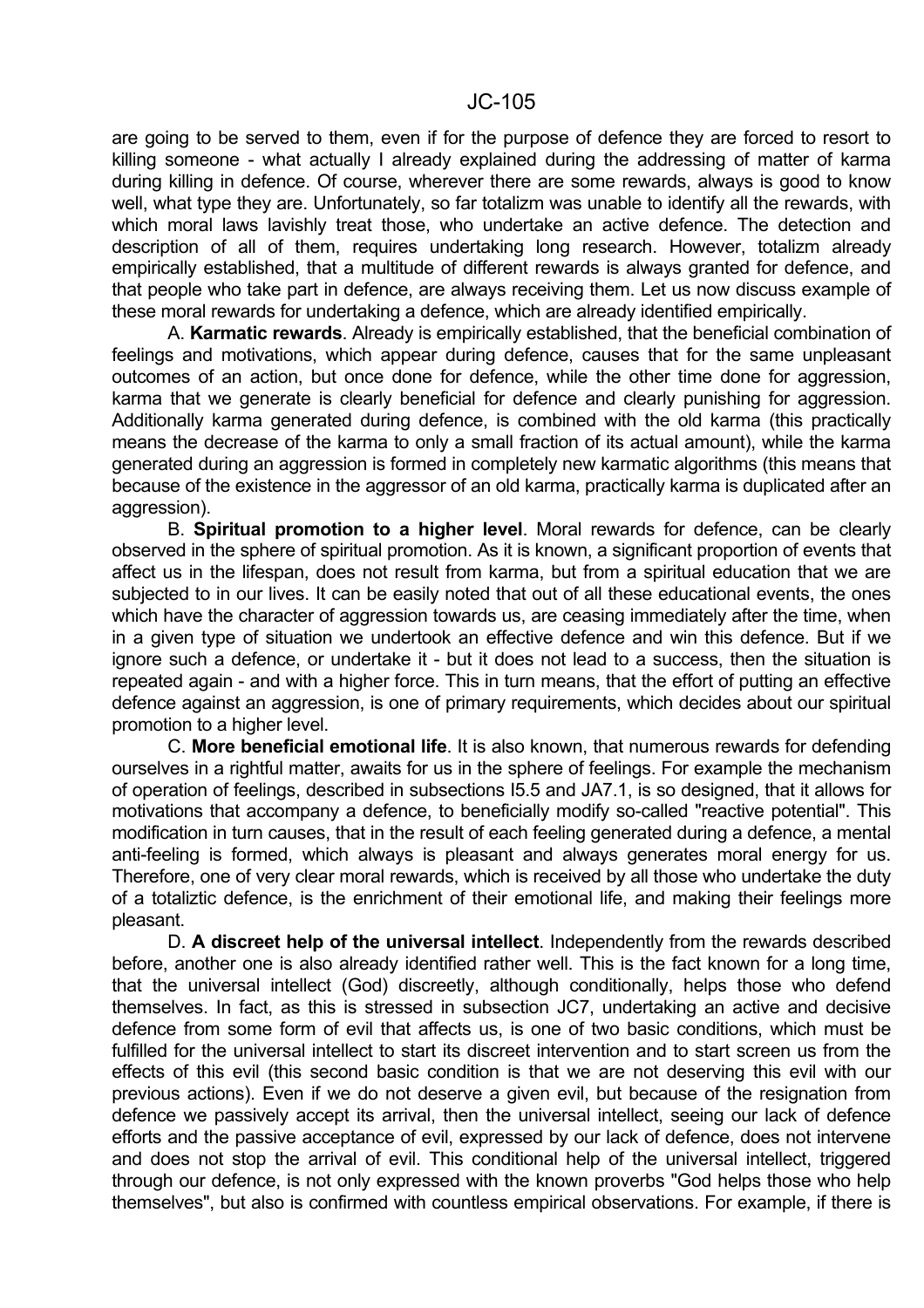a situation that two people are fighting of similar force and similar skills, if only there are not present some important karmatic reasons, this fight is always won by the person who defend himself, not by the one who is unleashing an aggression. This discreet help of the universal intellect, given to those who defend themselves, is also a reason for well-known phenomenon, that if any group intellect (e.g. a country) being attacked, is undertaking a decisive defence against an immoral aggressor, then independently how overwhelming the aggressor's forces would be, still the defending intellect always finally wins the defence war. This is because of this discreet help of the universal intellect, in spite that totalizm is defending itself from an overwhelming power of evil parasites, and in spite that it appears as if it constantly is bitten, still in fact totalizm gains increasingly greater power, while the entire cosmic empire of evil parasites is not able to suppress the arrival of totalizm to Earth, and the spread of totalizm amongst people.

 Concluding this subsection, whenever you are facing an aggression, or see someone's aggression, check whether the intended reaction of defence is fulfilling the definition of "moral" good deed of totaliztic defence, and if so, then include yourself actively into the defence, and fight for the moral cause as much as you can. This is because undertaking the active defence is clearly ordered by intensions of the universal intellect, while our obedience of these intensions is always lavishly rewarded.

# JC11.1.1. Sins of aggression as beginnings of avalanches of evil

 The laws that operate in our universe cause that all processes and phenomena are always triggered by an individual event of a breakthrough significance. As it turns out, in moral phenomena frequently this single primary event of a breakthrough significance, which later initiates a whole avalanche of secondary moral phenomena and processes, is "aggression". Therefore totalizm tries to study aggression and everything that is connected with it (including also the defence against aggression).

 "Aggression" should be understood as an exact opposite of defence. It should be clearly distinguished from "attack". An attack is simply an act of taking initiative in a fight, therefore it can be also one of forms of someone's defence. Thus "attack" is only an opposite to "shielding ourselves", and can take place both in defence and in aggression. In turn "aggression" is an opposite to any form of defence. Because defence is "moral" and represents a totaliztic good deed which is rewarded by moral laws, aggression is "immoral" and represents a serious sin. The fact that aggression is a serious sin, was already formally proven in subsection JC11.1. Because it belongs to the category of "immoral" sins, committing aggression is always severely punished by moral laws.

 At the present stage of investigations, the following definition of the sin of **aggression** was developed (however, this definition is still not perfect and requires further validations and research):

 "aggression is every active initiation of an immoral behaviour of a sin character, which is oriented at hurting someone, and which shows the presence of all fundamental properties of a totaliztic sin, such as (a) NOT undertaking the aggression would allow the opposite side to commit or to finish a totaliztic good deed, (b) undertaking the aggression is to stop the opposite side from committing or concluding a totaliztic good deed, (c) the aggression is never provoked by an immoral action of the opposite side (i.e. the sole responsibility for creating a situation in which aggression takes place, always lies in the same party which commits the act of aggression), (d) in the success of this aggression is interested only the aggressor, although through various manipulations this aggressor sometimes manages to convince other intellects, which are depending on him/her, to take part in the aggression for material gains".

Examples of sometimes very subtle forms of aggression, include cases of aggression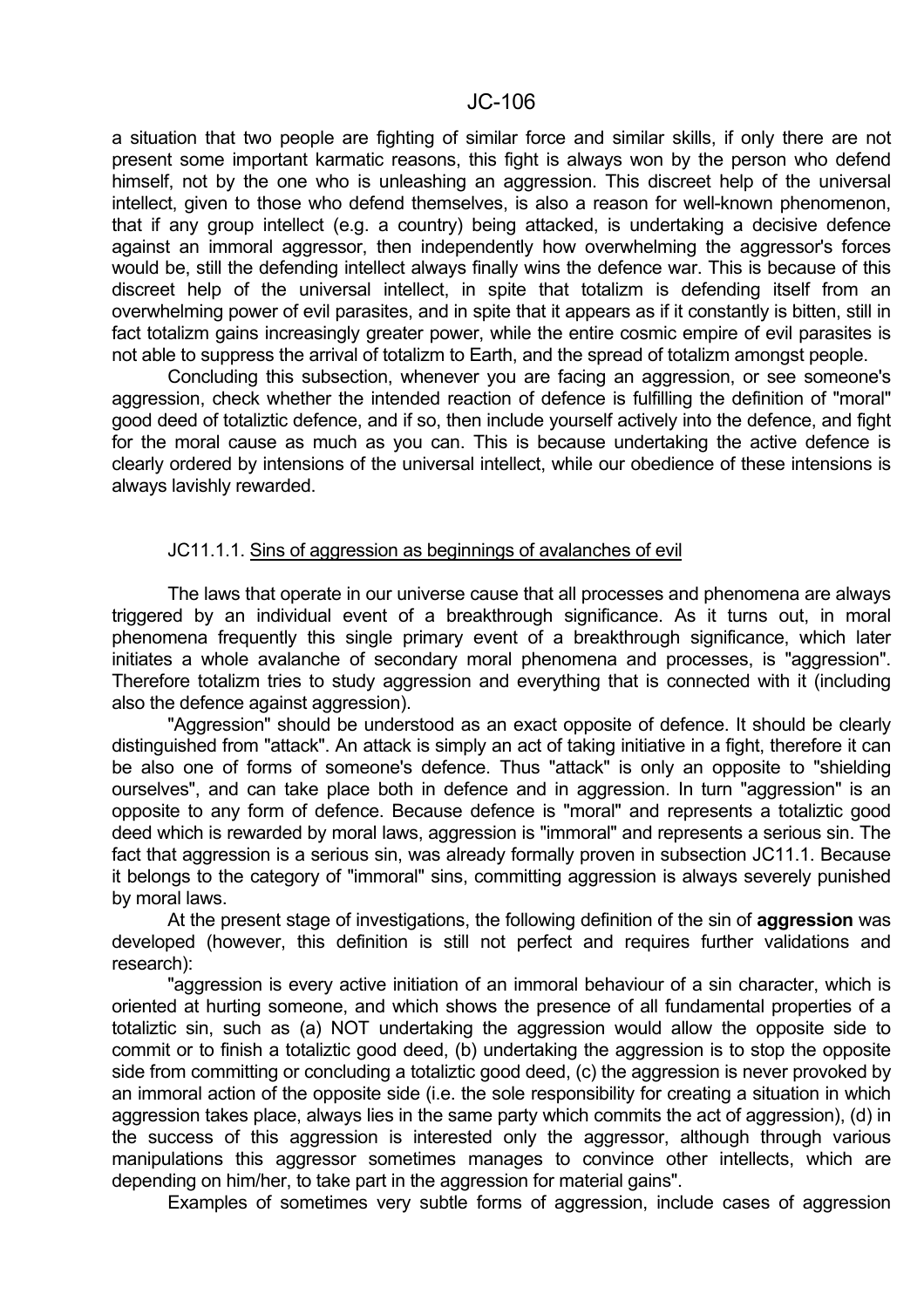against totalizm, that were increasingly frequent during writing this monograph. Several such cases are described in subsection A3.

 Aggressiveness is one of natural mechanisms, which appears naturally when someone is overtaken by the moral disease, which in subsection JD1.1 is called parasitism. In turn committing an aggression is an external symptom of manifestation of aggressiveness. As this is explained in subsection JD11, in the universe parasitism is performing the function of a "stick" from the proverbial method of "a carrot and a stick", that is used by the universal intellect to mobilize, motivate, and inspire complacent intellects. Similarly, in the absolute understanding, aggressiveness and aggression are mechanisms, which release the hits of that "stick". Reasons for which aggressiveness and aggression was "hard wired" into parasitism, are several. The most important include: the forcing of "moral" intellects to carry out their defence, the meaningful illustration of differences between the immoral and moral behaviours, and the forcing of people to carry out moral analyses of the world that surrounds them, in this way increasing their knowledge regarding morality.

 Into the immoral category of aggression many activities are included, which some people do not even see as aggression. For example to an aggression should be qualified many forms of gossip, criticism, scepticism, political activities, economical moves, etc. Of course, also a significant proportion of present crimes fulfils the definition of aggression.

 Aggression always is only a beginning, not just a final stage, of a whole chain of "immoral" activities, which take place after it. The aggressor always attempts to complete a whole "avalanche" of such immoral activities, independently whether the aggression is successful or not. After all, these activities are outcomes of the aggressor's immoral philosophy, not the stance of the opposite side towards the aggression. Therefore, it is not feasible to count that by avoiding to defend ourselves from an aggression, we are going to experience much less oppression. The only solution, which the offended intellects have in cases of aggression, is to effectively defend themselves from it.

# JC11.2. Avoid totaliztic sins of behavioural sacrifices, which are not accompanied by powerful "moral" feelings

 Out of the complete list of totaliztic sins described in subsection JA5.2, behavioural sacrifice is inducing the most controversy. The probable reason is that Christianity includes "sacrifice" to the category of "good deeds", not to the category of "sins". Therefore, to understand better principles of totalizm, I explain in this subsection the totaliztic understanding of (behavioural) sacrifice. For example, I explain here why purely behavioural totaliztic "sacrifice" (to be distinguished from the emotional one), which is not accompanied by any emotional good deed, in fact must belong to the category of totaliztic sins, not to the category of totaliztic good deeds. I am going to explain also, why totalizts should avoid committing behavioural "sacrifice", which is not accompanied by any significant emotional good deed that would compensate the outcomes of the sacrifice, and that would justify committing it.

 A (purely behavioural) totaliztic sin of sacrifice, which is discussed in this subsection, must be clearly distinguished from an emotional sacrifice, to which the deductions from this subsection do not apply. The behavioural sacrifice depends on voluntary doing something for someone else, who is fully capable to do it personally, and who is not going to reward us for it. In turn the emotional sacrifice is to accept unpleasant feelings for (or from) someone, who without our sacrifice would need to personally experience these feelings, but who do not even know that we experience these feelings for (or from) him/her. Examples of typical (behavioural) sacrifice can be mothers, who work hard only to prepare something tasty for their adult sons, while these sons are mindlessly watching TV or playing music. In turn an example of emotional sacrifice, is a son, who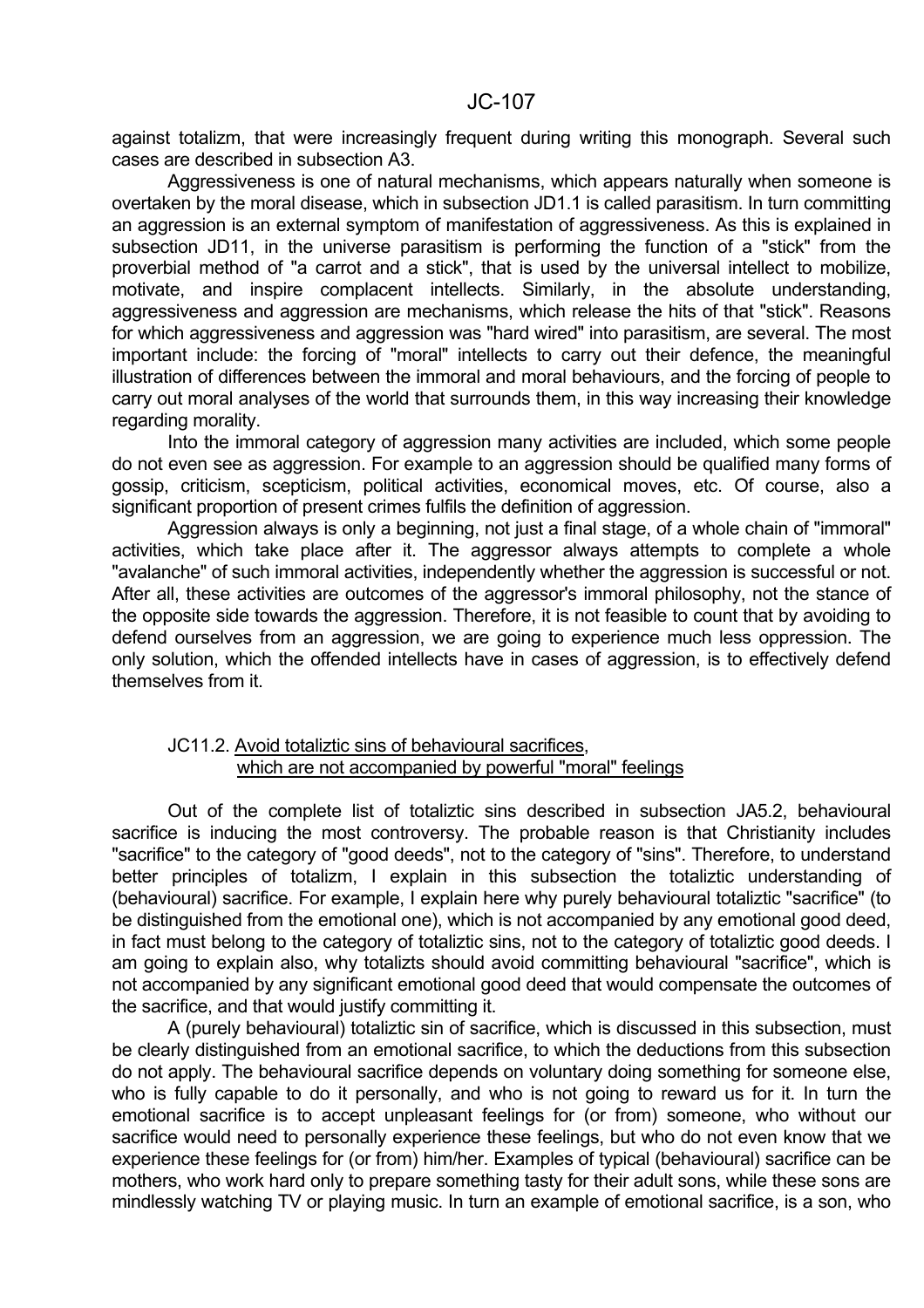is experiencing financial problems, or work-related setbacks, but does not want to worry parents, about which he knows that they would not be able to help him, therefore he does not share these problems with them.

 Totalizm indicates several reasons, why totaliztic (behavioural) sacrifice in principle is a sin, and why in normal circumstances we should avoid committing it. (Notice, that an emotional sacrifice is also a sin in the light of totalizm, and also we should avoid committing it.) The most important out of these is that according to the totaliztic definition, a behavioural **"sacrifice" represents only a victim-sinner reversal of exploitation**. Thus, from the social point of view, it is equally condemnable, as the exploitation is. After all, wherever there is a behavioural sacrifice, there an exploitation must also exist. This means that a victim of an exploitation commits a sacrifice, while the subject of a sacrifice commits a sin of exploitation. From the point of view of totalizm, exploitation is already a serious sin. Therefore for totalizm, also the sacrifice, which inspires this exploitation, must be a sin, although ethically it is more tolerable to commit sacrifice then to commit exploitation. The second important reason why totalizm recommends to avoid sacrifices, is the **problem of addiction**. People who frequently commit sacrifices (e.g. some mothers), with the elapse of time develop an addiction at the receiving end. This addiction is so overwhelming to the receivers of the sin of sacrifice, that later they start to expect that all other people around them should constantly commit sacrifices for them. After all, an English proverb says that "favour repeated becomes a habit". In the final effect these people who are on the receiving end of sacrifices (i.e. these people who exploit the ones that commit sacrifices), with the elapse of time are learning not to listen to their own conscience, and they become convinced that everyone around them should constantly make sacrifices for them. This in turn is a large leap into the marshes of parasitism (as explained in subsection JD4.2). From this addiction, intellects that got used to other people constantly sacrificing for them, usually later are not able to free themselves - see chapter JD. Thus one of the destructive effects of sacrifices is that they actively push the recipients of these sacrifices, out of the path of moral living, and straight into the claws of parasitism.

 Of course, by the recommendations of avoiding (behavioural) sacrifice, totalizm does not claim that we should not make sacrifices at all, but only claims that we should not commit behavioural sacrifices - if they are not accompanied by simultaneous emotional good deeds accomplished at the feelings level - as this is explained in next subsection. (After all, even in case of writing this monograph, it was created in the result of committing a sacrifice, only that this sacrifice was accompanied by a powerful emotional good deed of the progress type.) By revealing that the behavioural sacrifice always qualifies into the category of "immoral" sins, totalizm also does not claim, that we should not help other people, but only claims that "helping" with the aid of sacrifice is not a help at all, but only a "licence for committing exploitation at the receiving end". For this reason totalizm recommends that we should help other people with the use of totaliztic good deeds of inspiration and progress, which are described in subsection JA5.1. In final effects they are quite similar to sacrifice, although they do not cause the dissipation of moral energy in the doer, and also they differ drastically from the point of view of motivation, scenario, and also the manner in which they are conducted.

 The dilemma of moral categorising of sacrifices, brings our attention to another matter, namely to the fact of simultaneous acting of people in two levels: (1) action or behaviour, and (2) feeling or emotion. As this is described in subsection JA7.2, behavioural sins (i.e. immoral actions) are usually accompanied by powerful feelings (and vice versa). These feelings, depending on their character, can constitute emotional good deeds, or emotional sins. Thus, if we are committing a behavioural sin, while the feelings which accompany it represent a significant emotional good deed, then the effects of this good deed may compensate the effects of the sin. Frequently just such a situation takes place in cases of (behavioural) sin of sacrifice. If this sacrifice is linked with a significant emotional good deed, together they can still represent a good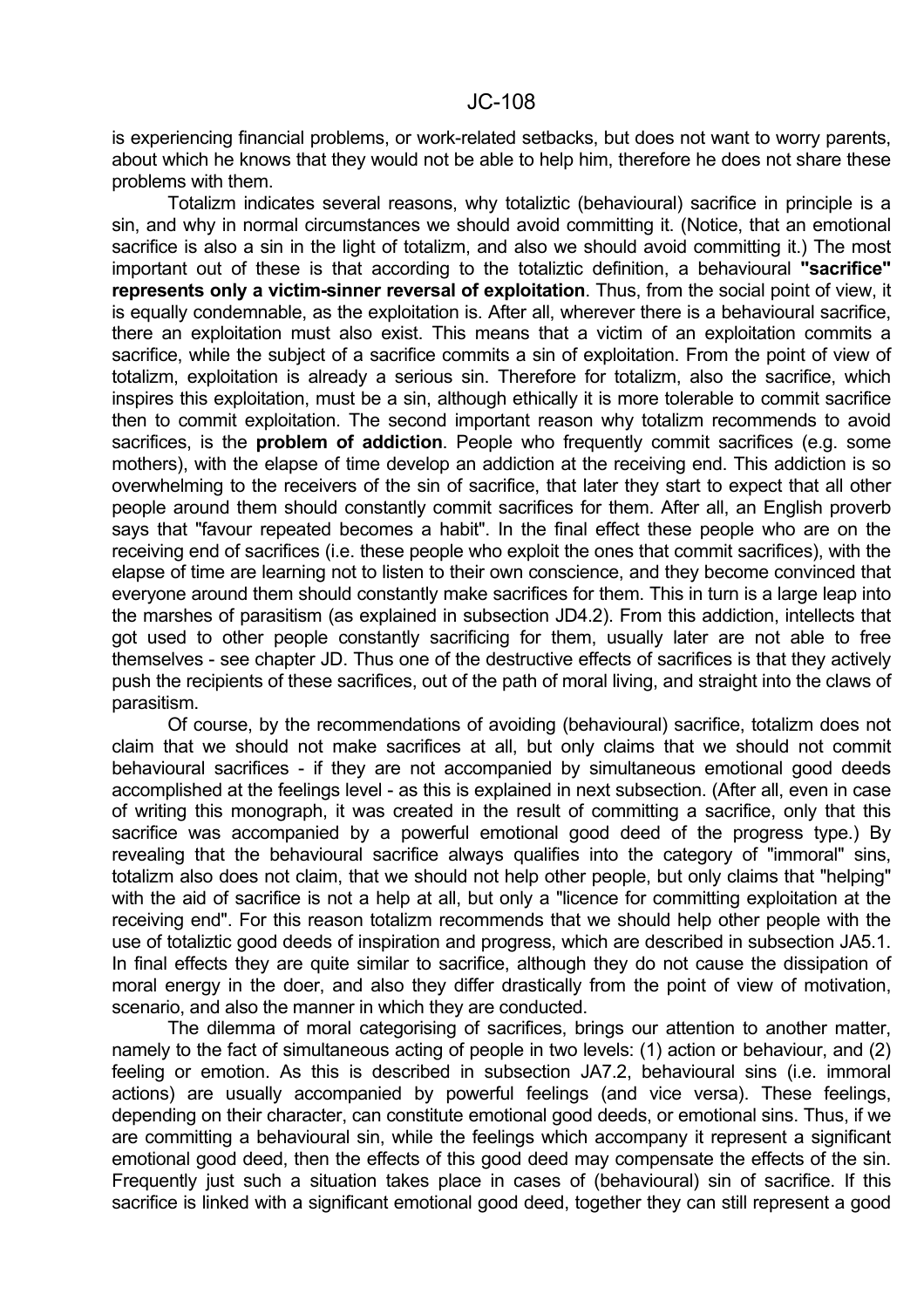deed - means give a "moral" final effect. (Exactly such a situation takes place regarding the research on totalizm and writing this monograph.) Before we take a decision to commit a given sacrifice against all odds, because it is in fact accompanied by a significant emotional good deed, we should firstly analyse the situation and check whether in fact the condition of simultaneous generation of the emotional good deed is fulfilled. This is because in usual cases only sacrifices which are committed for large group intellects (country, nation, civilization), and which serve some very important and morally correct idea (fight for freedom, elimination of injustice, improvement of situation for a number of people, etc.), fulfil this condition. In turn (behavioural) sacrifice, which is committed just for individual people, usually is a pure sin, which motivates these people to the habit of exploiting others.

### JC11.3. Totaliztic help

 The introduction of the concept of moral energy into totalizm, shines also a different light onto what we usually call with the term "**help**". According to totalizm, a help is not everything that is called with this name in the common understanding of this term. For example, if we consider two farmers, out of which one correctly does his/her duty, while the other plants nothing, then according to totalizm a "help" would NOT be at all, if the good farmer gives a part of his harvest to the poor one (it would be only a mixture of sacrifice and exploitation - means a vampirism). Similarly, if a homeless vagabond asks a reliable regular worker to give him/her money, also would not be a help of giving him/her a part of the earnings. In a similar manner, if our civilization rubbishes the planet Earth, poisons the natural environment, and eats up all the natural resources, it would not be a totaliztic help, if some more advanced civilization would come to Earth and clean our dirt - as some naive people imagine this. Totalizm improves and makes unambiguous the idea of help, claiming that in its understanding "**totaliztic help should be defined as all activities completed with a definite intension of helping, which in the final effect are going to increase the level of moral energy at the receiving end, while simultaneously they do not noticeably decrease this energy in the party which gives this help**". Thus, the final consequences of a totaliztic help must fulfil the definition of one of possible good deeds, namely the definition of progress, inspiration, self-improvement, or defence. The stress in the above definition is on words "noticeably decrease", which tries to indicate, that every action that is completed by someone, even if it causes the increase of moral energy in the doer, always simultaneously causes the decrease in another form of his/her energy. Therefore, it is left to the discretion of a given helper, to carry out a judgement, whether giving a specific kind of help is going to decrease by the acceptable level, one of the forms of his/her moral energy.

 In order to explain this on an example, let us assume that we are buying a ticket, and we see that in a next counter an older lady does not know what to do, because during doing her shopping in the city she make a mistake in counting and she is missing \$5 for buying her ticket home. If we are a well earning person, and just have in our wallet let say \$1000, then paying the cashier these lacking \$5 does not make much difference to us. In turn if we pay for her with the clear intension of helping, and immediately after we make sure that she received the ticket, we disappear in the crowd, to keep our help anonymous and impersonal, then according to equation (1JD1.6.1) we increase our moral energy much above the level that the loss of these \$5 is going to take from us. But if we are for example a soldier, who has in his wallet only \$5 after he bought his own ticket, which he also needs for a subway after the arrival to his city, then the providing such a help would cause the noticeable loss of his energy. Of course, if after the careful observation of situation, we would notice that no-one helped this old lady, then it does not mean, that we should not rather consider walking from the station to home on foot, then to leave this oldie without a help (after all, our soldier's legs accumulated a lot of moral energy of walking).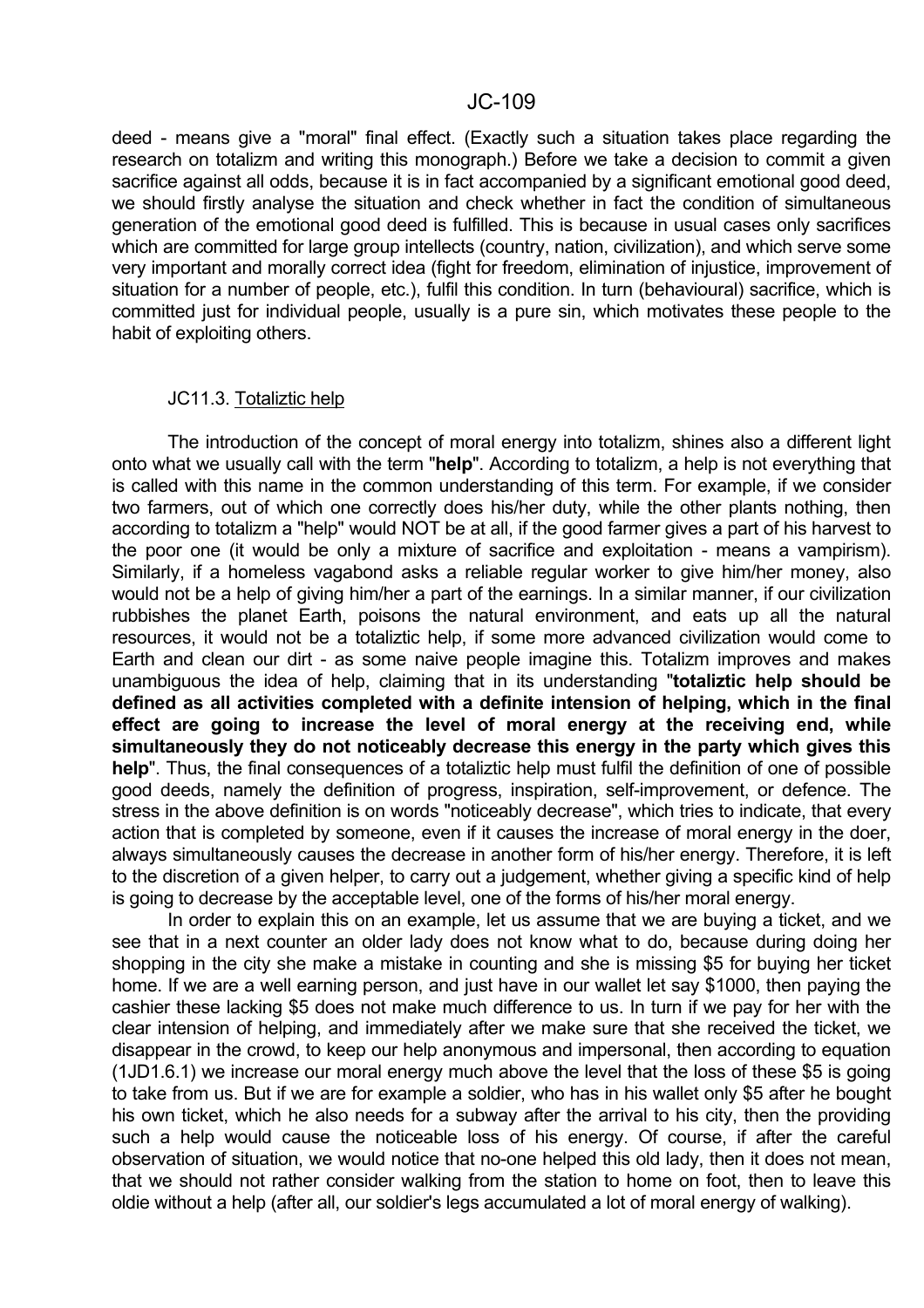It should be noted, however, that in the light of totaliztic definition of help stated before, it is not a help any action, which in the final effect leads one of the parties involved into committing a totaliztic sin. For example, it would not be a totaliztic help, but only a sacrifice, if a mother works at nights, in order to earn \$5 to later give these money to an unemployed son for a ticket to discothčque, so that he could impress his comrades. According to the laws that govern the level of moral energy, even if in the short term committing such a totaliztic sin is going to appear as a help and as pulling someone out of troubles, in the long term this sin sometimes in future is going to fire back and to hit the person whom it supposed to help. Thus it only additionally is going to deepen the problems of position, into which this someone was putting himself/herself. So if we really wish to help someone, then we should NOT do for him/her, whatever he/she is equally able to do, but to inspire, inform, direct, encourage, and introduce him/her in such a manner, that he/she is able to do it by himself/herself, and does not even know that is being helped. Korean people have for this an excellent proverb, the sense of which can be expressed in the following wording: "If you give someone a fish, you feed him for a day, but if you teach someone to fish, you feed him for a whole lifetime." (In the Korean language, but expressed with English letters, this proverb reads: "Mulgogileul jugiboda, O dokkae mulgogi eul jabeunji galeu chi si o" - this literally translates as "teach your son how to fish rather than giving him a fish", but the sense of it is understood commonly in the exact manner as it is expressed in the previous English wording).

 With all cases of giving help, the matter of welcoming it described in subsection JF8, is connected. More strictly, help always introduces a danger and a potential for negative consequences to a helper. These may be caused by the wrong interpretation of the help by a person who receives this help - see the significance of the second segment of equation (2A6). After all, according to totalizm, a significant proportion of people who need and ask for help, usually into the situation, when a help is needed, were putting themselves voluntarily, through neglecting the need for continuous increase of their level of moral energy. In turn these, who neglect the increase of their moral energy, must adhere to a parasitic philosophy, which gives them a wrong attitude towards everything. Thus, if we help openly such someone, who is adhering to such parasitic principles and who has a very low level of moral energy, then there is a large chance, that he/she wrongly interprets our intensions, and thus with his/her improper motivations and feelings gives the negative value to the second segment of equation (2A6). In the result, helping such someone, can cause a decrease, not an increase, in the level of moral energy in the helper. Thus totalizm recommends, that in normal cases, we should **give anonymous help** to needy, wherever this is possible. After all, the help given anonymously, certainly increases the energy in the helper. In turn the help that is given openly, in case of wrong reception (e.g. when it induces in the receiver feelings of jealousy, anger, rebellion, or motivation to hurt), can even cause the decrease of moral energy in the helper.

 Of course, there are numerous exceptions from this rule, for which this recommendation does not apply. For example, it is known that innocent people, such as e.g. children, or people mentally retarded, almost never wrongly interpret the help that they receive, and are simply grateful for it. Thus small children we can give help personally without worrying that they misunderstand us (unfortunately, this is not valid for teenagers any more). Similarly with people, who love us - no matter how their philosophy is deviated, still if we give them any help, their love makes impossible to distort their perception. Therefore children, parents, brothers, sisters, and all those, who are tied with us through their feeling of any unconditional love (including into this all non-sexual versions of love, such as friendship, respect, solidarity, brotherhood, etc.), according to totalizm can be helped personally and without being afraid, that they perceive it wrongly. Furthermore, in all critical situations, e.g. direct danger to life, serious illness, cataclysm, accident, etc., all help is accepted without interpretations - i.e. exclusively as help, therefore we can give it to even the most jealous, vicious, or bad, no matter how distorted their philosophy would be. In such critical situations, everyone interprets help just as a help, sending to us the telepathic signal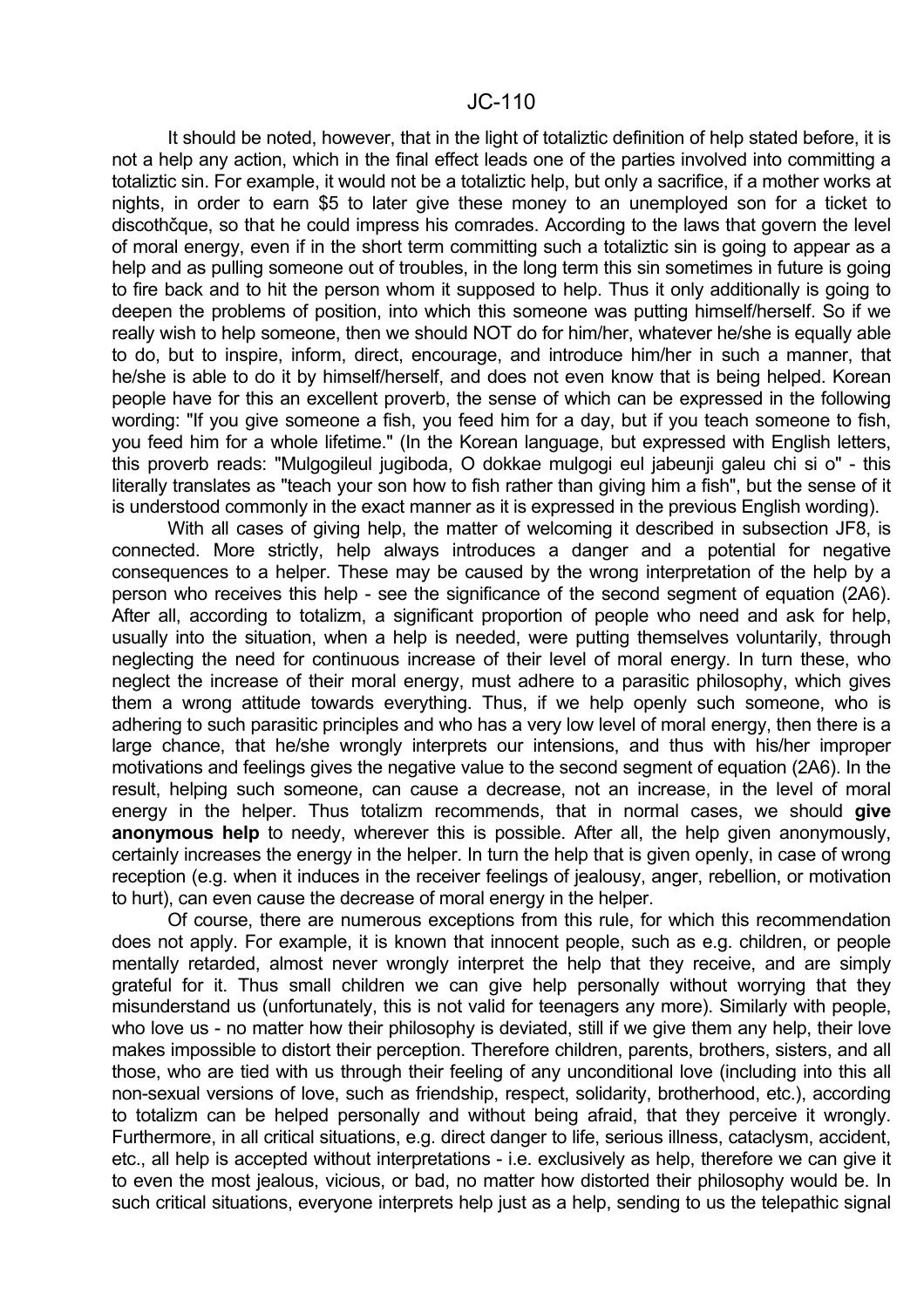### JC-111

which increases our level of moral energy with their credit of appreciation.

 Help should be given if someone clearly asks for it. In Poland of the old times (up to around 1960s), when in such cases the person who was helped, asked then "how much this costs" (i.e. "ile sie nalezy"), the person who gave the help usually answered "whatever pleases you" (i.e. "co laska"). In those days such an expression meant "I am helping you because of the goodness of my heart, not for receiving a payment; but of you feel better when you pay me and in this way you even our balance, then give me the amount which you consider to be appropriate". Usually in such cases the payment was very symbolic, and it almost always was much below the real value of the help (after all, if the person who was helped could afford the paid help, then would not ask for help). But both sides were parting happy, because they both felt morally good about what they have done.

#### JC11.4. There is a totaliztic method for forcing

 One of the more controversial actions, which probably is going to induce a lot of questions, and thus which requires elaboration, is an immoral "forcing", and also all activities, which presently are used as synonyms of "immoral" forcing, but which are not such synonyms at all, e.g. "blackmailing", "convincing", "making", "putting in from of alternative", "giving a proposal not to be refused", etc. Although definitions of forcing to-date do not put this clearly, in the majority of situations it was understood as a highly "immoral" situation, in which the victim was deprived of a significant amount of moral energy. Thus forcing includes only the cases, when either the outcome takes away someone's moral energy, or the alternative of the outcome (possible punishment) takes away this energy, or when both the outcome and the alternative take away moral energy from the victim. In such understanding, examples of forcing would include the making someone to take drugs under the punishment of throwing out of a gang, making a child to do homework by a prospect of locking it in the house, or robbing someone's money under a threat of bitting up.

 However, in life there are also activities, which are fully "moral", means which only increase the level of moral energy in all people involved (instead of reducing this energy), but into doing of which the receiver of this energy must be "forced", as he/she does not wish to do them voluntarily. Should such fully "moral" cases be also called "forcing"? After all, in everyday life we frequently hear that people call it that way - e.g. sometimes we hear that parents "forced" someone to finish his/her study. Because totalizm recommends that we should increase people's moral energy in every possible manner, therefore, according to the principles of this philosophy, such cases should not be called with the same name as negative "forcing". Rather we should refer to them with other terms. For example they could be called "**persuasion**", "putting in front of ...", etc. Totalizm recommends also, that we should never hesitate to use these positive equivalents of forcing, even if this happens against the caprice of the receiver, temporary interests of the receiver, actual philosophy, habits, the line of the least resistance, etc.

 Theoretically speaking, four types of persuasion can be distinguished, which depend on this, that either: (1) the increase of someone's moral energy uses the increase of someone's moral energy (e.g. consider the acceleration of the marriage of a couple, which love each other enormously but which cannot decide to marry, through conceiving a child, or persuading a child to do homework under the alternative of cleaning kitchen or washing a home toilet, which this child uses everyday), (2) the increase of someone's moral energy, which uses the blocking of decrease of this energy (e.g. consider parents which persuade their teenager to break smoking because they make impossible for him to meet his mates from a gang), (3) making impossible to decrease someone's moral energy, which uses the increase of this energy (e.g. consider persuasion of some addicts, accomplished not by forbidding to practice it, but by disgusting someone to this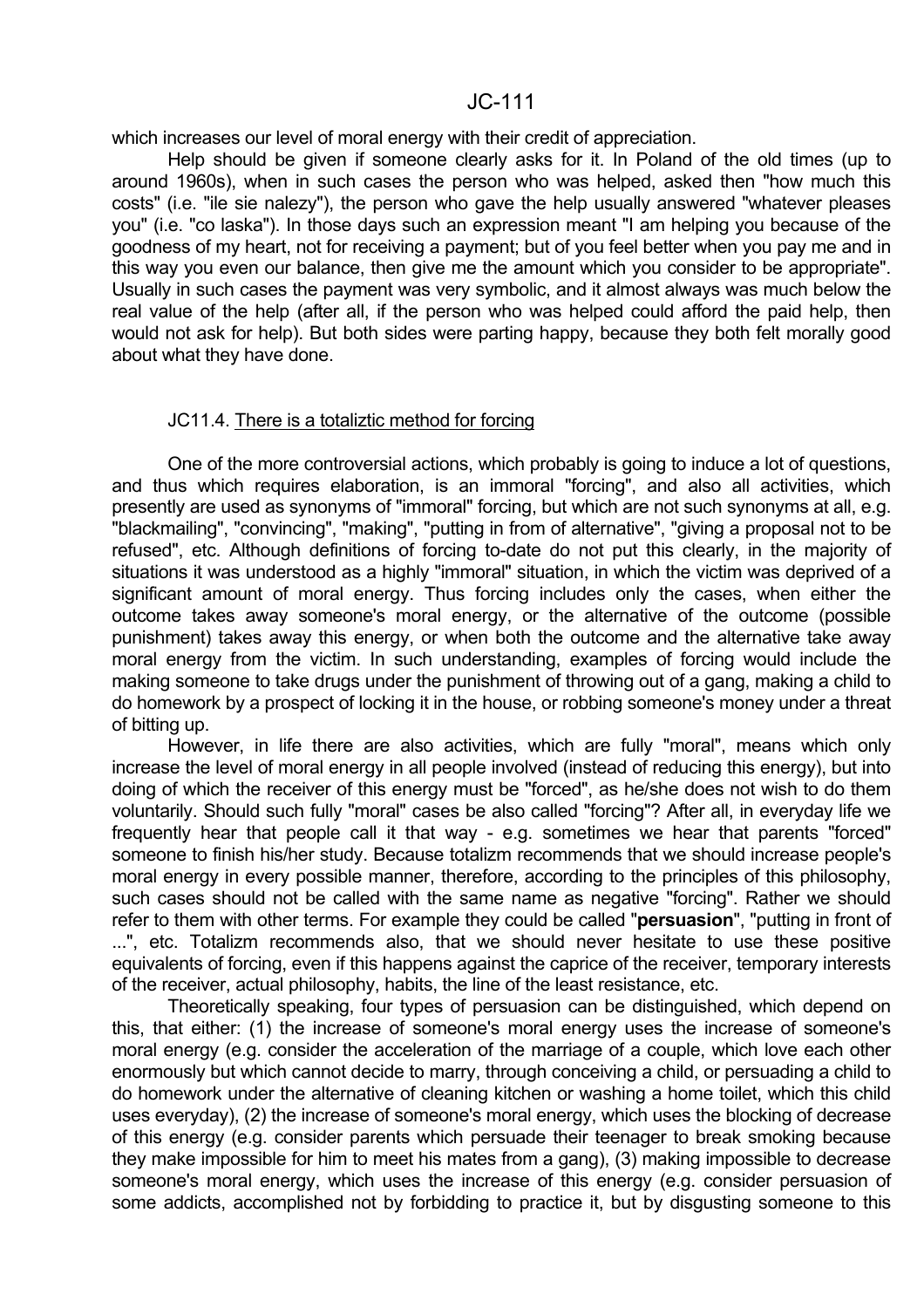addiction through making him/her to try it in a single huge portion, until a non-threatening poisoning takes place), and (4) making impossible to decrease moral energy through using the impossibility of decreasing this energy (e.g. consider the stoping youngsters from falling into bad habits, through taking them from a negative environment, and e.g. placing in an educational work brigade). Which one out of these cases should be chosen in a given situation, can be decided e.g. through the use of method "from principle to implementation" described in subsection JA4.6, i.e. through inserting into each one of the above cases some specific solutions of a real life situation, that we need to solve.

 In our own everyday life, and also amongst people who surround us, we always encounter situations, when someone does not know about moral energy, or does not want to respect laws that rule this energy. Such someone rather insists on the behaviour, which decreases moral energy in this person, or in other people. Thus one of the necessities, and also skills, of the totaliztic life, amongst others depend on this, that in such cases we do not use a negative forcing, but we replace this forcing with one of versions of such positive persuasion. When we design it adequately, it turns out to be equally effective as forcing. But it is positive, and when according to the Boomerang Principle a time of return arrives, we are not going to have anything against receiving it back. The only problem with the using of this totaliztic persuasion, is that - like almost everything in totalizm, the idea of it still requires theoretical development and working out practical and effective tools for everyday implementation of it. Therefore, at the present level of development, if someone wishes to use it, still does not have ready made tools or patterns, but the user must invent such tools and patterns by himself/herself.

#### JC11.5. Totaliztic understanding of forgiveness

 A next popular term, which in the light of totalizm requires clarification, is the idea of "**forgiveness**". The present understanding of this idea was introduced by religions. As almost all ideas introduced by religions, it was addressed to suit our primitive ancestors with a limited capability for scientific thinking. It tried to recommend to them the most universal principle of reacting on the petty crimes of other people, which depended on a complete forgetting of these crimes, and acting as if they never take place. Unfortunately, this approach can be used correctly only if the parties involved understand moral laws (especially the Boomerang Principle), and understand general principles of accumulation and dispersion of moral energy. But without understanding these principles, the thoughtless use of this idea leads to the situation, that every time when it is introduced into life, then the forgiving side is forced to commit a totaliztic sin of sacrifice, while the side which is forgiven, commits a sin of exploitation. Therefore, the use of a blind forgiveness leads in practice to a fast decrease of moral energy in all interested parties. Also, it additionally discourages sinners from possible efforts of improving their morality. After all, from the point of view of sinners, why one should put an effort into being increasingly perfect and into not commit sins, when it is much more pleasant and easier to commit sins, and then to expect from others that they forgive these sins. As such, instead of introducing the progress to morality in our civilization, the idea of "forgiveness" in practice significantly contributes to the downfall of this morality.

 For the reasons explained in the previous paragraph, according to totalizm "forgiveness" in the form to-date should be withdrawn from the use. After all, the Concept of Dipolar Gravity, and also totalizm, clearly established, that the true "forgiveness" is contradictive to moral laws, and in fact does not exist in the universe. Moral laws and the universal intellect never forgive anything to anyone. Therefore, whatever someone does, unavoidably must accept sometimes consequences of it. The consequences of every single our activity are irreversible, and only what is unknown to us about them, is when exactly their return is going to hit us. Thus the only thing that in totalizm is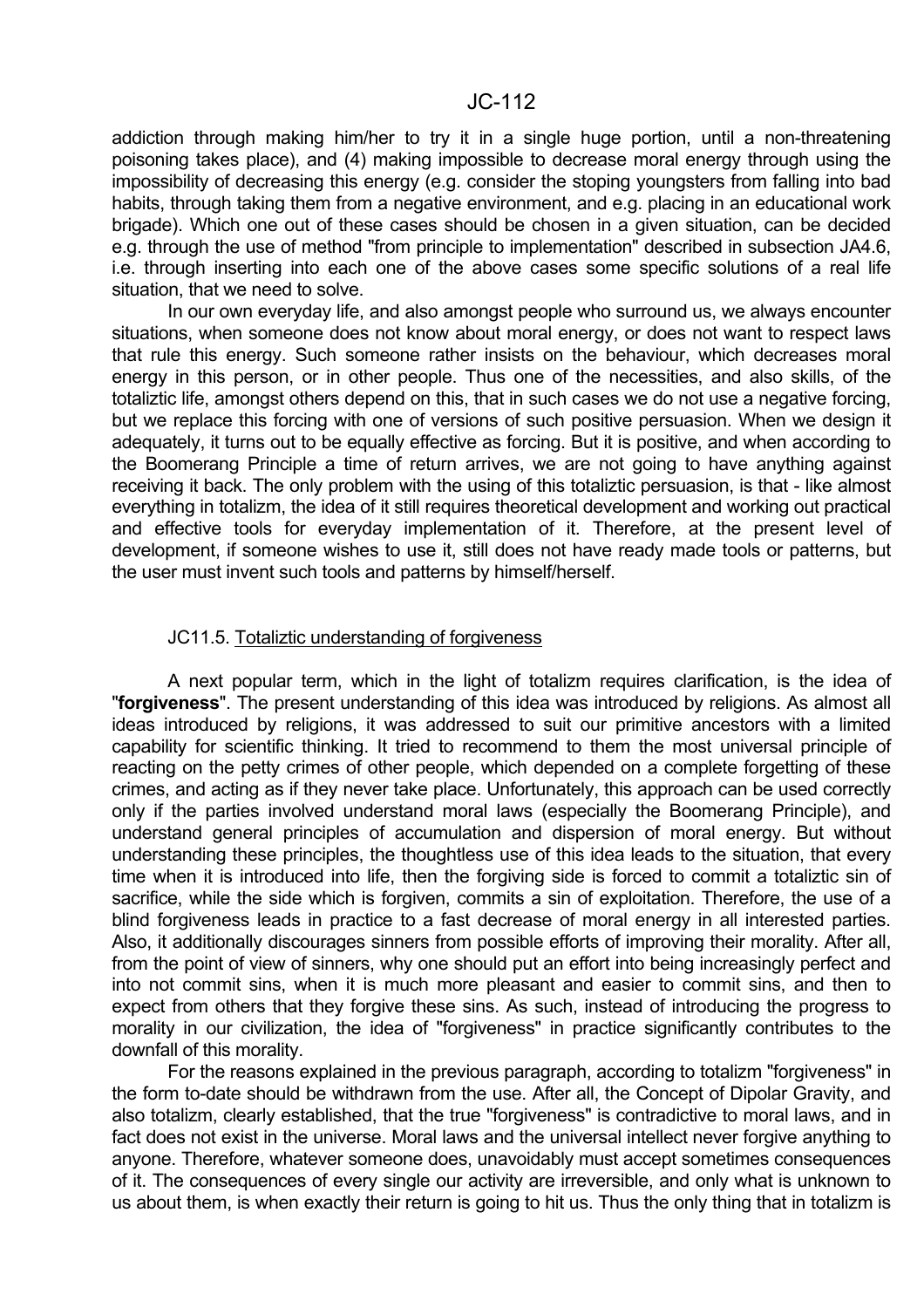close to the idea of forgiveness, is the concept of "return", means returning to us the same situations, as these when we ourselves annulated some crimes of someone else. Of course, this return is going to come only if we first emitted from ourselves such a situation. Thus instead of using in our activities this very misleading idea of "forgiveness", totalizm recommends, we rather use the more unambiguous term, e.g. either "minimization of consequences" or "forgiving with the suspension". The term "minimization of consequences" clearly informs everyone, what is the essence of our reaction to a given crime. In turn "**forgiving with the suspension**" stresses, that for a totaliztic forgiveness always a segment of conditional "suspension" is attached, which is to inspire a moral improvement of the sinner.

 Let us not consider, what a totalizt should do in situations, in which religions ordered to forgive blindly. It turns out that definitively not to "forgive" blindly (means not to consider someone's immoral action as a non-existent), because such a blind "forgiveness", instead of increasing moral energy, in a long-term run would lead to a further decrease of this energy in all parties involved (and this would happen in the addition to a decrease of this energy caused by a given sin). Totalizm recommends that in all such situations, instead of forgiving blindly, a totalizt should "**minimize consequences**" of someone's improper behaviour. Means it recommends to undertake such actions, which in a given situation at a long run would lead to minimal lost of moral energy resulting from a given sin, and also would make impossible repetition of this sin in the future. What should be these our reactions, this unfortunately depends on a given situation and a given sin. Therefore we should design our reactions each time separately, in an individual manner, using our knowledge of circumstances of the sin, our knowledge of pattern of behaviour of the sinner, our situation, etc. Unfortunately, totalizm is for thinking people, and in every situation it requires thinking! In order to facilitate such development of our reactions to a sin, totalizm already crystallized several recommendations, how it should be done most effectively. Here are these recommendations, which we should bear in mind when we develop our reaction type "minimization of consequences" to every case of someone's misbehaviour.

 (1) The essence of the goal, for which we develop our reaction to someone's misbehaviour, is the minimization of the loss of moral energy caused by this misbehaviour. Therefore, whatever we do for this reaction, should serve mainly to decrease the loss of moral energy. All impulsive reactions, which are serving to other goals than this one, such as unloading our anger, closing the channel of communication, etc., only increase our loss of moral energy, instead of decreasing it.

 (2) According to totalizm, the universe would not be able to develop nor improve, if all beings that live in it are perfect. Therefore every single person, including ourselves into this number, is highly imperfect. But he/she received a free will, to work on his/her perfecting. In life we must learn to accept other people as they are, with all their imperfections and vices. In turn our reactions at someone's imperfections, should only limit themselves to decrease the harmful consequences, and to decrease the chance that they are going to affect us again in the future. It is not in our power to completely eliminate these imperfections (imperfections can only be eliminated by a given person, not by us, and only through the contribution of enormous effort and time).

 (3) Human imperfections are incredibly permanent and their carriers usually are not able to get rid of them. Therefore, if in the future circumstances allow this - as usually happens in practice, then the given sinner is going to repeat the same misbehaviour many times. Thus, we should not believe that someone never repeats a given sin, because surely we are going to experience a bitter disappointment, and we are to loose again moral energy for the same reason as currently. Therefore, in our reaction to someone's misbehaviour, we should secure ourselves in such a manner, that if this misbehaviour is repeated, our moral energy is not lost any more, or is dissipated at much lower rate than currently.

(4) Imperfections of other people, which affect us the most painfully, depend on our own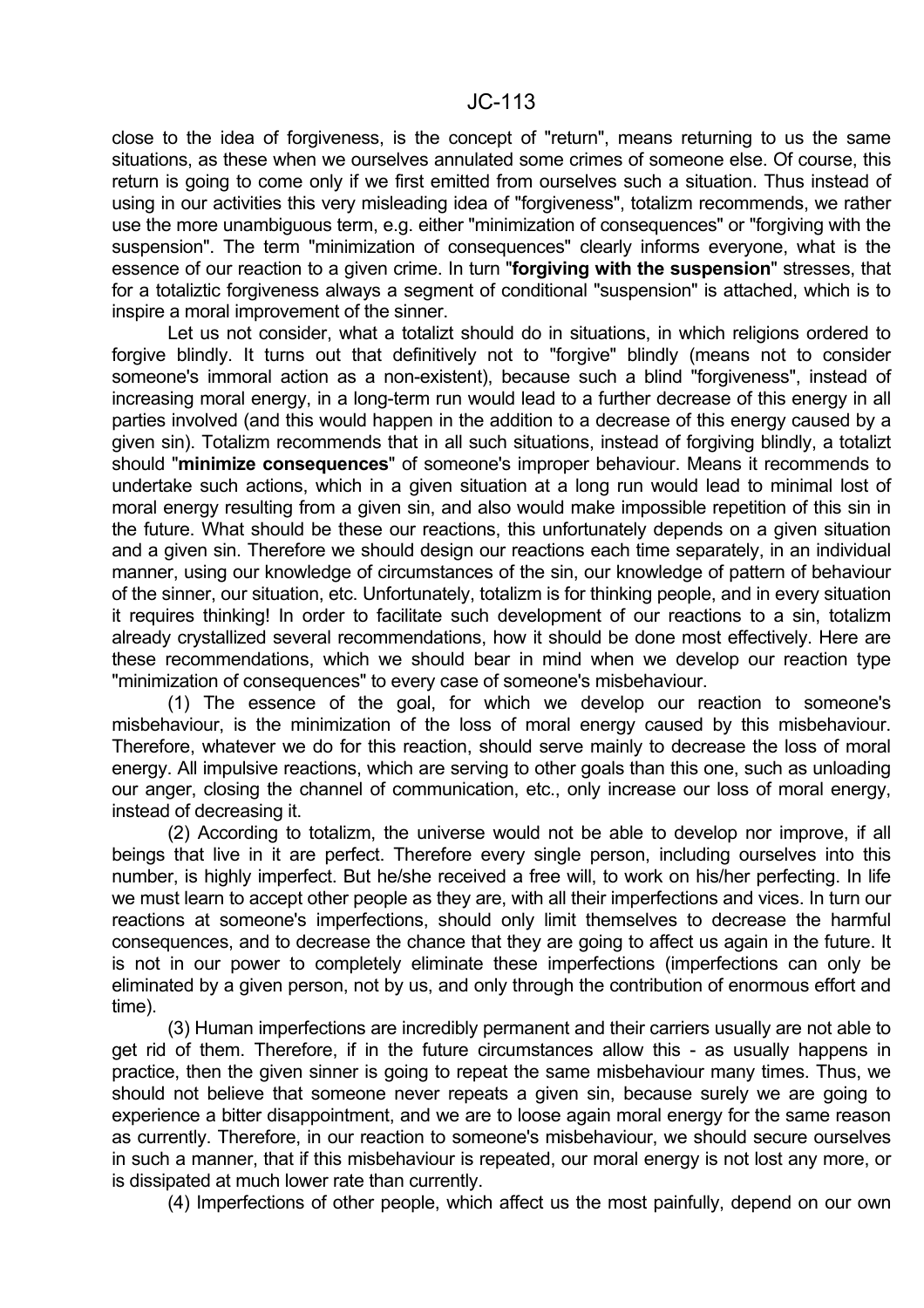karma, not on the person with which we spend time. (This is best expressed by the Chinese-Cantonese proverb, which states: "wherever you would go, problems that you encounter are going to be the same".) Therefore it has no sense to loose moral energy for cutting or limiting our relationship with such someone, whose imperfections just hit us painfully, only to loose moral energy to start another relationship with someone else, whose imperfections we still have not learned, but which after the closer acquaintance probably turn to be the same (means "a known devil is better than an unknown devil"). We much better use our potential and intellect, if we find such a manner of living with imperfections of the first person that we can prevent any further loss of our moral energy. Therefore, in our reaction to someone's misbehaviour, we should concentrate on finding a way of accomplishing a less disturbing relationship with this someone, who just revealed to us one of his/her imperfections.

 (5) Every imperfection of a given person usually is balanced by a good side, or by a point of sensibility of that person. In our reaction we can try to find it, and to use it for the compensation of that imperfection which just was revealed to us.

 (6) In many cases the culprit is aware his/her guilt and even knows what should be the reaction most beneficial for everyone in case a given misbehaviour should be repeated (means what should be the reaction, which would cost everyone the least loss of moral energy). Sometime it is beneficial to openly and seriously ask the culprit for an advice, what should be our reaction in case, when the next time he/she repeats for us the same misbehaviour. If then happens that we need to implement this advice, it is going to cost us much smaller loss of moral energy, than if we worked it out by ourselves.

 (7) In everything that we do, always we should implement the general principle, which is to be obeyed by all actions taken within the range of moral field (described in subsection JA4.1). It states, that in our actions towards other people we should not act along the line of the least intellectual resistance, but we should choose the solution which is opposite to this line. Therefore, we should not, e.g. take revenge on a given culprit, bit him/her up, pay him/her with the same, execute "teeth for teeth", etc., although we also should not ignore his/her misbehaviour and allow that it goes unnoticed.

 Interesting, that if we develop a totaliztic reaction to someone's misbehaviour, which (the reaction) fulfils the above recommendations, then usually it turns out, that it depends on such our action, as if the outcomes of a given misbehaviour still not affected us, but with a simultaneous undertaking prevention steps and measures for the future. This means that the culprit is receiving a kind of "forgiveness with a suspension". ("Suspension" means that a given misbehaviour is conditionally forgiven, providing that it is not repeated in the future; in case of being repeated it is going to be punished.) What is the subject of this "suspension", it depends on the character and circumstances of a given misbehaviour. According to totalizm, the awareness of culprits, that all forgiveness they received is "suspended", is going to mobilise them to gradually improve their morality, in this way in the final count is going to significantly influence the lifting of a level of morality in the whole society.

 If we allegorically describe the possible reactions to someone's misbehaviour, we could compare them to human behaviour after encountering a puddle of mud on their path. Some people react on this puddle with instinctive withdrawal and loosing the goal that they pursue. Others react with an anger, and are going to blast it away by bitting it with a stick - of course making themselves even more dirty as if when they simply cross it. Religions order to cross it, only that with a blind faith that this puddle does not exist at all. In turn according to totalizm, we also should cross it, but in an intelligent and considerate manner, not blindly as in religions, so that we minimise the splash of mud on ourselves. We first should spot areas where some stones of patches of dry ground stick from the mud, and then carefully, intelligently, and in a planned manner, we should cross it, trying to step exclusively on this stones and patches of a dry ground. Thus, because we do not steer the mud, it is going to dry out by itself.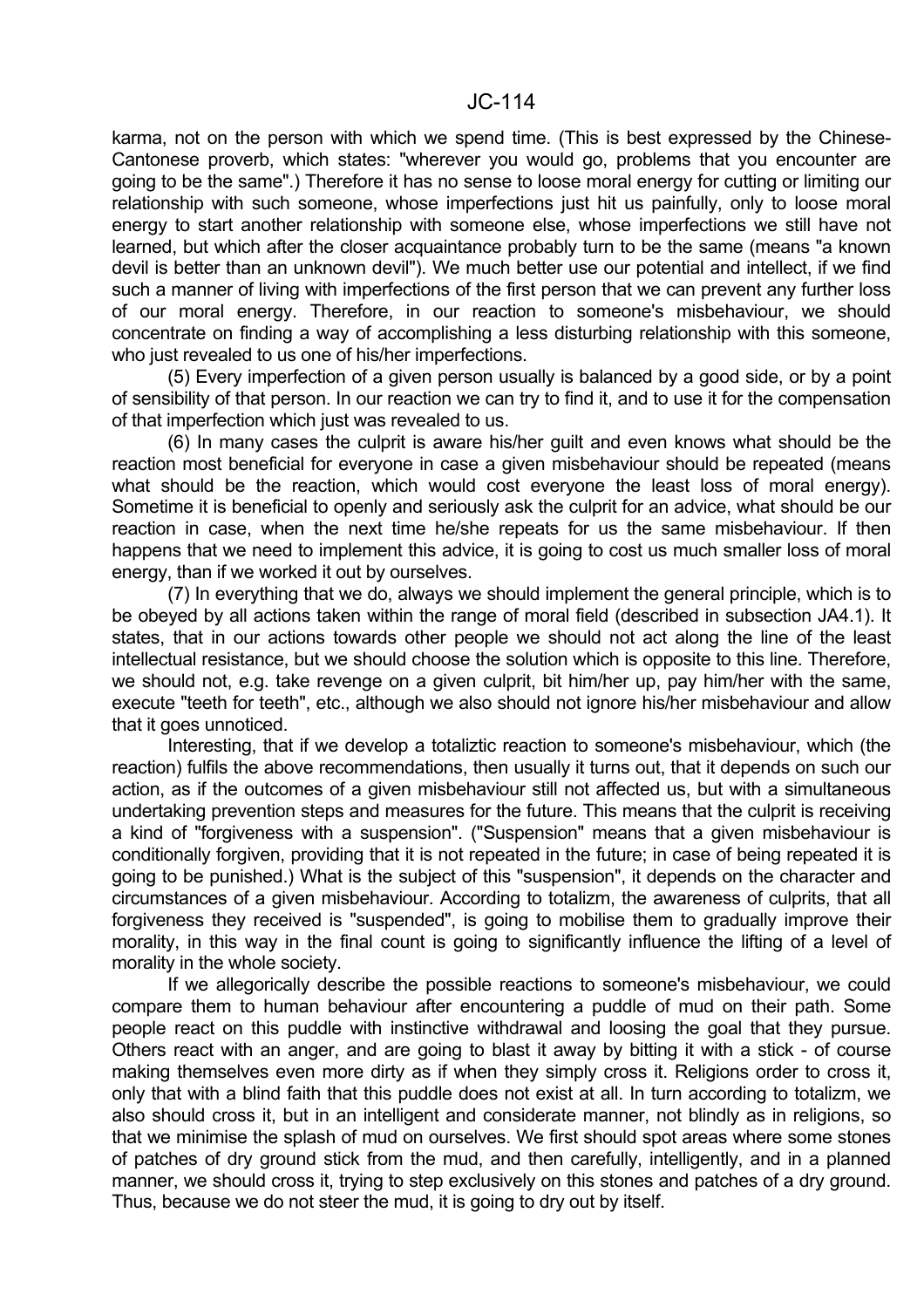### JC11.6. What scepticism really is

 The finding of totalizm, that in the intelligent universe "every goal without conditions attached to it, is possible: we only need to find out the way to achieve it", which is explained in subsection JB7.3, introduces several interesting consequences. One of them is, that it reinforces a better understanding what actually is so-called "scepticism", or more strictly this form of scepticism which appears in people who are believing that something is "impossible". According to this understanding, "**scepticism is an external manifestation of someone's philosophical immaturity, and a lack of capability to accept ideas, which extend beyond someone's conceptual limitations that stem from this immaturity**". A positive opposite of scepticism so understood, is "faith" in something or someone. Scepticism always has an external manifestation, which is called "criticism". A positive opposite of criticism is a "constructive criticism" described in subsection JB7.3. Constructive criticism is a philosophical stand, in which someone fully accepts a given idea, but in order to contribute his/her own thoughts into the completion, he/she tries to clarify or change these aspects of the idea, which are still unclear, or which run against known laws of the universe. (It is worth to notice here, that confronting an idea with a "scepticism" decreases the amount of moral energy in all parties involved, while confronting the same idea with a "constructive criticism" increases this amount. Therefore, scepticism manifested as someone's dominating stand in life, belongs to the category of "immoral" stands, or to the category of totaliztic sins, while the capability to transform it into a constructive criticism allows to change this "immoral" stand or sin, into a "moral" stand, means into a totaliztic good deed.) More information about constructive criticism is contained in subsection JB7.3.

 An external manifestation of scepticism, means a symptom of someone's philosophical immaturity, is an internal need to constantly criticise everything. People in which this philosophical immaturity is not able to follow the life situations in which they find themselves, the differences between requirements of their social position and capabilities of their philosophical state, transform themselves into feelings of verbal aggression. People saturated with this aggression almost as a rule - resort to fruitless criticising everything that surrounds them. Very interesting are outcomes of analyses of justification for reasons why some people indulge in choosing for themselves roles of such parasitic critics. As it turns out, there are numerous reasons for this. The most important of these are as follows:

 - All "sceptics", which I observed so-far, and which showed this dominating need to viciously criticise everything that they encountered, always turned out to be overwhelmed by the moral illness, which in chapter JD is called the "philosophy of parasitism". Thus their criticising and verbal attacking of others, was most probably a form of verbal manifestation of aggressiveness, which was a byproduct and a symptom of parasitism.

 - To be creative, and to actually develop something that is sound, always is very difficult, costs enormous amount of effort, and requires deep knowledge combined with a real talent. Therefore for every creative person on Earth there are thousands, and sometimes even millions of those, who are unable to create anything by themselves. But because these unproductive ones also want to "shine" and to show, that they have their say, usually they resort themselves to criticism of creative people. This probably is the reason, why one of the famous creators in Poland, sometime ago described critics with following words "a critic and an eunuch are from the same stable, as both know how it should be, but neither is able" (in Polish: "krytyk i eunuch jednej sa parafii, obaj wiedza, jak trzeba - zaden nie potrafi").

 - In order to practice criticising, it does not require putting much effort. It is enough to do some analysis of a piece of creative material - usually just only on the surface. The contribution of labour to such an analysis usually represents only a mini-fraction of what it needs to be analysed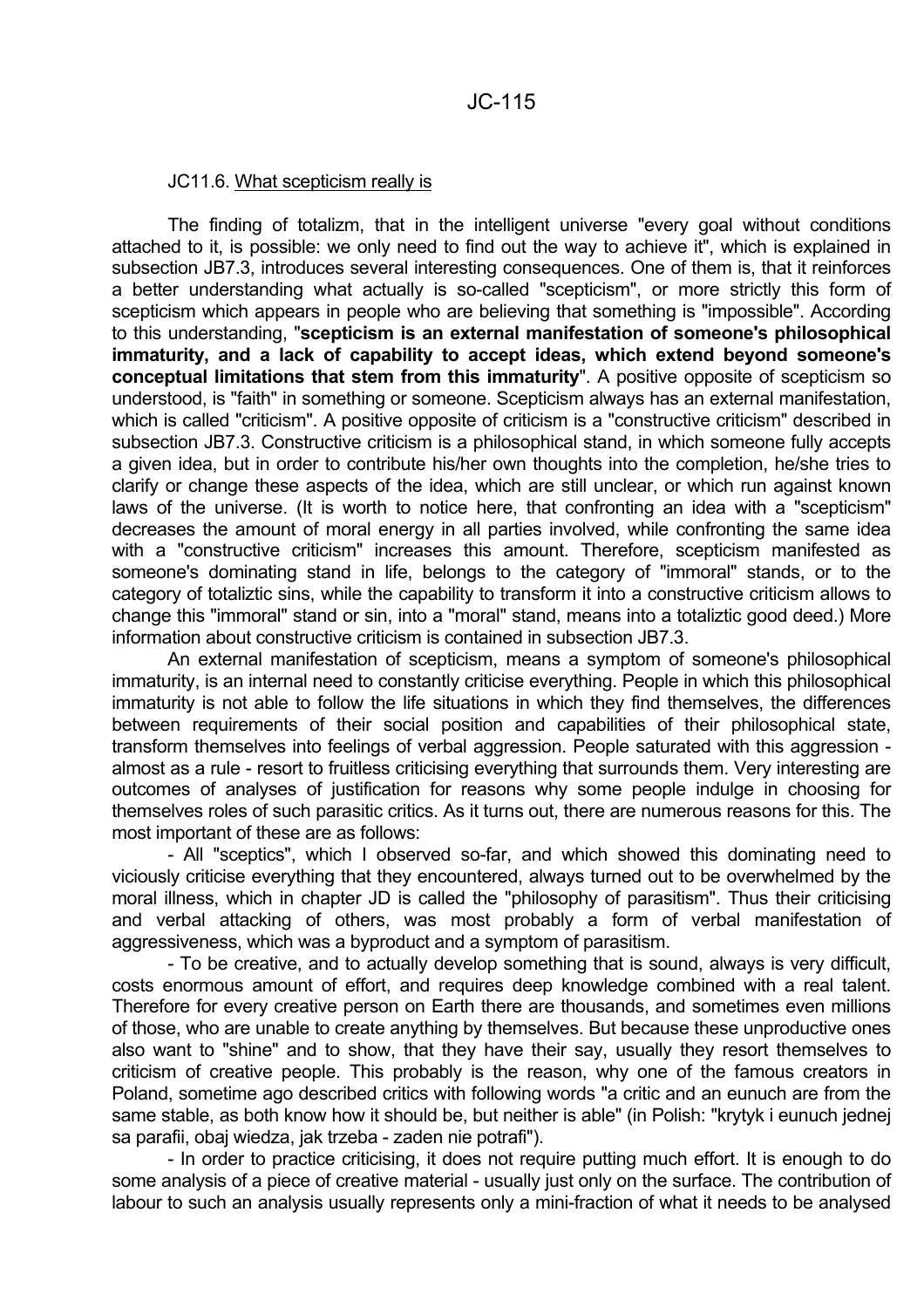in order to create any complex creative product. Therefore to practice criticism is easy and has a good chance to impress people similar to the critics, who because of shallowness of their own thinking, usually consider the critics to be more cleaver than this one who developed a given creative product.

 On the basis of my experiences to-date with sceptics who practice criticism, I come to the conclusion that their behaviour is a version of terrorism or aggression, only that practised in the intellectual sphere, means involving a non-physical violence. This intellectual terrorism compensate in them the lack of courage for practising physical aggression and oppression of others, while it simultaneously gives to them the similar to oppression escape of tension of their aggressiveness, that results from the philosophy of parasitism that they practice. In my opinion, it is about a time that we start to recognize critics for what they really are, meaning for intellectual terrorists, who have no courage to practice physical aggression and oppression of others, therefore they practice intellectual aggression.

### JC11.7. Dangers of meditations (act instead of meditating)

 According to totalizm, immoral behaviours not only include activities, which intentionally dissipate moral energy in ourselves or in others, but also include failures to increase this energy in all situations, when there was an opportunity to increase it in someone. Therefore, according to totalizm, "life depends on living". However, there is one form of avoiding to act (to live), which is intensely propagated by the philosophy of parasitism. This is so-called "meditation". According to philosophy of parasitism, meditation supposed to cause a spiritual growth. Parasitism presents it as a manifestation of spirituality, and also as a basic requirement of increase of one's spirituality.

 **Meditations** can be defined as a form of self-hypnosis, which mainly bails down to the cease of all motions, relaxing all muscles, quietening the activities of the brain - so that all thoughts are extinguished, and induction in us unreal sensations. Meditations can even go as far as simulation of phenomena that typically accompany only deaths - e.g. depending on so-called "out of body experience (OBE)", meaning on moving the conscience of the meditating person outside of his/her body. Many people confuse meditations with "concentration exercises", or with the "effort of concentration", which depend on the slowing down or suspending the activities of body, and concentrating the attention of the brain on a single goal. (Examples of concentration exercises are Chinese "tai-chi", "chi-kung", "kung-fu", Japanese "aikido", etc. The effort of concentration is also undertaken by many people before starting a very important activity.) It should be noticed, that whatever this subsection explains about "meditations", it does not concern such "concentration exercises", or "efforts of concentration".

 Unfortunately, as everything in the universe, also meditations can have consequences, which are beneficial or damaging, means which can be "moral" or "immoral". After all, meditations allow not only to do "moral" things, such as to learn about one's illnesses, or to heal, or listen to the voice of one's own conscience, or distant one from his/her own problems, etc. Meditations can also be used to "immoral" purposes, such as to cause "resonance nirvana", to learn secrets of other people - who gave to us the power over them, to generate material benefits, etc. Therefore totalizm warns against the dark side of meditations.

 The problem, which totalizm notices in the techniques of meditations aggressively promoted on Earth, depends on the tendency of meditations to disturb in people the required balance between their physical activity, their feelings, and their spirituality. In the result, in spite that many people claim that meditations help them and calm them down, in reality they actually destroy them and put them into the state of escalating depression. So-far there were no clear criteria of qualifying various aspects of so-called "spirituality" to "moral" or "immoral" categories. Therefore it was easy to misled people by claiming that a given form of meditations is "moral" and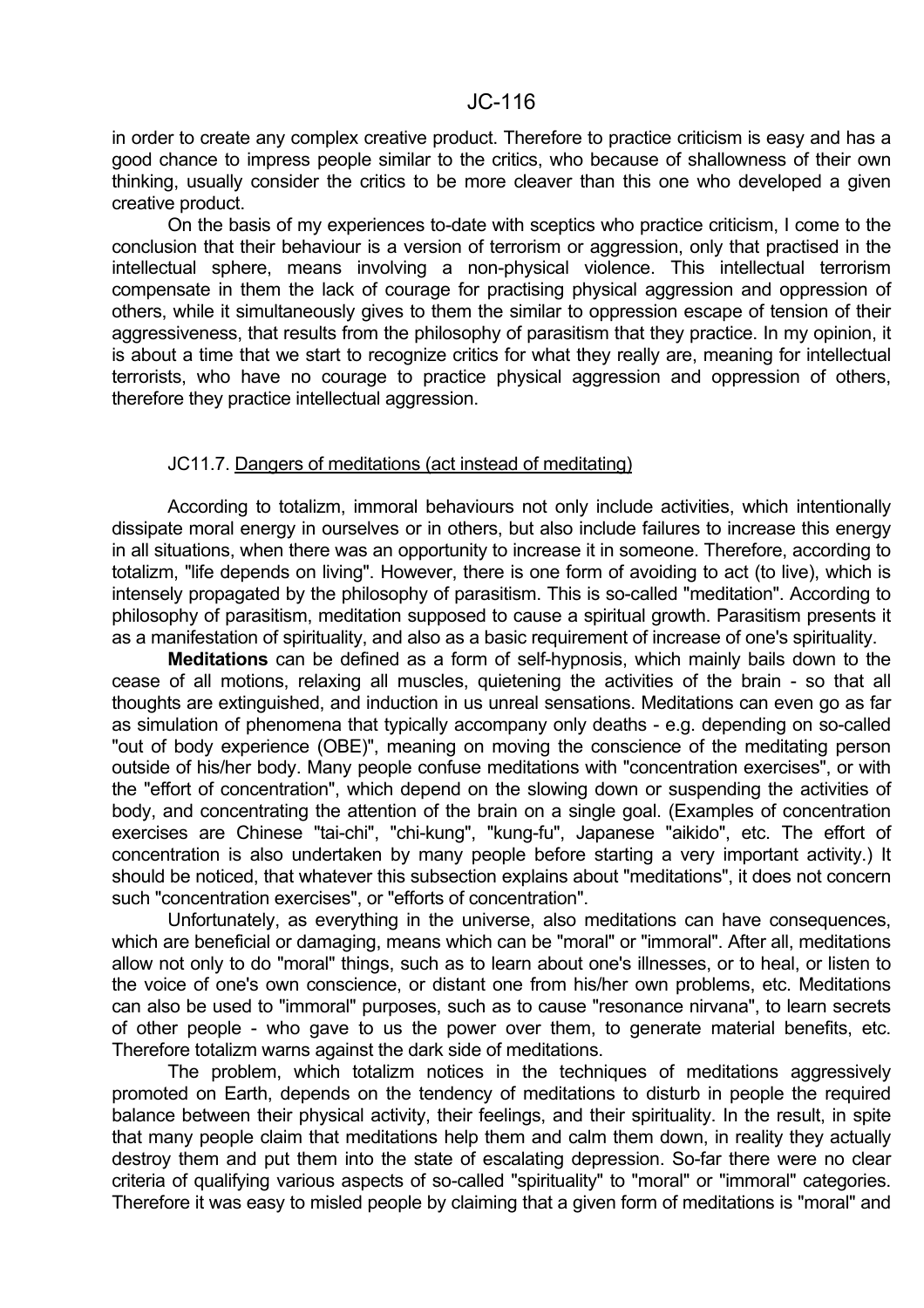beneficial for them, while in reality it could belong to the "immoral" category and be highly destructive. After all, so-far only totalizm managed to find first criteria, that indicate which forms of spirituality should be qualified to which category - see descriptions of these criteria in subsection JA9. Thus totalizm recommends that all those people who experiment with meditating, should use these criteria for checking whether their experiments do not extend beyond borders of whatever is moral and beneficial for them.

 Reasons for which totalizm includes meditations to the group of activities, which show the tendency to easily convert into the category of "immoral" activities, are as follows:

 1. Meditations are prone to being **orchestrated** in people by evil parasites described in subsection A3. From my research on UFOs to-date, it starts to emerge quite a horrifying picture of so-called spirituality. Spirituality appears to be widely used by evil parasites as a smoke screen behind which they hide their own agendas and activities. In order to use it for such purpose, evil parasites spread on Earth their own version of "parasitic spirituality", which is highly immoral, destructive for people, confusing, and can serve for multitude of parasitic purposes. Together with Satanism, mediumship, exorcism, and several other activities, meditations seem to be major components of this "parasitic spirituality". For example, if there is someone on Earth, who positively contributes to the progress of knowledge about evil parasites from UFOs, usually this someone is gradually redirected by evil parasites to shift his/her interests into meditations and "parasitic spirituality". Thus after a certain time, such a person abandons research on UFOs, and starts to experiment with meditations or with other areas of "parasitic spirituality". In turn, destructive consequences of parasitic meditations that are described below, with the elapse of time turn this person into a human wreck, and in the final result turn him completely useless as a UFO researcher. I know a lot of such cases. From my research it appears rather clearly, that evil parasites from UFOs use meditations and other means of "parasitic spirituality" as a tool for "turning into wrecks" all UFO researchers, who are inconvenient for them.

 2. **The lack of indications of the spiritual growth, combined with a simultaneous danger of physical and emotional decay**. Unfortunately, according to the findings of totalizm accomplished so-far, meditations do not provide even a single evidence, which would confirm that they actually inspire a spiritual growth. Simultaneously, they reveal a whole range of evidence, which suggest that meditating in reality shows a tendency to follow a spiritual line of the least resistance. As such, usually meditations turn out to be responsible for a spiritual decay, and also to be reasons of the physical and emotional wrecking out their victims. After all, meditations are comparable to actions, as the resonance nirvana compares to the earned (totaliztic) nirvana. The dark side of parasitic meditations is, that parallel to the deepening in people who practice them, usually they develop also in these people various signs of physical and emotional degeneration. The most important of these signs include: (a) appearance of "addiction to meditations" - means these people who initially practice voluntary meditations, with the elapse of time reach the state, when these meditations become a kind of "addiction" and start to control their lives (i.e. then such people live only to meditate), (b) prevention of constructive activities - i.e. meditations cause that victims gradually start to live in a kind of a dream, means they loose the ability to mobilise themselves to any constructive actions, (c) weakening the ability to do constructive thinking - i.e. these people who systematically meditate, with the elapse of time seem to loose their ability to think logically, (d) release of symptoms of the parasitic style of living - i.e. with the elapse of time meditations usually bring about symptoms typical of parasitism, namely laziness, resistance to act, tendency to do nothing, etc.

 3. **The presence of destructive side effects**. In addition to all the above, the empirical experience indicates that meditations usually are the source of various destructive side effects (see the meaning of "side effects" described in subsection JC11.8). In turn, just the sole fact of existing of such side effects, is the evidence that meditations are not permissible in the light of moral laws. For example people, who meditate, with the elapse of time clearly show signs of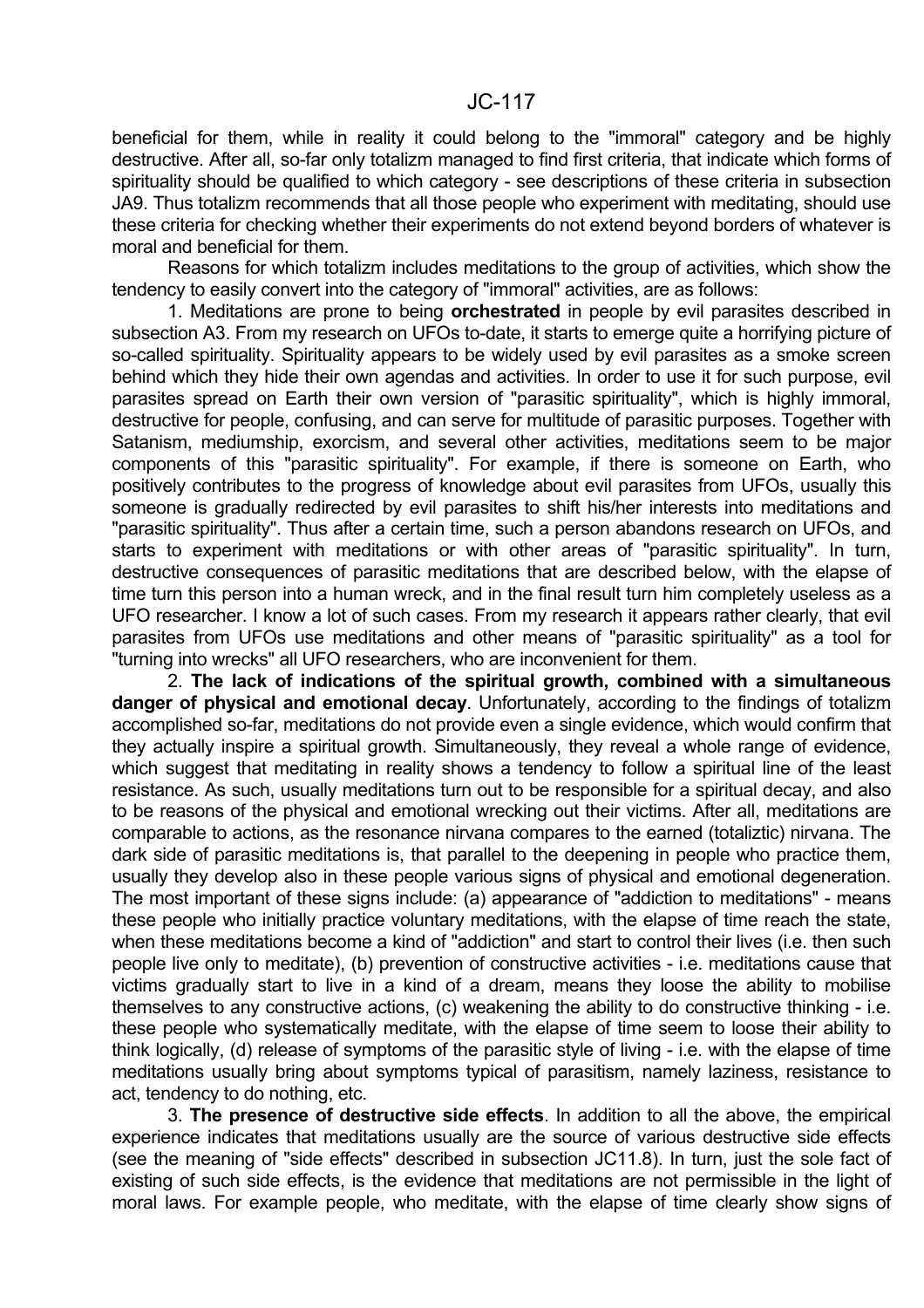loosing emotional balance, and falling into depressive states. Also easier than others they tend to fall in states, which can be qualified into the category of hysteria. Furthermore, meditations apparently deepen in these people the feeling of alienation from reality, increase the feeling of lost and loneliness, decrease their ability to rationally judge their situations, and many more.

 Because of all the above, totalizm strongly recommends: act instead of meditating. If someone stubbornly tries to experiment with this tool of parasitic philosophies of the East, totalizm recommends to be cautious and to keep reserve, and to constantly compare one's activities to the criteria of "moral" spirituality described in subsection JA9.

#### JC11.8. Side effects as "shadows from moral field"

 Interesting effects of the action of moral field, are so-called "side effects". Usually we hear about them during discussions on various medicines. Then it is said: this medicine causes an unpleasant side effects, while that medicine such side effects do not have. However, such side effects are also appearing during many other human activities, for example we are talking about side effects of getting drunk, side effects of eating sweets, etc. Let us try to clarify in this subsection, what are "side effects" in the light of totalizm.

 If we look at human activities from the point of view of totaliztic mechanics, then it turns out that each such activity can be represented by a vector located in a three-dimensional "moral space" that is formed from three mutually perpendicular coordinates: physical actions (X), feelings (Y), and intellectual effort (Z) - see subsections JA4.1 and JA9. This vector almost always displays a different "angle of slanting" towards moral field (the highest gradient of moral field always coincides with the axis of the intellectual effort - Z). Only activities which are ideally "moral" move perfectly upwards in the moral field, means have the angle of slanting towards moral field equal to zero. Also actions which are absolutely "immoral", are directed straight downwards in moral field, thus they show the angle of slanting towards moral field equal to 180 degrees. Every other action, which lies somewhere between these two extremes, shows an angle of slanting towards moral field, which is contained between zero and 180 degrees. Therefore such actions, the vector of which is slanted towards moral field under the angle other then 0 or 180 degrees, form out of this moral field a kind of "shadow". They do it similarly, like a stick inserted in the soil under a given angle towards Sun, also forms its own shadow caused by the obstructing the light from Sun. This shadow formed from moral field by the vector of a given action, is representing a so-called "side effect" of this action.

 As the above explanation reveals this to us, only actions which are perfectly "moral", or completely "immoral", do not produce their side effects. However, in case of actions that are completely "immoral", the lack of this side effect is replaced with the unpleasant karmatic return, which duplicates outcomes of these actions. This means that only actions absolutely moral are completely free of any unpleasant consequences. In turn, the highest side effects have all there actions, which are slanted towards moral field under the angle of 90 degrees, i.e. which are very difficult to qualify whether they belong to the category of moral or immoral actions. In subsection JA4.1 is explained, that slanted just by such an angle of 90 degrees towards the axis of moral field, are: (X-) the line of the least physical resistance, (X+) the line of the maximal physical effort,  $(Y-$ ) the line of the least emotional resistance,  $(Y+)$  the line of the maximal emotional effort. This in turn means, that if someone chooses solutions in life, which lie either along the line of the least physical or emotional resistance, or along the line of the highest physical or emotional effort, then such solutions are to introduce by themselves the highest possible level of side effects.

 Side effects introduce to totalizm enormous moral potential, which asks for especially urgent development. After all, by themselves they are excellent indicators of the moral correctness (see explanations from subsection JA2.3). Furthermore, their analysis in connection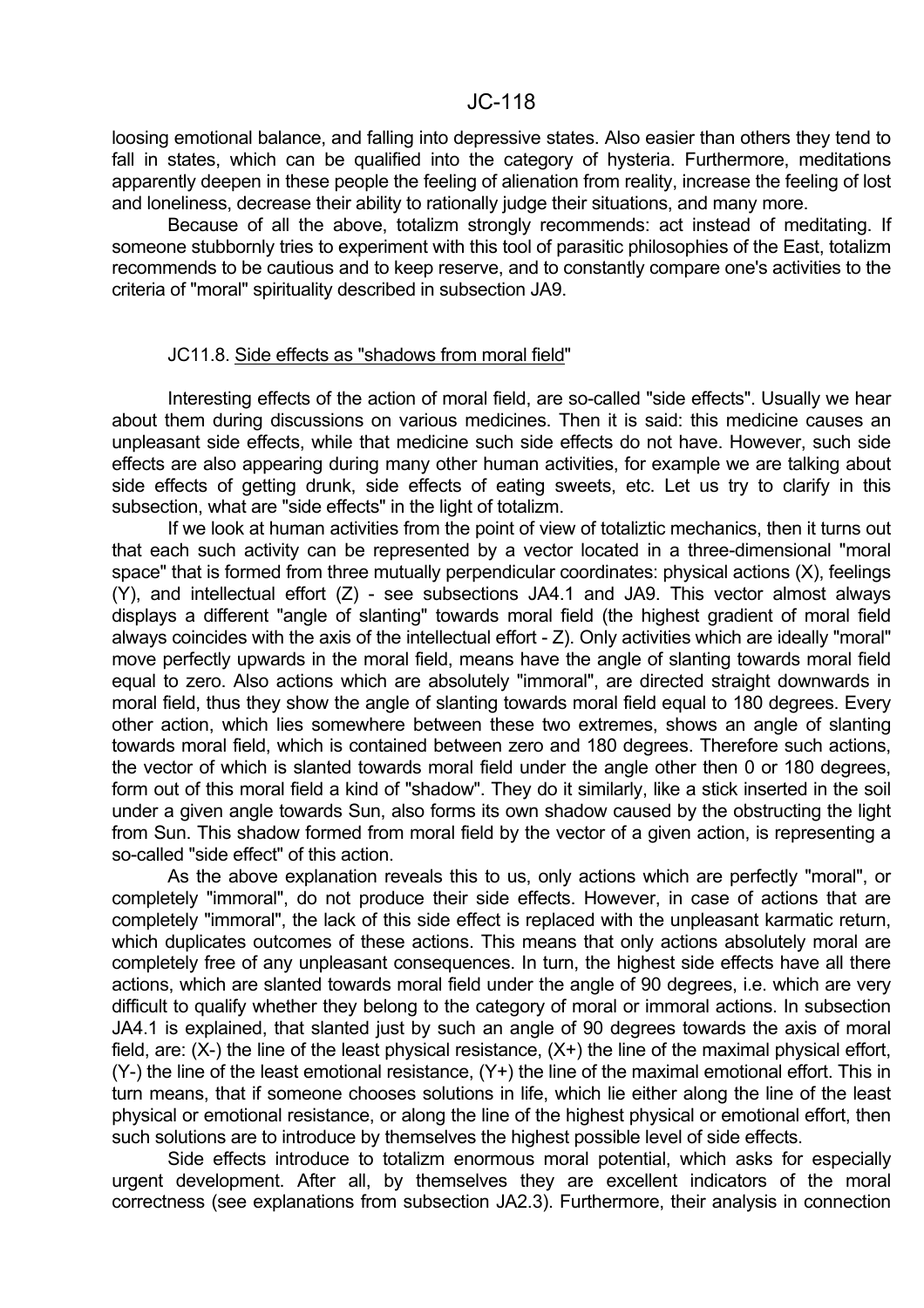with attributes of moral field described in subsections JA4.1 to JA4.3, allows for a precise determining, how moral field runs around a given matter. This in turn allows us to find much faster the solutions, which are absolutely moral, thus which are not going to introduce by themselves any "side effects". As an illustration for a potential that this introduces, consider implications of such a method of moral finding of the best solution, e.g. for the development of new medicines, and also for elimination from the use of those types of medicine, which are bringing to people the highest side effects.

#### JC12. The stand of totalizm towards some religious interpretations

 It is not difficult to notice that in many major matters totalizm takes the stand, which is generally coinciding with claims of religions. For example, similarly as totalizm does, the majority of religions in manner more or less clear postulate the existence of the system of requirements, that are imposed on us by the universal intellect (God). In many religions this system is an equivalent to moral laws (only that in religions this system is described by other names than "moral laws", e.g. will, orders, or commandments of God). Also many religions postulate the dependence of outcomes of our lives from the level of our obedience of these requirements of God - although usually they postpone to the time after the death, the reaping out of rewards for a moral life. However, in many details totalizm has a different opinion than religions. For example, according to it (and also according to the Concept of Dipolar Gravity), our continuous contact with the universal intellect (God) does not require any ceremonies or masses, because it occurs all the time in every place and in every time, as we are surrounded by this intellect and it constantly intercepts and judges our thoughts, feelings, wishes, and actions. Of course people who practice totalizm, and who because of their tradition, culture, or personal habits, prefer additional communicating with the universal intellect in a special atmosphere, institution, place, or building, have all rights to do so according to their choice, wish, tradition, or habit. After all, totalizm limits itself to explain only (and to present in the possibly most useful form) laws, rules, and principles that relate to our lives, while methods, places, circumstances, and time of their obeying/fulfilling it leaves to the decision of individual people. But it is worth reminding, that according to totalizm, every person is judged not for the form of communicating with the universal intellect (God), but for a meaningful obeying of laws of this intellect in every single moment of his/her life (i.e. totalizm reminds to "**obey the content, not the form**").

 Although in many areas totalizm is against the present form of religions, in fact its findings reinforce and support the essence of these religions. As this is shown in subsection I3.3, the Concept of Dipolar Gravity (from which totalizm originates) so-far is the only scientific theory, which describes the structure of the universe in a manner that coincides with claims of religions. Not only it postulates the existence of the universal intellect (i.e. the dipolar equivalent for the concept of God in religions), but it also claims that people have their counter-material duplicates and registers, which represent gravitational equivalents of religious spirits and souls. The Concept of Dipolar Gravity extend also claims of some religions, because it shows that these countermaterial duplicates and registers in fact do exist for every physical object - not only for people. (The pre-Christian religion of Maoris from New Zealand, and ancient Slavians from Poland, also claimed that inanimate material objects, such as stones or trees, have their "souls". Similar folk believes are practised in Malaysia and China, where spirits of trees and stones receive even respect. In literature cases are presented, when stones show by themselves that this is true, e.g. by travelling telekinetically from one place to another - e.g. see the famous stone from Atiamuri in New Zealand (mentioned already in subsection JB3.3.) Only that in intellectual sense the behaviour of counter-material duplicates in "inanimate" objects, is not so advanced as in human counter-material duplicates. However, there is a basic difference between totalizm and all other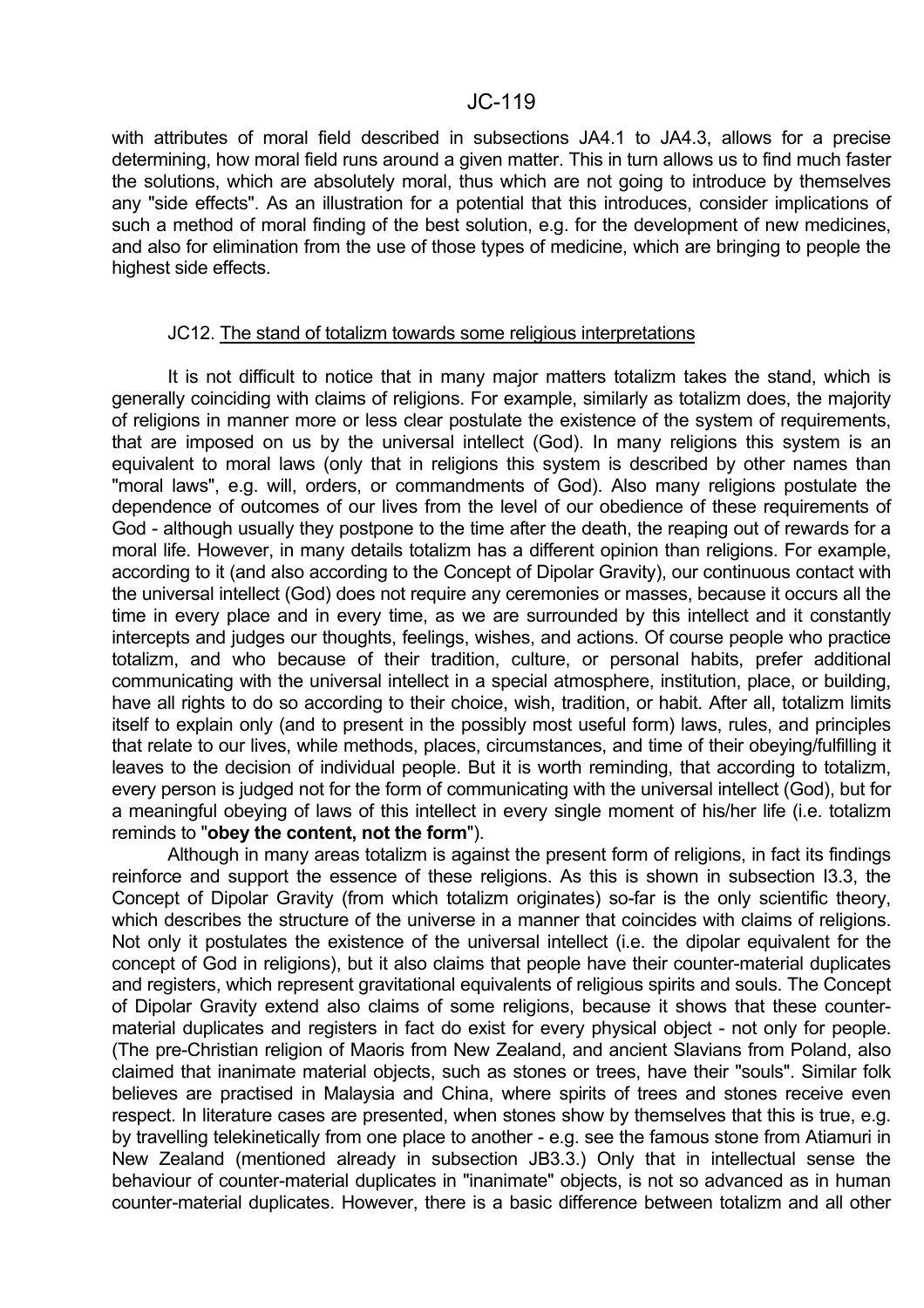known religions. It boils down to their verifiability and openness for further improvements. Religions assume, that the knowledge that they contain is perfect, finished, and non-verifiable, even if the significant proportion of it originates not from the supernatural sources, but from normal human interpretations and speculations (therefore these speculating people could introduce to this knowledge some errors and imperfections). Thus religions do not support the need to search for truth further. In turn the Concept of Dipolar Gravity (and also totalizm) claim, that every knowledge - in this also the knowledge which relates to the universal intellect (God), must be the subject of continuous perfecting, which is introduced on the basis of detailed research carried out with scientific methodologies that are already proven in action. Thus searching for religious knowledge do not differ from searching for any other knowledge. At the beginning, in a supernatural manner we receive only initial infirmations, which then as the "Adriana thread" must be followed up and researched with the devotion and consequence, so that in the final result we can be led to the detailed and almost complete knowledge. Moreover, according to totalizm, for gathering of knowledge and for implementing it in our everyday life, in the final count always is judged a given individual person, not just only institutions, which are especially established for this purpose. Of course, the above stand with the elapse of time can be adopted also by some existing religious institutions, thus leading to the perfecting, making more scientific, and reforming of these institutions. In such case totalizm would provide a potential, to continue and intensify the traditions of institutional practising of faith in the increasingly more scientific society.

 Probably a lot of time elapses before the scientific research completed accordingly to the idea of the Concept of Dipolar Gravity provide us with the picture of another world, which would even partially be so detailed, as detailed are currently the correct fragments of existing religions. Therefore, at the present level of our knowledge, the stand of totalizm in this part, which corresponds to the claims of religions, is as follows:

 "In all matters concerning faith assume that the universe is approximately such as religions describe it, although be aware that some of the claims of religions could accumulate interpretative errors, distortions in communication, imperfect terminological concepts, and consequences of human temptations. Therefore continually study the structure and operation of the universe, support and trace (scientific) research of others in this area, and improve your views by everything regarding this matter that already was verified objectively and confirmed."

 In relation to our studying of religious descriptions of the operation of universe, it should be added that according to the methodology of scientific investigations, the larger number of different religions contain in themselves a given detail that is just verified, the higher assurance that this detail does exist objectively, and was not introduced only by someone's misinterpretation, or by the need to keep others in obedience. Therefore the scientific approach to this type of research suggests, that during learning of the laws of universe through analysis of religions, it is proper to support our conclusions on the coincidence of claims in as many different religions as possible, not just on claims of only one of them.

 It should be noticed, that in spite of general correspondence of totalizm and claims of many existing religions, in some details totalizm takes a different stand. Especially this concerns matters and areas, in which religions were subjected to political pressures or exposed to the manipulations of evil parasites from UFOs. Therefore totalizm sometimes differs from religions in the manner in which it interprets many matters, in which religions take a stand that is well known to us. In respect to some of these matters, in subsections that are to be presented below, the stand that totalizm takes in them, is explained.

JC12.1. Totalizm acknowledges the eternal life and acknowledges benefits in afterlife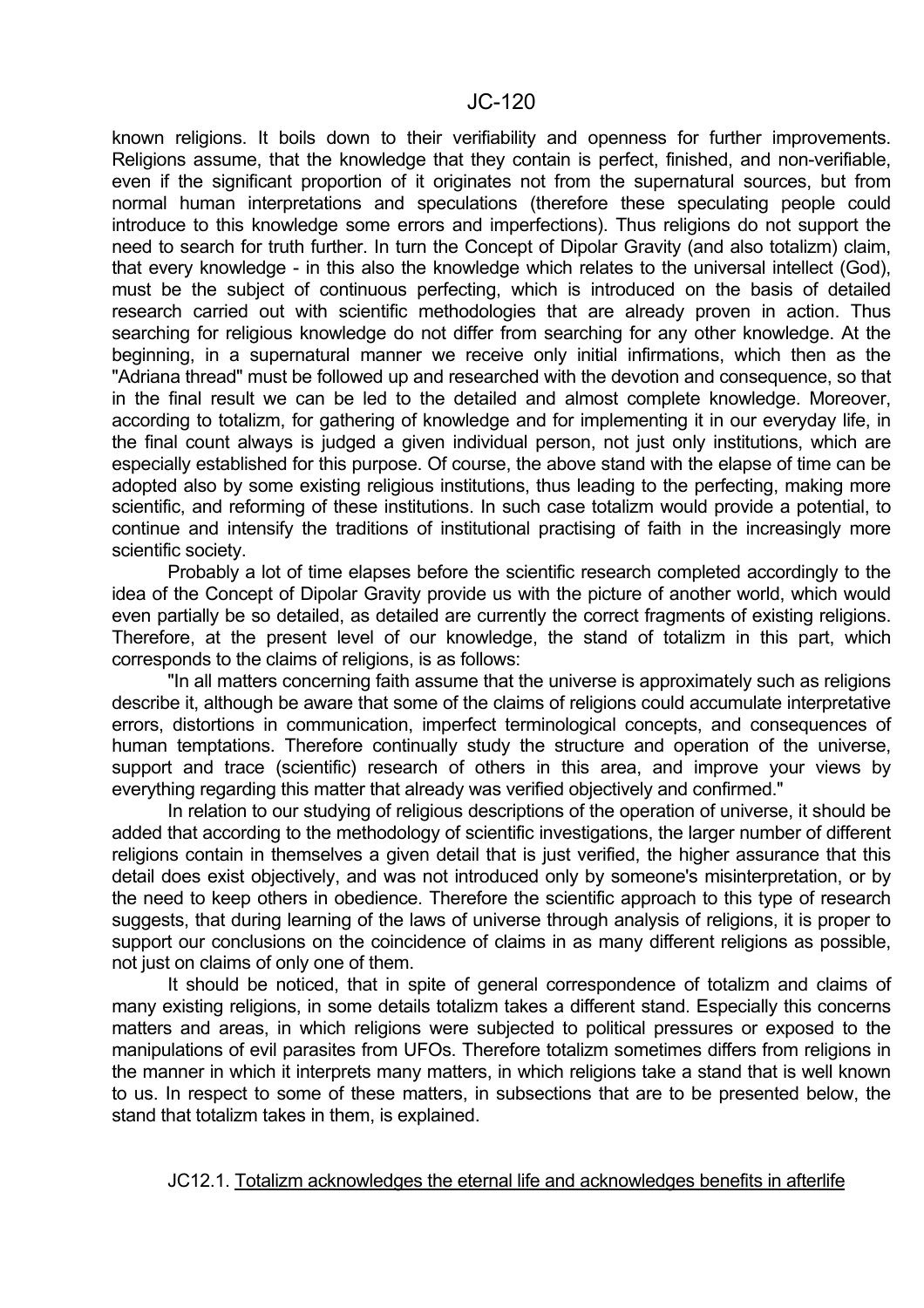Out of all religious interpretations, the central significance for people have two matters, namely (1) the existence (or non-existence) of afterlife, and (2) the reaping of afterlife benefits, in case of leading a moral biological life. In these two matters, the stand of totalizm is quite clear and agreeable with claims of all religions, i.e. totalizm acknowledges and confirms that they both do exist.

 In case of the existence of the afterlife, totalizm confirms that the life of people, as well as all other creatures or objects, does not finishes in the moment of their physical destruction, but lasts forever. According to totalizm, for sure there is such thing as "life after life". At the unquestionable existence of this life after life, points out several premises and evidence, the validity of which totalizm fully acknowledges. On this level of our knowledge, the most clear of them are results of analytical deductions of the Concept of Dipolar Gravity presented in chapter I. After all, these results unambiguously reveal that inside of the counter-world, another virtual world of software is contained, into which the awareness of all beings shift at the moment of death. The awareness of these beings live then in this virtual world of software, which becomes for them equally real, as for living creatures the physical world is. Another group of evidence for the existence of the eternal life, which totalizm also acknowledges, are various sources of empirical evidence. The most significant of these include the so-called "Near Death Experiences" (NDE) of people who went through a clinical death, the "returns from the other world" - i.e. various descriptions of people who died but then returned to life, visions of "another world", etc. The third group of significant evidence for the existence of afterlife, also acknowledged by totalizm, are various empirical findings accumulated by some religions, and expressed in their holly scriptures. All the above evidence quite unambiguously indicates, that the afterlife does exist. Thus this afterlife is not a matter of speculations and believes, but a real fact, which the totalizm already initiated to research scientifically, and intends to research further even more deeply.

 With the existence of the afterlife a connection has also the matter of afterlife benefits. Similarly as this is done by religions, also totalizm confirms, that after the death not everyone experiences the same fate. Actually what someone experiences after the death, it depends on the moral quality of life, that this person led. Someone's fate after the death, according to totalizm, is the reflection of the level at which in biological life someone obeyed moral laws. These ones, who lead moral biological life, according to totalizm are rewarded not only in this their life, but also in their afterlife. In turn those, who led immoral biological life, according to totalizm are punished not only in their biological life, but also in their afterlife. The fact of such dependency of the quality of afterlife from the moral essence of biological life, is also documented by various theoretical premises and empirical evidence. Their example can be the consistency of the universal intellect (described in subsection I3.6), which must cause variations in the treatment after death for people who differed in moral stands. Other example of evidence for the afterlife benefits of moral biological life can be stories of these people who returned from the "other side". These stories clearly confirm, that there is a difference in afterlife treatment of various people.

By recognizing the existence of both the afterlife itself, and benefits in afterlife, totalizm simultaneously does not define them at the present level of development. It stands on the position that expressing opinion on this subject, without the possibility of previous exact researching the matter, would be in contradiction to the scientific character of totalizm. Thus the exact researching of these two matters totalizm places as the most important although very ambitious research project for itself, to be completed by the totaliztic science immediately after the foundations of this science are formulated - as this is postulated in subsections H10 and H1.2.

#### JC12.2. Differences in totaliztic and religious understanding of the universal intellect (God)

It is not difficult to notice that totalizm postulates the general correspondence of the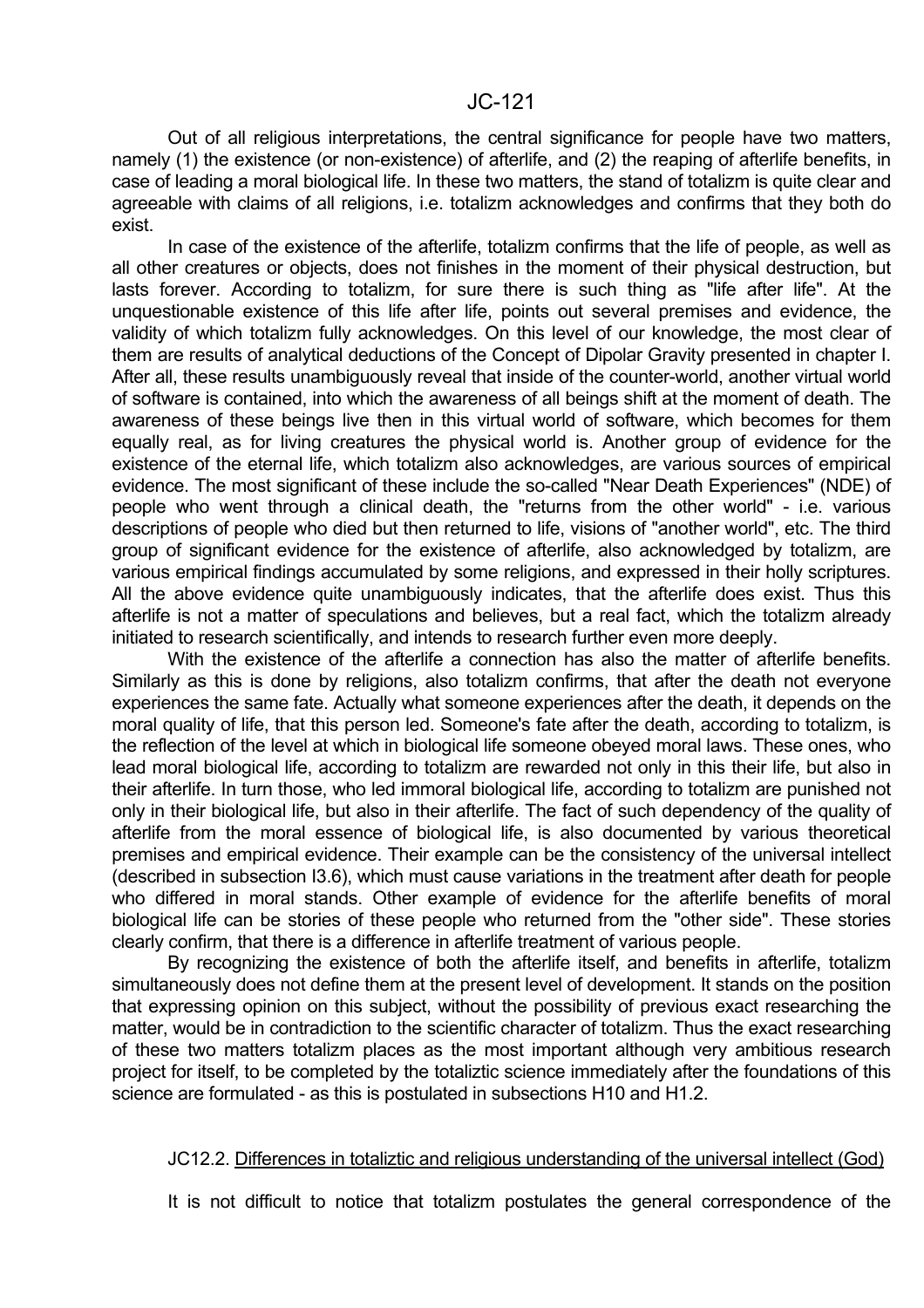structure and operation of the universe with claims of religions. Thus one of the manners of fast decoding of the secrets of the counter-world, which totalizm recommends, is to study findings of various religions. But simultaneously totalizm warns against various imperfections and errors, introduced to every religion by a human factor. In order to illustrate them, and also in order to highlight the similarities, let us compare here the most important attributes of the religious God with the determined so-far attributes of the universal intellect (which stem from the Concept of Dipolar Gravity and from totalizm). The attributes compared here differ from these, and complement those, which are discussed in subsection I3.2.

 1. **Form**. In almost all religions God is presented as a being with human attributes, only that having an enormous power and wisdom. In turn the Concept of Dipolar Gravity and totalizm presents the universal intellect as a kind of a huge natural mind, which has the shape, dimensions, and knowledge of the entire universe. It relates to a single person, as the connection of all oceans, seas, and water resources on Earth relate to a single molecule/droplet of water. In the substance, which formulates this mind of the universal intellect, we are literally submerged, so that in every moment of time it surrounds us from all sides. Thus it is in every place and sees everything that we do, or think. Furthermore, one of the most important of our counter-organs, i.e. the counter-organ of conscience (see subsections I4.1.2 and I5.3), in fact is simultaneously belonging to the universal intellect. This makes us similar to an individual organism of a "coral reef", in which the skeleton, on which this organism lives, in fact belongs not only to this organism, but also to this reef (means, in case of our conscience - to the universal intellect). Furthermore, this counter-organ of conscience provides a direct "telephone line" which links us with the universal intellect and allows two-directional conversations (more about such reciprocated conversations with God is explained in subsection JA10).

 2. **Principles of behaviour**. In almost all religions motives and principles of behaviour assigned to God, are similar to those displayed by people. (For example God may choose to distinguish someone, may like someone especially, may favour, forgive, can be jealous, before acting considers the excuses and recommendations of priests of a given religion, etc.) But according to the Concept of Dipolar Gravity, the universal intellect acts with an iron consequence very similar to action of a huge machine, and considers exclusively laws that it established - the researching of which is completed by the Concept of Dipolar Gravity, while the implementation of which in our everyday life is carried out by totalizm. Thus the rules of behaviour of this intellect are almost as automatic as work of a computer or as effects of the gravitational pull (i.e. it does not know the preferential treatment, forgiveness, or jealousy, a given type of behaviour with the elapse of time always and for everyone receives exactly the same type of reply, etc.).

 3. **Forgiveness**. Almost all religions highlight the "good-heartiness" of God, and its tendency to infinitively forgive and erase sins - of course, if a given person obeys orders of a given religion and shows appropriate remorse (perhaps with this "good-heartiness", religions try to explain the reasons that they do not see, why sinners are not punished immediately by God). In turn the Concept of Dipolar Gravity informs, that the measure of moral perfection is consistency (see subsection I3.6), while "forgiveness" granted by someone who does not represent a direct victim of a given crime, from the definition represents a lack of consistency. Because the universal intellect in the human understanding is perfect, it does not allow itself to be inconsistent, and thus to forgive. Thus it must act almost the same automatic as laws of physics, i.e. it never "forgives" even a smallest action or a sin, while this, what we could interpret as a "forgiveness" is only a consequence of the Boomerang Principle. (E.g. if a given person with an internal conviction "forgives" sins of others who hurt it, according to the Boomerang Principle also this person is going to be similarly "forgiven" similar type of sins.) It should be added, that because there is no such a thing as "forgiveness" for moral laws, therefore for totalizts it should be replaced with other, more constructive and correct expression, e.g. "minimization of effects of someone's totaliztic sin".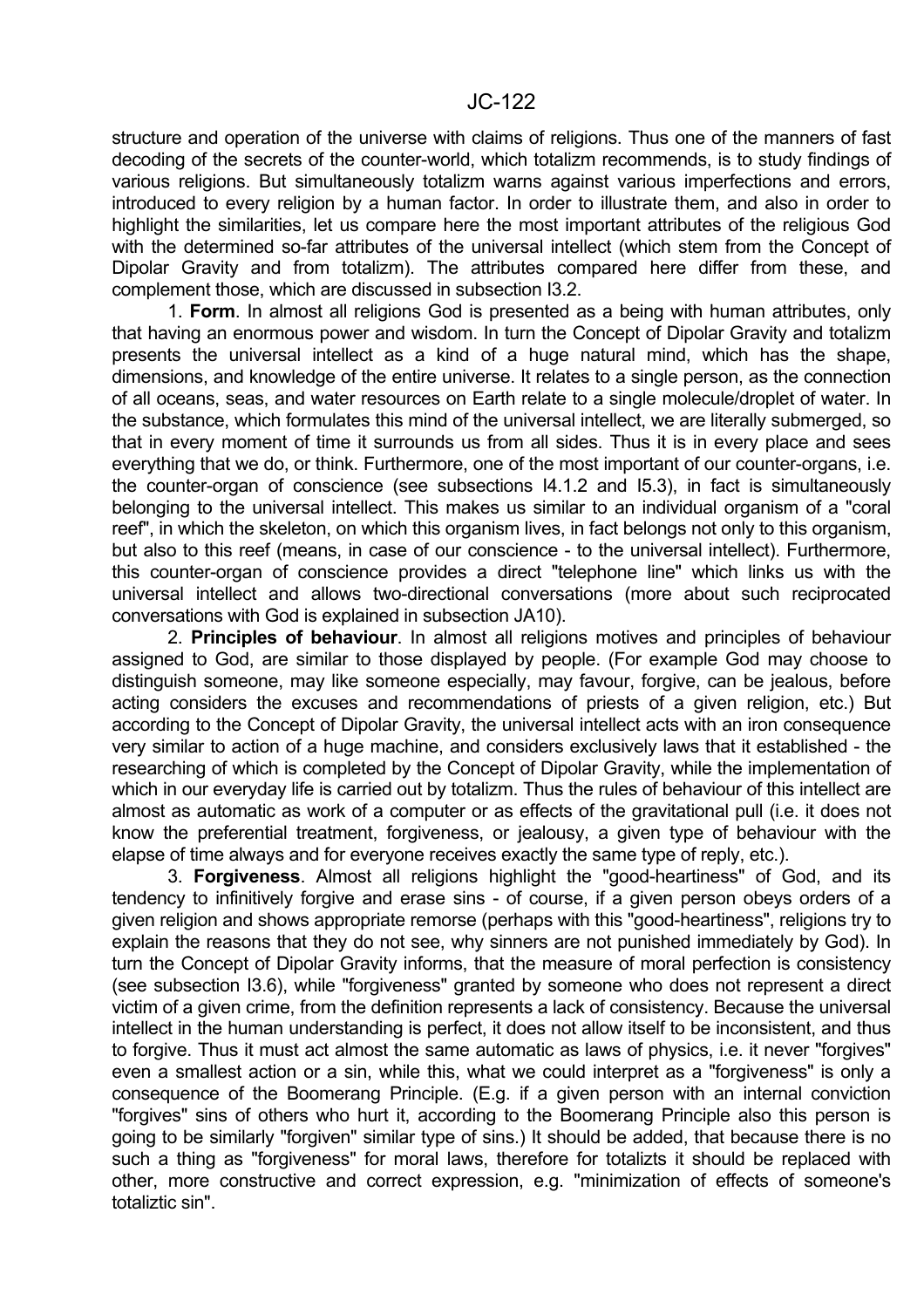4. **Reaction time**. Although religions do not define this clearly, their verbal tradition usually suggests that in case when God decides to act, it happens immediately after our action, which requires a given reply (usually people expect that if they do something very wrong "a lightning should strike them at the spot"). Because many "sins" does not receive any immediate effects, some people with the elapse of time loose their belief in the "God's justice". But the Concept of Dipolar Gravity, and also totalizm, indicates that replies of the universal intellect to our actions always comes with a significant time delays, which in many cases exceeds five years. (I.e. usually these replies come long after we completely forget our behaviour that caused a given reply.) These replies are NOT generated in the same manner as for physical phenomena, but are "attracted" only then, when someone or something releases them near a given person. Furthermore, because of the necessity that every action must receive an appropriate return, the universal intellect does not hurry up with "neutralization of sinners", because their unpleasant for others activities are needed to return to others this, what they deserve, or to give to other people a kind of experiences, that are the most beneficial for their spiritual development. Although every behaviour unavoidably receives the appropriate return, the implementation of the whole complex mechanism of moral laws requires that this return is coming with a significant time delay.

 5. **Sins and good deeds**. All religions in one or other form vigorously persuade avoidance of sins, although completely without enthusiasm they encourage to carry out good deeds. Usually they categorise to "sins" a given list of activities, then they employ God for punishing those who commit them. Because of the existence of good and bad aspects in every human action, and also because the lack of an unambiguous quantitative unit in religions - such as the discovered and introduced by totalizm concept of "moral energy", the appropriately manipulated leaders of religions could interpret as a "sin" practically everything that they wished. Thus sometimes they used this concept to gain various other agendas, and to create moral paradoxes such as "original sin", "good deed of sacrificing" for others, making people to suffer and to starve instead of preventing their birth, etc. Because in religions the idea of sin is usually the basic, and almost the only, indicator of moral correctness for everyday use, the ambiguity of this idea introduces the huge confusion and causes that people lack of clear guidance how they should act in life.

 Totalizm differs in this respect from the existing religions. It allowed to introduce not one, but several different indicators, out of which each one unambiguously defines, which our activities are moral and correct, while which are immoral. In order to repeat here examples of such indicators, they include all so-called indicators of the moral correctness (see subsection JA2.3), means: karma, moral field, moral energy, responsibility, and many more scientific quantities which totalizm introduced in order to allow an easy qualifying of something to "moral" or "immoral" categories. Two of these, which are very similar to ideas used by religions, i.e. totaliztic good deeds and totaliztic sins, are discussed in details in subsections JA5.1 and JA5.2. There are various similarities, and simultaneously significant differences, between religious and totaliztic ideas of "good deeds" and "sins". For example, to similarities belong the fact, which is stressed in subsections JA5.1 and JA5.2, that a significant proportion of human activities, which religions qualify as sins or good deeds, are similarly qualified by totalizm. Unfortunately, it is impossible to find similarities between other indicators of the moral correctness that totalizm introduced, and their religions counterparts, simply because religions do not developed any of such other indicators.

 6. **Responsibility for good and for evil**. Almost all religions suggest, that God always does good, while all evil is caused by its competitor, means Satan. In turn the Concept of Dipolar Gravity states, that the universal intellect does not do any good or evil, and leaves the causing of all actions (means both good and evil) to the free will of its creations, means to people, space beings that practice totalizm, evil parasites from UFOs, etc. This concept reveals, that the universal intellect does not have a competitor (Satan), as its competitor would need to be a completely separate universe. Thus there are only intelligent beings, which are created by this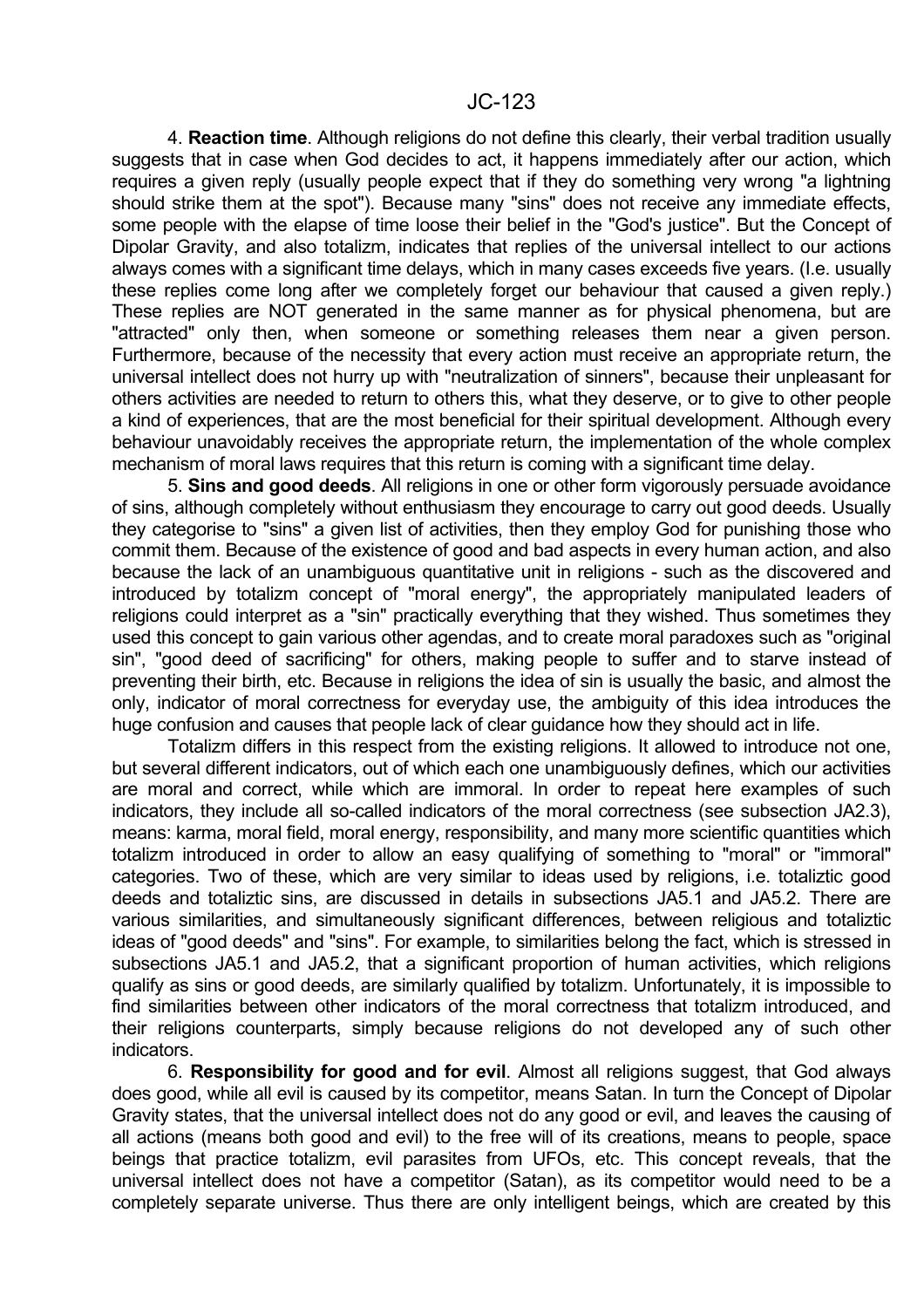universal intellect, but all of which always are subjected to its laws (this means that Satan himself, and also hordes of its "devils", are subjected to the laws of the universal intellect in exactly the same manner as people do). This intellect limits its activities to only such controlling of the future fate of all its creations (including into this both people, as well as also these "devils"), that according to moral laws they always find themselves in the range of these activities of others, which they deserved. Putting this in simple words, good or evil is not done by the universal intellect, but by people themselves and by other beings created by this intellect (e.g. by UFOnauts that occupy our planet, which are the "blueprints" for Satan and for devils). This intellect only causes that in the range of effects of someone's good or evil, people are found, who according to moral laws should be exposed to this kind of return in a given time (means, should be affected by this kind of good or evil).

 7. **Representing God**. All the existing religions always accredit some dignitaries or founders, who claim that on Earth they represent God. Then, after they assume this representation, these "representatives" start to dictate to other people what "God" wishes to happen, what they should do or not do for this "God", etc. In turn the Concept of Dipolar Gravity and totalizm states, that the universal intellect cannot be represented by anyone, because: this intellect has in its disposal the sufficient power and capabilities to represent itself - if it only wishes so, if it would wish that someone represents it, then it would not forget to inform us about this, and furthermore, actually it perfectly represents itself so far. Thus, every individual person is in relation to it in exactly the same position, also no-one has the right to pretend that speaks in its name. Therefore learning what the universal intellect has to tell us, must take place through laborious and logical deducing of truth by all of us, by learning laws, which are established by this intellect, and by drawing conclusions from moral lessons that we received from it, not through impulsive speeches of apparently "possessed" representatives.

 8. **Manifestation of obedience**. All the existing religions in various ways force their believers to constantly and spectacularly manifest their obedience to God of a given religion. So some of them order that their believers must wear or carry something special, or to not shave or cut chair, other - to take part in special rituals or ceremonies, or thoughtlessly recite appropriate number of words of prayers, or make a special type of noises, or cut throats in infidels and members of other religions, further ones to fall on face in appropriate times of the day, etc. In turn the Concept of Dipolar Gravity, and also totalizm, states that a basic method of constant showing our obedience to the universal intellect, is a strict obeying laws and canons that this intellect imposed on us. After all, this intellect should be treated as our father. It would be a very imperfect father, which would demand from his children to continually fall on their faces, to thoughtlessly recite long verses, or to give bloody offerings, but who simultaneously would not take notice to what goals these children go in their lives, nor would have anything against of not respecting by these children laws and rules that he imposed onto them. Thus, according to totalizm, it is not vital to fulfil various rituals or celebrations, making gestures, or to give offerings, only in order to manifest obedience to the universal intellect. After all, if the universal intellect wished these types of manifestations of obedience, it would not avoid telling this to us. According to totalizm, the only thing that is needed to manifest our obedience to the universal intellect, is to obey pedantically the laws that this intellect established. In turn our lives should be led in a manner, which in this monograph is called balanced "secular" life. Such a balanced secular life, the entire our time and energy devotes exclusively to complete tasks, for the completion of which this intellect gave us life, to lead a full emotional life, and also to deepen and make more complete our spiritual perfection. If someone takes part in gatherings, rituals, or celebrations, or undertakes some specific religious activities, then they should be characterised by some positive motivations and serve to specific moral purposes - e.g. increasing moral knowledge, group healing, group increase of the force of our appeal, etc. (i.e. they should not serve just to the manifestation of our obedience). Of course, apart from the obeying moral laws, totalizm suggests also frequent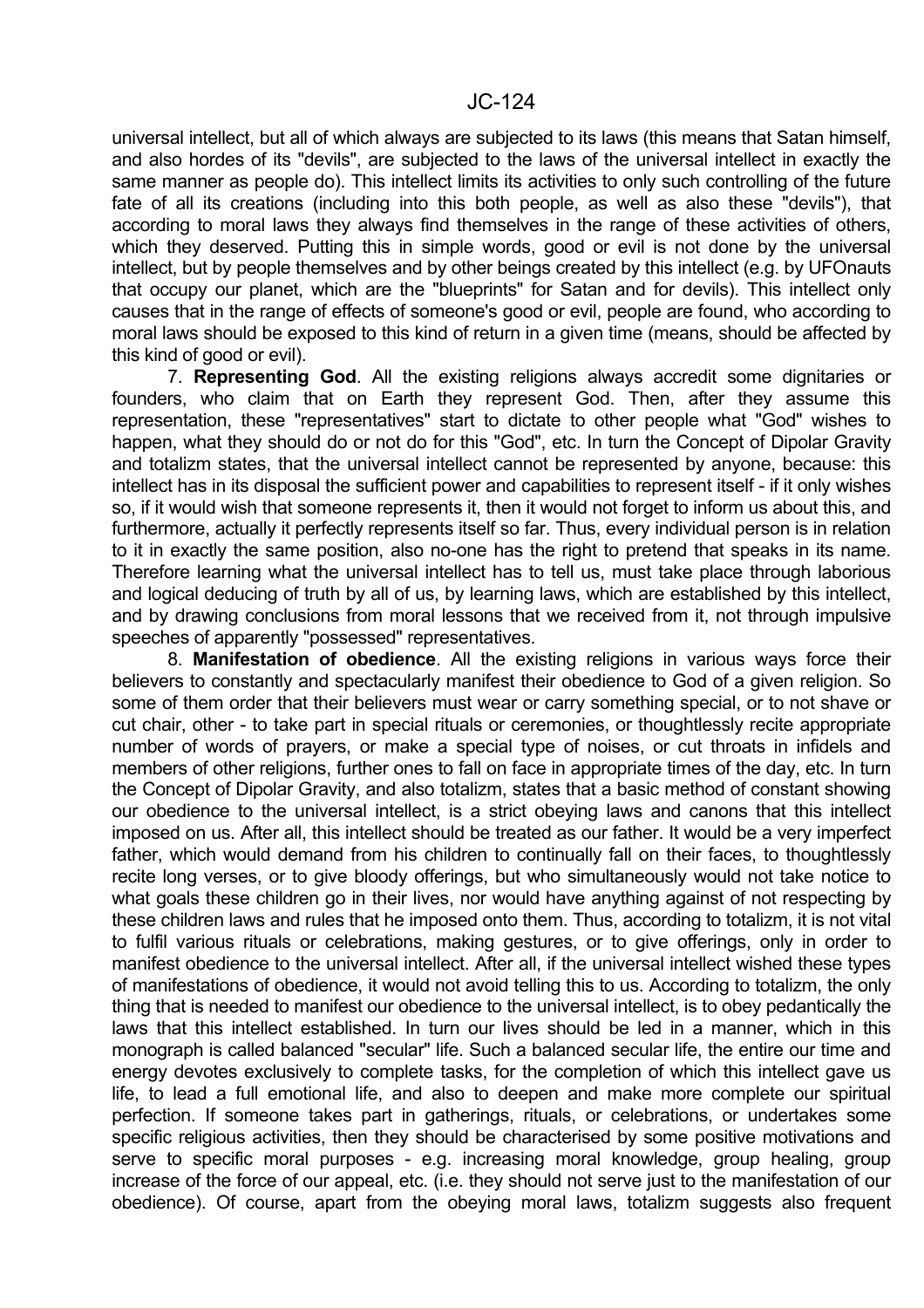communications with the universal intellect, e.g. with the use of prayers, or in two directions with the use of "feelings" from our conscience.

 If one thoroughly analyses the above set of differences and similarities, it almost "hits in the eyes", that the totaliztic and religious understanding of the superior being that rules the fate of us and our universe, is very similar in general matters, and only different in details. Because these details result from human misinterpretations, this makes obvious, that the differences that are expressed by them, either result from the errors introduced to religions by the so-called "human factor", or from the intensional manipulations of evil parasites.

### JC12.3. Beware of religious fanaticism

 If one analyses what religious fanaticism actually is, than it turns out that it can be defined in the following manner. "**Religious fanaticism is a degenerated manifestation of the philosophy of parasitism, in which all parasitic and immoral behaviours are justified by the claimed acting in the name of God**". However, as every type of parasitic behaviour, religious fanaticism is very far from obeying laws that were established by God. In fact the essence of it in present days depends on breaking, not on obeying, intensions of God - in spite that fanaticism continually excuses its actions with God's name.

 Religious fanaticism is one of the worst forms of parasitism and should be avoided as a deadly illness. The reason is that otherwise than with other forms of parasitism, in which matters still could be argued logically with people who practice them (i.e. that something that they do is immoral, unethical, or socially destructive), with religious fanatics there is no discussion. Everything for them is a direct order from God (even if this is conceived in their twisted minds), and they try to implement it with a blind stubbornness. Thus the only manner, to prevent their immoral crimes, is to use force, or to cause that the characteristic for parasitism aggressiveness they unload between themselves.

# JC12.4. Totalizm is NOT a jealous philosophy, thus is allows to practice morally whatever one wishes

 Because of the fact, that in the world to-date, all religious institutions had also political power over their adherers, to maintain this monopoly of power they introduced many doctrines of the type "I am a jealous God", "you are not going to have other Gods before me", etc. In the result, almost all religions and cults that exist in the world, forbid their believers to take parts in any religious celebrations (or gatherings) of other religions. Especially rigid in this are religions and cults that were spread on Earth by evil parasites from UFOs, and are aimed at spreading out of their morally degenerated philosophy. Previously they forbidden to even discuss their God with adherers of other religions. Thus almost the only contact with "infidels" that they allowed to have, was the one that takes place during cutting throats of these infidels.

 Totalizm states, that the universal intellect exists in a single occurrence only. There is nothing else like it, in the entire universe. Thus, under whatever name and with whatever rituals would someone appeal to it, always this appeal is going to refer exclusively to it - after all, does not exist anyone else who could be mistaken with it, or who could pretend to be it. Therefore totalizm recommends the highest tolerance and freedom in respect of taking part in positive rituals of the peacefully oriented religions or cults. It states that every person who practices totalizm has the right, and even has a kind of scientific duty, whenever only has the opportunity or a wish, to take a part in celebrations of other religions, to be interested in knowledge, tradition, culture, and achievements of these religions, to assist them in preserving and recording their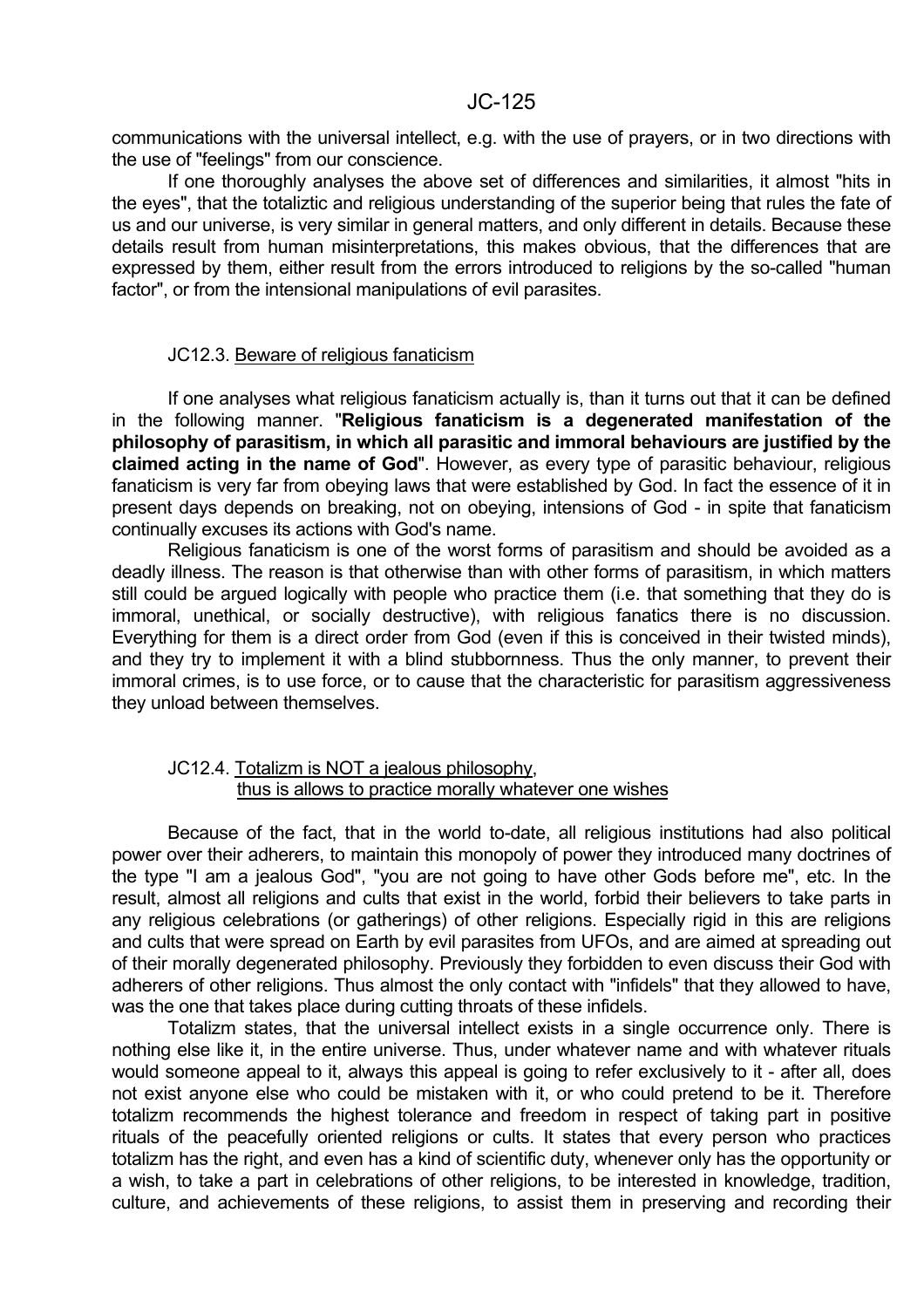cultural inheritance and knowledge accomplishments, etc. Of course, about these religions we need to be sure, that they are not dangerous for outside observers. (After all, the believers of some religions and cults have a bad habit of killing of infidels caught on observing their rituals.) Totalizm declares in its founding theorem that is imperfect. Therefore, by recommending studies of various peacefully oriented religions and cults, and by taking part in their moral celebrations, it opens the possibility of gleaning the knowledge, which these religious empirically accumulated in the result of centuries of their existence, and which totalizm so-far has not developed. One condition which totalizm postulates here, is that the celebrations or gathering in which one takes part, were clearly positive and oriented towards increasing, not decreasing, everyone's moral energy. For example totalizm is decisively against taking part in rituals or gatherings, the goal of which is to discriminate, to insert pressures or to start hostilities, which would decrease someone's moral energy, to give offerings to God (e.g. out of animals or even people), to organise or provoke oppression or repressions (e.g. killing) of those ones who by a given religion or cult are considered to be infidels - unless taking part in such immoral occasions is aimed at the prevention of realization of barbaric goals to which these are aimed.

 The fact that totalizm is not a jealous philosophy causes, that every totalizts has a free choice from several possible manners of practising this philosophy. The first of these depends on practising philosophy of totalizm **instead of** any religion. According to what was explained in subsections JB2 and JB2.2, the knowledge of laws of the universe proves that every person, who reaches a certain level of obeying moral laws, is going to receive for this appropriate moral rewards, which are outcomes of this obeying, independently of whether he/she practices totalizm, or any religion, or simultaneously totalizm and this religion. The second of the ways of practising totalizm discussed here depends on adhering to totalizm **in addition to** practising someone's own religion. In such case totalizm provides a scientific extension and improvement to the religion that someone believes in, while practising of totalizm is aimed at the repair of errors and imperfections that during the elapse of centuries people introduced to this religion. Of course, totalizm also reveals, that one can practice this philosophy, while simultaneously is worshipping of a single universal intellect by **parallel** taking part in celebrations of several different religions - if this does not tip the crucial balance between the physical, emotional, and spiritual component of someone's life.

# JC13. Moral mysteries and paradoxes

 Although totalizm explained a large number of moral phenomena, which so-far were inducing various questions and doubts, it is not able - at least at the present level of development, to solve all moral controversies, mysteries, and paradoxes. In the subsections that are to follow, we are going to review together these out of them, which I encountered during carrying out of my research, but which - as so-far, totalizm was unable to solve or to explain.

# JC13.1. Morality of the second in family

 For a long time my interest is attracted by a moral paradox of the so-called "second child in a family". This second child in a family is every person who is born as a second - i.e. which arrives to this world as second person of a given mother, after an oldest brother or an oldest sister. Although generalizing never works in every case, and in a real world probably a multitude of very valuable people do exist, who were born as "second", and who then grow up at moral, valuable, productive members of society, in the folklore of many nations numerous stories can be found about nontypical "second child in a family". If one does not "bit the bush", in folklore these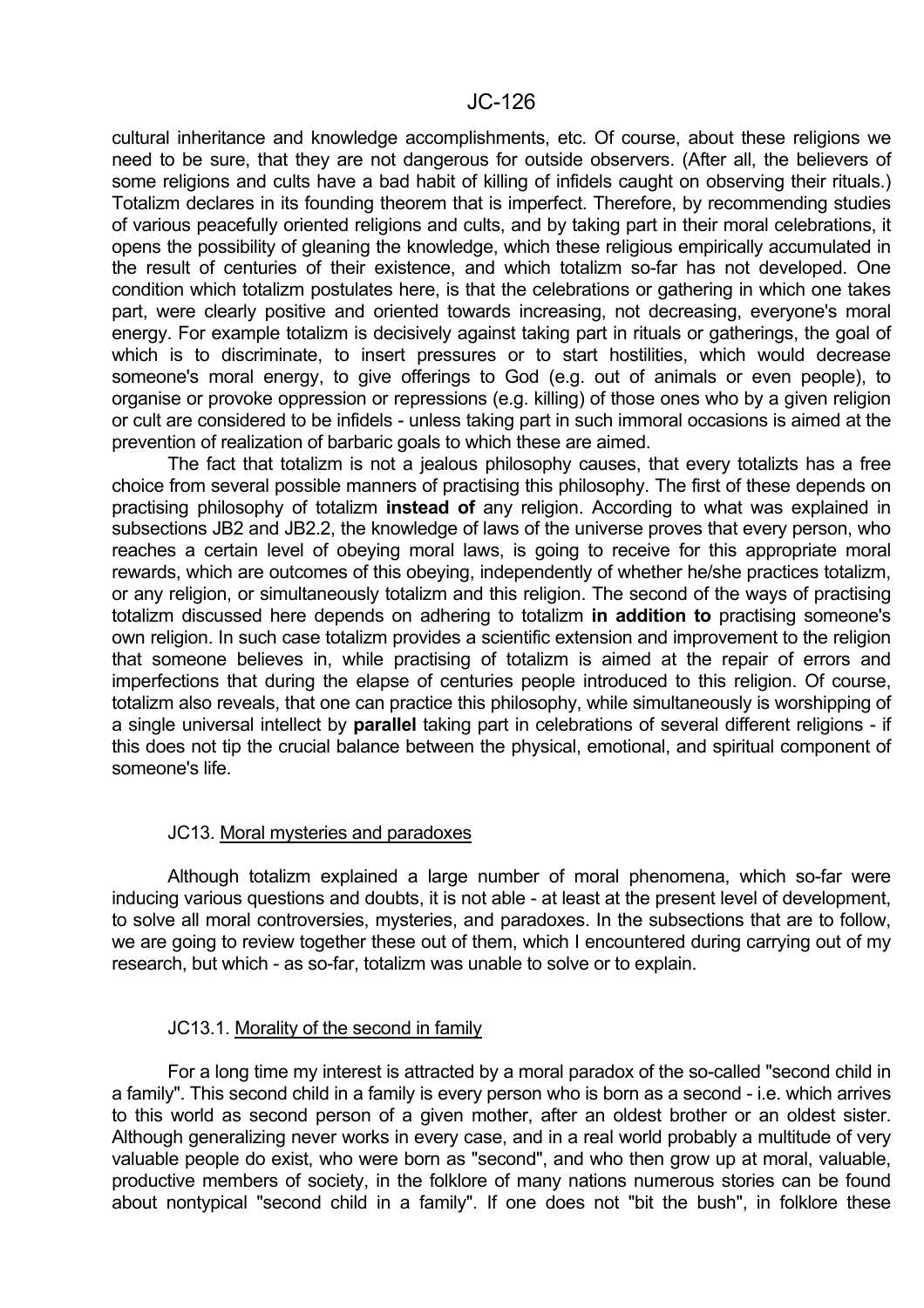"second child in a family" are usually portrayed as "black ship", "prodigal sons", "immoral people", "outcasts", and all those whom a given family is not very proud of. What is more strange, if one analyses real cases from real life, these "second in families" in fact have higher from others tendencies to grow up at outcasts. It looks almost as if they have in-born inclinations of some sort to practice philosophy of parasitism in their lives. (Parasitism is described in chapter JD.) These inclinations are always so powerful, that normal parents are usually incapable of extinguishing them with normal parenthood methods. Thus, only especially wise and extraordinarily moral parents sometimes are able to decrease slightly the impact on their child. These second children in families are basically different from remaining members of the same families, in a much larger proportion of cases than the laws of statistics would order this. Frequently these differences are of a negative type. What is stranger, these differences not only concern the area of morality or personality, but in many cases also extend to physical characteristics, such as the height, colour of chair and carnation, look, etc. Thus, if anyone is second in family and still remains a positive character, should be very proud of this fact, because he/she belongs to an extreme rarity.

 Because of the above reasons I would recommend very much to those seconds in families, to adopt totalizm in their lives. After all, this highly moral philosophy represents everything that is an exact opposite of folk picture of these "second in family" and their in-born inclinations.

 The matter of the second in a family is a very strange moral phenomena or paradox, which is difficult to explain in a rational manner. The believers of the theory of the "shaping by the environment" probably would try to explain this paradox by charging parents with taking sides in the upbringing of their children, with growing up in a shadow, etc. Unfortunately, such explanation does not correspond to facts. It looks as if onto second children in family always some sort of inborn spiritual inclination to practice parasitism in their life is imposed. This inclination causes that in many cases it cannot be removed by parents, so that victims subdue to it and grow up into drastically different people than the rest of family. Of course, if in fact there is a spiritual inclination of some sort imposed on second children in family, then it would be interesting to establish, what character it has, where it comes from, what is the source of it, why it is imposed, etc. For example, whether there is something in numerology - in the fact that they are second, in reincarnation, in astrology, in biology, in psychology, or simply all this is only a misunderstanding so that seconds in family are exactly the same as first and third ones only that very unfortunate series of coincides that plague them regularly cause that with the elapse of time they become as they are?

# JC13.2. "Cot death" of twins

In normal cases when someone dies, usually it is possible to establish exactly what was the actual reason for this death. But a kind of death does exist, for which so far was impossible to determine the reason for dying, in spite of many years of intensive research. This is so-called "cot death". In New Zealand it is called so (i.e. it is called "cot death" or "crib death"), although its official medical name is "SIDS" ("Sudden Infant Death Syndrome"). For this type of death usually small children fall victims, or more strictly healthy and normal infants. There seems to be no physical reason, for which such death appears. In fact this death looks as if a given infant got disappointed with the world to which just arrived, and decided to return to wherever it come from. All signs seem to indicate, that this death has a spiritual character, not a physical one. For example, a soul of the newly-born perhaps does not wish to accept the reality, to which it is born, thus returns back leaving a young body. Of course, today materialistically oriented medicine does not wish (and can't) accept a possible spiritual character of this death. Thus it still seeks a physical reasons for it. But as so-far - unsuccessfully.